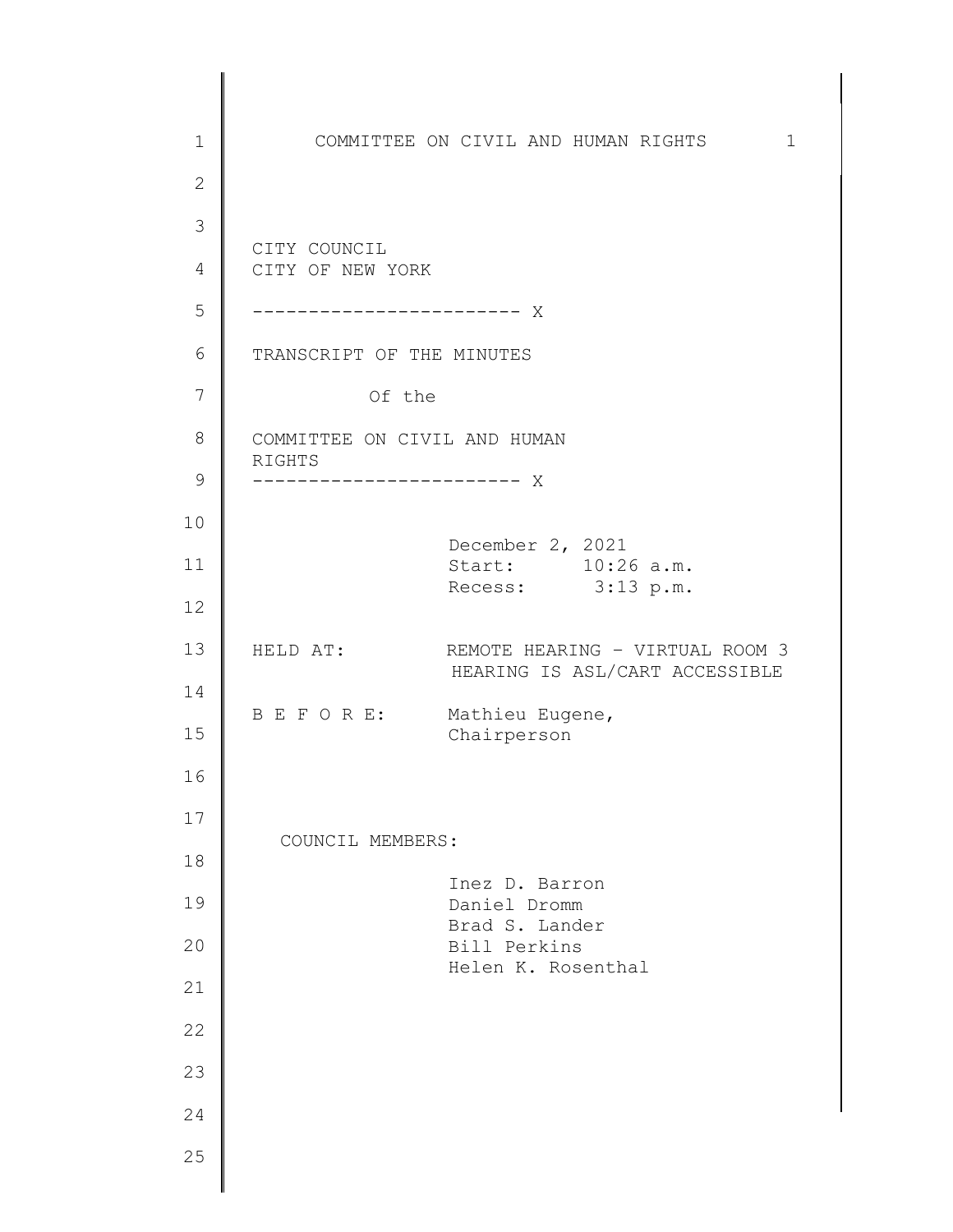| $\mathbf{1}$ | 2<br>COMMITTEE ON CIVIL AND HUMAN RIGHTS                                    |
|--------------|-----------------------------------------------------------------------------|
| 2            | A P P E A R A N C E S                                                       |
| 3            | Charles Barron<br>New York State Assembly Member                            |
| 4            | JoAnn Kamuf Ward                                                            |
| 5            | Deputy Commissioner of Policy and External                                  |
| 6            | Affairs at the New York City Commission on Human<br>Rights                  |
| 7            | Ronald Wooden Jr.<br>ASL Direct Supervisor for the Mayor's Office for       |
| 8            | People with Disabilities                                                    |
| 9            | Katherine Greenberg<br>Special Counsel from the City Commission on Human    |
| 10           | Rights                                                                      |
| 11           | Roger Wareham<br>Human Rights Attorney and a member of the                  |
| 12           | December 12 <sup>th</sup> Movement                                          |
| 13           | Leah Goodridge<br>Managing Attorney for Housing Policy at                   |
| 14           | Mobilization for Justice                                                    |
| 15           | Julia Elmaleh-Sachs<br>Plaintiff's Side Employment Attorney at Crumiller    |
| 16           | P.C.                                                                        |
| 17           | Seher Khawaja<br>Senior Attorney at Legal Momentum                          |
| 18           | Beverly Neufeld                                                             |
| 19           | Founder and President of PowHER New York                                    |
| 20           | Cat Shugrue Dos Santos<br>Deputy Executive Director for Programs at the New |
| 21           | York City Anti-Violence Project                                             |
| 22           | Yolanda Johnson<br>First Black President of Women in Development in         |
| 23           | New York                                                                    |
| 24           | Jessica Ramey Stender<br>Senior Counsel for Workplace Justice and Public    |
| 25           | Policy at Equal Rights Advocates                                            |
|              |                                                                             |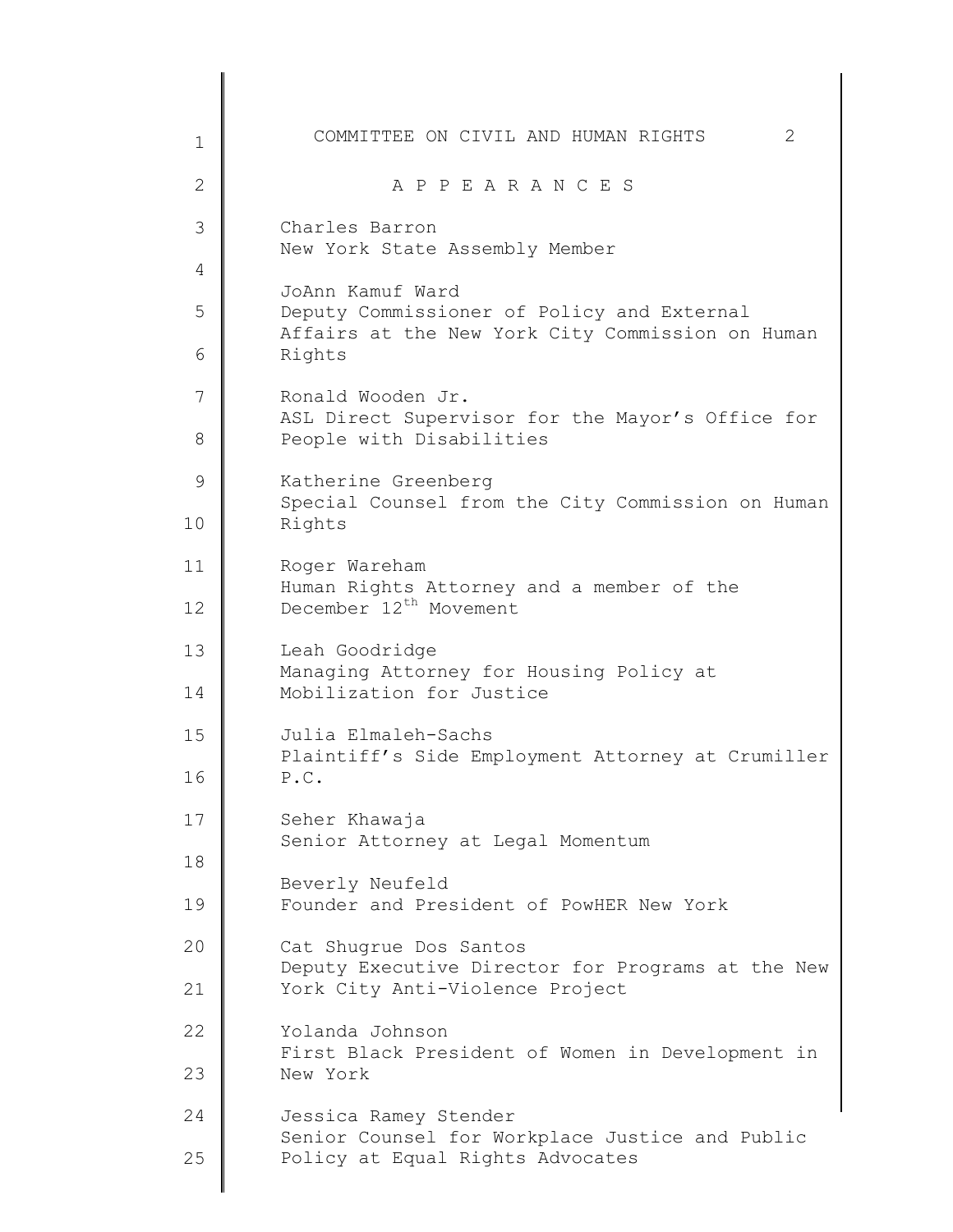| $\mathbf 1$ | 3<br>COMMITTEE ON CIVIL AND HUMAN RIGHTS                                                                         |
|-------------|------------------------------------------------------------------------------------------------------------------|
| 2           | A P P E A R A N C E S (CONT.)                                                                                    |
| 3           | Dr. Solange Charas<br>Human Capital Subject Matter Expert with a PhD in                                          |
| 4           | Management                                                                                                       |
| 5           | Jerry Bergman                                                                                                    |
| 6<br>7      | Jon Taylor<br>President of the New York City Chapter of the<br>Hearing Loss Association of America               |
| 8<br>9      | Matthew Greller<br>Attorney and a Lobbyist on behalf of Natto,<br>owners of New York State                       |
| 10          | Alex Rich                                                                                                        |
| 11          | National Association of Theatre Owners<br>Doug Murdoch                                                           |
| 12          | John Waldo<br>Lawyer in Houston Texas                                                                            |
| 13<br>14    | Kathleen Collins<br>Co-Coordinator at Downstate New York ADAPT                                                   |
| 15<br>16    | Monica Bartley<br>Community Outreach Organizer at the Center for<br>Independence of the Disabled New York, CIDNY |
| 17          | Andy Stone<br>Regional Director for Regal Entertainment                                                          |
| 18          | Raymond Smith                                                                                                    |
| 19          | Consultant with the National Association of<br>Theatre Owners                                                    |
| 20<br>21    | Svetlana Kouznetsova<br>Advocate for open captions                                                               |
| 22          | April Morone                                                                                                     |
| 23          | Advocate for open captions                                                                                       |
| 24          | Gail Weiss<br>Board of the New York City Chapter of HOA                                                          |
| 25          | Max Kwok                                                                                                         |
|             |                                                                                                                  |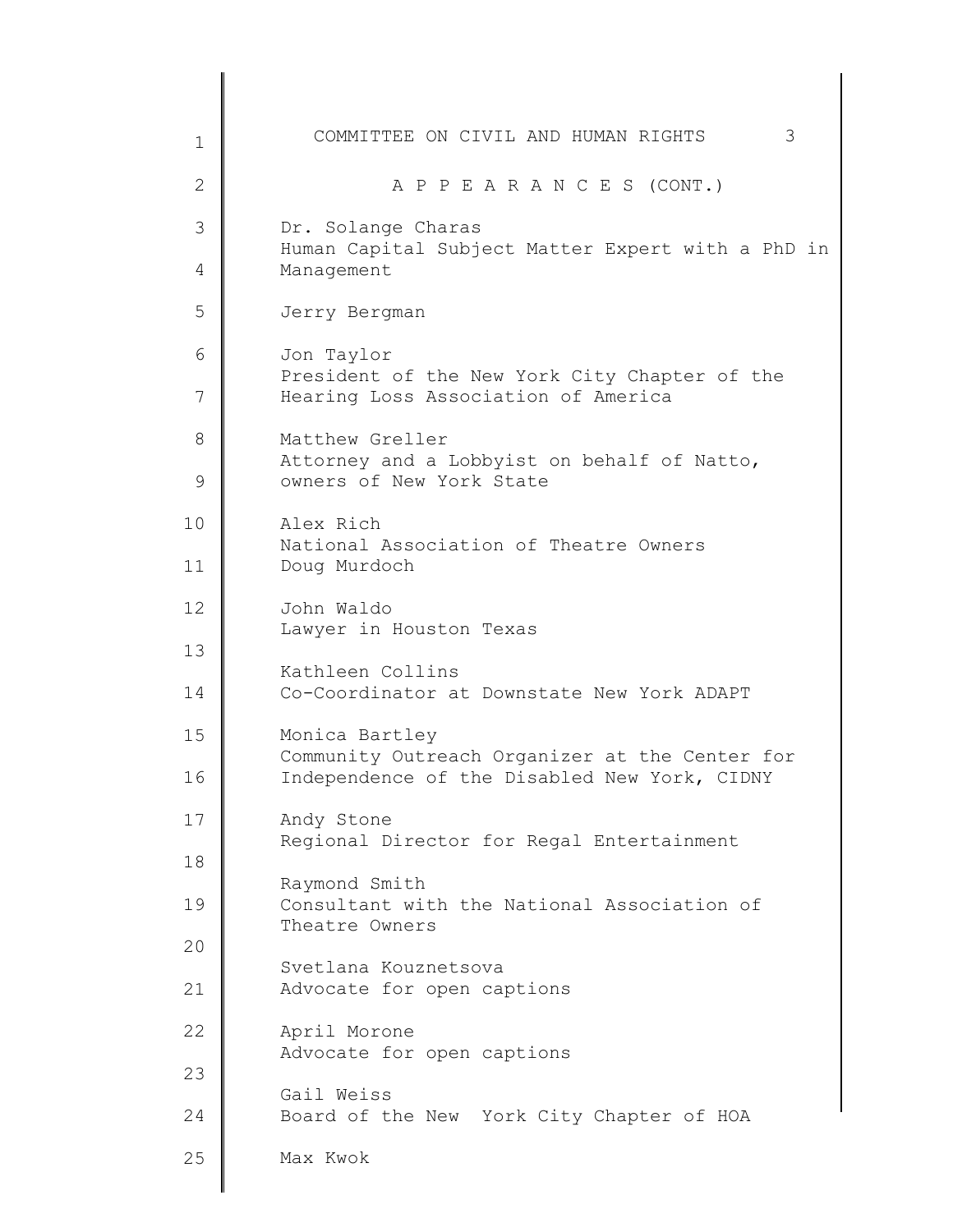| $\mathbf 1$   | COMMITTEE ON CIVIL AND HUMAN RIGHTS<br>4                              |
|---------------|-----------------------------------------------------------------------|
| $\mathbf{2}$  | A P P E A R A N C E S (CONT.)                                         |
| $\mathcal{S}$ | Robert Sunshine<br>Executive Director of the National Association of  |
| 4             | Theatre Owners of New York State                                      |
| 5             | Amanda Perez<br>General Manager at the AMC Kips Bay Theatre           |
| 6             | Roberta Lawrence                                                      |
| 7<br>$\,8\,$  | Miriam Fisher                                                         |
| $\mathcal{G}$ | Disability Advocate<br>Robert Wolfe                                   |
| 10            | Dianna Prashad                                                        |
| 11            | Black Female and an LGBTQ Facing Discrimination<br>in Support of Bill |
| 12            |                                                                       |
| 13            |                                                                       |
| 14            |                                                                       |
| 15            |                                                                       |
| 16            |                                                                       |
| 17            |                                                                       |
| $1\,8$        |                                                                       |
| 19            |                                                                       |
| $20$          |                                                                       |
| 21            |                                                                       |
| 22            |                                                                       |
| 23            |                                                                       |
| 24<br>25      |                                                                       |
|               |                                                                       |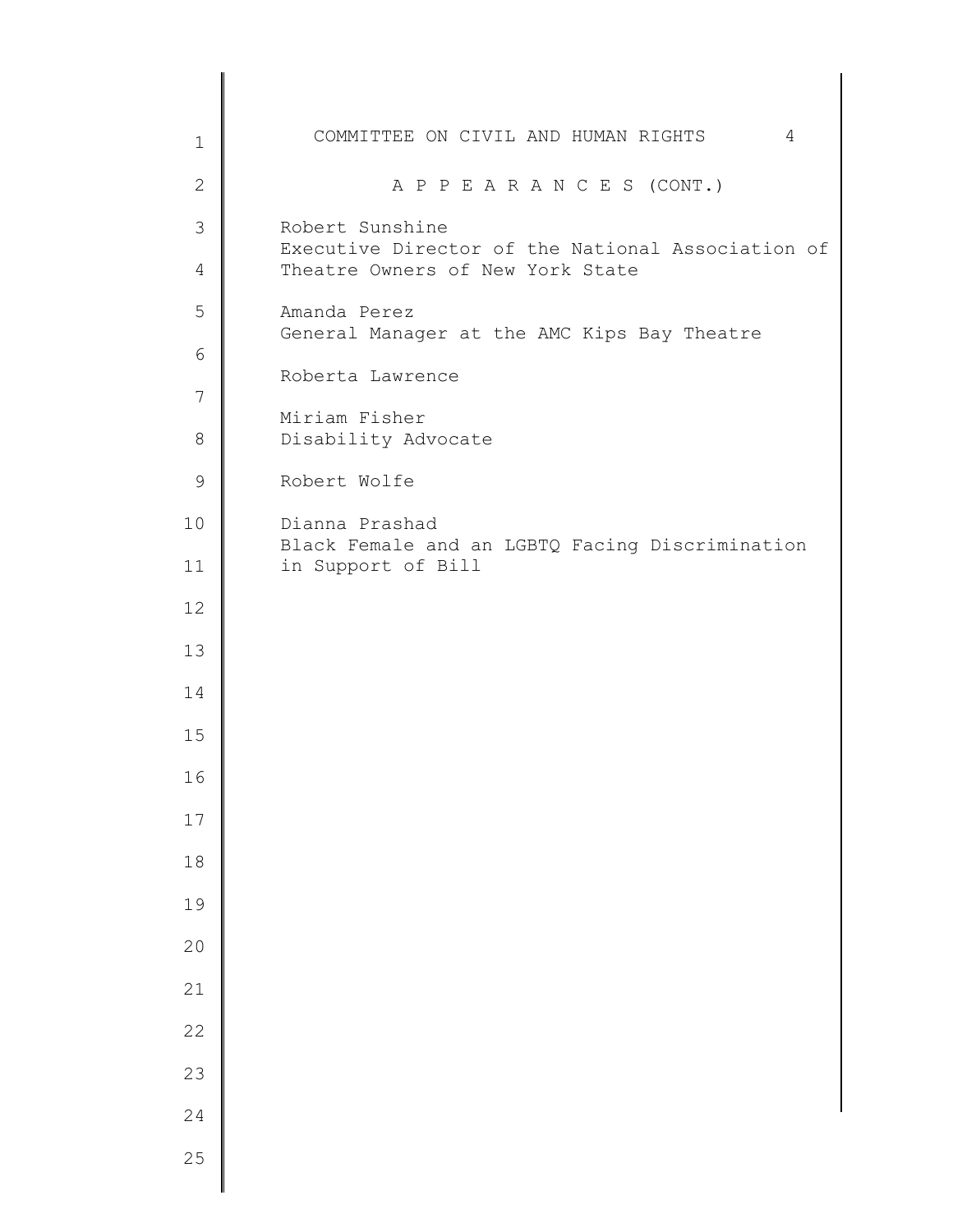1 2 3 4 5 6 7 8 9 10 11 12 13 14 15 16 17 18 19 20 21 22 23 24 25 COMMITTEE ON CIVIL AND HUMAN RIGHTS 5 SERGEANT SADOWSKY: Alright and yes we can get recording starting. SERGEANT AT ARMS: PC recording is up. SERGEANT SADOWSKY: Recording to the Cloud all set. SERGEANT PEREZ: Backup is rolling. SERGEANT SADOWSKY: And good morning and welcome to today's Remote New York City Council Hearing of the Committee on Civil and Human Rights. At this time, would all Council Members and Council Staff please turn on their video. To minimize disruption, please place electronic devices on vibrate or silent mode. If you wish to submit testimony, you may do so at [testimony@council.nyc.gov.](mailto:testimony@council.nyc.gov) Once again, that is [testimony@council.nyc.gov.](mailto:testimony@council.nyc.gov) Thank you Chair, we are ready to begin. CHAIRPERSON EUGENE: Thank you. [GAVEL] Good morning. My name is Mathieu Eugene and I am the Chair of the Civil and Human Rights Committee. Thank you for joining our virtual hearing today on Intro. 1208-A, Intro. 2020, Reso. 1039-A and Reso. 1040. Today, the Committee will be hearing Intro. 1208- A, sponsored by Council Member Rosenthal in relation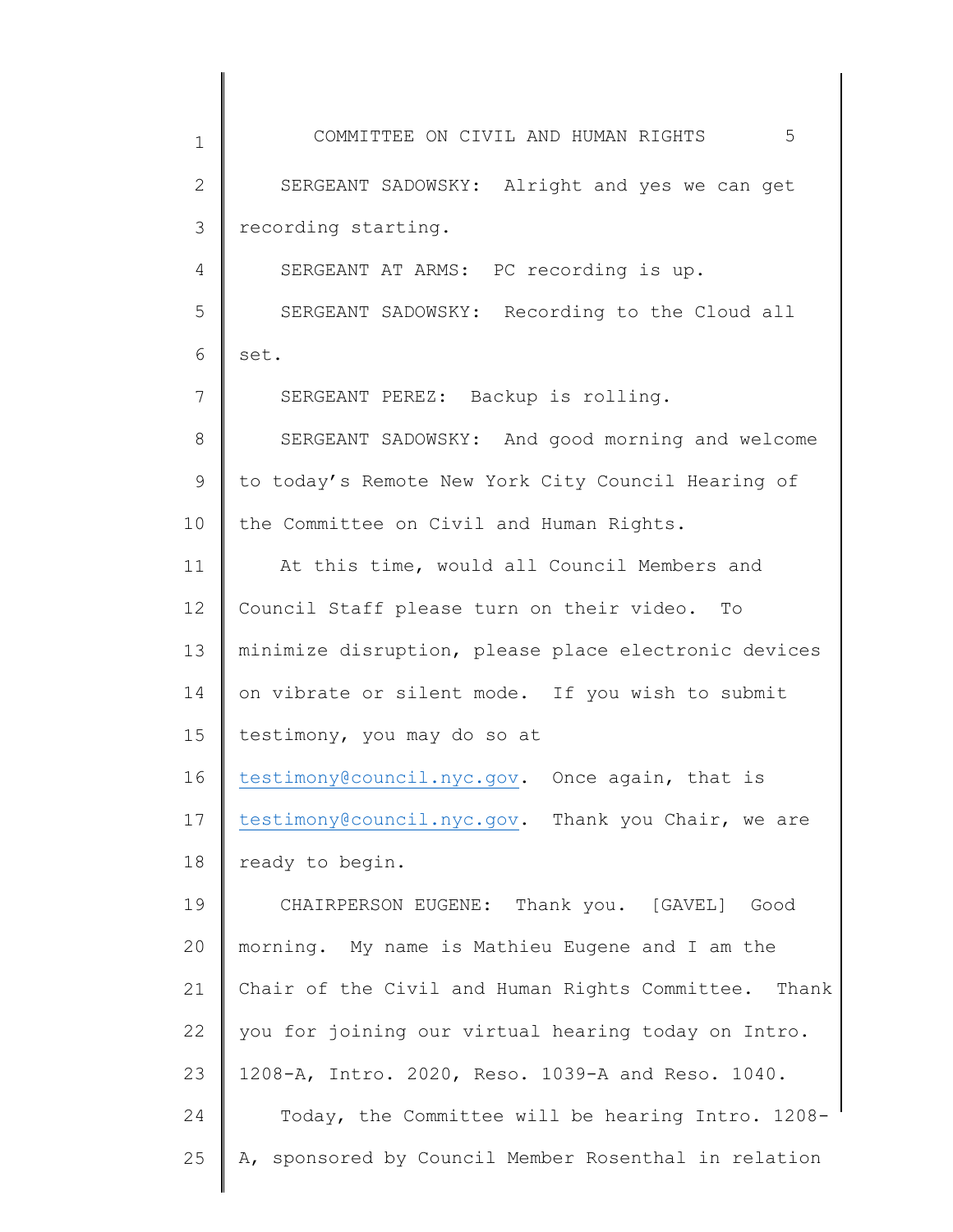| $\mathbf 1$  | COMMITTEE ON CIVIL AND HUMAN RIGHTS<br>6              |
|--------------|-------------------------------------------------------|
| $\mathbf{2}$ | to prohibiting employers from posting job listings    |
| 3            | without minimum and maximum salary information. Pay   |
| 4            | disparity based on race and gender is something we as |
| 5            | a society have been working to address for            |
| 6            | generations. Through many efforts to ensure pay       |
| 7            | equity between men and women have been made. The      |
| 8            | wage gap still persists. In fact, research shows      |
| 9            | that this gap has changed very little over years. In  |
| 10           | 2020, women still earn 84 percent of what men earn.   |
| 11           | Additionally, intersectional identities including     |
| 12           | the race affected the wage gap. It is apparent that   |
| 13           | the gender wage gap is more accurate for women of     |
| 14           | color. While the wage gap for White women working in  |
| 15           | United States was 79 percent as of 2021. The wage     |
| 16           | gap for Black women was 64 percent. 57 percent for    |
| 17           | Latinx and 82 percent for Asian women.                |
| 18           | The movement to increase transparency seeks to        |
| 19           | increase fairness for job applicants who are          |
| 20           | otherwise calculating their salary petition in a      |
| 21           | Intro. 1208 would help increase pay<br>vacuum.        |
| 22           | disparity by disclosing salary ranges for advertised  |
| 23           | positions.                                            |
| 24           | The Committee will also be hearing Intro. 2020        |

 $\Big\|$ 

25 sponsored by Council Member Rosenthal. In relation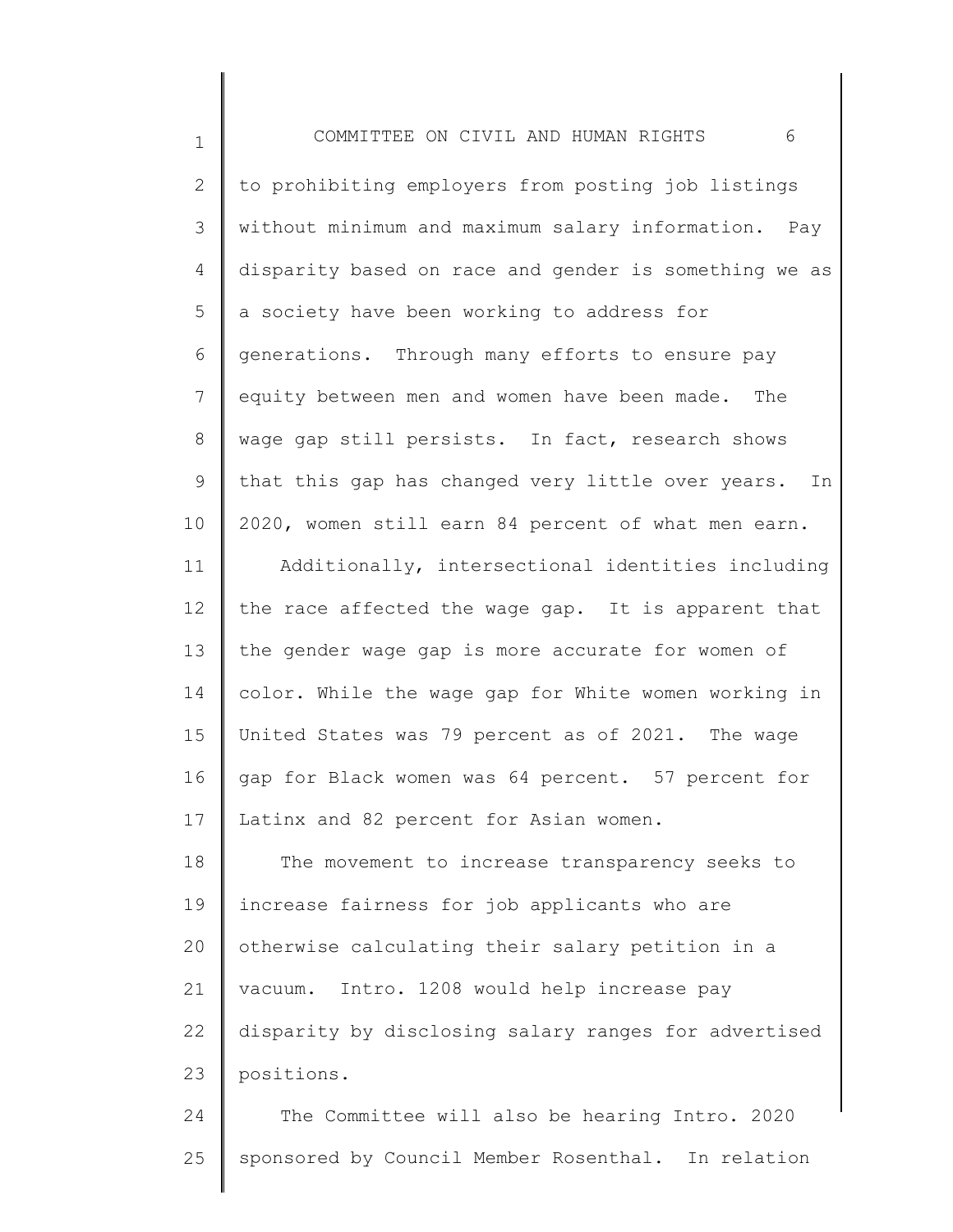1 2 3 4 5 6 7 8 9 10 11 12 13 14 15 16 17 18 19 20 21 22 23 24 25 COMMITTEE ON CIVIL AND HUMAN RIGHTS 7 to captioning at motion picture theatres. According to 2019 data, there are over 160,000 deaf, hard hearing people living in New York City. Also, there are many legal protections for these residents in local law, deaf and hard of hearing New Yorkers still face constant battles to access them. All the New Yorkers enjoy are not easy. One such activities is going to the movie. [INAUDIBLE 4:24] rules do require that the movie theatres are equipped with closed captioning in description technology. Movie theatres are not mandated to provide such technology or services unless a viewer requires it. And screen captioning can be either in an open or closed format. When captions are open, they appear on the screen for all viewers to see, like subtitles. When they are closed, the captioning is turned on or off and a secondary device is needed to view them. Advocates agree that this unfairly places responsibility on the viewer. Survey shows that many people with a hearing loss enjoy using open caption when they are available. Intro. 2020 would offer more accessibility to members of the deaf community allowing them to more easily enjoy a simple pleasure that many of us take for granted.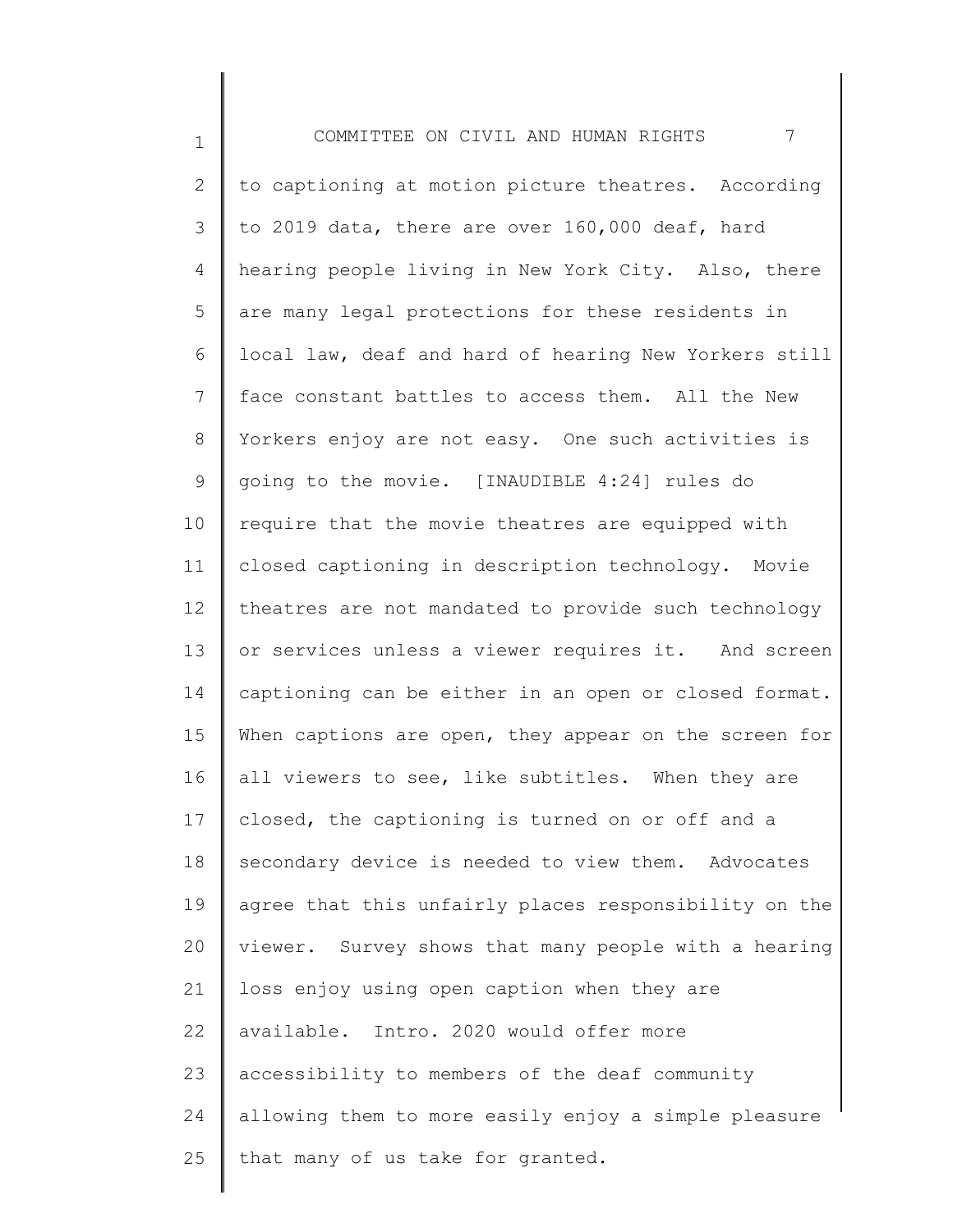1

2 3 4 5 6 7 8 9 10 11 Additionally, the Committee will be hearing Resolution 1039-Aand 1040, sponsored by Council Member Barron with Reso. 1039-A call upon the New York State Legislation to pass and the Governor to sign A.2619A/S.7215 in relation to establishing the New York State Commission, Community Commission on Reparations Remedies to examine the impacts of the institution of slavery, subsequently racial and economic discrimination against African-Americans, and recommend appropriate remedies.

12 13 14 15 16 17 18 Reso. 1040 calls upon the United States Congress to pass and the President to sign S. 1083/H.R.40 in relation to establishing the Commission to Study and Develop Reparation Proposals for African-Americans to examine financial and other impacts of slavery and continued discrimination and recommend appropriate remedies.

19 20 21 22 23 24 25 The National Coalition of Blacks for Reparations in America defines reparations as a process of repairing, healing, and restoring a people injured because of their group identity and in violation of their fundamental human rights by governments, corporations, institutions, and families. According to the U.S. Census Bureau, 24.3 percent of New York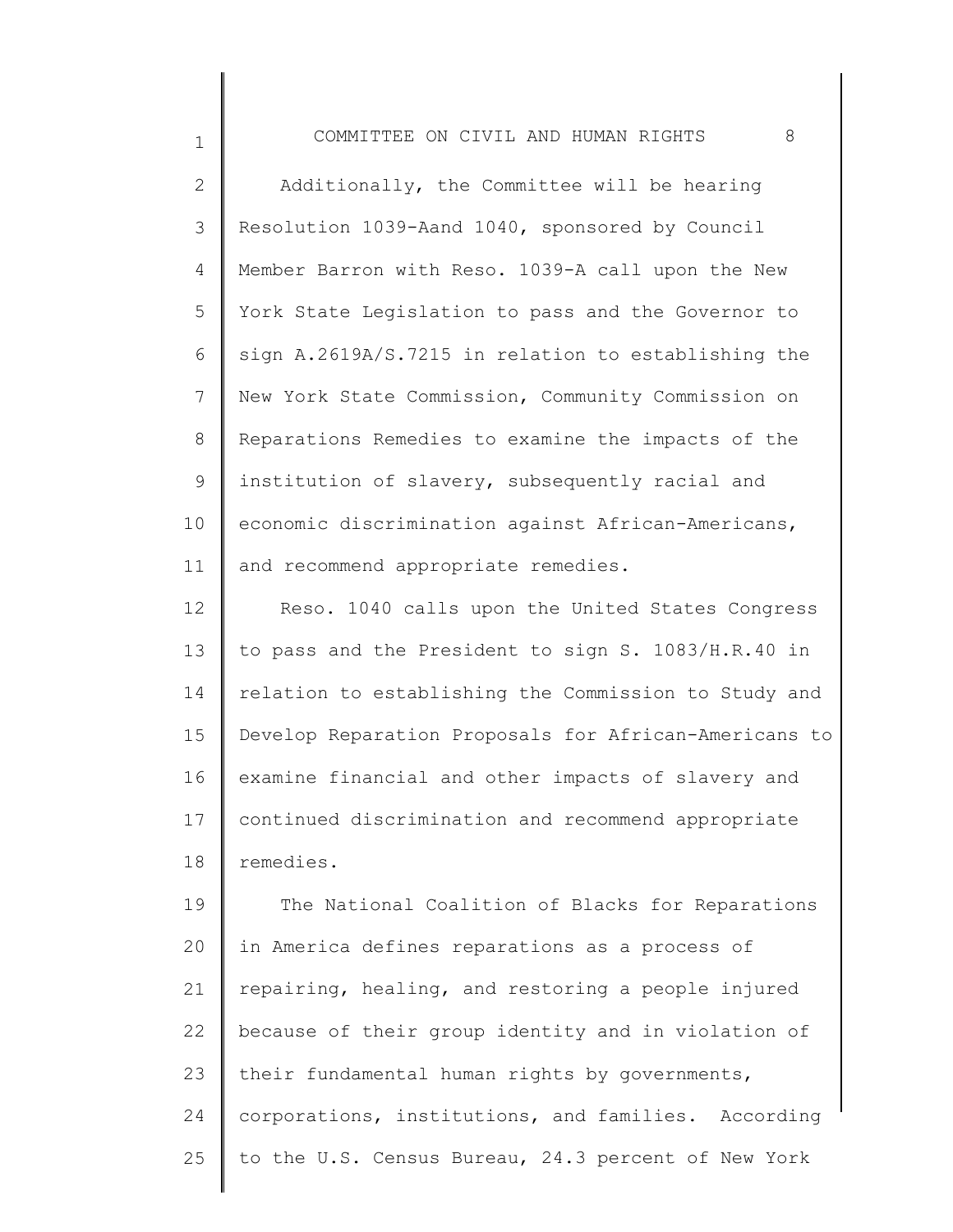| $\mathbf 1$ | 9<br>COMMITTEE ON CIVIL AND HUMAN RIGHTS              |
|-------------|-------------------------------------------------------|
| 2           | City population identified as Black or American.      |
| 3           | This means that nearly a quarter of the city          |
| 4           | populations would stand to benefit from the           |
| 5           | exploration of this process. Black and African-       |
| 6           | Americans in the United States face a                 |
| 7           | disproportionate amount of poverty and are generally  |
| 8           | less financially secure when compared to the other    |
| 9           | groups.                                               |
| 10          | After hundreds of years of mistreatment and           |
| 11          | inequity, slavery, segregation during the             |
| 12          | reconstruction of Jim Crow eras and past and present  |
| 13          | institutionalized racism of inequal distribution of   |
| 14          | wealth has stunted opportunities for financial wealth |
| 15          | and growth among African-Americans.                   |
| 16          | Today, the average White family in the United         |
| 17          | States has roughly ten times greater wealth when      |
| 18          | compared to the Black and African-American family.    |
| 19          | The New York City Community Commission on             |
| 20          | Reparation remedies will seek to explore the best     |
| 21          | method for reparation while acknowledging the         |
| 22          | injustice and cruelty of slavery that take place in   |
| 23          | New York and the need remedy is impacted.             |
| 24          | A similar effort at the city level, we'll             |
| 25          | identify the action of state and federal government   |

 $\Bigg\}$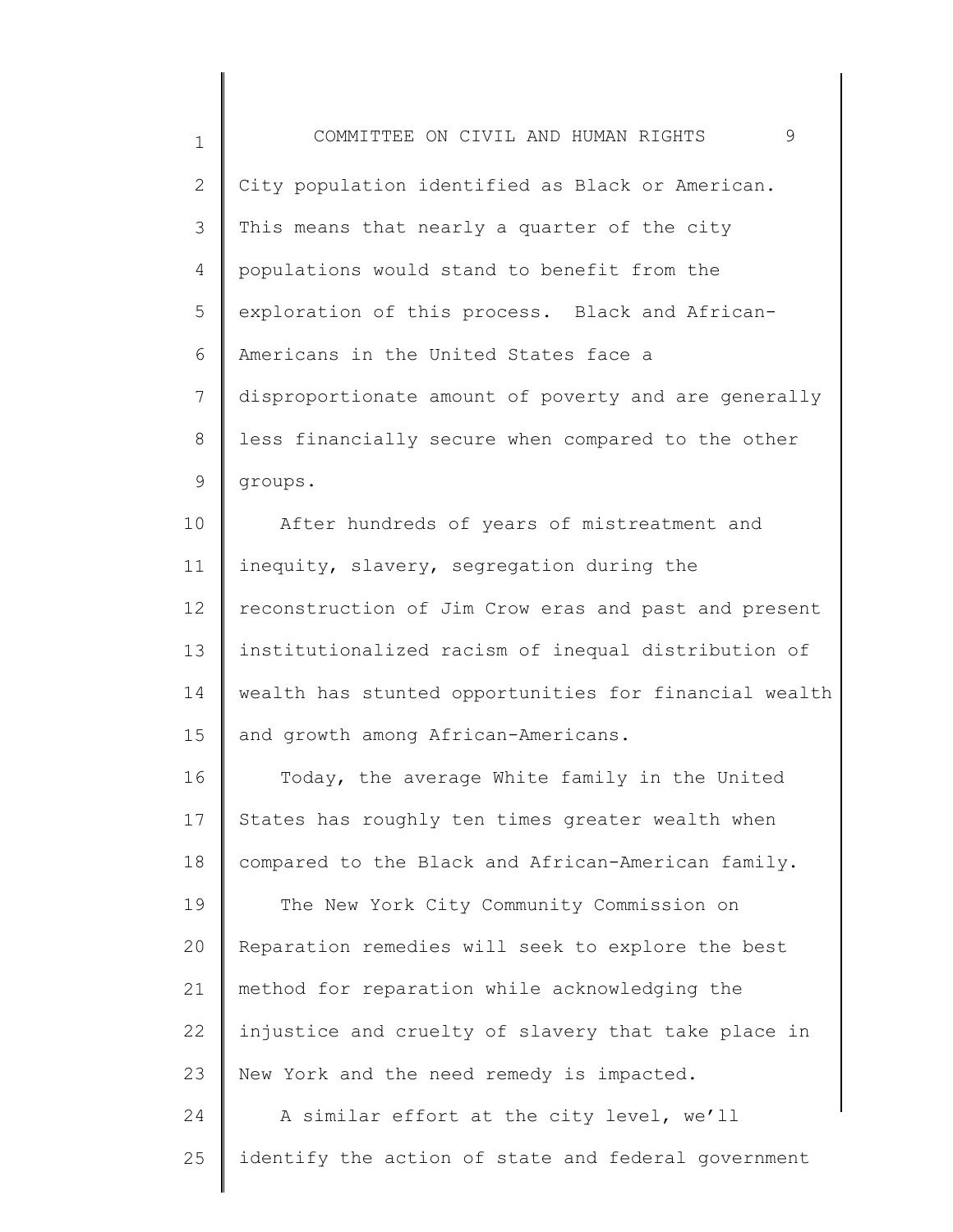| $\mathbf 1$ | 10<br>COMMITTEE ON CIVIL AND HUMAN RIGHTS             |
|-------------|-------------------------------------------------------|
| 2           | in supporting the institution of slaver,              |
| 3           | discrimination and the private and public sectors and |
| 4           | the persistent negative effort of the policies on the |
| 5           | lives of Black and African-American.                  |
| 6           | I would like to thank the staff who have worked -     |
| 7           | hello? Hello?                                         |
| 8           | SERGEANT SADOWSKY: We can hear you.                   |
| 9           | CHAIRPERSON EUGENE: Can you hear me?                  |
| 10          | SERGEANT SADOWSKY: Yes.                               |
| 11          | CHAIRPERSON EUGENE: Okay, alright. I would like       |
| 12          | to thank the Committee Staff Jayasri Ganapathy        |
| 13          | Committee Counsel, Wiam Diouri Policy Analyst, and    |
| 14          | Jack Kern Financial Analyst. And also, I would like   |
| 15          | to thank also my staff Melissa Wilson.                |
| 16          | Now, I would like to take the opportunity also to     |
| 17          | welcome my colleague, former Council Member Charles   |
| 18          | Barron and now Assembly Member. Welcome back          |
| 19          | Assembly Member Barron and now, let me turn it over   |
| 20          | to Council Inez Barron to give opening remarks.       |
| 21          | Council Member Barron please. Hello?                  |
| 22          | COUNCIL MEMBER BARRON: Thank you.                     |
| 23          | CHAIRPERSON EUGENE: Uh, thank you.                    |
| 24          | COUNCIL MEMBER BARRON: Good morning and thank         |
| 25          | you Mr. Chair and thank you to other colleagues that  |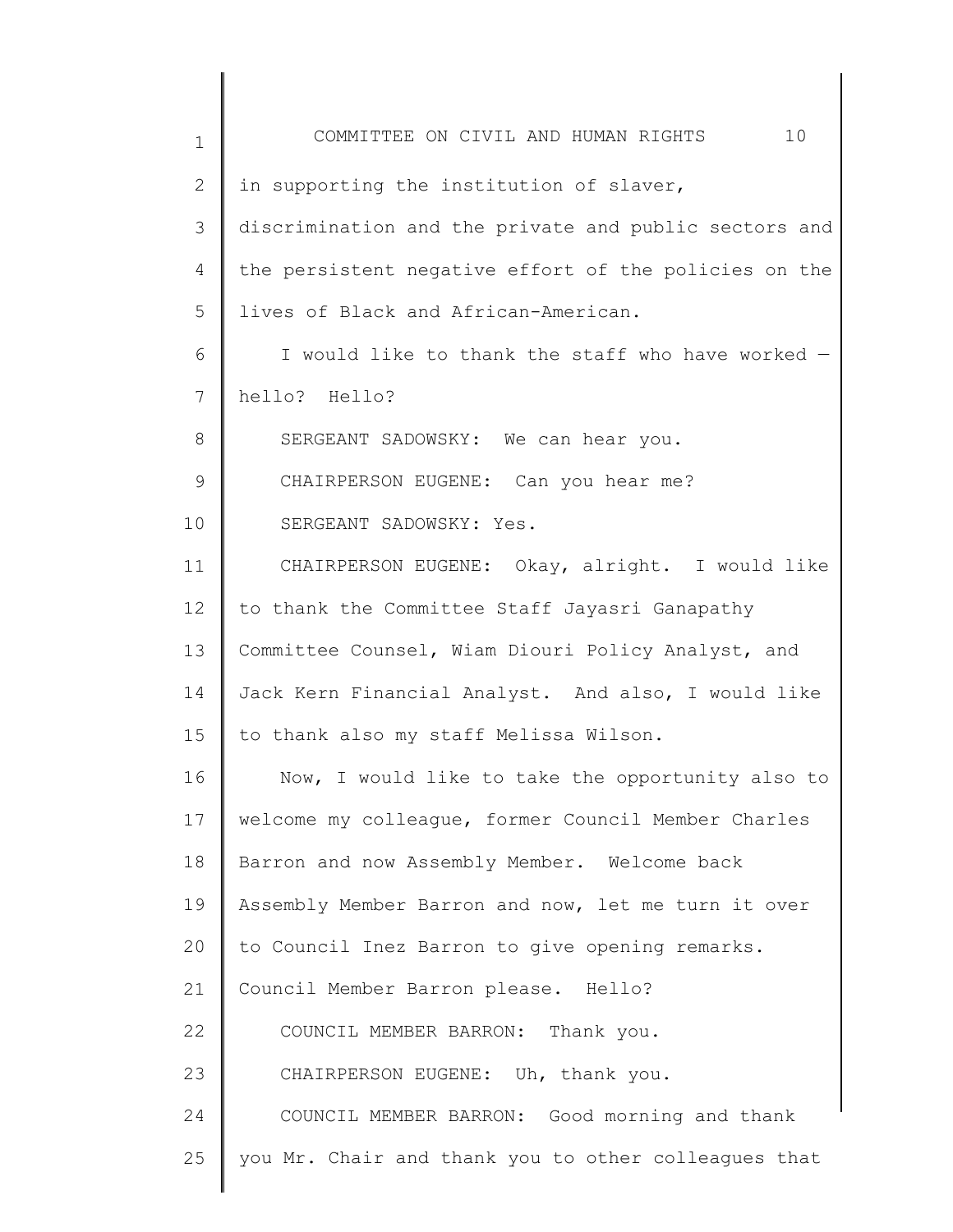| $\mathbf 1$ | 11<br>COMMITTEE ON CIVIL AND HUMAN RIGHTS             |
|-------------|-------------------------------------------------------|
| 2           | are here and to the panelists that are here as well   |
| 3           | as the community to talk about these issues.          |
| 4           | I'm here to talk about Reso's that I'm                |
| 5           | introducing, which are 1039-A and Reso. 1040. They    |
| 6           | are similar in nature. 1039 is directed at the state  |
| 7           | and 1040 is directed at the federal government.       |
| 8           | What we're talking about is telling the full          |
| 9           | story. You know, when we have hearings and trials,    |
| 10          | you are affirmed to tell the truth, the whole truth   |
| 11          | and nothing but the truth. And until all of the       |
| 12          | elements, all of the components of our history and    |
| 13          | our accomplishments and our contributions, our        |
| 14          | knowledge, then we have only got half truths and the  |
| 15          | half truth is a half lie.                             |
| 16          | So, what we're calling on is to support those         |
| 17          | legislative issues and matters that have been         |
| 18          | presented in the state and also in congress. When I   |
| 19          | went to school eons ago, we never were told that New  |
| 20          | York City was in fact one of the prime largest slave  |
| 21          | holding states in the United States. It was second    |
| 22          | in terms of the population that was held in           |
| 23          | captivity, that was tortured, that had no protections |
| 24          | under the law, that were state, they were subjected   |
| 25          | to state sanctioned atrocities. And we often think    |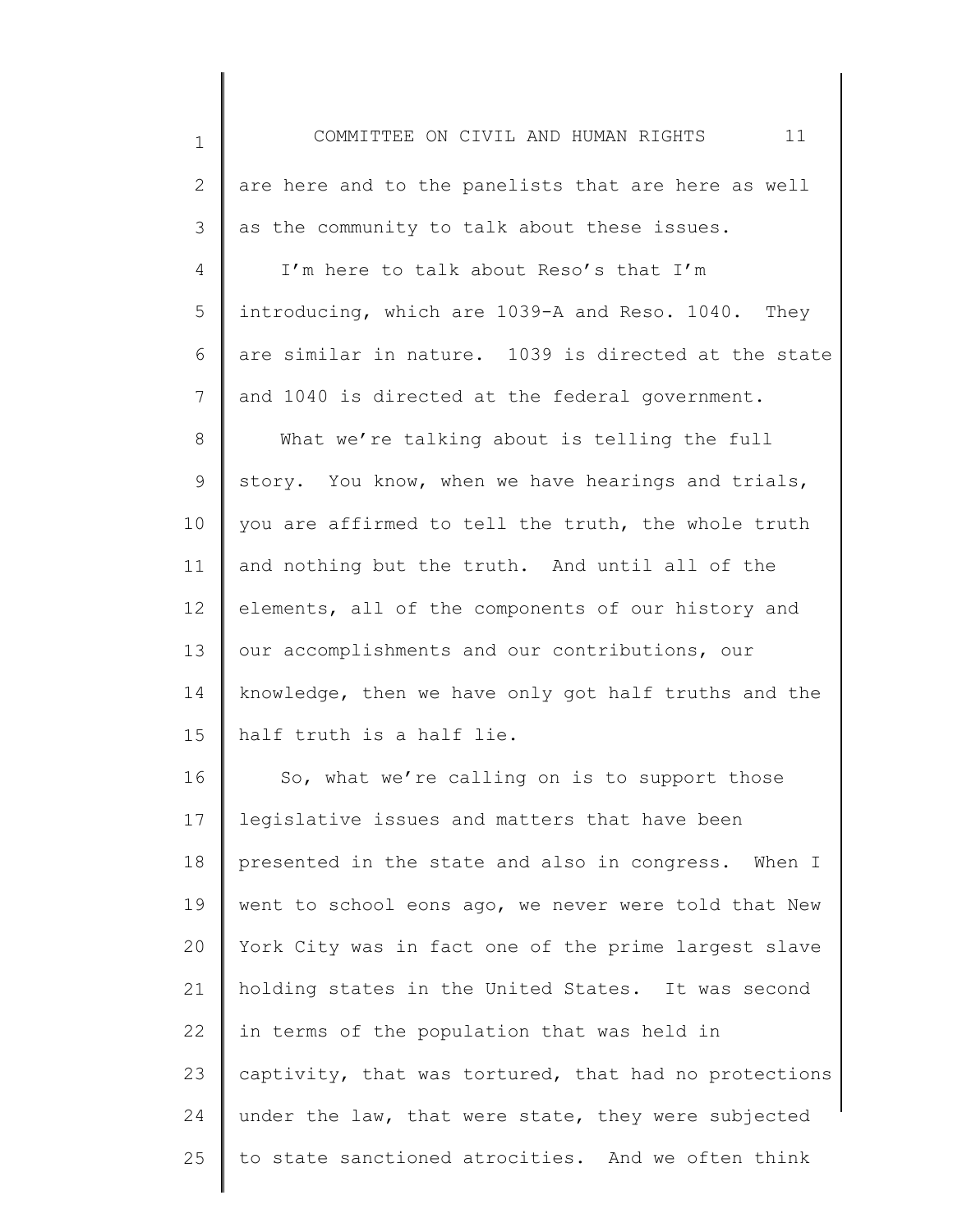1 2 3 4 5 6 7 8 9 10 11 12 13 14 15 16 17 18 19 20 21 22 23 24 COMMITTEE ON CIVIL AND HUMAN RIGHTS 12 about those kinds of issues as confined to the South but that's not in fact limited to the South. So, it wasn't until I was a mature adult and did research on my own that I really became aware of the fact that it was here in New York that enslaved Africans. We used this skilled labor was used to form the docks, to clear the forest, to produce the iron works, to till the fields and to lay that road. Yes, Broadway that goes from downtown Manhattan all the way at least to West Chester that I know of. All of that contributed to the economic wealth of New York City because we were considered commodities. We had no protections. We were chattel slavery. We feel and we understand that this is supported by both the United Nations and other international bodies that this was a crime against humanity. We want to call for the study of all of the impact of what happened during those hundreds of years that we were enslaved and the impact that still exists today in terms of the economic disparity. In terms of the emotional toll and in terms of the discrimination and Jim Crow laws that were a part of the history of this country.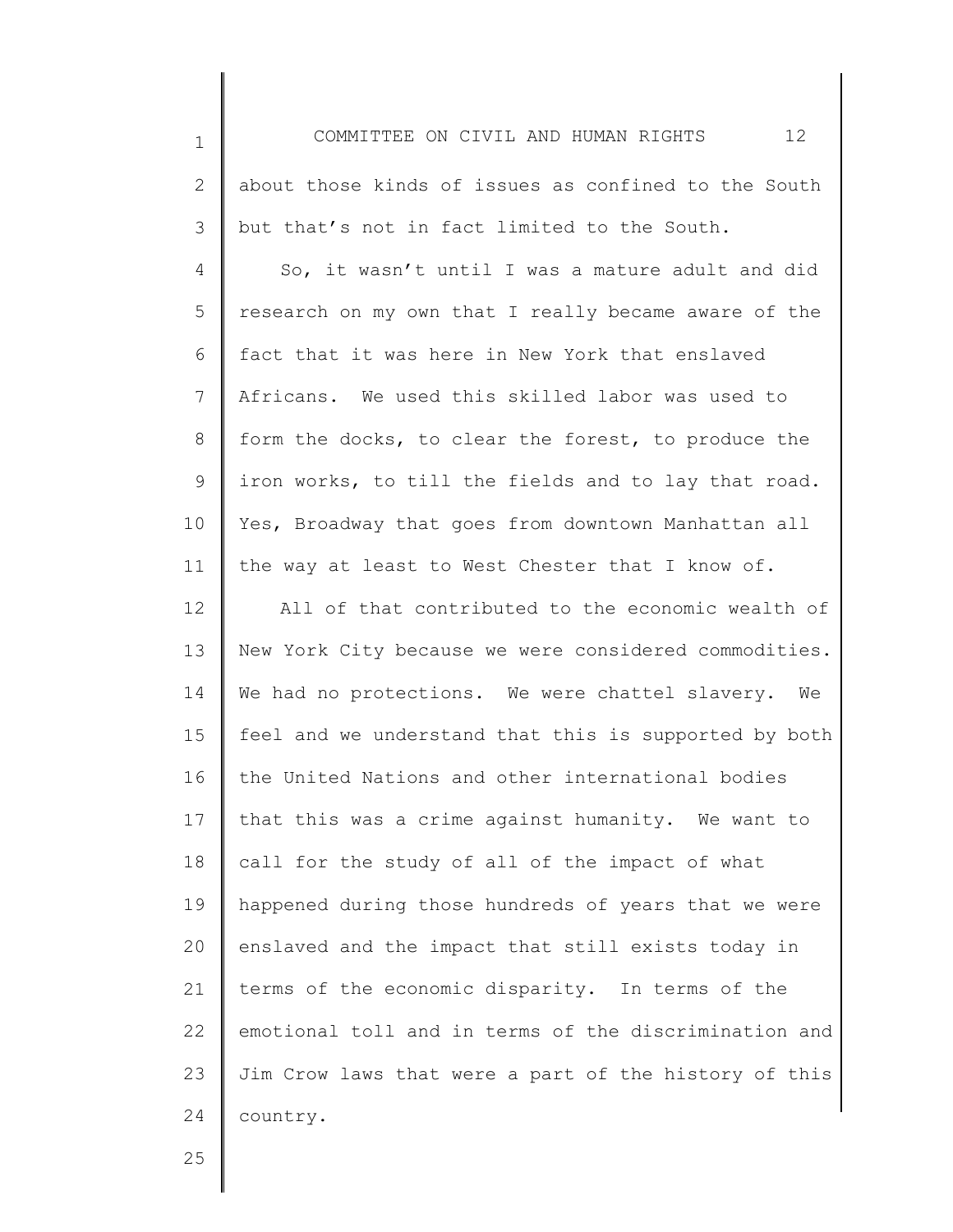| COMMITTEE ON CIVIL AND HUMAN RIGHTS |  |  |  |  |
|-------------------------------------|--|--|--|--|
|-------------------------------------|--|--|--|--|

1

2 3 4 5 6 7 8 9 So, we're calling on that in 1711, New York City established the first slave market down by the docks where African-Americans and indigenous people were also sold. And we feel that all of the conditions that are manifested today are in fact residual effects from that long standing practice of enslavement of African-Americans in particular and indigenous people as well.

10 11 12 13 14 15 16 17 18 19 20 21 22 23 24 25 The impact is significant. It was manifested in other policies that this country instituted. The war on drugs, a mass incarceration, all of that was targeted at this population of Black people and we want all of the city included in a study so that we can understand the extent, the broadness of what it was that happened, the impact of what it is and what kinds of remedies can be examined to make those people and their descendants whole from the atrocities that they suffered. Thank you Mr. Chair and I look forward to the discussion and invite my colleagues who are here to sign on to both of these resolutions, Reso. 1039 and Reso. 1040. Thank you. CHAIRPERSON EUGENE: Thank you so very much Council Member Barron for your remarks. Thank you. Now, I would like to turn it over to Council Member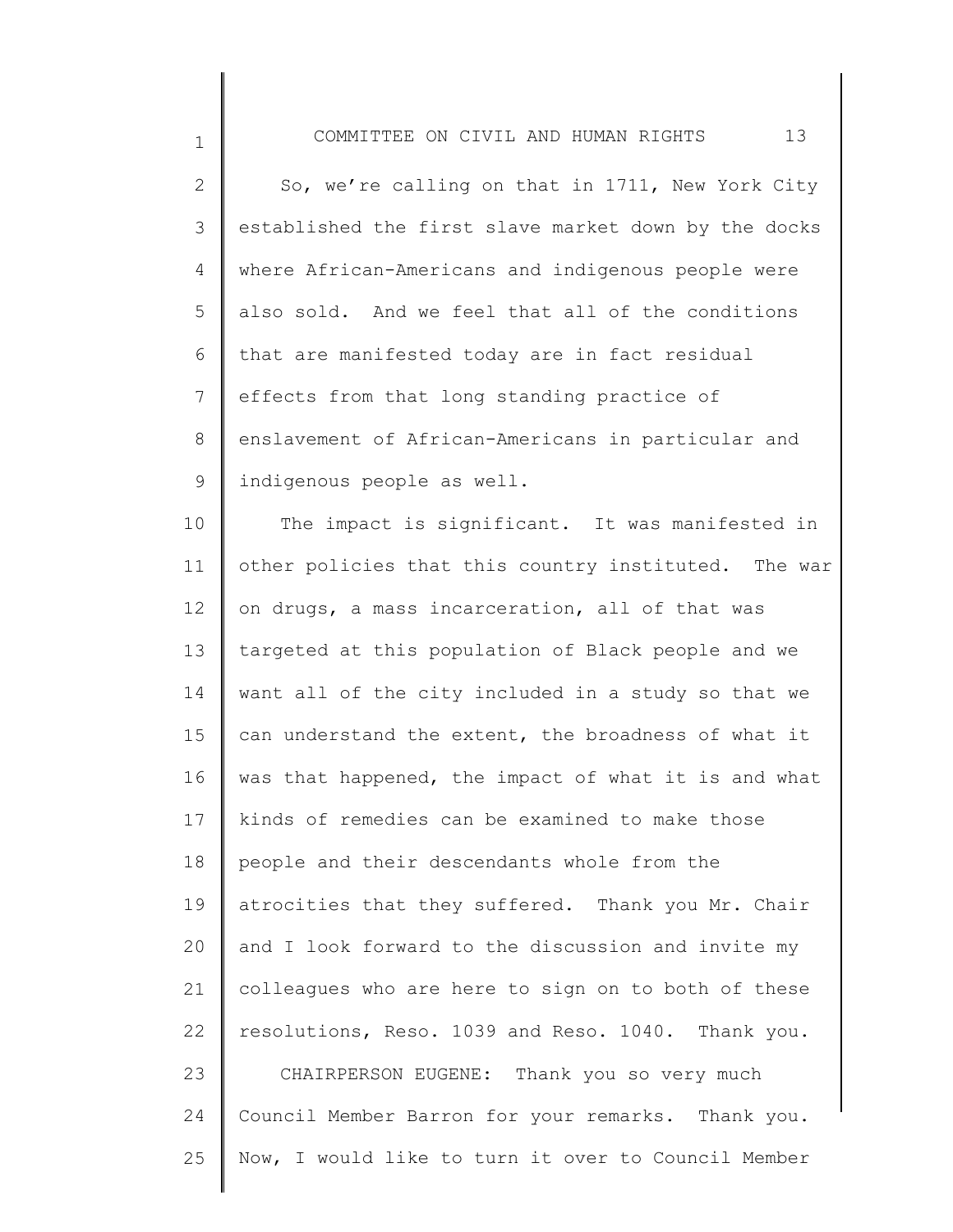1 2 3 4 5 6 7 8 9 10 11 12 13 14 15 16 17 18 19 20 21 22 COMMITTEE ON CIVIL AND HUMAN RIGHTS 14 Rosenthal for some remarks. Council Member Rosenthal. COUNCIL MEMBER ROSENTHAL: Yup, thank you so much and apologies if there's background noise. I just want to start by saying Council Member Barron, thank you as always for leading the way here and you know you always read into what you're talking about education. And what you're bringing here in your Resolutions is knowledge and with knowledge comes power. So, I just want to thank you for your Resolutions. I think I'm already signed on but thank you for always educating people and opening the door to more education. So, good morning, my name is Helen Rosenthal. I want to thank Chair Eugene for holding this very important hearing and including my bills, Intro. 1208 for pay range transparency and Intro. 2020 for open captions in the theatres. My pronouns are she and her. The first bill Intro. 1208 will require that job

23 24 listings in New York City include a maximum, a minimum and maximum salary. Employers who do not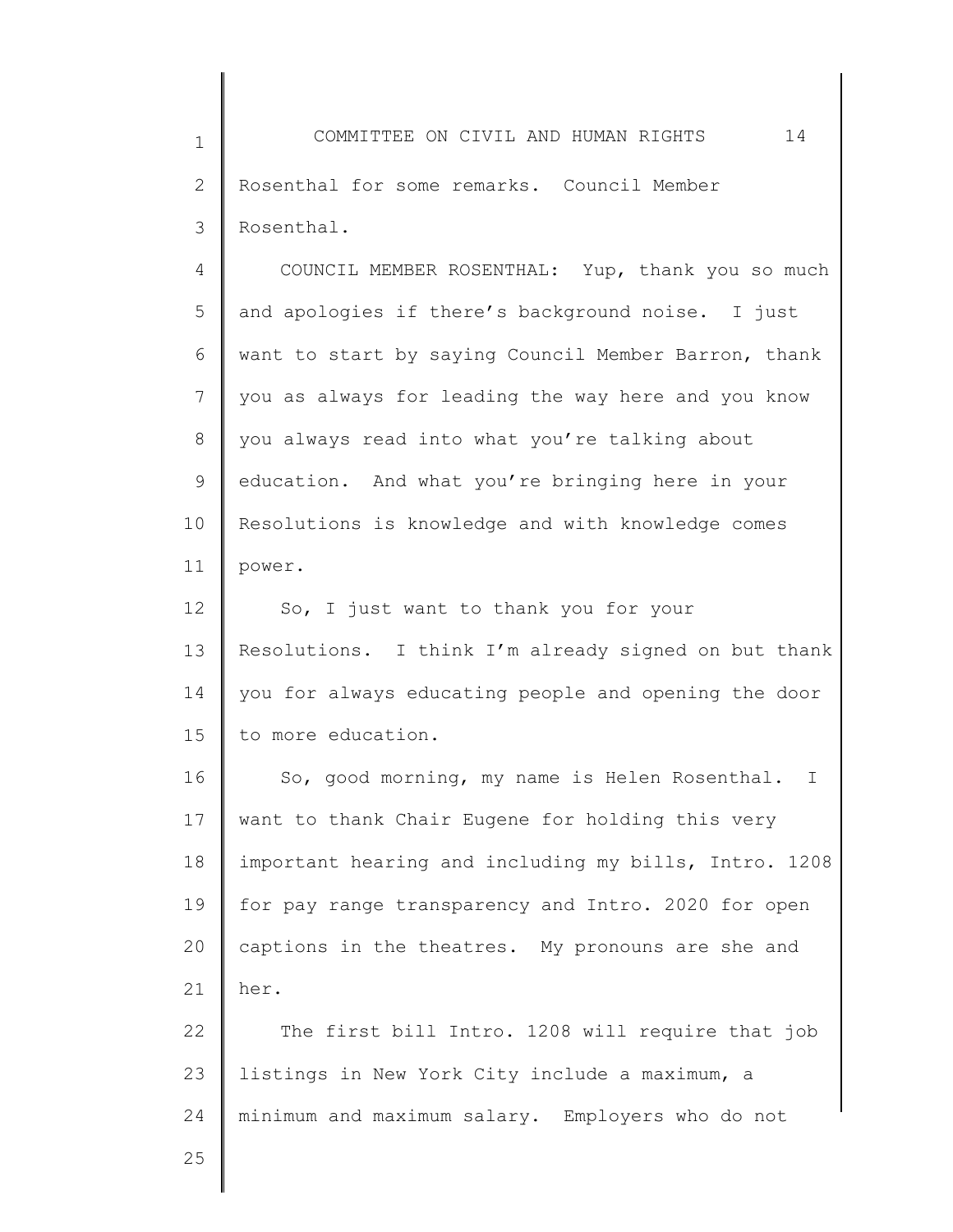1 2 3 4 5 6 7 8 9 10 11 12 13 COMMITTEE ON CIVIL AND HUMAN RIGHTS 15 disclose a salary range for open positions will be engaging in unlawful discriminatory practice. Salary transparency is an actionable way to create a more equitable workplace. Both leveling the playing field for job applicants and helping to identify and address systemic pay inequities. Lack of upfront pay range disclosures necessitates a salary negotiation in which the employer has the clear upper hand. This often in results in lower wages for women and people who are Black and Brown upholding decades of systemic inequity and bias in hiring.

14 15 16 17 18 19 20 Studies show that women net seven to 25 percent lower pay rates than men. When the rate is arrived at by negotiation. Lack of upfront pay disclosure can also be especially harmful in the case of low wage jobs. Making it more likely that candidates will accept a salary they simply cannot afford to live on.

21 22 23 24 25 New Yorkers desperately seeking employment and at the end of a long process of applications and interviews are more likely to explore terms than they know about those terms. Let's face it, lack of salary transparency is both discriminatory and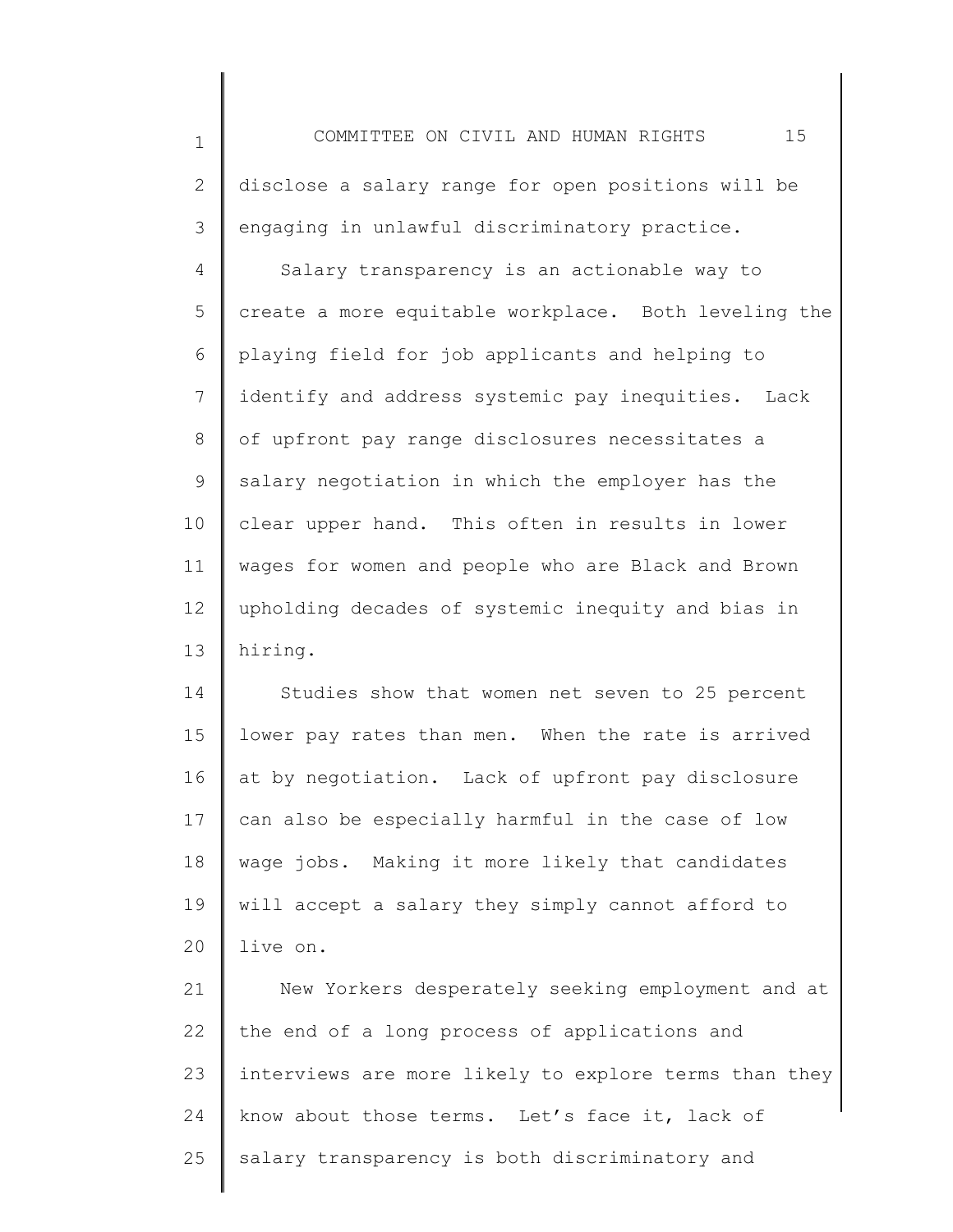1 2 3 4 5 6 7 COMMITTEE ON CIVIL AND HUMAN RIGHTS 16 antiworker. Every New Yorker should have the right to determine whether they will be able to support themselves and their family when they apply for a job. It's time to level the playing field and restore some dignity to New Yorkers seeking employment.

8 9 10 11 12 13 The second of my bills being heard today is Intro. 2020 which will mandate open captioning for at least half of motion picture screenings in theatres. Open captioning or on screen captioning, is familiar to those of us who enjoy foreign films and are able to read the titles.

14 15 16 17 18 19 20 21 22 23 24 25 Roughly one in five New Yorkers, 20 percent suffers from deafness, ranging from moderate to total. Two-thirds of those experiencing deafness are under the age of 65. Two-thirds experiencing deafness are under the age of 65. It's important to let that sink in. Such a significant segment of the population deserves to enjoy fully, movies with ease. The American's with Disability Act currently requires closed captioned systems in movie theatres. But long term experience has shown that the equipment needed in order to be able to see or hear what's going on, it fails far too often.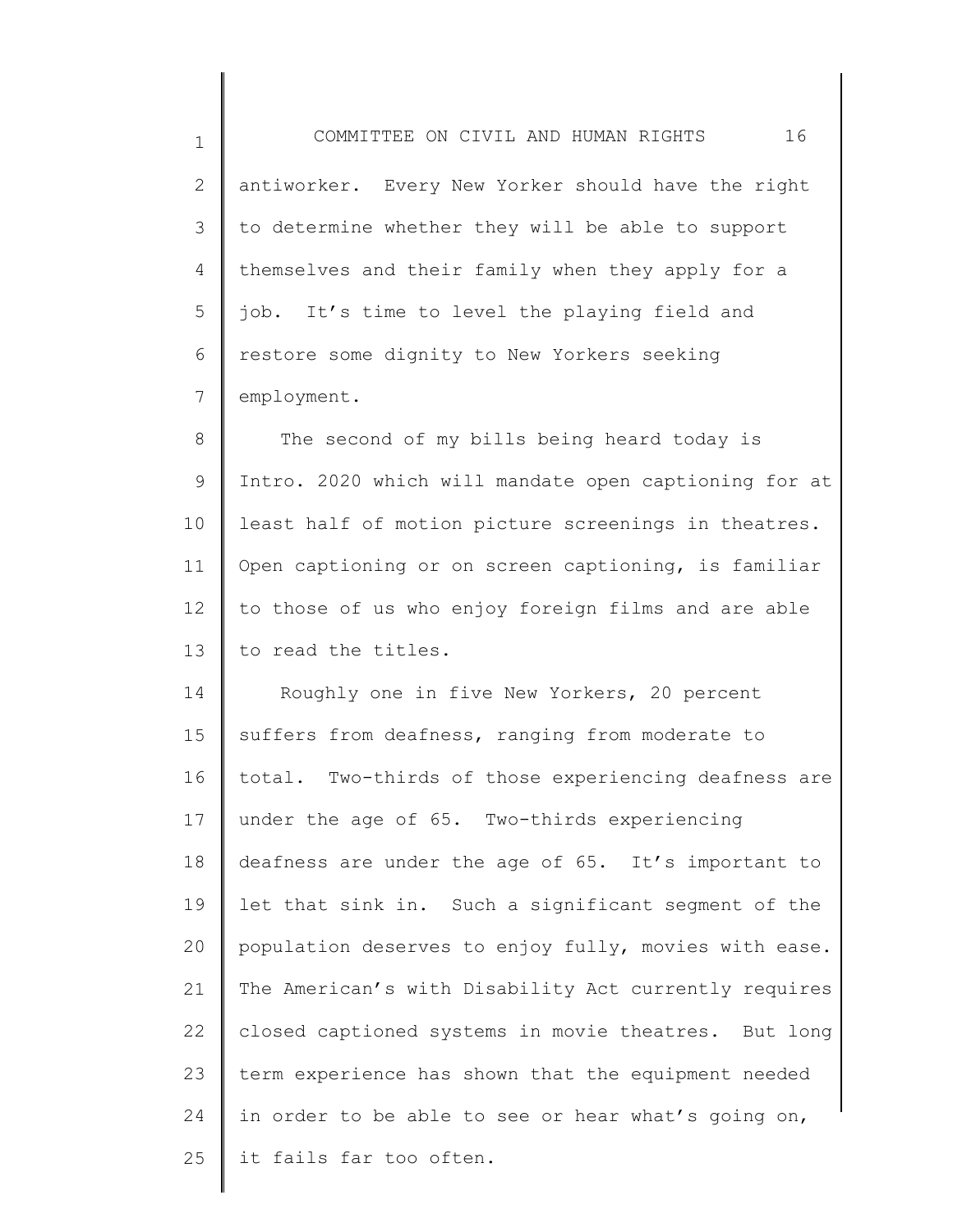1 2 3 4 5 6 7 8 9 10 11 12 13 14 15 16 17 18 19 20 21 22 COMMITTEE ON CIVIL AND HUMAN RIGHTS 17 This unfairly burdens users who must request and return viewing devices and poses a threat because the devices are just passed out to the next user. Providing open captioning is an easy, inexpensive and more sanitary alternative versus cinema monitors. [LOST AUDIO 21:51] movie attendance when scheduled along with uncaptioned screenings. Open captioning in movie screens also greatly benefits the many New Yorkers who have limited English language proficiency. I'm open to making some tweaks to both the bills and I look forward to testimony from the Administration and the public. So, if you have not done so already, please submit any written testimony to the City Council at [testimony@council.nyc.gov](mailto:testimony@council.nyc.gov) and thank you Chair Eugene. Before I pass it back to you, uhm, uh, you who are watching at home, the people who are going to speak today can see each other. So, I can see some of the people who are hard of hearing and we [LOST AUDIO 23:04] so they could read either through cart or ASL what uhm is happening

in this conversation. And I would just ask for those

who are deaf or hard of hearing, could you just raise

25

23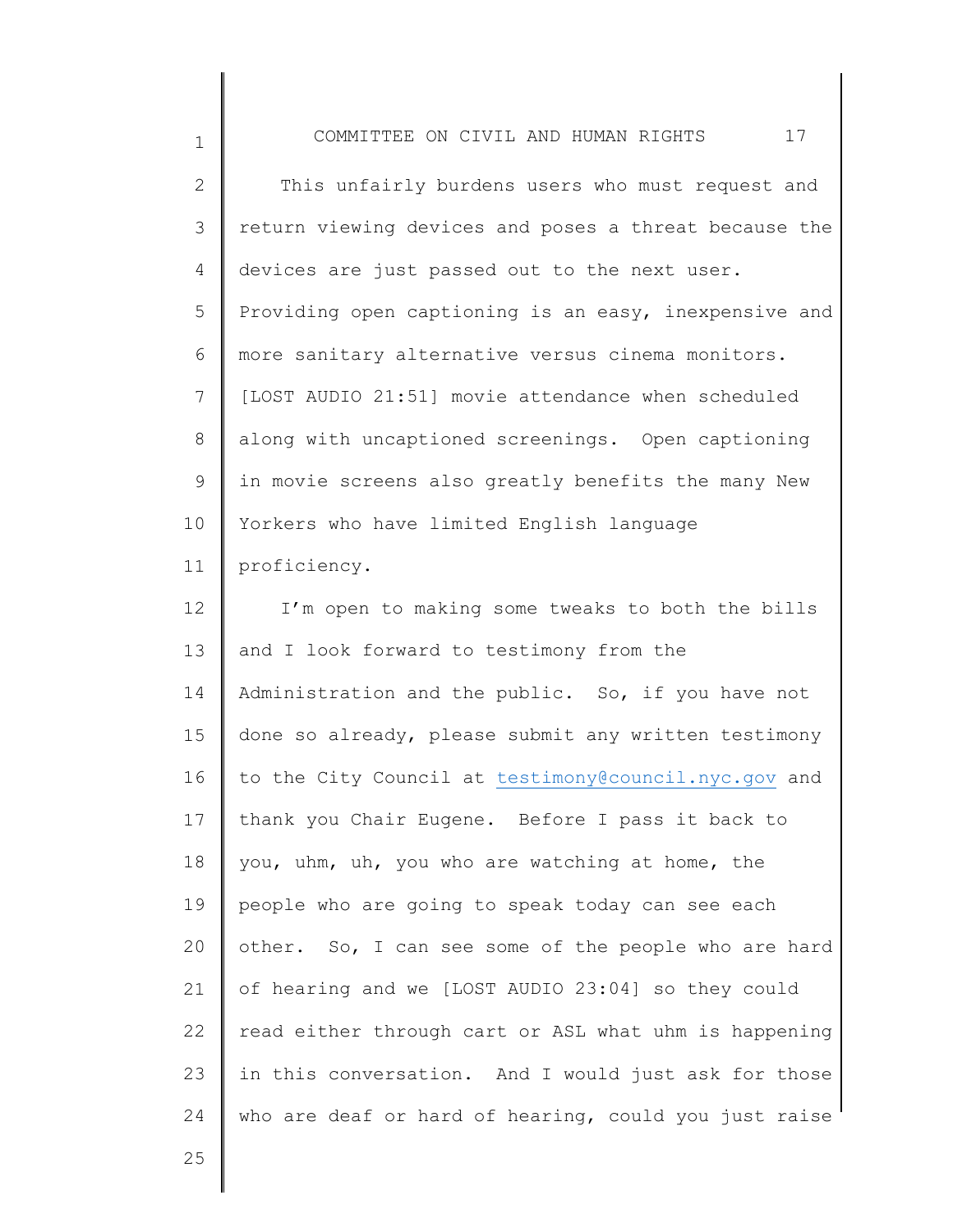1 2 3 COMMITTEE ON CIVIL AND HUMAN RIGHTS 18 your hand so I can know you can hear, see, this conversation.

4 5 6 7 8 9 Okay, oh, one hand is up. Thank you. Uhm, and my system is not totally working. Uhm if anyone is having a problem and most of you know me, just text me and we'll try to help figure out how to make the system work. Thank you. Thank you so much Chair Eugene.

10 11 12 13 CHAIRPERSON EUGENE: Thank you very much Council Member Rosenthal. I don't know if Assembly Member Barron has a statement also? Committee Counsel, Assembly Member Barron.

14 15 CHARLES BARRON: Yes, could you hear me? CHAIRPERSON EUGENE: Yes, hello.

16 17 18 19 20 21 22 23 CHARLES BARRON: Hello, could you hear me? CHAIRPERSON EUGENE: Yes Assembly Member. CHARLES BARRON: Okay, thank you very much Chairman. I appreciate the opportunity and I'm looking forward to coming back to the Council and have a good time with you and others who might still be around. But thank you so much for this opportunity.

24 25 CHAIRPERSON EUGENE: You're very welcome and welcome back.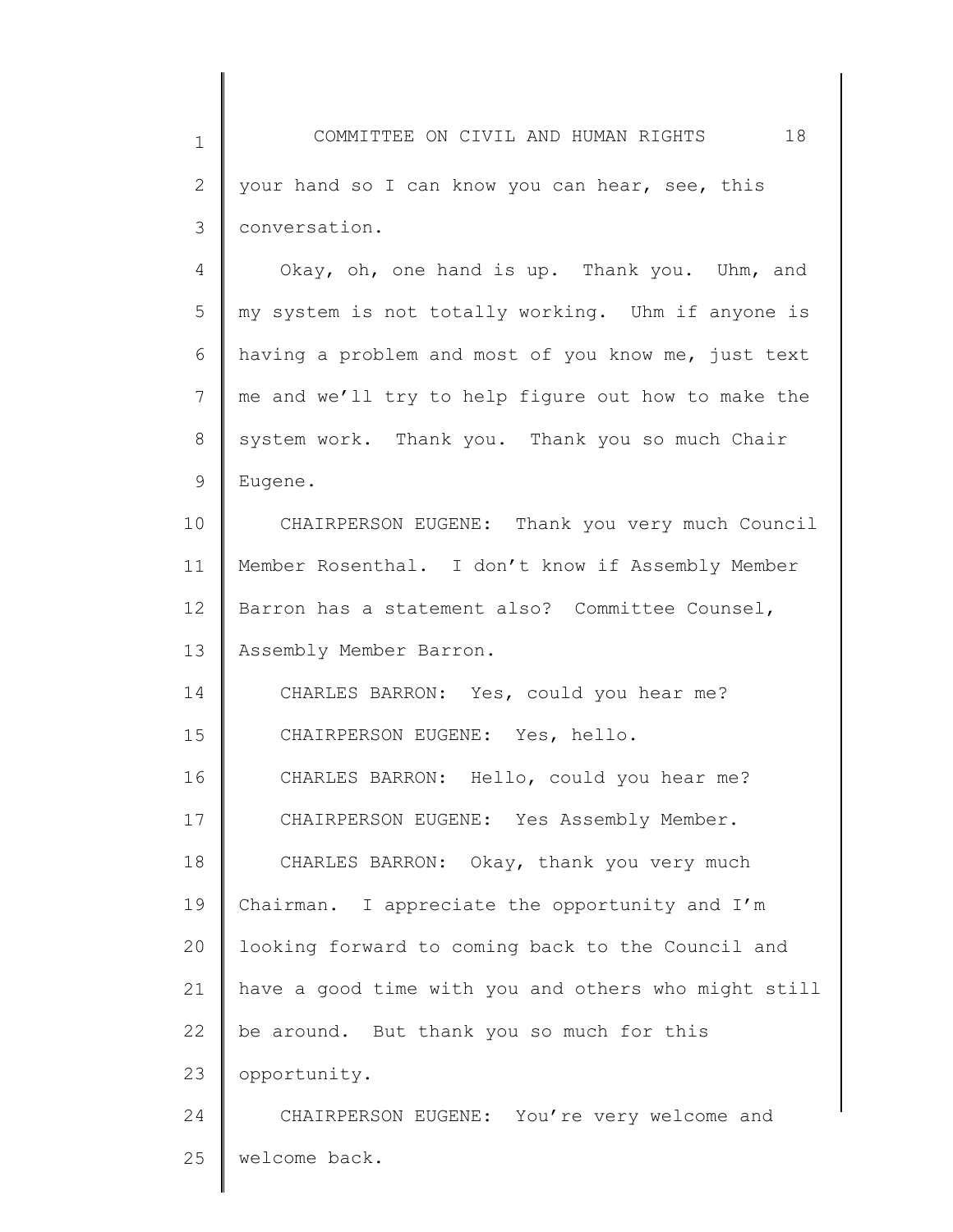1

2 3 4 5 6 7 CHARLES BARRON: Yes and I think it's a timely coming back because as I come back, Thomas Jefferson exits with the statue, so I've been fighting that for 20 years. So, I appreciate the Assembly finally doing that and he was a slave holder. But I want to thank you so much and I want to

8 9 10 11 12 13 particularly thank Council Member Inez Barron for the great piece that she laid out and her support of the bill and the legislation. What I'd like to do in just a few minutes, I want to read my Press Release and then have a few words and then I'll turn it back over to you Mr. Chair.

14 15 16 17 18 19 This is the Press Statement that we had made when my bill was passed. On June 9, 2021, history was made in the New York State Assembly. When the Assembly passed by a vote of 103 to 45, the New York State Community Commission on Reparations Remedies; I put emphasis on Remedies.

20 21 22 23 24 25 The uniqueness of this bill is that it establishes a majority community Commission on reparations remedies. The community will have six appointees, two from the National Coalition of Blacks for Reparations in American, also known as NCOBRA. Two from the December  $12<sup>th</sup>$  movement and two from the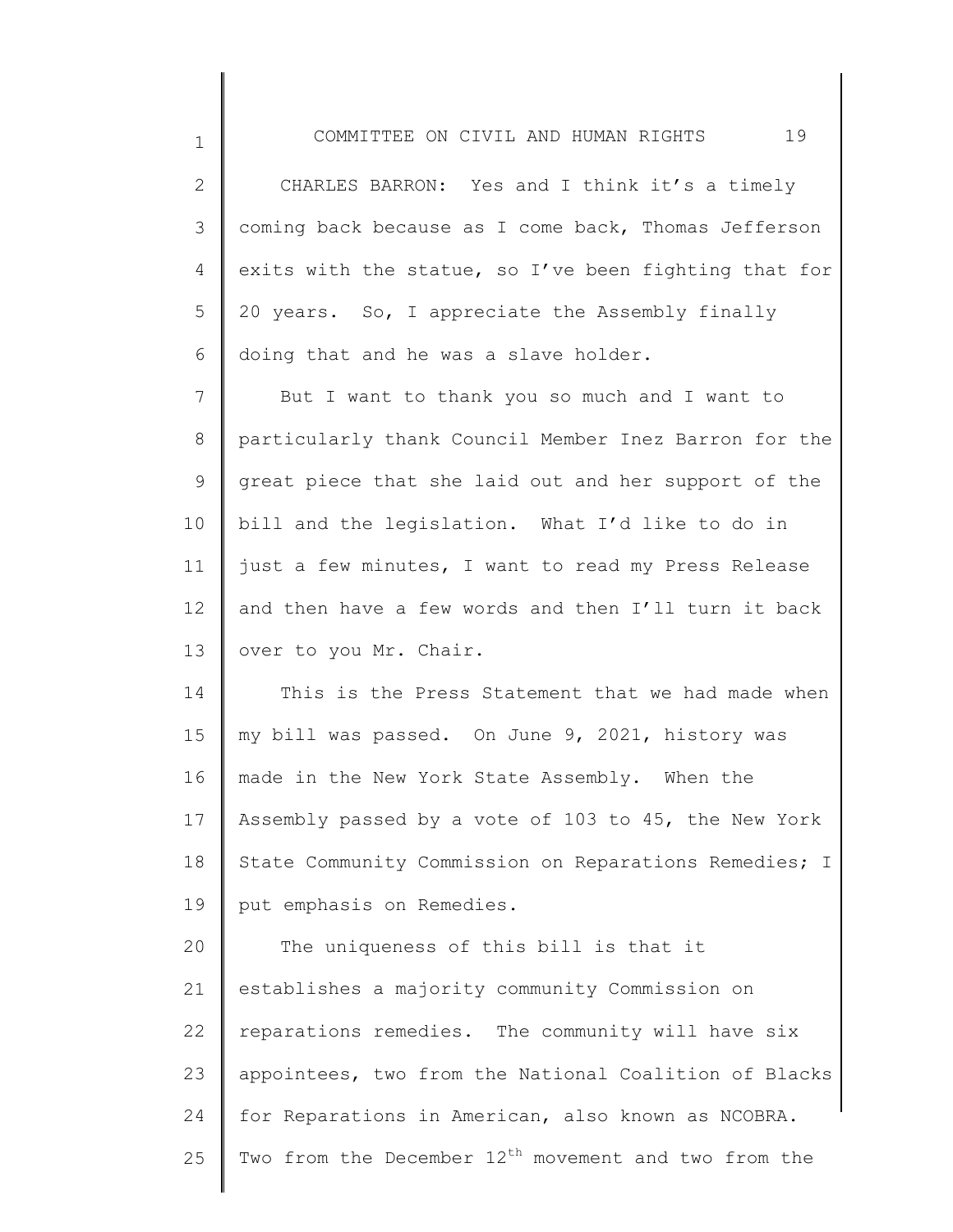| $\mathbf 1$ | 20<br>COMMITTEE ON CIVIL AND HUMAN RIGHTS              |
|-------------|--------------------------------------------------------|
| 2           | Institute of the Black world. These are groups that    |
| 3           | have been fighting for decades for reparations. The    |
| 4           | state will have five appointees. One from the          |
| 5           | Governor, two from the Assembly and two from the       |
| 6           | Senate. The bill was introduced in 2017, needless to   |
| 7           | say there was resistance but due to our persistence,   |
| 8           | massive demonstrations for restorative justice and     |
| $\mathsf 9$ | reparations becoming the defining issue of the 21st    |
| 10          | century. Speaker Carl Heastie and the New York State   |
| 11          | Assembly passed our bill in 2021.                      |
| 12          | Now, we must turn up the heat on the Senate to         |
| 13          | follow suit. The same as Senate Bill, Bill S-7215      |
| 14          | prime sponsored by Jabari, Senator Jabari Brisport,    |
| 15          | is what needs to be passed in the Senate.              |
| 16          | The Commission will be charged with the                |
| 17          | responsibility of determining the amount, the forum    |
| 18          | and who shall receive reparations in the state.<br>New |
| 19          | York City, as the Councilman mentioned, was the        |
| 20          | second largest slave holding city in the country.      |
| 21          | Only Charleston South Carolina had more. African       |
| 22          | people built the infrastructure and the economic       |
| 23          | foundation of New York's parasitic predatory colonial  |
| 24          | capitalist system.                                     |

25

║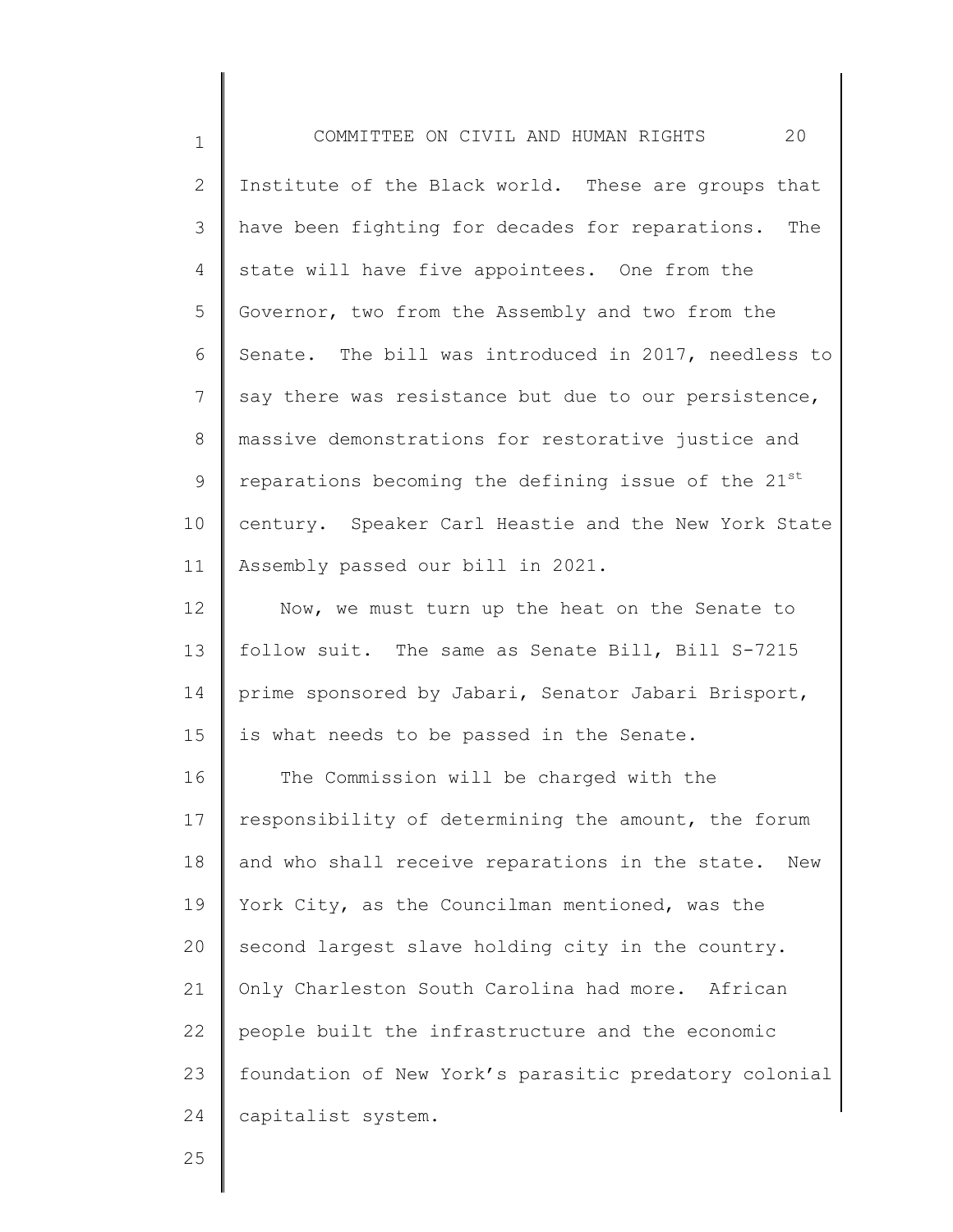2 3 4 5 6 7 8 9 10 11 12 13 14 A crime has been committed, people have been injured and compensation is long over due. They stole us, they sold us, they owe us, we say reparations now. I'd like to finally say that New York City was established as a city some say 1624, some say 1625, some say 1626. But around there, it was established by the Dutch. They say established; they robbed, stole the indigenous peoples land. The Manahatta's, the Lenape, those were the indigenous people on this land. They stole it from them, put them on reservations and called it New Amsterdam. And then went and stole us from Africa to build the economic foundation of this capitalist system.

15 16 17 18 19 20 21 22 23 24 So, when we talk of reparations, we're talking of that early beginning. So, from that point to 1827, New York City was involved in slavery. It abolished slavery in 1827 but it did not abolish the practice. It continued to 1840, right here in my beloved East New York, there's a street named Skank Avenue. The Skank family was the largest slave holders in Brooklyn. And so many of the street names in Brooklyn and all over the city are named after slave holders. Jefferson, Washington and so many others.

25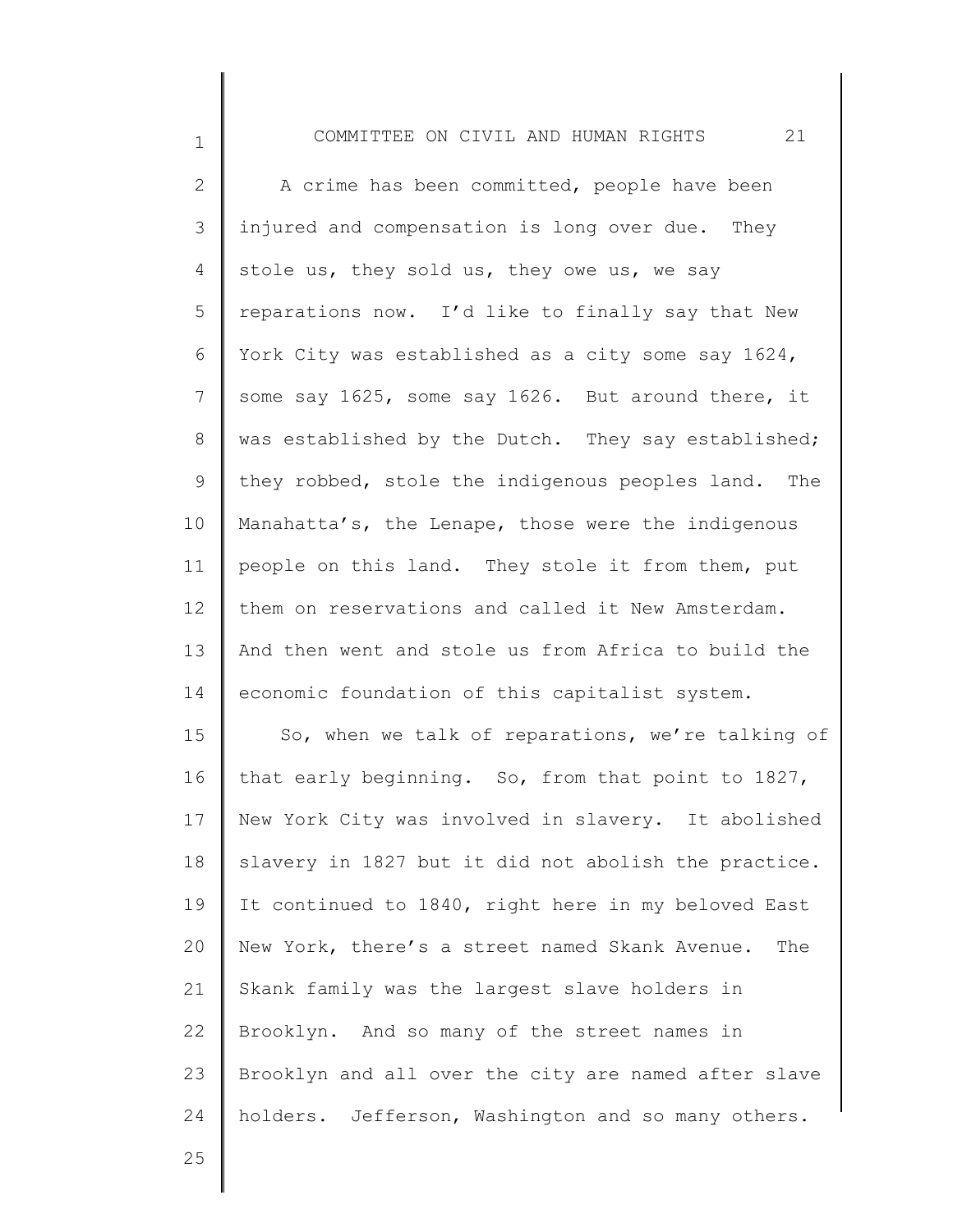1

2 3 4 5 6 7 8 9 10 11 12 13 14 15 16 17 18 19 20 21 22 23 So, when we go forward with this and we see that and not only did we build the foundation of the capitalist system, but the devasting impact it had on our community. There's many writings on the Post Traumatic Slave Syndrome and the dept, what's written on what's owed. But the psychological impact, the cultural impact. Can you imagine being stripped of your culture? Not knowing where you came from or who you are and you have to reestablish yourself. Dr. Clark said, we are not who we are based upon where the boats dropped us off in South America and North American and West Indies. We are who we are based upon where the boats picked us up from and we all were picked up from Africa. That's why we consider ourselves African people. So, that kind of devastation that impacted us during the middle passage, millions of us died on the plantations. Millions of us died and to this day, we are still dying at the hands of the police and poverty. So, we have to fight for this reparations. The New York City  $-$ SERGEANT AT ARMS: Time.

24 25 CHARLES BARRON: New York City was established in 1845 as a slave catch and patrol, to us back into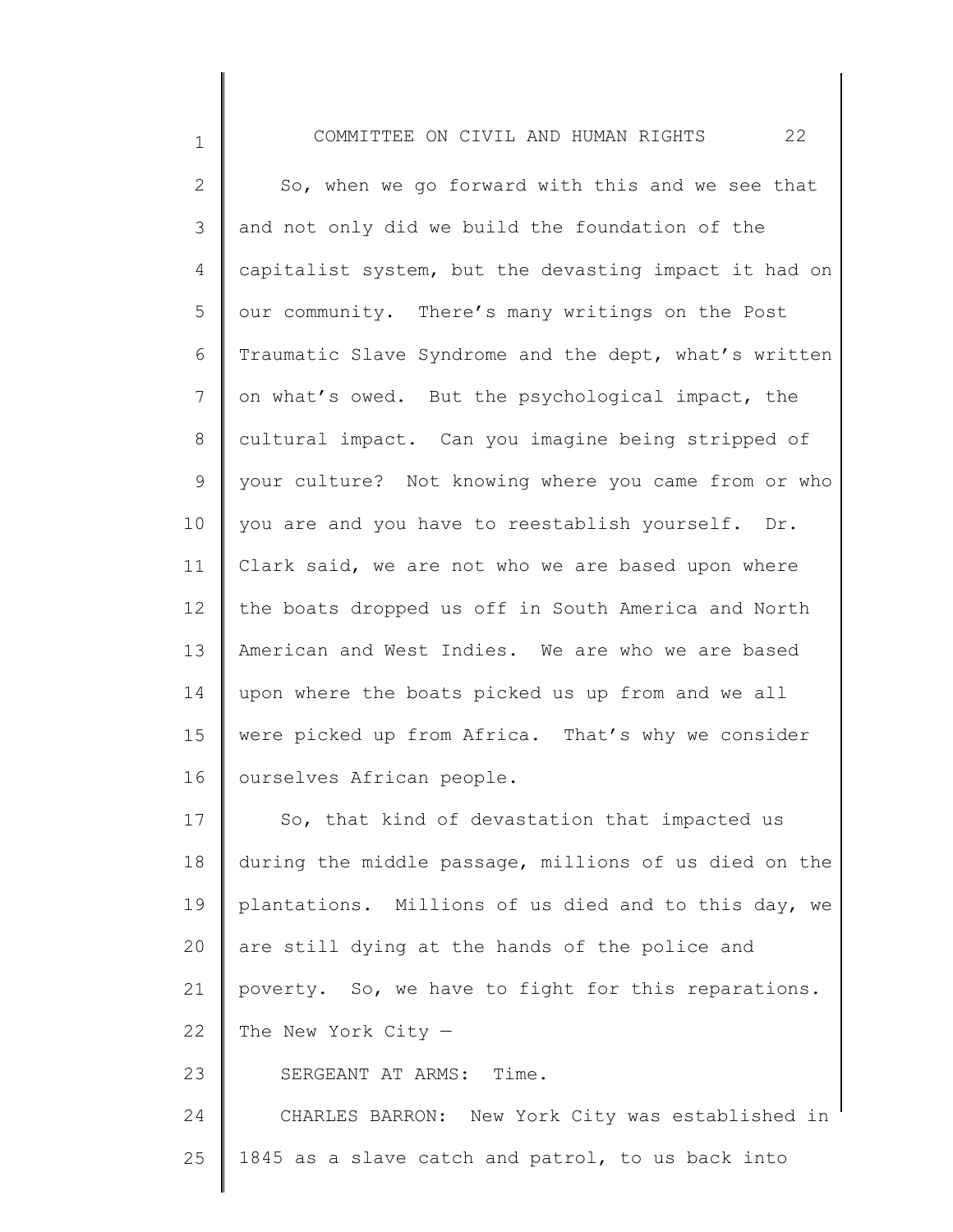1 2 3 4 5 6 7 8 9 10 11 12 13 14 15 16 17 18 19 20 21 22 23 24 25 COMMITTEE ON CIVIL AND HUMAN RIGHTS 23 slavery. So, I want to encourage us to pass this legislation, to study reparations, and understand that our people have been injured and compensation can't be determined by the state or by those who partook in the slave trade or the benefits of it. The compensation has to be determined by this commission, this community Commission and that should determine what it should be. Reparations isn't giving us scholarships, isn't giving us more jobs. Those are things we're supposed to have as tax paying citizens to this state. Separate from that, reparations is a dept owed and some say it's in the trillions and billions and some say it will be land, it will be cash but Commission will determine that. Thank you Council Member Barron. Thank you to this body for entertaining or hearing on this bill and hopefully it will pass along with what we do in the state. CHAIRPERSON EUGENE: Thank you very much Assembly Member Barron. Now, I want to turn it over to the Committee Counsel to introduce the Departments. COMMITTEE COUNSEL: Thank you Chair Eugene. Uhm, my name is Jayasri Ganapathy. My pronouns are she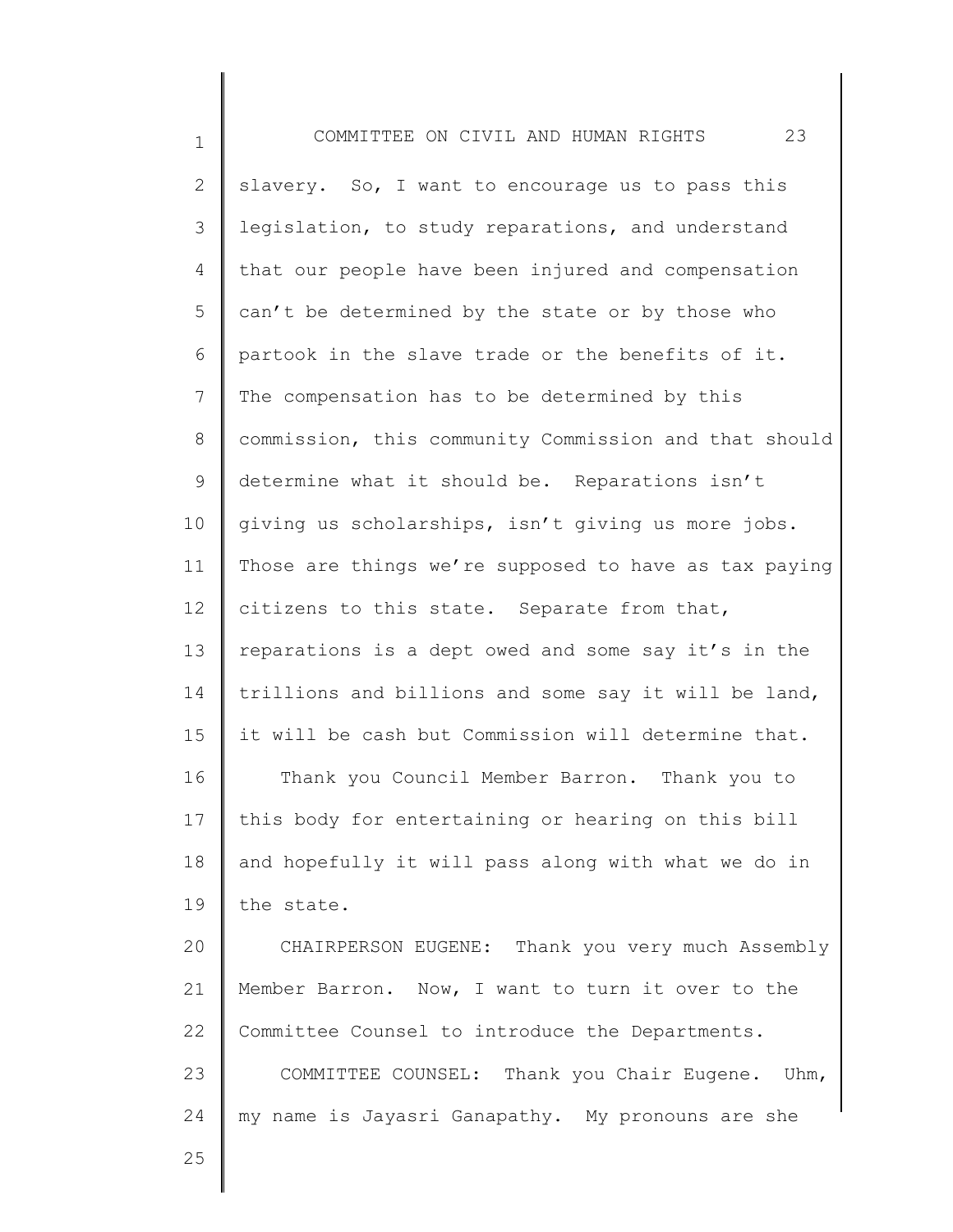| $\mathbf 1$  | 24<br>COMMITTEE ON CIVIL AND HUMAN RIGHTS             |
|--------------|-------------------------------------------------------|
| $\mathbf{2}$ | and her. I am Counsel to the Committee on Civil and   |
| 3            | Human Rights and I will be moderating this hearing.   |
| 4            | Before we begin, I do want to acknowledge Council     |
| 5            | Member Lander who also was present at the hearing.    |
| 6            | And I would like to remind everyone that you will be  |
| 7            | on mute until you are called on to testify. At which  |
| 8            | point, you will be unmuted by the host. During the    |
| 9            | hearing, I will be calling panelists to testify.      |
| 10           | Please listen for your name to be called, as I will   |
| 11           | periodically announcing who the next panelists will   |
| 12           | be.                                                   |
| 13           | At this hearing, we will first be inviting            |
| 14           | testimony from the Department of Civil and Human      |
| 15           | Right - from the Commission on Civil and Human Rights |
| 16           | followed by testimony from the Mayor's Office for     |
| 17           | People with Disabilities and then member of the       |
| 18           | public.                                               |
| 19           | During the hearing, if Council Members would like     |
| 20           | to ask a question of the Administration or a specific |
| 21           | panelist, please use the Zoom raise hand function and |
| 22           | I will call on you in order. For all panelists, when  |
| 23           | called to testify, please state your name and the     |
| 24           | organization you represent, if any.                   |
| 25           |                                                       |
|              |                                                       |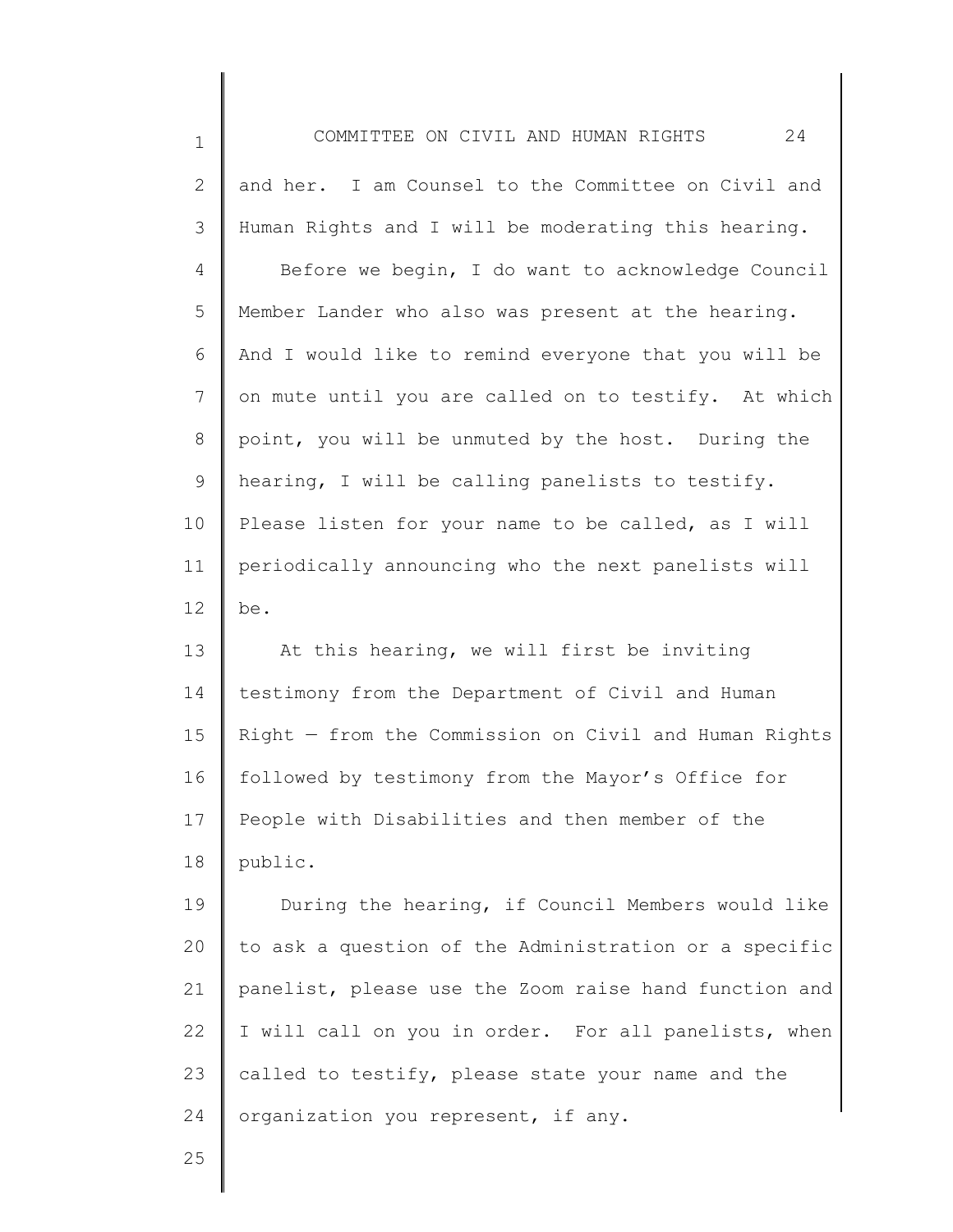| $\mathbf 1$ | 25<br>COMMITTEE ON CIVIL AND HUMAN RIGHTS             |
|-------------|-------------------------------------------------------|
| 2           | We will now call representatives of the               |
| 3           | Administration to testify. We will be hearing         |
| 4           | testimony from JoAnn Kamuf Ward, City Commission on   |
| 5           | Human Rights, Deputy Commissioner for Policy and      |
| 6           | External Affairs. And from Ronald Wooden Jr. ASL      |
| 7           | Direct Supervisor for the Mayor's Office for People   |
| 8           | with Disabilities. We will also be joined for         |
| $\mathsf 9$ | questions by Katherine Greenberg from the City        |
| 10          | Commission on Human Rights, Special Counsel.          |
| 11          | At this time, I will administer the affirmation.      |
| 12          | Panelists please raise your right hands. Do you       |
| 13          | affirm to tell the truth, the whole truth and nothing |
| 14          | but the truth before this Committee and to respond    |
| 15          | honestly to Council Member questions. Commissioner    |
| 16          | Ward?                                                 |
| 17          | JOANN KAMUF WARD: I do.                               |
| 18          | COMMITTEE COUNSEL: Supervisor Wooden?                 |
| 19          | RONALD WOODEN JR.: Yes, I do.                         |
| 20          | COMMITTEE COUNSEL: Special Counsel Greenberg?         |
| 21          | KATHERINE GREENBERG: I do.                            |
| 22          | COMMITTEE COUNSEL: At this time, I would like to      |
| 23          | invite Deputy Commissioner Ward to present their      |
| 24          | testimony.                                            |
| 25          |                                                       |
|             |                                                       |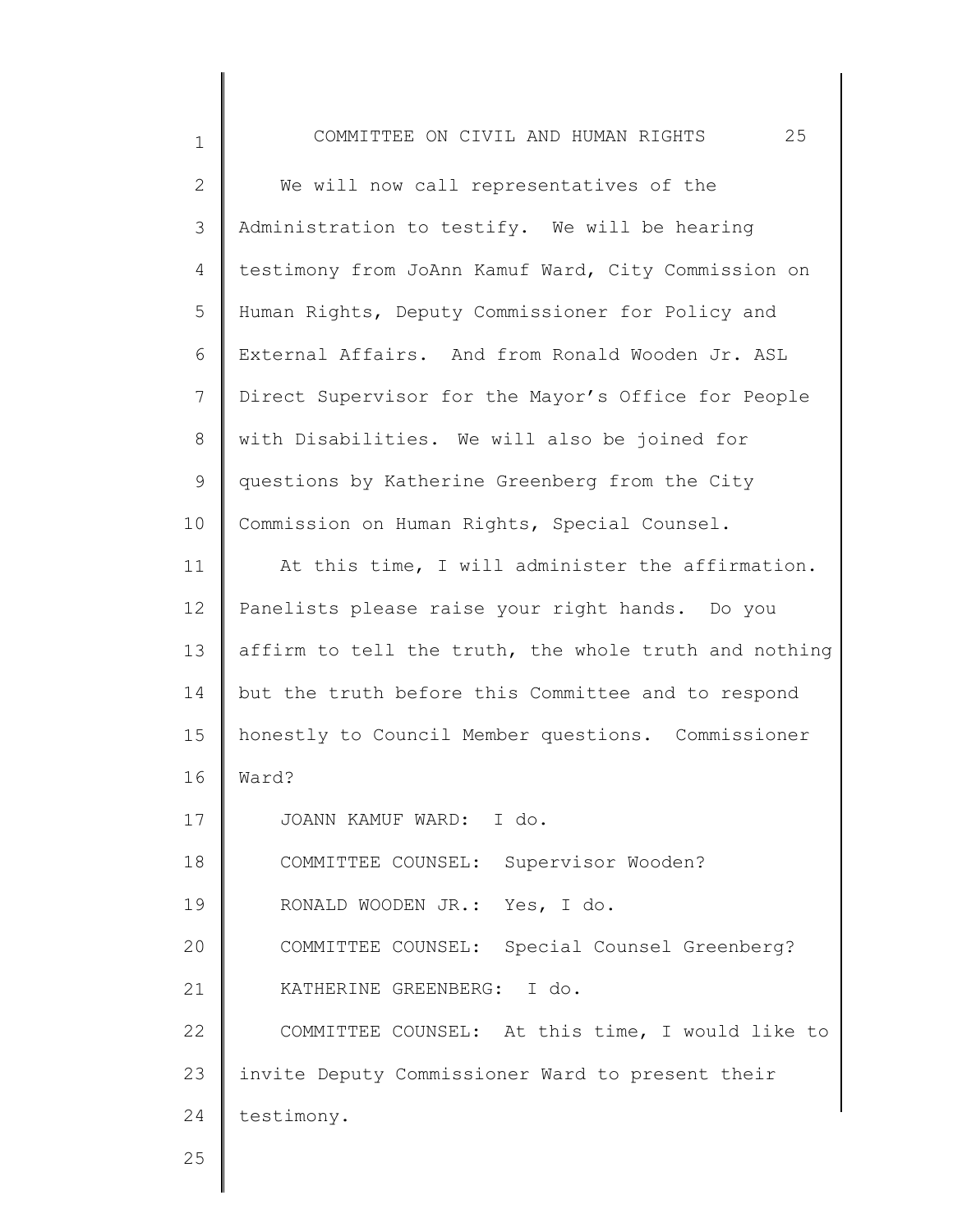1

25

2 3 4 5 6 7 JOANN KAMUF WARD: Good morning Chair Eugene and members of the Civil and — of the Committee on Civil and Human Rights. I am JoAnn Kamuf Ward, Deputy Commissioner of Policy and External Affairs at the New York City Commission on Human Rights and my pronouns are she and her.

8 9 10 11 12 13 14 15 16 It is my pleasure to join all of you today to testify in support of the intent of Intro 1208-A, which would amend the city's Administrative Code to require employers to post the salary range on job postings as described by the Chair and sponsor Councilperson Helen Rosenthal both previously. We've submitted longer testimony in writing and I am joined today by my colleague, Katherine Greenberg, Special Counsel at the Commission.

17 18 19 20 21 22 23 24 As many of you know, the Commission is the local civil rights enforcement agency that enforces compliance with the city's Human Rights Law. One of the broadest and most protective anti-discrimination and anti-harassment laws in the country, with 27 protected categories, which cover housing, employment, and public accommodations. By statute, the Commission has two main functions. First, the Commission's Law Enforcement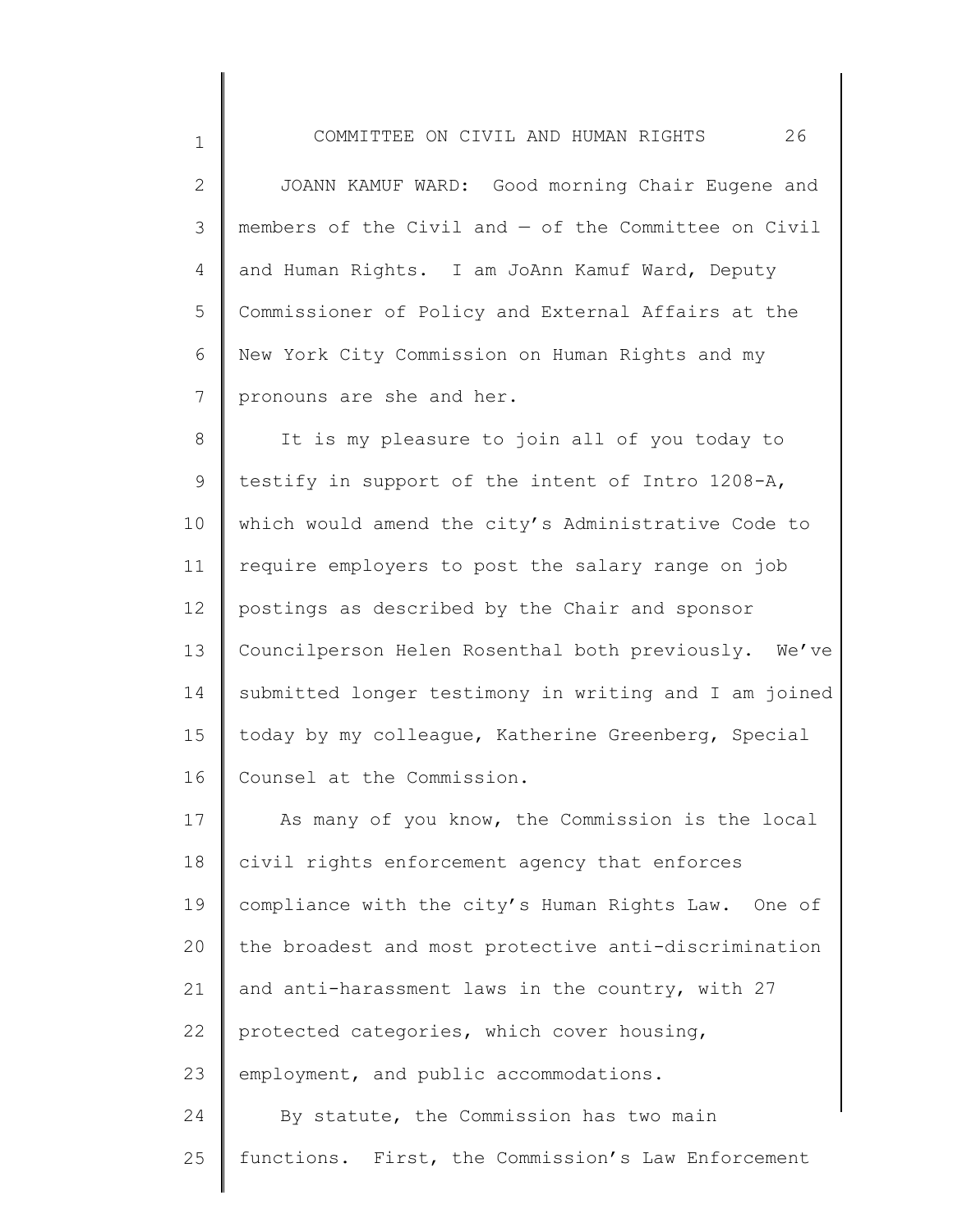2 3 4 5 6 Bureau enforces the City Human Rights Law by investigating complaints of discrimination from the public, initiating its own investigations on behalf of the city, and utilizing testing to help identify violations of the Law.

7 8 9 10 11 12 13 Second, through the Community Relations Bureau, which is comprised of Community Service Centers in each of the city's five boroughs, the Commission provides workshops and trainings for New Yorkers' on rights and obligations of businesses, employers, and housing providers under the Human Rights Law, working with community partners and sister agencies.

14 15 16 17 18 19 20 21 22 23 24 In the last six and a half years of this Administration, the Commission has implemented over 30 amendments to the City Human Rights Law. The Law has been expanded to institute one of the nation's first salary history inquiry bans, prohibit criminal history discrimination in employment, and to expand protections against sexual harassment, among many more. Additionally, our law prohibits retaliation against individuals who seek to oppose discrimination, file a discrimination complaint, or participate in a related investigations.

25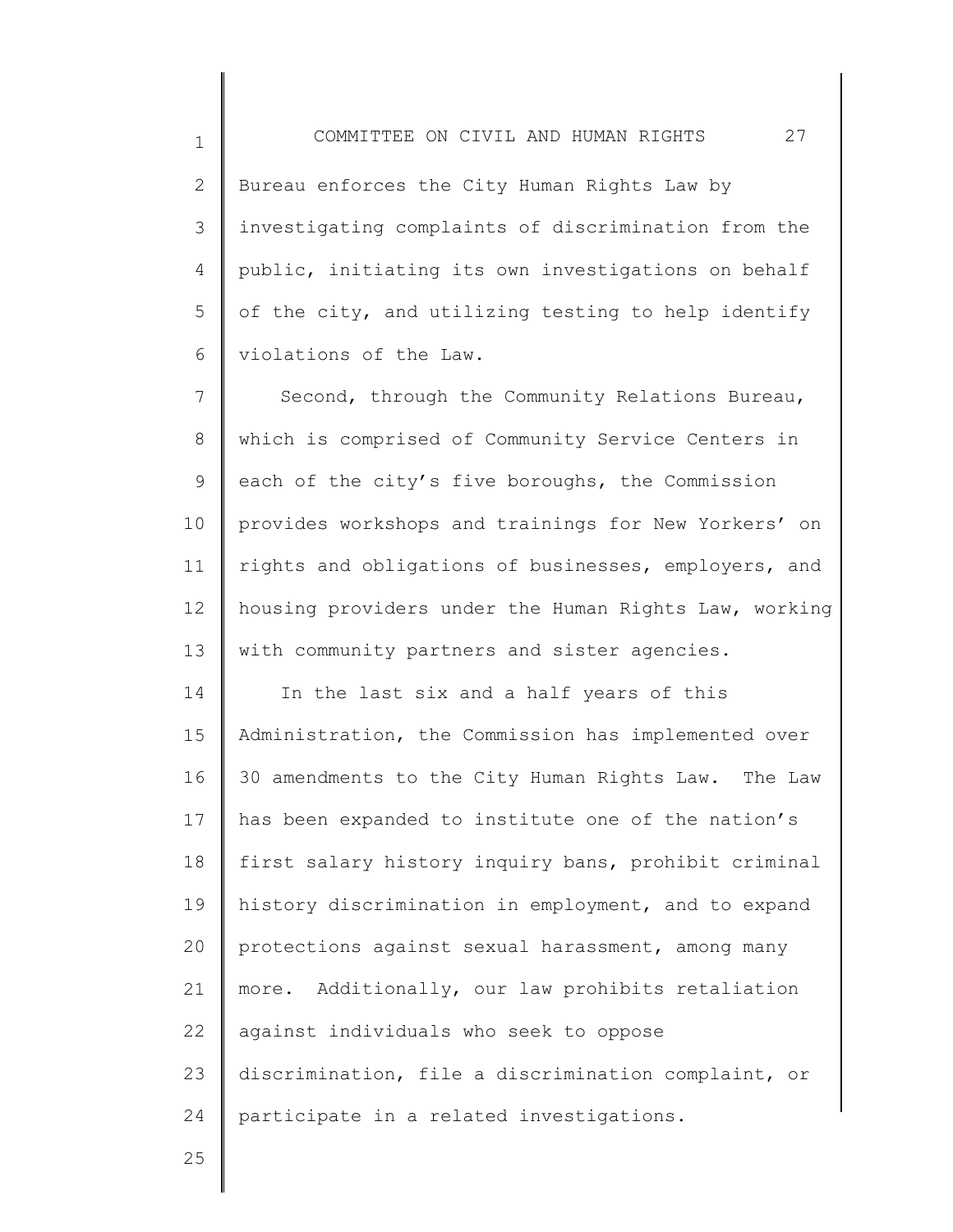1 2 3 4 5 6 7 8 9 10 11 12 13 14 COMMITTEE ON CIVIL AND HUMAN RIGHTS 28 In Fiscal Year '21, the Commission resolved 896 cases and assessed a record \$9.74 million in damages and penalties for violations of the Human Rights Law. In addition to resolving cases for monetary relief, the Commission has shaped remedies to repair the harm experienced by individuals and communities impacted by discrimination. For example, in cases of employment discrimination, the Commission has negotiated resolutions that require respondents to invest in paid internships, apprenticeships, and create pipeline opportunities for underrepresented groups in particular industries. The Commission has established a cooperative

15 16 17 18 19 20 21 22 23 24 25 approach to businesses and public accommodations to foster Human Rights Law compliance by improving policies and practices, rather than just levying fines. The Commission's staff remained steadfast in efforts to vindicate New Yorkers' human rights amidst a pandemic. However, discrimination remains a reality. In Fiscal Year '21, the agency received 9,055 reports of discrimination. Consistent with prior years, the most reported instances of discrimination relate to disability, gender, and race.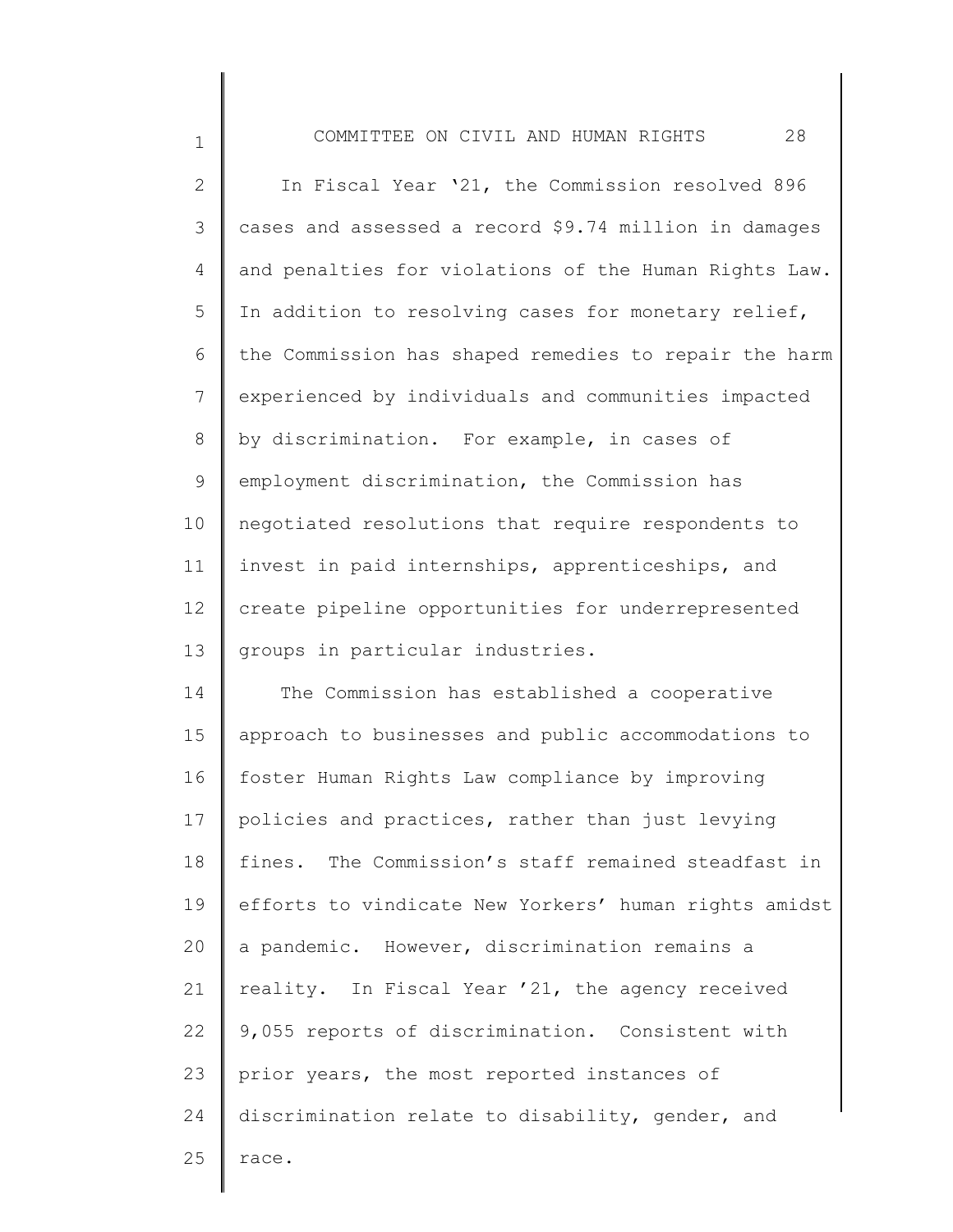1

2 3 4 5 6 7 8 9 10 11 12 13 14 Some discrimination is intentional. Yet, discrimination can also be the result of practices that have a disproportionate impact on particular individuals and groups. The City Human Rights Law seeks to eliminate barriers to equity where they exist and to strengthen dignity and equality for all New Yorkers. The Commission staunchly supports pay inequity as well as the enactment of legislation that increase pay transparency, which is vital for equity. The City Human Rights Law already contains several provisions that protect against unequal treatment in the terms and conditions of employment, including compensation.

15 16 17 18 19 20 21 22 23 24 25 These protections apply to most employers and prohibit discrimination on the basis of protected characteristics including, but not limited to, actual or perceived age, race, national origin, gender, disability, and sexual orientation. With respect to disparate pay, the City Human Rights Law provides that it is an unlawful discriminatory practice for an employer, employee, or agent thereof to discriminate against someone in compensation or in the terms, conditions or privileges of their employment because of their protected characteristic.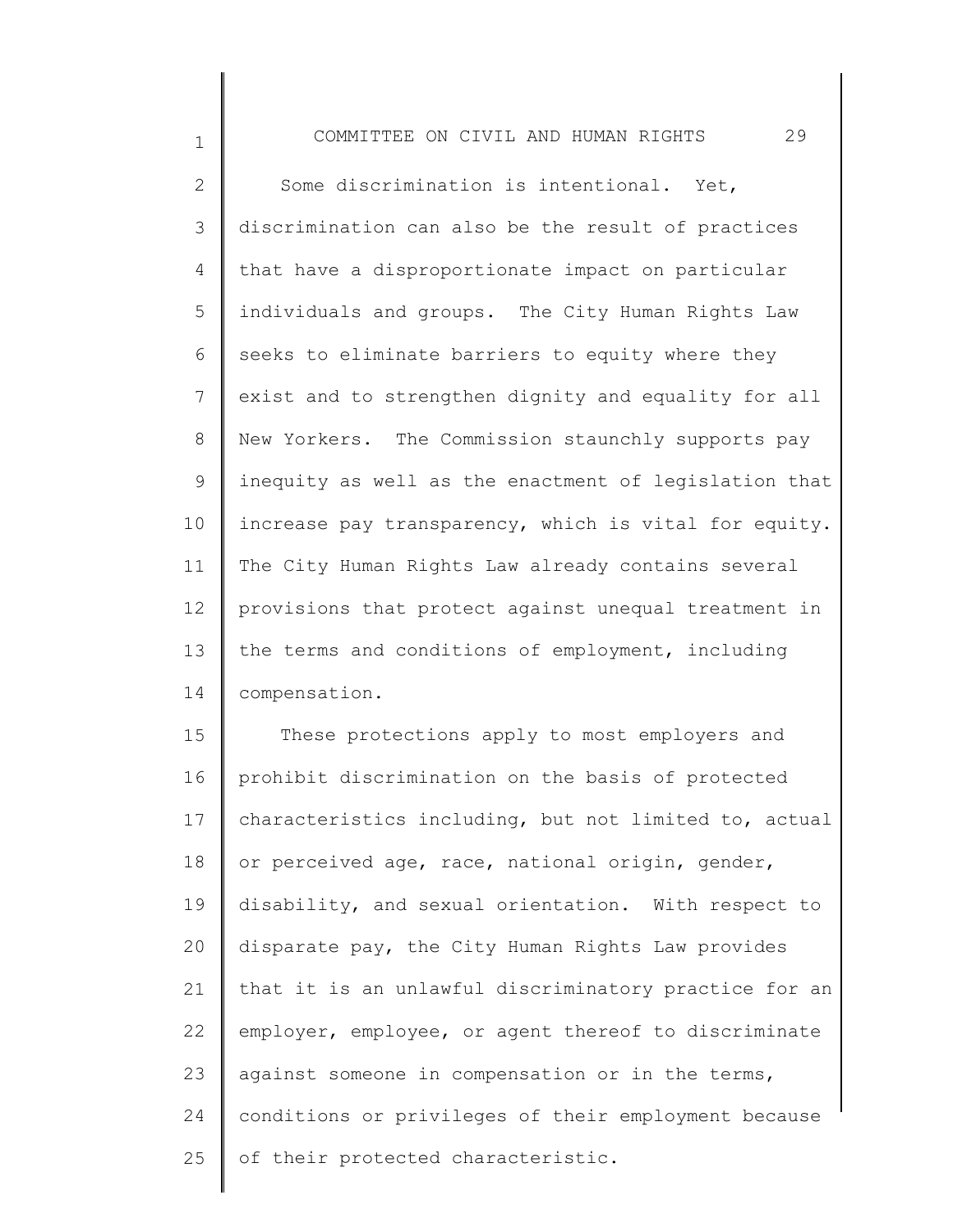1

2 3 4 5 6 7 8 9 10 11 12 13 14 15 16 17 18 Discrimination in pay or terms of employment, however, can be difficult to detect. As employees are often hesitant to share salary information with colleagues, and often do not realize and are unable to know that they are being compensated at a lower rate for comparable work. Recognizing this reality, a number of state and local governments, including in New York, are taking steps to advance pay equity. As I mentioned the New York City Human Rights Law was expanded in 2017 to ban inquiries into salary history for the purpose of encouraging pay equity. And that amendment to the Human Rights Law recognizes that inquiring about salary history during the hiring process often creates a cycle of inequity and discrimination in the workplaces, which can perpetuate lower salaries, specifically for women and people of color.

19 20 21 22 23 24 25 Intro. 1208-A represents a welcome step towards leveling the playing field for employees, and for women and people of color, as well as other New Yorkers who have historically and are currently harmed by wage disparities. Wages define what's affordable for families, determines quality of life in the short-term, and can impact one's ability to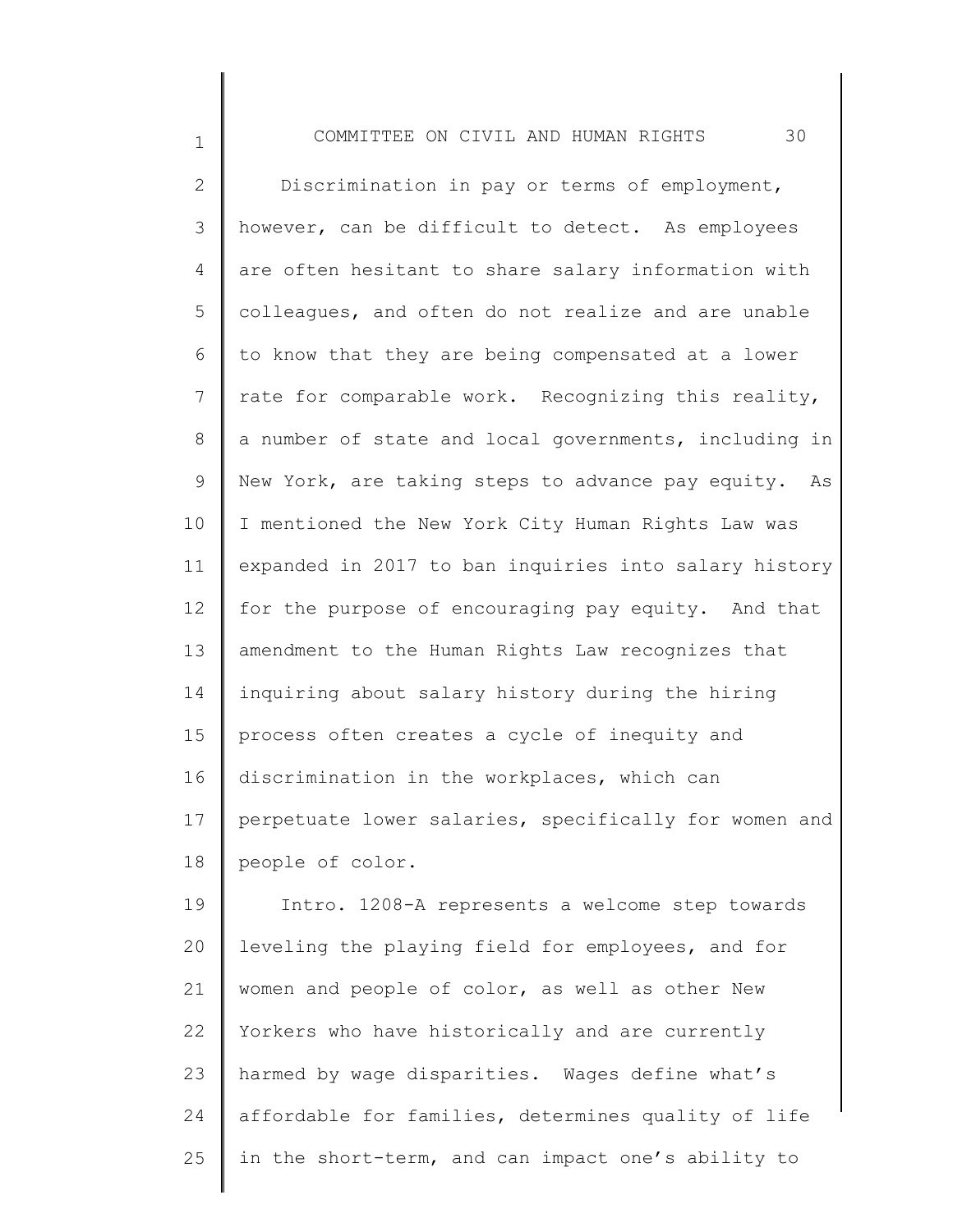1 2 3 4 5 6 7 8 9 COMMITTEE ON CIVIL AND HUMAN RIGHTS 31 accrue equity over generations. We think that action to address pay equity today will have long term benefits. And that's why in 2019, the Commission convened a public hearing on pay equity, working with partners that include the City's Commission on Gender Equity and the Department of Consumer and Worker Protection, together and from New Yorkers and publish a hearing report.

10 11 12 13 14 15 16 17 18 19 20 21 22 This hearing, and our work in this area, have together emphasized that federal, state, and local legislative and policy changes are needed to further foster fairness and equity. The 2019 hearing testimony underscored that, although New York City has robust workplace protections, workers across and within industries continue to be inequitably compensated. Testimony emphasized that New Yorkers experience wage disparities as the result of persistent differential treatment in the workplace based on gender, class, race, immigration status, national origin, gender identity, and other identity characteristics.

23 24 25 Testimony also reflected that a lack of transparency in compensation enables pay equity to persist. And in jurisdictions where there is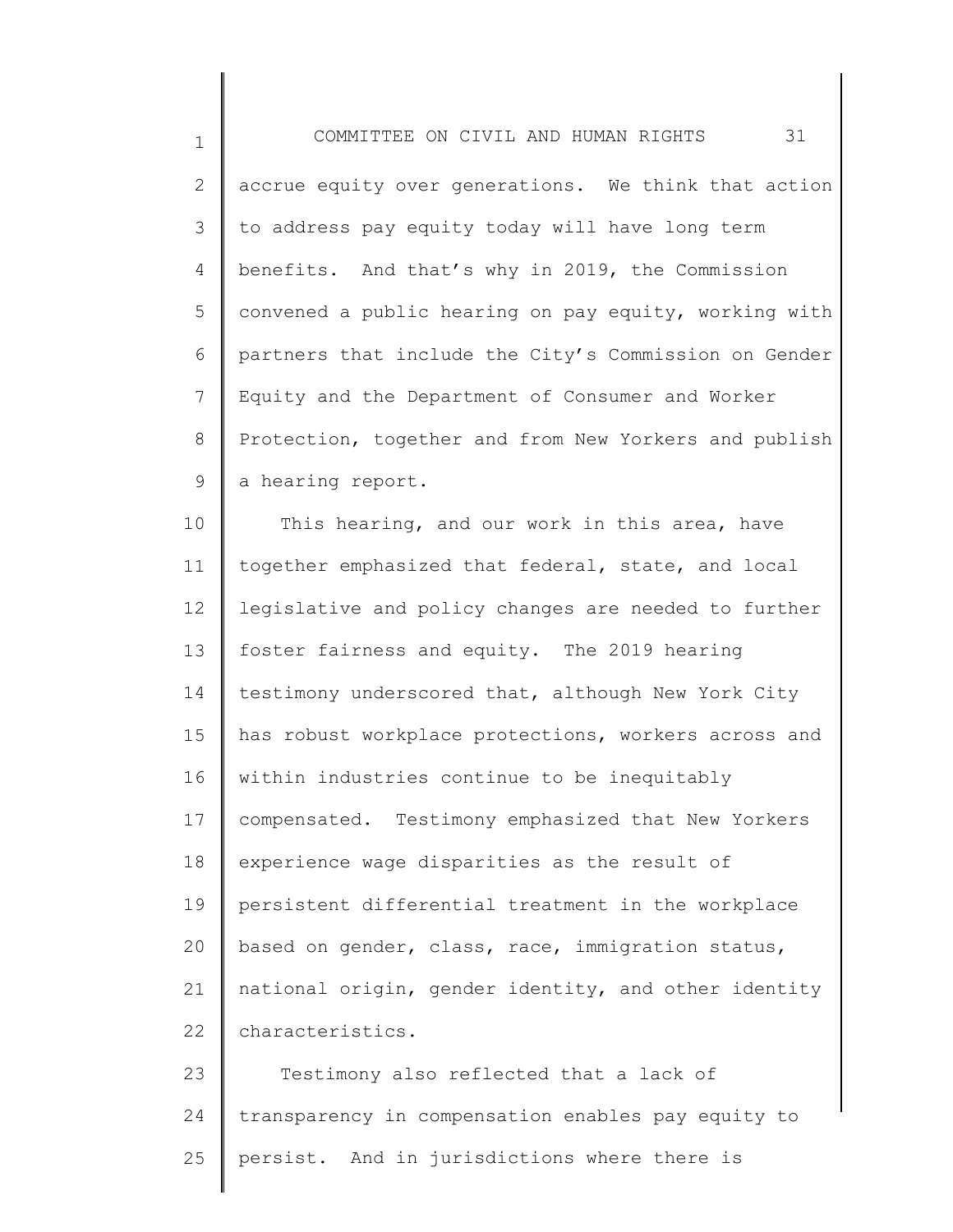1

2 3 4 mandated wage transparency, the pay gap between men and women has been shown to decrease, and more women are hired and promoted into leadership.

5 6 7 8 9 10 11 12 13 14 15 16 17 18 19 20 21 22 23 Testimony during the public hearing in 2019, resulted in other recommendations as well. Not only increased transparency around pay and posting salary ranges but support for greater reporting of pay data and demographic information. Testimony also suggested there's a need for greater services and support for individuals that have been most impacted by wage disparities and underpayment, including raising the minimum wage, expansion of affordable childcare access and outreach and training programs that enhance career development. The Commission looks forward to working with the City Council, as well as sister agencies, to fulfill the intent of Intro. 1208-A, and to working on complementary initiatives that promote gender and racial equity. Thank you again for the opportunity to speak today. COMMITTEE COUNSEL: Thank you. At this time, I'd like to invite Supervisor Wooden to present their testimony.

24 25 RONALD WOODEN, JR.: Good morning. Can you see me?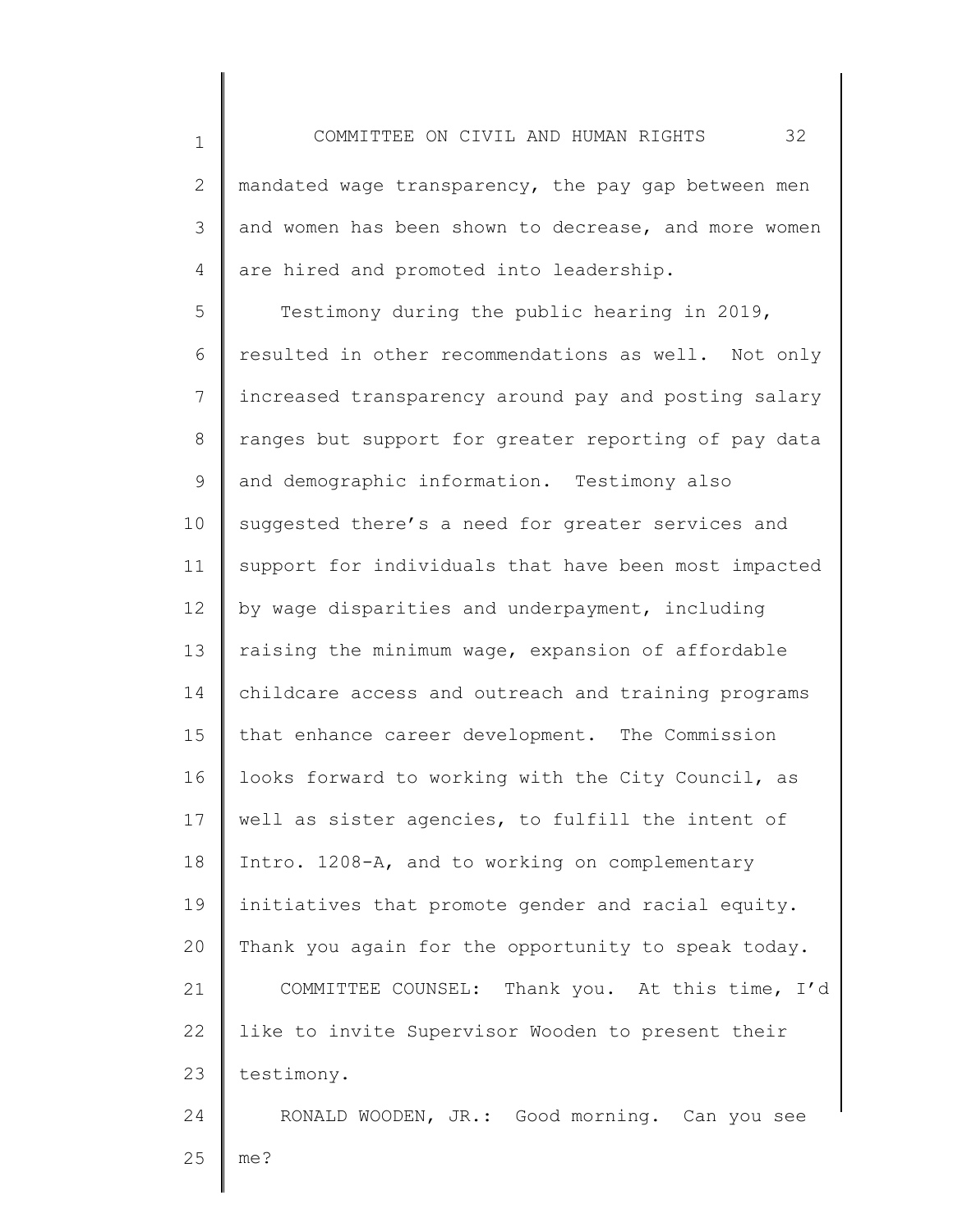COMMITTEE COUNSEL: Yes.

1

2

3 4 5 6 7 8 RONALD WOODEN, JR.: We're just making sure the interpreter can see, yes. Good morning Chair Eugene and members of the Committee on Civil and Human Rights. My name is Ronald Wooden, Jr. and I am the ASL Direct Supervisor for the New York City Mayor's Office for People with Disabilities, in short MOPD.

9 10 11 12 13 14 15 16 17 18 It is my pleasure to join you today in support of Introduction Number 2020 which would require movie theatres to present with open captions on screen. MOPD supports Introduction 2020 which would require movie theatres to present a certain percentage of movies with open captions on screen. Right now, there are more than 175,000 deaf and hard of hearing people who reside here in New York City. This bill would be a definite game changer for our movie going experience.

19 20 21 22 23 24 25 Currently, only closed caption is provided at most movie theatres. With closed captioning, deaf and hard of hearing patrons who go to the theatre must follow what is being said on devices provided by the movie theatre such as captioning or small screen that is attached to our seats, which shows the words. But that equipment does not provide deaf and hard of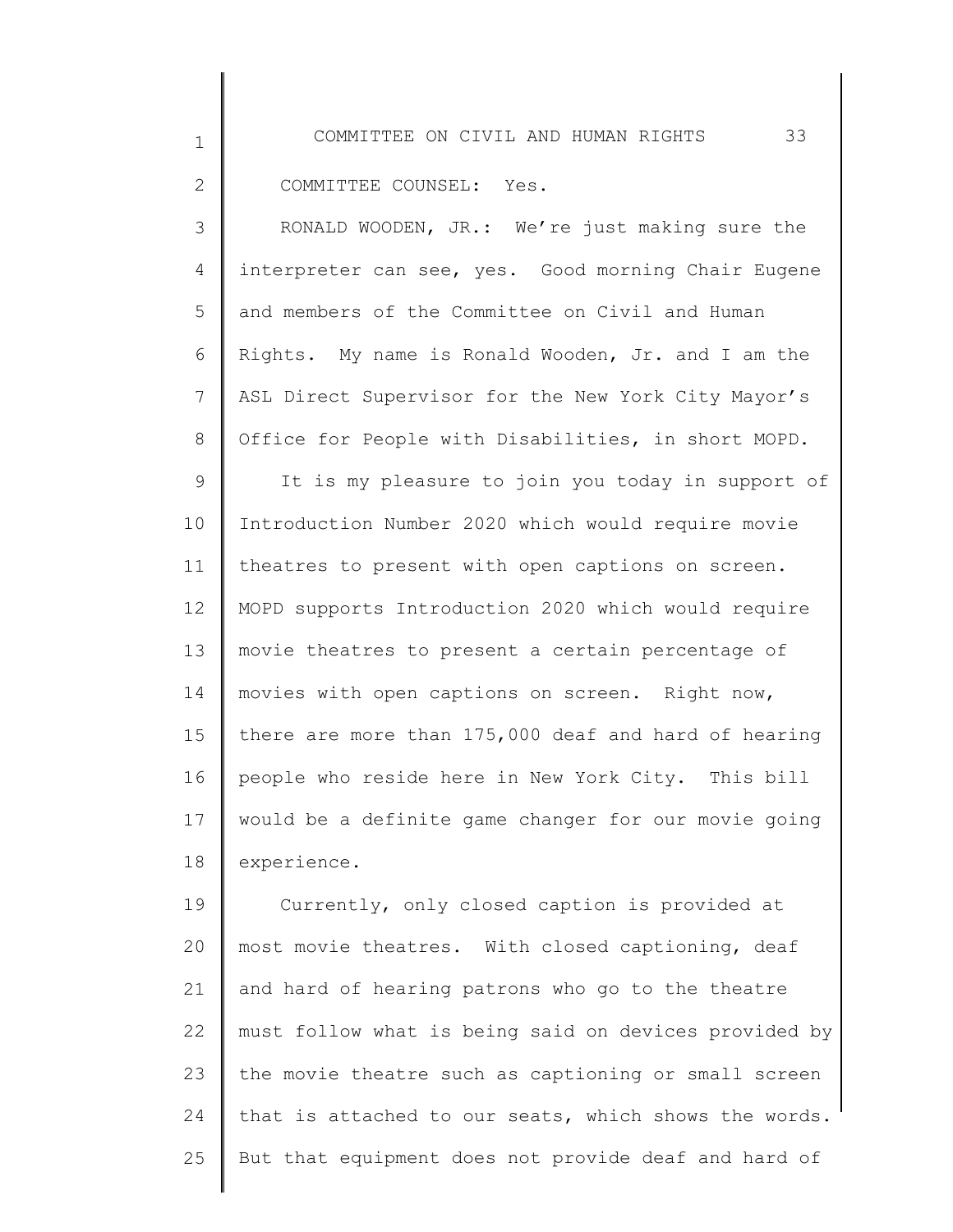2 3 hearing people who go to the theatre with full access and enjoyment of the movies.

4 5 6 7 8 9 10 Most of the time, those devices do not work. As a deaf person, I have often times had to get up during the movie theatre, walk to the front desk, ask for another piece of equipment, if available because mine isn't working. During this time, I have to try to explain what's happening and I have already now missed 15 minutes or more of the movie.

11 12 13 14 15 16 17 And then, when I'm back, there is no guarantee that the new equipment is working. Many times, by the end of the movie, deaf patrons leave and just say, "well, I'll watch it when it comes out on TV or a different time." The situation does not allow a deaf person like myself to join hearing friends or family going to a movie experience.

18 19 20 21 22 23 24 Also, the equipment, even if they do work, can be very uncomfortable. For example, in regards to captioning glasses, they can cause a variety of different issues. Headaches, swelling around the eyes and nose, dizziness, plus the equipment is shared between many different people, so who knows if they sanitize it afterwards.

25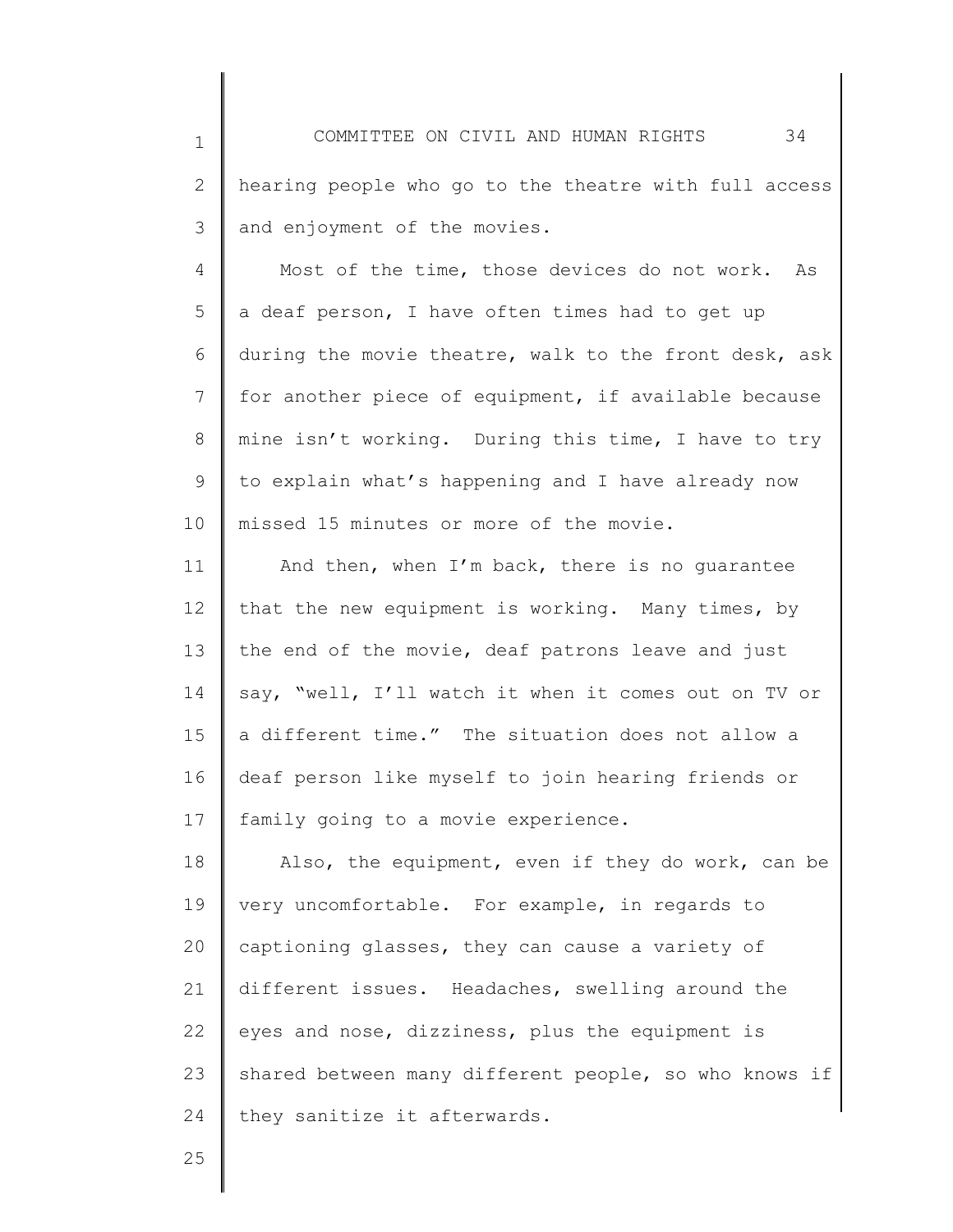2 3 4 5 6 7 8 Open captioning is by far superior. With open captioning, your eyes can stay on the screen at all times, allowing deaf or hard of hearing people to enjoy the movie with the same experience that hearing people do. Open captioning works 100 percent of the time, without any issues and there's no sharing of equipment or devices.

9 10 11 12 13 14 15 The number of deaf and hard of hearing people who attend a movie showing is limited because the devices are limited as well with how many the theatre has. So, if you go the movies with say ten people, you have to hope that they have enough equipment for everyone and that no ones left not able to enjoy the movie or having to go another time.

16 17 18 19 20 21 22 23 24 Finally, open captioning not only benefits deaf and hard of hearing community, it can also help kids learn how to read or other people learn English. We understand that open captioning is growing in popularity particularly among young people. On behalf of MOPD and the deaf and hard of hearing New Yorkers, I urge you to vote for the passage of this bill, which will make New York City a fairer and more inclusive by helping ensure that everyone going to

25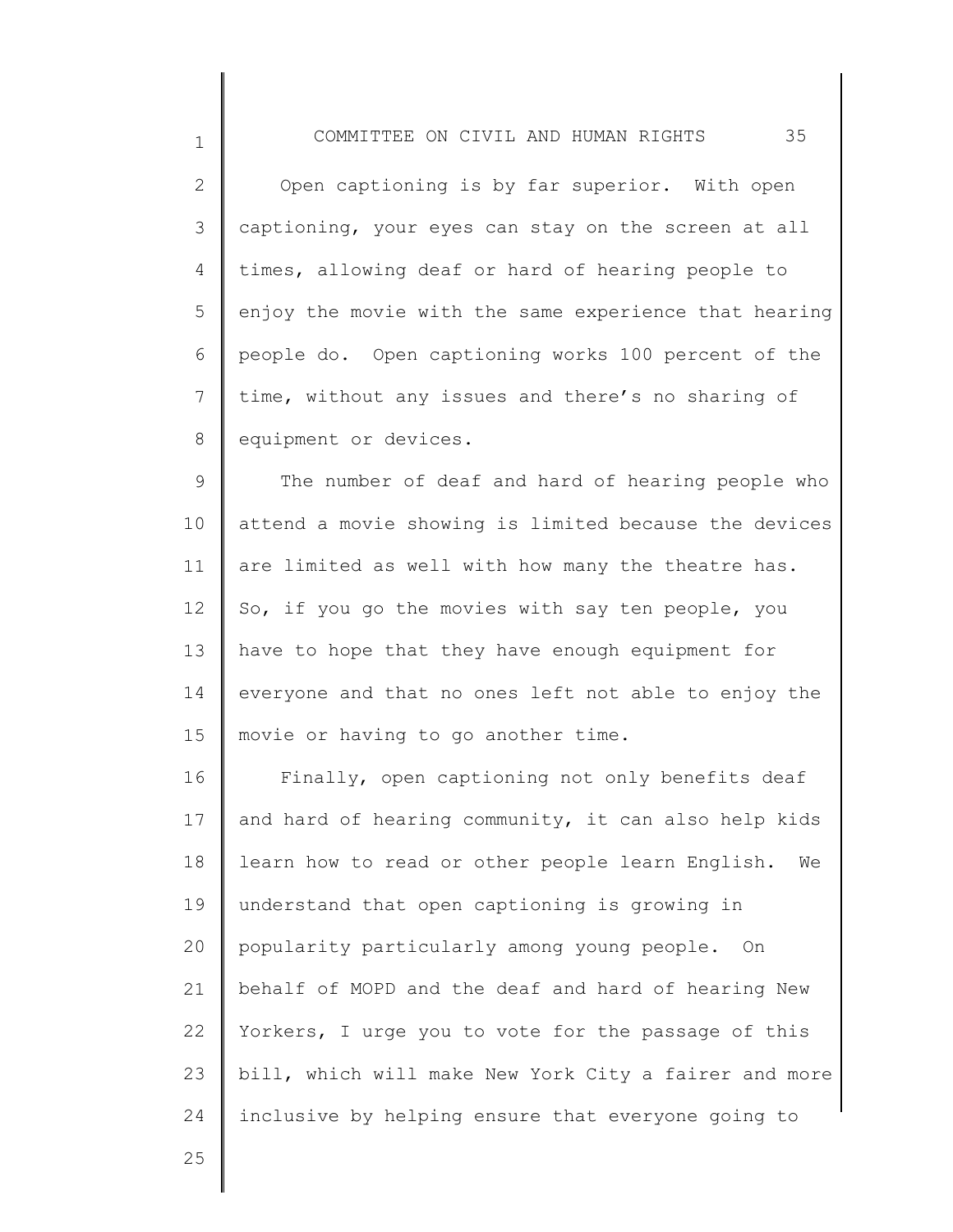1 2 3 4 COMMITTEE ON CIVIL AND HUMAN RIGHTS 36 the movies has equal access and an enjoyable experience. Thank you for the opportunity to speak today. We

5 6 7 look forward to further discussions with the Council on this legislation and further protections for the deaf and hard of hearing community. Thank you.

8 9 10 11 12 COMMITTEE COUNSEL: Thank you. I will now turn it over to questions from Chair Eugene. Panelists, please stay unmuted if possible during this question and answer period. Thank you. Chair Eugene, you may begin your questions.

13 14 SERGEANT SADOWSKY: Chair, you're on mute. We should be able to hear you now Chair.

15 16 CHAIRPERSON EUGENE: Can you hear me now? SERGEANT SADOWSKY: Yes.

17 18 19 20 21 22 23 24 25 CHAIRPERSON EUGENE: Thank you so very much. Thank you very much. I would like to thank all the speakers. I want to thank you for your statements and your representations. Uh, Deputy Commissioner from the Civil and Human Rights Commission, you mentioned that in New York City, people are impacted by the pay inequity. Can you tell us according to your observations, which group are most impacted by the pay equity in New York City.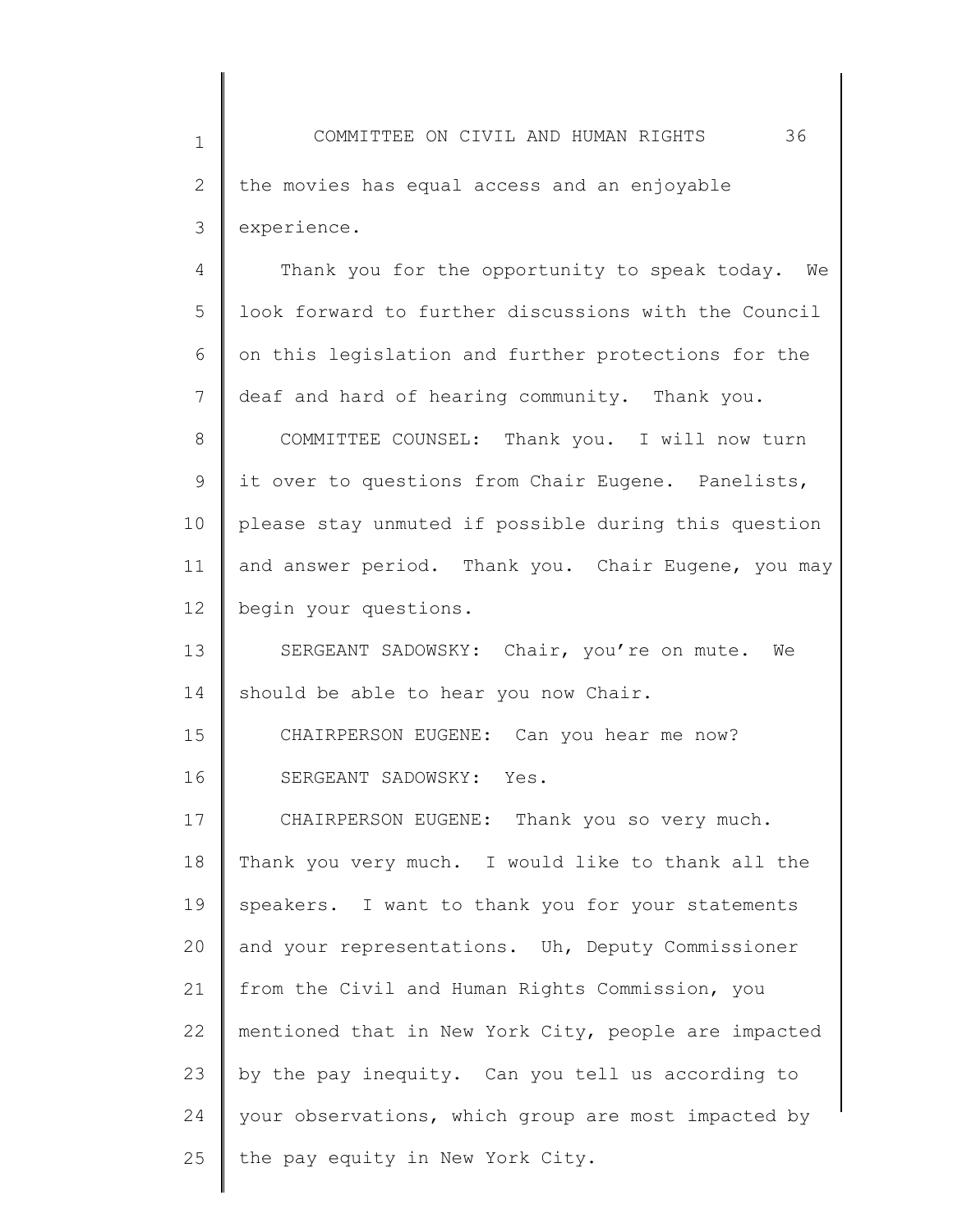2 3 4 5 6 7 8 9 JOANN KAMUF WARD: Thank you very much for the question. Uhm, the landscape for pay equity reflects similar disparities to what we see nationally and as one recent study has indicated, women are on average are paid roughly \$0.82 for every dollar that White non-Hispanic men are paid. While Black women are paid \$0.62, Native women are paid \$0.57, and Latinx women are paid \$0.54.

10 11 12 13 14 15 16 17 18 19 20 I think as I referenced, the testimony that we heard in our hearing in 2019 emphasized that a number of groups are impacted on the basis of gender, class, race, immigration status, national origin, gender identity and sexual orientation. And of course, as referenced, these are intersectional challenges. So, individuals who hold more than one of these identities are more impacted, right. If you are a woman of color or transwoman, you'll have a different experience than someone who holds a different set of identities.

21 22 23 24 CHAIRPERSON EUGENE: Pay equity in New York is the fault. We have seen it every single day and we talk about it all the time. But currently, could you tell us about the remedies that the [INAUDIBLE 52:22]

25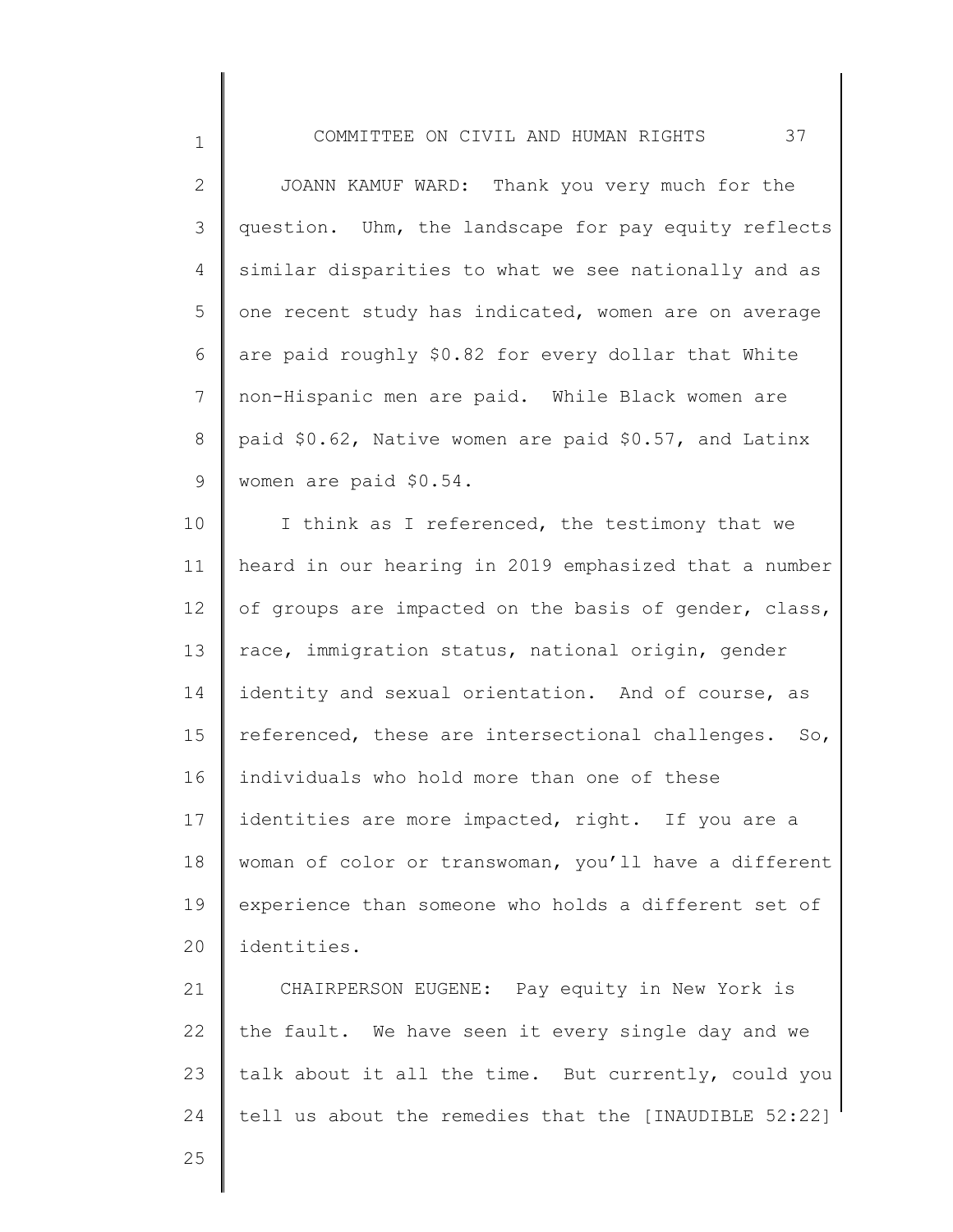1

2 3 have in New York City to face these pay inequities to overcome — to end all that?

4 5 6 7 JOANN KAMUF WARD: Sure and I'm going to turn to my colleague Katherine Greenberg to talk about the remedies are better available when we find that there has been discrimination in wages.

8 9 10 11 12 13 14 15 16 17 18 19 20 KATHERINE GREENBERG: Thank you and thank you for the question. So, the New York City Human Rights Law does prohibit employers from paying workers less because of their national origin, their race, their gender, their membership in a protected class. And there are state and federal laws that have similar protections, although the federal law only applies to larger employers, so employers of 15 or more employees. I think what would really be added by this bill is the transparency and information sharing that employees would gain in understanding what their salary is likely to be and how it might compare to peers in the same or a similar role.

21 22 23 24 25 There are state and federal laws that also provide wage based protections as opposed to discrimination protections, for workers who experience pay inequity who are paid less than somebody who is in the same or a similar job. There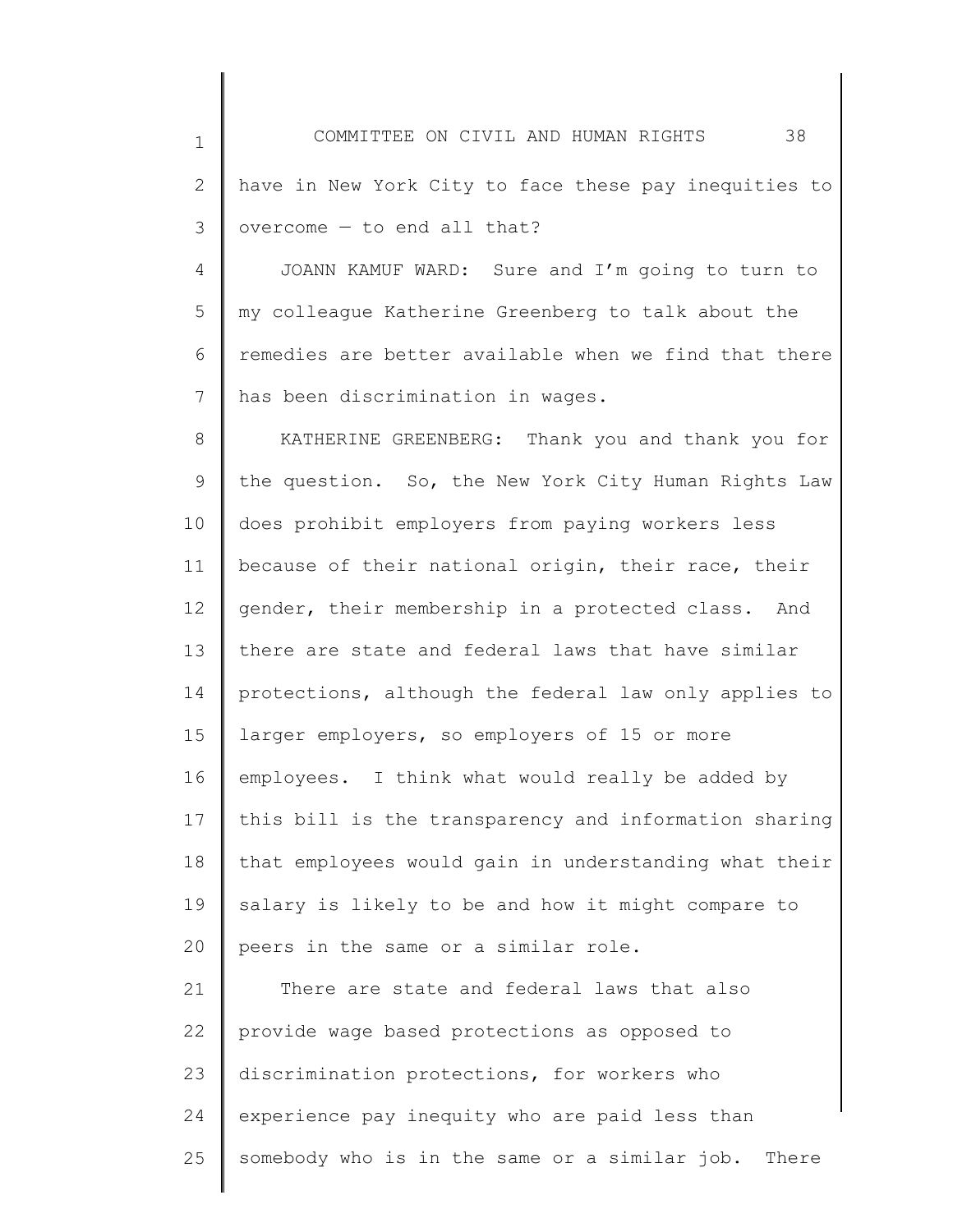1 2 3 4 5 6 7 8 COMMITTEE ON CIVIL AND HUMAN RIGHTS 39 are fewer remedies for those laws, however, there are less types of money damages that are available for people who experience the discrimination and similarly the protections are only there for people who are actually paid differently, not those who lack access to information about how their pay compares to their colleagues.

9 10 11 12 13 14 15 CHAIRPERSON EUGENE: Well, I think the Commissioner mentioned that the Human Rights Community in New York is also the reinforcement isn't serious on that. And we know that there are federal relation acts you know that should be upright when we talk about with respect to the equity in the you pay equity.

16 17 18 19 20 21 Uh, my concern is that what the Human, uh, the Commissioner said the Human Rights have been doing to ensure that the federal rules and regulation already in place have been respected? It isn't under their jurisdiction to do. If yes, what has been done? If not, that's another story.

22 23 24 25 JOANN KAMUF WARD: Sure, so when we get — we do receive uhm inquiries and complaints around unequal pay and we have since 2018 received 45 such claims. 29 of these cases  $-$  to answer an earlier question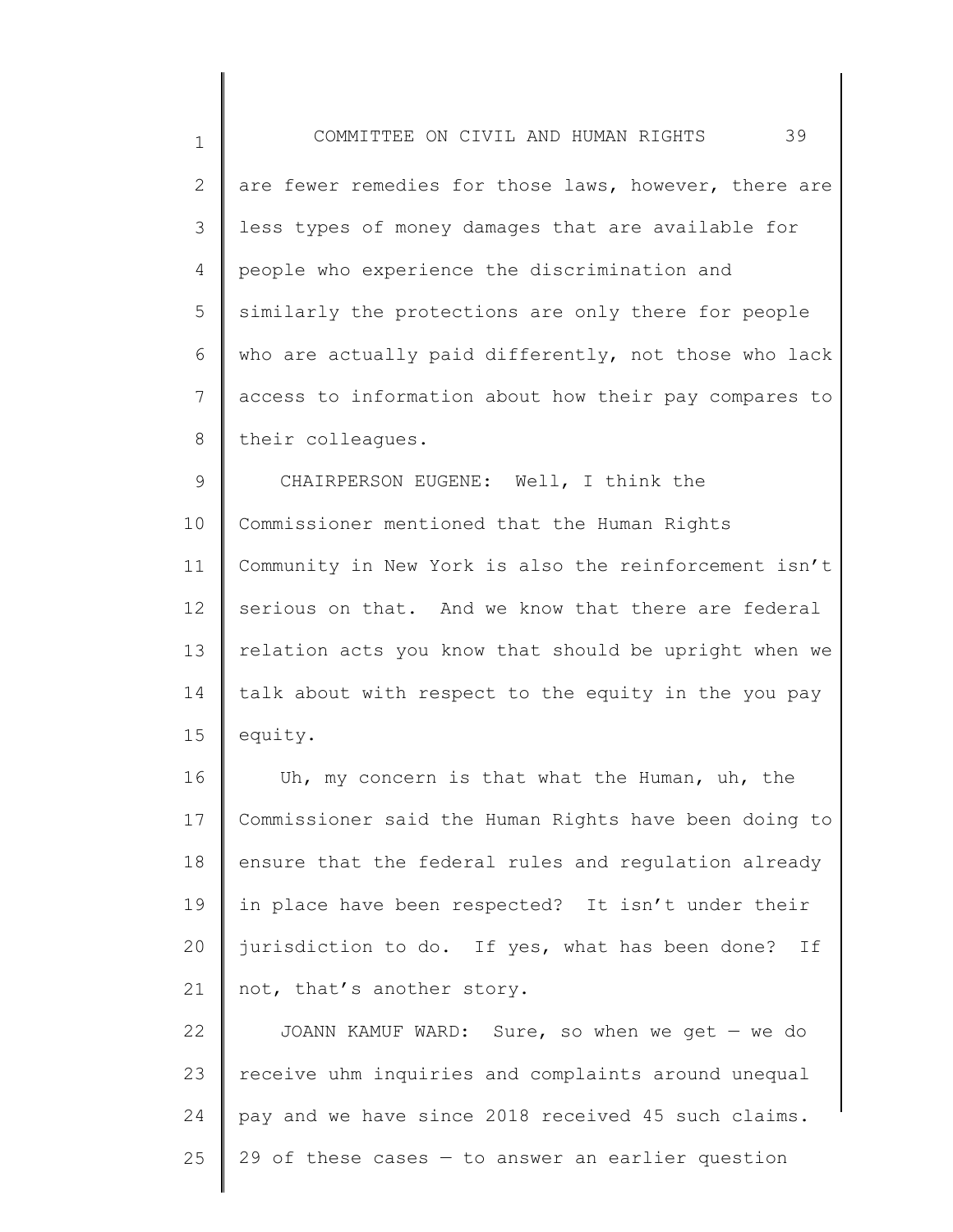| $\mathbf 1$  | 40<br>COMMITTEE ON CIVIL AND HUMAN RIGHTS             |
|--------------|-------------------------------------------------------|
| $\mathbf{2}$ | Chair, were based on gender as well. And of these     |
| 3            | cases, we have found probable cause in one. A number  |
| 4            | have been closed and in several cases, there wase no  |
| 5            | determination. But I think we can talk a little bit   |
| 6            | about what kind of remedies and damages and civil     |
| 7            | penalties are available when we do find               |
| 8            | discrimination has occurred. So, Katherine, I'll      |
| 9            | turn it back over to you.                             |
| 10           | KATHERINE GREENBERG: Of course, thanks JoAnn and      |
| 11           | thank you Chair Eugene. So, we only have the ability  |
| 12           | at our agency to enforce the city's human rights law, |
| 13           | the city's anti-discrimination law. We do have a      |
| 14           | work sharing agreement with at least one federal      |
| 15           | agency and so, we do receive complaints under the     |
| 16           | federal anti-discrimination laws. But we can't        |
| 17           | investigate or prosecute them, we can just help       |
| 18           | preserve peoples rights.                              |
| 19           | But thanks to the Council and thanks to the work      |
| 20           | of our agency as well, we do have the most expansive  |
| 21           | anti-discrimination law in the country and we're very |
| 22           | proud of that and proud of the work that we do        |
| 23           | carrying out the mandate you have given us to combat  |
| 24           | discrimination here.                                  |
|              |                                                       |

25

║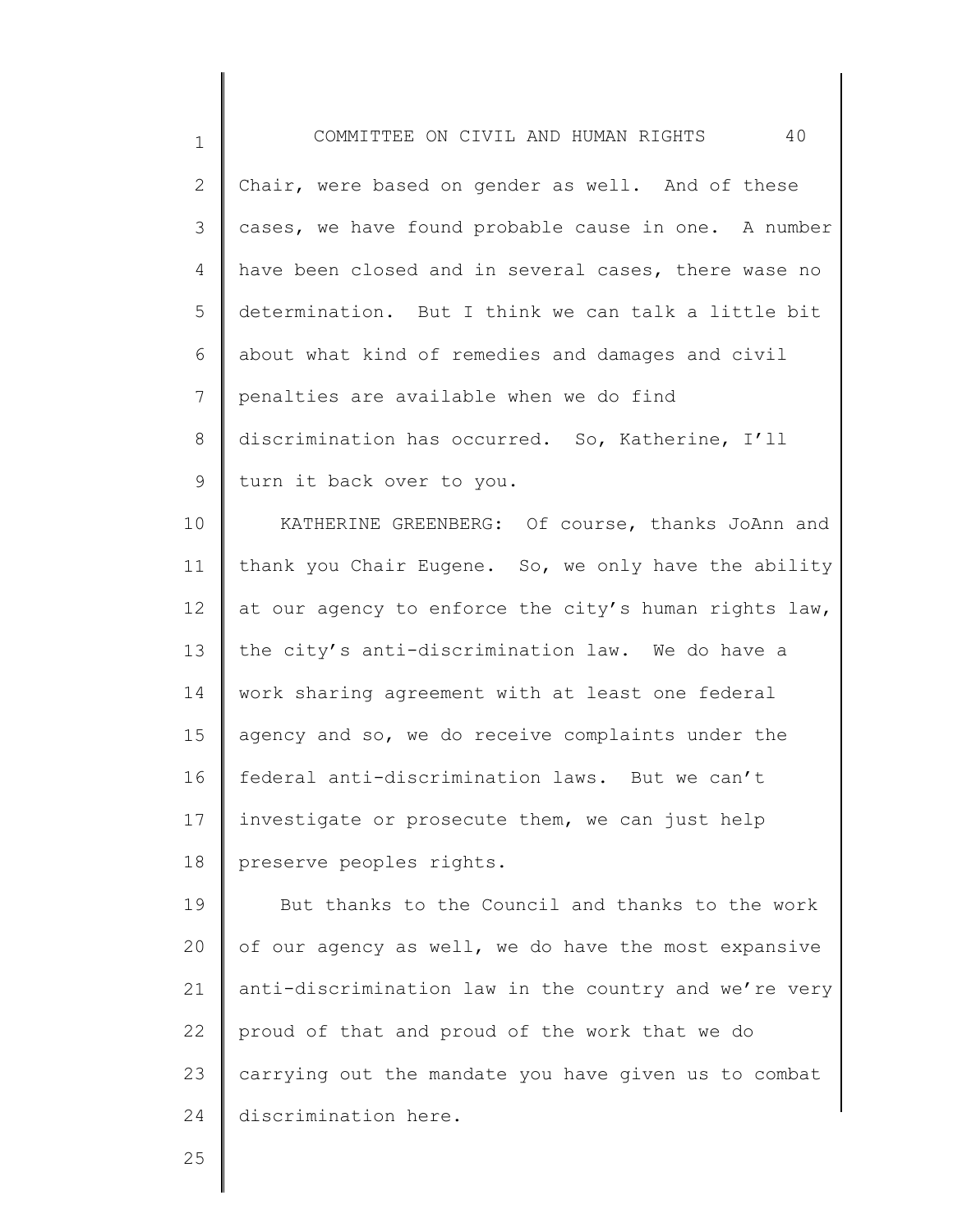1

2 3 4 5 6 7 8 9 So, you know, as JoAnn was mentioning in this particular area of complaints under salary history, there have been, it looks like 11 cases that have resulted in a positive outcome for the complainant, so a total of \$341,000 in damages collected for those victims. And about 16 cases that have been filed in the past three years are more recent and still remain open and under investigation.

10 11 12 13 14 15 16 17 We have additional claims that have been filed under the salary history protections of our law as well. Some of them are overlapping with the equal pay complaints and some are different. The salary history protections is an area where we have done a lot of testing and some commission initiated work as well to make sure that that area of our law is being enforced.

18 19 20 21 22 23 24 25 But our complaint process sometimes starts with a complaint that's filed by a member of the public who believes that they have seen an illegal add or that they have been paid less than a colleague for a discriminatory reason. And sometimes it starts on a commission initiated bases, where a member of the public provides a tip or we get information that there is pay inequity going on and in those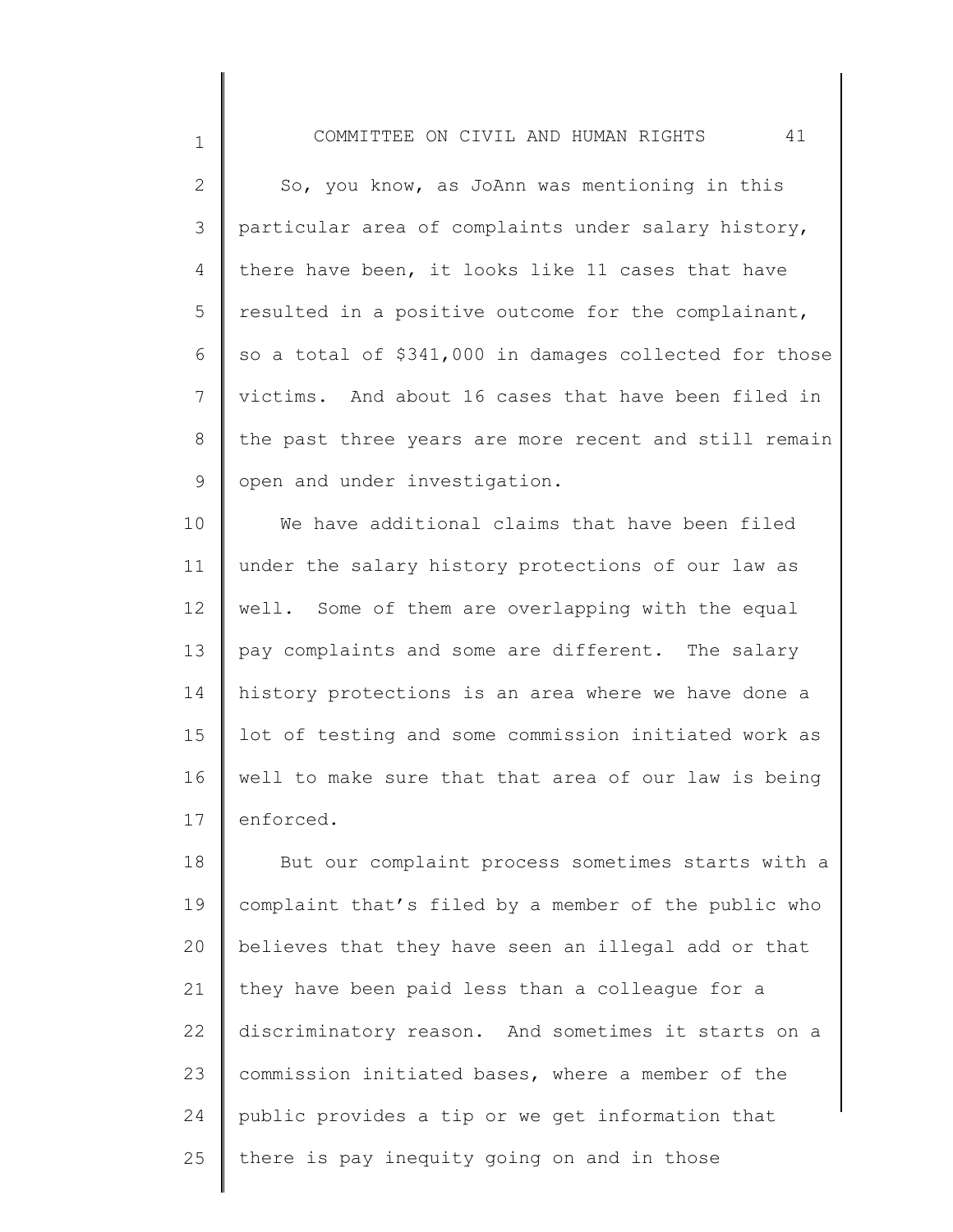1

2 3 4 5 instances, we may reach out to the employer before filing a complaint to see if we can reach a resolution or we may file a complaint as the commission and conduct an investigation.

6 7 8 9 10 11 12 13 14 15 16 Once a complaint is filed, either by the commission or by a member of the public, we gather further information. So, documents, interview witnesses, we get data about pay and other factors. Policies, we learn more from people who are working there, what they've experienced, how they are being paid, why they are being paid, what they are being paid. And then ultimately we reach a determination. If our determination finds evidence of discrimination we seek to settle or conciliate the case and if we can't do that, then we would prosecute it.

17 18 19 20 21 22 23 24 25 And I think as JoAnn had mentioned earlier in her opening remarks, there's a really wide array of remedies that we seek in conciliation or that our commissioner can order at the end of a prosecution. So, that can be money damages for the complainant. If they were paid less, they can get back pay, emotional distress damages, attorney's fees. We as the Commission can seek penalties up to \$250,000 for violations of the law and there's a wide range of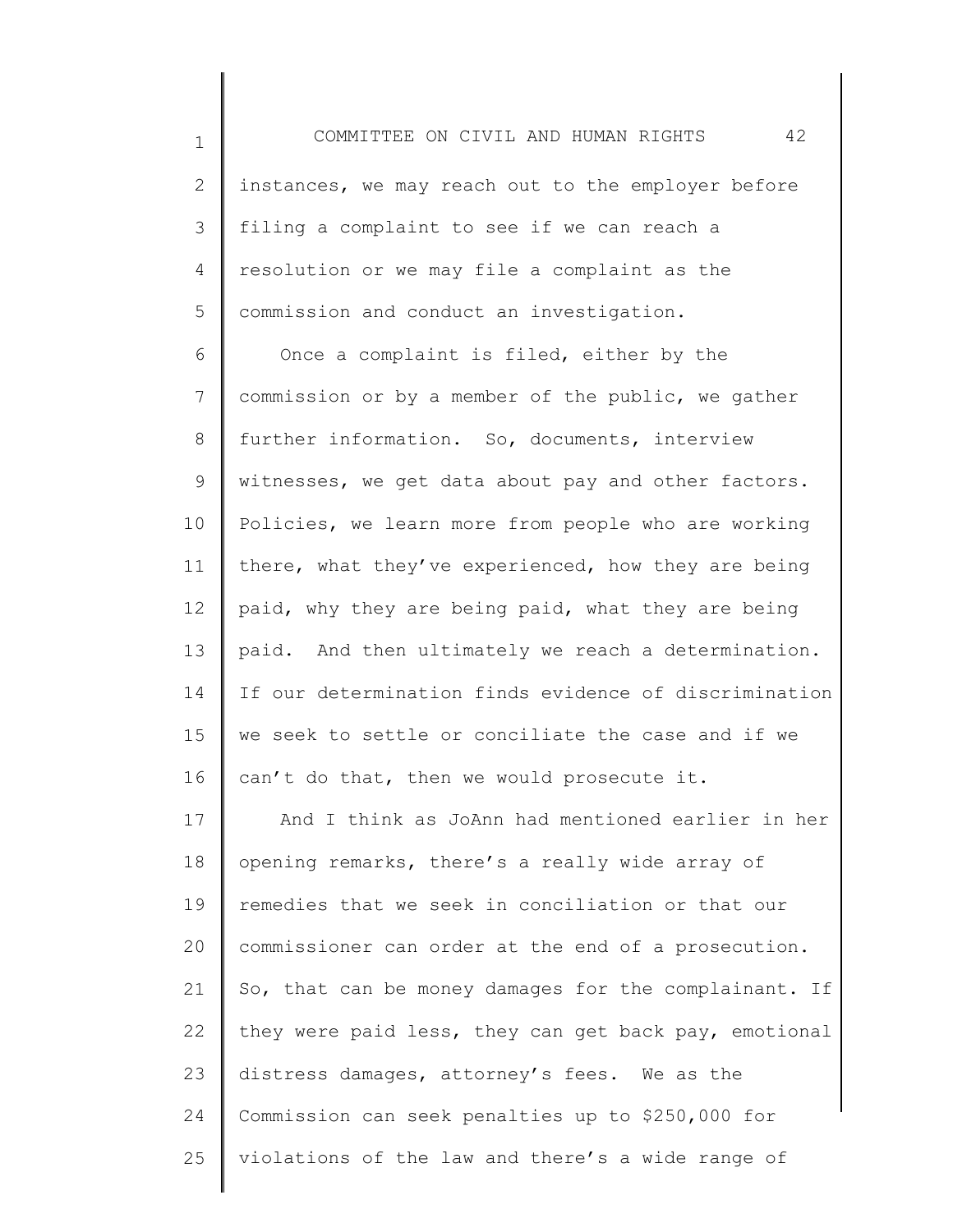1

2 3 4 5 6 7 8 9 affirmative relief. So, fixing the legal job ads, creating more change in policies, training for HR employees and hiring managers, and then sometimes additional steps as JoAnn had referenced such as partnering with community organizations to create pipelines for hiring to diversify a workforce and ensure that there is access for members of unrepresented groups.

10 11 12 13 14 15 16 17 18 19 20 21 22 23 24 25 CHAIRPERSON EUGENE: Thank you very much. When we talk about pay inequity, it is very important in New York City and also throughout the nations. It is about the civil and human right of people who are working hard. But I think that to achieve the goal that we are all hoping for, we are all you know searching, that it will take more than the Commission on Civil and Human Rights. It will take more than you know the employers or the employees. I think all the companies, all of us should be involved in that making the difference, to make sure we reach what we are looking for pay equity. But I know that the Commission mentioned that the Commission on Civil and Human Rights and across the agency. But in terms of working together to achieve this goal, I think that the Commissioner, the Deputy Commissioner mentioned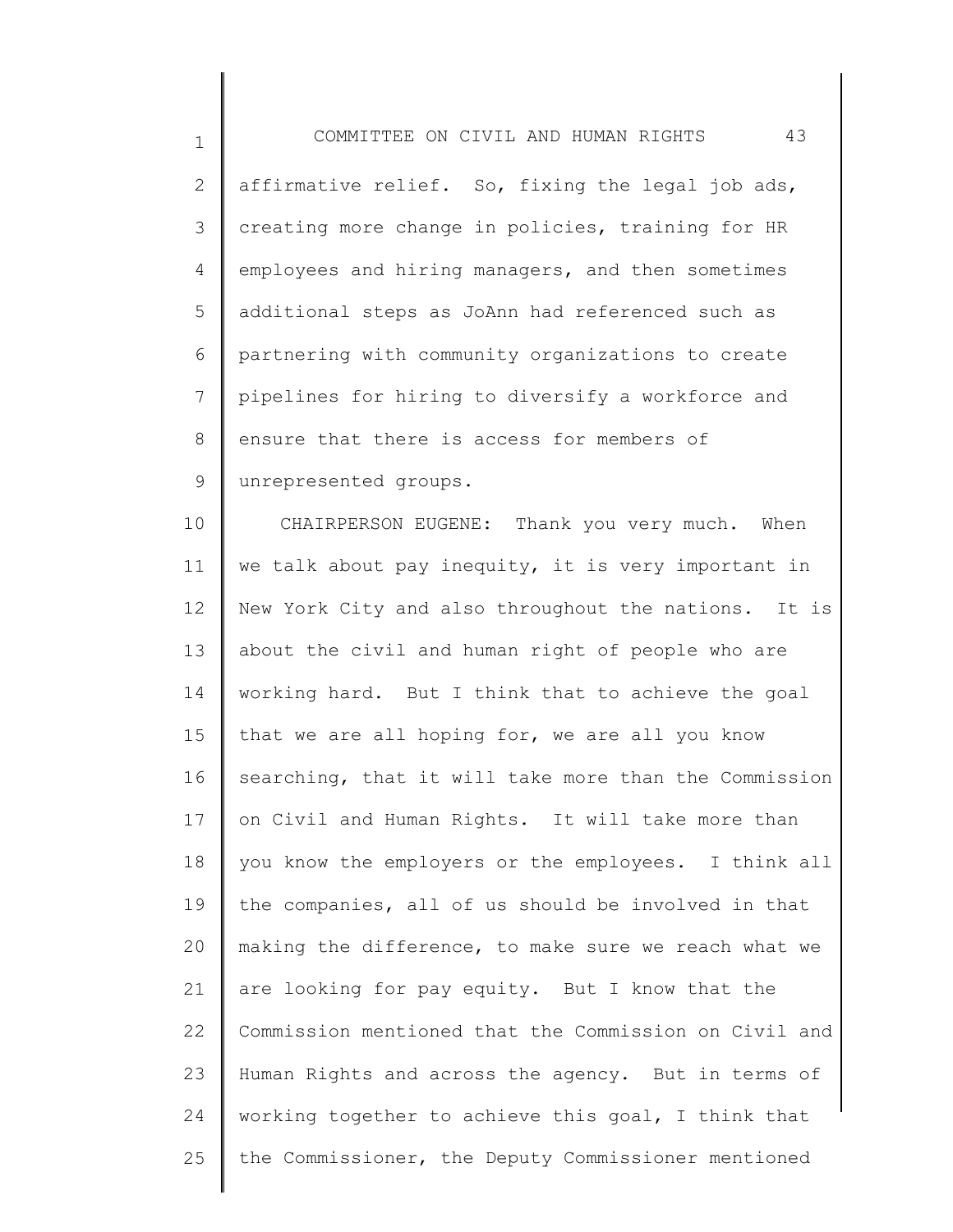1 2 3 4 5 6 7 8 9 10 11 12 13 14 15 16 17 18 19 20 21 22 23 24 25 COMMITTEE ON CIVIL AND HUMAN RIGHTS 44 that also. The Commission of Civil and Human Rights is an institution that provides training and services and I do believe in this case, when we talk about pay equity or inequity, it is necessary, it is very important that we communicate to the employees and also to the employers, and also educate them. You know have them understand the need and the necessity for all of us to reach this equity pay that we are looking for. Providing them training and also to the employers. And at the same time providing also training and workshops to the employees, in order for both of them to understand the need and the necessity, the urgency to reach this equity pay that we are talking about. Could you tell us what has been done in this direction? What has been done to reaching out to programs? Providing training to them? Reaching out also to their communities and providing also training to them? JOANN KAMUF WARD: Sure, so I think — we are a law enforcement agency but as I mentioned, we are also an agency that believes in preventing discrimination before it occurs and that's why almost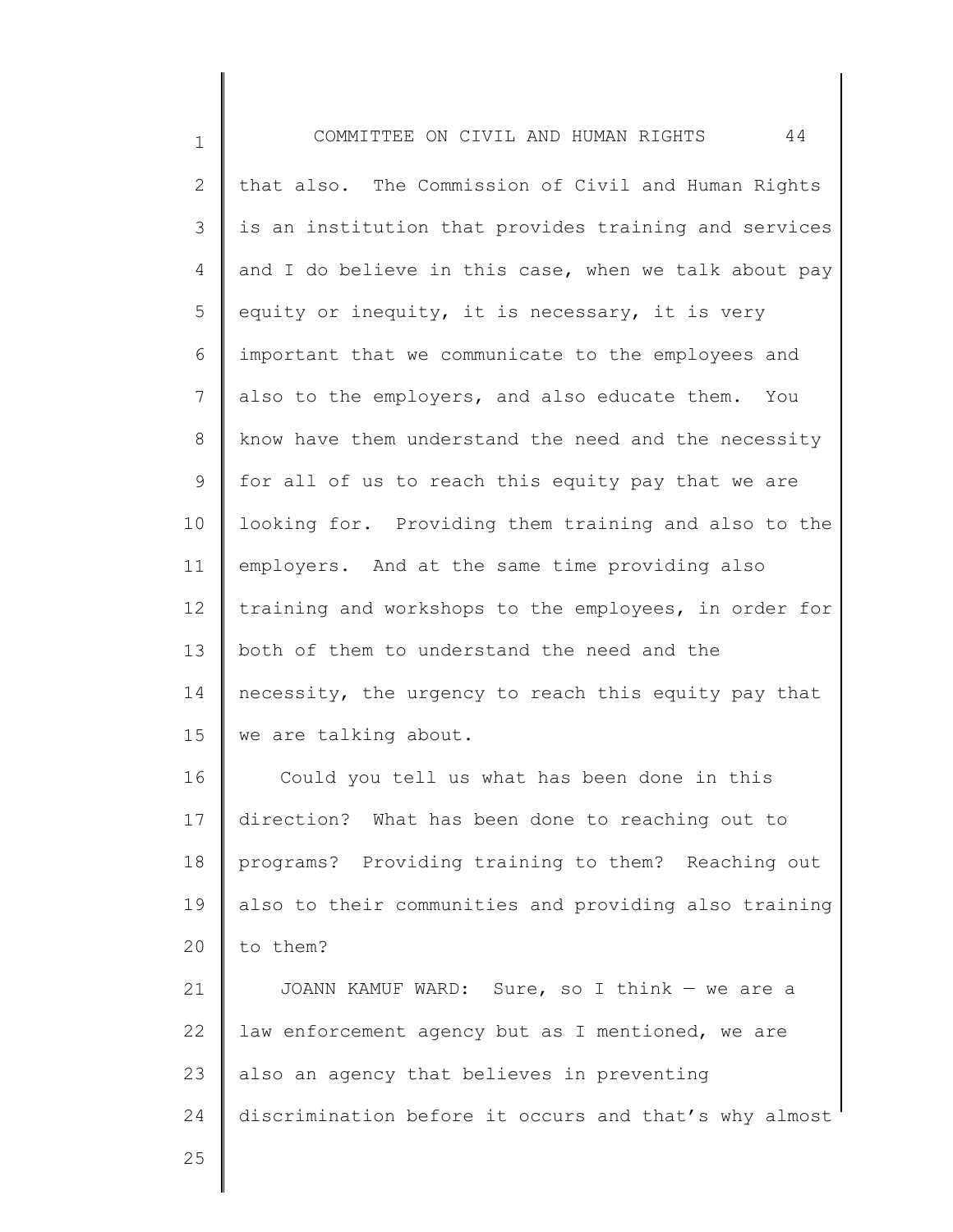1 2 3 COMMITTEE ON CIVIL AND HUMAN RIGHTS 45 half of our agencies is committed to education and outreach.

4 5 6 7 8 9 10 11 12 13 14 15 16 17 18 19 20 21 So, anytime we make a substantive amendment to the law, we are thinking about how do we educate the public. And to your point Chair, that means individual rights holders, in this case, people who will be applying for jobs, as well as employers, right. So, we work broadly with all relevant stakeholders. We spend both special Commissioner Greenberg and I develop with our team public facing materials FAQ's, fact sheets about our law which should on our website but we also go into community through our five community relations bureau's to ensure that people understand their rights and obligations where that is important. And we do trainings constantly with community partners and in Fiscal Year '21 for example, we reached more than 100,000 New Yorkers through these trainings. So, we take really seriously the piece about education and prevention and we also, like anybody

22 23 24 these days use our social media channels to push out amendments to the law and uhm and invite everyone to check us out if you have time.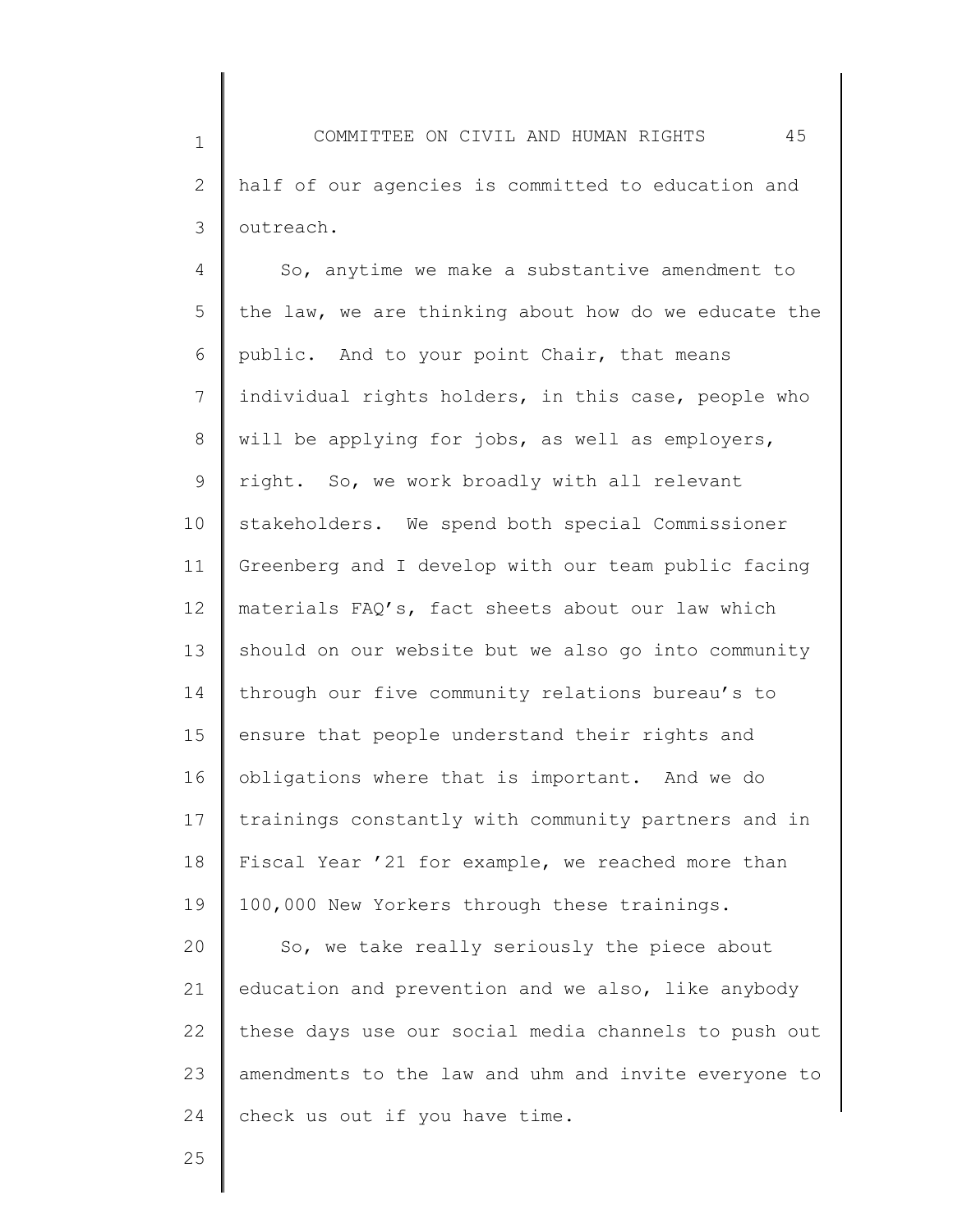1

2 3 4 5 6 7 8 9 CHAIRPERSON EUGENE: Thank you very much. We all know and I say that one more time. New York City is home to so many people. When got people coming from all over the place and the immigrant people they are, I believe they are very effected by that also. The father an immigrant, they come to the system, they don't understand too much. And also, they are a very easy target of.

10 11 12 13 14 15 16 17 18 19 20 21 22 23 So, when you have been trying to provide training and uh, education to the employers and the employees and uh, did you use also people who speak different languages? Because we have so many people speaking so many languages in New York City. What is the outreach of the immigrant, the people who just came? [INAUDIBLE 1:04:22] but they don't get you know integrated into the system yet. They [INAUDIBLE 1:04:29]. What did you do? What is the effort that has been done to reach out to them to make sure that they are educated and also they are informed about this situation? JOANN KAMUF WARD: Okay, I was muted. Uhm, but — CHAIRPERSON EUGENE: Did you hear me?

24 25 JOANN KAMUF WARD: Yes, very happy to answer this question. I mean, first I'm proud to say that staff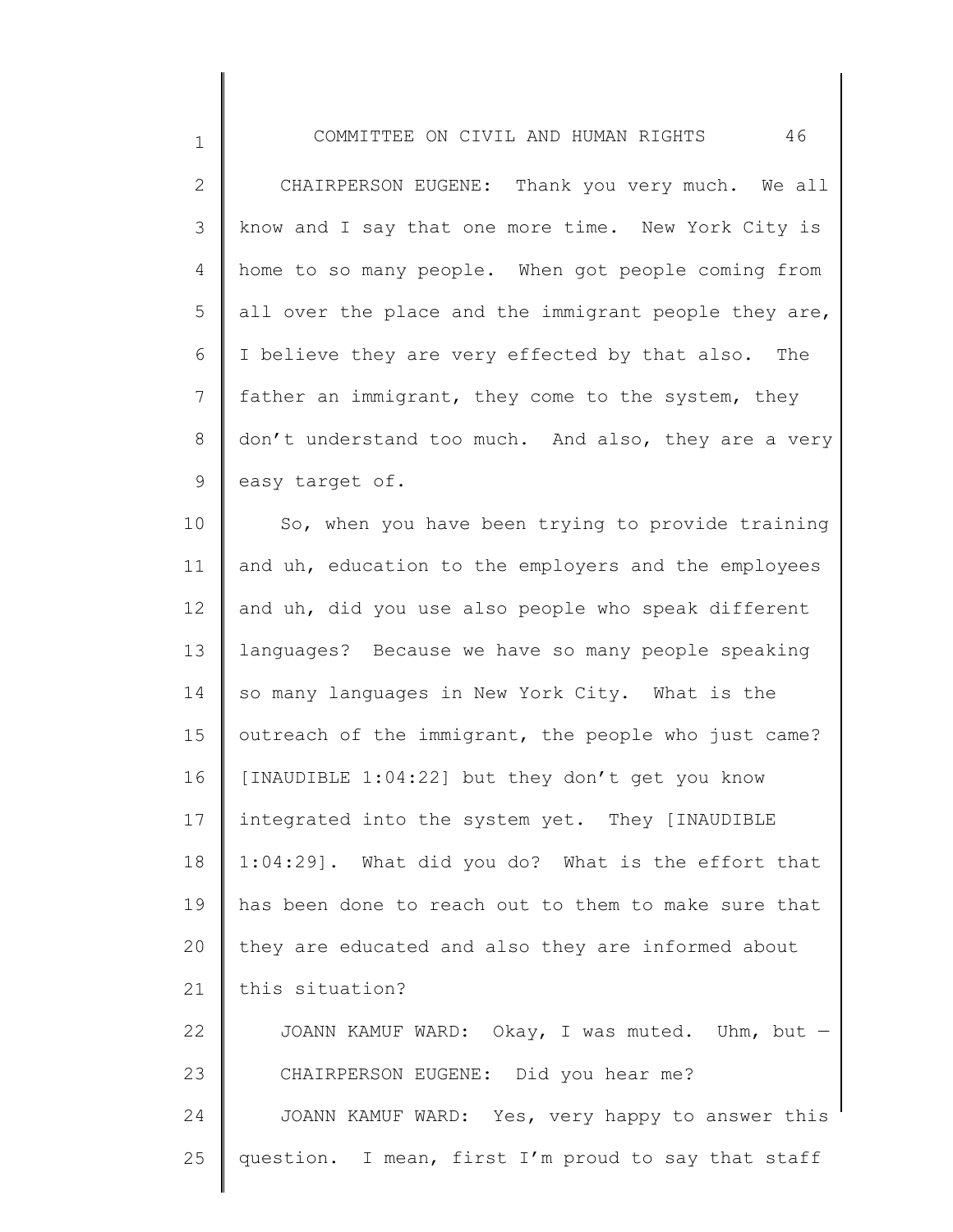| $\mathbf 1$  | 47<br>COMMITTEE ON CIVIL AND HUMAN RIGHTS              |
|--------------|--------------------------------------------------------|
| $\mathbf{2}$ | on the Commission speak over 30 languages. So, that    |
| 3            | is quite important for our ability to be able to       |
| 4            | share information with individuals in New York no      |
| 5            | matter what language they are most comfortable         |
| 6            | speaking. We also have on our staff liaisons to        |
| 7            | particular community groups and work very closely in   |
| 8            | the rollout of information about substantive changes   |
| 9            | to our law with community groups that are well         |
| 10           | embedded and often have stronger relationships with    |
| 11           | communities, whether they have been historically in    |
| 12           | New York or our more newly arrived in New York City.   |
| 13           | We also endeavor to translate our major documents      |
| 14           | into as many languages as possible and so they are     |
| 15           | accessible if people read another language. We have    |
| 16           | recently rolled out ruled out videos in Mixteca and    |
| 17           | other indigenous peoples languages so that we are      |
| 18           | reaching all the New Yorkers that we can and as that   |
| 19           | changes we shift as well.                              |
| 20           | CHAIRPERSON EUGENE: Thank you very much. You           |
| 21           | know this legislation is going to require the          |
| 22           | employers to folks also that have been involved and    |
| 23           | the maximum pay $-$ hello? Yeah, what uh $-$ how would |
| 24           | this legislation impact employees and employers in     |
| 25           | New York City?                                         |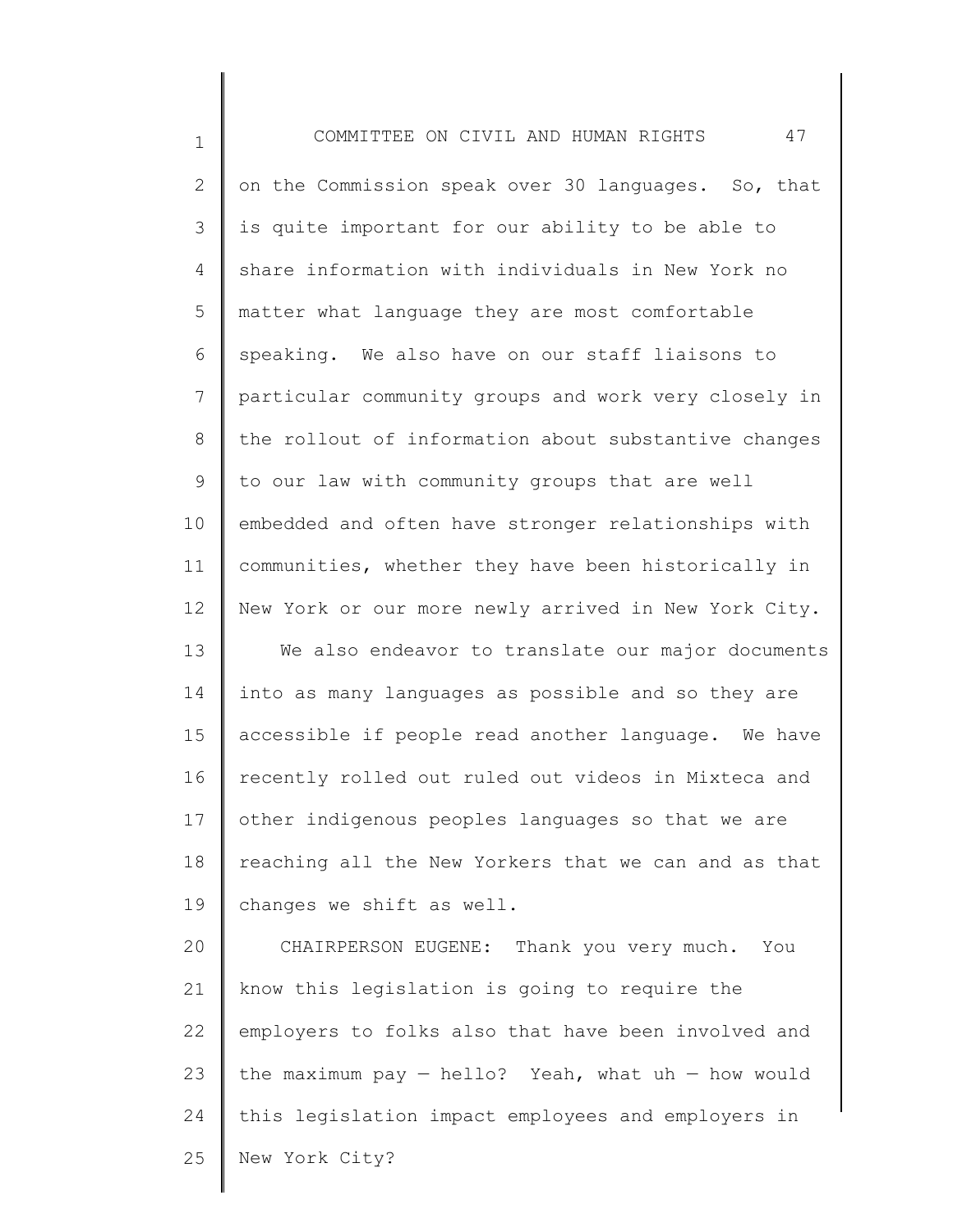1

2 3 4 Can you tell us you know, this legislation the impact the employees and the employers in New York City if we get connected?

5 6 7 8 9 10 11 12 13 14 JOANN KAMUF WARD: Sure and I think my colleague Katherine spoke to this. Uhm, it requires employers to post minimum and maximum salary, which in many instances, employers are working with a budget. They know what the ranges are and can post them with other job requirements. And uhm, we think it promotes both transparency right, by providing information to potential employees to determine if they are going to apply for a job and if they are applying for a job, uhm, gives them tools to negotiate with.

15 16 17 18 19 It also can help promote more general accountability because people understand the wages that are available across sectors and that includes all New Yorkers whether or not you're applying for the job.

20 21 22 23 24 25 CHAIRPERSON EUGENE: And also, can you tell us how will this impact in crime rates in New York City? Will there be any change in the behavior and then you know, the departments solution in New York City? JOANN KAMUF WARD: I think that the private sector right? That's the question? Is that  $-$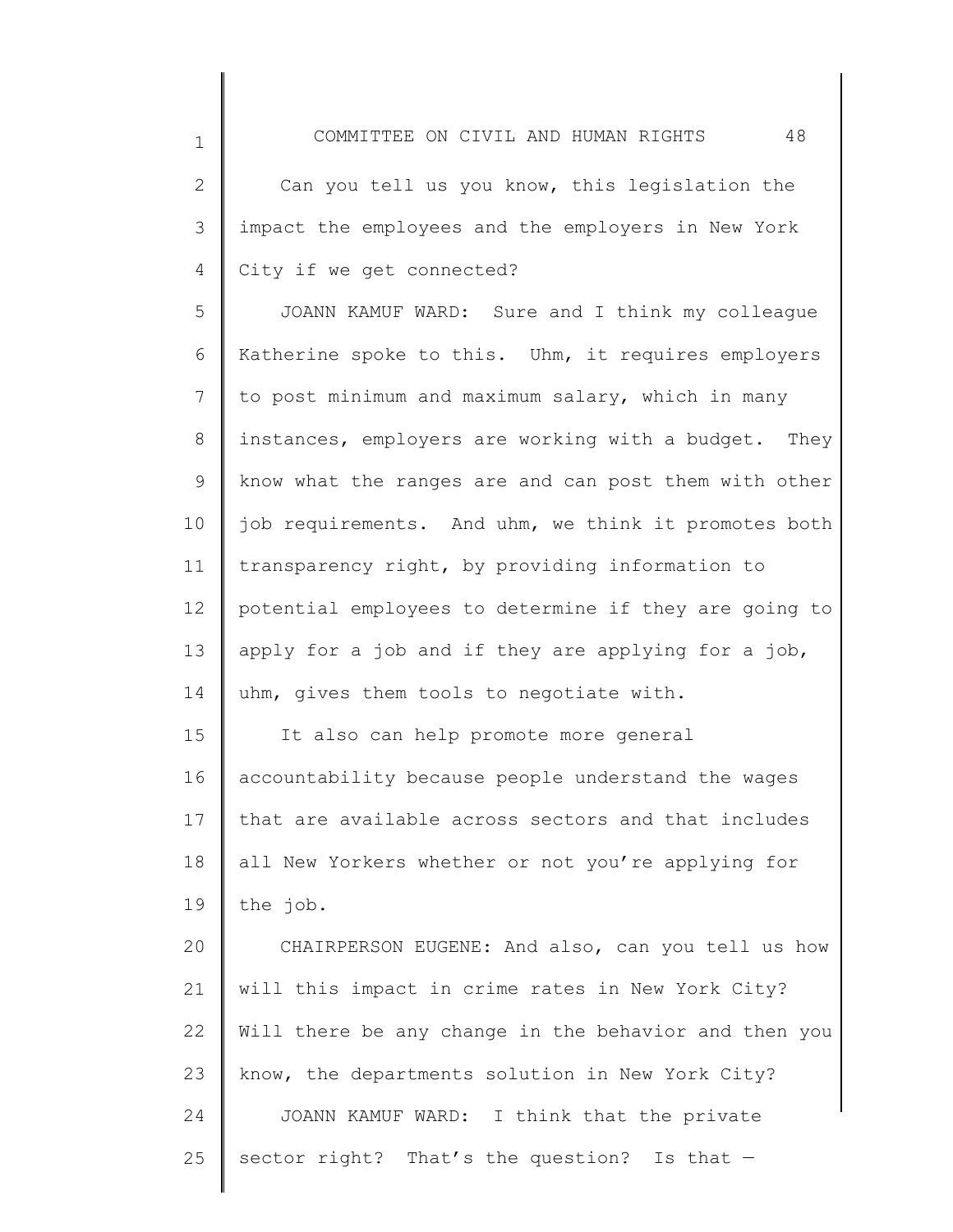CHAIRPERSON EUGENE: Yeah.

1

2

24

25

3 4 5 6 7 8 9 10 11 12 13 14 15 16 17 18 19 20 21 22 23 JOANN KAMUF WARD: Uhm, yes, the hope is that it will change. That's not to say there aren't employers who are already post this information but I think the more that this information sees the light of day, the more thoughtful people have to be about how they are engaging in putting their jobs out in the world, talking about them and developing pay scales for different positions. So, I think the hope is that it will lead to a positive change in behavior that gets to the I think multifaceted and multipronged challenges that we're talking about this morning. CHAIRPERSON EUGENE: You know, every time that we are trying to implement something there is always a cost. It's never free. So, I think there would be a cost to create the minimum and maximum salaries in the state. Do you have an expectation of the costs of this change to implement? JOANN KAMUF WARD: In my view as I was saying, I think it's not requiring creation of a new document or new tools but rather just asking for more

information to be put on the job postings that are

already out there. So, there may be costs but I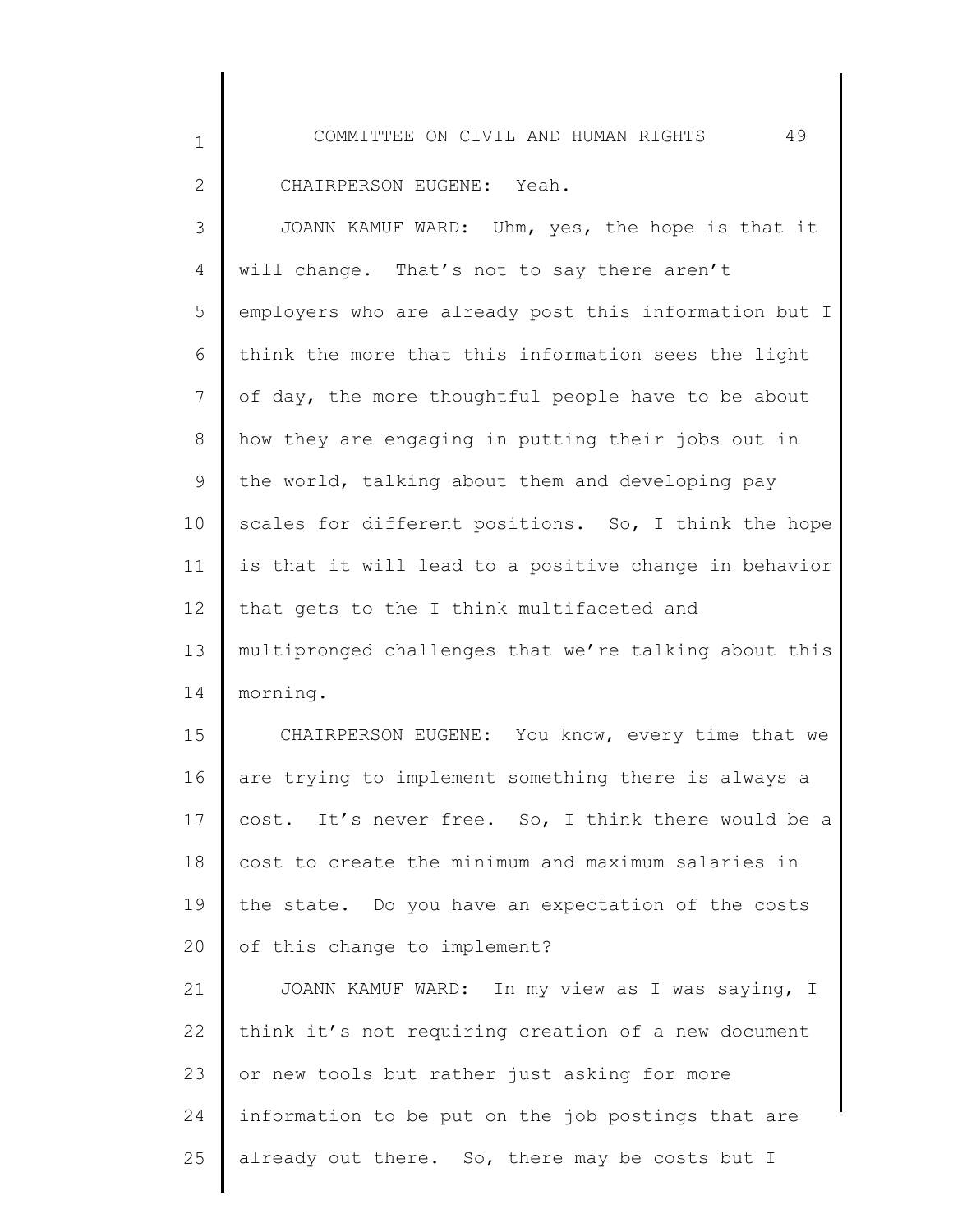1 2 3 COMMITTEE ON CIVIL AND HUMAN RIGHTS 50 would imagine them to be minimal to the extent we're talking about the postings.

4 5 6 7 8 9 10 11 12 13 14 15 16 17 18 19 20 21 22 23 24 25 CHAIRPERSON EUGENE: So, I don't know if I remember freely, you mentioned or so it is very difficult to deal with pay inequity in New York City. It is something like this, it's very difficult to end on that. But if the law get enacted, how are you going to reinforce it? What are you going to do? Are you going to be able to make sure that you know the law accomplishes what we are looking for. Because it seemed like you mentioned that it's a very difficult topic or subject of situation. What is  $-$ JOANN KAMUF WARD: We will start with the education prong that we've already discussed right? Part of uhm, ensuring rights are fulfilled is making sure that individuals know what their rights are. So, that is a keen first step. As my colleague Katherine Greenberg already mentioned, we rely fairly extensively on our relationships with sister agencies as well as with community groups to understand when either the laws being violated or where there is the potential for violations and to step in again through out trainings and outreach. We receive inquiries through our info line and where we think there is the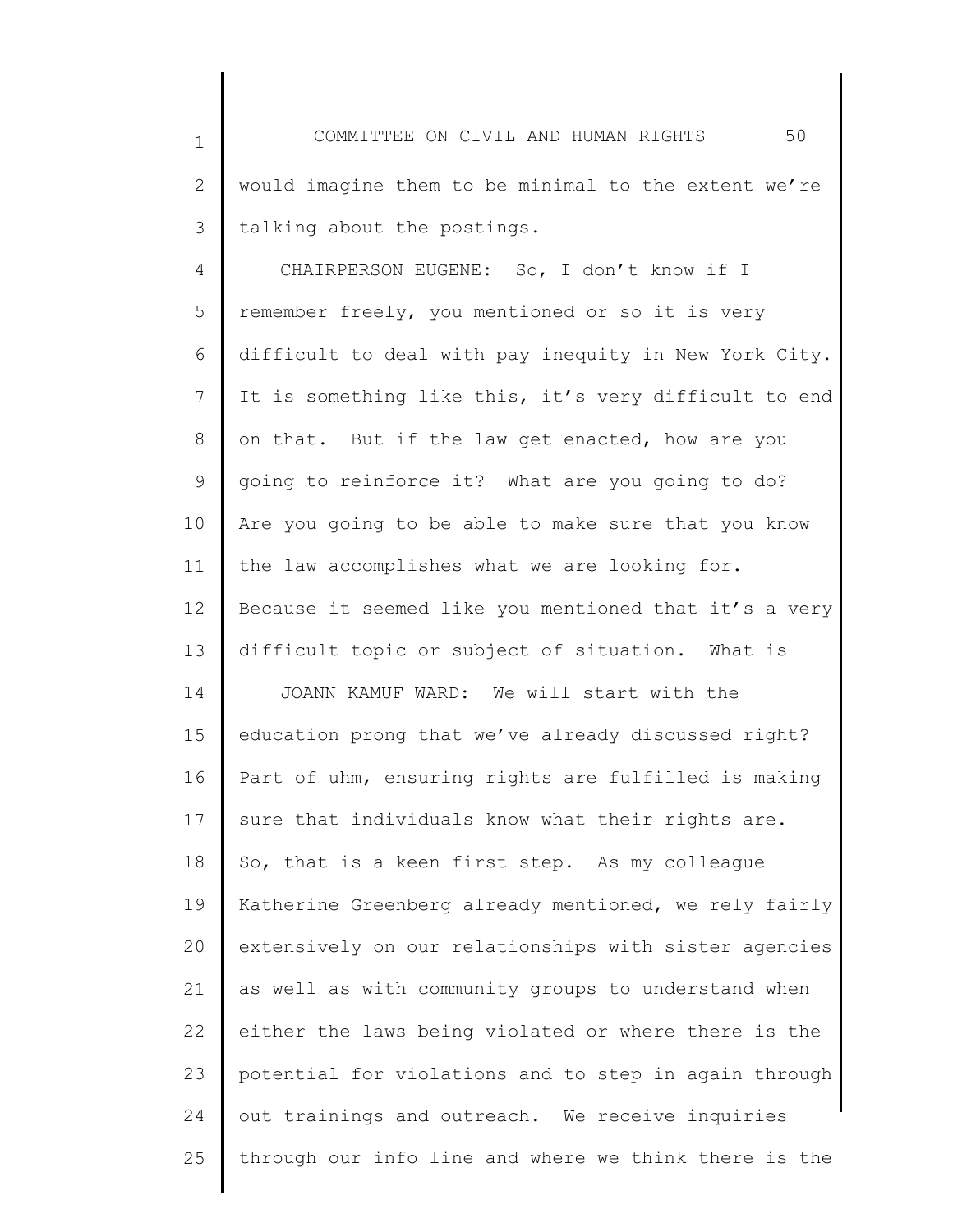1 2 3 4 5 6 7 8 9 10 COMMITTEE ON CIVIL AND HUMAN RIGHTS 51 possibility that discrimination occurred either because we received an inquiry or uhm, through testing which is something else that we mentioned we can do right? You can look at job postings and identify if there is compliance. Then we would potentially either engage in a pre-complaint investigation or possibly file a complaint as well. And Katherine, I don't know if you want to add anything to that answer.

11 12 13 14 15 16 17 CHAIRPERSON EUGENE: Will you go directly straight to the enforcement and leave uh also some time of notification to the employees and some opportunity to correct this situation? Or you are planning to go straight to reinforcement. Will there be any change for the employers to try to correct this situation before you implement it?

18 19 20 21 22 23 JOANN KAMUF WARD: Yes, when we say enforcement, I think uhm, I think that means a lot of different things. It can mean a complaint but we also have pre-complaints initiatives to attempt to cure violations and I will let Katherine speak of that a little bit more.

24 25 KATHERINE GREENBERG: Of course and thank you for the question. Yes, even our enforcement arm has a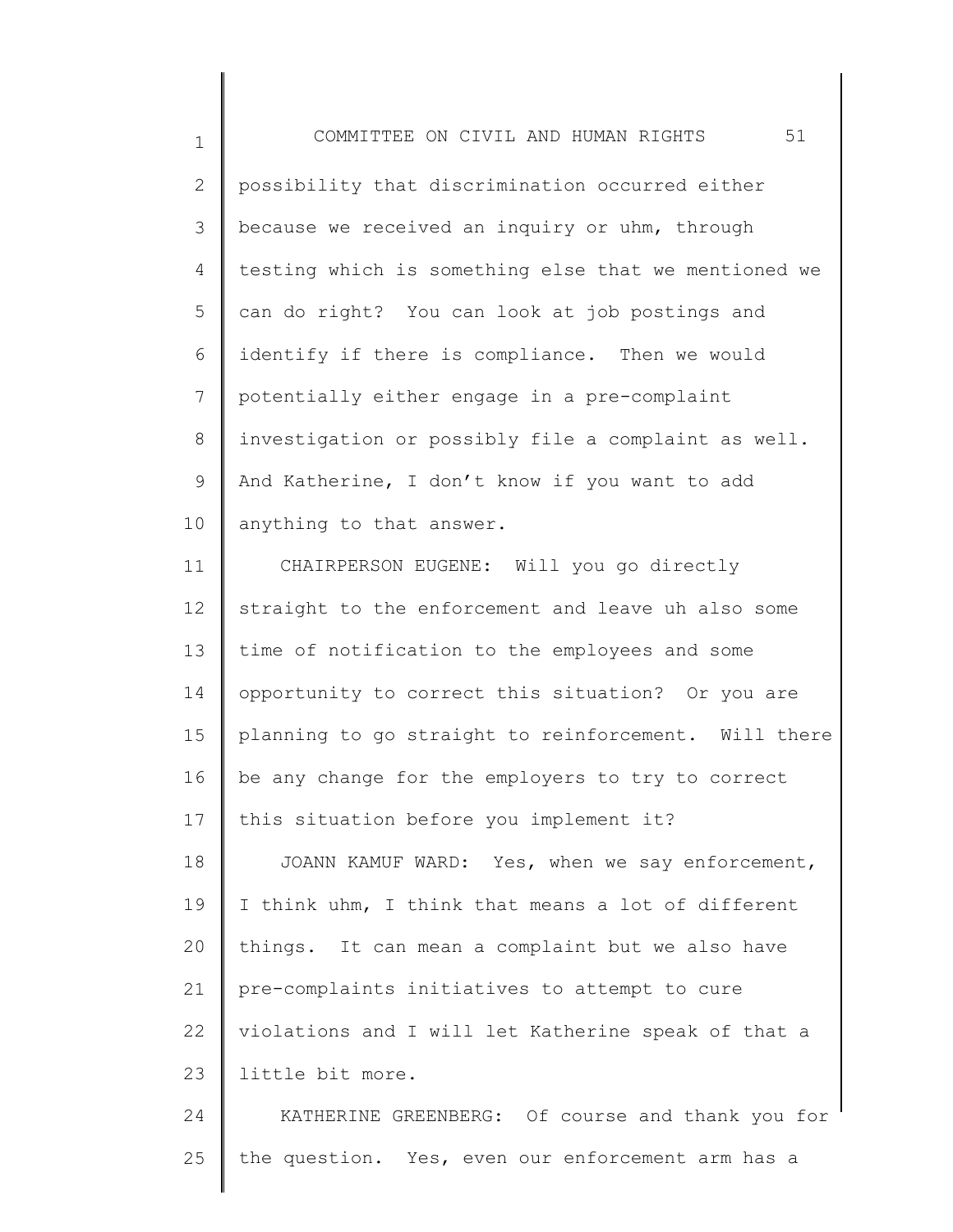2 3 4 lot of different strategies to make sure that there is compliance with the law and not all of them involved punitive staffs.

5 6 7 8 9 10 11 12 13 14 15 One of the primary things our agency does and this is our policy department and I think JoAnn referenced this earlier, was putting out a lot of informational materials that help to explain the law. How to follow the law and where to direct questions, so our policy team makes itself available by phone, email, to answer compliance questions from the public about how to follow the law and to give specific guidance if they are finding that they are running into challenges that we didn't anticipate in explaining how they can comply in our materials.

16 17 18 19 20 21 22 23 24 And then even on the enforcement side, once an illegal ad is reported or found, often times when there's that type of violation, the Law Enforcement Bureau will start by sending a letter, what's called a Cease and Desist Letter that advises the business of the law of how to comply. Orders them to correct the job posting and to provide proof of their compliance with any given period, say 30 days to avoid any type of further enforcement action.

25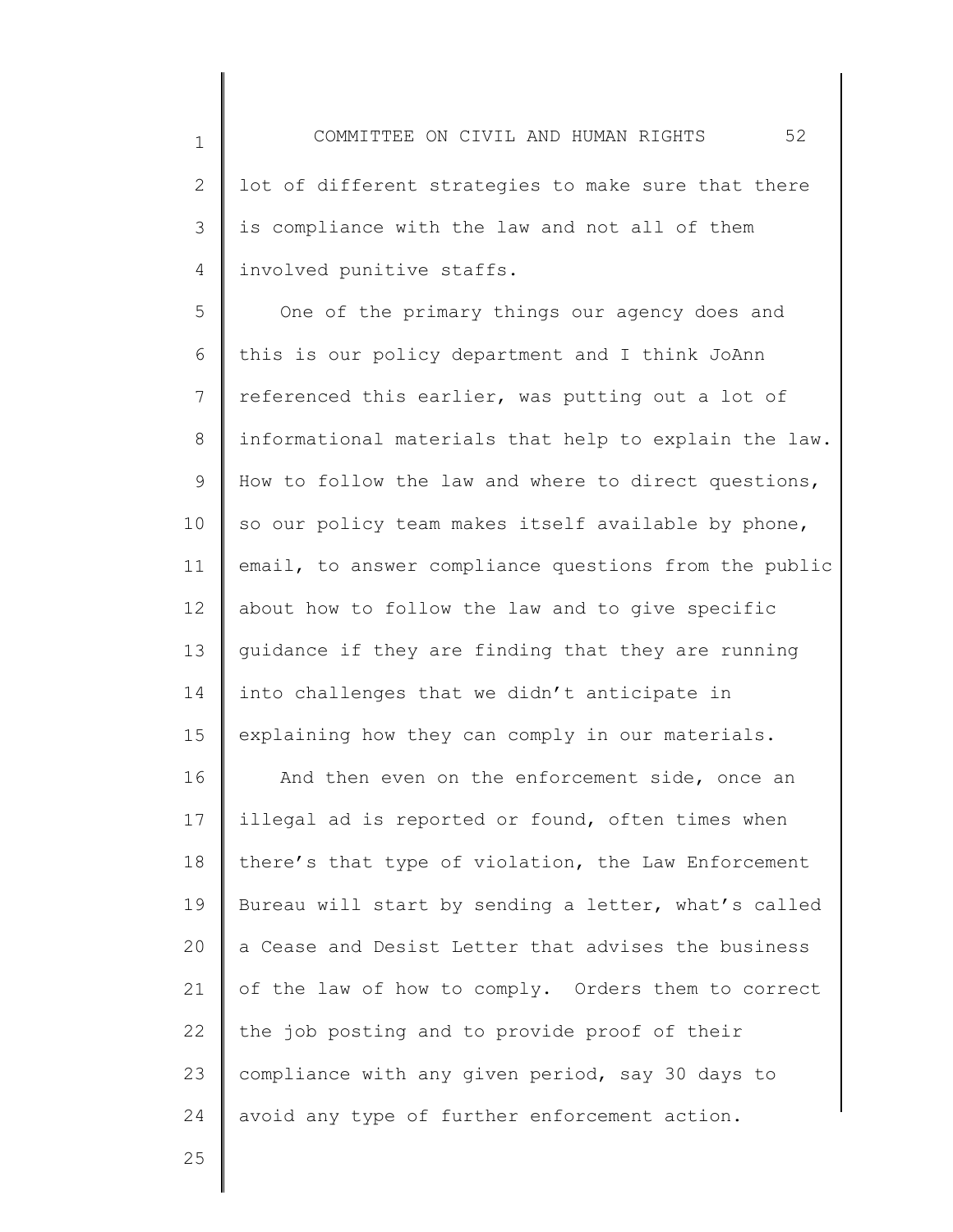| $\mathbf 1$    | 53<br>COMMITTEE ON CIVIL AND HUMAN RIGHTS             |
|----------------|-------------------------------------------------------|
| $\overline{2}$ | So, particularly with smaller employers and           |
| 3              | particularly when we're handling a new law that       |
| 4              | members of the public may only be learning about,     |
| 5              | there is going to be a lot of work to do education    |
| 6              | through outreach as opposed to penalties upfront.     |
| 7              | CHAIRPERSON EUGENE: We know that at this time,        |
| 8              | there are many people who are working at home         |
| 9              | remotely. Employers there working remotely, how, you  |
| 10             | know would this legislation apply to those people who |
| 11             | are working from home uh remotely? Is there any       |
| 12             | application.                                          |
| 13             | JOANN KAMUF WARD: Yeah and I'll let Katherine         |
| 14             | take this one.                                        |
| 15             | CHAIRPERSON EUGENE: I'm sorry?                        |
| 16             | KATHERINE GREENBERG: Thank you Chair Eugene.          |
| 17             | CHAIRPERSON EUGENE: Oh, hmm, hmm, go ahead.           |
| 18             | KATHERINE GREENBERG: Sorry, thank you Chair           |
| 19             | Eugene. Yes, in general, so what we call the          |
| 20             | territorial jurisdiction of the City Human Rights Law |
| 21             | or that question of which workers are covered is      |
| 22             | something that courts throughout the State of New     |
| 23             | York have spoken to. And in general, the task is      |
| 24             | that the law applies if the impact of the             |
| 25             | discrimination will be felt in New York City. So, in  |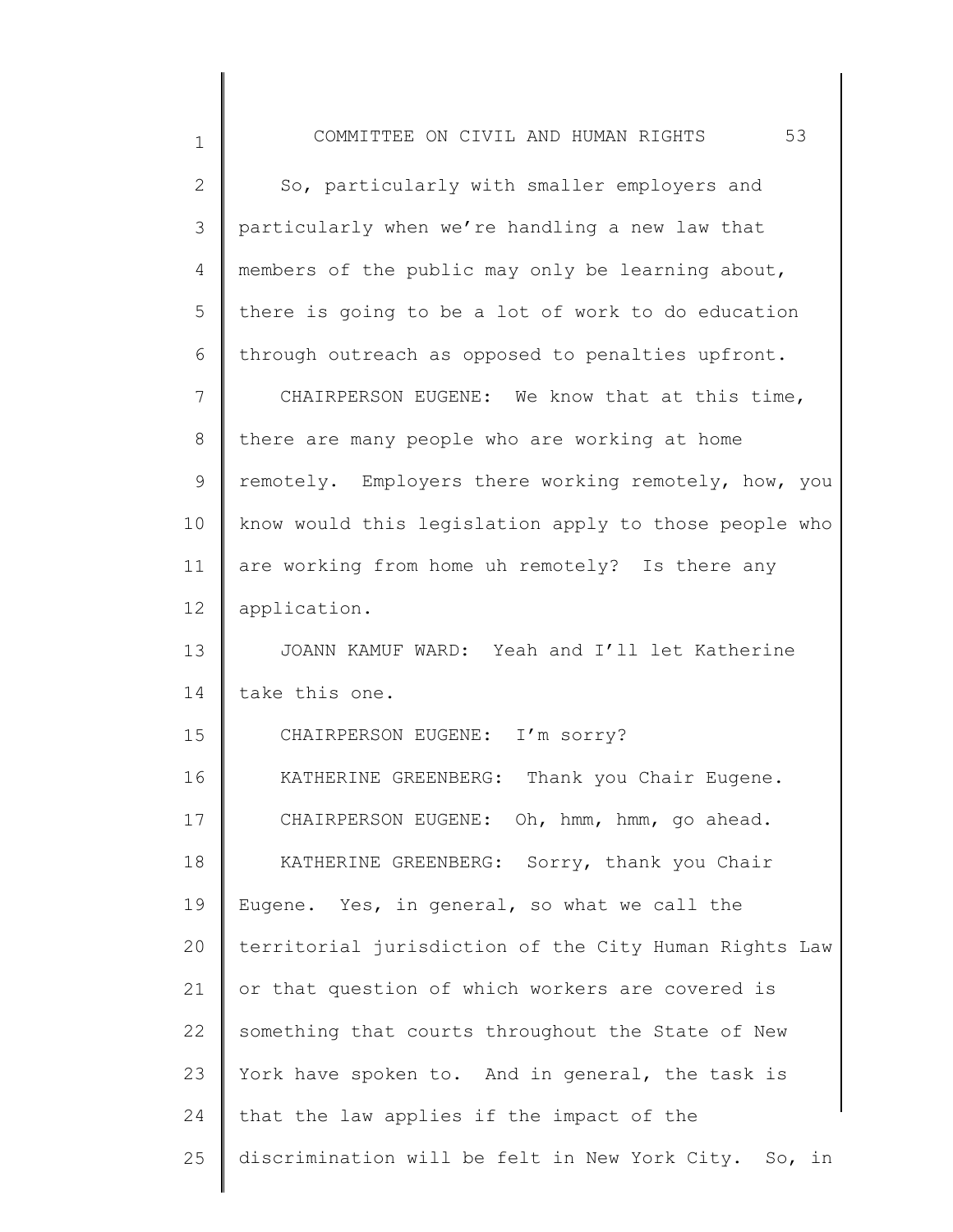1 2 3 4 5 6 7 8 9 10 11 COMMITTEE ON CIVIL AND HUMAN RIGHTS 54 general, our agency and courts view the law as applying to people who are discriminated against while working in the city. And so, that would include people who are working in the city remotely. People who are performing work at an employers location in the city. People who work on the roads. Let's say they are sales people and their regular work takes them into New York City to perform work. They would all generally have the protections of the whole City Human Right Law,

12 including this provision.

13 14 15 16 17 18 19 CHAIRPERSON EUGENE: Uh, now, at this time, maybe turning to the Committee Counsel. I don't know if there are colleagues who would like to ask questions. COMMITTEE COUNSEL: Yes, thank you Chair Eugene. I will now call on other Council Members to ask their questions in the order they have used the Zoom raise hand function.

20 CHAIRPERSON EUGENE: Thank you.

21 22 23 COMMITTEE COUNSEL: If you would like to ask a question and you have not yet used the Zoom raise hand function, raise it now.

24 25 Please begin your questions once I have called on you and panelists, please remember to keep yourself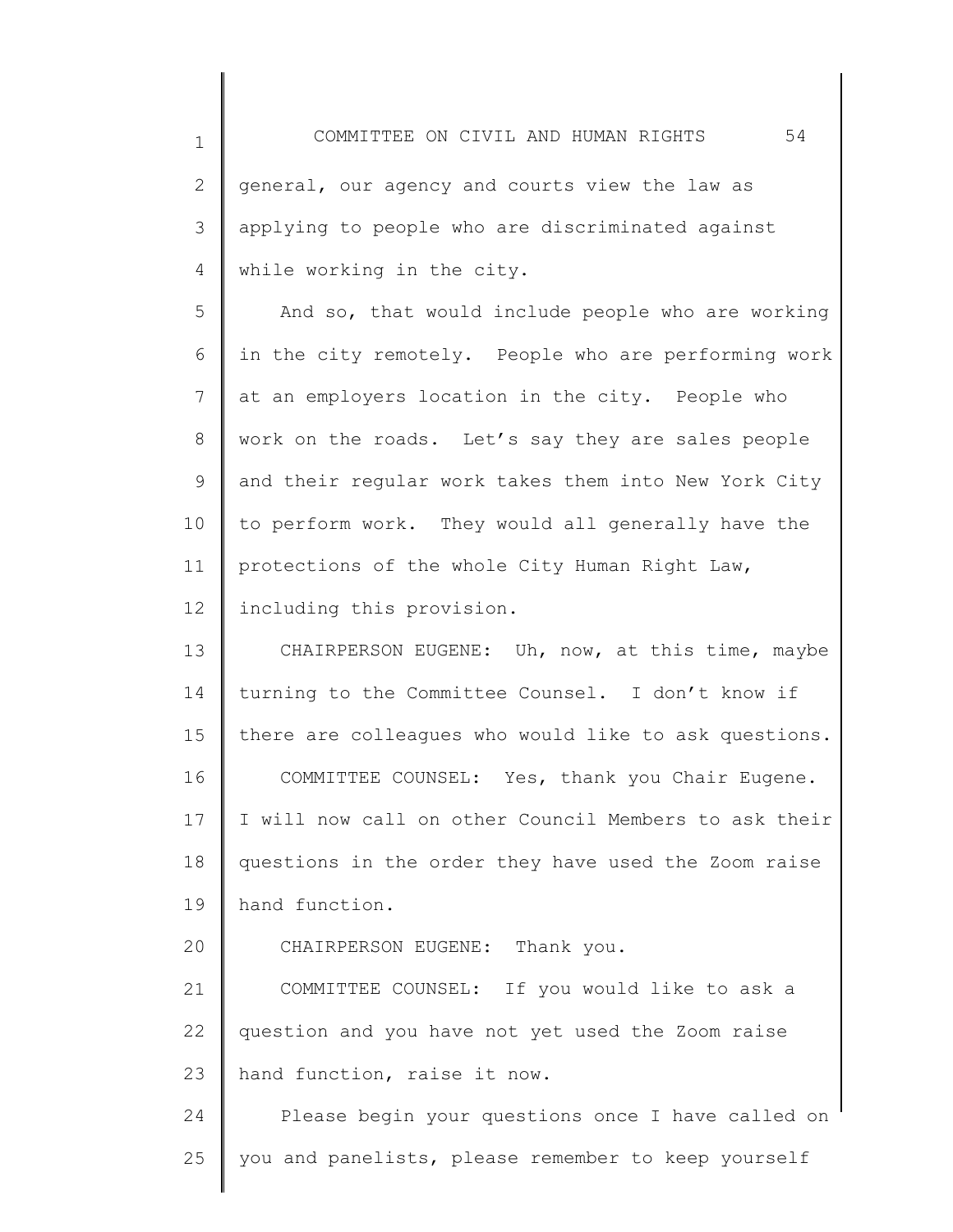1 2 3 4 5 6 7 8 9 10 11 12 13 14 15 16 17 18 19 20 21 22 23 24 COMMITTEE ON CIVIL AND HUMAN RIGHTS 55 unmuted so you are able to answer the Council Members questions. Council Member Rosenthal. COUNCIL MEMBER ROSENTHAL: Great, thank you so much and again, apologies. You may see my phone screen flip a few times. My screen saver is uh, uh, only working on a single device right now. But first, I would be remiss if I didn't thank the ASL Interpreters who are here. Thank you so much for your hard work. Uhm, and then for the Commission on Human Rights, thank you so much for your testimony. It's just so interesting to learn about what's been happening around. I guess my first question is, uhm, do you have any suggestions and perhaps this will be in your longer testimony. But the bill is very short, very simple. Do you have any immediate suggestions for uhm, ways to improve the bill? And my second question is, what will be the biggest challenge that you foresee in implementing the bill? JOANN KAMUF WARD: Sure, that's a really welcomed question. I think one thing that uhm, that we have been talking about is when you are requiring a range, is there a way to possibly have a reasonableness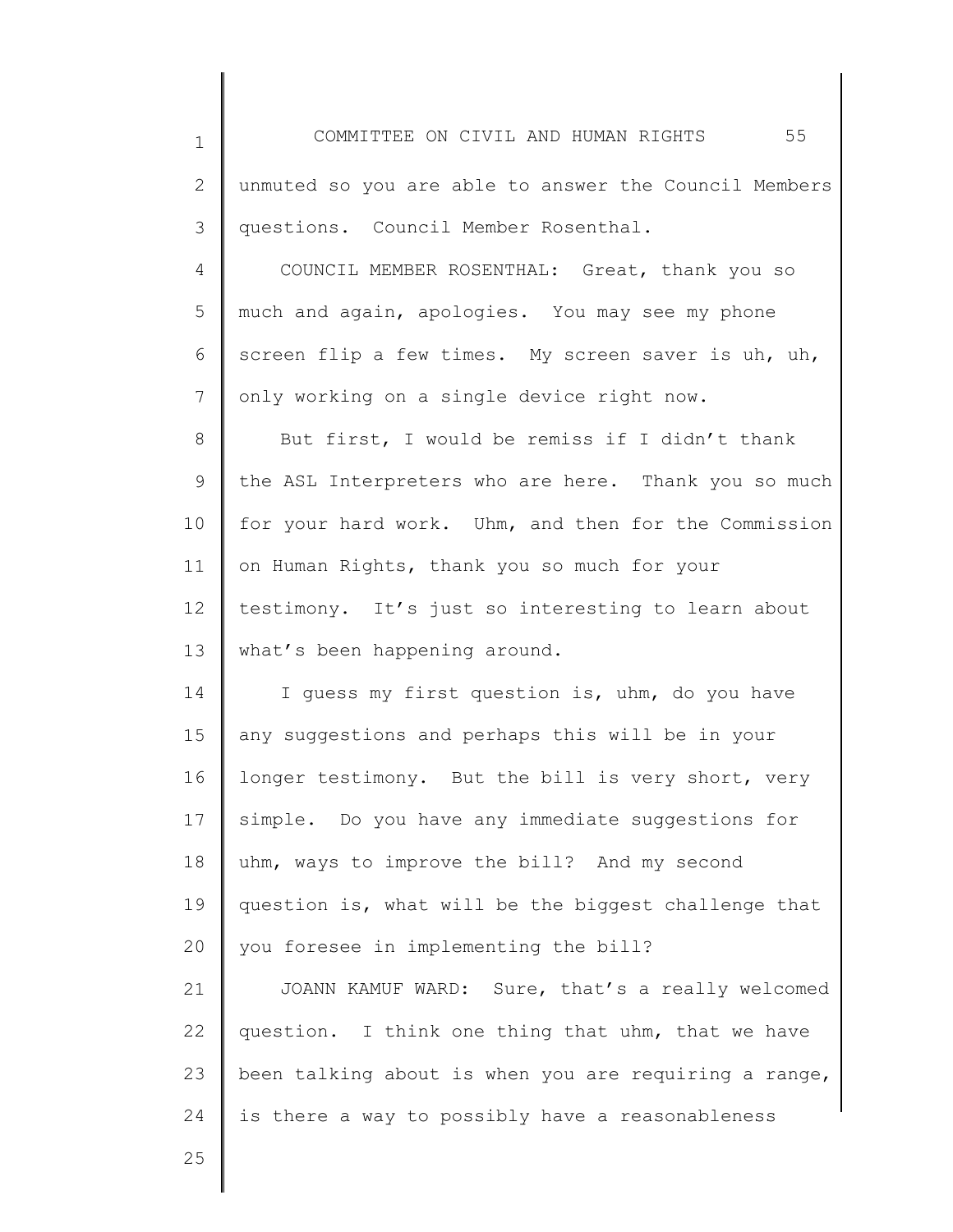1

2 3 4 element of it so that there is not a potential of a range that is kind of so large that it would — COUNCIL MEMBER ROSENTHAL: Oh right.

5 6 7 8 9 JOANN KAMUF WARD: Not disturb the purpose of educating and a potential applicant on what actually to expect or where this might go. So, that is one thing that we would love to talk to you further about.

10 11 12 13 14 15 16 17 18 19 20 COUNCIL MEMBER ROSENTHAL: Yeah and can I jump right in about that. Perhaps the way to do it because I think what you're referring to is that there are bonuses for stock options. You know, there's sort of a base salary then a things that companies can add on. Uhm, and so, yeah, those are great points and I don't know how, quite how we capture all that but yeah, I look forward to working with you on that point, how to keep it uhm, yeah, realistic. Thank you. Keep going. I'm sorry I interrupted. I just totally agree with you.

21 22 23 24 25 JOANN KAMUL WARD: No, no, that's right and I was even talking about a simpler example of say you post that you're hiring for a sales manager and the job description is flat, you know the salary ranges from \$5.00 to \$100,000, right? Like, something that even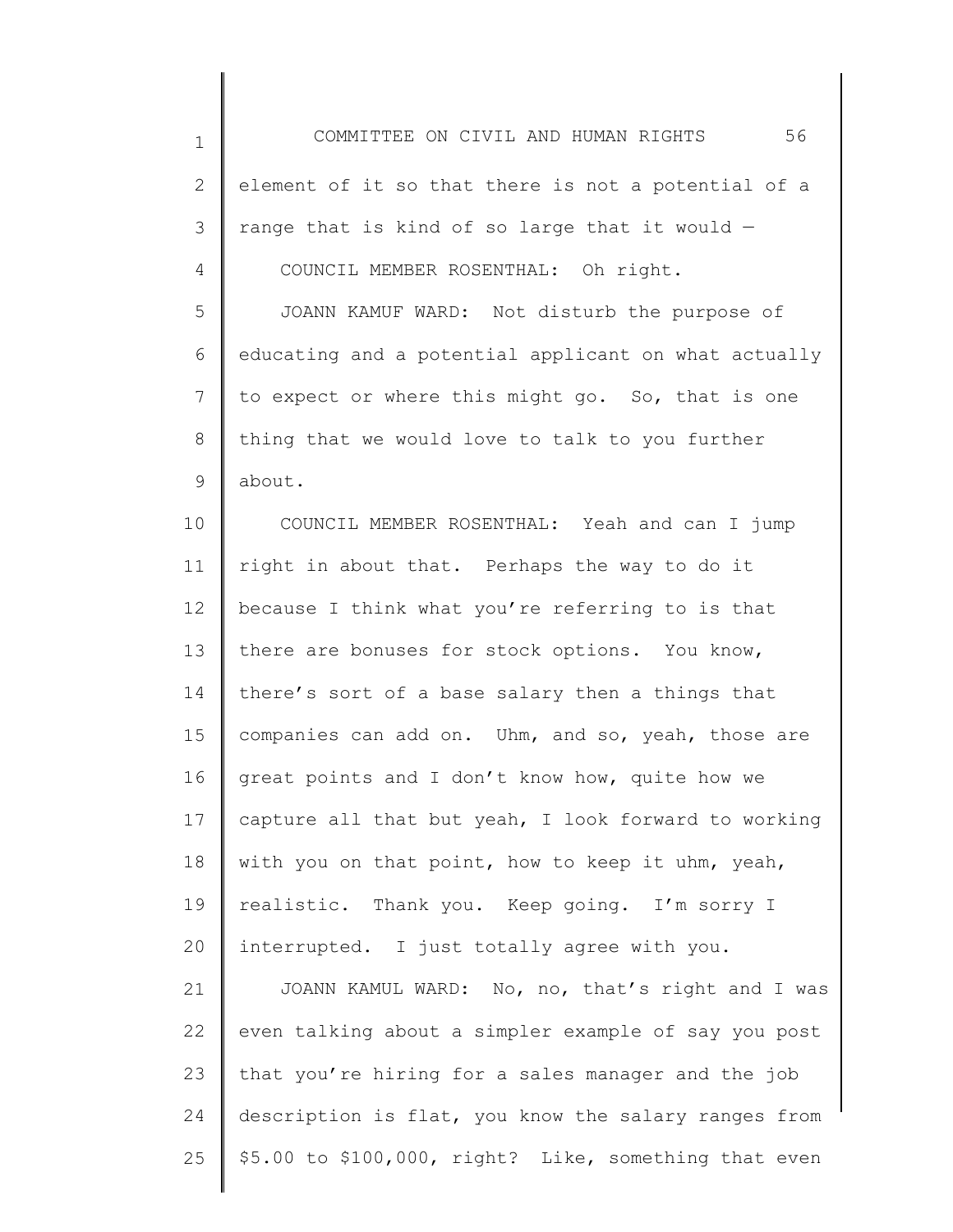1 2 3 4 5 would fit within the law as it's drafted now but uhm, would not necessarily kind of help to change the knowledge and power dynamics in the negotiation or the job description.

6 7 8 9 10 11 12 13 14 15 16 And on the  $-$  I mean, on the other question, what do we see as the biggest challenge? I think it goes to the heart of what we're talking about. This is a huge challenge that comes out of years and decades of both implicit and explicit bias. And so, I think this is a really important piece of leveling the paying field in individual actions but there's so many other things that need to be done to ensure that there is greater equity in the work place. So, that's what I see is the biggest challenge. COUNCIL MEMBER ROSENTHAL: Yeah, I agree with

17 18 19 20 21 22 23 that. I was thinking about how my situation  $-$  I experienced a pay inequity situation when I started working for the city actually, 30 years ago. And discovered when talking to male colleagues, who had the same job title that I had, that his salary was about \$5,000 higher than mine. And I looked at him and said, what? Uh, what?

24 25 And he said, yeah, I told them I have a family. I'm going to need more money. Uhm, so even within

## COMMITTEE ON CIVIL AND HUMAN RIGHTS 57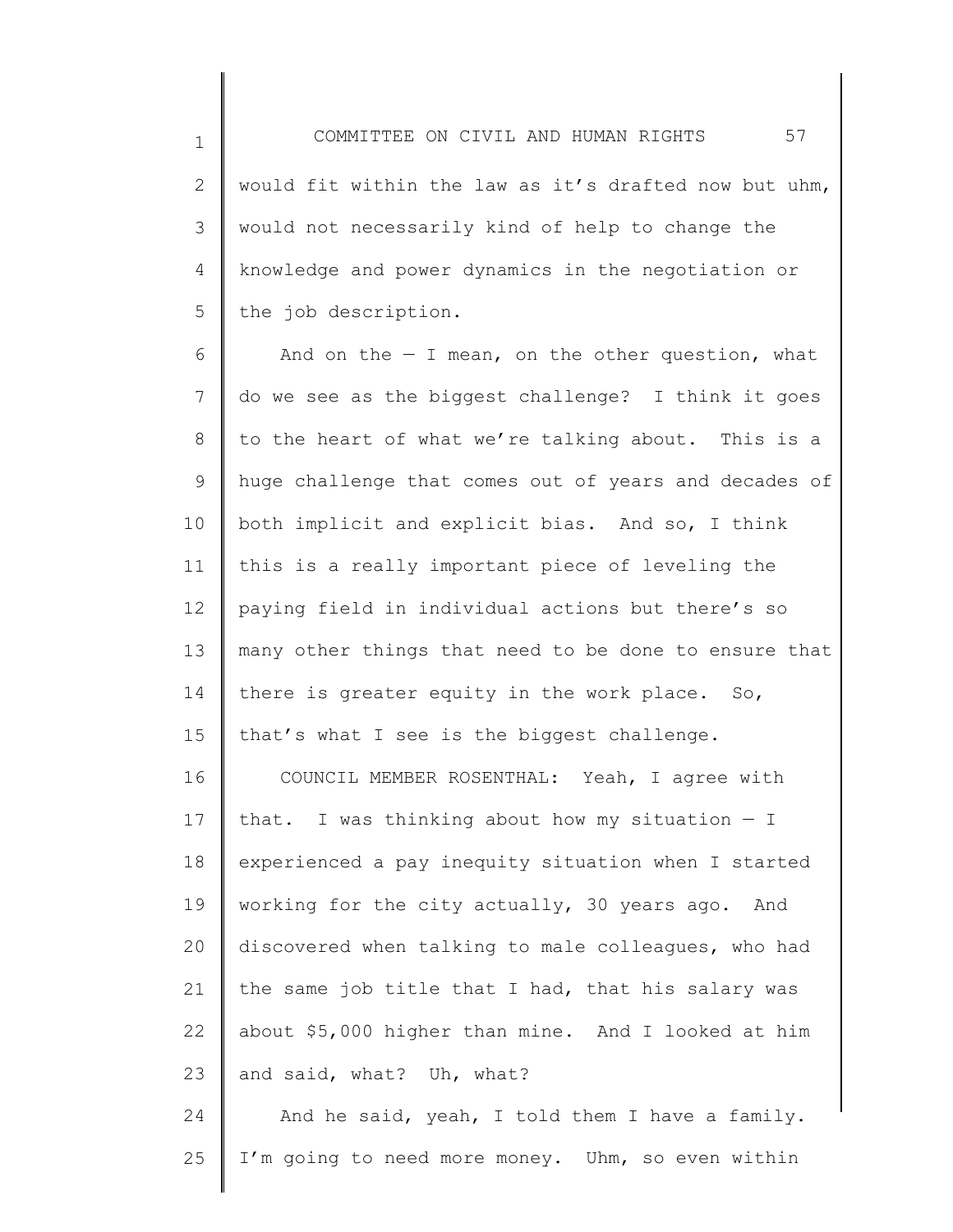2 3 4 5 6 7 8 9 10 11 the pay range uhm, you know sometimes  $-$  and in my mind's eye, that gets to your education efforts. I loved hearing about the work you do throughout the city to help people learn how to negotiate for a better salary, you know? I mean, I was lucky enough — well, first of all, I don't think you guys existed but I was lucky enough to be able to just go talk to the HR division and say to them you know, that's ridiculous and they changed my salary and they gave me the back pay to the start.

12 13 14 15 16 17 18 But I think my story is pretty unusual in terms of rectifying a situation. Okay, so that's super helpful. I'm going to flip my screen, so I can ask you the next question, apologies. Uhm, I want to talk for a second about a state bill that similarly uhm, talks about mandating pay ranges to be posted. I think our bill will provide an important local

19 20 21 22 23 24 mechanism to report noncompliance. I'm wondering what you think about that and I'm wondering what you think about the location of this bill in the Civil Rights Law. You know that that be critical or do you think the administration would suggest that we do it somewhere — some place else?

25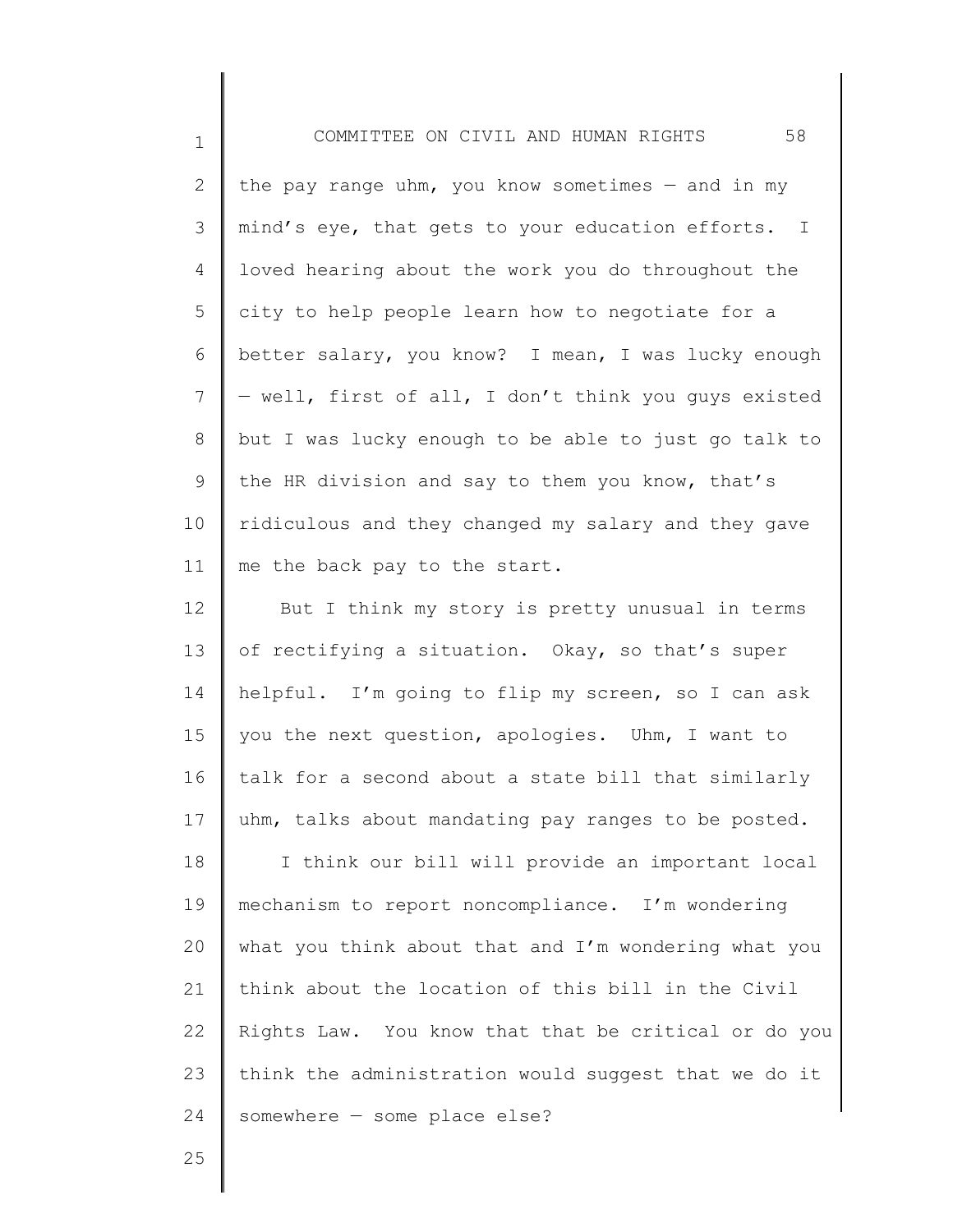2 3 4 5 6 7 8 9 10 11 JOANN KAMUF WARD: So, I'll take the second question first. I think we're still reviewing internally and with law that kind of  $-$  the exact terminology and uhm, and the provisions but we think it makes sense given our employment jurisdiction that this would be part and parcel of what is within the Commissions jurisdiction and what we're looking at as we're addressing uhm, many types of discrimination, which often are impacting individuals at the same time.

12 13 14 15 And I'm going to turn it over to Katherine to talk about the state law piece if we have that information, otherwise we'll get back to you about that separately.

16 17 18 19 20 21 22 23 24 KATHERINE GREENBERG: Thank you JoAnn. Thank you Council Member Rosenthal. Yes, just to say I think that it belongs in this section of the code in Title 8 with the New York City Human Rights Law. It really compliments I think the salary history protections and the pay equity protections that exist and I think would allow us to speak with even more volume about what employers can and should do to ensure that there's pay equity among their workforce.

25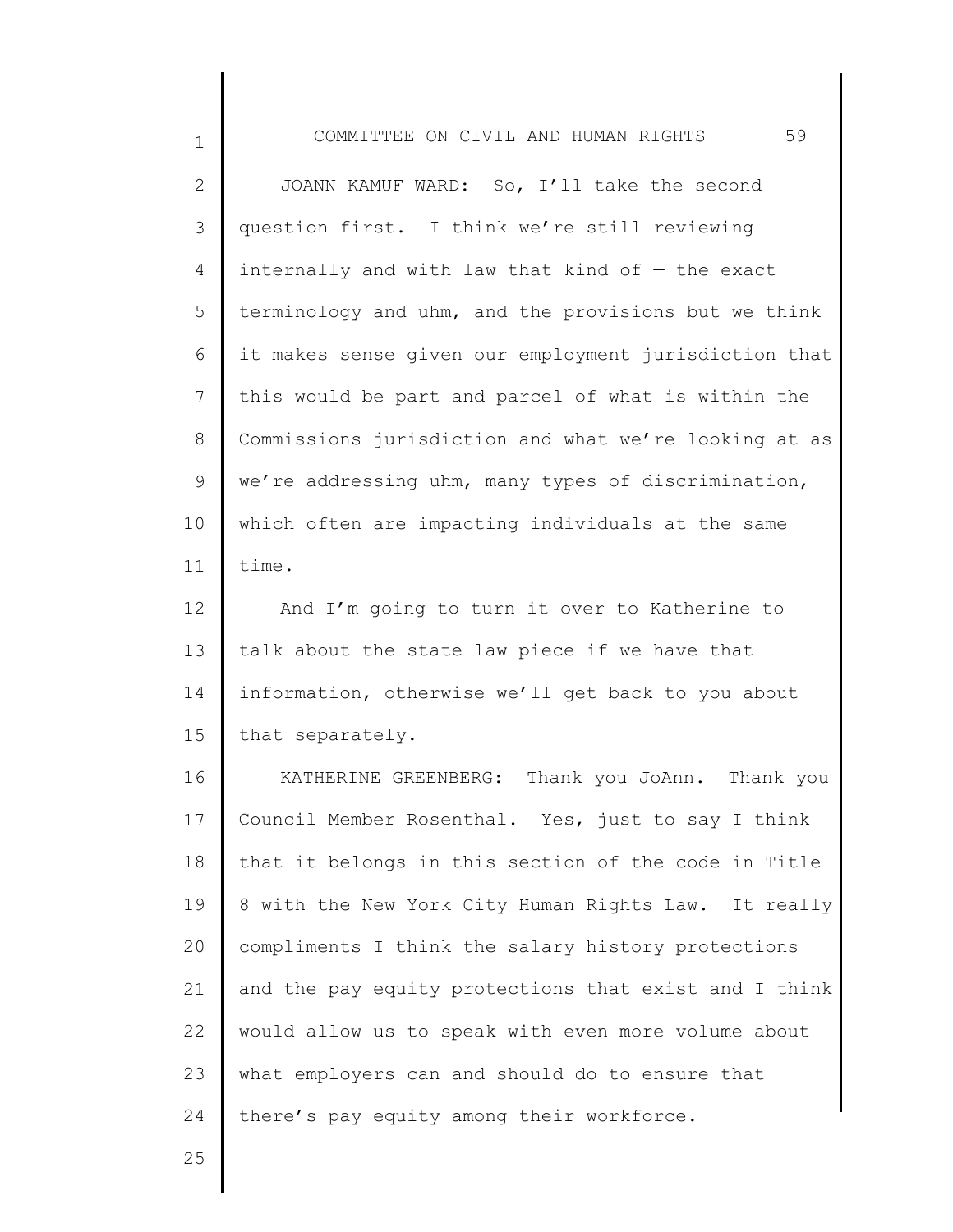1

25

2 3 4 5 6 7 8 9 10 11 12 13 14 15 16 17 18 19 20 21 22 23 24 I'm not personally familiar with the pending state bill, so I can speak to specific distinctions between the bill that you have proposed and between the pending bill but I can say that there are many areas of overlapping jurisdiction between the City's Human Rights Law, the State Human Rights Law and the antidiscrimination protections that exist on the federal level. And for each one of those overlaps, it's simply one more opportunity for government to get involved in eradicating discrimination. So, I would say that we support this protection even if it exists on another level because that just enables us further amplify and work to help combat this type of discrimination. COUNCIL MEMBER ROSENTHAL: That's so helpful to hear. I appreciate that and I guess the one challenge I really heard today was figuring out how to word the bill such that uhm we don't have a ridiculous pay range you know from \$5.00 to \$100.00. Uhm, and do you think that that challenge is overcome able? JOANN KAMUF WARD: Uhm, yes. Uhm, I think it definitely takes a little bit more thinking but I

think we can work out some solutions that we think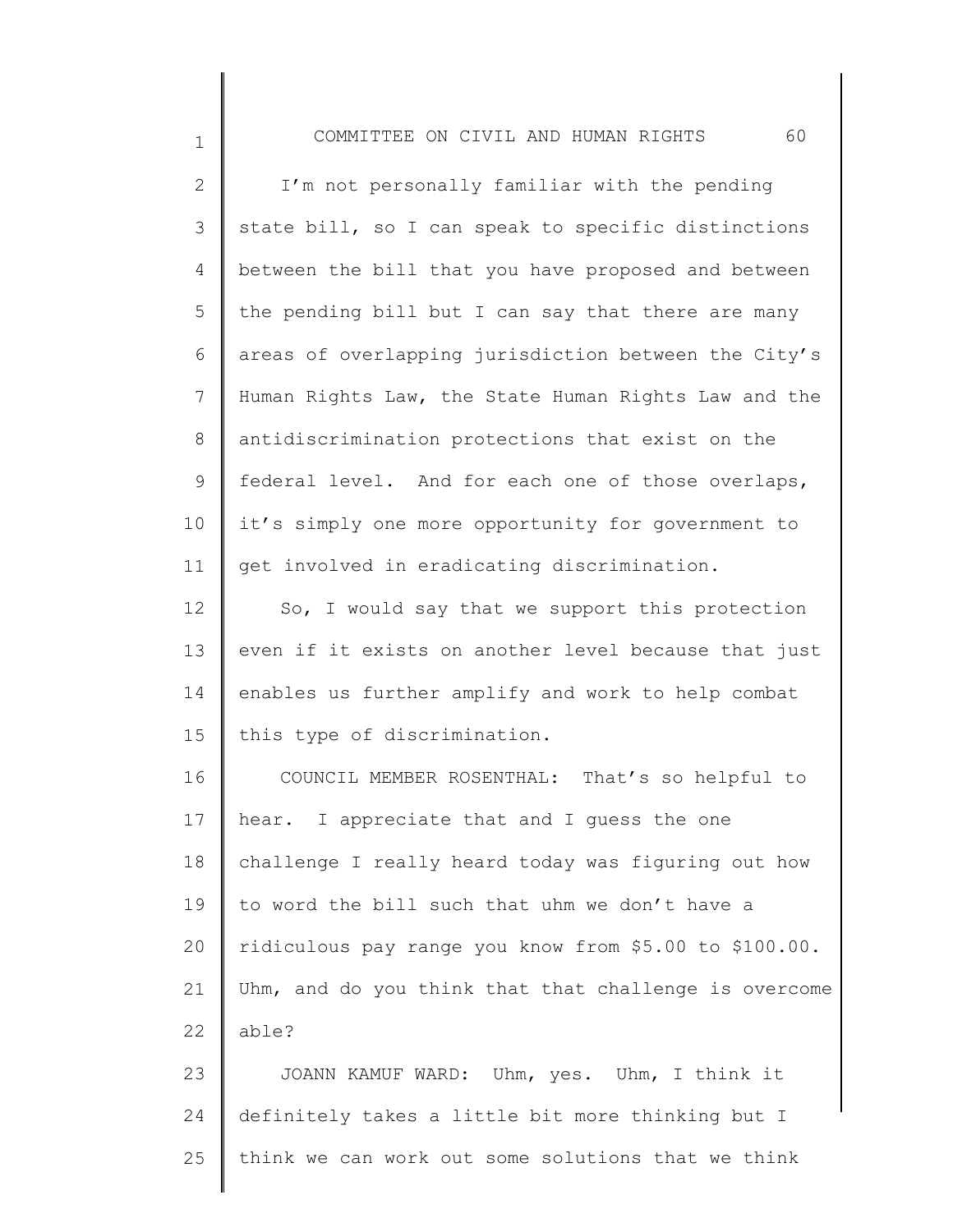1 2 3 4 5 6 7 8 9 10 11 12 13 14 15 16 17 18 COMMITTEE ON CIVIL AND HUMAN RIGHTS 61 are workable and there's other jurisdictions that have similar protections in place and so, we can look to other areas for guidance as well. COUNCIL MEMBER ROSENTHAL: Thank you. I ask these questions because these are some of the questions I've gotten and I just want to make sure hearing from you that uhm, we're on the right track. I think that's it for me. Uhm, I mean, one of the other  $-$  so, I'm going to ask this question but it's just that, uhm, it just sounds to me the numbers that you were giving for how many cases that you've dealt with, having to do with pay discrimination and the fact that if I heard you right, just one was settled in favor of the person who brought it forward. You know really gives me more uhm, you know interest in moving forward with this bill. You think that's a fair statement?

19 20 21 22 JOANN KAMUF WARD: Yeah, I think so there were several cases that went to mediation. So, just to correct on the numbers, there was not just one that was resolved.

23 24 25 But I think I mean, part of what we were saying is that the  $-$  on of  $-$  there's a lot of concern about bringing claims and it's very difficult for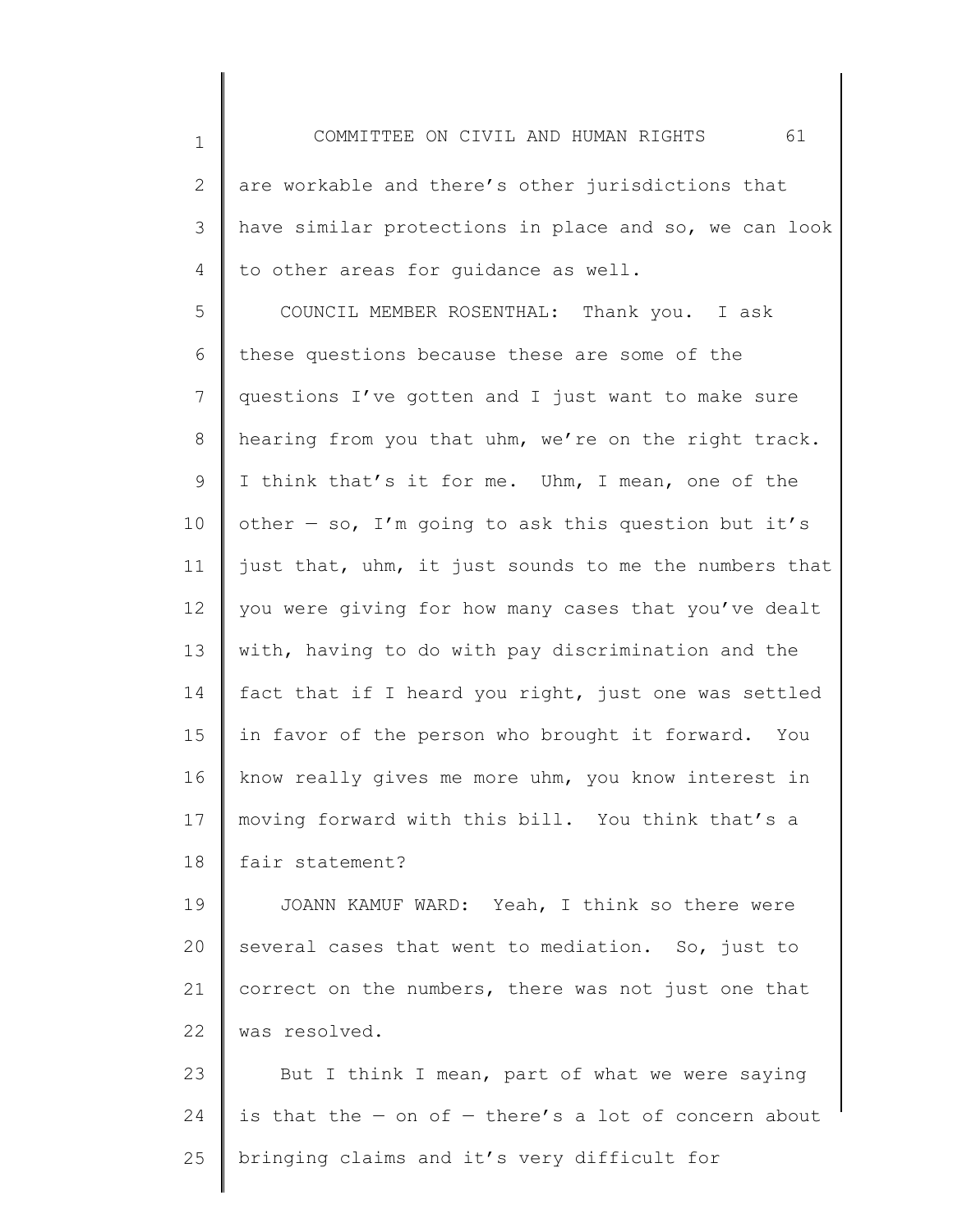1 2 3 4 5 6 7 COMMITTEE ON CIVIL AND HUMAN RIGHTS 62 individuals to necessarily have the information to be able to substantiate a claim because of some of the tabu around salary history and pay that we're talking about. Uhm and so I do think it provides a really important platform and step to addressing some of these structural issues.

8 9 10 11 12 13 COUNCIL MEMBER ROSENTHAL: Great, thank you so much for that. Chair, I'm going to send it back to you with the understanding that you'll be asking the Mayor's Office of People with Disabilities separate and apart from this bill line of questioning. So, thank you very much.

14 15 16 17 18 19 20 21 22 23 24 COMMITTEE COUNSEL: Thank you Council Member Rosenthal. Next, we have Council Member Barron. COUNCIL MEMBER BARRON: Thank you very much. I'll be very brief. The testimony of this panel basically talks about the bill, I think it's 2020 and the other bill presented by Council Member Rosenthal. And first, I'd like to ask to be added to both those bills. I think that they are very significant and important. I also want to thank Council Member Rosenthal for her kind words about me and ditto back to you.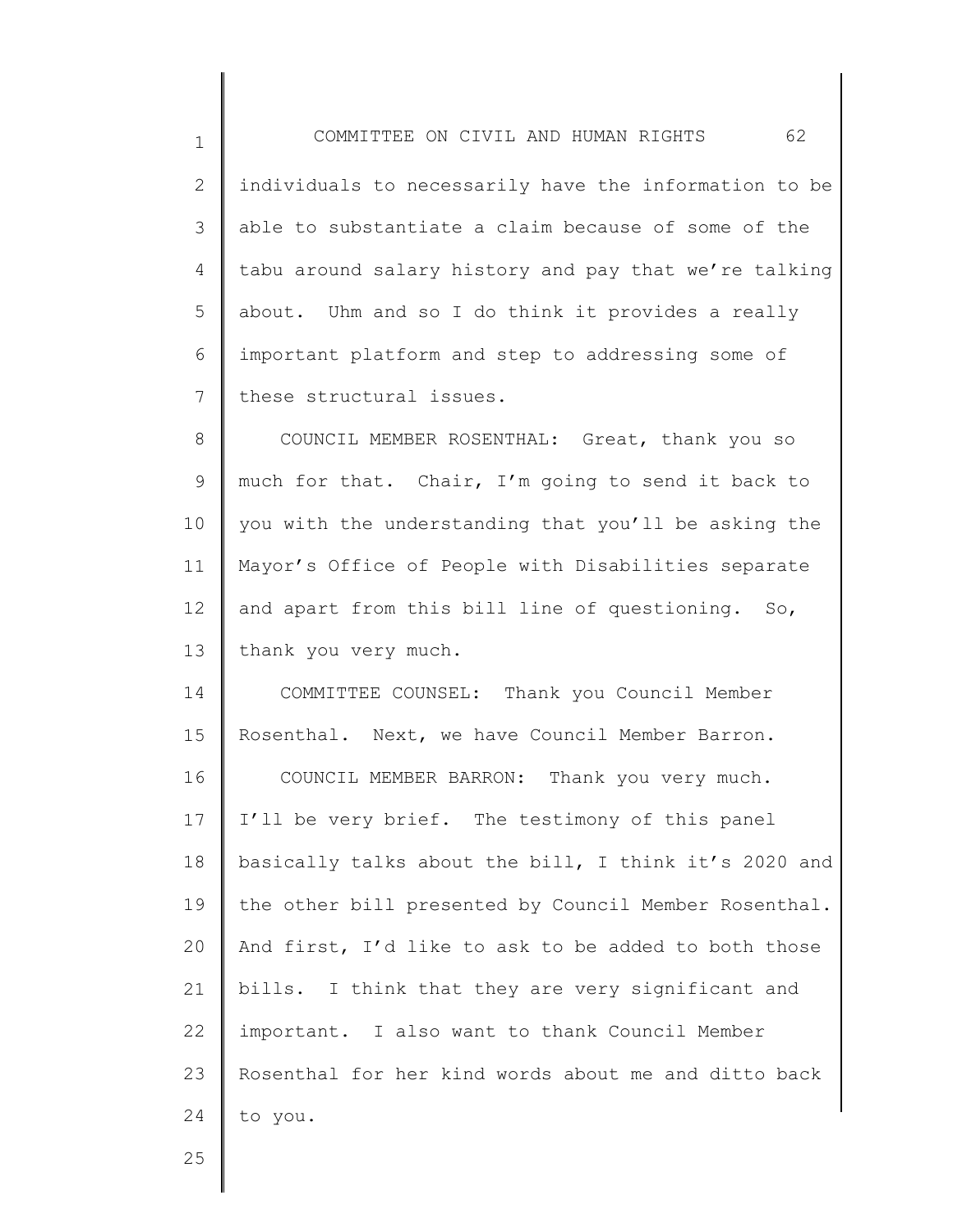| $\mathbf 1$  | 63<br>COMMITTEE ON CIVIL AND HUMAN RIGHTS             |
|--------------|-------------------------------------------------------|
| $\mathbf{2}$ | I want to ask you about my two Reso's, 1039-A and     |
| 3            | 1040. Council Member Rosenthal said that she          |
| 4            | discovered that there was a pay disparity between the |
| 5            | work that she was doing and some one in the same      |
| 6            | title and it was addressed by raising her to the      |
| 7            | appropriate level and going back to her start date.   |
| $8\,$        | So that she received some type of reparations for the |
| 9            | injustice that she suffered. What is the              |
| 10           | Administrations position? What is the Commissions     |
| 11           | position on Reso's 1039 and 1040, which call for a    |
| 12           | study of what the remedies for the impact of slavery  |
| 13           | might be for our city? Oh, did you hear me?           |
| 14           | JOANN KAMUF WARD: Yeah, sorry, there's a delay        |
| 15           | in my ability to unmute myself.                       |
| 16           | COUNCIL MEMBER BARRON: Oh, okay, no problem.          |
| 17           | JOANN KAMUF WARD: So, I cannot speak for the          |
| 18           | Administration on these Resolutions but I can say     |
| 19           | from the Commission perspective uhm, we support       |
| 20           | initiatives that aim to address both current and      |
| 21           | historic barriers to discrimination. Uhm, we also     |
| 22           | are very big proponents of participatory decision     |
| 23           | making, so as was stated earlier, the idea that any   |
| 24           | panel put in place would involve community members    |
| 25           | and be a joint, a joint endeavor. Uhm and further,    |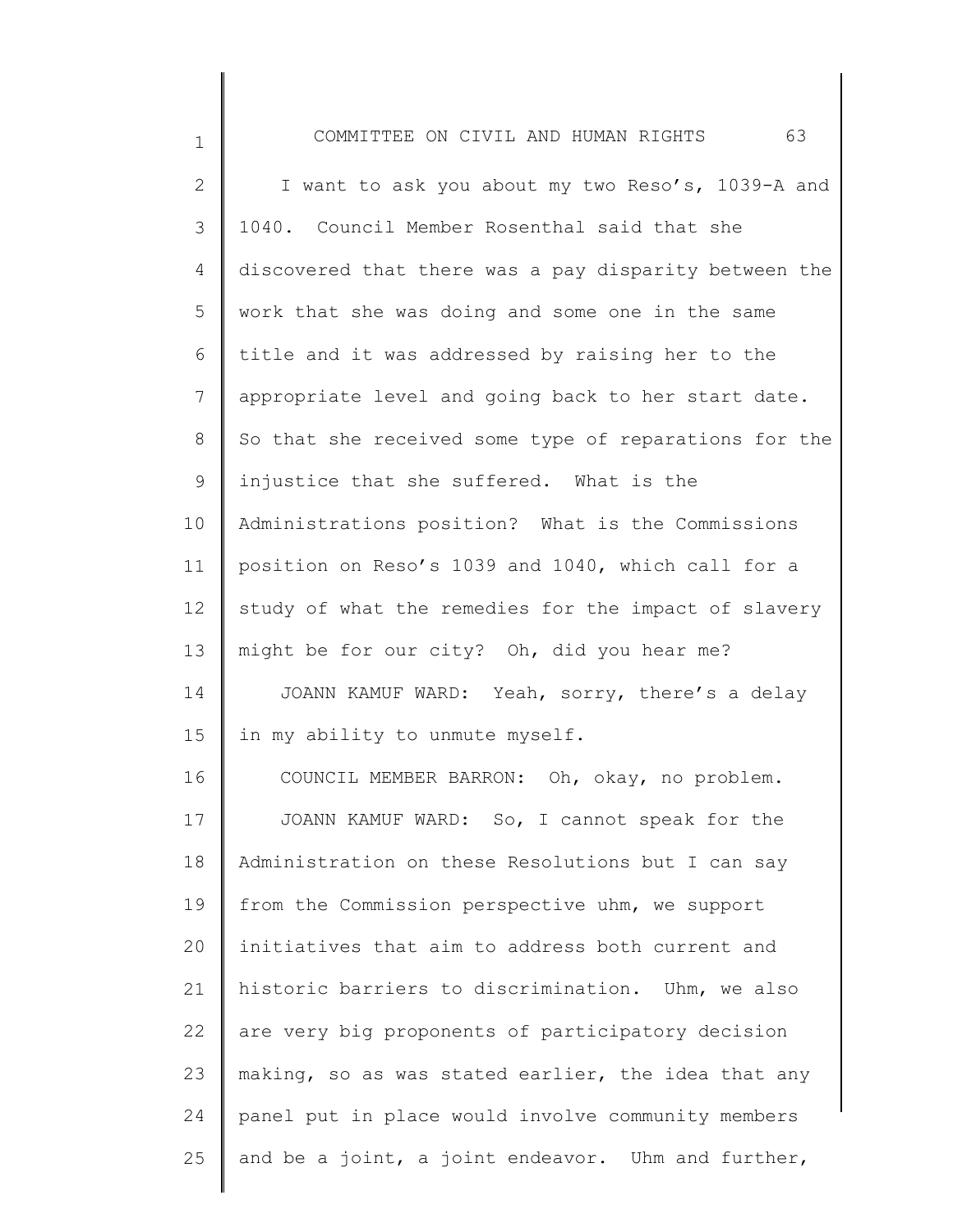1 2 3 4 COMMITTEE ON CIVIL AND HUMAN RIGHTS 64 we support initiatives that advance dignity, equality and an adequate standard of living for all New Yorkers.

5 6 7 8 9 10 11 So, to the extent we can support the intent of any measures in that arena we would do so. And the Commission, I'll just flag has done a fair amount of work in the arena of anti-Black racism specifically and I'd be happy to share the reports that we have created in this arena and to talk further offline about these Resolutions.

12 13 14 15 16 17 18 19 20 21 22 23 24 25 COUNCIL MEMBER BARRON: Thank you very much. Thank you Mr. Chair and I appreciate the fact that Council Member Rosenthal is implementing what she wants us to do by having signers here and I hope somebody can put in the chat  $-$  well, we don't have a chat. But someone can give me information about where I can go to learn sign language. I've been trying, no, I've been saying for more than 25 years, I'm going to learn sign language. And I did go online and try to learn some of the songs to sign them but it didn't work. But anyone who wants to share any information about resources about where I can go to learn sign language, it would be greatly appreciated. Thank you Mr. Chair.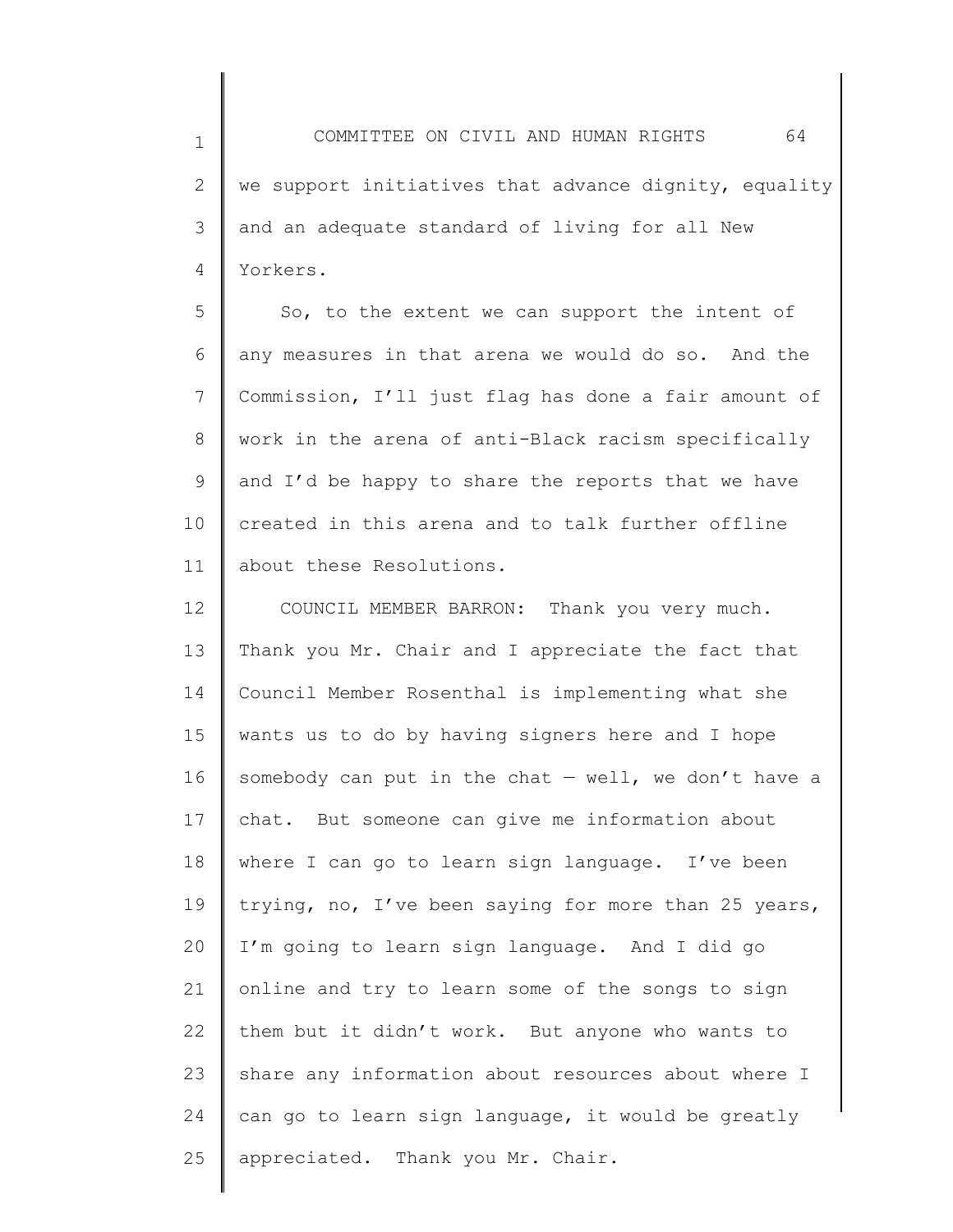1 2 3 4 5 6 7 8 9 10 11 12 13 14 15 16 17 18 19 20 21 22 23 24 25 COMMITTEE ON CIVIL AND HUMAN RIGHTS 65 CHAIRPERSON EUGENE: Your very welcome Council Member Barron and thank you so much also for your legislations and you have been focusing for a long time and I know Council Member Barron has been fighting for that also. I didn't want to speak about that yet because I thought that you know we would have the opportunity after but let me say that, for a long time, a long time, if we can decenter people Black people have been fighting for racial litigation remedies for what they have been suffering but the Black people have been suffering you know since for millions, for many hundreds of years. And also, the contribution of Black people, there is no words to express and to explain to people the contribution of the Black people in the United States of America. I think this is something remarkably important, not only for the Black people but also for all Americans. We have to know history. What America is about. America we call America. Who are contributing. The challenges different people went through. Not only Black people but everybody but especially Black people have been through so much to contribute to the United States of America and many people don't know that. And this is about time — this is a justice.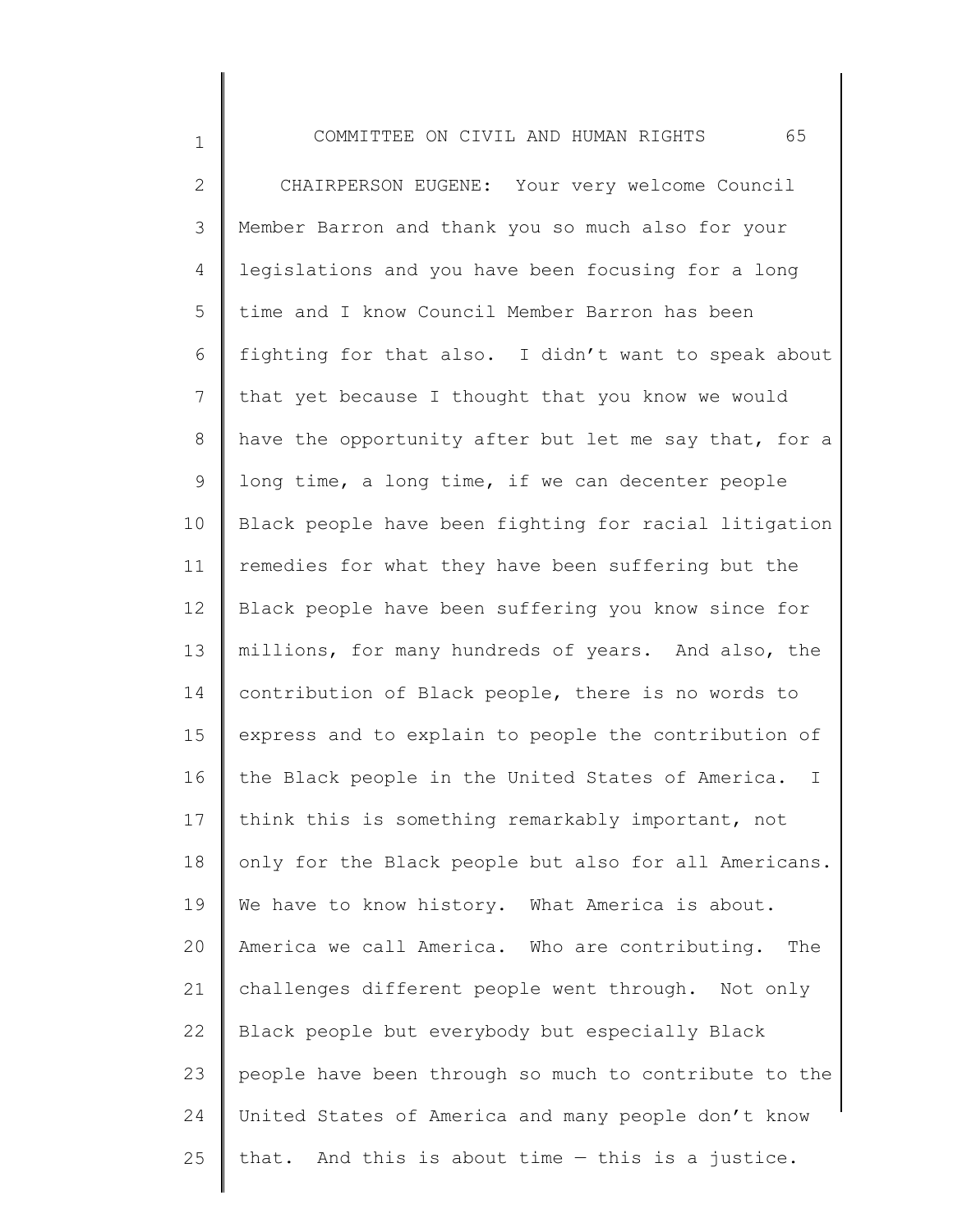| $\mathbf 1$  | 66<br>COMMITTEE ON CIVIL AND HUMAN RIGHTS                     |
|--------------|---------------------------------------------------------------|
| $\mathbf{2}$ | This is education, this is fairness, this is talking          |
| 3            | about the history of United States of America and the         |
| 4            | Commission and these two legislation, they are very,          |
| 5            | very important and I hope that they will pass the             |
| 6            | City Council. Thank you very much for advocacy and            |
| 7            | for those legislation and thank you also to former            |
| 8            | Council Member Barron and actually Assembly Member            |
| 9            | and soon Council Member Barron again. Thank you very          |
| 10           | much to both of you. Thank you.                               |
| 11           | Now, I'll turn it back to the Counsel, to the                 |
| 12           | Committee Counsel.                                            |
| 13           | COMMITTEE COUNSEL: Thank you Chair Eugene.<br>We              |
| 14           | will now turn to public testimony.                            |
| 15           | CHAIRPERSON EUGENE: Before that, can I ask one                |
| 16           | more question?                                                |
| 17           | COMMITTEE COUNSEL: Of course.                                 |
| 18           | CHAIRPERSON EUGENE: Council Member Rosenthal.<br>$\mathbf{I}$ |
| 19           | want to thank Council Member Rosenthal for these two          |
| 20           | legislations. Very important legislations that                |
| 21           | address issues that many, many, many New Yorkers are          |
| 22           | facing. Number one for the pay equity and also for            |
| 23           | the people who need the opportunity to enjoy, you             |
| 24           | know opportunities that many of us, all of us in New          |
| 25           |                                                               |

║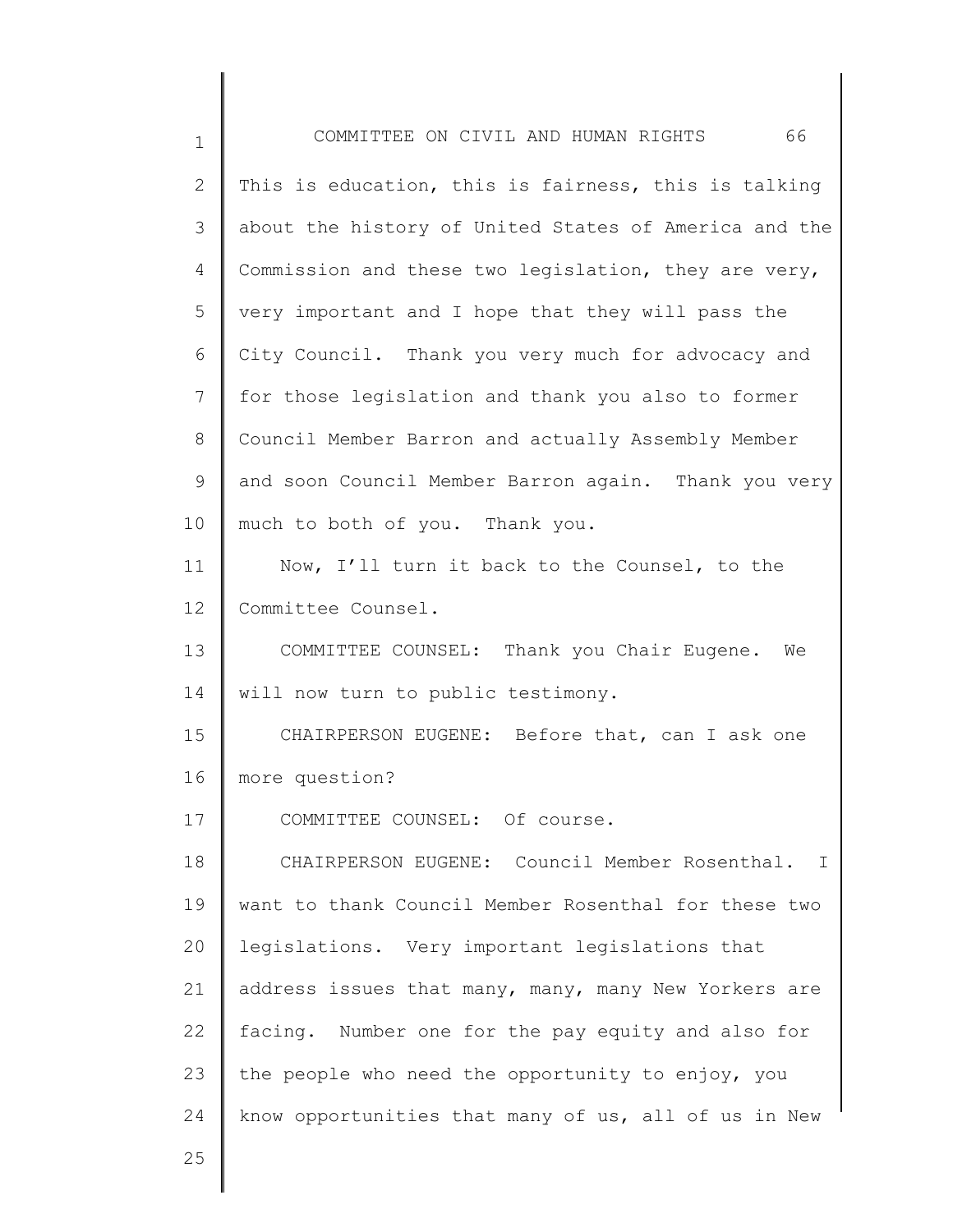1 2 3 COMMITTEE ON CIVIL AND HUMAN RIGHTS 67 York City enjoy. I'm talking about the uh, deaf people cannot hear properly.

4 5 6 7 8 9 10 11 12 13 14 15 16 17 18 19 20 21 22 23 24 25 So, I want to also piggyback to what Council Member Rosenthal shared with us. She discovered the you know pay disparity and this is  $-$  that's going to exactly important information. When people are informed, when people have the knowledge, what can they do to implement their life. To implement their life. What the difference will be because she had the information. She had the knowledge. She could go and ask for — ask also for payment or salaries to be changed. So, my question to the Commissioner, I know that my father always said that "my son, there is no perfection in nothing." There is always room for improvement and the Commissioner mentioned that the Commission of Civil and Human Rights has been providing training and also workshop to people. That's great but because we know there is no perfection in anything, is there also something you believe that you can do in addition to what you have been doing to provide to the workers the information and the opportunity to have the knowledge to do what Council Member Rosenthal did in terms of you know going — having the information and the knowledge and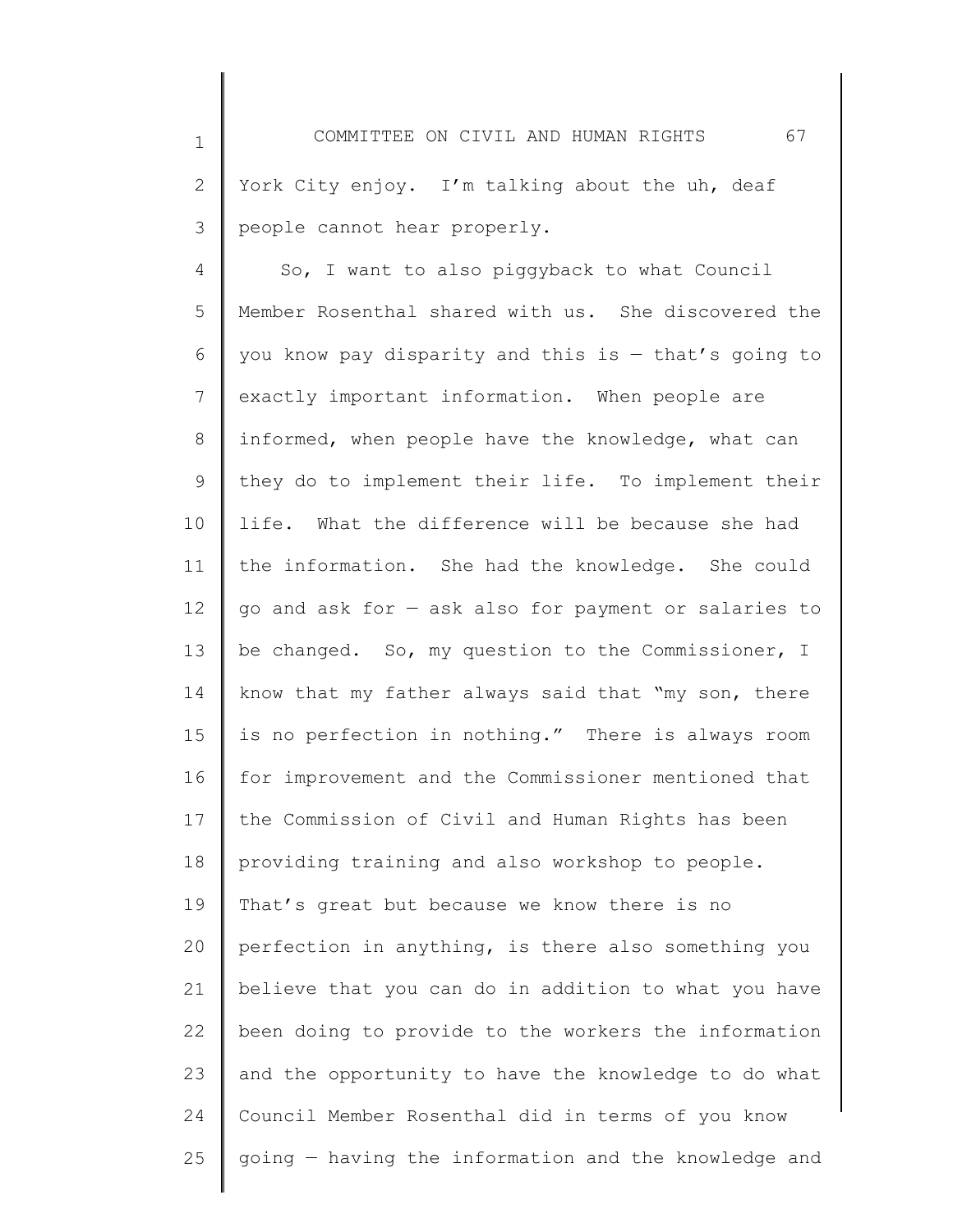1

2 3 4 5 6 7 8 9 the courage also to go and to say you know what, I want you know to be paid equally. And I want the pay equity and I want to get the salary that I deserve. Is there anything that uh, the Commission of Civil and Human Rights can do to make sure that people are informed. That they are not denied the education to take position and also to demand the salaries that they deserve.

10 11 12 13 14 15 16 17 18 19 20 21 22 23 24 25 JOANN KAMUF WARD: Yeah, I mean, as part of what I mentioned where we have uhm, the opportunity and uhm, and the partnership of sister agencies like the Commission on Gender Equity and Department of Consumer and Workplace Protections. I think we've been quite effective in going into communities and hearing from individuals and having an exchange that's not necessarily a workshop or training but where we're hearing experiences and thinking about how does our law respond? How do other agencies in New York provide services that help to meet peoples needs and again, working with uhm, with Council and others in Administration to think about gaps and protections and what's needed to address them. But we are always also taking recommendations for how to be improving our outreach and education. So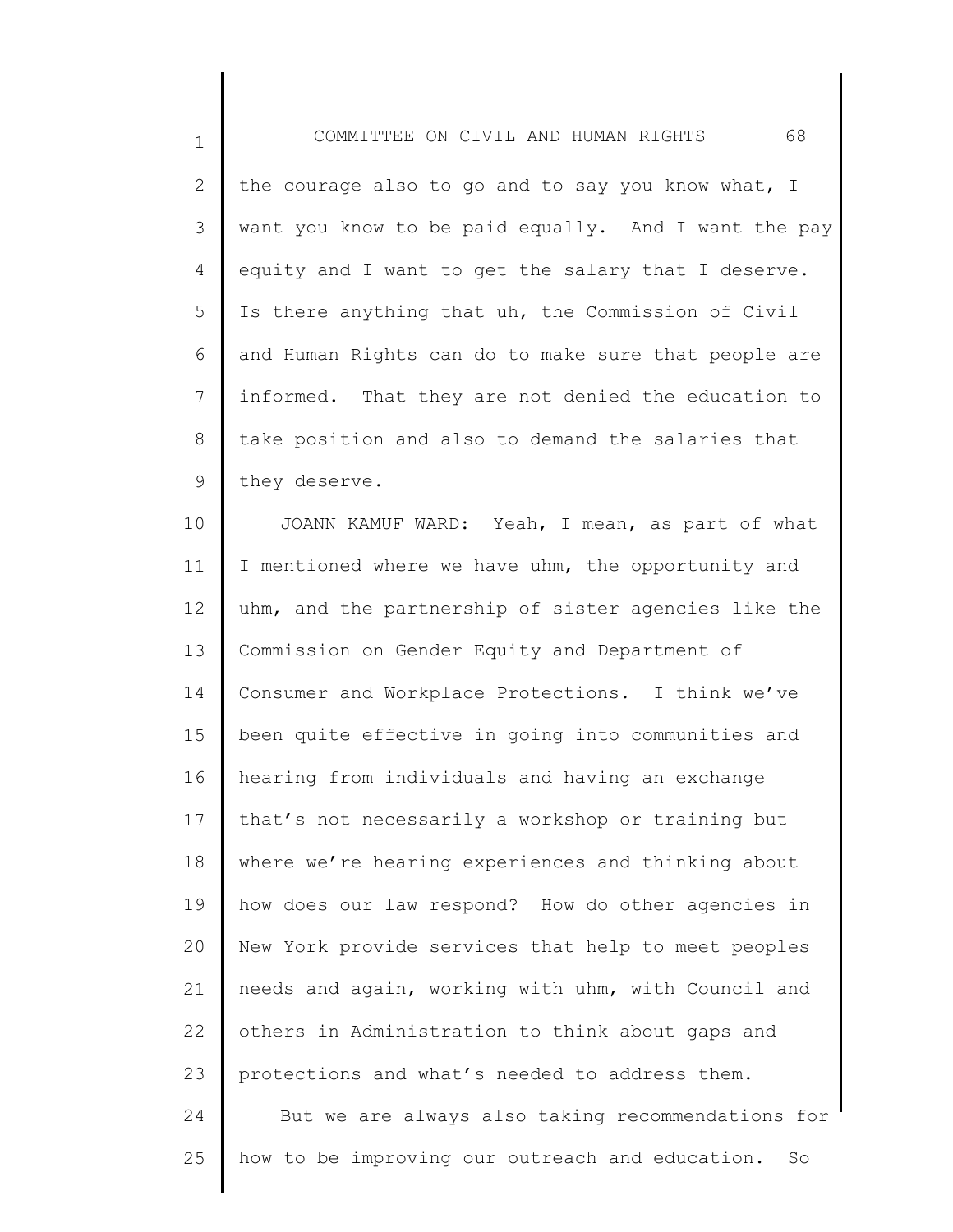1 2 3 COMMITTEE ON CIVIL AND HUMAN RIGHTS 69 would be open to hearing from others after the hearing as well.

4 5 6 7 8 9 10 CHAIRPERSON EUGENE: Thank you very much Commissioner and thank you to all your staff. Thank you for what you are doing for New Yorkers. Thank you so very much. We are all in this together. Let's keep on going and keep doing the right thing. Thank you so much. Now, I will turn it back to the Committee Counsel.

11 12 13 COMMITTEE COUNSEL: Thank you Chair Eugene. I see we do we have uh, Council Member Rosenthal has her hand raised. So, we can go to you.

14 15 16 17 18 19 20 COUNCIL MEMBER ROSENTHAL: Thank you so much Ms. Ganapathy. I appreciate you. Uhm, you know I think, I just want to make sort of another point about uhm, what Chair Eugene is talking about and then I'd actually like, I'm hoping that the Deputy Commissioner from uhm MOPD is still available for questions. I have a question for him.

21 22 23 24 25 But I think you know and Council Member Barron can speak to this more eloquently than I can. But you know, the question in my situation is answered a lot by the privilege that I had growing up, right? And you know, it was taught if I don't like the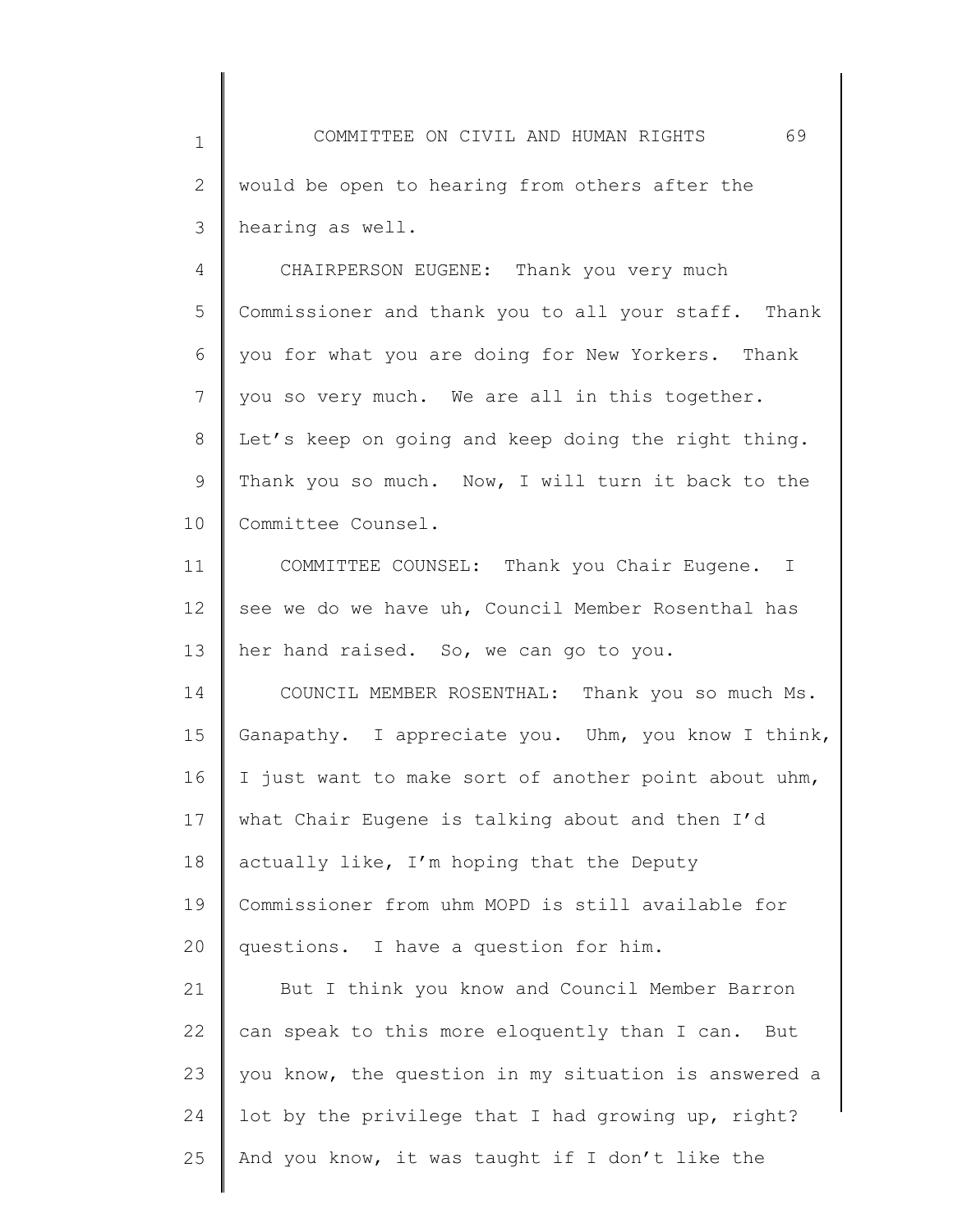| $\mathbf 1$    | 70<br>COMMITTEE ON CIVIL AND HUMAN RIGHTS             |
|----------------|-------------------------------------------------------|
| $\mathbf{2}$   | situation, I go and try to fix it. And in history of  |
| 3              | Black people in this country does not land - does not |
| 4              | leave Black people in the same situation as I had,    |
| 5              | which is why this is uhm, this whole $-$ the Black    |
| 6              | lives movement is so incredibly important. But we     |
| $7\phantom{.}$ | need to make sure everyone is empowered to make sure  |
| $8\,$          | that that their rights are heard and respected.       |
| $\mathsf 9$    | So, there are a lot of important things that come     |
| 10             | out of this particular, my particular situation.      |
| 11             | Uhm, Council Member Barron, I don't know if you want  |
| 12             | to say something about that.                          |
| 13             | I am just going to jump over to the Mayor's           |
| 14             | Office of People with Disabilities. I have uhm just   |
| 15             | a question for you uhm on the open caption bill.      |
| 16             | Uhm, I guess two questions. One is about enforcement  |
| 17             | and whether or not you know MOPD believes they will   |
| 18             | have a good role in enforcement and whether or not -  |
| 19             | sorry for these alphabet soup but DCWP, the           |
| 20             | Department of Consumer Worker Protections, whether or |
| 21             | not they will be able to enforce the bill.            |
| 22             | And secondly, uhm, I really was so heartened by       |
| 23             | your testimony to hear the support from the           |
| 24             | administration. I'm curious in the Administrations    |
| 25             |                                                       |
|                |                                                       |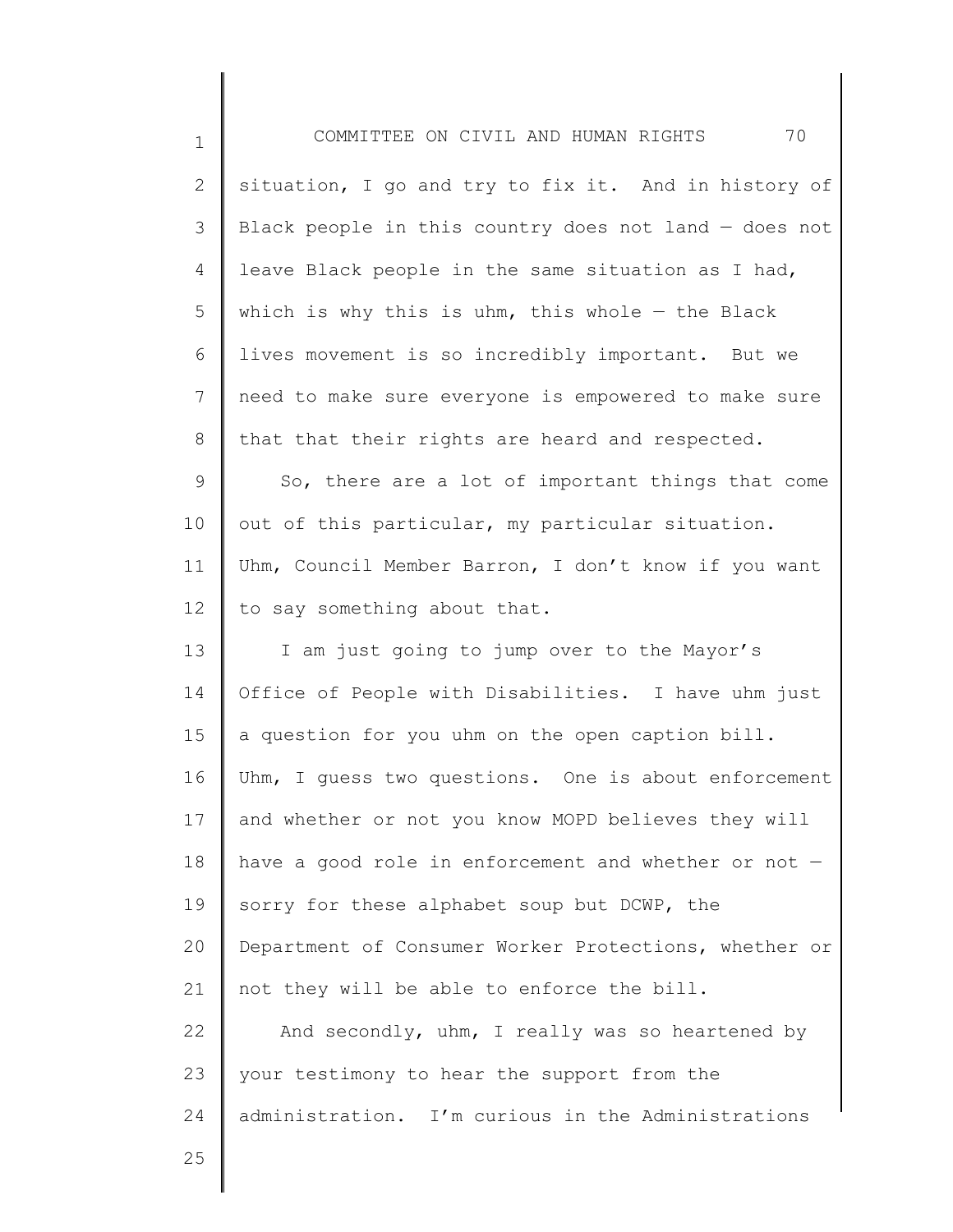1 2 3 4 5 6 7 8 9 10 11 12 13 14 15 16 17 18 19 20 21 22 23 24 25 COMMITTEE ON CIVIL AND HUMAN RIGHTS 71 research, have you found any drawbacks to open captions? Thank you. RONALD WOODEN JR.: I'm sorry, we're just switching interpreters, so just give us one second please. COUNCIL MEMBER ROSENTHAL: Of course, thank you. No problem at all and thank you very much. RONALD WOODEN JR.: Yeah, only one of us has the ability to unmute, that's it. COUNCIL MEMBER ROSENTHAL: Uhm, what are you trying to — RONALD WOODEN JR.: Tony's just looking for me. Hi, yes, I'm sorry. I'm sorry, it was frozen on my end. COUNCIL MEMBER ROSENTHAL: No worries. RONALD WOODEN JR.: I'm having technical difficulties Tony's saying. So, uh, in relation to your first question with enforcement and DWP, DCWP I'm sorry. I just want to mention very quickly that you know we fully support this policy and we want to make greater accessibility and equality for our public spaces including our theatres. Uhm, you know as a designated enforcement agency, I don't foresee any issues with enforcement. Do you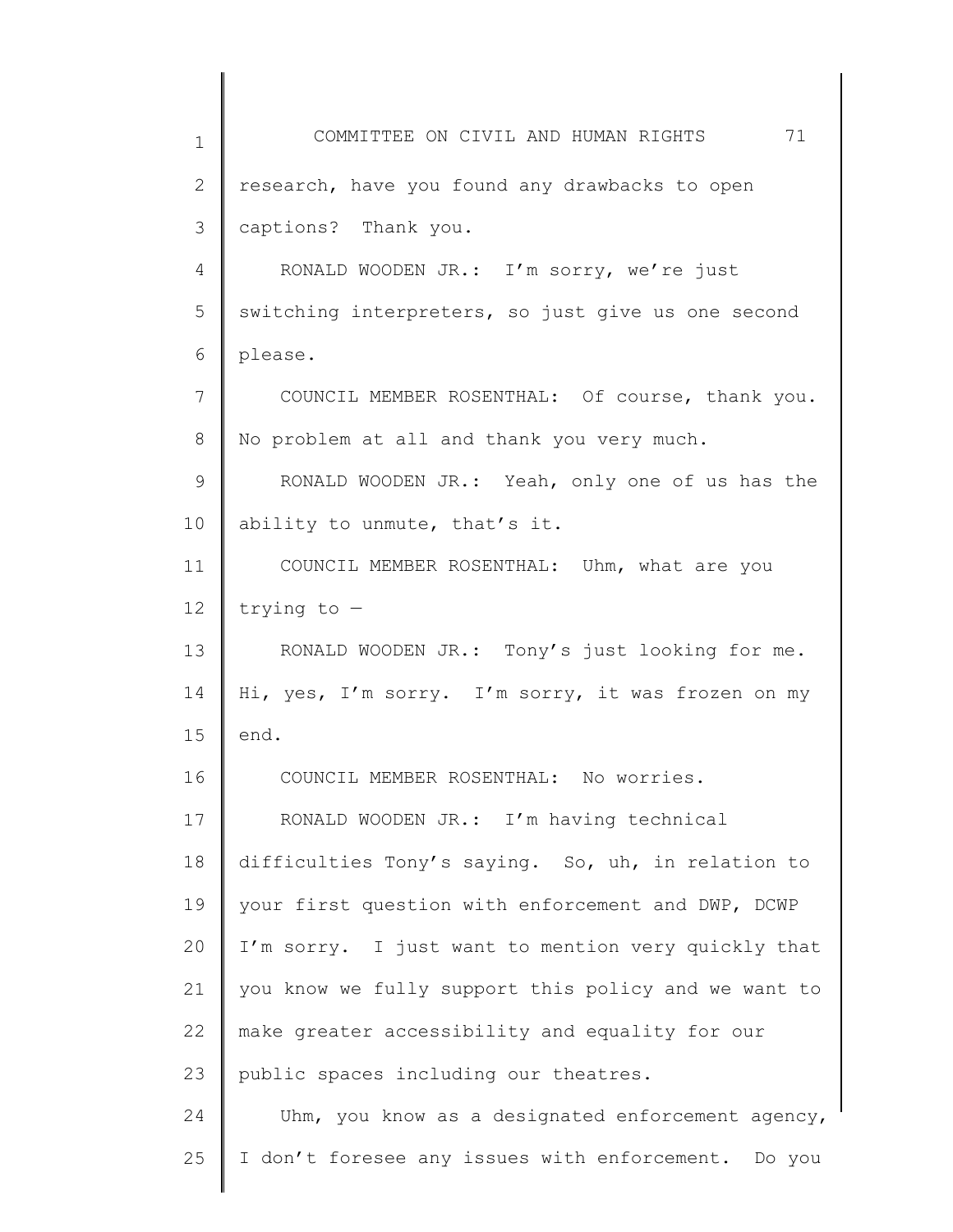1

2 3 4 have any specific concerns regarding the impact of the bill on its enforcement? Uhm, you know, we can definitely discuss that with the sister agency.

5 6 7 COUNCIL MEMBER ROSENTHAL: Sorry, uh, uhm, no, I was wanting to get a sense of  $-$  you answered the question perfectly.

8 9 10 RONALD WOODEN JR.: Okay and the second question, my computer was freezing a little bit, so would you mind repeating the second one?

11 12 13 14 15 16 17 18 19 20 21 22 23 24 COUNCIL MEMBER ROSENTHAL: Not at all. Uhm, I, what I said was that I am so heartened to know how much support the Administration has for open captions at movie theatres but I am curious in your research. Have you found any drawbacks to open captions? RONALD WOODEN JR.: Me, as a deaf person, no and in the research as well I have not found any drawbacks and I don't foresee that happening because it's really about accessibility for all. And like I said, it's not only the deaf and hard of hearing community, it can be various different people. So, no, I don't foresee any drawbacks. COUNCIL MEMBER ROSENTHAL: Thank you. Thank you very much. I appreciate you.

25 RONALD WOODEN JR.: You're welcome.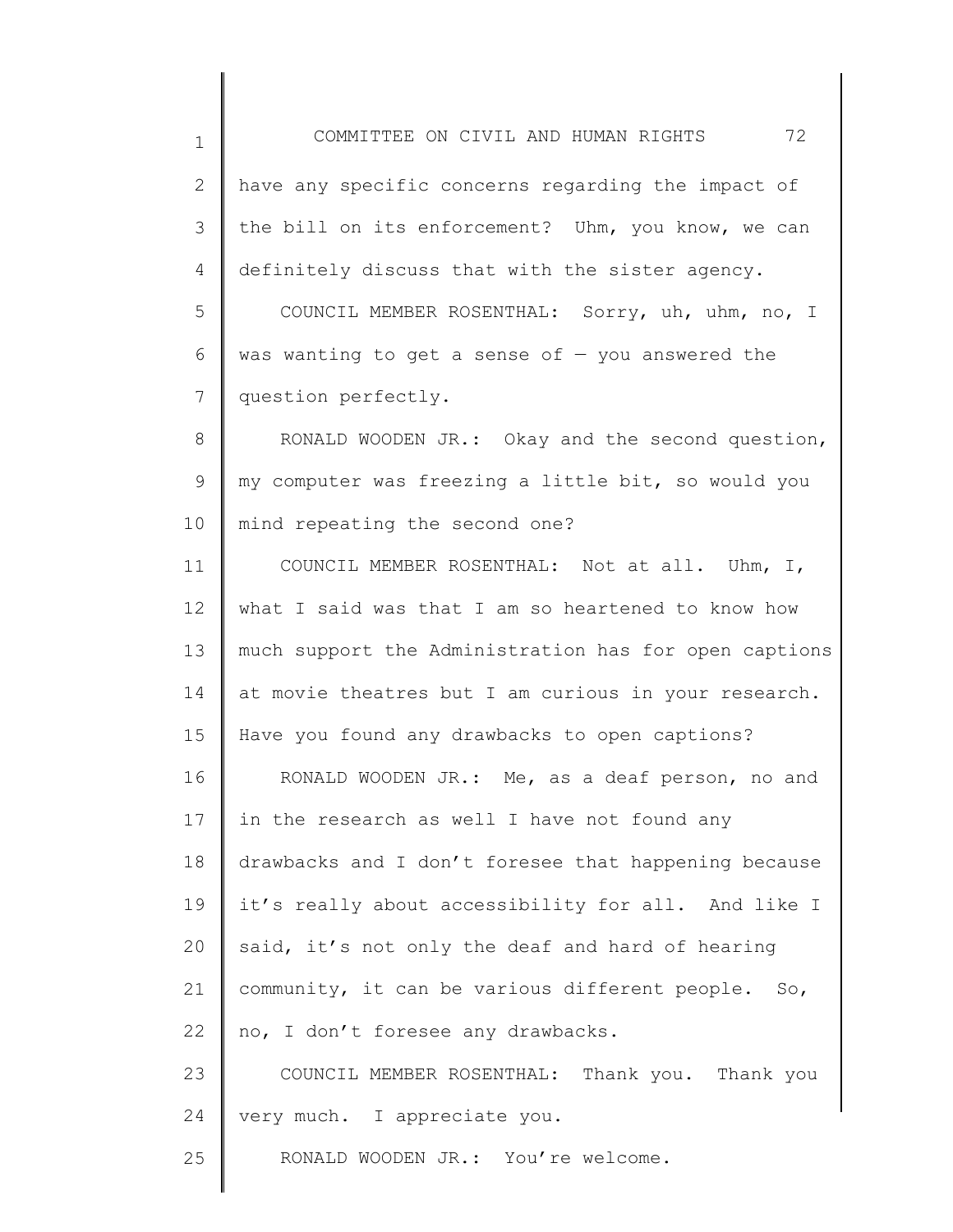2 3 COUNCIL MEMBER ROSENTHAL: Thank you Ms. Ganapathy. I'll send it back to you.

4 5 6 COMMITTEE COUNSEL: Thank you Council Member Rosenthal. Chair Eugene, do you have any additional questions.

7 8 9 10 11 CHAIRPERSON EUGENE: No, that's all. Thank you so very much and one more time, thank you to all the speakers and the Commissioner and all the staff for your Commission on Civil and Human Rights Committee, thank you for your job. Thank you.

12 13 14 15 16 17 18 19 20 21 COMMITTEE COUNSEL: Thank you. We will now turn to public testimony. I'd like to remind everyone that unlike our typical Council hearings, we will be calling individuals one by one to testify. Each panelist will be given three minutes to speak. Please begin once the Sergeant has started the timer. Council Members who have questions for a particular panelist should use the raise hand function in Zoom and I will call on you after the panelist has completed their testimony.

22 23 24 For panelists, once your name is called, a member of our staff will unmute you and the Sergeant at Arms will give you the go ahead to begin upon setting up

25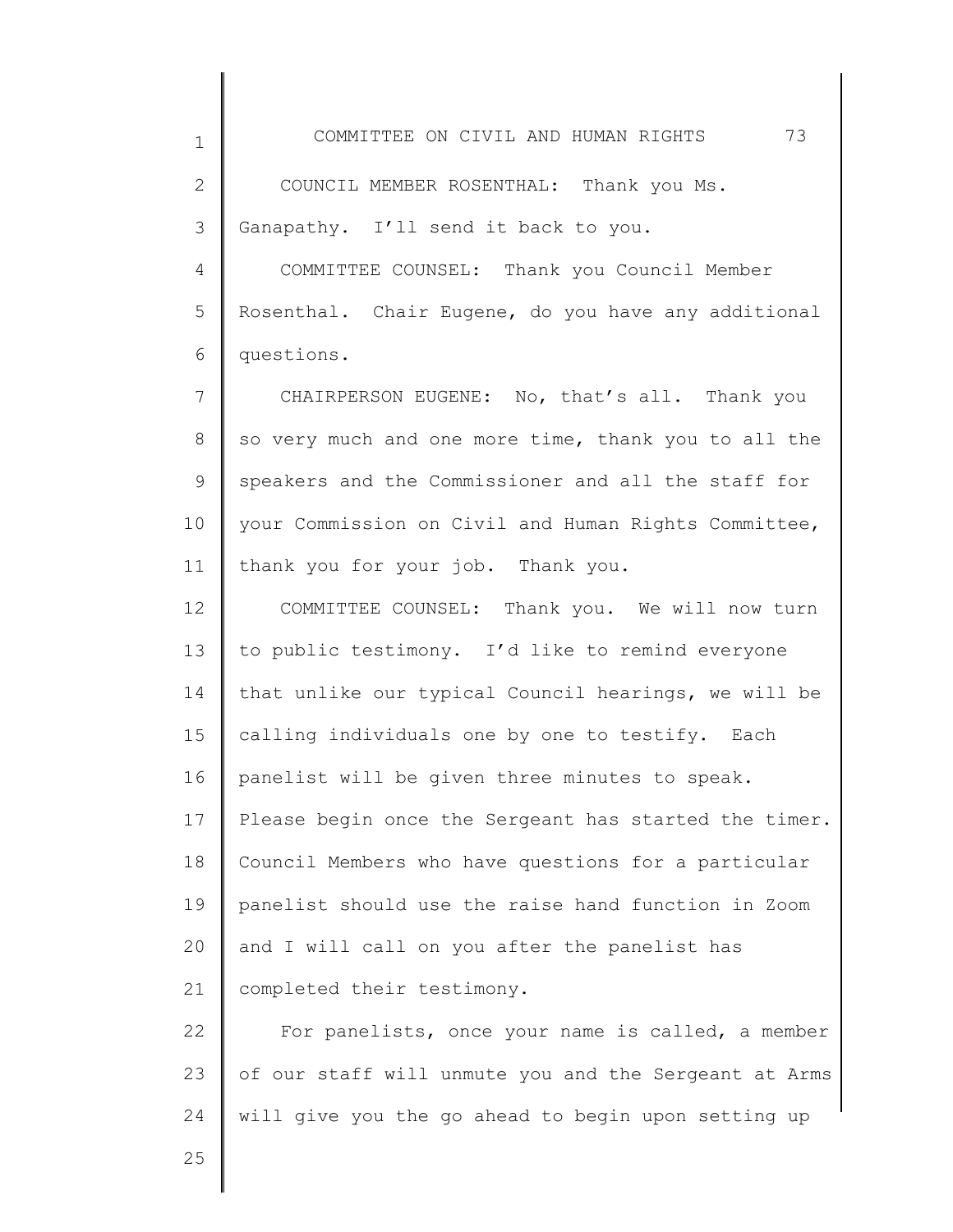| $\mathbf 1$ | 74<br>COMMITTEE ON CIVIL AND HUMAN RIGHTS                        |
|-------------|------------------------------------------------------------------|
| 2           | the timer. Please wait for the Sergeant to announce              |
| 3           | that you may begin before delivering your testimony.             |
| 4           | I would like to now welcome Roger Wareham to                     |
| 5           | testify. After Roger Wareham, we will be calling on              |
| 6           | Leah Goodridge and Julia Elmaleh-Sachs to testify.               |
| 7           | Roger Wareham, you can go ahead.                                 |
| 8           | SERGEANT AT ARMS: Your time will begin.                          |
| 9           | ROGER WAREHAM: To the Committee on Civil and                     |
| 10          | Human Rights, Chairperson Eugene, Council Member                 |
| 11          | Barron, good morning. My name is Roger Wareham, I am             |
| 12          | here today to speak in support of Proposed                       |
| 13          | Resolutions 1039-A and 1040.                                     |
| 14          | By way of background, I am a Human Rights                        |
| 15          | Attorney and a member of the December 12 <sup>th</sup> Movement, |
| 16          | which is a non-governmental organization that defends            |
| 17          | the rights of people of African descent in New York              |
| 18          | City, United States and throughout the global African            |
| 19          | Diaspore. I'm also the International Secretary                   |
| 20          | General of the International Association Against                 |
| 21          | Torture, which like the December $12^{th}$ Movement, is an       |
| 22          | NGO in consulted status with the United Nations                  |
| 23          | Economic and Social Counsel.                                     |
| 24          | In this capacity, I have been a regular                          |
| 25          | participant in the UN's Human Rights Bodies in Geneva            |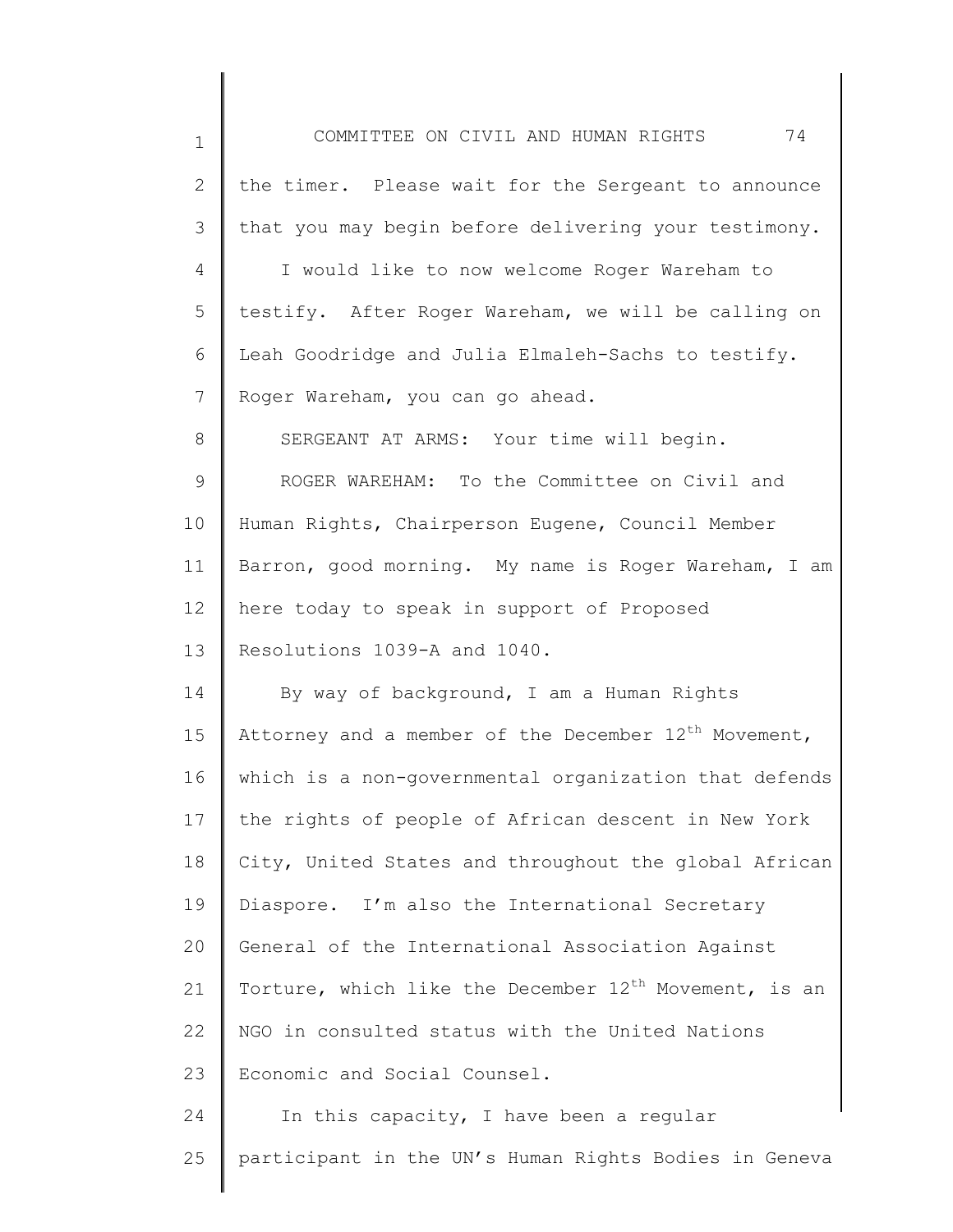1 2 3 4 5 6 7 8 COMMITTEE ON CIVIL AND HUMAN RIGHTS 75 Switzerland since 1989. In terms of — excuse me, for over 30 years, we have been actively involved locally, nationally, and internationally in the Campaign for Reparations for People of African Descent. As a vehicle to begin repairing the damage inflicted by over four centuries of chattel slavery and systemic racism.

9 10 11 12 13 14 15 16 In 2001, the United Nations World Conference Against Racism held in Durban South African declared that the transatlantic slave trade and chattel slavery were crimes against humanity for which reparations are due, the descendants of the victims. The state and national legislation, which these Proposed Resolutions support are important steps in advancing that declaration.

17 18 19 20 21 22 23 The COVID pandemic, which still overshadows all New Yorkers has further exposed the historic and continuing inequities faced by Black people particularly in the area of healthcare. This is an opportunity for New York City to take a stand in support of the civil and human rights of its citizenry of African descent.

24 25 The agenda for this meeting ask, in addition to these Resolutions what steps could be taken to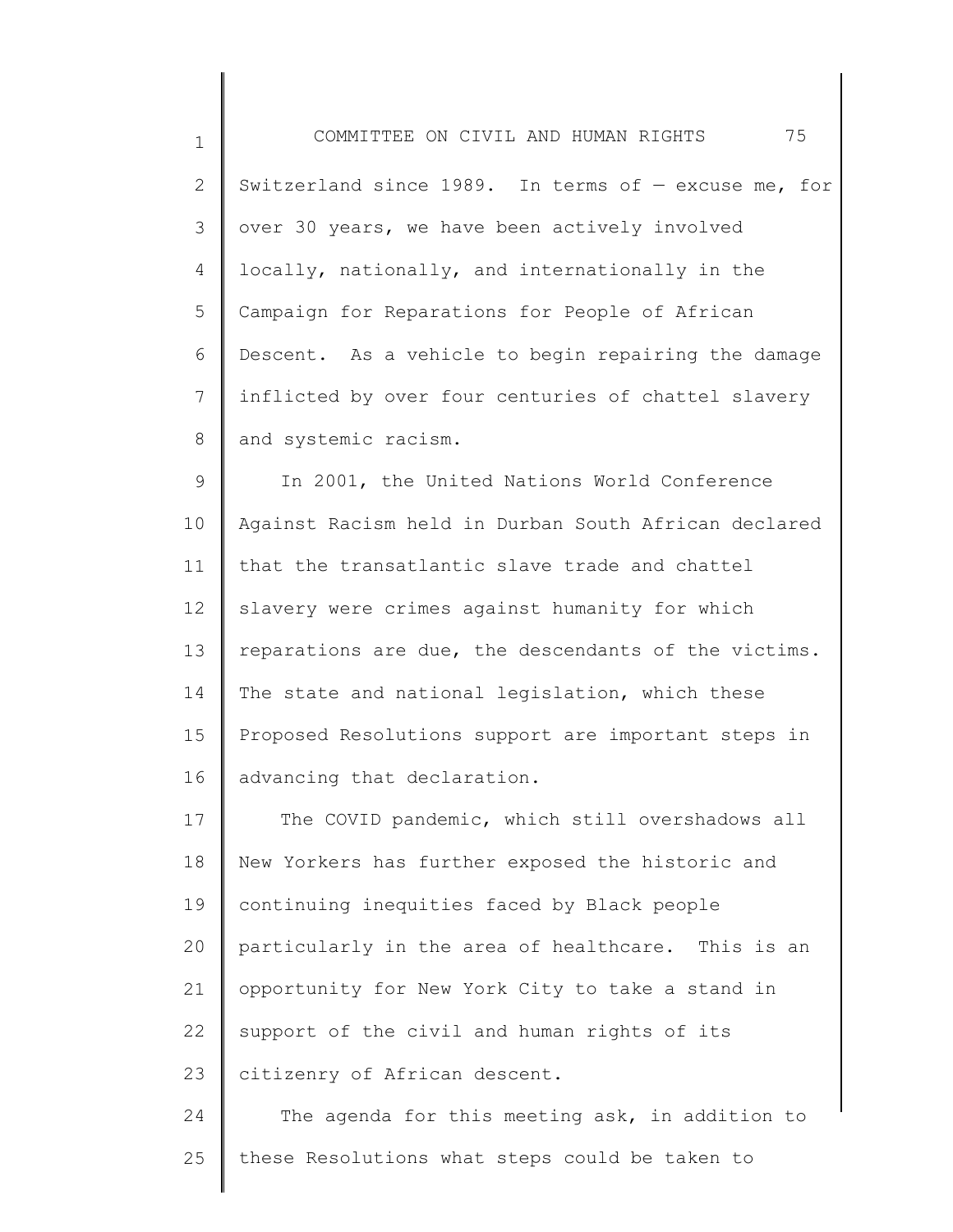1 2 3 COMMITTEE ON CIVIL AND HUMAN RIGHTS 76 address reparations and the continued impacts of slavery.

4 5 6 7 8 9 10 11 12 13 My answer is that the New York City Council should support the campaign that is being waged to have President Biden issue an Executive Order on Reparations. Early on, President Biden stated that he owed his election victory to support from the Black community, and that he "had our back." We propose that he implement that promise by issuing an executive order that would include a \$50 billion down payment on reparations targeted to provision of state of the art healthcare facilities in Black

14 communities.

15 16 17 18 19 20 21 22 I end with the words that we developed for the UN World Conference Against Racism. They stole us, they sold us, they owe us. Reparations now. Thank you. CHAIRPERSON EUGENE: Thank you very much Mr. Wareham. Thank you for your testimony. Thank you. COMMITTEE COUNSEL: Thank you. We will now turn to questions from Council Members. I see Council Member Barron has her hand raised.

23 24 25 COUNCIL MEMBER BARRON: Uh, thank you Mr. Chair and thank you to the Committee Counsel. I just want to acknowledge the work that Attorney Roger Wareham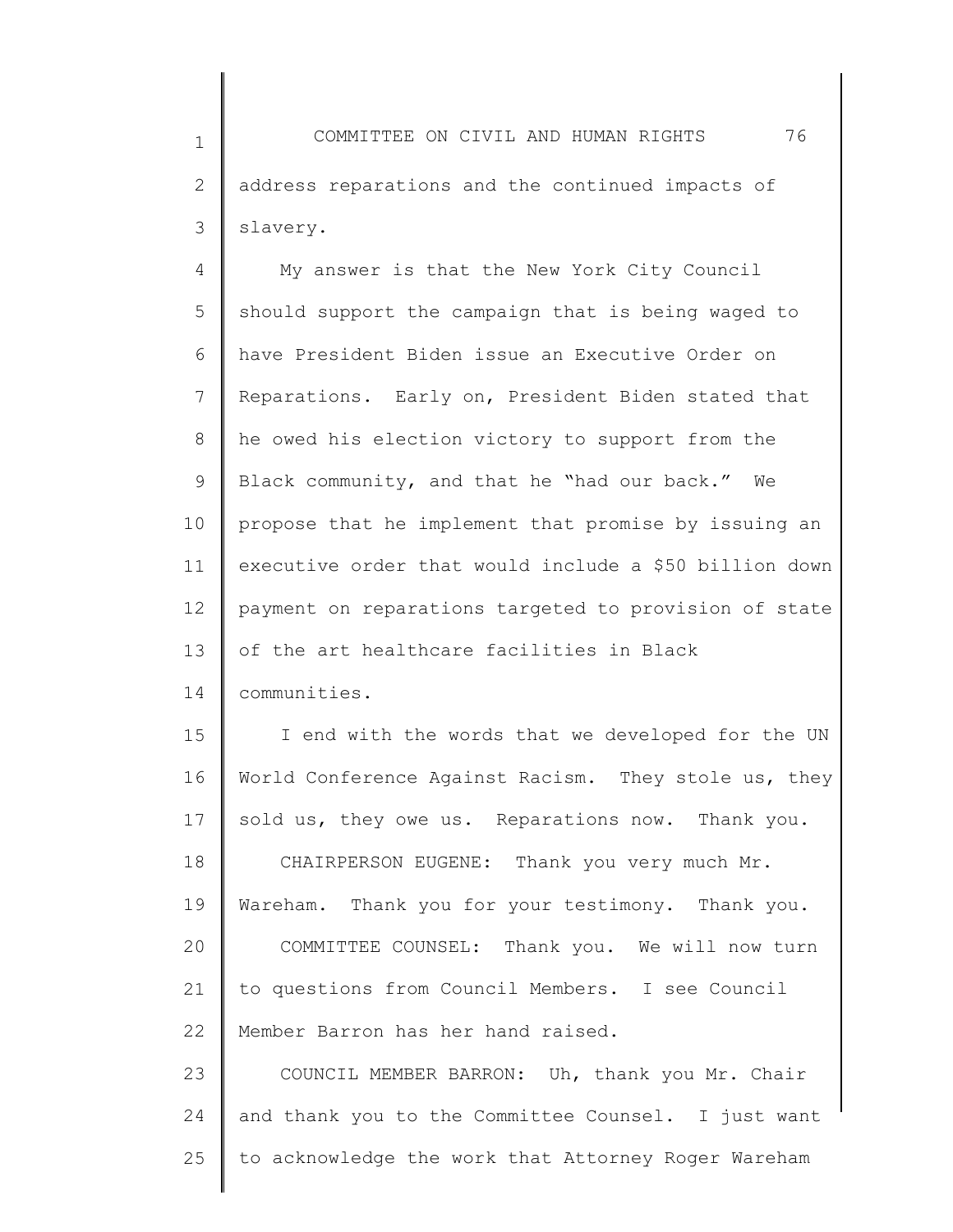1 2 3 4 5 6 7 8 9 10 11 12 13 14 15 16 17 18 19 20 21 22 23 24 COMMITTEE ON CIVIL AND HUMAN RIGHTS 77 has done for as long as I've known him, which is about 40 years. And I want to acknowledge the commitment that he has. The broad breathe of knowledge that he has about particularly also international issues. Their involvement in the UN as a non-GO and the impact that they have had in bringing awareness and educating people. General citizens as well as those in the particular advocacy groups of the plight that we face and organizing and mobilizing the people to respond. I just wanted to acknowledge his presence, thank him for his testimony and commend him for his work. ROGER WAREHAM: Thank you and I would just add, in terms of the comment that the Chairman Eugene made around the importance of history. That the Resolutions that are being put forward and the legislation they're talking about are very important because the role of African people in the United States is not simply Black history, it is United States history. And that's underreported and I think also, in that context, the role that Haiti played in terms of the struggle of Black people inside the Americas, in particularly inside of North America is

really not always understood. And the punishment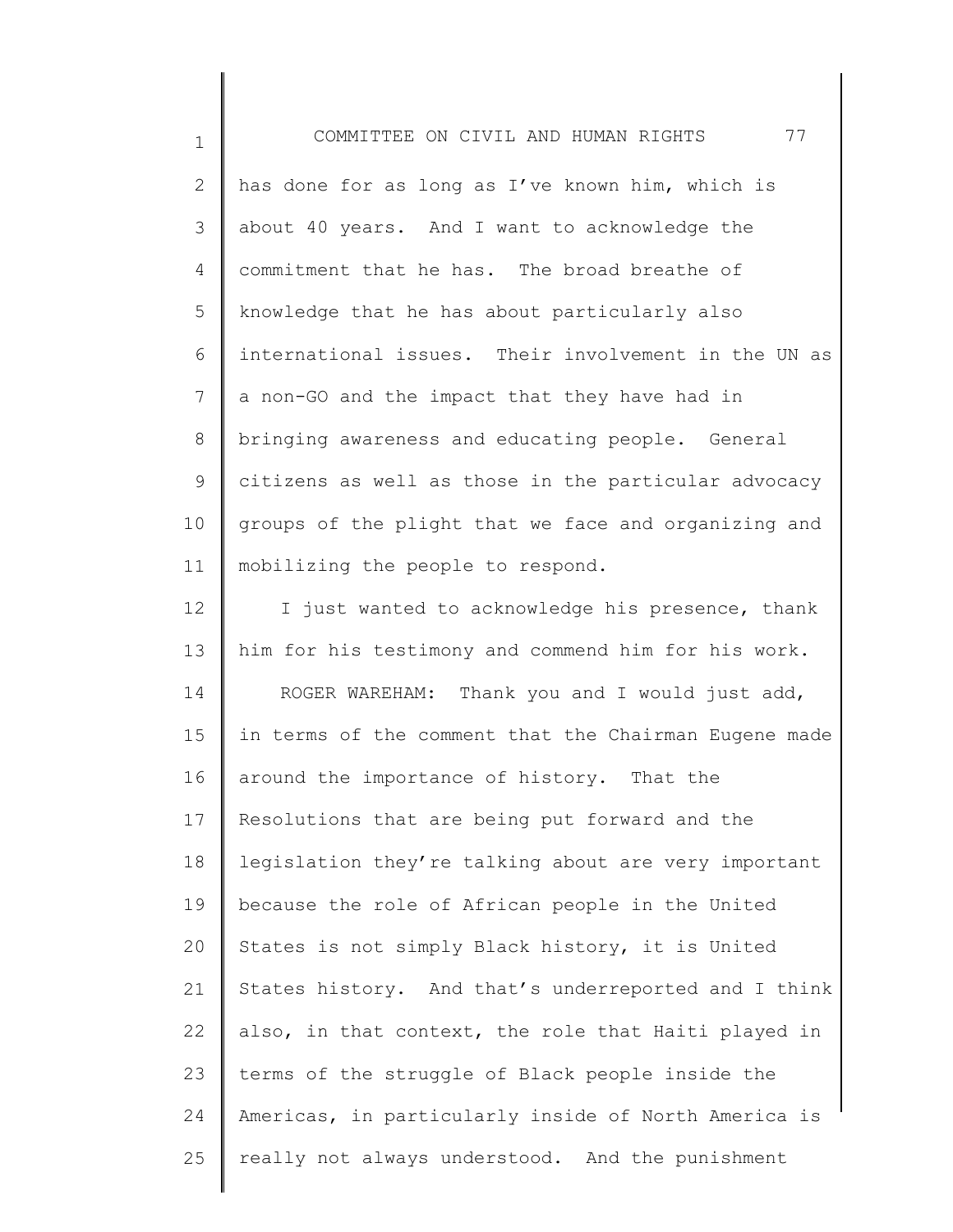1 2 3 4 5 6 COMMITTEE ON CIVIL AND HUMAN RIGHTS 78 that Haiti suffered because of that to this day is also that. And so, when we talk about reparations, we're really talking about reparations for you know what's happened throughout America particularly in terms of Haiti.

7 8 9 10 COUNCIL MEMBER BARRON: Thank you Mr. Chair. CHAIRPERSON EUGENE: Thank you very much. COUNCIL MEMBER BARRON: Thank you Mr. Wareham. ROGER WAREHAM: Thank you.

11 12 13 14 15 16 17 18 19 20 21 CHAIRPERSON EUGENE: Thank you very much. Thank you and I appreciate the representation and your commitment and your knowledge of history and the knowledge of Council Member Barron or so. I think the history of Black people should be taught and we have to do a lot of effort to make sure that people know exactly the reality, the truth, about the Black people. The contribution and their sacrifice for United States. Thank you so very much. ROGER WAREHAM: Thank you. CHAIRPERSON EUGENE: And again, thank you for

22 23 24 your testimony and Council Member Barron, thank you very much for these two important Resolutions. Thank you.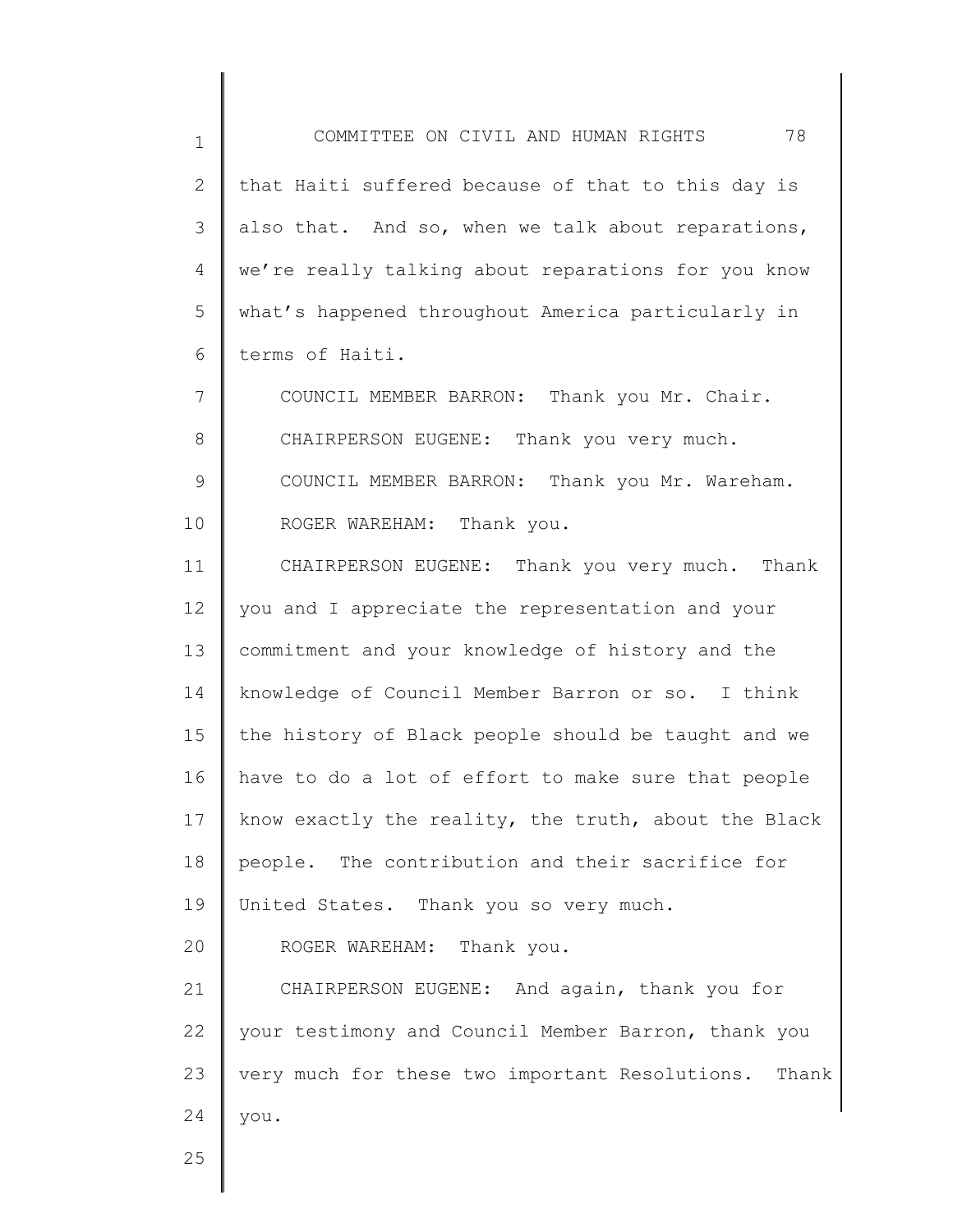| $\mathbf 1$  | 79<br>COMMITTEE ON CIVIL AND HUMAN RIGHTS            |
|--------------|------------------------------------------------------|
| $\mathbf{2}$ | COMMITTEE COUNSEL: Thank you Chair Eugene. We        |
| 3            | will now turn to testimony from Leah Goodridge.      |
| 4            | After Leah Goodridge, we will have Julia Elmaleh-    |
| 5            | Sachs and Khawaja. Leah Goodridge, you may proceed   |
| 6            | after the Sergeants call time.                       |
| 7            | LEAH GOODRIDGE: Thank you. Can I record my           |
| 8            | testimony?                                           |
| $\mathsf 9$  | COMMITTEE COUNSEL: Yes.                              |
| 10           | SERGEANT AT ARMS: Your time will begin.              |
| 11           | LEAH GOODRIDGE: It says please ask the host to       |
| 12           | give you permission to record.                       |
| 13           | COMMITTEE COUNSEL: Alright, give us one minute.      |
| 14           | Good afternoon. My name is Leah Goodridge and I am   |
| 15           | the Managing Attorney for Housing Policy at          |
| 16           | Mobilization for Justice. And thank you for hearing  |
| 17           | my testimony today on Intro. 1039-2019 and 1040.     |
| 18           | We are in full support of both measures to           |
| 19           | establish a commission on reparations to examine the |
| 20           | impact of slavery in New York. Sorry, just one - to  |
| 21           | be honest the testimony is a bit hard for me. I did  |
| 22           | pray before to give me the strength of my ancestors  |
| 23           | for this testimony but.                              |
| 24           | So, I want to talk about a place that many New       |
| 25           | Yorkers know, Central Park. Central Park is a        |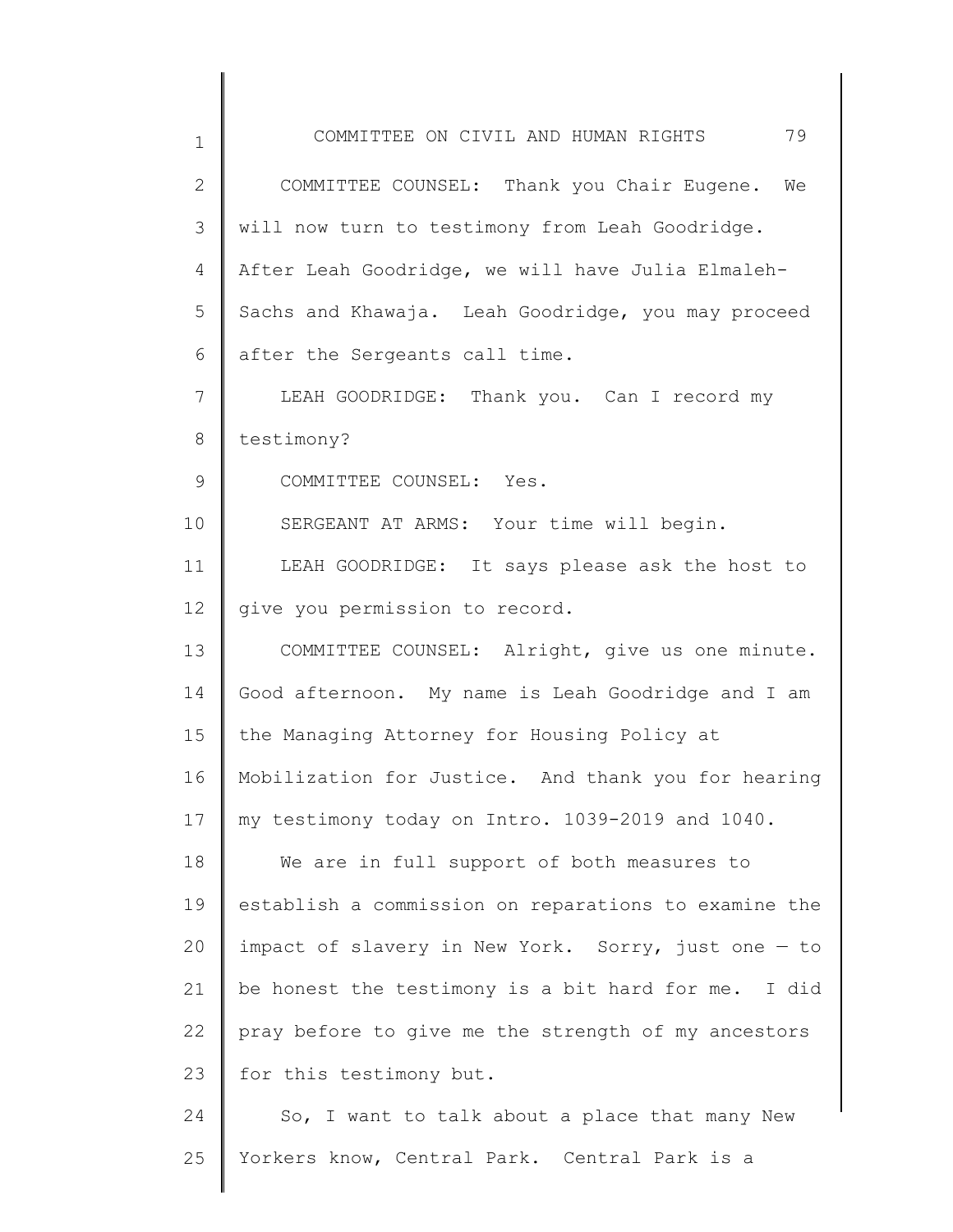1

2 3 4 5 6 7 8 9 10 11 12 13 14 15 16 17 18 19 20 21 22 23 beautiful, serene space that many go to for its sprawling views but beneath it lies a somber history of how it was built. So, in 1825 Black families took root in and built homes on a land strip calling it Seneca Village. It was a thriving community and one that could have produced generational wealth through property ownership but it didn't turn out that way. In 1853, the New York Legislature passed a law to set aside land for New York's first major public park. The city wanted Seneca Village torn down for that park, the residents resisted, the city won. About 1,600 Black Americans were displaced, evicted, the name of the park, Central Park. In many ways Central Park and its history is symbolic of New York and its connection to the slavery of people of African descent. New York is a progressive state, yet it too has a dark history on how it was built. And the ghost of slavery are everywhere. Wallstreet, built by enslaved people. Wayne Street, hidden Nigro burial ground built in the 1700's, bodies of 419 Black people. Some historians estimate there to be as many as 20,000 bodies.

24 25 City Hall in 1741, ten fires burned in New York. Some White New Yorkers feared this could be a slave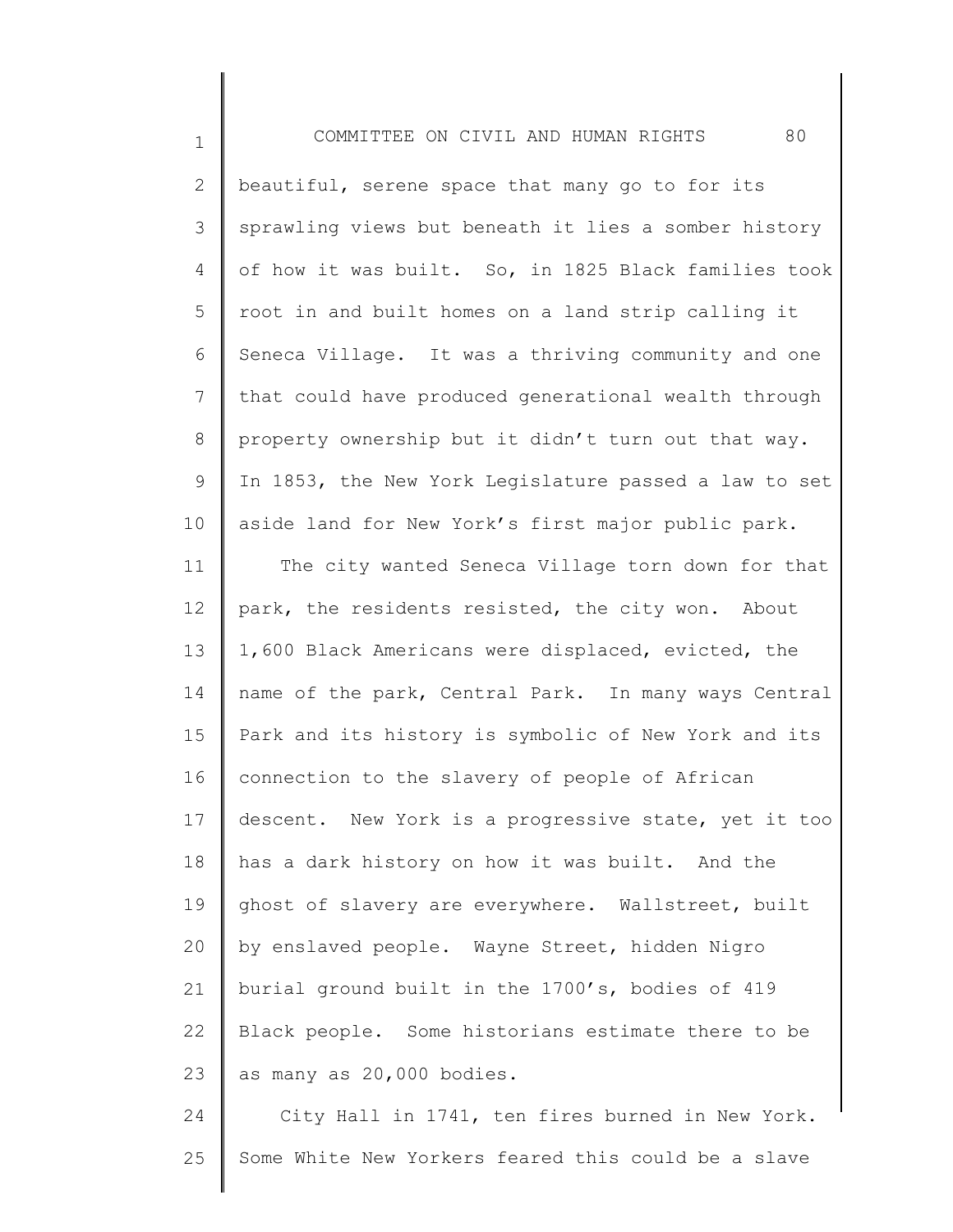| $\mathbf 1$    | 81<br>COMMITTEE ON CIVIL AND HUMAN RIGHTS             |
|----------------|-------------------------------------------------------|
| $\mathbf{2}$   | uprising. In turn, 13 Black men were burned at the    |
| 3              | stake, 17 Black people hanged, and more than 100      |
| 4              | thrown in a dungeon, right there at City Hall.        |
| 5              | As I mentioned, I'm a Housing Attorney, housing       |
| 6              | rights and one of the most profound effects of        |
| $7\phantom{.}$ | slavery in New York today is that the very people who |
| $8\,$          | built this city are the ones who are being pushed out |
| 9              | of it. Eviction rates between 2017 and 2019, tenants  |
| 10             | living in majority Black zip codes were more than     |
| 11             | three times as likely to be evicted as tenants living |
| 12             | in majority White zip codes. Red lining, can't even   |
| 13             | get a loan to buy a house in the land your ancestors  |
| 14             | built. The list goes on. Reparations are long due     |
| 15             | to correct these wrongs but it needs to be done       |
| 16             | right.                                                |
| 17             | For that to happen, we need a Commission of           |
| 18             | qualified people who can study and research the       |
| 19             | impact of slavery and I'm in full support of that.    |
| 20             | SERGEANT AT ARMS: Time expired.                       |
| 21             | LEAH GOODRIDGE: Thank you for hearing my              |
| 22             | testimony.                                            |
| 23             | CHAIRPERSON EUGENE: Thank you very much for your      |
| 24             | testimony. Thank you so much. Thank you.              |
| 25             |                                                       |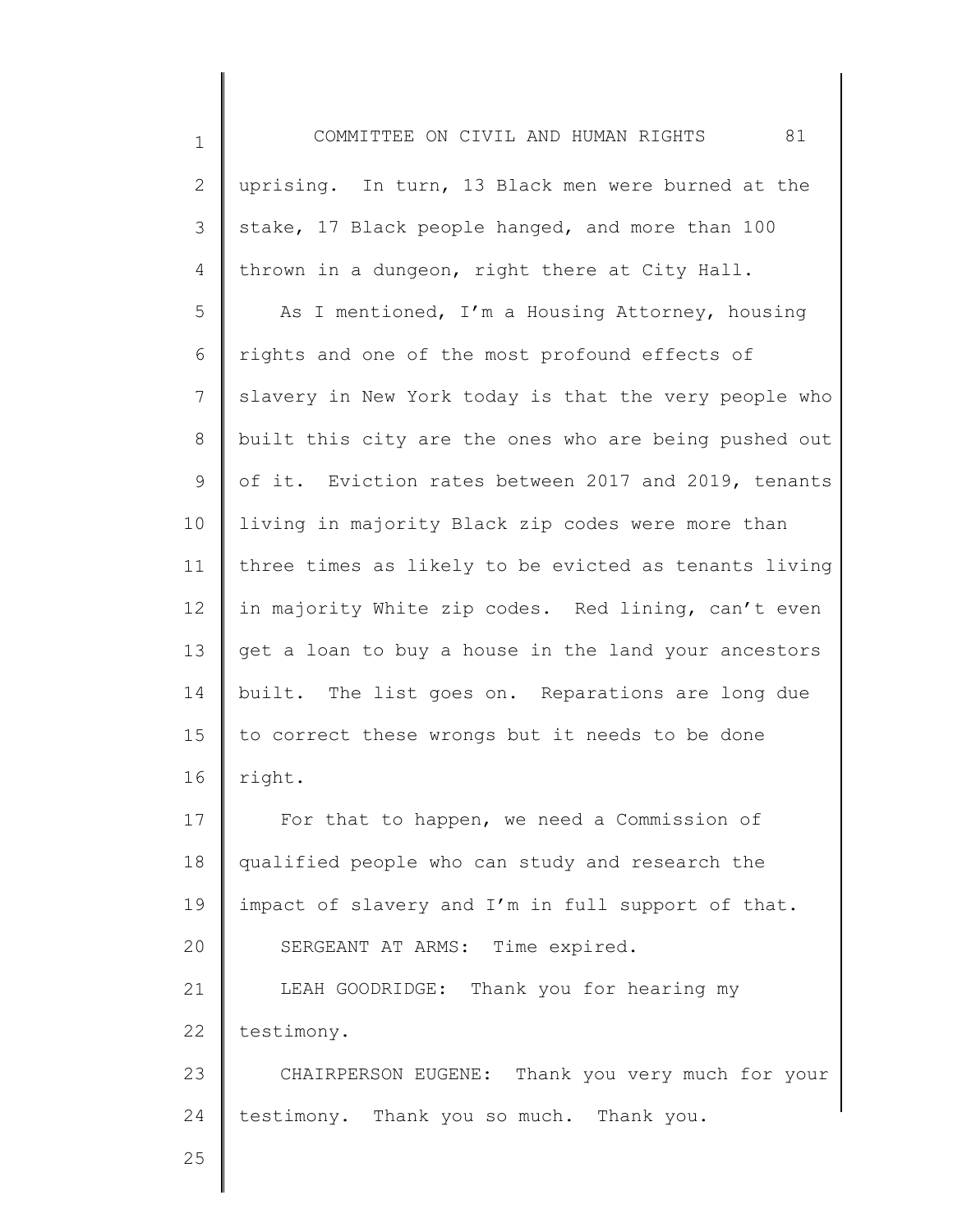| $\mathbf 1$  | COMMITTEE ON CIVIL AND HUMAN RIGHTS<br>82               |
|--------------|---------------------------------------------------------|
| $\mathbf{2}$ | COMMITTEE COUNSEL: Thank you. I see we have             |
| 3            | Council Member Barron's hand is raised. Council         |
| 4            | Member $-$                                              |
| 5            | COUNCIL MEMBER BARRON: Yes, yes, thank you so           |
| 6            | much. I just want to thank the panelist Attorney        |
| 7            | Goodridge for the presentation that you gave. A very    |
| 8            | succinct, a very powerful tidbit of the impact of       |
| 9            | what African Americans did and what they were           |
| 10           | subjected to and what they lost in the building of      |
| 11           | the city, so thank you very much.                       |
| 12           | CHAIRPERSON EUGENE: Thank you Council Member            |
| 13           | Barron.                                                 |
| 14           | COMMITTEE COUNSEL: Thank you. I would now like          |
| 15           | to welcome Julia Elmaleh-Sachs to testify. After        |
| 16           | Julia Elmaleh-Sachs we will have Seher Khawaja and      |
| 17           | Beverly Neufeld.                                        |
| 18           | Julia, you can go ahead once the Sergeants call         |
| 19           | time. $Oh -$                                            |
| 20           | SERGEANT AT ARMS: Your time will begin.                 |
| 21           | JULIA ELMALEH-SACHS: Good afternoon Chair Eugene        |
| 22           | and Council Members Rosenthal and Barron.<br>my name is |
| 23           | Julia Elmaleh-Sachs and I am a Plaintiff's Side         |
| 24           | Employment Attorney at Crumiller P.C I am here to       |
| 25           | testify today on behalf of NELA-New York, the New       |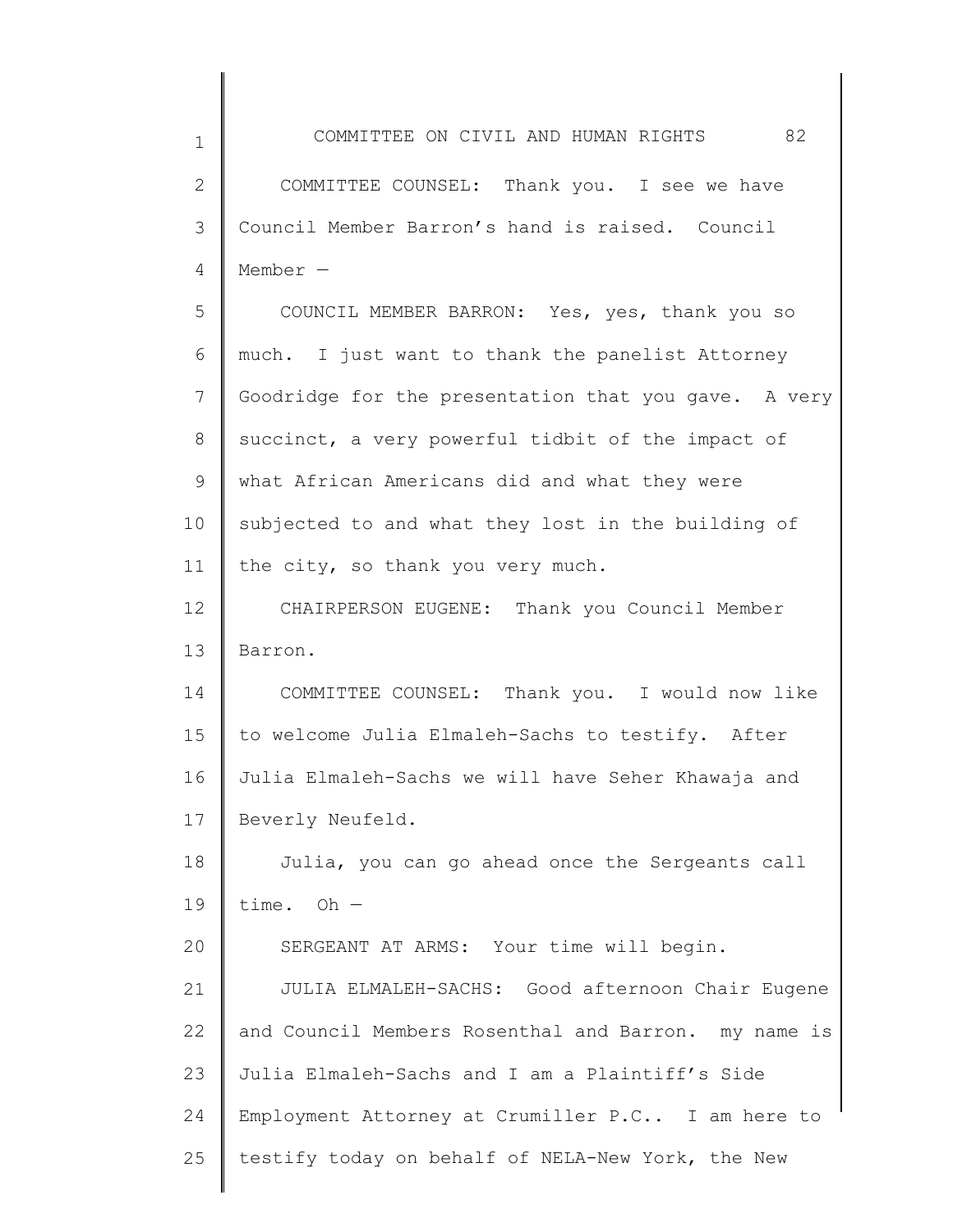1 2 3 4 5 6 7 8 9 10 11 12 COMMITTEE ON CIVIL AND HUMAN RIGHTS 83 York affiliate of the National Employment Lawyers Association, working with PowHer New York. As employees' attorneys, we regularly represent employees who are subjected to discriminatory treatment and practices at work. Most of our clients are women and people of color who seek to remedy unlawful conduct they have been subjected to by their supervisors and company executives. Such unlawful or discriminatory treatment sometimes includes pay disparities, for the same or substantially similar roles and responsibilities.

13 14 15 16 17 18 As an example, one of my former clients learned that she was making significantly less than her male counterparts only by happenstance, when she came across an excel spreadsheet in the course of regular business that contained salary information for all employees.

19 20 21 22 23 24 25 Prior to that, she had no idea she was being underpaid. Had the employer posted the salary range of her role at the outset, she could have negotiated a fairer compensation and the company could have avoided a long, drawn out and costly lawsuit. Salary range information would be immensely useful to employees in other ways as well. Say an employee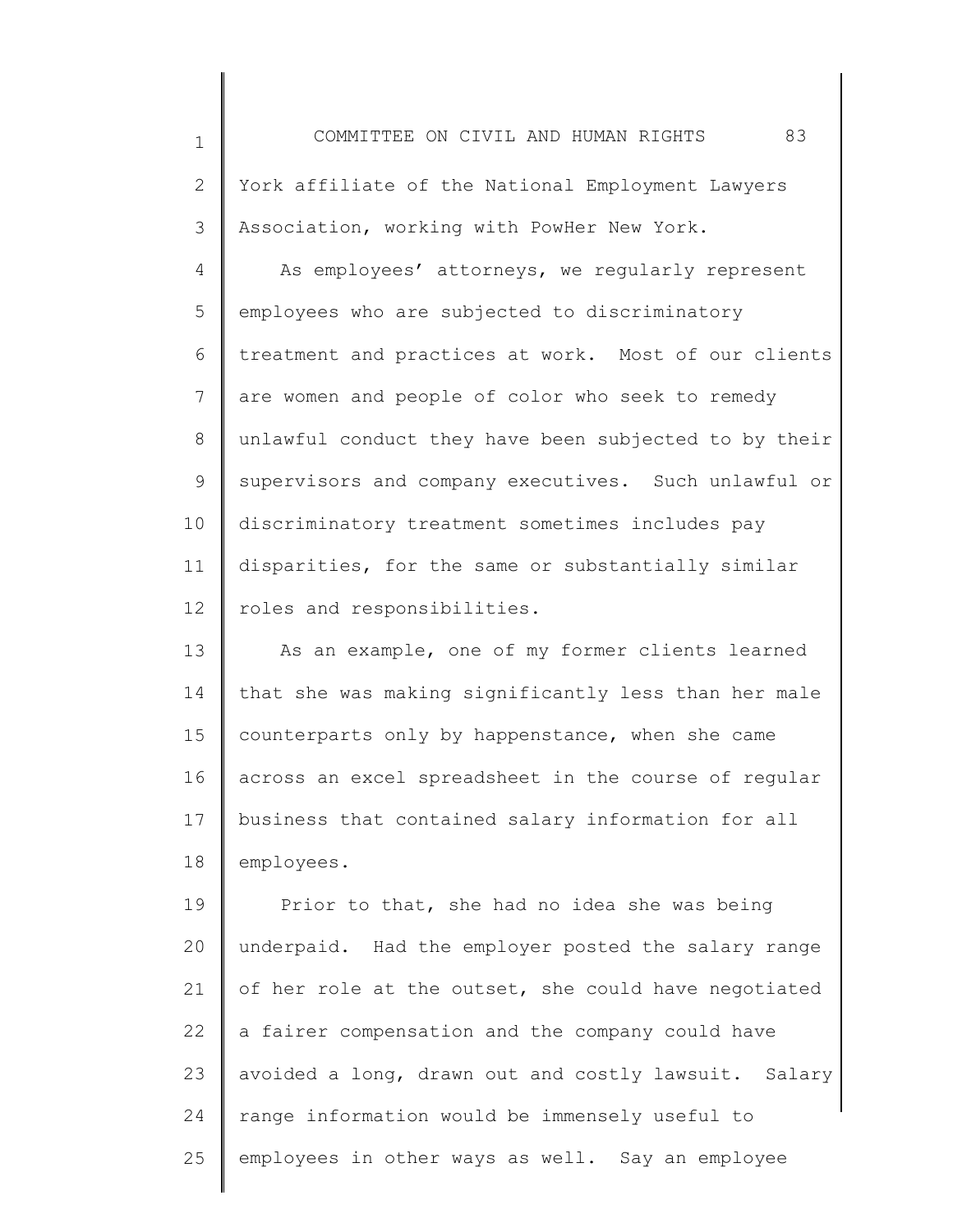COMMITTEE ON CIVIL AND HUMAN RIGHTS 84 asks for a raise after they have taken on extra responsibility and is told that a raise is simply not possible because they're already at the top of their salary band. That employee may simply leave the

1

2

3

4

5

6 7 company. Alternatively, she might stay and be paid less than some of her peers at her detriment.

8 9 10 11 12 13 14 15 16 If employees have access to salary range information from the start of their employment, they can make informed decisions when accepting a position or applying for a promotion. By intentionally keeping employees in the dark about salary range information, employers have unfair leverage over their employees and can, and often do, more easily pay certain disfavored employees less than they deserve.

17 18 19 20 21 22 The point of this bill is to create much needed transparency around an often taboo topic. Similar to the State Wage Notification Law, where employees are made aware of their hourly and overtime rates, this bill would simply endow employees with earning potential information.

23 24 25 NELA New York and PowHer previously supported the New York City Salary History Ban, which became effective in 2017, and which mandated that New York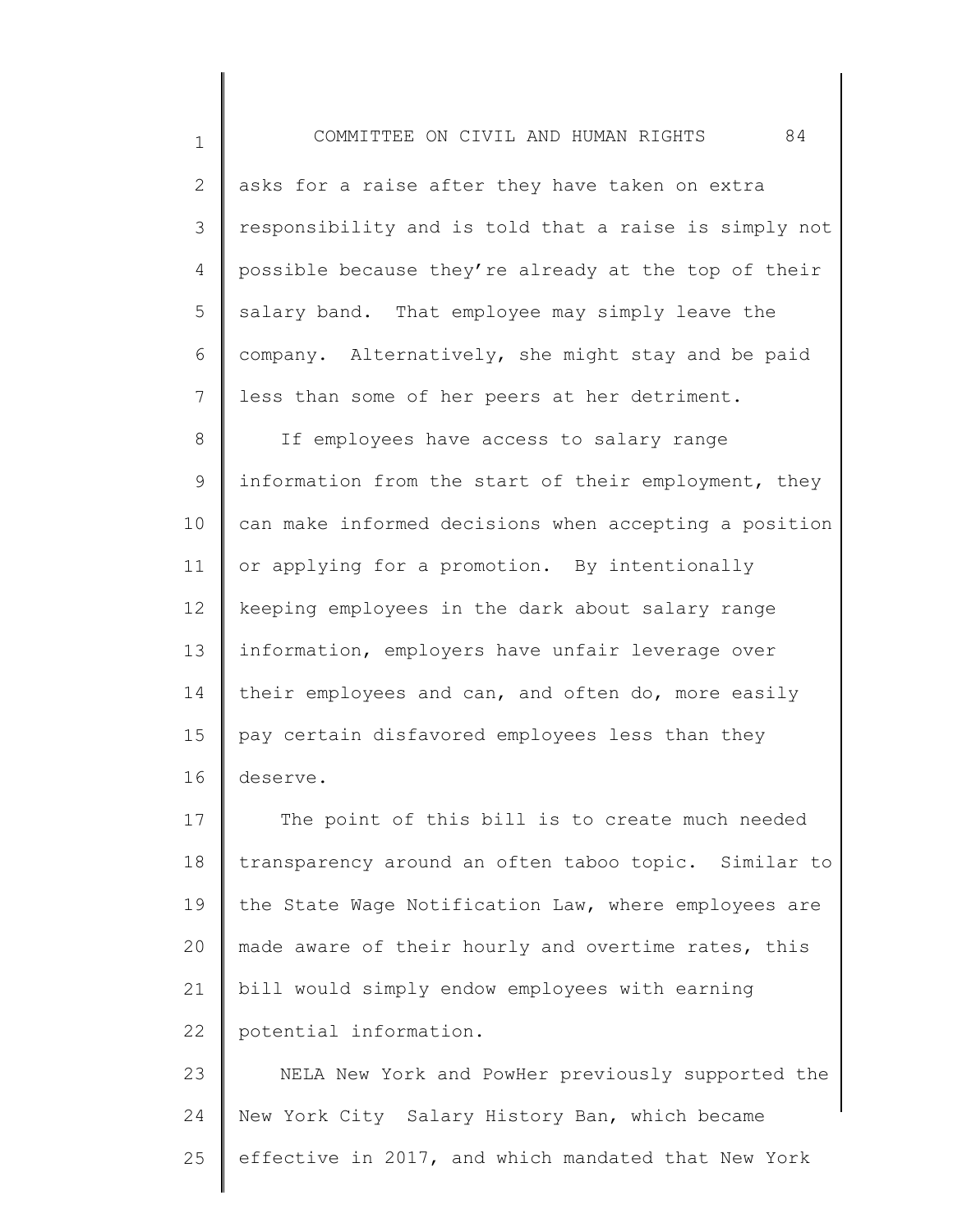| $\mathbf 1$  | 85<br>COMMITTEE ON CIVIL AND HUMAN RIGHTS             |
|--------------|-------------------------------------------------------|
| $\mathbf{2}$ | City employers cannot ask about an applicant's salary |
| 3            | history during the hiring process. Like the salary    |
| 4            | history ban, this bill would help employees advocate  |
| 5            | for themselves based on their merits and              |
| 6            | qualifications, and it will help employers retain     |
| 7            | talent and avoid unnecessary litigation down the      |
| 8            | line. Thank you.                                      |
| 9            | CHAIRPERSON EUGENE: Thank you very much for your      |
| 10           | testimony. Thank you.                                 |
| 11           | COMMITTEE COUNSEL: Thank you. We will now call        |
| 12           | on Seher Khawaja to testify. After Seher Khawaja, we  |
| 13           | will have Beverly Neufeld and Cat Shugrue Dos Santos. |
| 14           | Uh, Seher, you can go ahead once the Sergeants call   |
| 15           | time.                                                 |
| 16           | SERGEANT AT ARMS: Your time will begin.               |
| 17           | SEHER KHAWAJA: Good morning Chair Eugene and          |
| 18           | members of the Committee on Civil and Human Rights.   |
| 19           | My name is Seher Khawaja, my pronouns are she, her    |
| 20           | and I am a Senior Attorney at Legal Momentum, the     |
| 21           | Women's Legal Defense and Education Fund. For over    |
| 22           | five decades, Legal Momentum has been at the          |
| 23           | forefront of using the law to advance gender          |
| 24           | equality, including pay equity. We applaud the        |
| 25           | Council for its pioneering work in this area.         |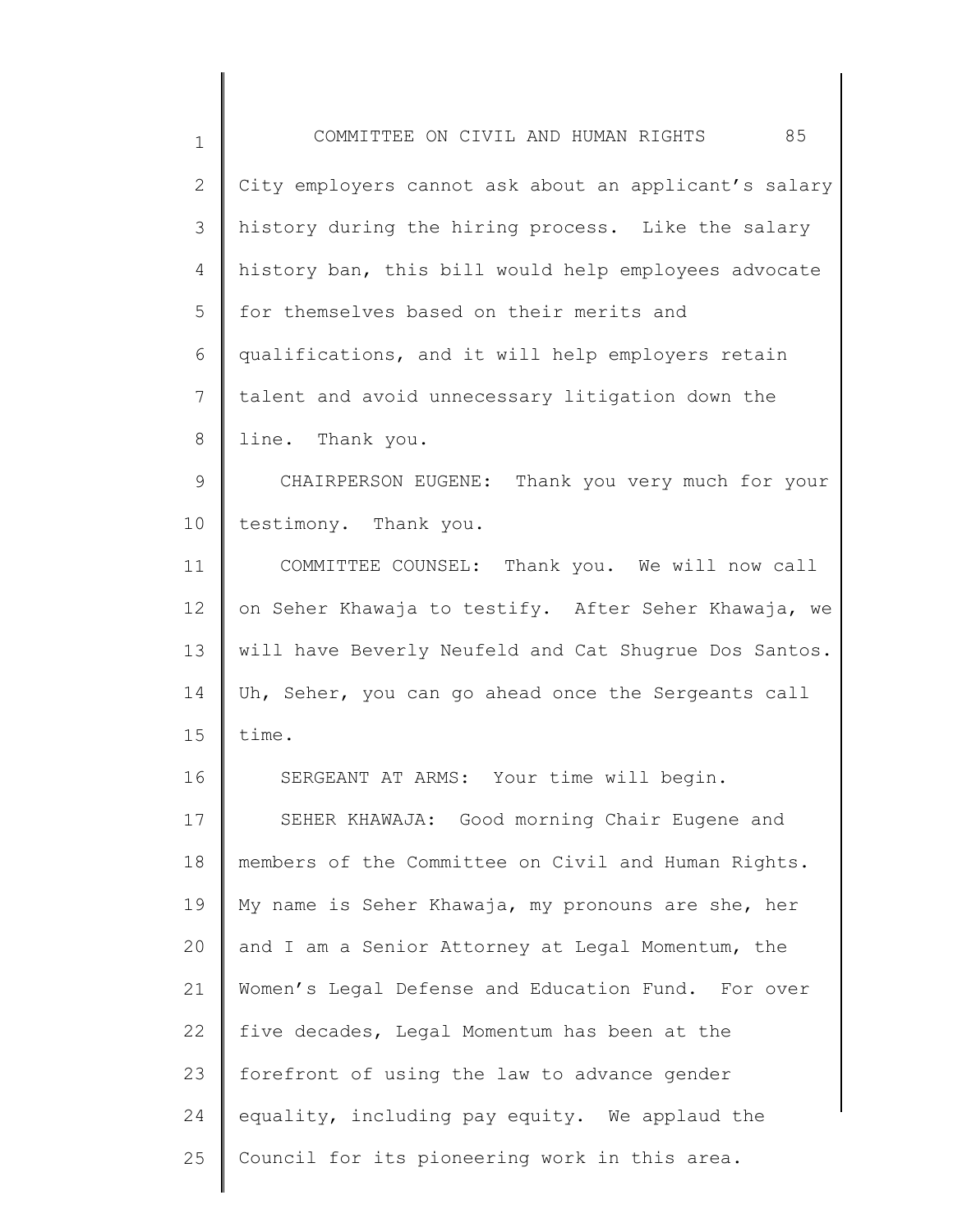1

2 3 4 5 6 7 8 9 10 11 The purpose of my testimony today is to shed light on the critical role that pay disclosure laws play in advancing pay equity, particularly for women, people of color, and other vulnerable workers. Today, women of color and women in low-wage work continue to face the most sizable and stagnant pay disparities. And under our existing laws, these women bear the burden and risk of identifying, challenging, and correcting gender-based pay discrimination, alone and in the dark.

12 13 14 15 16 17 18 19 20 21 22 23 Despite the passage of groundbreaking legislation and state and local legislation on equal pay, pay secrecy continues to undermine the efficacy of these laws. The prevalence of pay secrecy prevents employees from identifying disparities and allows employers to endorse pay equity in theory without having to implement it in practice. To address these longstanding barriers, Legal Momentum has been advocating for laws at the local, state, and federal level that mandate pay range disclosure up front when positions are posted. These laws serve various critical functions.

24 25 They standardize salary setting to eliminate opportunities for employers to inject overt and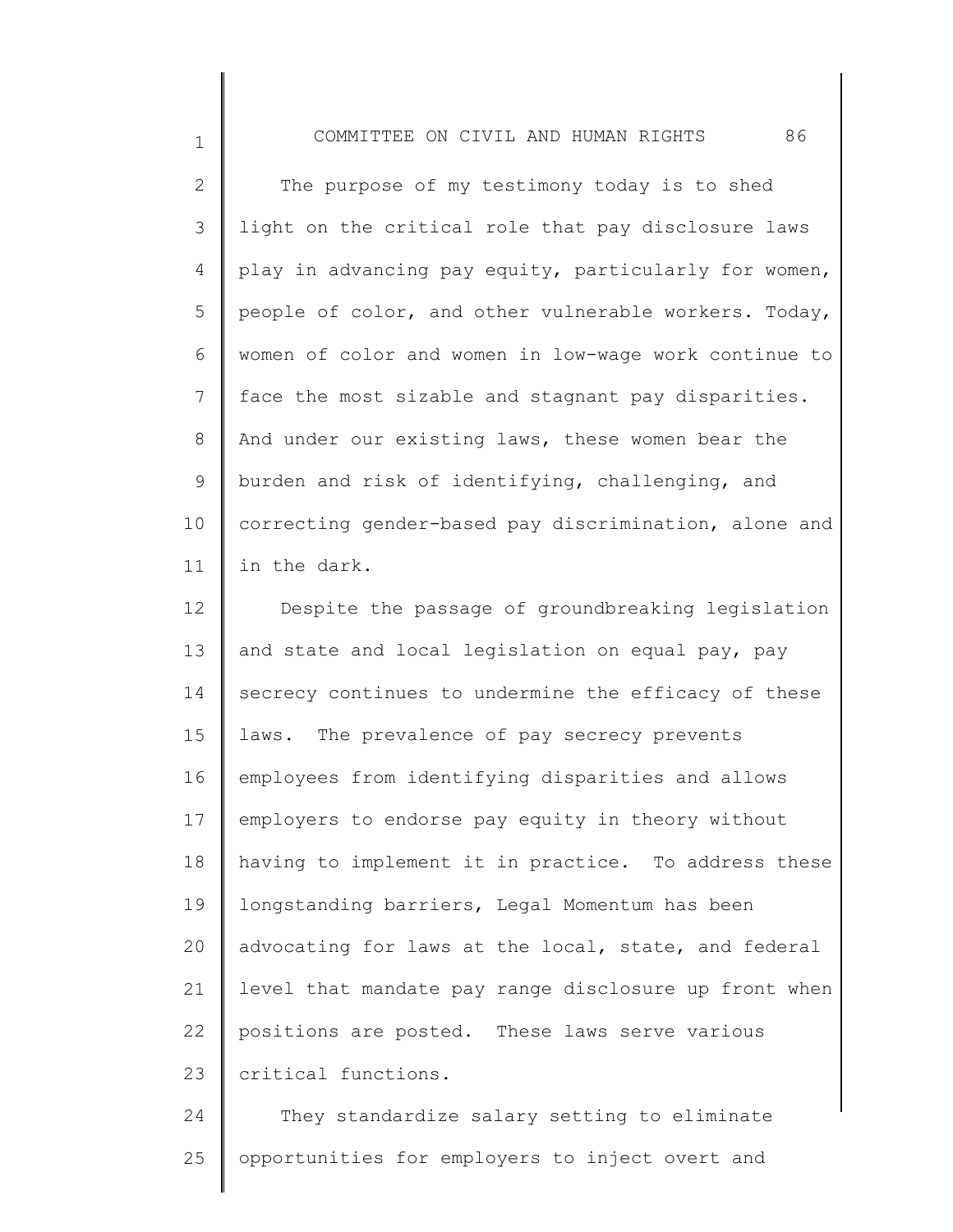1 2 3 4 5 6 7 8 9 10 11 12 COMMITTEE ON CIVIL AND HUMAN RIGHTS 87 implicit biases when making salary decisions, which research shows that employers do. They curtail exploitative wage practices, which thrive when we don't know what employers pay their workers and which disproportionately impact women who are overrepresented in low-wage work. They breathe life into our existing equal pay laws by giving workers information to identify potential pay disparities and by allowing employers to avoid those disparities by setting pay in advance based on objective factors rather than subjective assessments.

13 14 15 16 17 18 19 20 They create efficiencies for employers, helping them establish more streamlined and fair pay practices to avoid problematic pay disparities and potential liability. They help level the playing field for workers, giving women and people of color more leverage in the hiring process since research shows these workers are in a better position when they have information regarding compensation.

21 22 23 24 25 A strong pay disclosure law should do several things. It should mandate disclosure of pay ranges to those seeking a job, to applicants, and to existing employees. It should require ranges to be reasonable and based on a range that an employer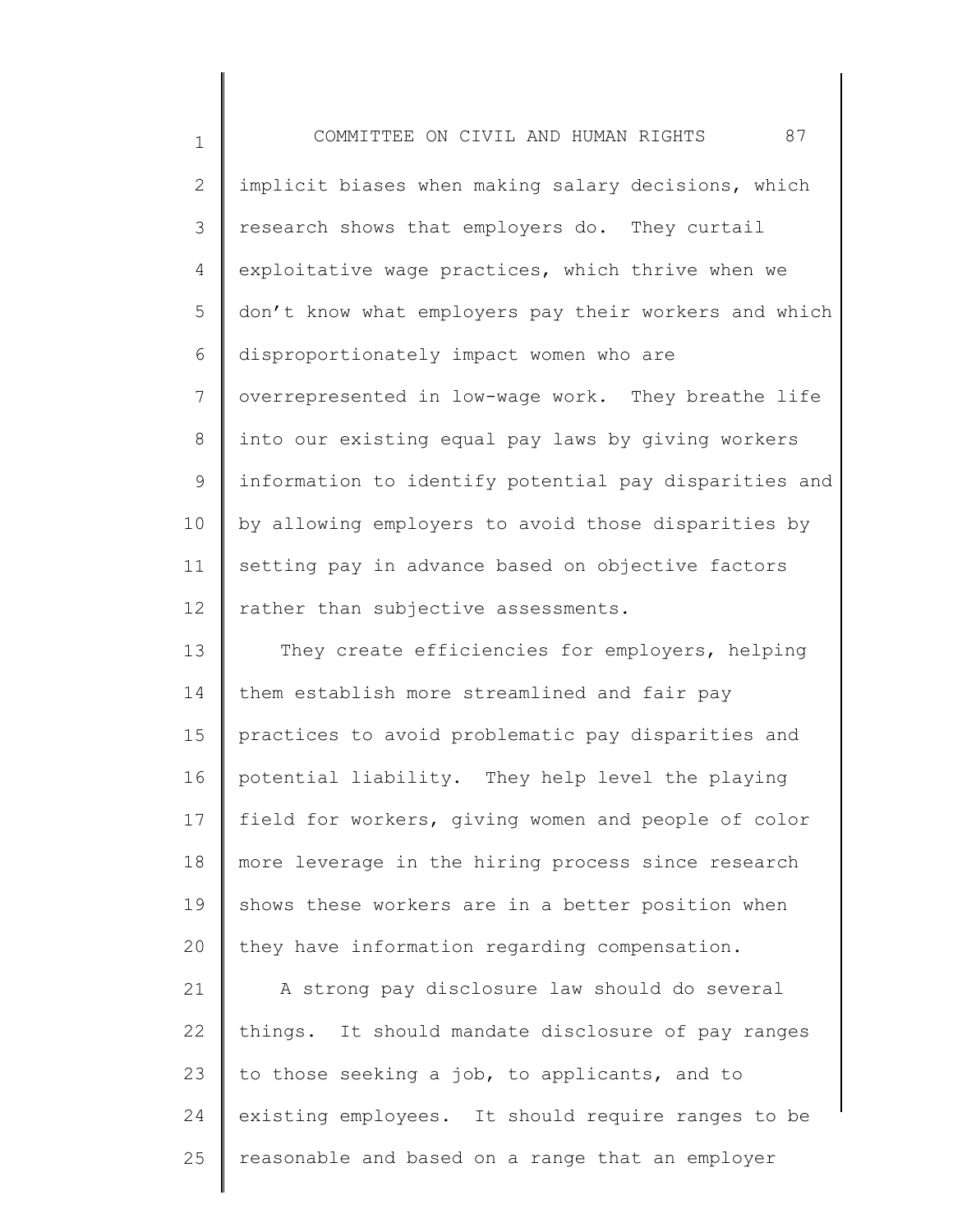1

2 3 4 5 6 actually relied upon. And this was touched upon by the Commission. It should cover broad disclosure of pay, including salary, benefits, and other forms of compensation. And I know Council Member Rosenthal spoke to that.

7 8 9 10 11 12 13 14 15 16 17 It should establish a simple, effective, and efficient enforcement mechanism with straightforward penalties for a violation to ensure compliance and accountability. It should not require proof of discrimination or discriminatory intent. It should include concrete safeguards against retaliation for anyone asserting their rights under these laws. And they should require public education to ensure that employees and employers are aware of their rights and obligations under the law to facilitate compliance and the Commission spoke to that.

18 19 20 21 22 23 24 As we tackle pay inequity, under the shadow of the COVID-19 pandemic, we must recognize that our current culture of pay secrecy is unjust, inequitable, and thus unsustainable. Legal Momentum is happy to serve as a resource and we thank you for your time. CHAIRPERSON EUGENE: Thank you very much. Thank

25 you for your testimony.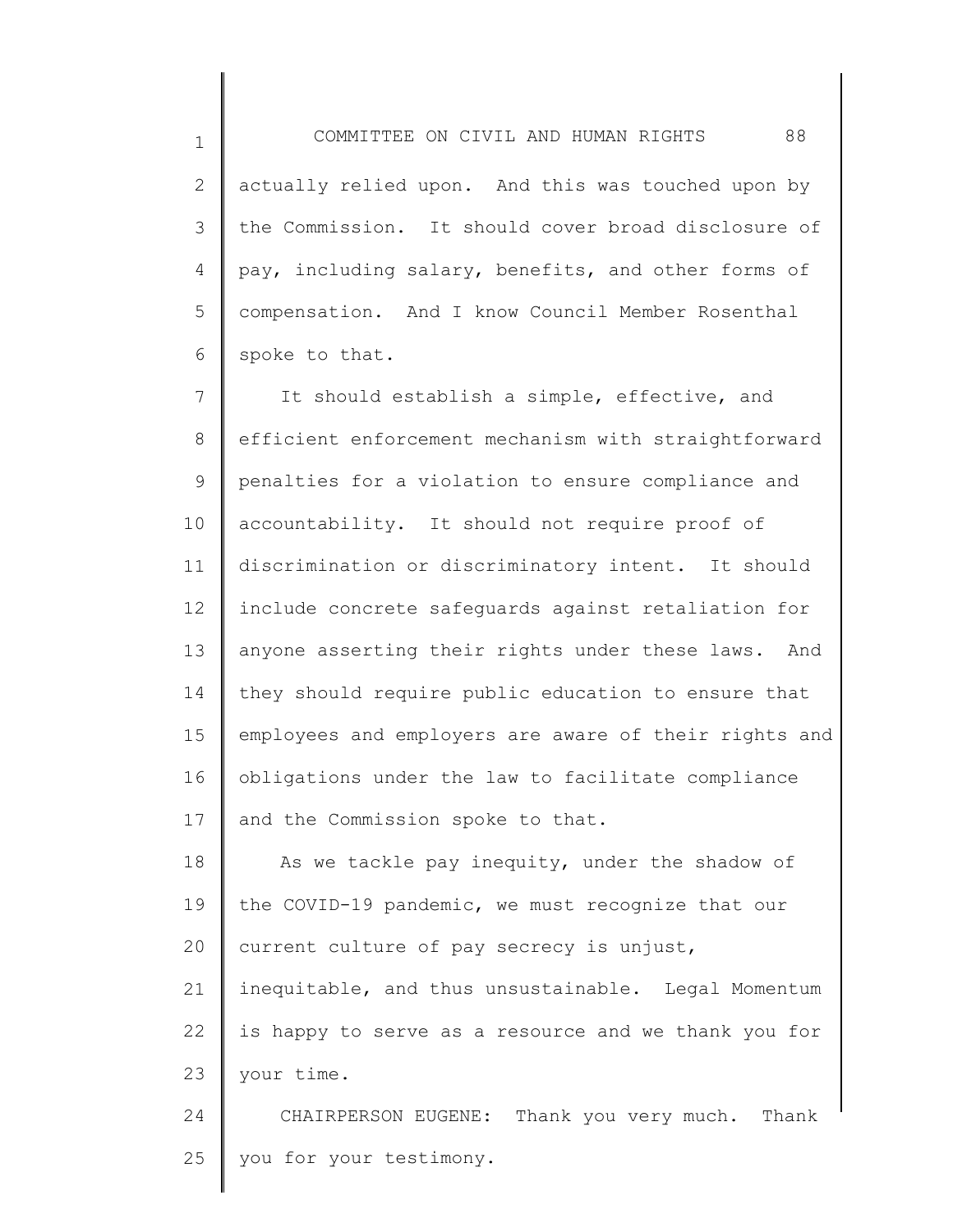| $\mathbf 1$  | COMMITTEE ON CIVIL AND HUMAN RIGHTS<br>89             |
|--------------|-------------------------------------------------------|
| $\mathbf{2}$ | COMMITTEE COUNSEL: Thank you. At this time, I         |
| 3            | would like to welcome Beverly Neufeld to testify.     |
| 4            | After Beverly Neufeld, we will have Cat Shugrue Dos   |
| 5            | Santos and Yolanda Johnson testifying. Beverly, you   |
| 6            | can go ahead when the Sergeants call time.            |
| 7            | BEVERLY NEUFELD: Great thank you.                     |
| 8            | SERGEANT AT ARMS: Your time will begin.               |
| 9            | BEVERLY NEUFELD: Thank you Chairman and member        |
| 10           | of the Committee for holding this hearing and special |
| 11           | thanks to Council Member Rosenthal for forwarding     |
| 12           | Intro. 1208. You've had so many important bills that  |
| 13           | have improved the lives of women and all people in    |
| 14           | New York in your esteemed career.                     |
| 15           | Also, to Council Member Barron, this has been a       |
| 16           | fascinating conversation around reparation remedies   |
| 17           | and I think it does tie into the conversation we're   |
| 18           | talking about, wage discrimination and the            |
| 19           | intersectional nature of it.                          |
| 20           | I'm Bev Neufeld, Founder and President of PowHER      |
| 21           | New York. We are over 100 organizations working       |
| 22           | together collectively on economic equality for New    |
| 23           | Yorkers who identify as women. I'm also a member of   |
| 24           | the New York City Commission on Gender Equity.        |
| 25           | PowHER has had a signature project, an equal pay      |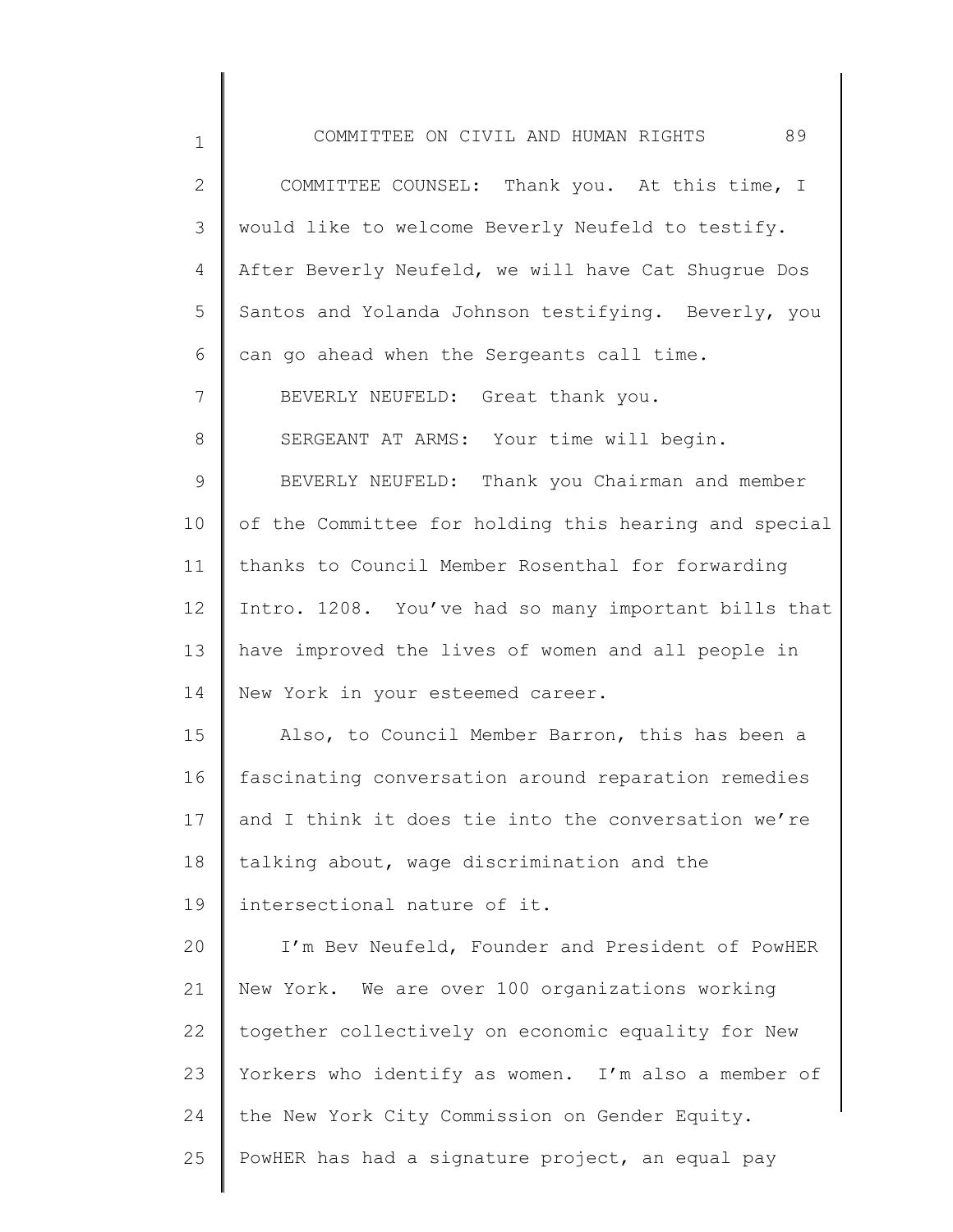2 3 4 campaign. Since 2007, we've been working on this and you'll hear from member of that campaign and you've already heard from some.

5 6 7 8 9 10 11 12 13 14 We look for concrete solutions to eradicate gender wage gap. And here in New York City, we are so proud to have passed the salary history ban. It then went on to become a New York State Law and has ripple effects across the country. That's how important New York laws are. Local Law 18 requiring the data reporting of a race for public sector employees is a game changer and it still has more work to do to unroot disparities. We now have a new pay equity cabinet in New York City.

15 16 17 18 19 20 21 22 23 24 So, we are making progress PowHER's helped pass laws on a state level to protect workers from retaliation and also a new standard, equal pay for substantially similar work. So, what's next and what's next is this bill. What's next is creating openness, transparency, information sharing, and really what this bill will do is create a culture shift so that people have the information and employers can actually go out and get the very best candidate for their jobs.

25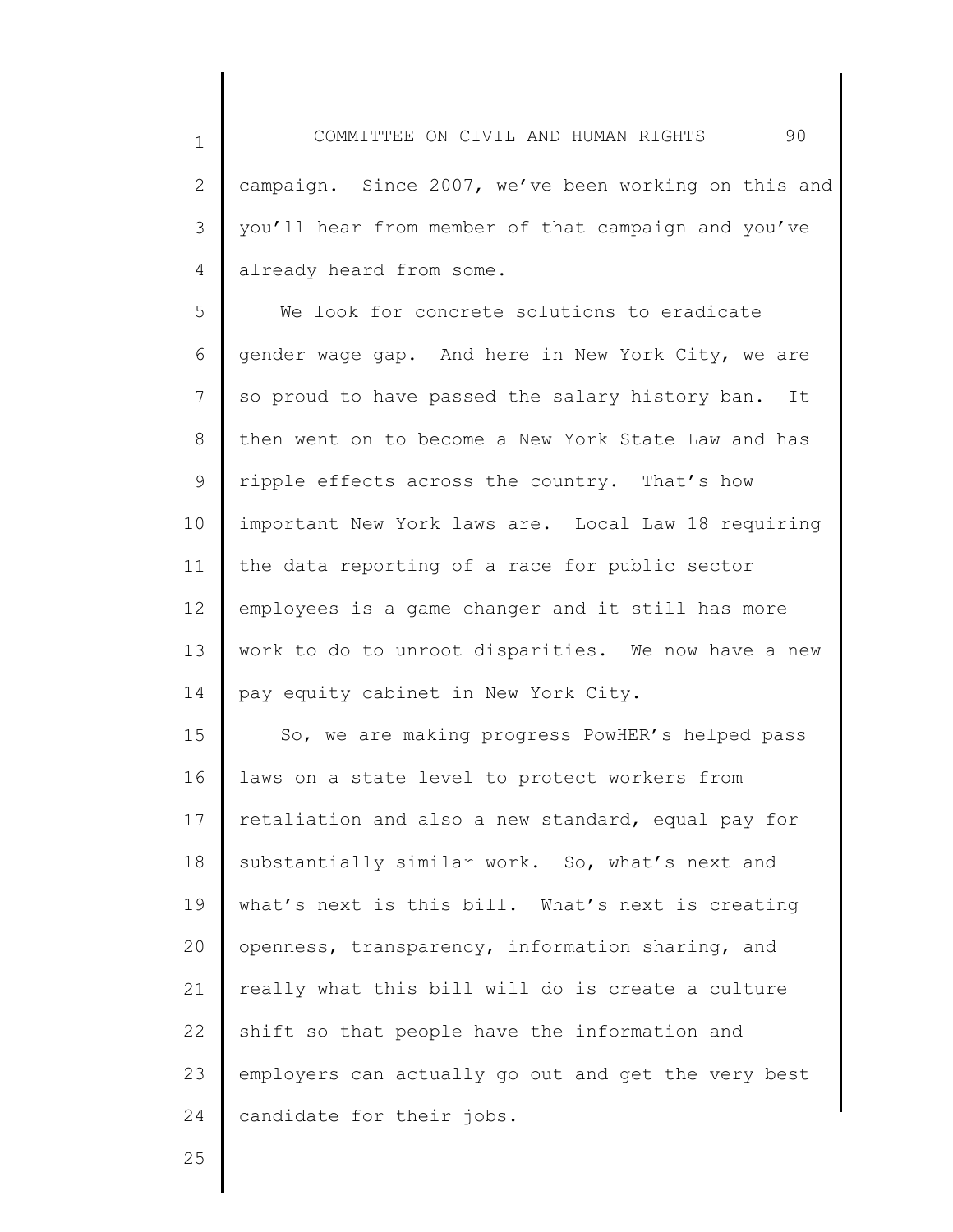| $\mathbf 1$  | 91<br>COMMITTEE ON CIVIL AND HUMAN RIGHTS             |
|--------------|-------------------------------------------------------|
| $\mathbf{2}$ | We're doing this on a New York City level with        |
| 3            | Senator Ramos and Assembly Member Joyner. I can't     |
| 4            | emphasize how important this is to the Latina's and   |
| 5            | the African American women in New York City who are   |
| 6            | making so much less than their male Hispanic          |
| 7            | counterparts. 700,000 Medina's and African American   |
| 8            | women working full-time would have brought in \$22    |
| 9            | billion in the economy in their lifetime. That is a   |
| 10           | lot of money and instead, 30 percent of Latino women, |
| 11           | 24 percent of $-$                                     |
| 12           | SERGEANT AT ARMS: Time has expired.                   |
| 13           | BEVERLY NEUFELD: Women are living in poverty.         |
| 14           | You have an opportunity to take an action to make a   |
| 15           | real change on this. Thank you.                       |
| 16           | CHAIRPERSON EUGENE: Thank you very much for your      |
| 17           | testimony.                                            |
| 18           | BEVERLY NEUFELD: Thank you.                           |
| 19           | COMMITTEE COUNSEL: Chair Eugene, did you have         |
| 20           | any questions?                                        |
| 21           | CHAIRPERSON EUGENE: No, thank you so much.            |
| 22           | COMMITTEE COUNSEL: Thank you. I would like to         |
| 23           | now call on Cat Shugrue Dos Santos to testify. After  |
| 24           | Cat Shugrue Dos Santos we will have Yolanda F.        |
| 25           |                                                       |
|              |                                                       |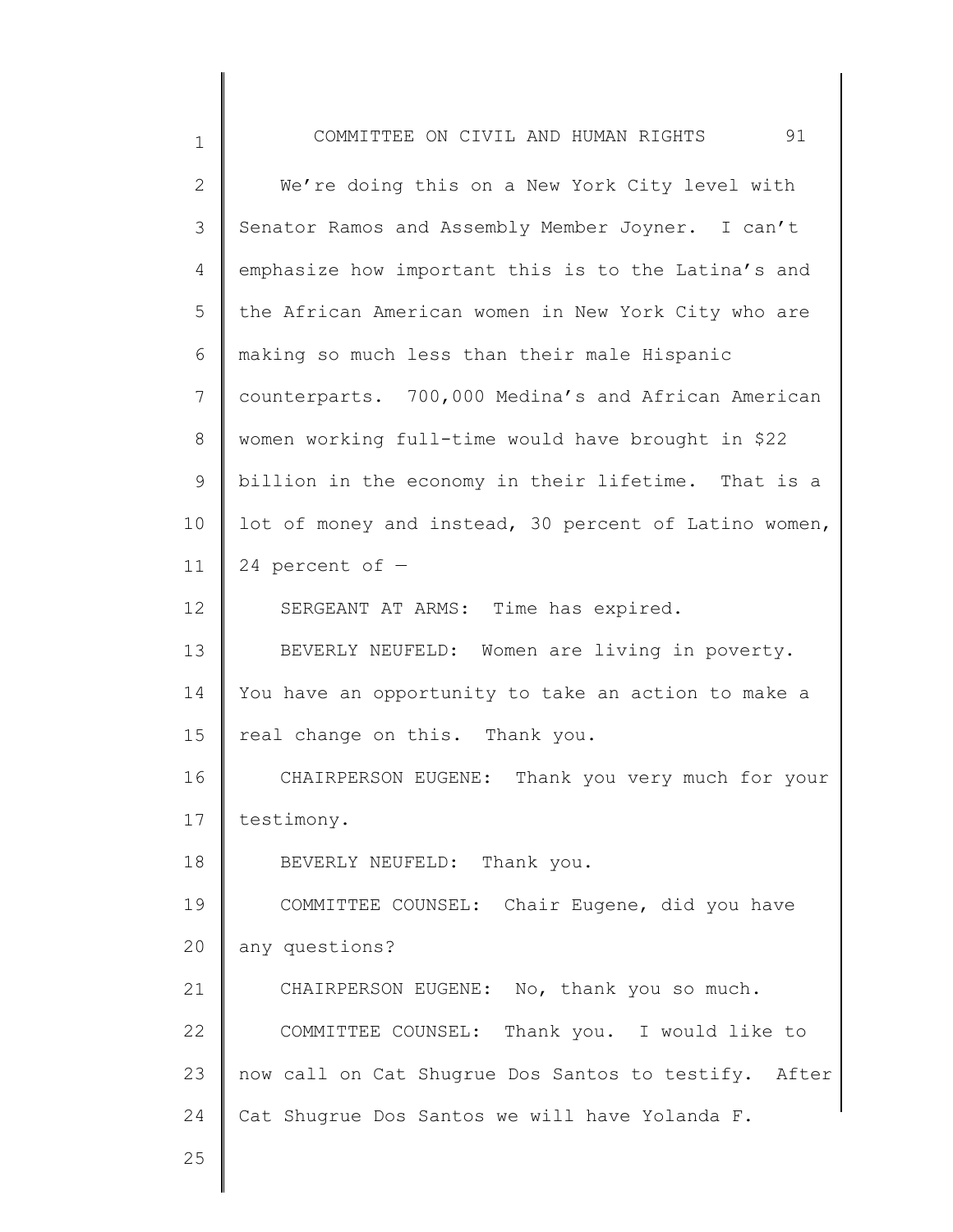1 2 3 COMMITTEE ON CIVIL AND HUMAN RIGHTS 92 Johnson and Jessica Stender. Cat go ahead when the Sergeants call time.

4 5 6 CAT SHUGRUE DOS SANTOS: Sorry, I was trying to unmute and it didn't want to let me. Good afternoon everyone, thank you. I'll wait for my time.

SERGEANT AT ARMS: You may start.

7

8 9 10 11 12 13 14 CAT SHUGRUE DOS SANTOS: Thank you. Good morning Chair Eugene, Council Members Rosenthal and Barron and esteemed colleagues. My name is Catherine Shugrue dos Santos, and I am the Deputy Executive Director for Programs at the New York City Anti-Violence Project. My pronouns are she, her and her's.

15 16 17 18 19 20 I am also the Co-Founder and former Chair of the New York City Taskforce on Domestic Violence and Economic Justice. I am really honored to be here today with so much really important conversation about pay equity around reparations and so many intersecting issues.

21 22 23 24 25 AVP works to respond to and prevent violence against LGBTQ and HIV affected communities. We believe and are here to support Intro. 1208-A because salary transparency is the best predictor of pay equity. Even in New York where diversity is part of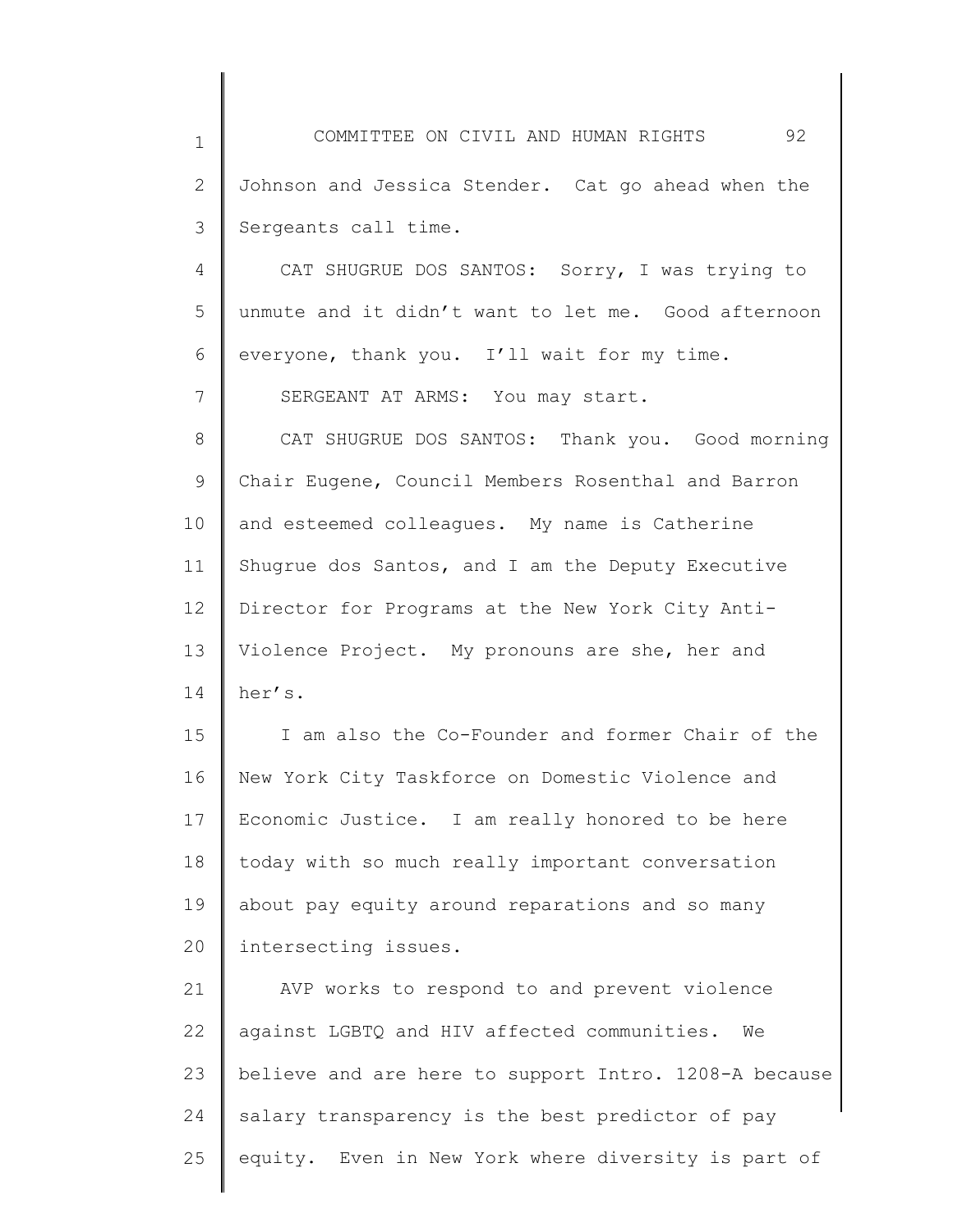1 2 3 4 5 our city's core identity, in our economy pay gaps as many of my fellow panelists have stated, that correlate with gender, race and ethnicity are the norm, not the exception.

6 7 8 9 10 11 12 13 14 15 Salary secrecy is one tool used by employers to uphold the status quo of gender, race and ethnicity based pay differentials. This is especially important in the nonprofit sector, which is predominantly staffed by those who reflect the communities served and supported by nonprofits in this city. Those who hold intersecting identities as people of color, women, immigrants, low-income people, people living with disabilities, and LGBTQ people.

16 17 18 19 20 21 22 23 Notably, all of these communities face wage disparities due to systemic bias and discrimination. This Council knows well the challenges nonprofit organizations face due to funding structures that devalue our work in the best of times. And which have become more difficult during the pandemic. As the city's only LGBTQ specific anti-violence organization, the majority of those that we serve and support are queer and trans communities of color who

25 face disproportionate rates of discrimination,

24

COMMITTEE ON CIVIL AND HUMAN RIGHTS 93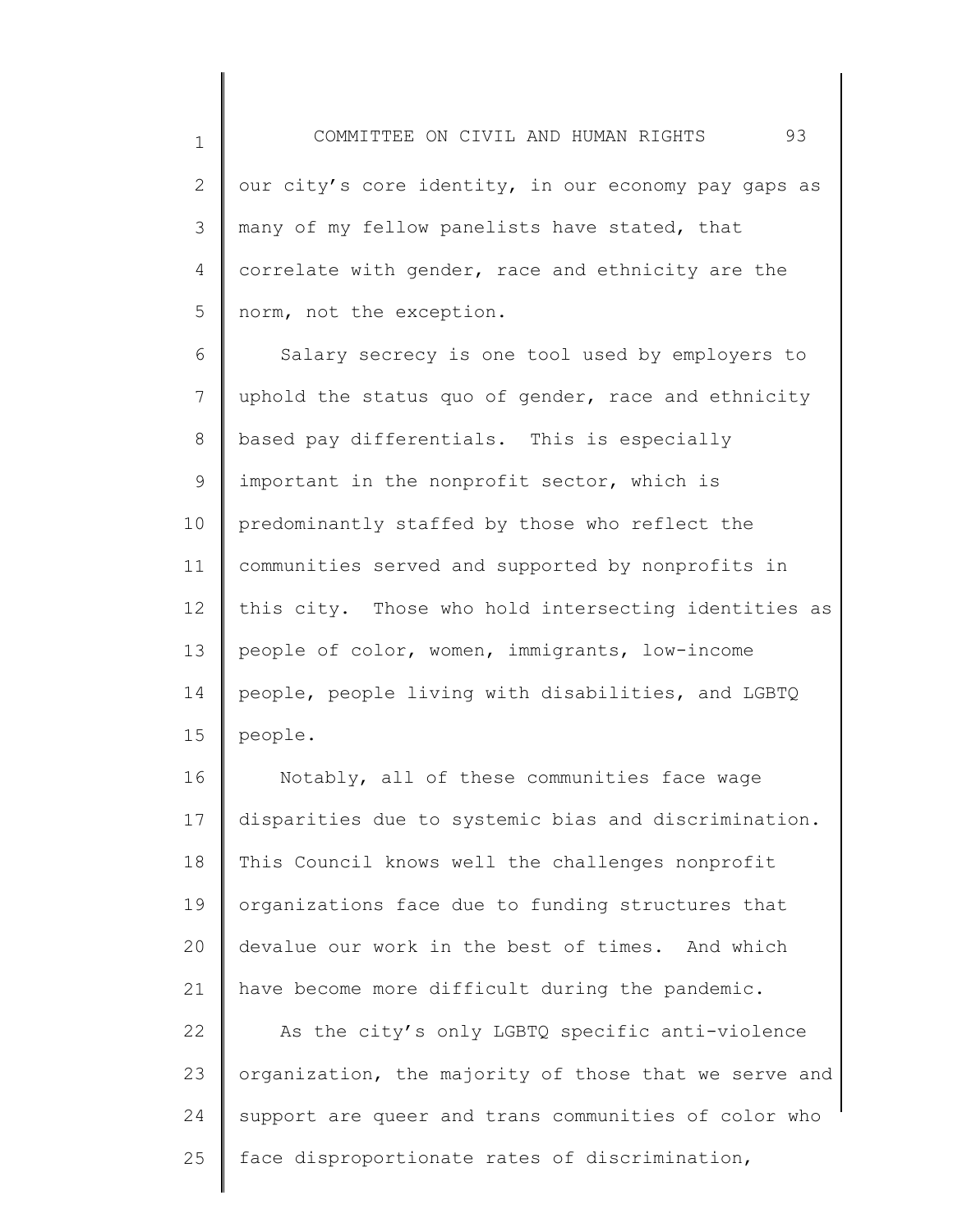1

2 3 4 unemployment, poverty and homelessness. AVP's work help survivors heal from violence both in physical, emotional and financial safety health and wellness.

5 6 7 8 9 For nonprofits, mission driven organizations, arts organizations and human services agencies, salary transparency helps us align our actions with our values when it comes to how much people are paid for their work.

10 11 12 13 14 15 16 17 18 19 20 21 Uh, sharing salary information is part of an ongoing process at AVP to work toward equity and just compensation. AVP believes that knowledge is power, especially when it comes to how you make a living. AVP works from the trauma informed and antioppressive approach internally and externally. We strive to compensate all of our staff fairly and equitably. Over the past five years, we have created, published and adhered to a salary scale for all levels of positions, included salary information and job postings and identified majestic pay gaps within and among salary bans.

22 23 24 25 Building on this work most recently we've implemented full salary transparency. Every AVP staff member has access to salary information across the organization. Given that salary transparency is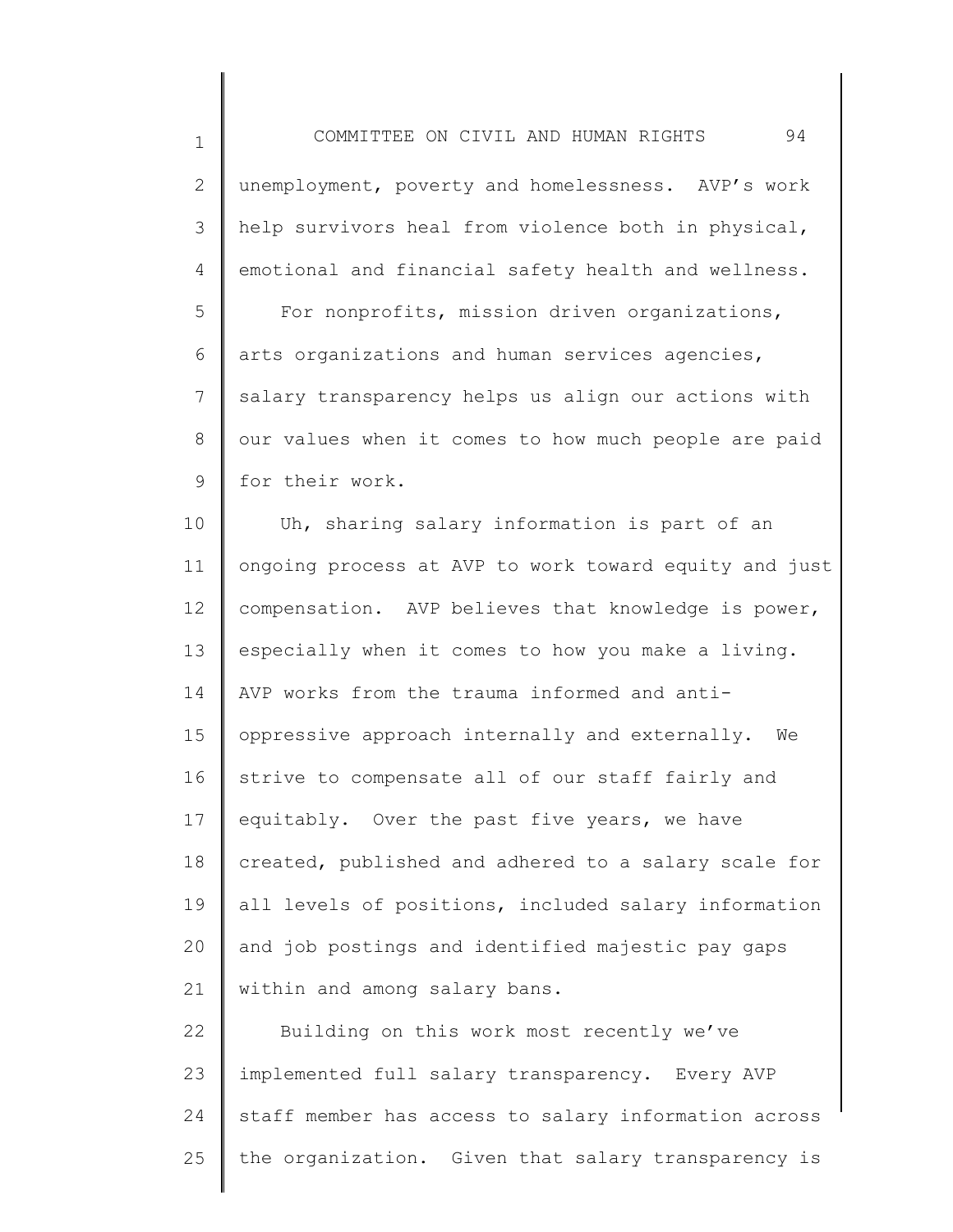1 2 3 4 5 6 7 8 9 10 11 12 13 14 15 16 17 18 19 20 21 22 23 24 25 COMMITTEE ON CIVIL AND HUMAN RIGHTS 95 the best predictor of pay equity, we urge the Council to pass Intro. 1208-A to move towards pay equity in our city. SERGEANT AT ARMS: Time has expired. CHAIRPERSON EUGENE: Thank you very much for your testimony. COMMITTEE COUNSEL: Thank you. I would like to now welcome Yolanda Johnson to testify. After Yolanda Johnson, I will be calling on Jessica Stender and Solange Charas to testify. Yolanda, you can go ahead when the Sergeants call time. SERGEANT AT ARMS: Time will begin. YOLANDA JOHNSON: Good afternoon to the New York City Committee on Civil and Human Rights. Chair Eugene, Chair Members and distinguished guests. I am Yolanda F. Johnson, I am the first Black President of Women in Development in New York in its more than 40 year history and I'm also the Founder of Women of Color and Fundraising in Philanthropy, a New York based organization that is a global organization. I'm here to speak today about Intro. 1208-A because of its important and the absolute imperative for salary transparency to be implemented as a top tool for equity in the nonprofit sector. Both of the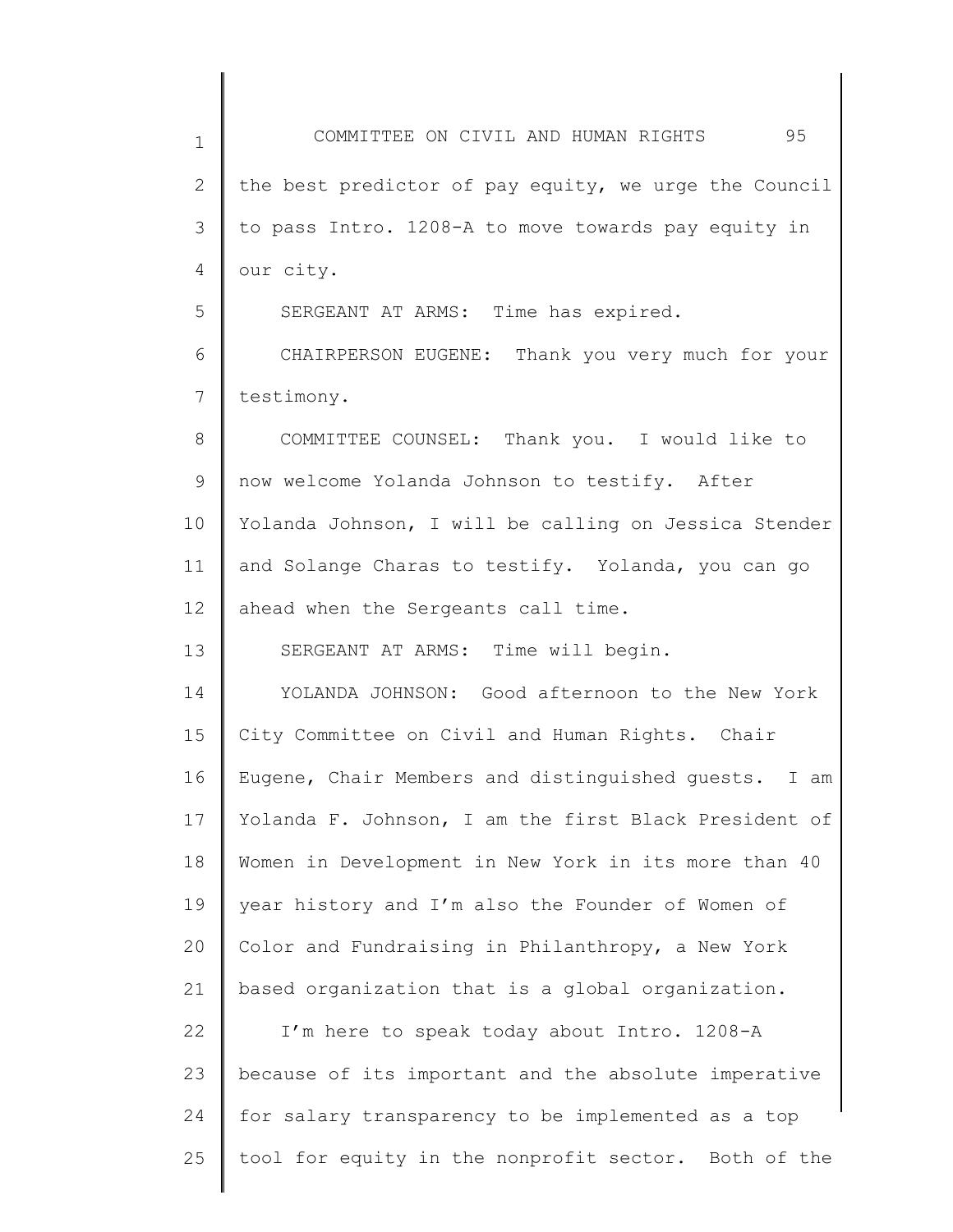1 2 3 4 COMMITTEE ON CIVIL AND HUMAN RIGHTS 96 organizations I lead have job wards which as the go to places for women and women of color in the nonprofit sector.

5 6 7 8 9 10 11 Earlier this year, we implemented a policy around salary transparency. It was very interesting because I received quite a bit of push back from some people. From some organizations and recruiters saying, well, my client can't do that because we're underpaying other people too much and we don't want this person to know that.

12 13 Two, people putting in random characters to not have to go through a salary transparency.

14 15 16 17 18 Ultimately, we prevailed. I, also in my own career have experienced salary inequity until others came to the floor and helped me to understand the importance of it. If transparency had been present, it would have made a great difference.

19 20 21 22 23 24 25 In the nonprofit sector, we often suffer from a sense of guilt because we're trying to get the good work done and therefore we sacrifice our own wellbeing and our own needs. Many in the nonprofit sector, especially women actually are just one to two paychecks away from being in the same situation as many of the constituents that they serve.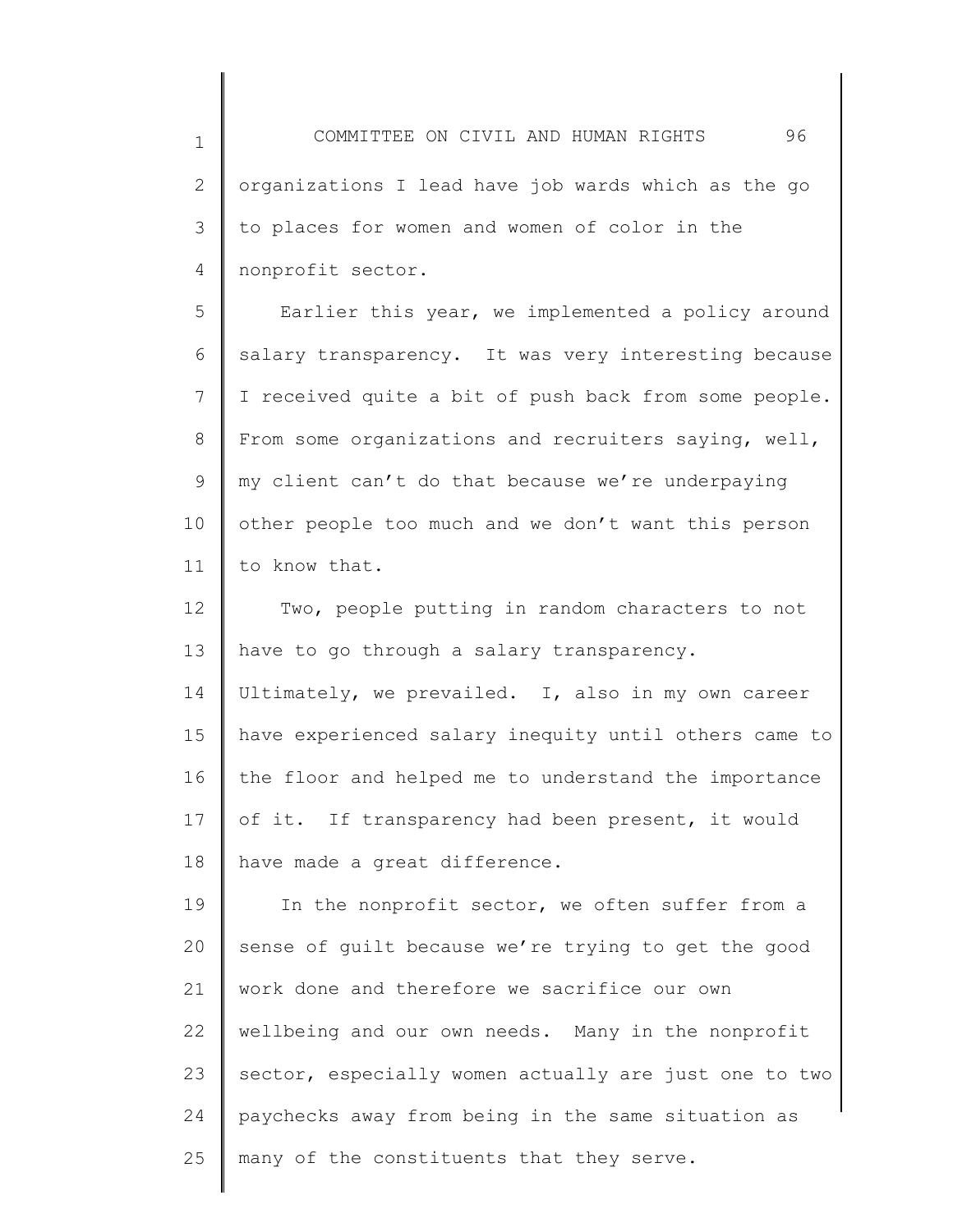| $\mathbf 1$  | 97<br>COMMITTEE ON CIVIL AND HUMAN RIGHTS              |
|--------------|--------------------------------------------------------|
| $\mathbf{2}$ | So, I say, that I understand budgets can be an         |
| 3            | issue for a nonprofit organization but in most cases,  |
| 4            | an overall and assessment needs to be done on          |
| 5            | fundraising practices, strategy and income strain      |
| 6            | diversification. Because what we know for sure, is     |
| 7            | that the nonprofit sector which professes and          |
| 8            | endeavors to create a more just and equitable society  |
| 9            | can not accomplish this work off the backs of          |
| 10           | underpaid professionals. Thank you.                    |
| 11           | CHAIRPERSON EUGENE: Thank you very much.               |
| 12           | COMMITTEE COUNSEL: Thank you. We will now turn         |
| 13           | to questions from Council Members. Council Member      |
| 14           | Rosenthal, you may ask your questions.                 |
| 15           | COUNCIL MEMBER ROSENTHAL: Thank you. Again, I          |
| 16           | apologize for not being able to $-$ for being a little |
| 17           | distracted but I just really [LOST AUDIO 2:14:23].     |
| 18           | Uhm, you know, the people speaking about reparations,  |
| 19           | it's so powerful. And I want to let you all know how   |
| 20           | much I appreciate your support for my bill in the      |
| 21           | maximum salaries.                                      |
| 22           | Uhm, I think what's been said is right, change is      |
| 23           | hard and a lot of people will push back. Uhm,          |
| 24           | Yolanda, what you were just talking about in terms of  |
| 25           | the nonprofit sector, uhm, I think what will happen    |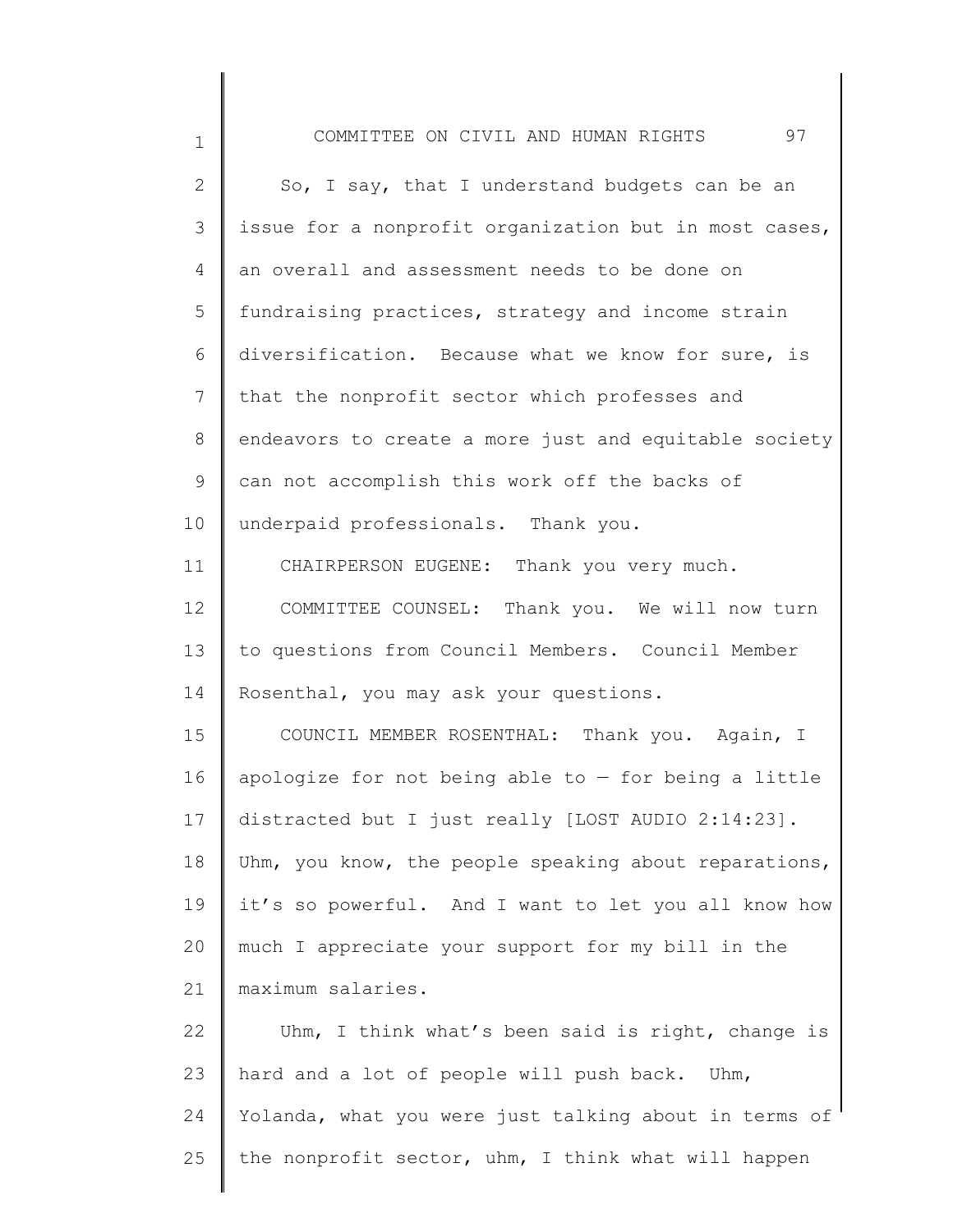| $\mathbf 1$  | 98<br>COMMITTEE ON CIVIL AND HUMAN RIGHTS              |
|--------------|--------------------------------------------------------|
| $\mathbf{2}$ | here and feel free to jump in. But I think it will     |
| 3            | expose how poorly government pays for this work.       |
| 4            | Uhm, and that's you know my - something $I'$ ve worked |
| 5            | on during my tenure in the Council, is trying to get   |
| 6            | higher wages in the nonprofit sector. Uhm, and I       |
| 7            | actually think that given that the city contracts      |
| $8\,$        | with nonprofits to do the city's mandated work, uhm    |
| $\mathsf 9$  | these nonprofits should not have to go to private      |
| 10           | donors to make up the difference between what          |
| 11           | government pays and what people should be paid.        |
| 12           | I don't know if you have any thoughts about that.      |
| 13           | I know there are nonprofits that also do great work    |
| 14           | that do not get city funding but I think that's the    |
| 15           | piece that really jumps out at me. That it will lay    |
| 16           | to bear exactly what is happening in the way that you  |
| 17           | talk about someone being one or two paychecks away     |
| 18           | from homelessness, you know real despair.              |
| 19           | If the Sergeant can just make sure Yolanda or          |
| 20           | anyone who's maybe raising their hand physically or    |
| 21           | uhm, can talk. I put that question out to any of the   |
| 22           | panelists really.                                      |
| 23           | YOLANDA JOHNSON: Uh, yes. Thank you for the            |
| 24           | question Council Member Rosenthal. I agree             |
| 25           | wholeheartedly. The nonprofit sector has often been    |

 $\Big\|$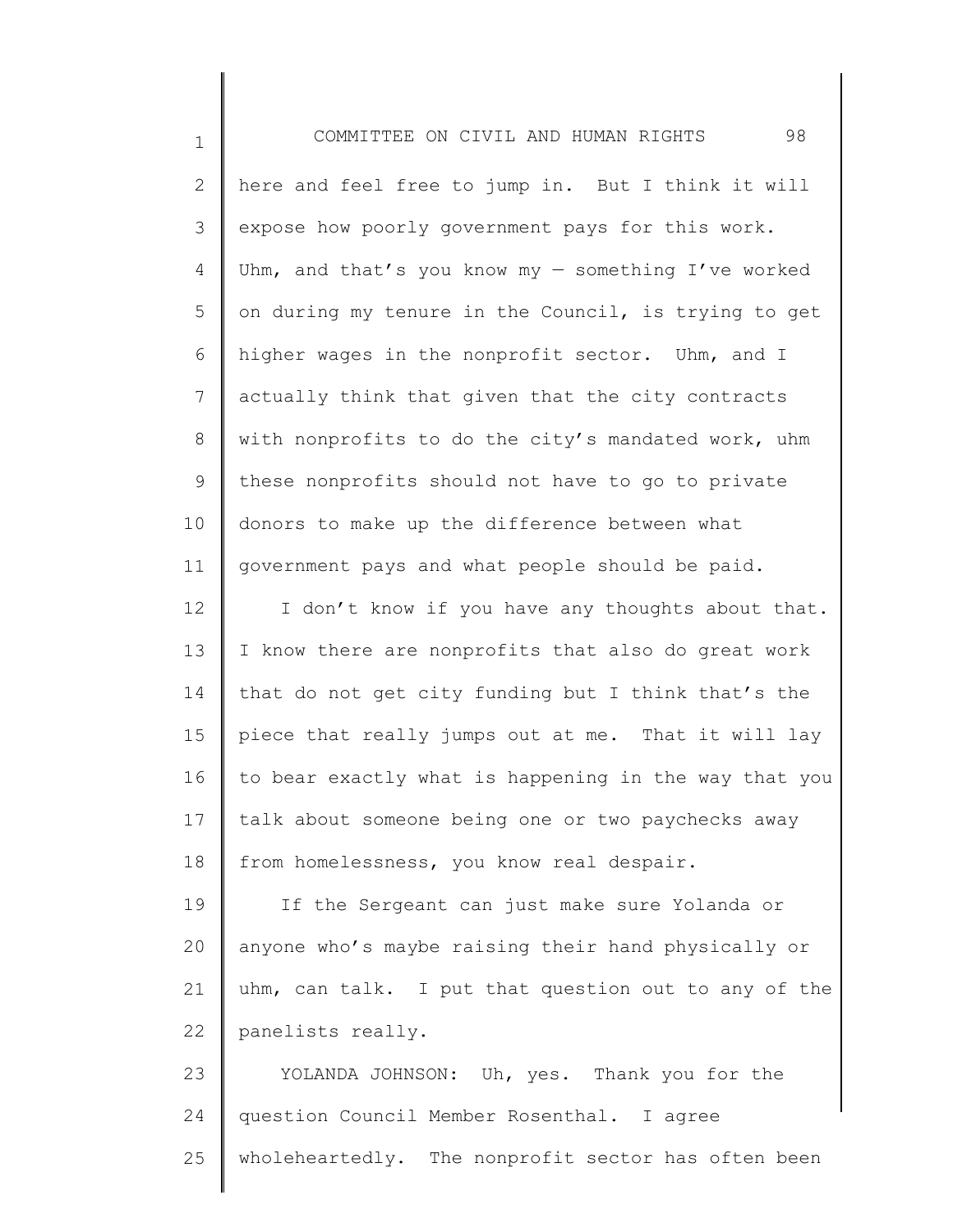1 2 3 4 5 COMMITTEE ON CIVIL AND HUMAN RIGHTS 99 made to feel like that struggle that they can't ask for more and I think it will lay bare all of the different disparities in pay inequity that is present.

6 7 8 9 10 11 12 13 We know that it's there but until we can see it in a transparent way and have the conversations that we need to have, to get to where things need to be, it's just going to be a difficult situation that's never going to improve. And certainly, from government that engage nonprofits to the nonprofit, everyone has to take responsibility for this and move it forward.

14 15 16 17 COUNCIL MEMBER ROSENTHAL: Thank you so much. COMMITTEE COUNSEL: I believe we also have statements from Beverly and Cat. We'll get you unmuted.

18 19 20 21 22 23 24 BEVERLY NEUFELD: Thank you so much and thank you Yolanda for that really important and personal uhm, testimony. I just want to add quickly that PowHER has recently created priorities for this upcoming year and one of them is to work with the Just Pay Campaign, which is exactly what you're talking about the Human Services Councils Campaign.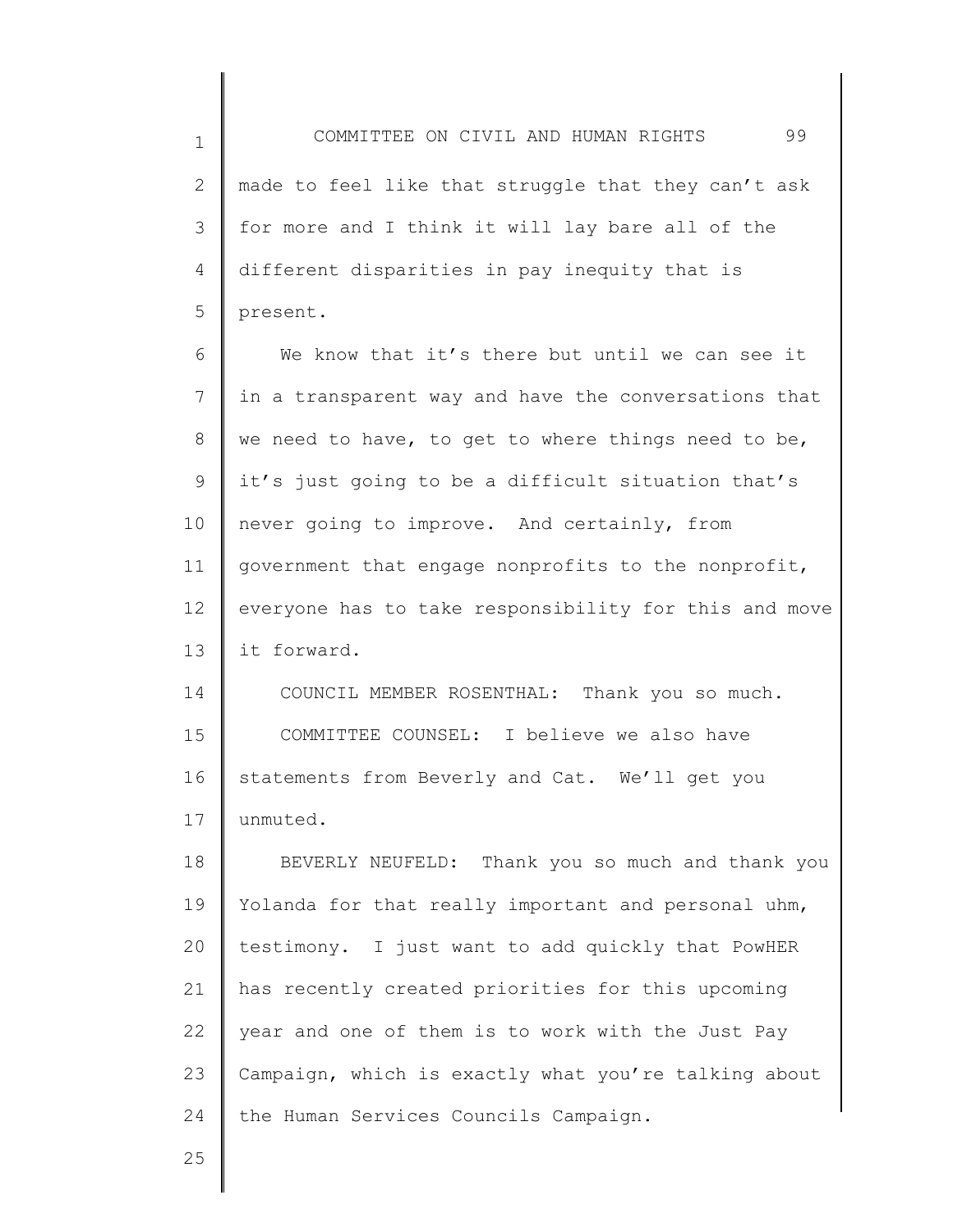1

2 3 4 5 6 7 8 9 10 But all in all, this is about you know fair pay and the only way we're going to have that is if we have the kind of transparency that Council Member your bill will open up. So, I think that's a really interesting point that this hopefully will help you know the folks who are doing great work and really not getting great pay. So, thank you, that's a really  $-$  I think that's an additional reason for this bill.

11 12 13 14 15 16 17 18 19 20 21 22 23 CAT SHUGRUE DOS SANTOS: Yeah, I agree with everything that Beverly and Yolanda said and I just wanted to add, I just wanted  $-$  sorry about the noise in my background. Uhm, I just wanted to add that I think one of the important parts here I think that Helen, your comment raises Council Member Rosenthal, is that so much of this is about implicit bias and things that folks are not aware of. And so, trying to make sure that transparency is what helps us move towards more equity because it exposes those things. So, I think its really essential that we do that. So, I just wanted to underscore what Yolanda had mentioned about that.

24 25 COUNCIL MEMBER ROSENTHAL: Oh, thank you both so much. I appreciate that input. I do [INAUDIBLE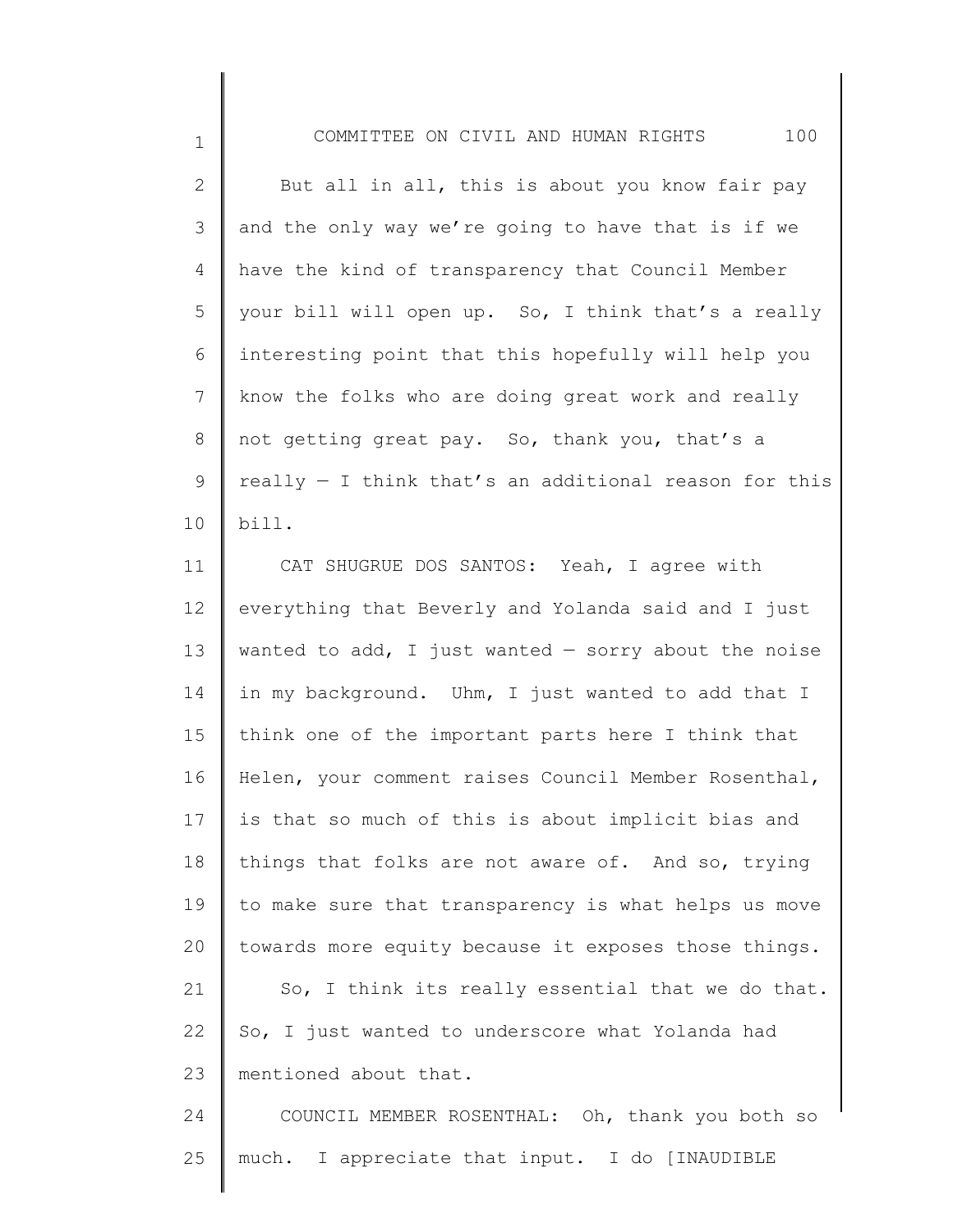1 2 3 COMMITTEE ON CIVIL AND HUMAN RIGHTS 101 2:19:45]. Is that right? Beautiful Black standard poodle.

4 5 6 CAT SHUGRUE DOS SANTOS: My mini poodle but I couldn't hear you. Yes, she has decided to testify as well.

7 8 9 10 COUNCIL MEMBER ROSENTHAL: Mini, oh, okay. Thank goodness, we need a little dog humanity always. But thank you both. I really appreciate that. Thank you.

11 12 13 14 15 16 COMMITTEE COUNSEL: Thank you. Seeing no other questions for this panel, I would like to invite Jessica Stender to testify followed by Solange Charas, Charas, my apologies. And after Solange, we will have Jerry Bergman testifying. Jessica, you can go ahead when Sergeants call time.

17 18 19 20 21 22 23 24 25 SERGEANT AT ARMS: Your time will begin. JESSICA STENDER: Good morning, my name is Jessica Ramey Stender and I am Senior Counsel for Workplace Justice and Public Policy at Equal Rights Advocates. Thank you for the opportunity to testify on behalf of Equal Rights Advocates and Equal Pay Today. ERA is a national nonprofit legal organization dedicated to protecting and expanding economic access for women and girls and people of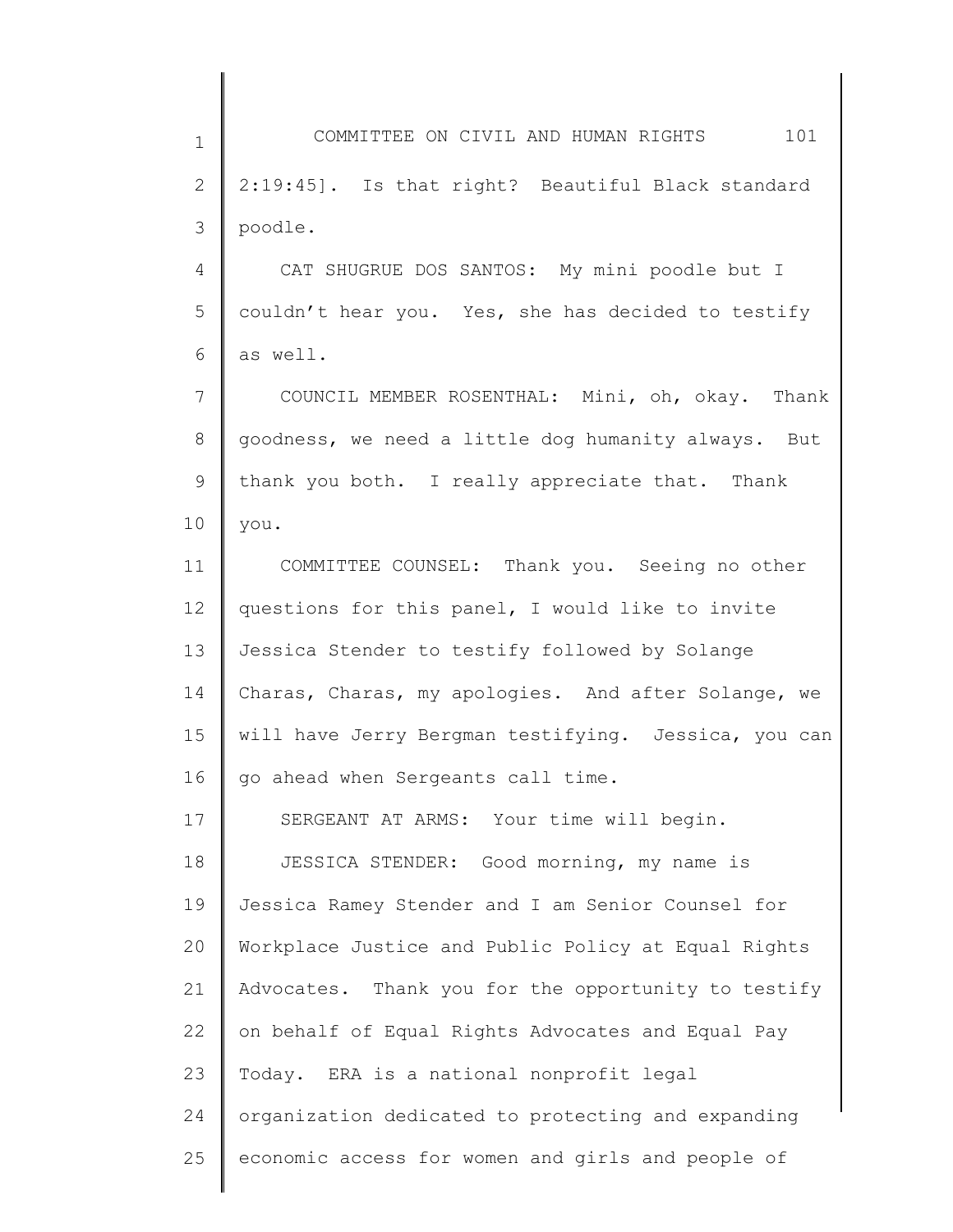1 2 3 4 5 6 7 COMMITTEE ON CIVIL AND HUMAN RIGHTS 102 other marginalized gender identities. The Equal Pay Today Campaign is a collaboration of national and state based legal advocacy, worker justice and social justice organizations fighting to close the gender wage gap through policy reform, litigation and education and outreach.

8 9 10 11 12 13 14 15 16 17 18 19 20 As we've heard, the wage gap persists across industries, occupations and education levels and it has a heavy toll not only on women and particularly women of color but also on the families they support. One contributor as we've been discussing to the wage gap is that pay disparities are often hidden from sight and can be a result of unconscious biases and historical inequities and therefore this issue of pay transparency that we've been discussing at length today is critical. And especially so at the outset of the employment process to help prevent gender and race based pay disparities from developing in the first place.

21 22 23 24 25 So, a key strategy here under this pay transparency umbrella, is providing salary ranges. When an employer asks a job applicant what his or her salary or their salary expectations are without providing them information about the pay for a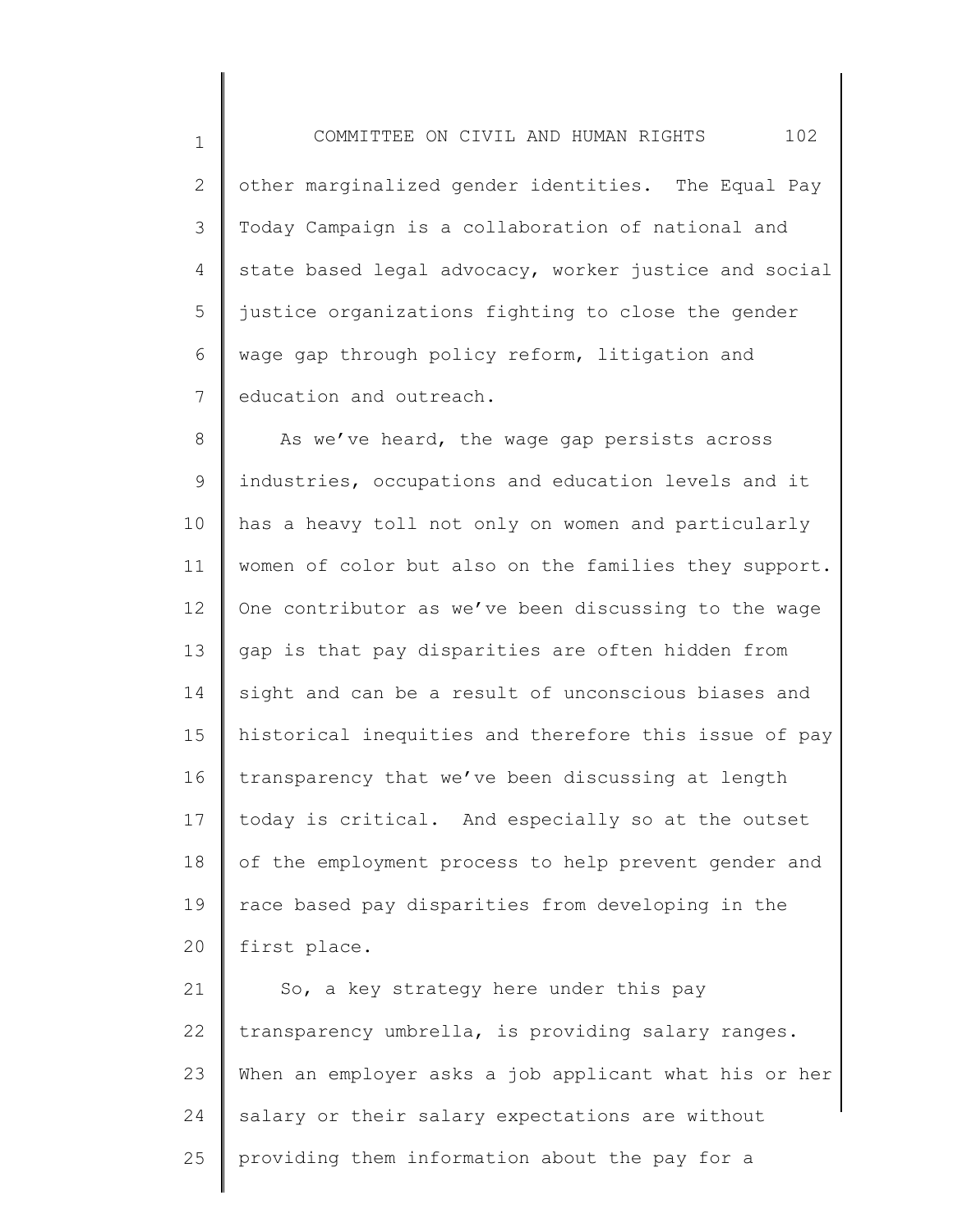1 2 3 4 5 6 7 8 9 10 COMMITTEE ON CIVIL AND HUMAN RIGHTS 103 position, women and people of color are harmed. Studies show that women often ask for less when they negotiate than men, even when they are otherwise equally qualified. Fortunately, research also shows that when job applicants are provided with relevant information in negotiations including salary range, women are more willing to negotiate and more successful in negotiating. And importantly, the gender wage gap narrows.

11 12 13 14 15 16 17 18 19 20 21 22 23 24 The much narrower wage gap in the public sector where agencies typically have transparent and public pay structures, evidenced as this, that greater salary range transparency help reduce wage disparities. Nationally, the gender based wage gap for all full-time workers is 18 percent but in the federal government where pay rates are publicly available, the gender based pay gap in 2017 was just seven percent. Likewise, secrecy of up pay hides and perpetuates gender pay gaps for existing employees. So, when employees have access to salary range information, so not just applicants but employees about a given position, they can evaluate whether they are being paid fairly and attempt to resolve any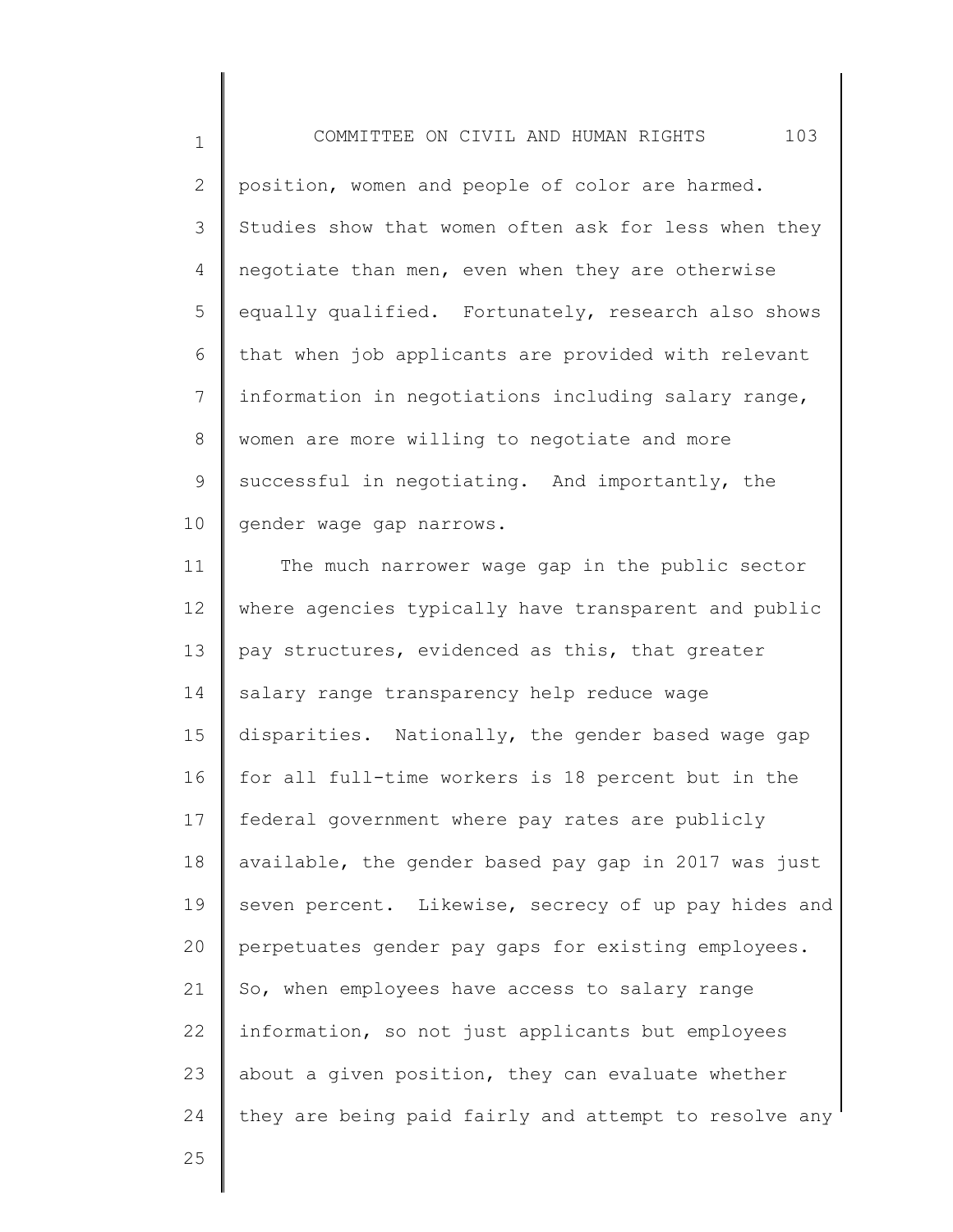1 2 3 COMMITTEE ON CIVIL AND HUMAN RIGHTS 104 pay disparities that they think might exist with their employer.

4 5 6 7 8 9 10 11 12 13 14 15 16 17 18 Thus far, Maryland, Colorado, Washington, California and Connecticut have all enacted salary range, transparency requirements. Other states are looking to potentially do this as well. And I just want to finally note that salary range requirements are also beneficial to employers. Providing job applicants with the range for a position can help an employer more efficiently and accurately match with candidates whose salary requirements are aligned with what they can offer. So, employers know the range they are willing to pay and this just would require them to be transparent about it and also, enable them to avoid wasting time interviewing candidates who are not interested in the job given the pay level that really exists.

19 20 21 22 23 24 25 So, in closing, I would just urge the Committee to support this important measure to increase pay transparency and I'm happy to answer any questions that you may have. Thank you for your time. CHAIRPERSON EUGENE: Thank you very much. COMMITTEE COUNSEL: Thank you. I would like to now invite Solange Charas to testify. After Solange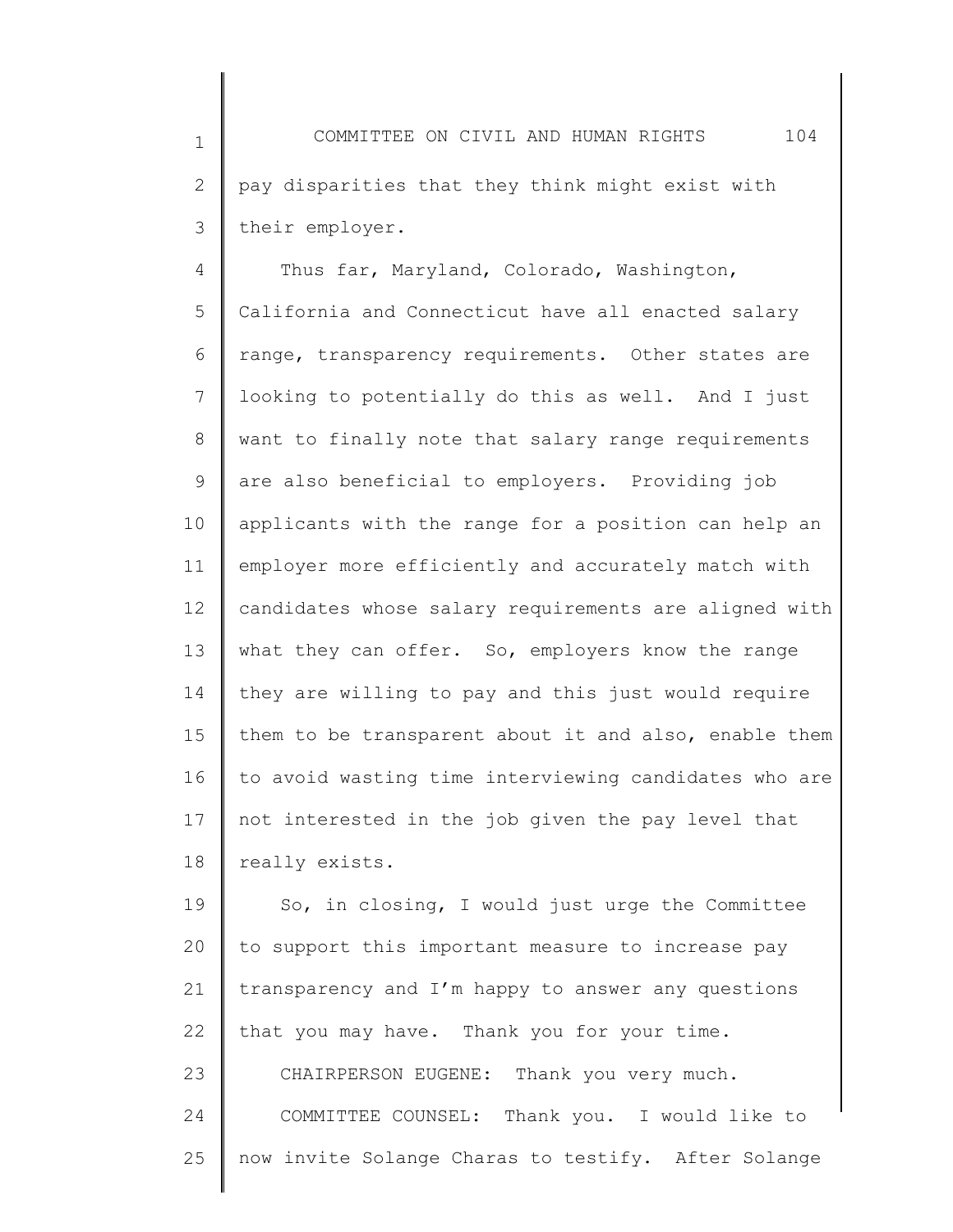| $\mathbf 1$ | 105<br>COMMITTEE ON CIVIL AND HUMAN RIGHTS            |
|-------------|-------------------------------------------------------|
| 2           | Charas, we will have Jerry Bergman and then Jon       |
| 3           | Taylor. Now, if any of the people that will be        |
| 4           | testifying do require interpretation, please use the  |
| 5           | raise hand function when I've called your name to     |
| 6           | indicate to us you will need ESL interpretation.      |
| 7           | Solange, you can go ahead when the Sergeants call     |
| 8           | time.                                                 |
| 9           | SERGEANT AT ARMS: Your time will begin.               |
| 10          | SOLANGE CHARAS: Thank you Chair Eugene and all        |
| 11          | Council Members.                                      |
| 12          | CHAIRPERSON EUGENE: Thank you.                        |
| 13          | SOLANGE CHARAS: My name is Dr. Solange Charas         |
| 14          | and I am a Human Capital Subject Matter Expert with a |
| 15          | PhD in Management and MBA and Accounting in Finance   |
| 16          | and a BA in Economics.                                |
| 17          | I have served as the top HR Executive for three,      |
| 18          | for-profit organizations, served as a Board Director  |
| 19          | for two public companies and held senior roles at     |
| 20          | Ernest and Young and Arthur Anderson.                 |
| 21          | I am currently an Adjunct Professor in the            |
| 22          | Masters of Human Capital Management Programs at       |
| 23          | Columbia USC and NYU. I am a distinguished principal  |
| 24          | research fellow at the Conference Board and today, I  |
| 25          | am representing PowHER New York Equal Pay Committee.  |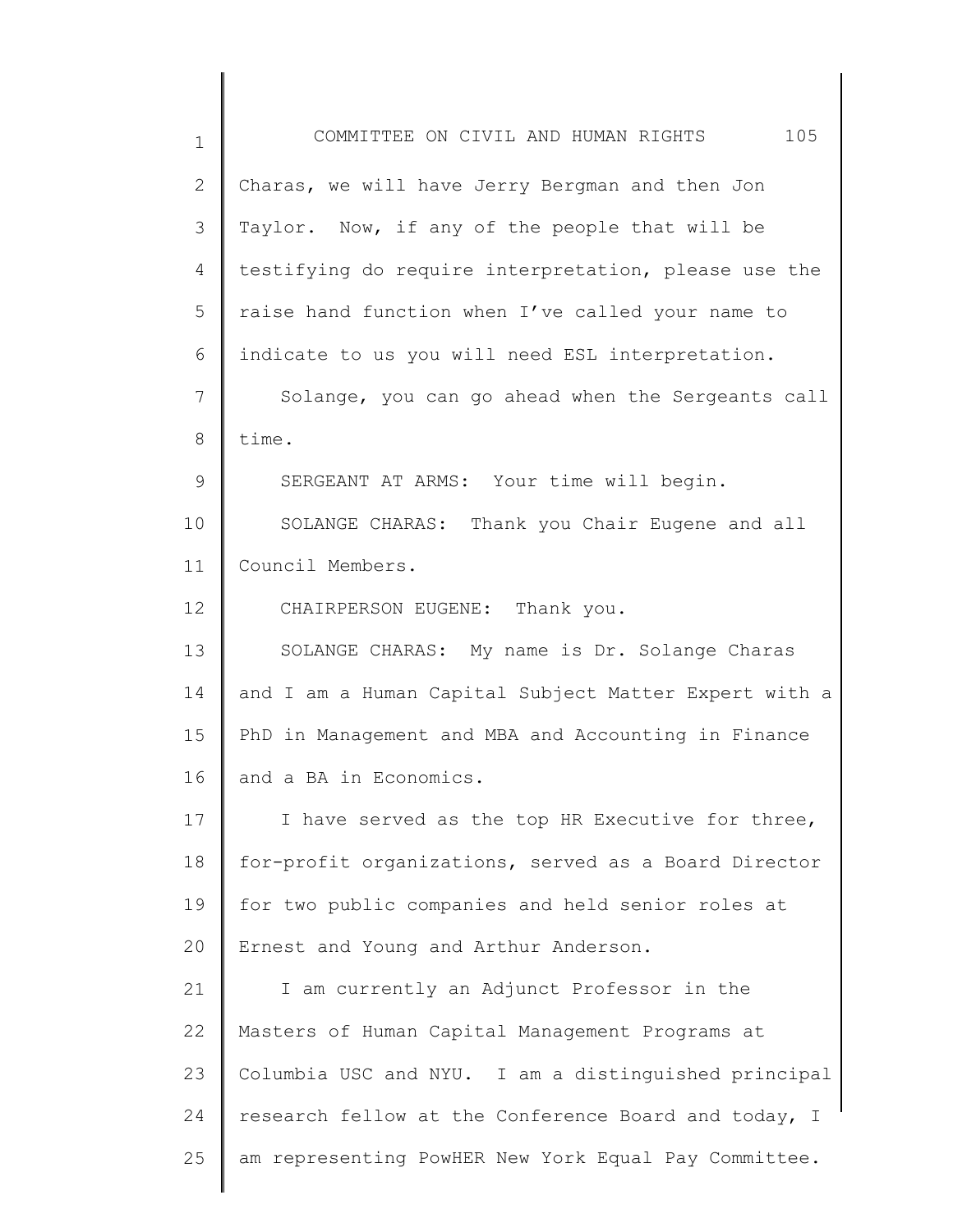1 2 3 4 5 6 7 8 9 10 11 12 13 14 15 16 17 18 COMMITTEE ON CIVIL AND HUMAN RIGHTS 106 I'm here to talk to you about the benefits of human capital transparency for workers, organizations and the community at large. Transparency in all matters human capital including the matter you are taking up today, is being called for by the most prestigious governance monitoring agencies like the SCC, SAZBY, the World Economic Forum, the Business Round Table and the International Standardization Organization. It is just a matter of time before organizations adopt transparency in all matters, including human capital matters. Several states and municipalities have already passed legislation requiring this kind of transparency that you're discussing today with positive outcomes. Transparency benefits workers. The more information they have, the better they are able to make decisions that ultimately lead to

20 21 22 23 24 25 The perception that they are being treated in a fair and consistent manner is associated with higher levels of productivity and job satisfaction. This research is based on organizational justice theory. Transparency benefits the organization. Having been studied by the academic community for decades,

enhance personal and professional outcomes.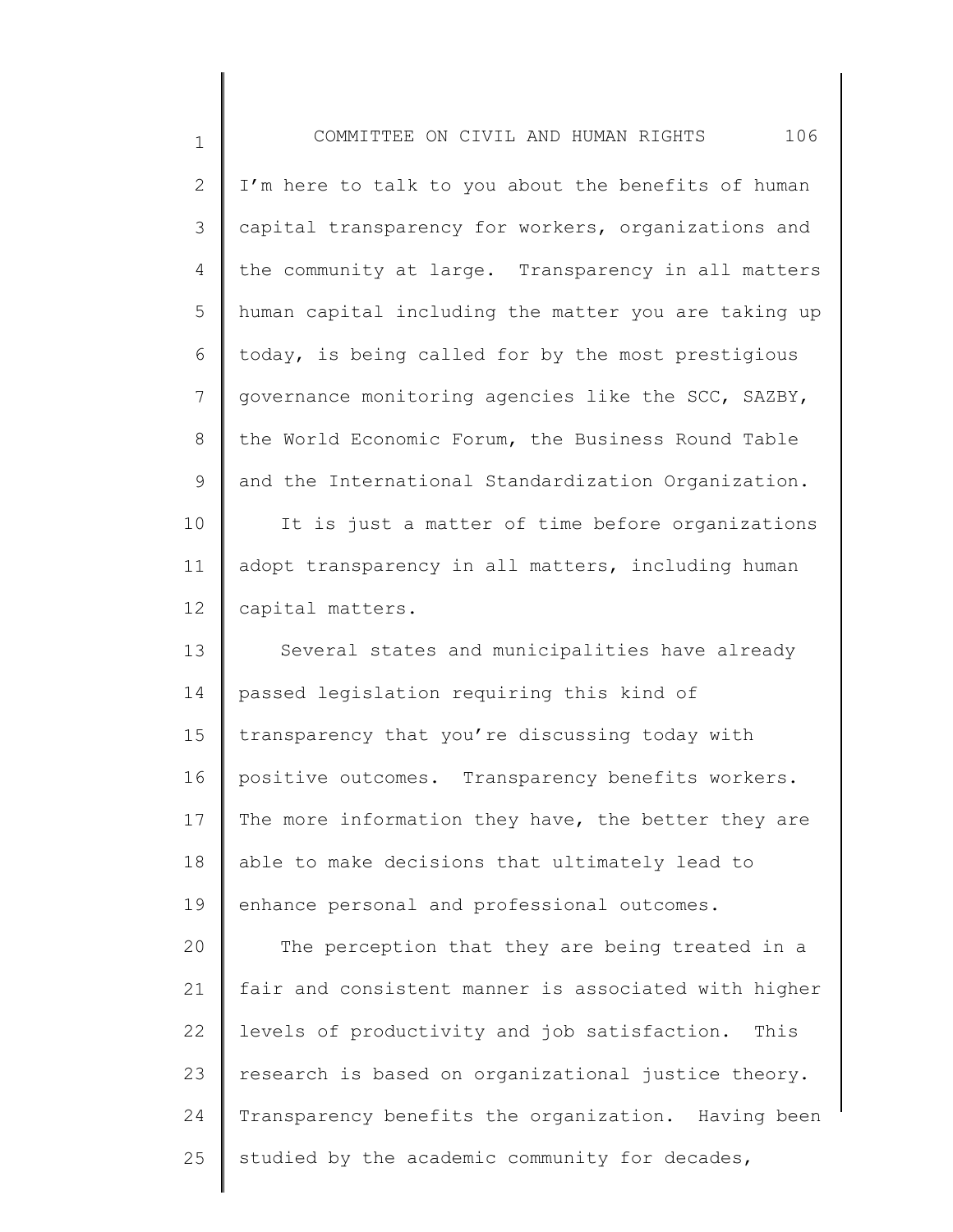| $\mathbf 1$    | 107<br>COMMITTEE ON CIVIL AND HUMAN RIGHTS            |
|----------------|-------------------------------------------------------|
| $\overline{2}$ | research proves that there is a positive correlation  |
| 3              | between human capital transparency and profitability. |
| 4              | If I were to tell you that you could improve your     |
| 5              | bottom-line by up to 25 percent, simply by embracing  |
| 6              | transparency in your business processes, wouldn't     |
| 7              | you? The argument that disclosing salary information  |
| 8              | violates trade secrets or compromises the companies   |
| 9              | competitive advantage is simply no longer true.       |
| 10             | Scores of company are so transparent, they            |
| 11             | voluntarily share what was once considered sensitive  |
| 12             | information and are reaping the benefits in higher    |
| 13             | engagement, lower attrition and enhanced business     |
| 14             | outcomes.                                             |
| 15             | Competitive salary levels are no longer a secret      |
| 16             | as the Bureau of Labor Statistics and other           |
| 17             | organizations like Salary.com are widely available.   |
| 18             | That many organizations voluntarily provide salary    |
| 19             | ranges for management positions and their positing    |
| 20             | proves this point.                                    |
| 21             | Lastly, transparency benefits the community at        |
| 22             | large. An ounce of prevention is certainly worth a    |
| 23             | pound of cure in this case. Given the war for talent  |
| 24             | and the shrinking labor pool, we need to make New     |

 $\Big\|$ 

25 York City a disclosure forward community and be a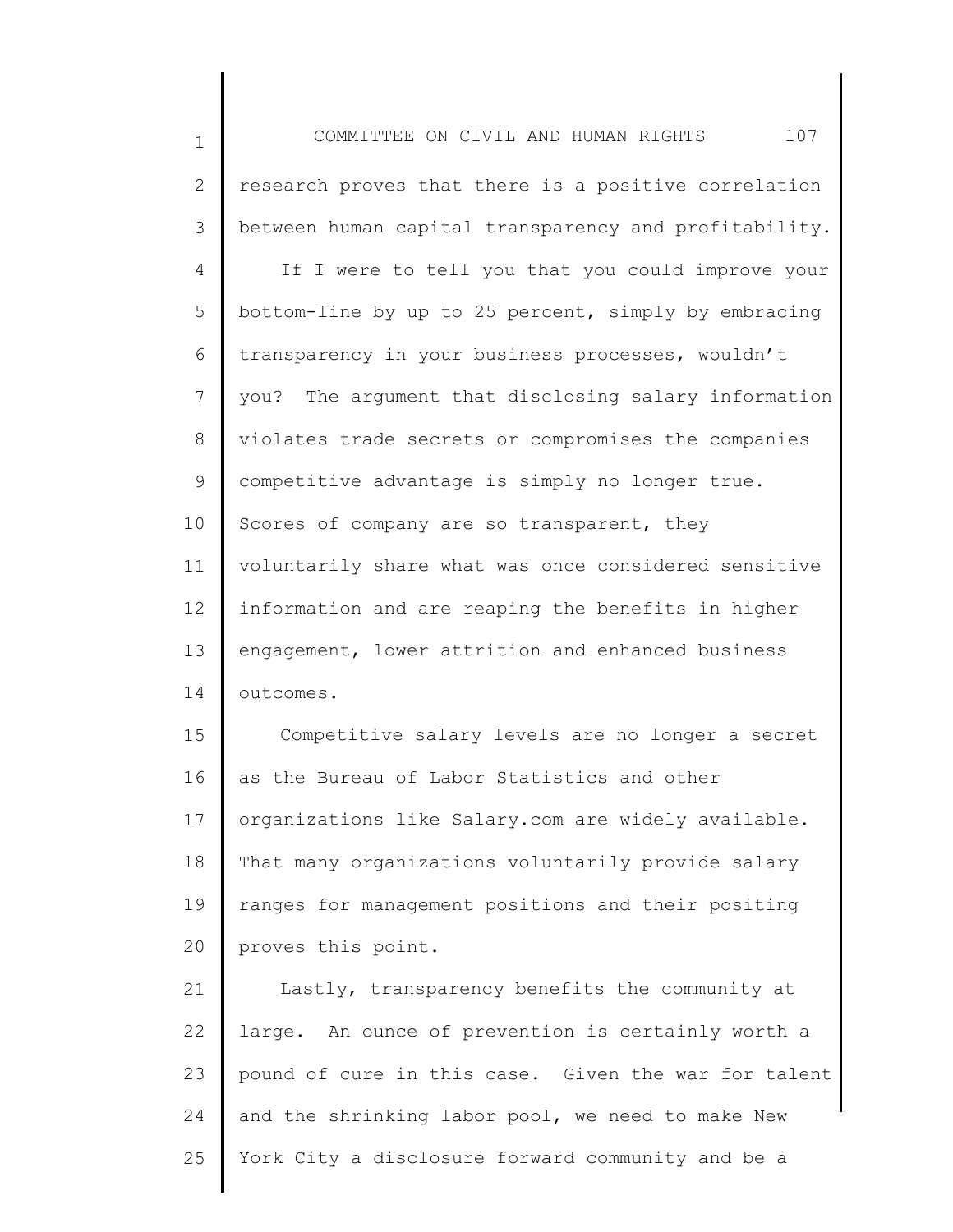1 2 3 4 5 6 7 8 9 10 11 12 13 14 15 16 17 18 19 20 21 22 23 24 25 COMMITTEE ON CIVIL AND HUMAN RIGHTS 108 leader in the coming transparency movement, drawing businesses and talent to our city. I hope you'll consider these points as you deliberate the merits of this bill. Thank you for your attention. CHAIRPERSON EUGENE: Thank you. COMMITTEE COUNSEL: Thank you. I would now like to welcome Jerry Bergman to testify followed by Jon Taylor and then Fred Corman. Again, if anyone on these panels  $-$  oh, my apologies, before we start, I see that Council Member Rosenthal does have her hand raised. COUNCIL MEMBER ROSENTHAL: Thank you so much for that Jayasri. And I want to thank the last few panelists for sure for their insights. I really appreciate that. Actually, I have a quick question for Cat Shugrue is she is still here and if someone could unmute her. Uhm, your testimony in particular was interesting because you've actually done it at your organization. Uhm, hang on one second. Jayasri, I'm not able to see all the panelists. Is Cat still here? COMMITTEE COUNSEL: I'll take a look.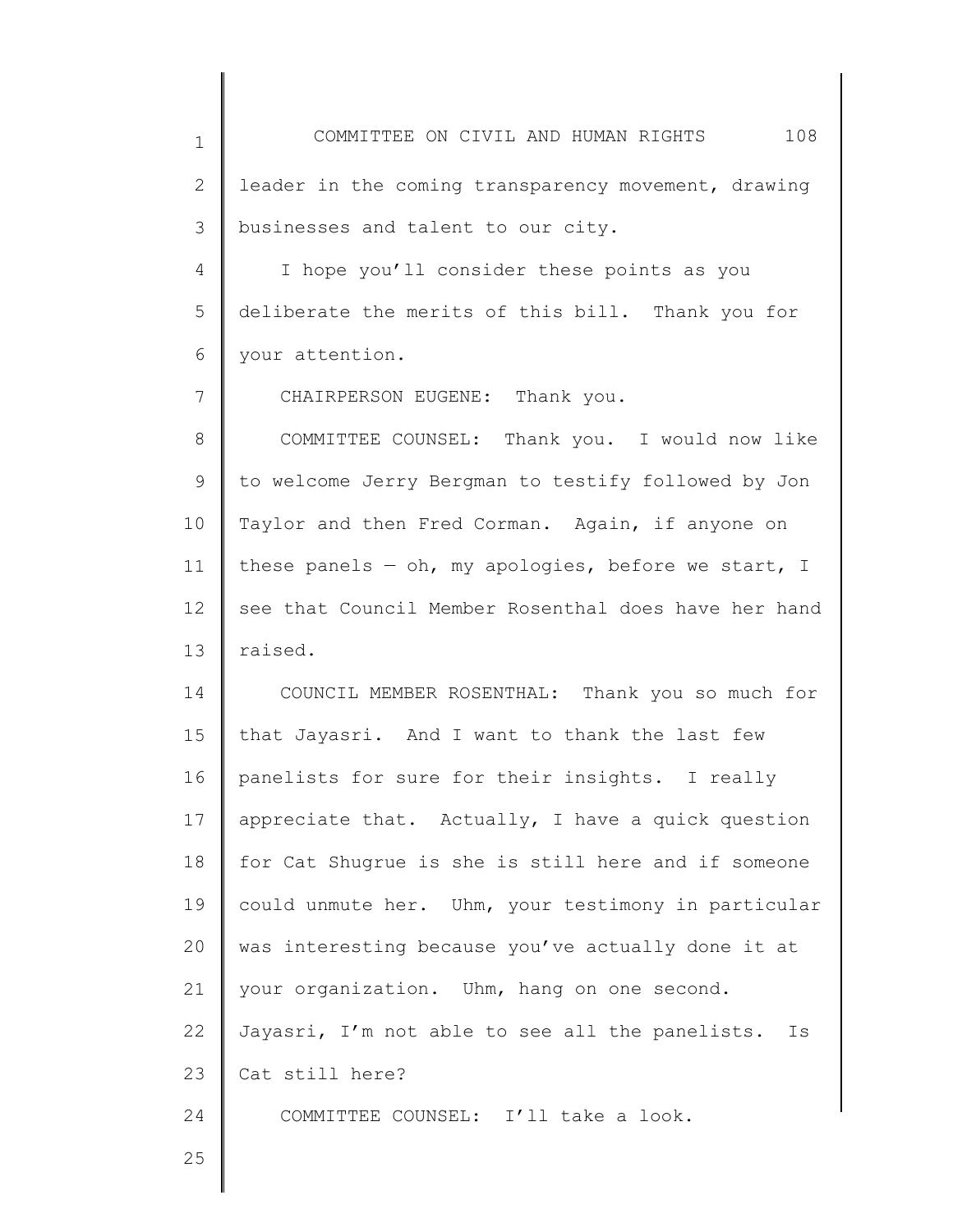| $\mathbf 1$  | 109<br>COMMITTEE ON CIVIL AND HUMAN RIGHTS           |
|--------------|------------------------------------------------------|
| $\mathbf{2}$ | COUNCIL MEMBER ROSENTHAL: Okay, I just want to       |
| 3            | make sure she is able to answer the question. Uh, if |
| 4            | she's not, I will ask her separately but uhm, so, if |
| 5            | she's not here, it's fine. What I'll be asking her   |
| 6            | is what the impact was of her organization           |
| 7            | instituting the public pay ranges and whether or not |
| 8            | they lost any staff or if staff were $-$ what the    |
| 9            | response of staff was?                               |
| 10           | Because she's not on, I'm going to ask her to        |
| 11           | actually try to put that in writing and submit it as |
| 12           | part of her additional testimony. Thank you. Thank   |
| 13           | you for that.                                        |
| 14           | COMMITTEE COUNSEL: Thank you Council Member          |
| 15           | Rosenthal. Uh, we will now move to the next panel,   |
| 16           | which is I'm calling on Jerry Bergman to testify     |
| 17           | followed by Jon Taylor and Fred Corman. Jerry, you   |
| 18           | can go ahead when the Sergeants call time.           |
| 19           | JERRY BERGMAN: Thank you. Please don't start me      |
| 20           | on the timer yet because I wish the Council to       |
| 21           | understand that when people speak as fast as they    |
| 22           | have been, the ASL interpreters and the cart         |
| 23           | providers absolutely cannot keep pace with the speed |
| 24           | of the remarks. So, I need to speak at a controlled  |
| 25           | pace and I want to ask that you give me an extra     |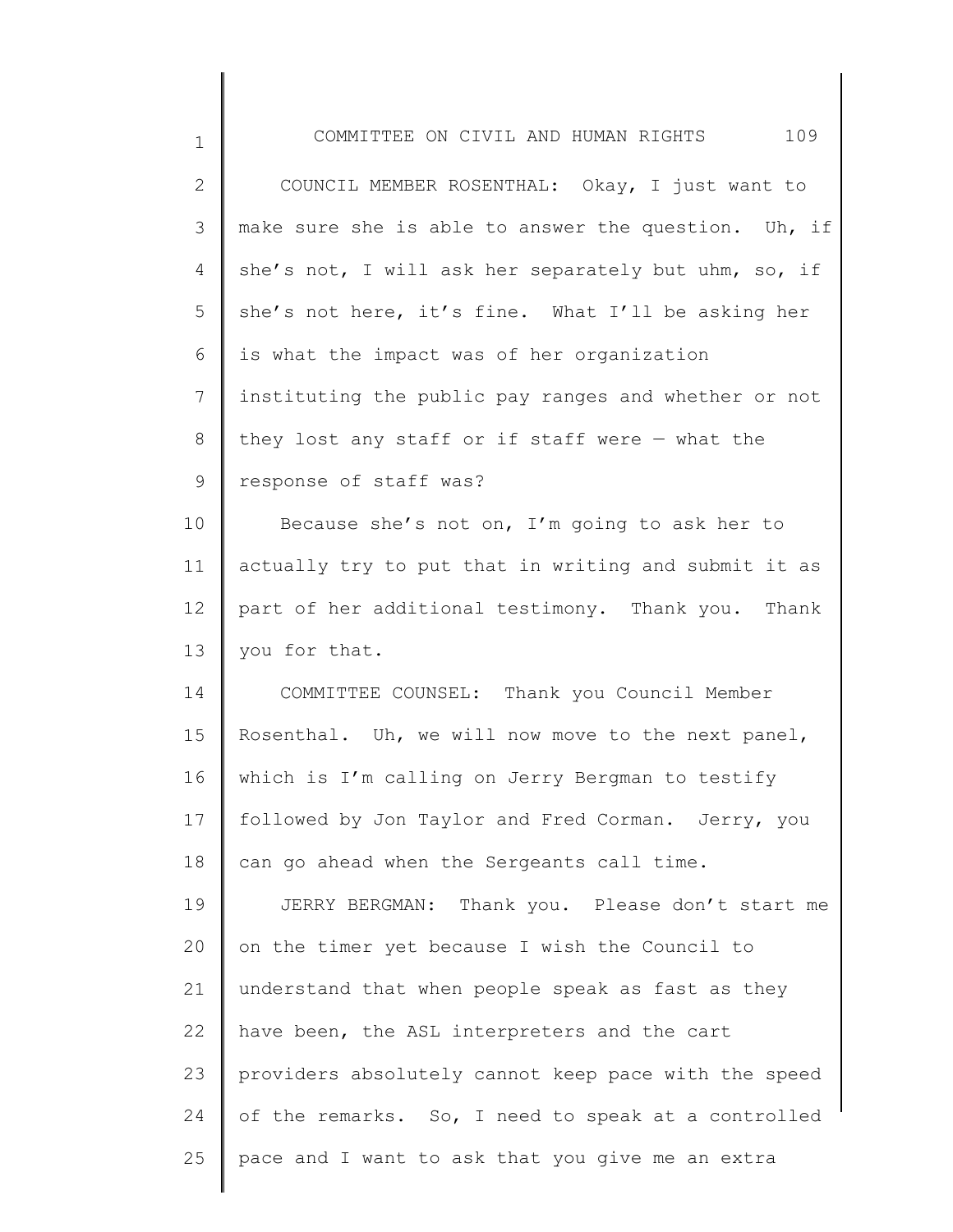1 2 3 COMMITTEE ON CIVIL AND HUMAN RIGHTS 110 minute or two if that's required to get through my testimony.

4 5 6 7 8 9 10 11 Thank you Chairman Eugene, Council Members and staff. I'm Jerry Bergman, an Advocate for people with hearing loss. A big thanks to Council Member Rosenthal for introducing INT 2020. I testify today in support of the ordinance to require open captions, also known as subtitles on a fair and equitable basis. One that reasonably accommodates us without harming the motion picture exhibitors.

12 13 14 15 16 17 18 19 20 We seek to buy tickets to open caption showing for all movies, all cinemas, on a regular week day, week night, weekend, matinee and evening schedule. A modest one that will not put cinemas out of business. For a decade, deaf and hard of hearing people have been repeatedly and continually denied movie enjoyment by systems that fail, devices that go dead, while it must be painfully held for two hours because they otherwise would topple over.

21 22 23 24 Unlike closed caption devices, captioning is wildly popular among all people and increasingly common in the media. A change that ordered petitions specifically on open caption movies, now has over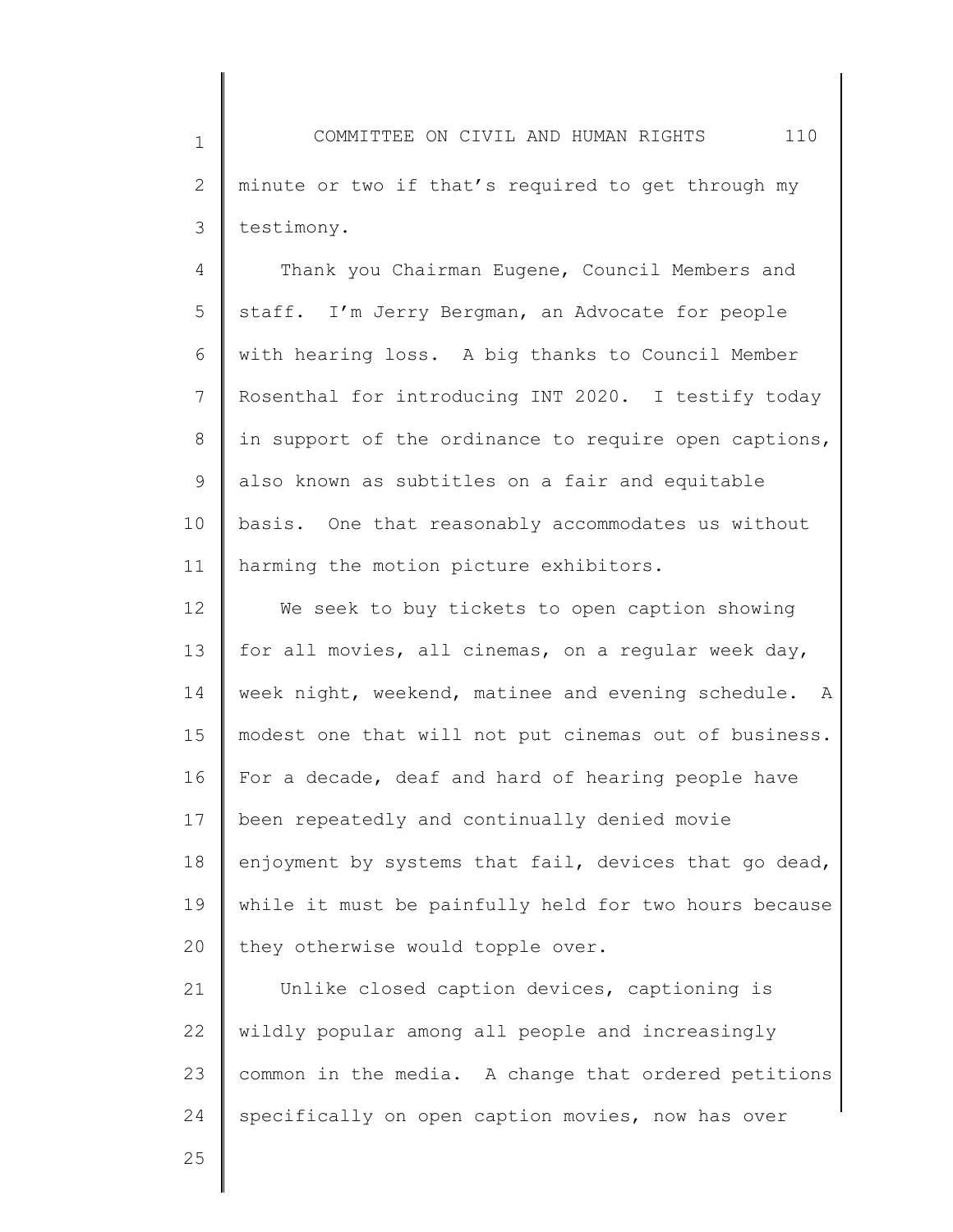COMMITTEE ON CIVIL AND HUMAN RIGHTS 111 24,000 signatures, over 1,500 of them from New York State and almost 600 from city folks.

1

2

3

4 5 6 7 8 9 10 11 12 13 14 15 16 17 Recently, when Marvels Eternals was released, promoters contacted our hearing loss association and offered an open caption screening for us. Why? Only because one of the movie stars, Lauren Ridloff is deaf. Ms. Ridloff in a September 19 New York Times interview was asked, if movies are accessible to people who were deaf. Her response, no, we're an after thought in movie theatres and that needs to change. She described using a CC device as "a headache" because most of the time she said, often when the movie is half over, the devices don't work and then you get her words, "well, how about I give you a free ticket for the next movie?" And I'm like, are you kidding me?

18 19 20 21 22 23 24 25 Recently AMC began scheduling some open caption showings. The companies CEO referred to the move as "a real advance for those with hearing difficulties or where English is a second language." Correct about ESL people but no, not a real advance, simply a star. Try finding an open caption showing at a Cinema near you. I did that this week. Although I live within walking distance of two AMC multiplexes,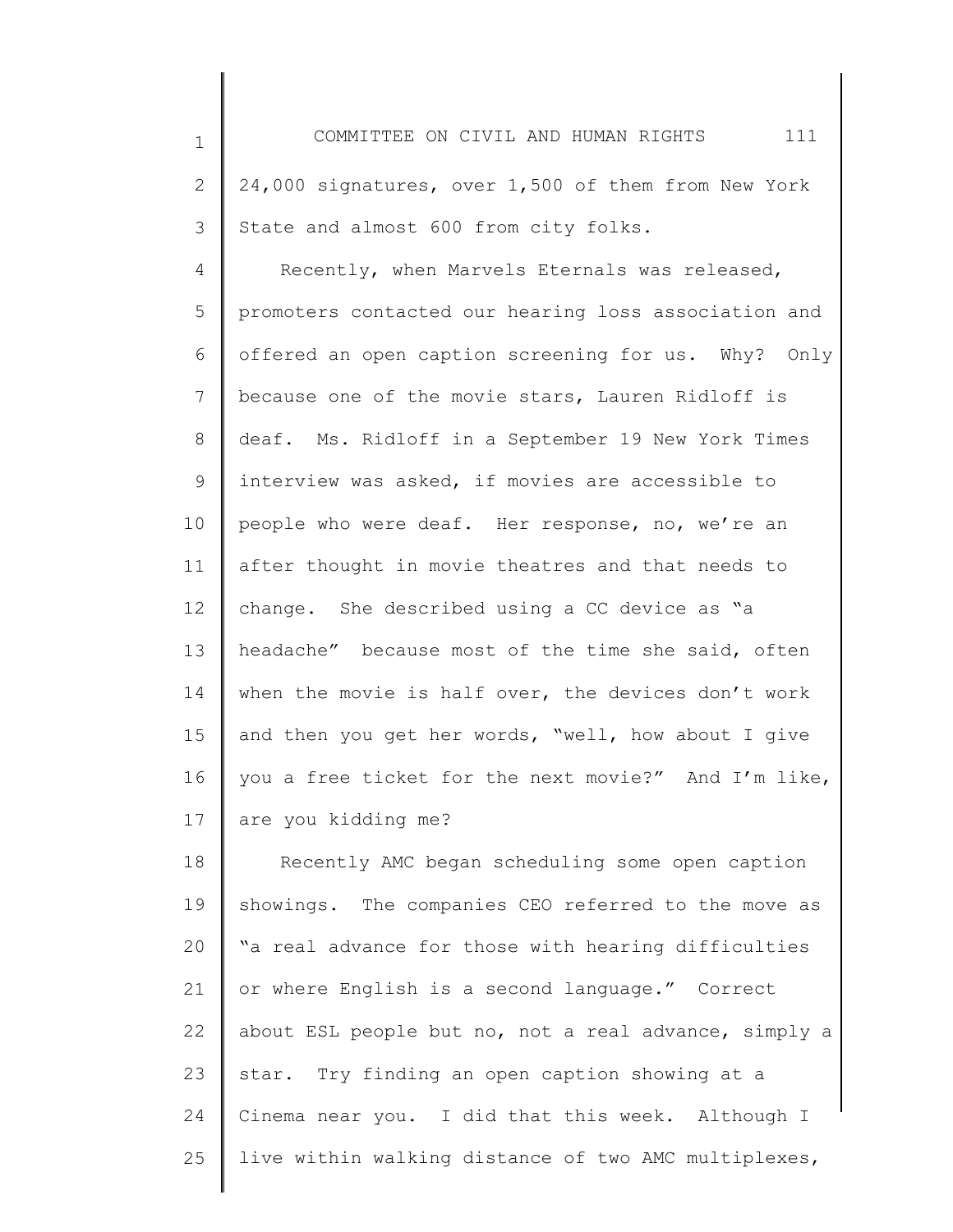1 2 3 4 5 COMMITTEE ON CIVIL AND HUMAN RIGHTS 112 I would need to take public transportation to get to one where an open caption showing was scheduled. I live in Manhattan and can do that but imagine a person or a family with a deaf child in the outer

6 boroughs.

7

SERGEANT AT ARMS: Time is expired.

8 9 10 11 12 13 14 15 16 17 18 19 20 21 22 JERRY BERGMAN: Cinemas have a check out on return policy for using closed captions devices that is inconvenient, especially when the devices are dispensed in the lobby but the movie is showing in an auditorium way upstairs. Because some of us feel stigma or embarrassment about the need for visible accessibility, being seen using open captions devices makes us feel uncomfortable wondering what other patrons may think since being deaf or having hearing loss generally cannot be seen. Some restaurants now routinely have QR codes through which to view menus to protect against COVID transmission. We have no clue whether caption devices are even disinfected at all, much less before being transferred from one person to another.

23 24 25 None of these issues pertain when people can watch movies on the big screen with open captions. For years, the deaf entertainment access foundation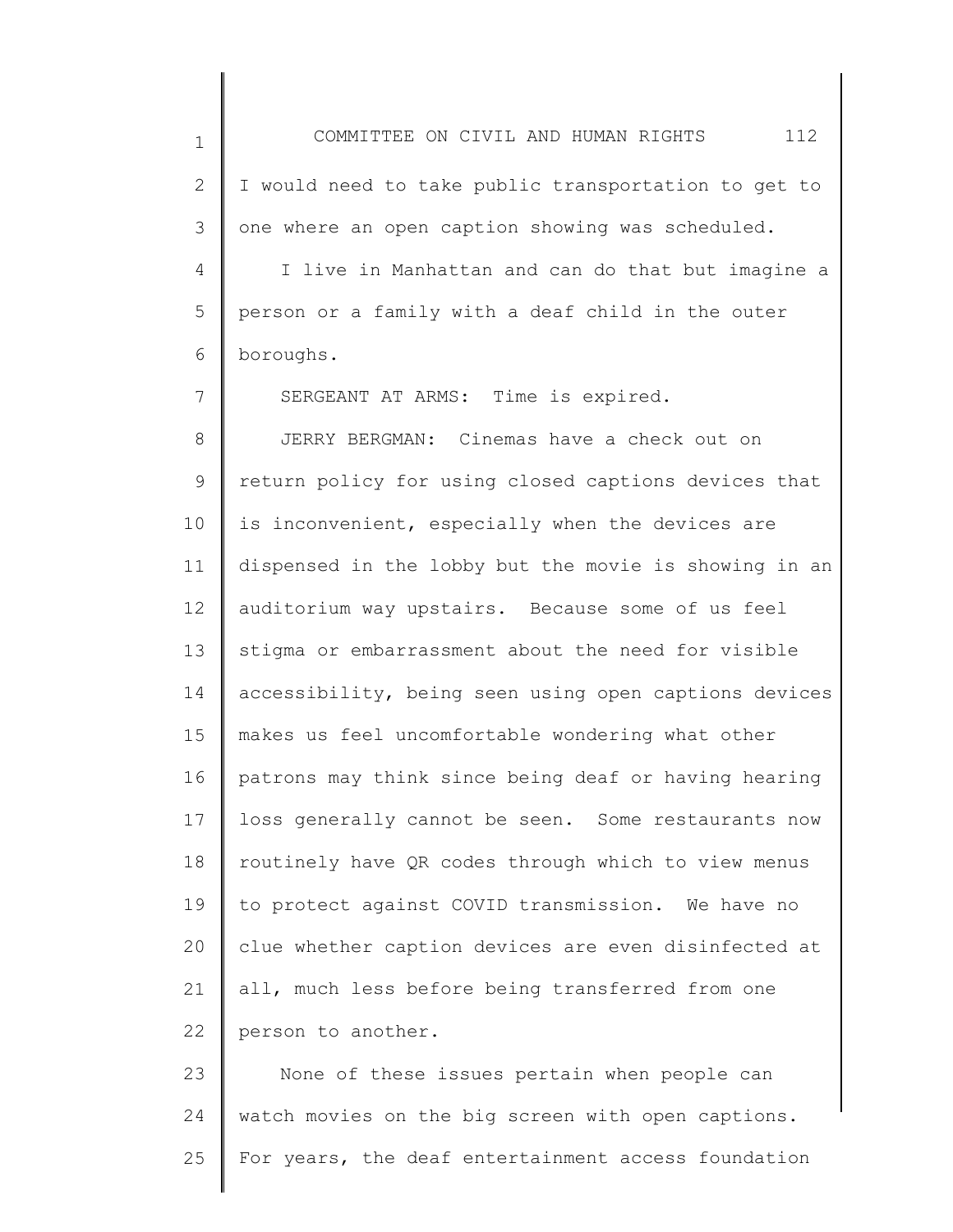1 2 3 4 COMMITTEE ON CIVIL AND HUMAN RIGHTS 113 has politely asked local cinema managers to schedule open caption showing with rare exception their requests have been denied.

5 6 7 8 9 10 11 12 13 14 15 AMC said it will offer open captions in 240 U.S. locations, I believe that's less than 50 percent of their cinemas in the U.S.. Why? What about the people who are deaf or hard of hearing elsewhere? I'm submitting a two page fact sheet and nine page backgrounder as written testimony for more detail. I hope if any of you are not convinced that open caption movies are needed, you will read the documents, understand how we got to this point and help us by voting for a revised version of INT 2020 that treats both us and movie exhibitors fairly.

16 17 18 19 20 In closing, many supporters have pledged to submit written testimony. Many of them have online jobs, doctors appointments, etc., so that's why more of us will not be heard from today. Thank you. CHAIRPERSON EUGENE: Thank you so much. Thank

21 you very much. Thank you.

22 23 24 25 COMMITTEE COUNSEL: Thank you. At this time, I would like to call on Jon Taylor to testify. After Jon Taylor, seeing the Fred Corman is not in the Zoom, I will be calling Matthew Greller followed by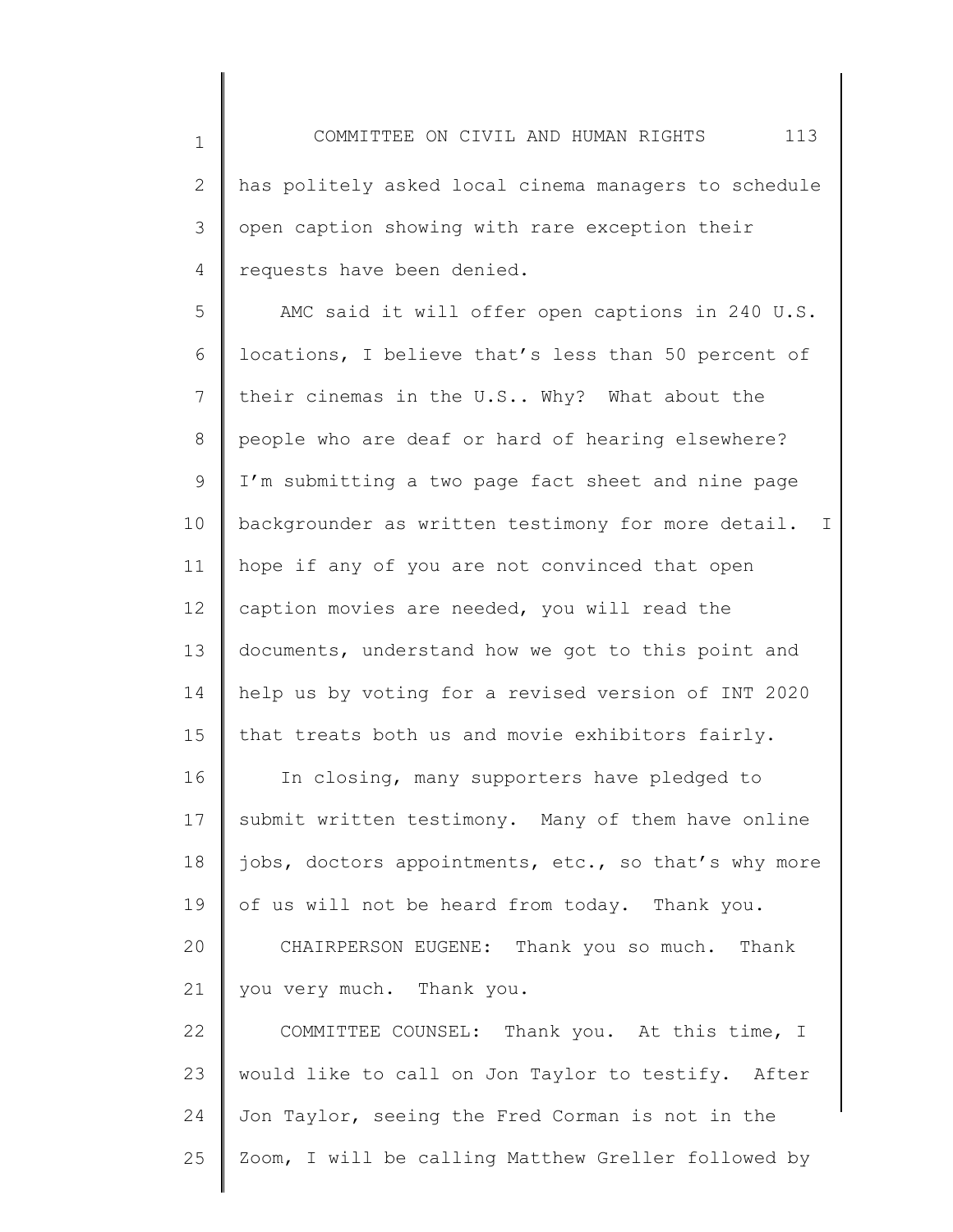1 2 3 4 5 COMMITTEE ON CIVIL AND HUMAN RIGHTS 114 Alex Rich. Jon, you can go ahead as soon as the Sergeants call time. SERGEANT AT ARMS: Your time will begin. JON TAYLOR: Hello, good morning, good afternoon

6 7 8 9 10 11 12 13 14 15 16 17 18 19 Chair Eugene and Council Members. Thank you to Council Member Rosenthal for introducing this legislation. My name is Jon Taylor and I am President of the New York City Chapter of the Hearing Loss Association of New York — of America. Like many of our members because of my profound hearing loss, I cannot enjoy movies without captioning. However, many times when I have gone to movie theatres, captioning devices did not work. Closed caption devices place a substantial burden on theatres who must properly maintain them. Sometimes theatres have neglected to charge devices. Sometimes devices were broken. On other occasions, theatre staff had not set the devices correctly.

20 21 22 23 24 25 The last time I went to the movies, after offering me three different devices, none of which produced captions, the staff realized that the device was not the problem, the auditorium equipment was not functioning properly. I know that my experiences are not unusual, they are typical. Even when devices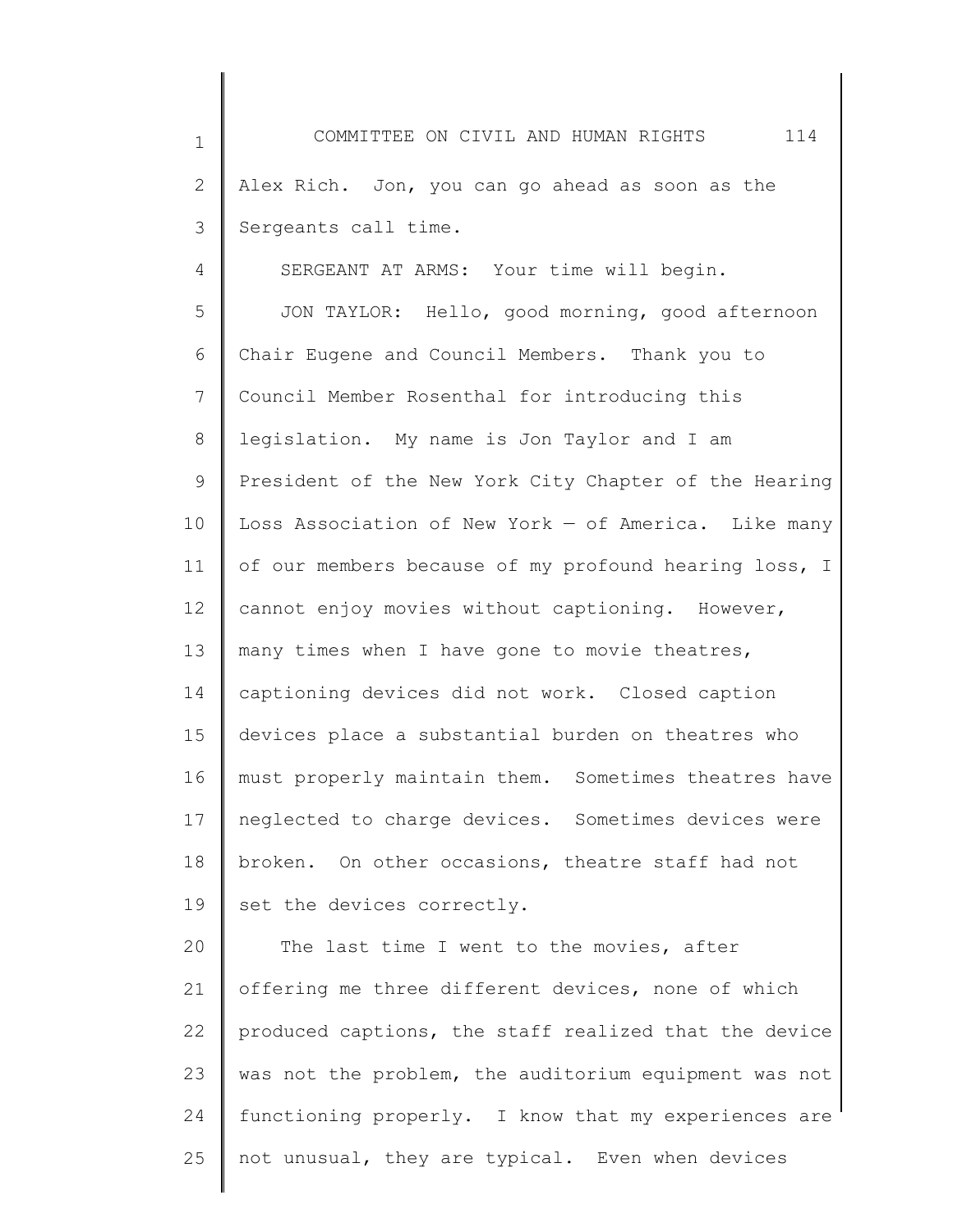COMMITTEE ON CIVIL AND HUMAN RIGHTS 115 work properly, the type that is worn as glasses are heavy and uncomfortable. While the devices that are placed in cupholders never fit properly and fall down

6 7 8 9 10 11 12 In addition, it places a burden on users who must arrive early to get a device and to identify themselves as having hearing loss. Extensive research has demonstrated that captioning benefits everyone, not just those with hearing loss. People comprehend and remember text better when speech is captioned than when it is only spoken.

13 14 15 16 17 18 19 20 21 22 I've submitted a peer review journal article summarizing this research and hope that you will take the time to read it. This research confirms what many of us have seen in person when we have attended caption performance on Broadway. Many people who are not wearing hearing devices are glued to the captioning screen. And of course, captioning will benefit millions of people with undiagnosed or untreated hearing loss. Thank you for your time and consideration.

23 24 CHAIRPERSON EUGENE: Thank you so very much. Thank you.

25

1

2

3

4

5

easily.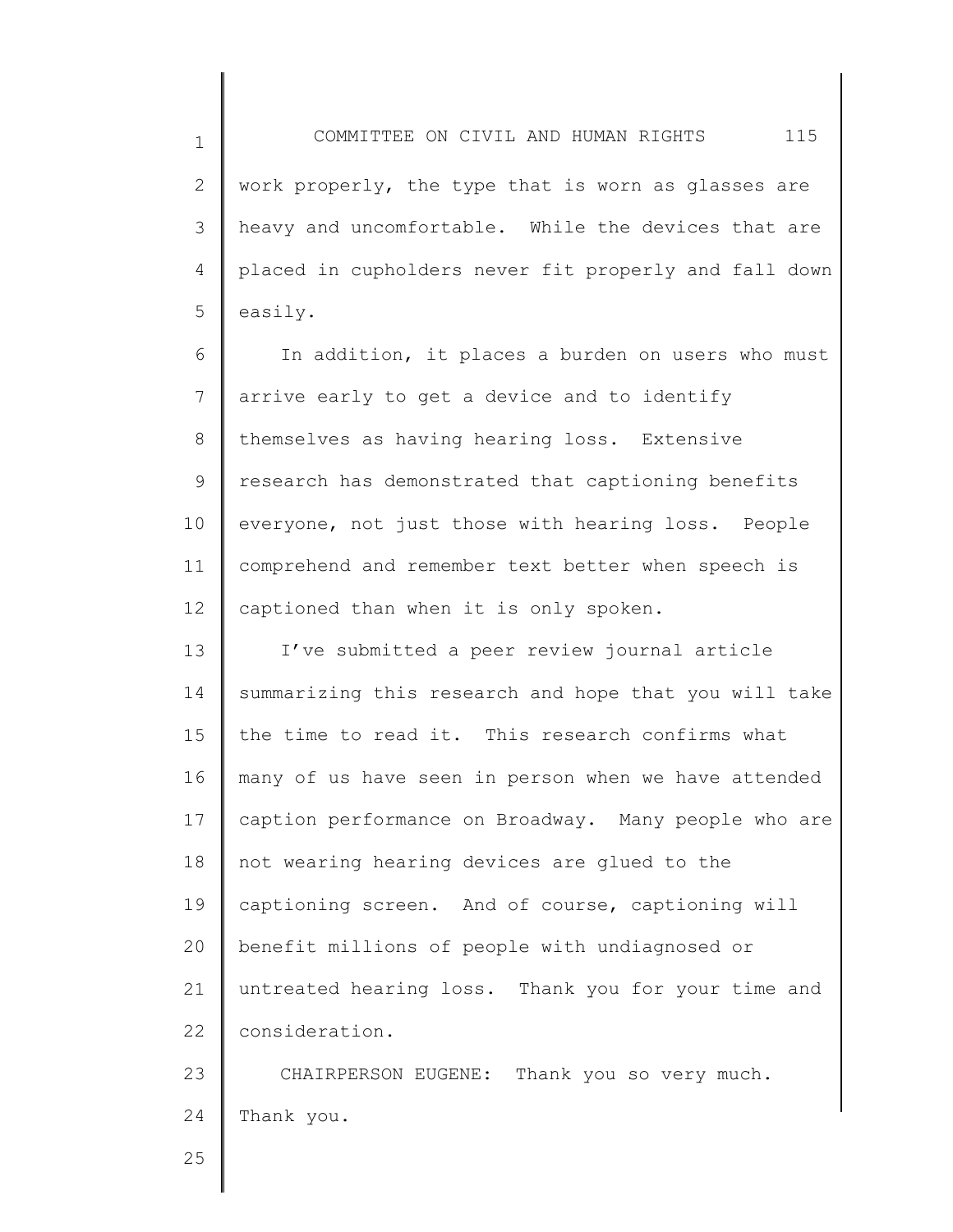1 2 3 4 5 6 7 8 9 10 11 12 13 14 15 16 17 18 19 COMMITTEE ON CIVIL AND HUMAN RIGHTS 116 COMMITTEE COUNSEL: Thank you. Uhm, at this time, I would like to call on Matthew Greller to testify. After Matthew Greller we will have Alex Rich and Doug Murdoch. Matthew, you can go ahead as soon as the Sergeants call time. SERGEANT AT ARMS: Your time will begin. MATTHEW GRELLER: Thank you. Good afternoon Chairman Eugene and members of the Committee. My name is Matt Greller and I'm an Attorney and a Lobbyist here on behalf of a client Natto, owners of New York State. In New York City Natto represents over 30 movie theatres across the five boroughs. Let me be very clear, the movie theatres are still suffering from this terrible pandemic. The theatres want all patrons to feel safe and return to the theatres, which is still the best place to see a movie. Of course, this includes members of the deaf and

20 21 22 23 24 hard of hearing community. We want members of the deaf and hard of hearing community and others that might benefit from increased open caption showtimes to feel welcome at the cinema. At the same time, however, we oppose Intro. 2020 for three main reasons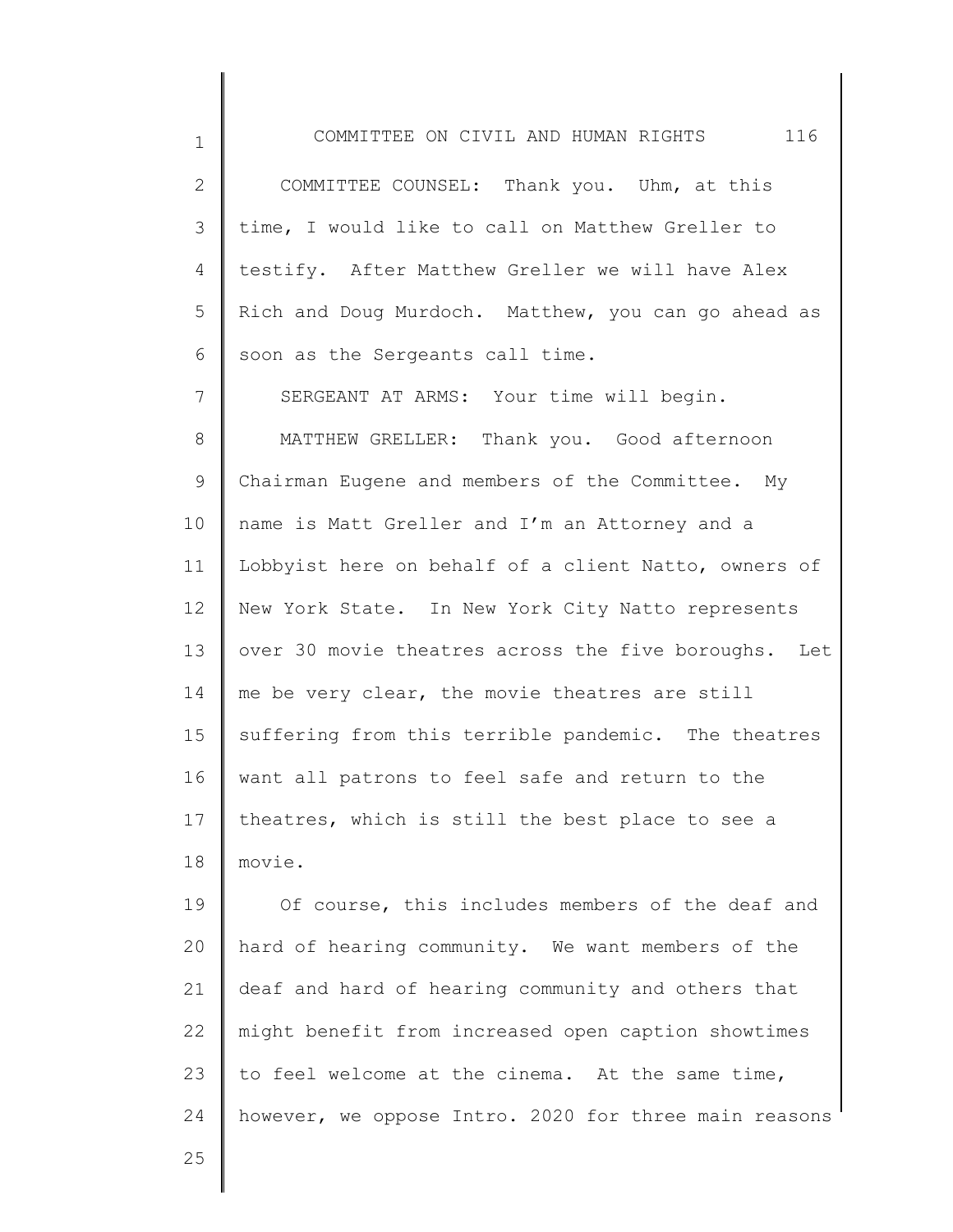1 2 3 COMMITTEE ON CIVIL AND HUMAN RIGHTS 117 which I described in further detail in our written testimony.

4 5 6 7 8 9 First, this bill will be damaging economically for the movie theatres. Theatres are already trying to recover from being decimated by the pandemic and experience in data show that audiences that are not deaf and hard of hearing do not like open captioning and either request refunds or they stay home.

10 11 12 13 14 A recent survey estimated that 49 percent of the audience has not returned since the pandemic started. We do not need to know the reason for patrons to stay home, especially with competition from streaming services.

15 16 17 18 19 20 21 22 23 24 25 Second, this bill is unnecessary. Theatres are already providing open caption showtimes voluntarily and offer additional open caption showtimes upon request. One major circuit is currently running an expanded open caption pilot in three of the busiest theatres in the city. The theatres are also exploring ways to improve the closed captioning experience with new technology to make all patrons feel welcome, comfortable and included. Theatres can and should do better on open captioning but we do not need a legislative mandate to do so.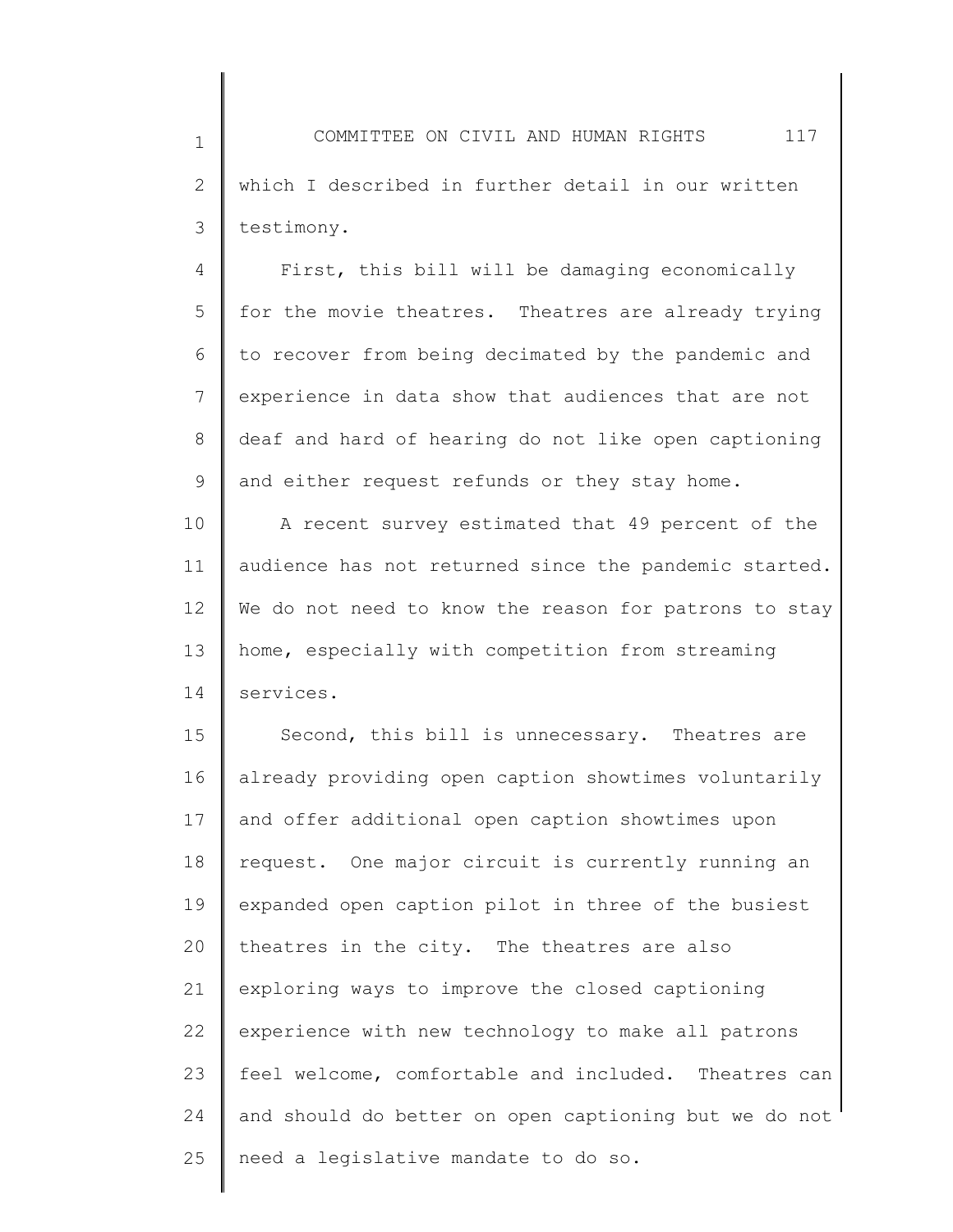| $\mathbf 1$ | 118<br>COMMITTEE ON CIVIL AND HUMAN RIGHTS            |
|-------------|-------------------------------------------------------|
| 2           | Third, this bill is impractical. It far exceeds       |
| 3           | existing demand and the 50 percent mandate between    |
| 4           | peek and nonpeak showtimes cannot mathematically be   |
| 5           | met. Even Dr. Strange using the time stone could not  |
| 6           | figure out a way to play more open caption showtimes  |
| 7           | than their actually is time. This bill was too        |
| 8           | convoluted with its ban on overlapping films, awkward |
| 9           | start and end times that don't fit for most two hour  |
| 10          | films and the excessive 50 percent mandate. Simply    |
| 11          | put, Intro. 2020 is unworkable.                       |
| 12          | Lastly, there's a concern about the timing of         |
| 13          | this bill. When it was first introduced, the          |
| 14          | theatres were still ordered closed by the Governor.   |
| 15          | At the time, we reached out to all sponsors to see if |
| 16          | we could engage with constituents to address          |
| 17          | concerns. The bill was bad timing when it was         |
| 18          | introduced then and respectfully, this hearing is bad |
| 19          | timing now. Please allow the advocates in the         |
| 20          | theatres to continue their productive discussions to  |
| 21          | find a win-win solution for expanding open            |
| 22          | captioning. Such a solution will be based on common   |
| 23          | sense and data and not an inflexible mandate that     |
| 24          | will only kick the movie theatres when they are down. |
| 25          | There should not be a rush on this bill just because  |
|             |                                                       |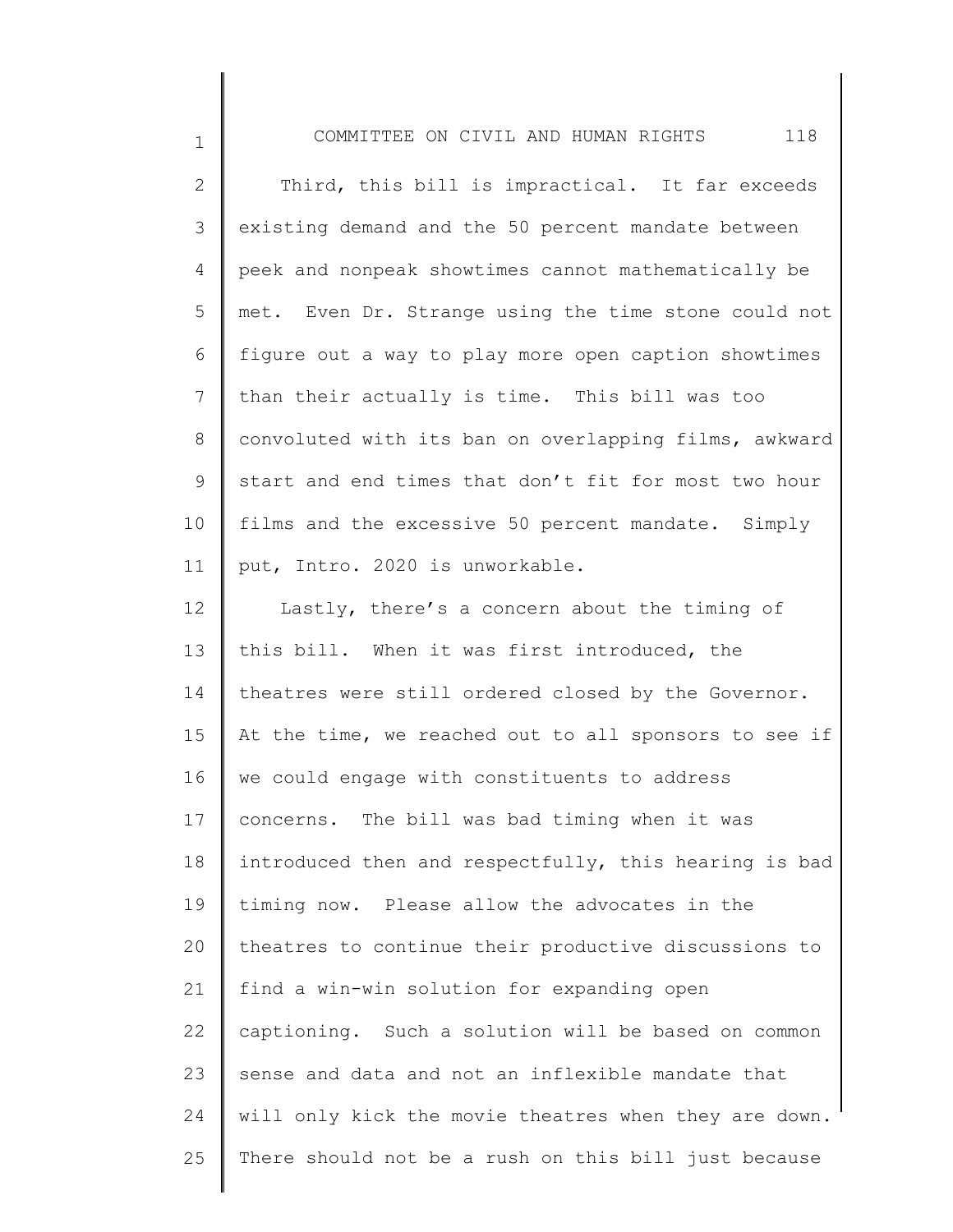| 1              | COMMITTEE ON CIVIL AND HUMAN RIGHTS 119               |
|----------------|-------------------------------------------------------|
| $\overline{2}$ | it is December. The best way to get things right is   |
| 3              | to allow stakeholders to achieve a voluntary and      |
| 4              | dynamic solution and not just a legislative mandate.  |
| 5              | If this bill is implemented, there may not be         |
| 6              | movie theatres left to show open caption movies or    |
| 7              | any movies at all. Thank you.                         |
| 8              | CHAIRPERSON EUGENE: Thank you very much.              |
| 9              | COMMITTEE COUNSEL: Thank you. At this time, I         |
| 10             | would like to call on Alex Rich to testify. After     |
| 11             | Alex Rich I will be calling Doug Murdoch and John     |
| 12             | Waldo testify. Alex, you can go ahead as the          |
| 13             | Sergeants call time.                                  |
| 14             | SERGEANT AT ARMS: Your time will begin.               |
| 15             | ALEX RICH: Chairman Eugene and members of the         |
| 16             | Committee on Civil and Human Rights, thank you for    |
| 17             | the opportunity to testify today. My name is Alex     |
| 18             | Rich and I work for the National Association of       |
| 19             | Theatre Owners, a trade association representing the  |
| 20             | exhibition industry.                                  |
| 21             | Movie theatres have been deeply impacted by the       |
| 22             | COVID-19 pandemic. In New York City, theaters were    |
| 23             | required to close for 50 weeks and when allowed to    |
| 24             | reopen, face capacity restrictions that made breaking |
| 25             | even, let alone turning a profit nearly impossible.   |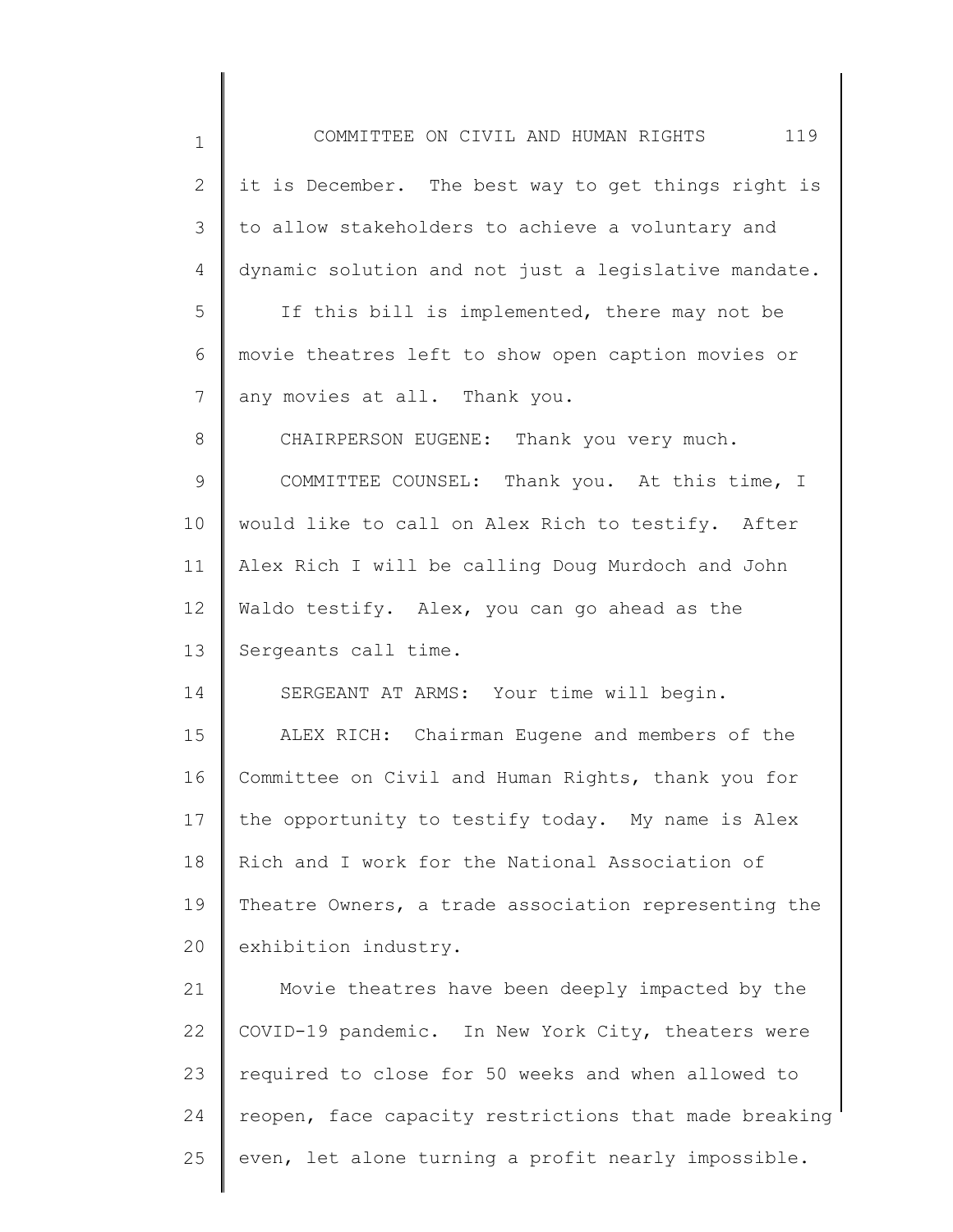With theatres closed or operating at reduced capacity, major studios delayed releasing new films or move them to streaming services, which prolong the economic impact of the shutdown since theatres had no

1

2

3

4

5

6 7 new product to play when they welcome back movie goers.

8 9 10 11 12 13 14 15 16 17 Despite zero income during this period, theatres continue to face mounting fixed costs such as taxes, rent and city inspection fees. While the city theatres were still closed as per then, Governor Cuomo's Executive Order, one company still had to pay for elevator and escalator inspections despite having no patrons at a cost of \$92,000. At the same time, the majority of New York City theatres received no financial assistance from the federal, state or municipal governments.

18 19 20 21 22 23 24 25 It will be a long road to recovery for the exhibition industry. As Hollywood begins to release new films, audiences are slowly coming back to see blockbusters on the big screen. But the industry is far from the record breaking years it enjoyed prepandemic. For instance, this past Thanksgiving weekend, box office was down 46 percent compared to the same timeframe in 2019. Further, new research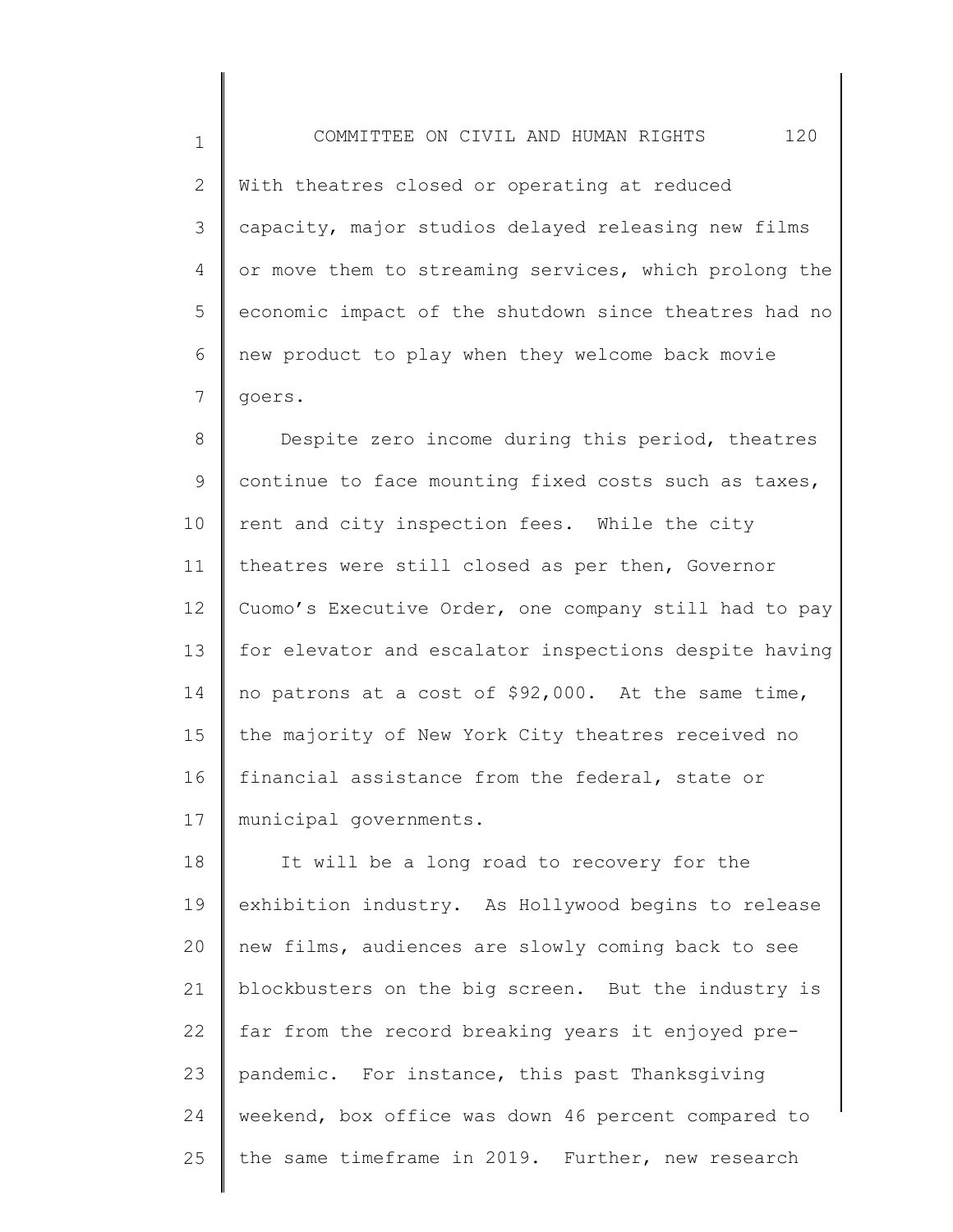2 3 4 5 6 shows that 49 percent of consumers who attended movies pre-pandemic are no longer doing so. While theatres remain confident that most of these consumers will return to their auditoriums, it will continue to take time.

7 8 9 10 11 12 13 14 15 16 17 Simply put, the exhibition industry is still facing an existential crisis that threatens the job security of theatre employees and the businesses that rely on robust movie going to remain profitable. Any mandate that will further dampen customers enthusiasm for the theatrical experience could force theatres in New York City to close permanently. We believe the requirements of this bill will exacerbate the difficult economic conditions facing theatres by suggesting — subjecting them to further financial losses.

18 19 20 21 22 23 24 And this issue is not just about movie theatres. According to an Ernst and Young study commission by NATO, movie night spending and other businesses in the U.S. amounted to \$5 billion in 2019 before the pandemic hit. New York City restaurants, retail stores and other businesses will continue to suffer without the customers attracted by movie theatres.

25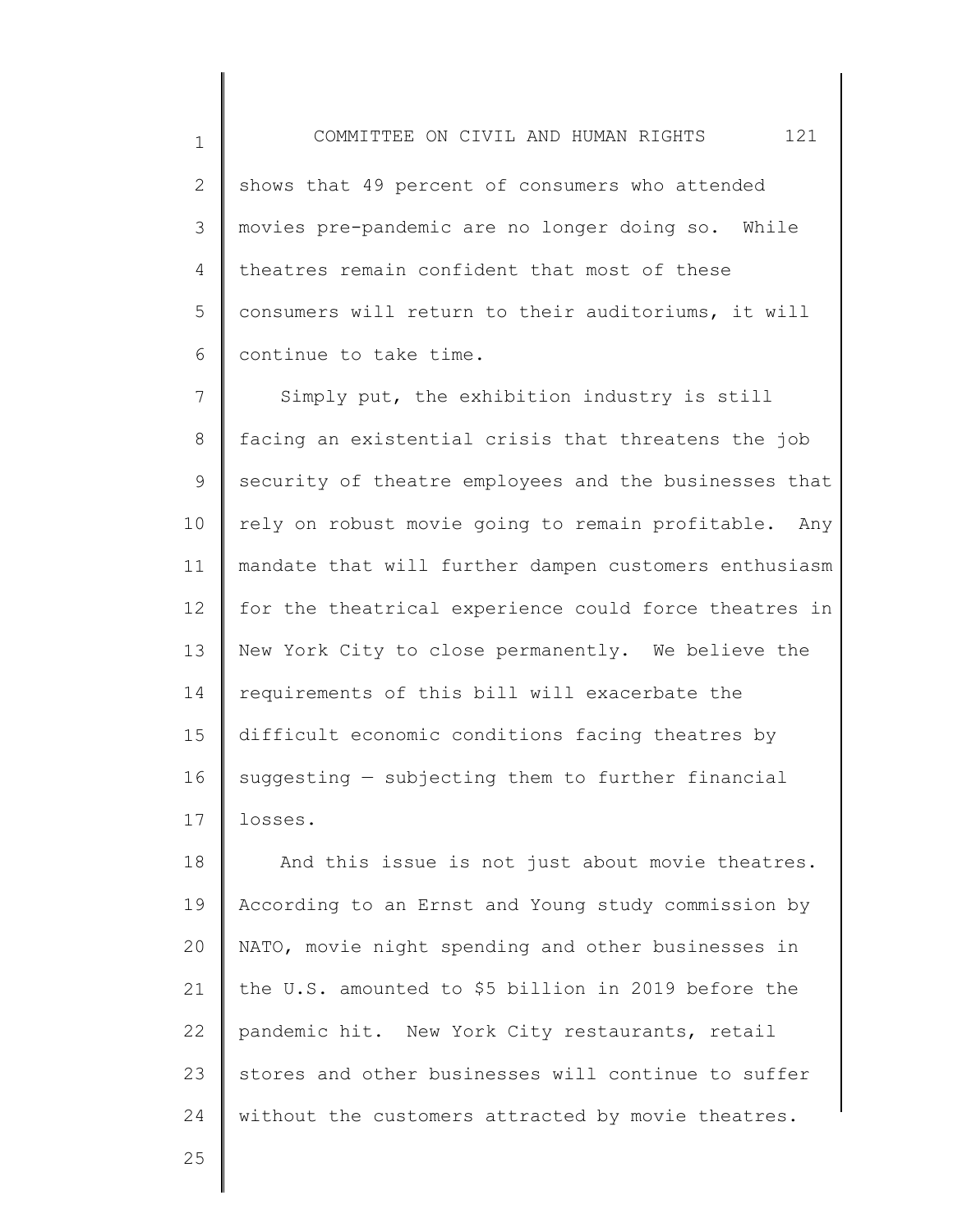| $\mathbf 1$  | 122<br>COMMITTEE ON CIVIL AND HUMAN RIGHTS           |
|--------------|------------------------------------------------------|
| $\mathbf{2}$ | As an industry, we remain committed to expanding     |
| 3            | access to all movie goers. Later, you will hear      |
| 4            | about the steps our industry has taken to ensure     |
| 5            | every movie at any time has access to the use of     |
| 6            | captioning devices. You will also hear about         |
| 7            | voluntary open caption programs being rolled out by  |
| $8\,$        | companies across the country. I look forward to      |
| 9            | answering any questions you have. Thank you.         |
| 10           | CHAIRPERSON EUGENE: Thank you very much. Thank       |
| 11           | you.                                                 |
| 12           | COMMITTEE COUNSEL: Thank you. Uh, at this time,      |
| 13           | I would like to welcome Doug Murdoch to testify.     |
| 14           | After Dough Murdoch we will have John Waldo followed |
| 15           | by Kathleen Collins. Uh, for anybody that does need  |
| 16           | interpretation services, please use the raise hand   |
| 17           | function when your panel is called, so we are aware  |
| 18           | that you will be needing interpretation.             |
| 19           | Doug, you can go ahead as soon as the Sergeants      |
| 20           | call time.                                           |
| 21           | SERGEANT AT ARMS: Time starts now.                   |
| 22           | DOUG MURDOCH: Chairman Eugene and members of the     |
| 23           | Committee. I am Doug Murdoch, Executive Director of  |
| 24           | Mid-Atlantic NATO and Regional Affiliate of the      |
| 25           | National Association of Theatre Owners.              |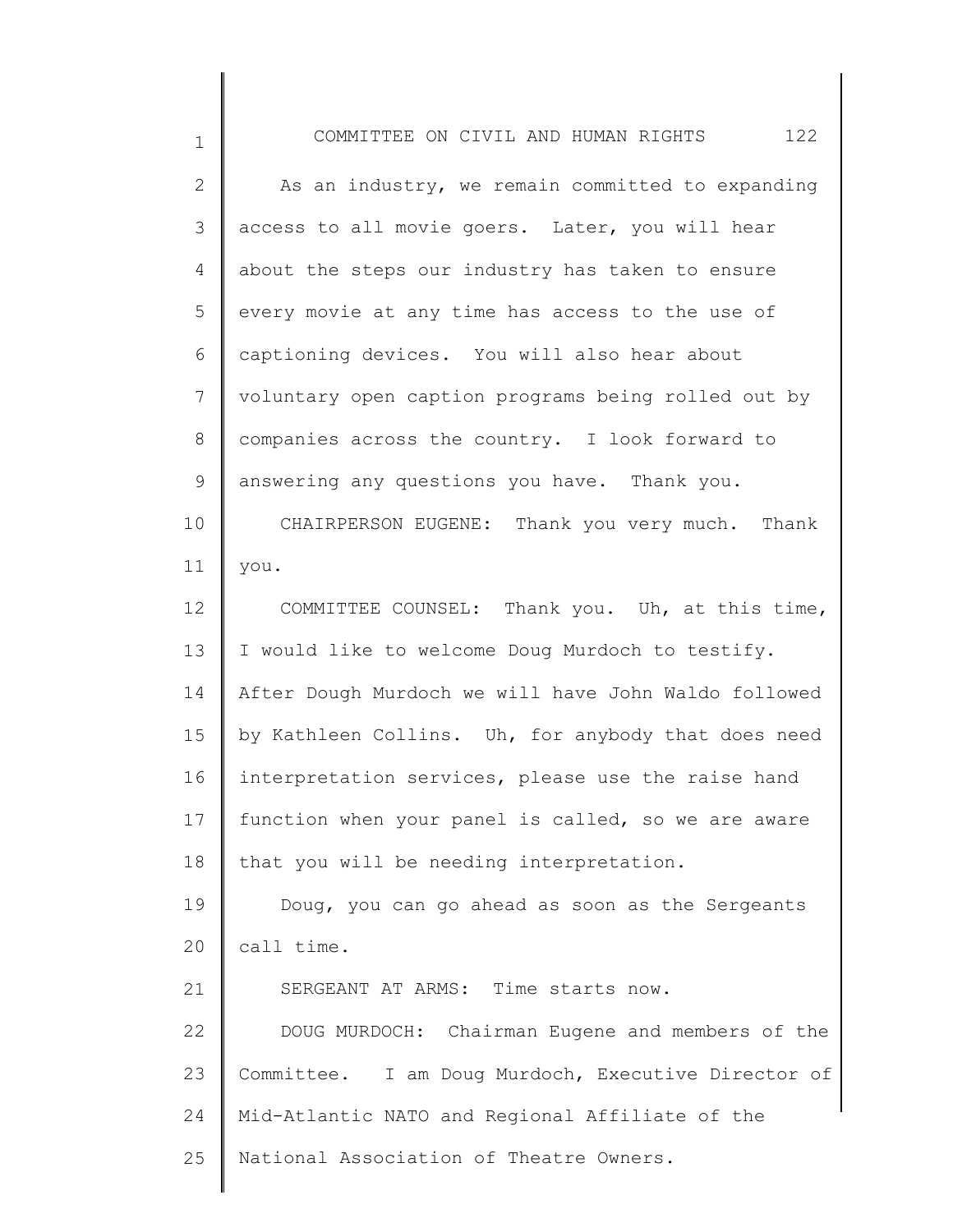2 3 4 5 6 7 8 9 10 11 12 I am here to speak in opposition to INT. 2020 open caption in motion picture theatres. While the impact of open captioning terms of proposed bill will be addressed by my other theatre colleagues, I would like to comment on the unworkable parameters of the bill. As you know, the bill calls for certain movie theatres to provide open captioning for at least half of the shows of each movie per week. On the surface, that sounds like the simple equation but not when you try to apply it to the real show times in a movie theatre.

13 14 15 16 17 18 19 20 21 22 23 24 So, let's take a look. Typical showtime schedules for a two hour movie with 15 minutes of previews and a 30 minute intermission. Uhm, now, the bill does not define what a week would be but for this example, we're going to use Friday through Thursday. Now, as illustrated in this uhm, uh, snapshot and was also what I submitted in my testimony. The film would play about five shows per day giving 35 shows a week. Now, according to the bill, at least 50 percent of those 35 would have to play in open captioning. That's 18 open caption per week.

25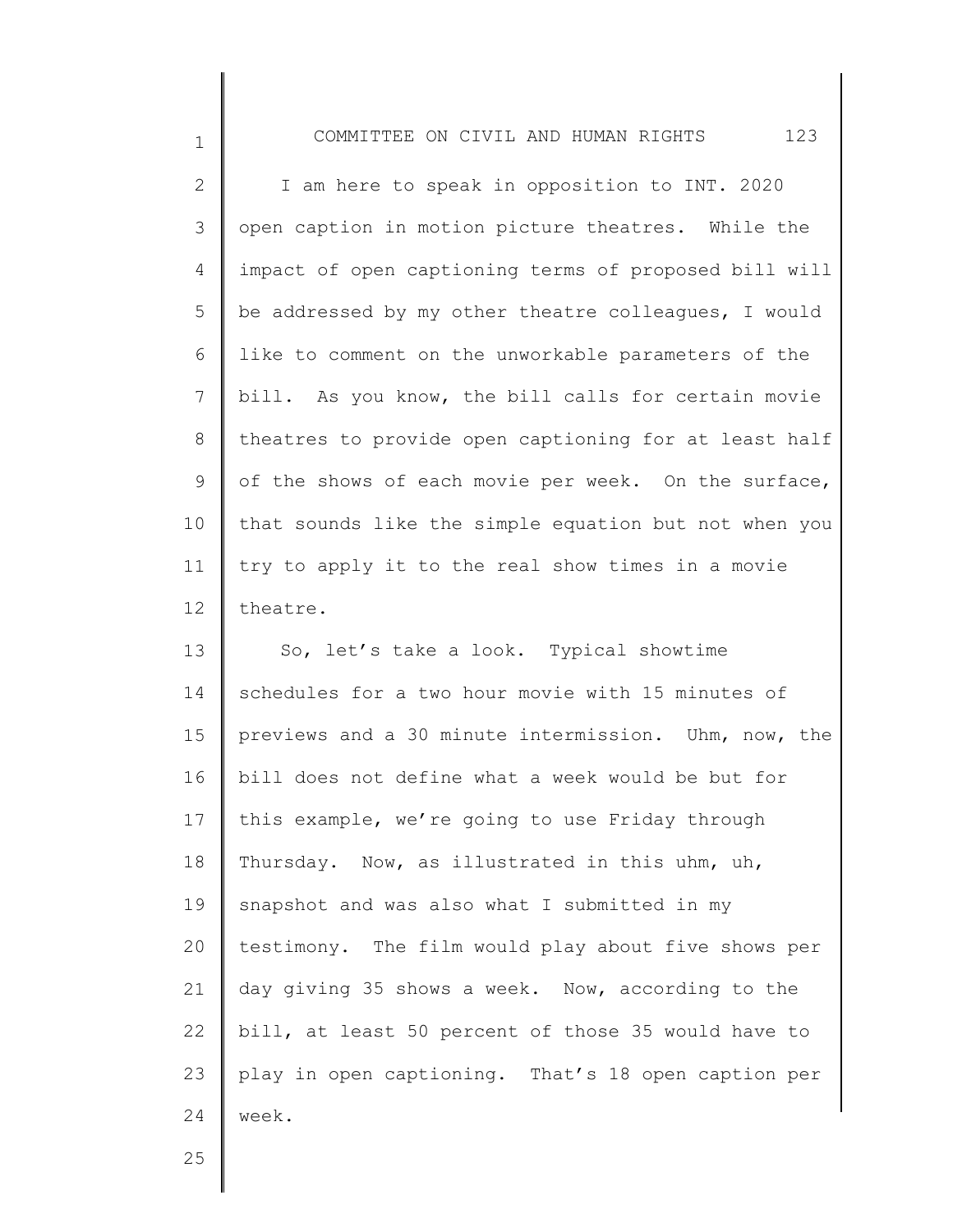| $\overline{2}$ | But then the bill goes further and says that at       |
|----------------|-------------------------------------------------------|
| 3              | least half of open caption showings would have to be  |
| 4              | played during designated peak movie attendance hours. |
| 5              | Defined as a motion picture that begins after 5:59    |
| 6              | p.m. and finishing before 11 and 1 p.m. on a Friday   |
| $\overline{7}$ | or it's showing that it begins after 11:59 a.m. and   |
| $8\,$          | finishing before 11:01 on a Saturday or a Sunday.     |
| $\mathsf 9$    | In this example, I highlighted in yellow the          |
| 10             | showtimes that would fit into those designated time   |
| 11             | periods. The problem is, there is only seven          |
| 12             | showtimes but the bill would require nine. Again, 18  |
| 13             | of the 35 would have to play closed caption and at    |
| 14             | least half of that would be nine. There is simply     |
| 15             | not enough time in the day to comply.                 |
| 16             | The bill then goes on further to say that at          |
| 17             | least half of the scheduled showings that are         |
| 18             | scheduled outside of that peak period to start after  |
| 19             | 5:59 p.m. and finish before 11:01 p.m. on the         |
| 20             | weeknights. For this example, I have highlighted in   |
| 21             | blue the showtimes that would fit into that time      |
| 22             | period.                                               |
| 23             | So, after nine would be five $-$                      |
| 24             | SERGEANT AT ARMS: Time expired.                       |
| 25             |                                                       |
|                |                                                       |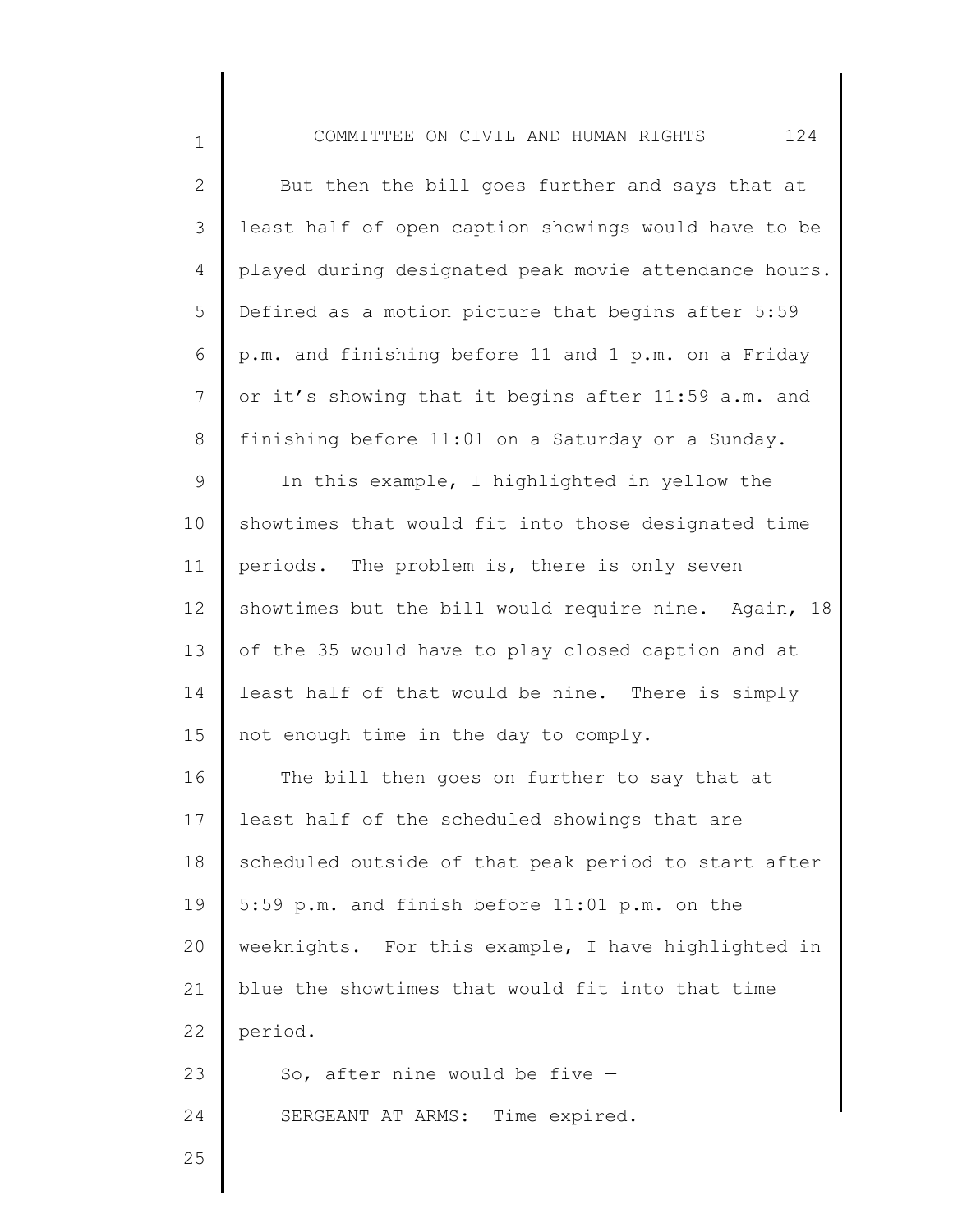1 2 3 4 5 6 7 8 9 10 11 12 13 14 15 16 17 18 19 20 21 22 23 24 COMMITTEE ON CIVIL AND HUMAN RIGHTS 125 DOUG MURDOCH: This simply doesn't work. The math just simply doesn't work and for that reason, I encourage the Committee not to approve this bill. I thank you for the time to speak and we are happy to answer any questions. CHAIRPERSON EUGENE: Thank you. COMMITTEE COUNSEL: Thank you. At this time, I would like to call on John Waldo to testify. After John Waldo, we will have Kathleen Collins followed by Monica Bartley. Again, if any of these panelists do need interpretation services, please use the raise hand function and we will have an interpreter available for you. John, you can go ahead as the Sergeants call time. SERGEANT AT ARMS: Time starts now. JOHN WALDO: Thank you all for your attention to this important issue. I am John Waldo and you may be wondering why a lawyer in Houston Texas is testifying about this. The answer is that I've been advocating for the interest of people with hearing loss for about 15 years and have been heavily involved in issues surrounding the movies. So, I'm fairly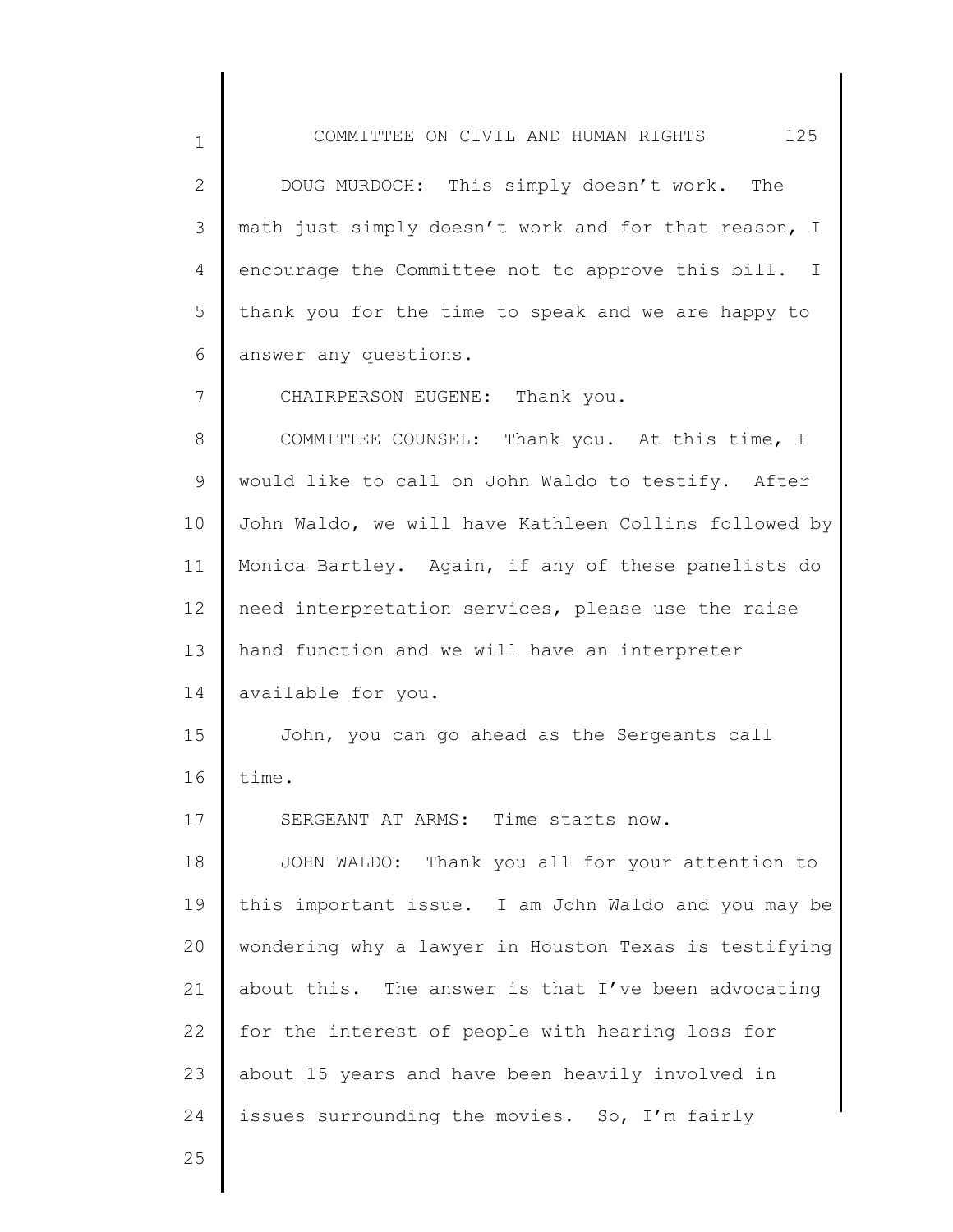| $\mathbf 1$ | 126<br>COMMITTEE ON CIVIL AND HUMAN RIGHTS              |
|-------------|---------------------------------------------------------|
| 2           | familiar with this whole issue particularly the         |
| 3           | problems with closed captioning and open captioning.    |
| 4           | The theatres concern and it's a legitimate              |
| 5           | concern, is that economic times are difficult for       |
| 6           | them. It's also true that open caption movies, tend     |
| 7           | not to be as well attended as non-caption movies.       |
| 8           | Those two things are a given. But here's the            |
| 9           | problem. The theatres consistently only look at half    |
| 10          | of the whole picture. Here's the whole picture.         |
| 11          | There are people who don't like open captioning, I      |
| 12          | get that. What do they do? Do they say, oh darn,        |
| 13          | the seven o'clock showing of this particular movie on   |
| 14          | this particular day is open caption, therefore I'll     |
| 15          | never get to see that movie. I don't think so.          |
| 16          | I think they find another time to see that movie        |
| 17          | or if they really want to go to a movie at seven        |
| 18          | o'clock on Friday night, they go to another different   |
| 19          | There are also people who would not be at the<br>movie. |
| 20          | theatre if it were not for open caption movies and      |
| 21          | you're hearing a lot about them today.                  |
| 22          | So, where are the numbers? How do they balance          |
| 23          | There's an interesting experiment in Washington<br>out? |
| 24          | DC a couple of years ago that shed some real light on   |
| 25          | that. Uhm, an open caption ordinance was proposed.      |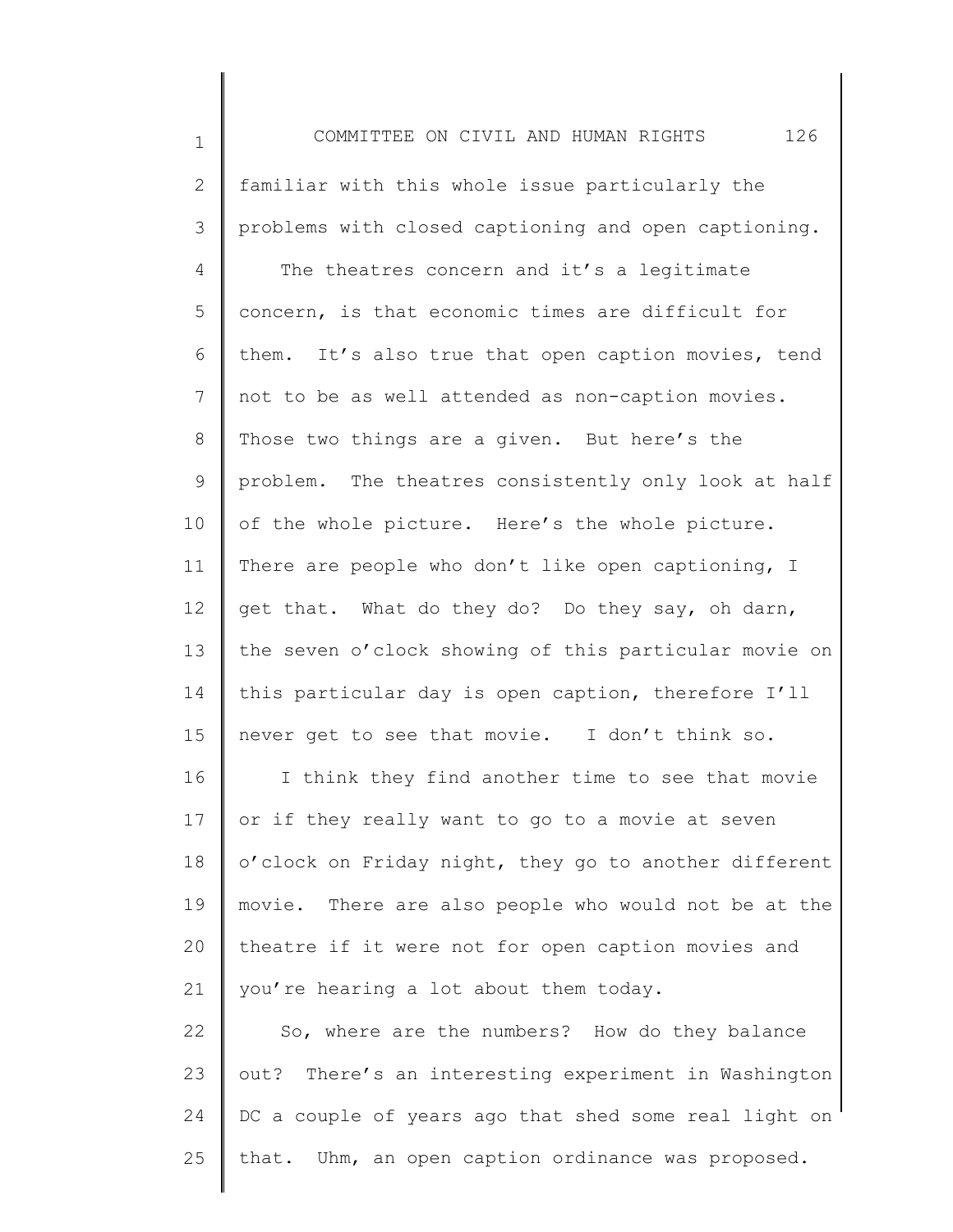| $\mathbf 1$    | 127<br>COMMITTEE ON CIVIL AND HUMAN RIGHTS            |
|----------------|-------------------------------------------------------|
| $\mathbf{2}$   | A number of theatres started offering voluntary open  |
| $\mathcal{S}$  | caption movies and they hired Ernst and Young, the    |
| 4              | Accounting firm to develop a model to try to predict  |
| 5              | attendance and see what difference the captioning     |
| 6              | made. Here's what happened. Ernst and Young said      |
| $7\phantom{.}$ | okay, here's a situation where we have one movie      |
| $8\,$          | showing with open captions and the same movie showing |
| 9              | in the same theatre within an hour with non-caption.  |
| 10             | How does it work out? Well indeed, they predicted     |
| 11             | that there would be 23 people at each movie, all      |
| 12             | other things being - The open caption movie only drew |
| 13             | 18 people. That's a loss right?                       |
| 14             | But do those five people and only those five          |
| 15             | people go to the non-caption movie? No, there eight   |
| 16             | additional people at the $-$ I'm sorry, ten addition  |
| 17             | people at the non-caption movie. There was a net      |
| 18             | gain of four people when you had both options         |
| 19             | available to people.                                  |
| 20             | You know, under circumstances it can be a plus        |
| 21             | that the people who don't want open caption will find |
| 22             | some place else to go. The people who do need it,     |
| 23             | they now come to the theatre. You are not             |
| 24             | reinventing the wheel here. Since 2015 had a          |
| 25             | statewide statute that requires two open captioning   |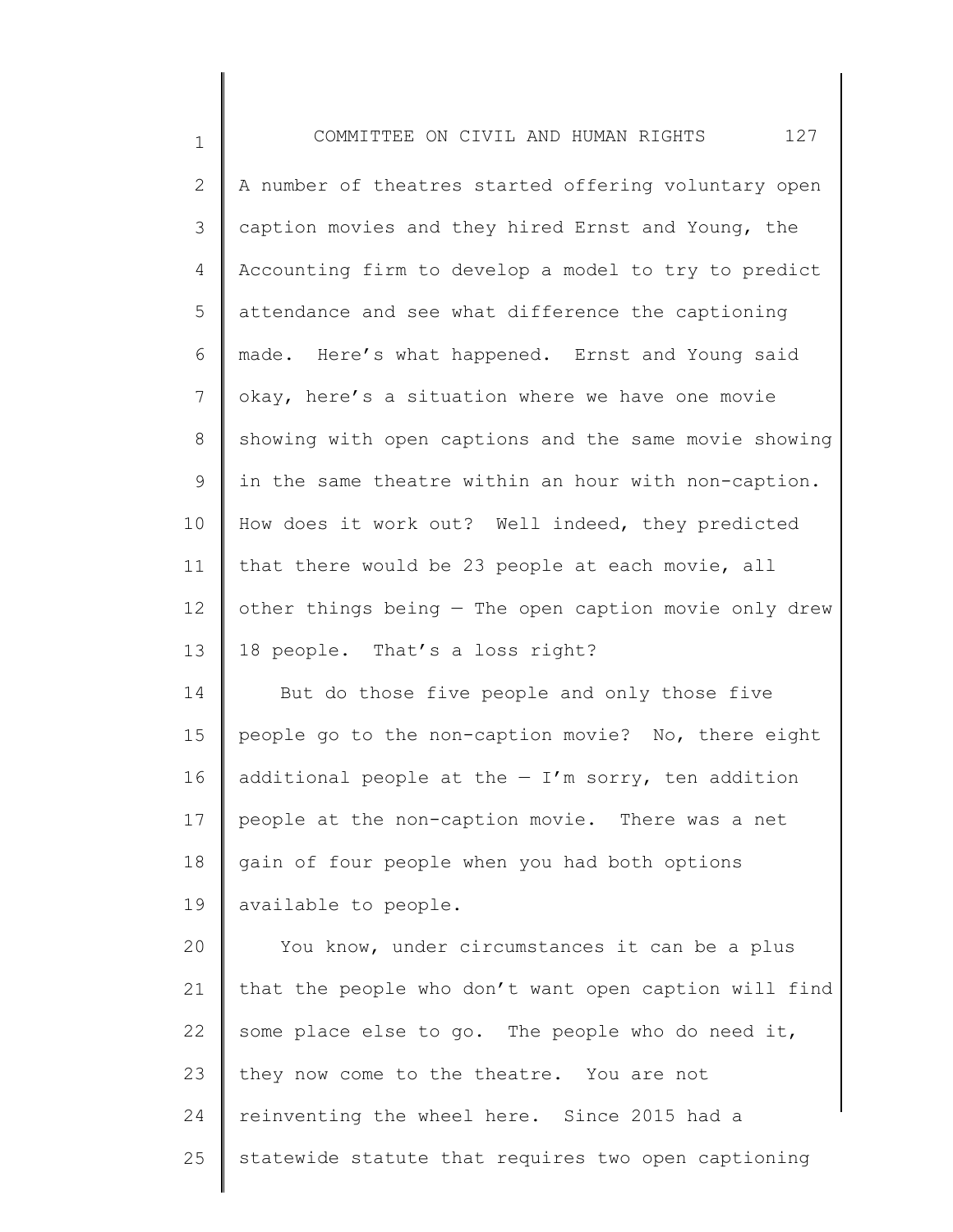1 2 3 COMMITTEE ON CIVIL AND HUMAN RIGHTS 128 showings a week of each movie. Now I know for two years —

SERGEANT AT ARMS: Time expired.

5 6 7 8 9 10 11 12 13 14 15 16 17 JOHN WALDO: It was down to one but now it's back to two. Has that caused theatres to close? I've seen no evidence of that. Uhm, this is something that can work for everybody. What we'd like to do is find a way to start. To find out what the real situation is. Not look at attendance on a show by show basis but look at aggregate attendance. That's the only way we're ever going to be able to figure out what happens to the people who didn't show up that day for the open caption movie. What do they do? Do they go to another movie? Do they go on another day? We only know if we start looking at aggregate data.

18 19 20 21 Uhm, we want to keep talking to the theatre owners but really something can be done that can be a win-win for everybody and we really would like a move in that direction. Thank you.

22 23 24 CHAIRPERSON EUGENE: Thank you very much. COMMITTEE COUNSEL: Thank you John. Next, we will have Kathleen Collins testifying followed by

25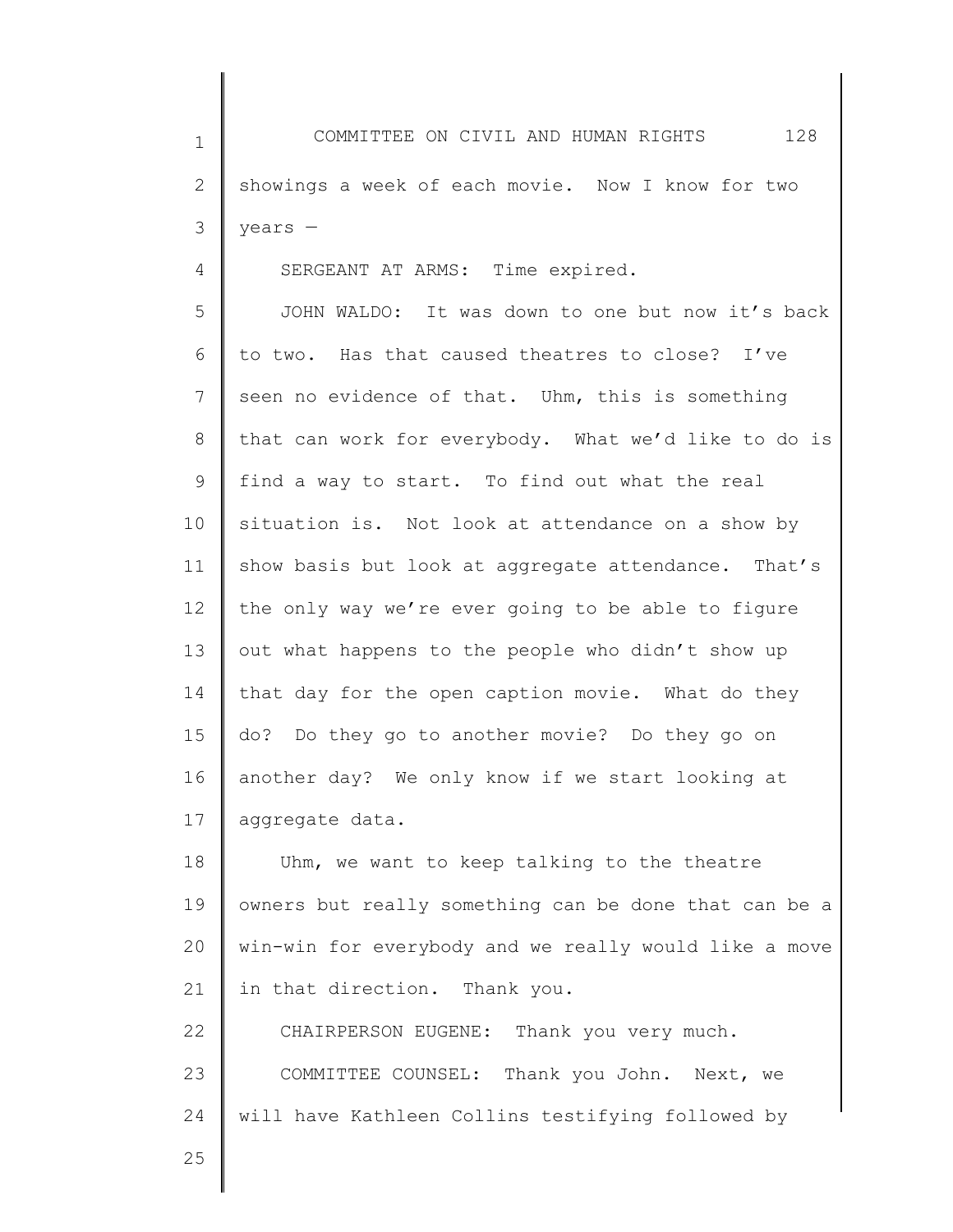| $\mathbf 1$ | 129<br>COMMITTEE ON CIVIL AND HUMAN RIGHTS            |
|-------------|-------------------------------------------------------|
| 2           | Monica Bartley and Andy Stone. Kathleen, you can go   |
| 3           | ahead as soon as the Sergeants call time.             |
| 4           | SERGEANT AT ARMS: Time starts now.                    |
| 5           | KATHLEEN COLLINS: Thank you for letting me            |
| 6           | testify before you here today. I am a Co-Coordinator  |
| 7           | at Downstate New York ADAPT. Downstate New York       |
| 8           | ADAPT is a grassroots nonhierarchical community,      |
| 9           | people with all types of disabilities advocating for  |
| 10          | the civil rights of people with disabilities. We      |
| 11          | have reviewed bill INT 2020 and we support requiring  |
| 12          | of open caption movie screenings. However, we would   |
| 13          | propose that all movies have open captioning because  |
| 14          | people with disabilities should be able to attend any |
| 15          | movie at any time they want.                          |
| 16          | Now, I know the movie theatre owners and              |
| 17          | operators here are gasping at this moment. And we've  |
| 18          | heard these similar arguments before with             |
| 19          | transportation entities, both private and public      |
| 20          | entities when we proposed many years ago about 100    |
| 21          | percent access to buses. However today, we have 100   |
| 22          | percent access to buses in New York City both on the  |
| 23          | private and public realm. And it didn't bankrupt      |
| 24          | anybody and I know maybe in the beginning people were |
| 25          | like, oh, these people with realtors, it's going to   |
|             |                                                       |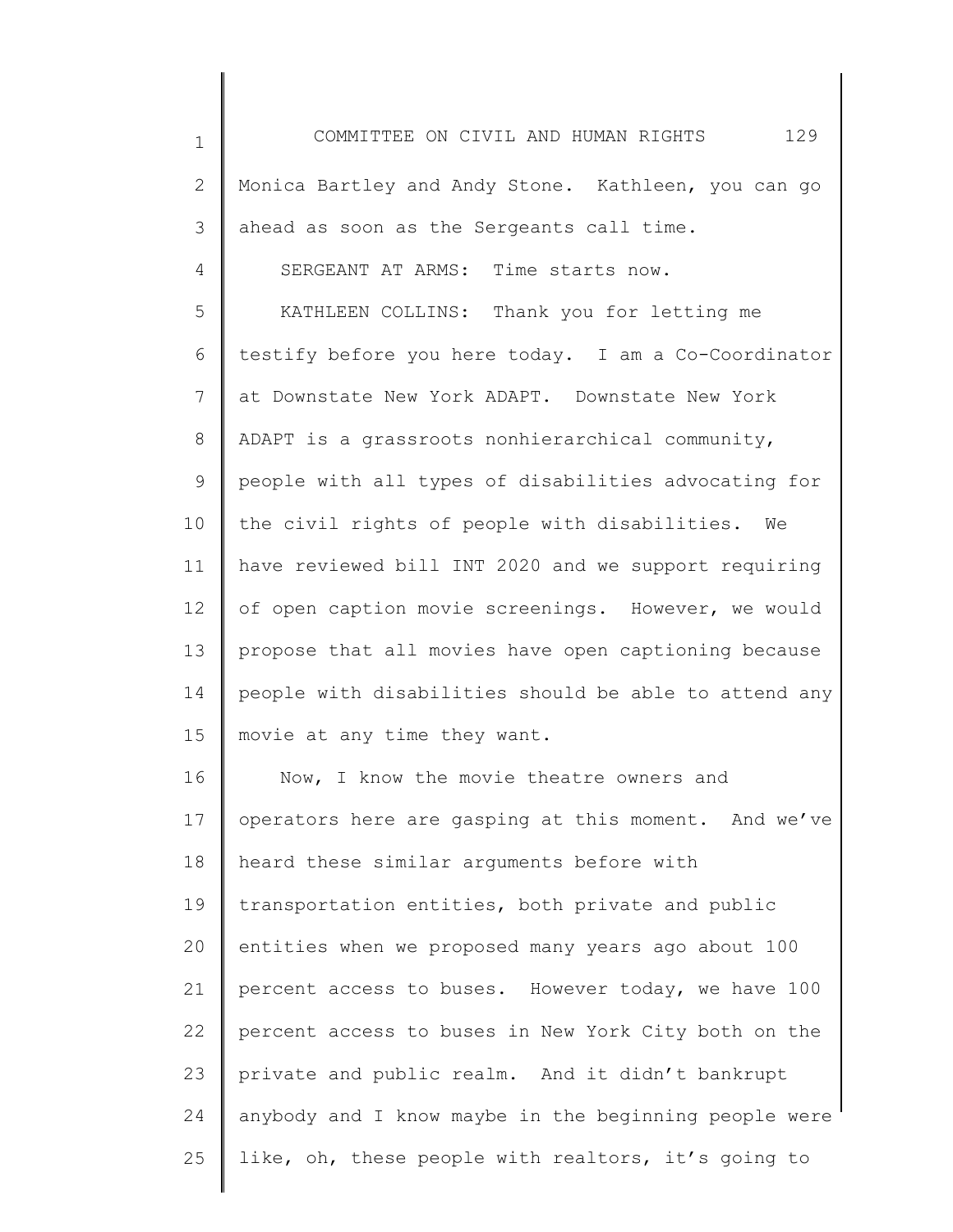2 3 4 5 6 7 8 9 10 11 12 13 14 15 16 17 18 19 20 21 22 23 take longer for them to get on the bus and things like that. But now, New Yorkers have totally embraced it and everybody in New York is just you know, a fact of life we have accessible buses and I submit to you, that we should not under estimate New Yorkers. New Yorkers are great people and I believe that maybe in the beginning, I know they say these surveys and that but surveys can be slanted and you know  $-$  and maybe the people don't even know what they are saying yes or no to about what open captioning is. But once they experience it, I'm sure people will all — New Yorkers will embrace it. So, thank you for listening to me today and also, thank you for making this meeting accessible to everyone. All New York City Council meetings should be accessible under the Americans with Disability Act. It's all civil right, not just this meeting. We believe and we are interested in everything. Just like everybody else here and we have a right to be at these meetings and be able to hear what's happening at these meetings. And to be able to take down the notes to because that helps someone like me.

24 25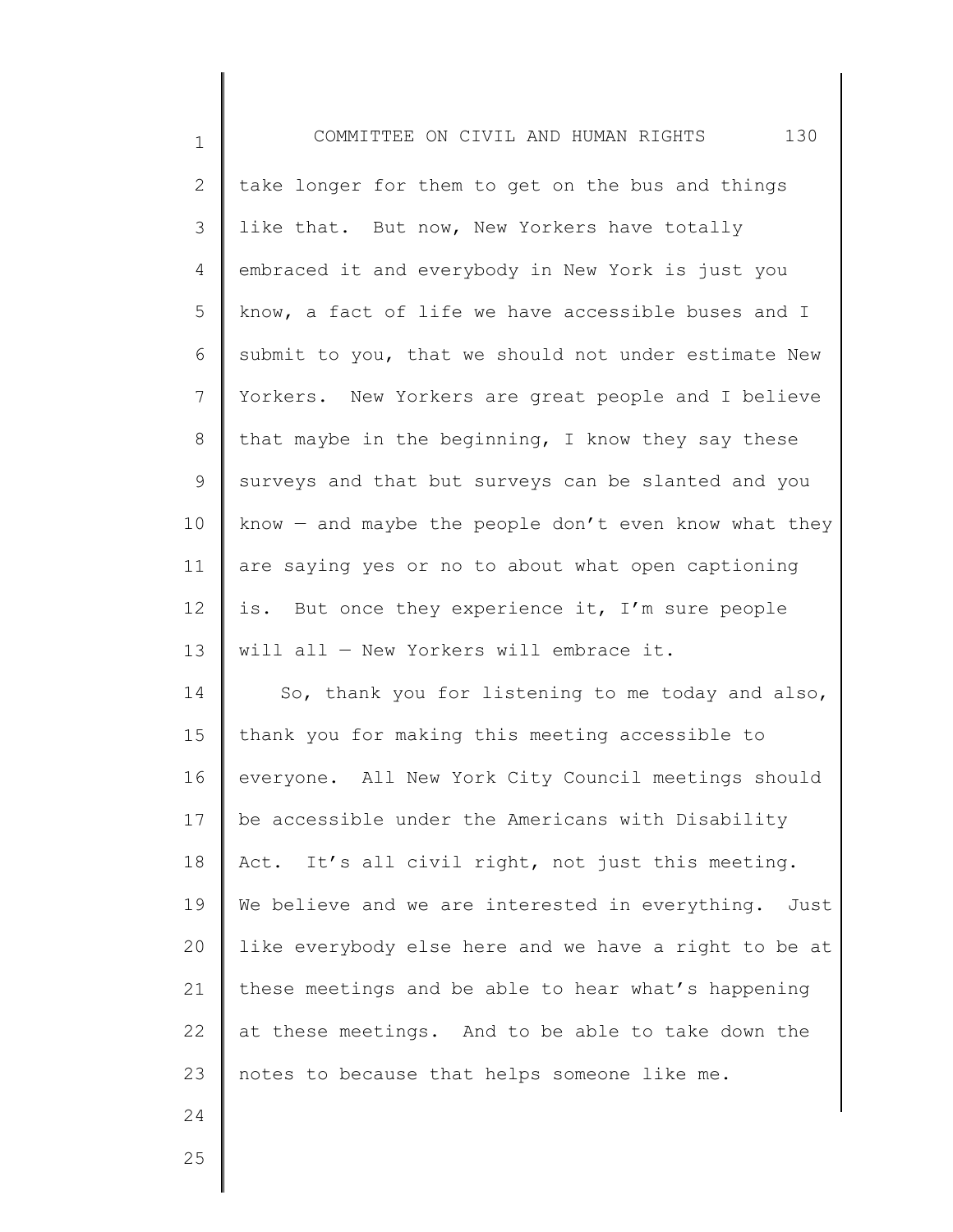| $\mathbf 1$  | COMMITTEE ON CIVIL AND HUMAN RIGHTS<br>131            |
|--------------|-------------------------------------------------------|
| $\mathbf{2}$ | So, I mean captioning is not just for the hearing     |
| 3            | impaired and the deaf, it's for all of us. Thank      |
| 4            | you.                                                  |
| 5            | CHAIRPERSON EUGENE: Thank you very much.              |
| 6            | COMMITTEE COUNSEL: Thank you. I will now call         |
| 7            | on Monica Bartley to testify. After Monica Bartley,   |
| 8            | I will be calling on Andy Stone and then Raymond      |
| 9            | Smith to testify. Monica, you can go ahead as soon    |
| 10           | as the Sergeants call time.                           |
| 11           | SERGEANT AT ARMS: Time starts now.                    |
| 12           | MONICA BARTLEY: Good afternoon. My name is            |
| 13           | Monica Bartley, Community Outreach Organizer at the   |
| 14           | Center for Independence of the Disabled New York,     |
| 15           | CIDNY.                                                |
| 16           | CIDNY's goal is to ensure full integration            |
| 17           | independence and equal opportunity for all people     |
| 18           | with disabilities by removing barriers to the social, |
| 19           | economic, cultural and civic life of the community.   |
| 20           | Participating in leisure activities is a significant  |
| 21           | part of daily living. As it contributes to the        |
| 22           | psychological and cognitive wellbeing physical health |
| 23           | and quality of life. For a long time deaf and hard    |
| 24           | of hearing people have experienced limited            |
| 25           | participation in some activities. One such being      |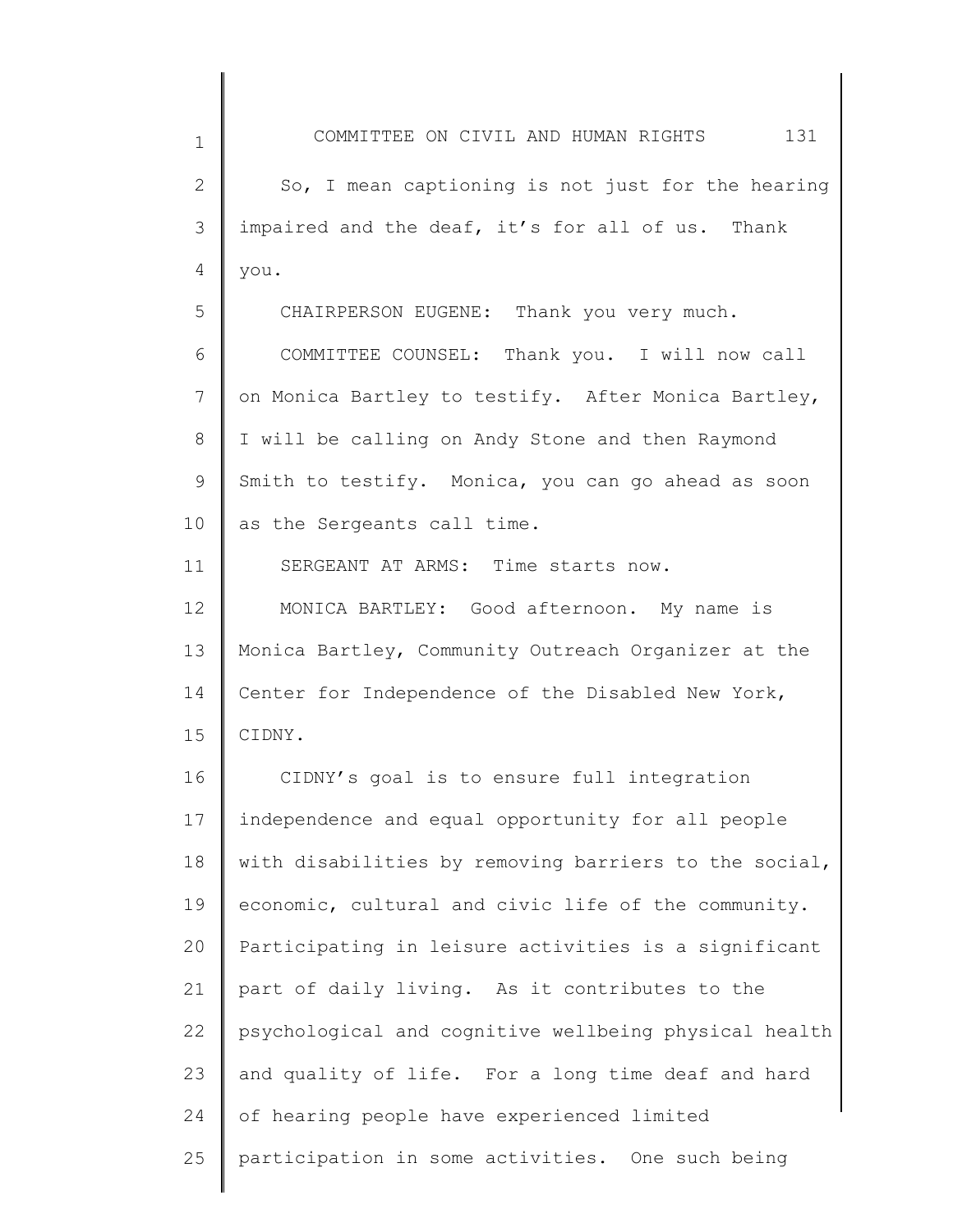1 2 3 4 5 6 7 COMMITTEE ON CIVIL AND HUMAN RIGHTS 132 watching a movie at the movie theatre like other people. If deaf or hard of hearing audiences need to see a movie with open captions, they are forced to rely on unreliable equipment, work around the screening or wait until streaming or physical release.

8 9 10 11 12 13 14 15 16 17 18 19 20 21 22 23 24 25 They have to rely on devices for closed captioning. These devices have been criticized for malfunctioning or not being charged by theatre staff before use. To get them functioning requires trips to the box office that causes them to miss half of the movie. It is also very inconvenient to use these devices as having to have been looking up and down from the device to the screen for the duration of the movie. CIDNY sees Intro. 2020 as a move in the right direction. Recent AMC, one of the largest movie theatre chains announced it will expand on screen captioning at 240 locations in the United States and we expect to see this extended further. This bill calls for motion picture theatres that have more than two screens and provide more than two screens and provide more than ten showings per week to provide open captioning for at least half of the showings of each movie per week.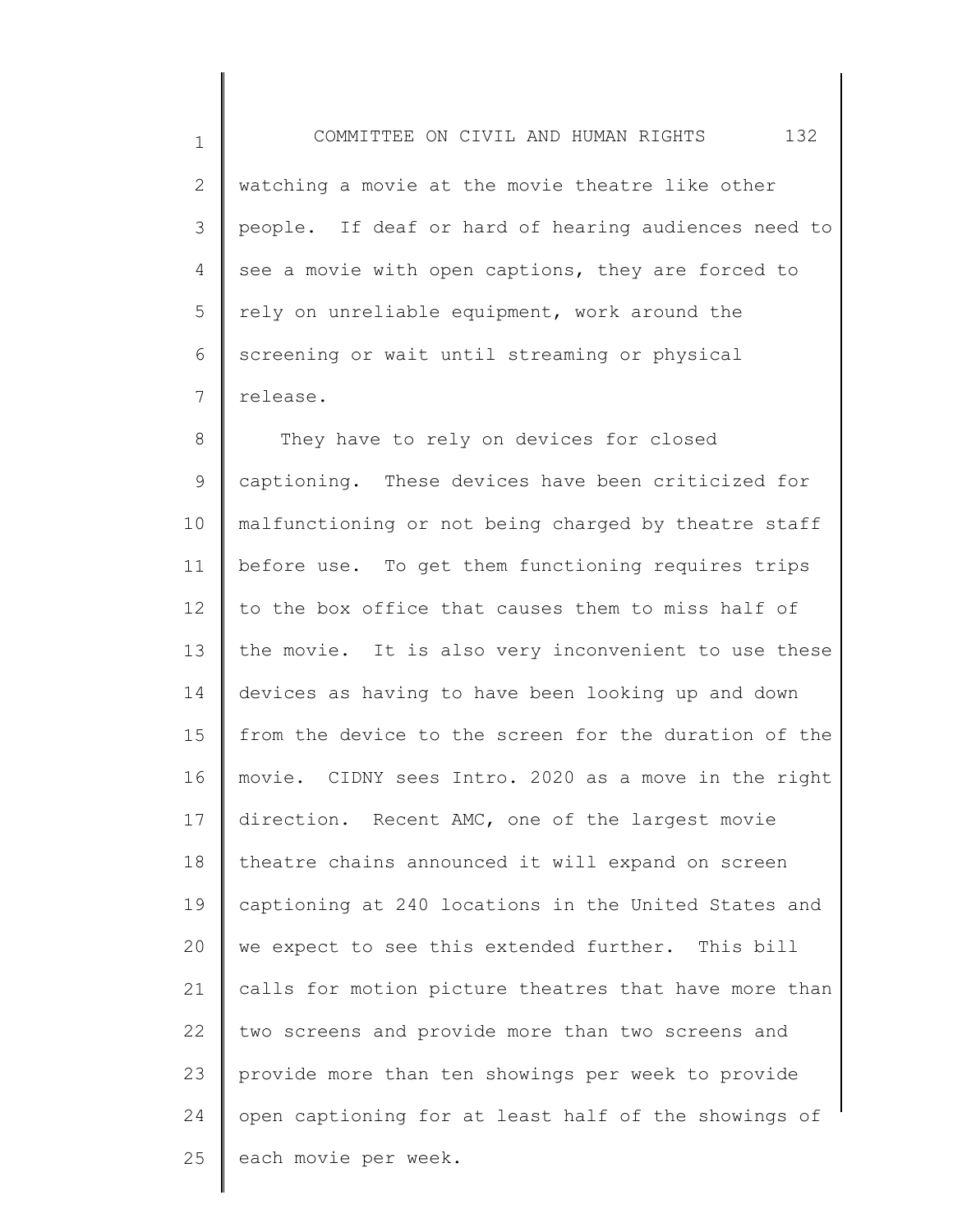| $\mathbf 1$  | 133<br>COMMITTEE ON CIVIL AND HUMAN RIGHTS            |
|--------------|-------------------------------------------------------|
| $\mathbf{2}$ | The pandemic has opened up new ways of                |
| 3            | functioning that we did not see possible. There is    |
| 4            | so much more awareness now to open captioning in      |
| 5            | various areas, which has benefited many people so the |
| 6            | general public is more receptive of this. CIDNY       |
| 7            | supports this law and seeks that the New York City    |
| 8            | Council sign Intro. 2020 into law. Thank you very     |
| 9            | much.                                                 |
| 10           | CHAIRPERSON EUGENE: Thank you very much.              |
| 11           | COMMITTEE COUNSEL: Thank you. I would like to         |
| 12           | now call on Andy Stone to testify. After Andy Stone,  |
| 13           | I will be calling Raymond Smith and then Joseph       |
| 14           | Masher to testify. Andy, you can go ahead as soon as  |
| 15           | the Sergeants call time.                              |
| 16           | SERGEANT AT ARMS: Time starts now.                    |
| 17           | COMMITTEE COUNSEL: I believe you are still muted      |
| 18           | Andy.                                                 |
| 19           | ANDY STONE: Okay, a bit of a school boy error,        |
| 20           | apologies. So, good afternoon Chairman Eugene and     |
| 21           | members of the Committee. My name is Andy Stone and   |
| 22           | I am the Regional Director for Regal Entertainment.   |
| 23           | So, as you've heard, the impact of COVID meant        |
| 24           | that were one of the last businesses to reopen across |
| 25           | New York City. Uh, you can imagine Regal              |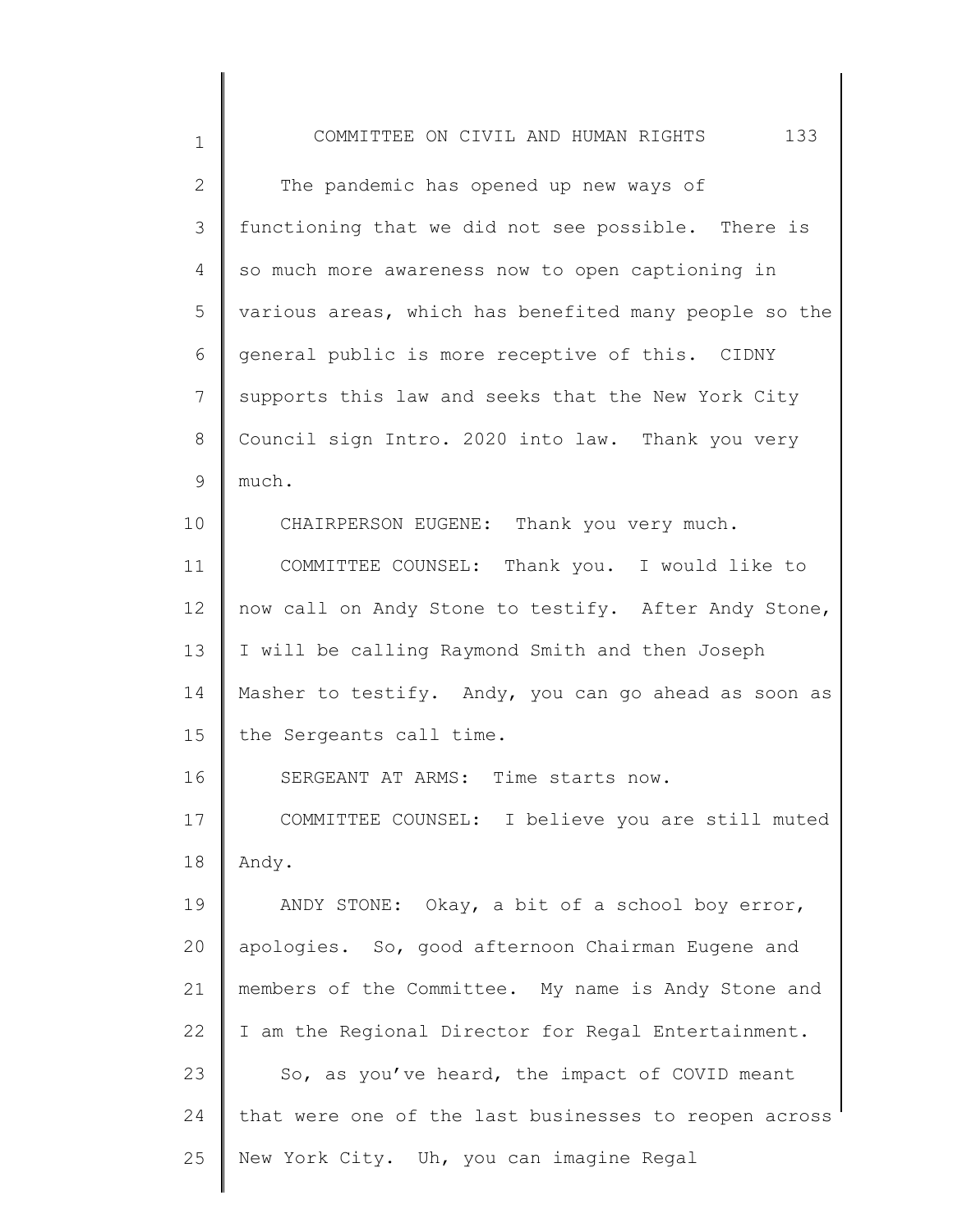| $\mathbf 1$  | 134<br>COMMITTEE ON CIVIL AND HUMAN RIGHTS            |
|--------------|-------------------------------------------------------|
| $\mathbf{2}$ | Entertainment is being significantly impacted by the  |
| 3            | financial losses that were caused. And furthermore,   |
| 4            | we continue to incur costs during our extended period |
| 5            | of closure which really has compounded the issue.     |
| 6            | Now, since we've reopened, we've not seen admissions  |
| 7            | return to pre-pandemic levels. And that includes      |
| 8            | audiences who do and don't have hearing problems.     |
| 9            | It's all here that's per say. Now as a business       |
| 10           | there are times where we even had to curtail our      |
| 11           | operating hours because of the lack of admissions     |
| 12           | coming in through our doors.                          |
| 13           | Now, like all businesses, we want to welcome all      |
| 14           | audiences including the deaf and hard of hearing back |
| 15           | to the community. As a business, we screen            |
| 16           | blockbusters through to small independent companies   |
| 17           | as well as foreign films with subtitles. So, we       |
| 18           | embrace the full element and all markets.             |
| 19           | Catering for all audiences and rebuilding             |
| 20           | consumer credit in our business therefore integral,   |
| 21           | we don't want to alienate anybody. Now, we work       |
| 22           | collaboratively with New York City and we ensure that |
| 23           | through the COVID operating guidelines and supported  |
| 24           | Mayor de Blasio's Back to the Movies Campaign. Since  |
| 25           | we've reopened, we continue to screen our open        |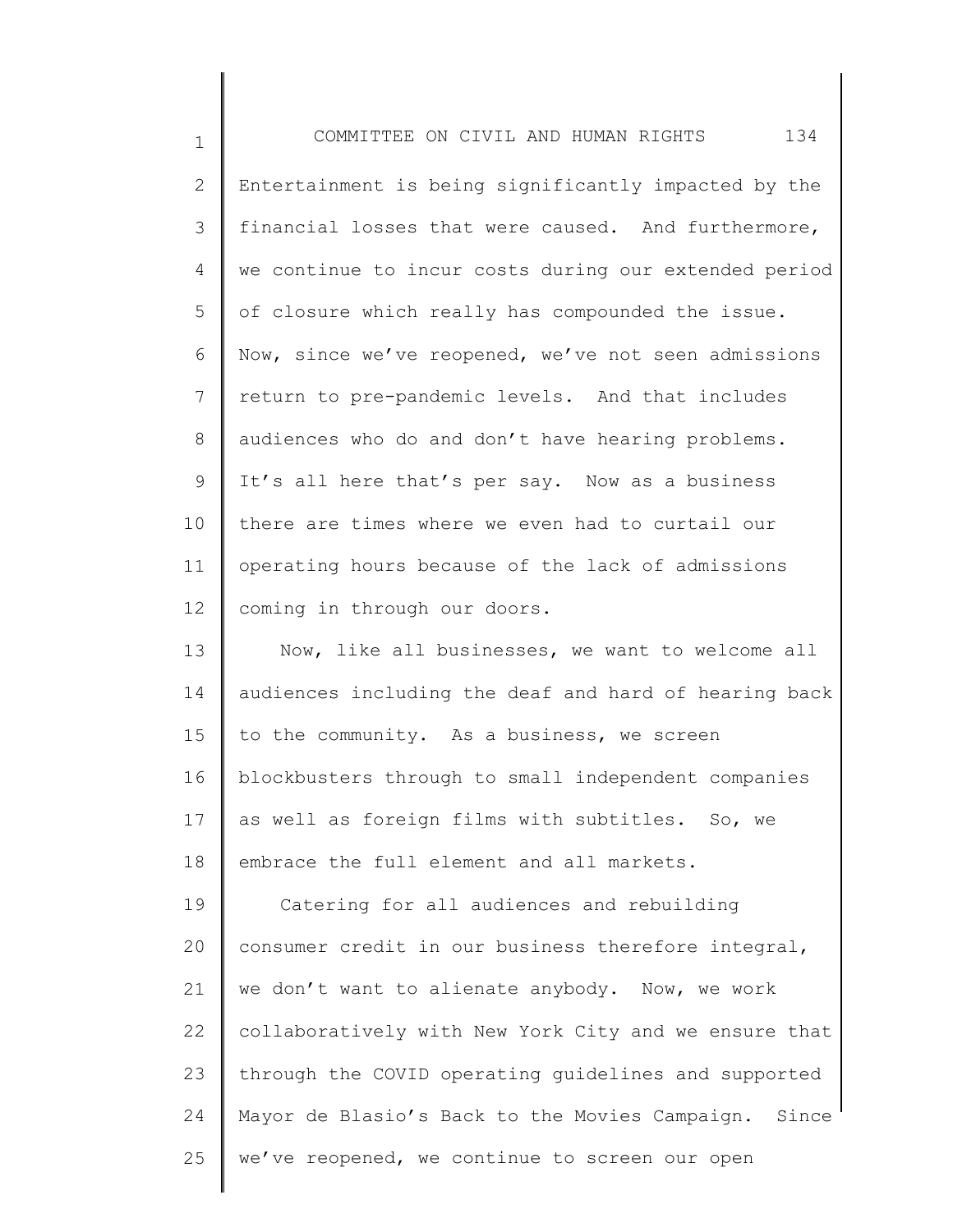1 2 3 4 5 6 7 8 9 10 COMMITTEE ON CIVIL AND HUMAN RIGHTS 135 caption shows and across New York City, we've screened 318 showtimes. These showtimes have been for different films on different days and at different times. And as John Waldo alluded to, you know our average attendee to show was eight. But if you look at the occupancy level for these shows, it's as low as five percent, which means it's nearly 95 percent of the seats unsold in that particular auditoria.

11 12 13 14 15 16 17 18 Now, besides specific open caption shows, we also have what we know, what we sell as watch parties. This facility gives all customers the opportunity to hire a screen, whether it's for a party, group or special occasion. Again, just like any other audience, this facility will give those who maybe deaf or hard of hearing the opportunity to watch a movie in private at a time which suits them.

19 20 21 22 23 24 Now, although I don't have specific data, cinema managers do report back that a significant number of customers do not have hearing difficulty but attended open caption film will ask for a refund. Uhm, and this does contribute to a further [INAUDIBLE 3:03:32].

SERGEANT AT ARMS: Time expired.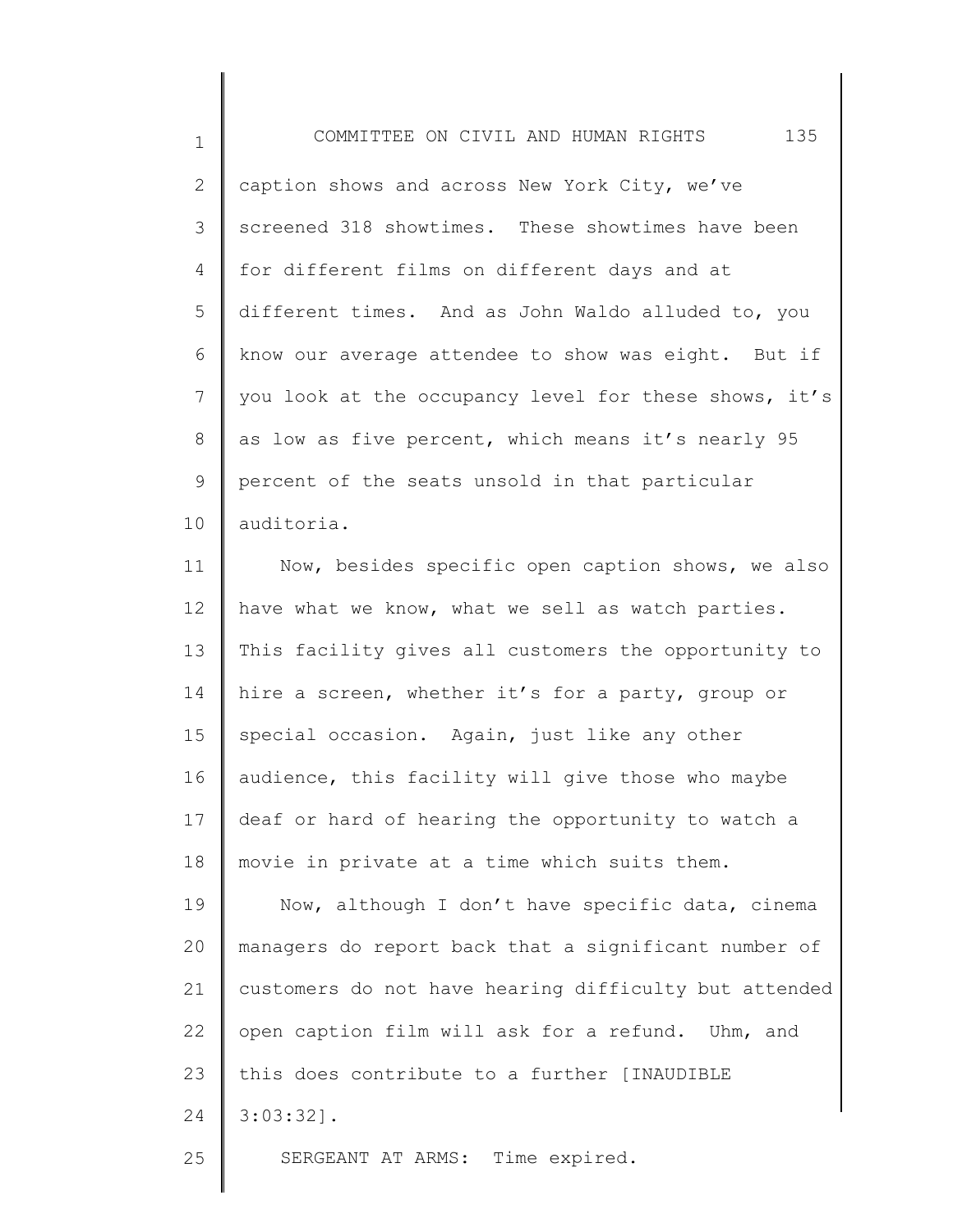| $\mathbf 1$  | COMMITTEE ON CIVIL AND HUMAN RIGHTS 136               |
|--------------|-------------------------------------------------------|
| $\mathbf{2}$ | ANDY STONE: Okay. Uhm and finally, I would like       |
| 3            | - also like just look at cinemas not as a soloist but |
| 4            | instead look at cinemas as a cumulative as like any   |
| 5            | other audience making their decision on wanting to go |
| 6            | and watch and a film. Different cinemas will have     |
| 7            | different open caption times on different days. This  |
| 8            | means the consumer has a wide choice of where and     |
| 9            | when, he, she will be able to watch that open caption |
| 10           | movie. Thank you for your time.                       |
| 11           | CHAIRPERSON EUGENE: Thank you very much.              |
| 12           | COMMITTEE COUNSEL: Thank you. I would like to         |
| 13           | now welcome Raymond Smith to testify. After Raymond   |
| 14           | Smith I will be calling Joseph Masher and Ben         |
| 15           | Svetlana Kouznetsova.                                 |
| 16           | Again, if anyone requires interpretation services     |
| 17           | when I'm calling your panel, please use the raise     |
| 18           | hand function so we are aware and we can have those   |
| 19           | services ready for you. Raymond, you can go ahead as  |
| 20           | soon as the Sergeants call time.                      |
| 21           | SERGEANT AT ARMS: Time starts now.                    |
| 22           | RAYMOND SMITH: Okay, there we go, thank you.          |
| 23           | Good afternoon everyone. I want to thank the Chair    |
| 24           | of the Committee for allowing me to testify today.    |
| 25           | My name is Raymond Smith, I am a Consultant with the  |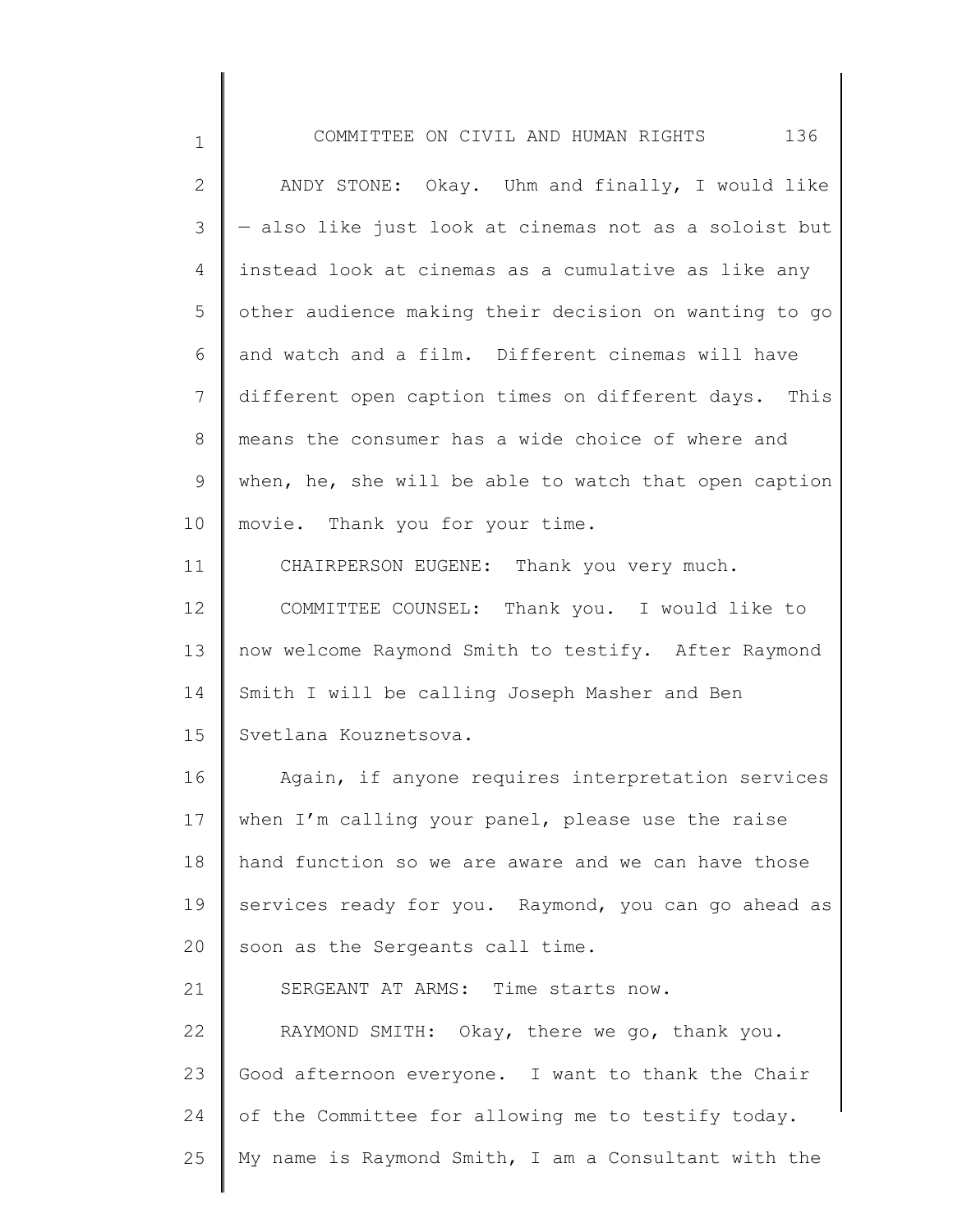1 2 3 4 5 6 COMMITTEE ON CIVIL AND HUMAN RIGHTS 137 National Association of Theatre Owners. I have been engaged in ensuring and enhancing access to movie theaters for all consumers for about 30 years and toward this issue of captioning has been front and center for a considerable period of time.

7 8 9 10 11 12 13 14 15 16 17 18 19 20 21 22 23 24 25 While we support the intent behind this legislation, we do not support the mandate and one size fits all. We do support the continuation of our collaborative efforts in relationship with the deaf and hard of hearing community which has been going on for years and years. In the '90's, we met with members of the community and were told they wanted more open caption films, we immediately lobbied the film studios successfully to get more product and continue to do so until actually always continue to do so but in the mid-2000's, a new personal captioning technology came on the market, so we once again engaged with our partners in the deaf and hard of hearing community and learned that they were very excited about personal captioning and the access it provided. But they did not like that particular technology. So, the industry went out and found manufacturers that were willing to design and develop these technologies and then continued to have a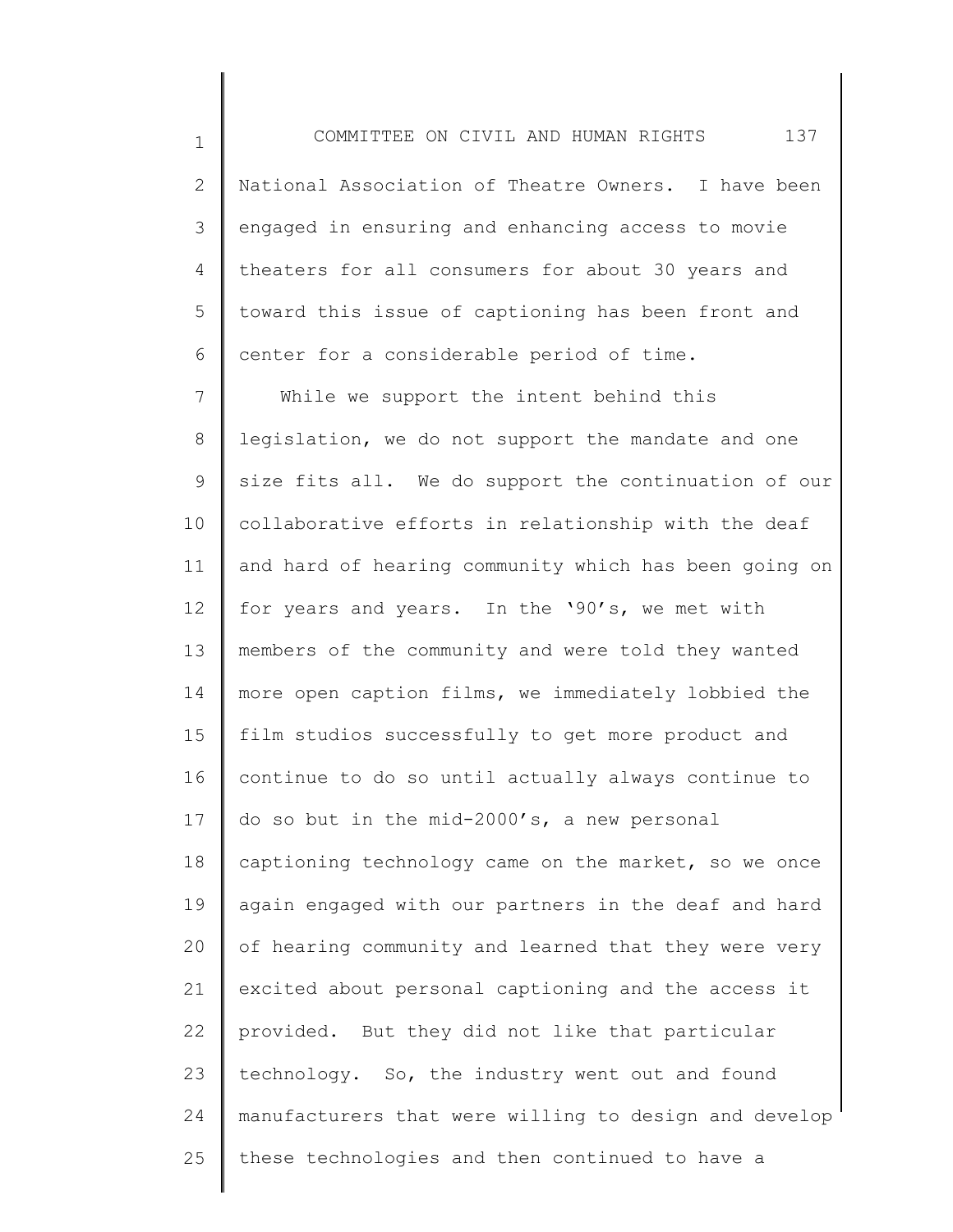1

2 3 4 5 6 7 8 9 10 serious of symposiums where we invited members of the deaf and hard of hearing to come testify to provide direct feedback through the manufacturers. All these efforts led to the industry investing millions of dollars rolling out these technologies across — this effort was widely hailed by the hard of hearing, deaf and hard of hearing community. And also widely supported by the industry and the units were widely utilized then as they are today.

11 12 13 14 15 16 17 18 This all occurred years before the Department of Justice proposed their final regulations on personal captioning and even then, when they were proposed, once the industry engaged with our partners in the uh, deaf individuals in the deaf and hard of hearing community and provided guidance to the justice which was mostly accepted and incorporated in the final regulations.

19 20 21 22 23 24 25 Along those same lines, we continue to push for more open caption programming across the country amongst our members and the last couple of years we've been doing some pilot programs. And while those pilot programs haven't answered all the questions, they did answer one specifically and that it, a one size fits all approach simply doesn't work.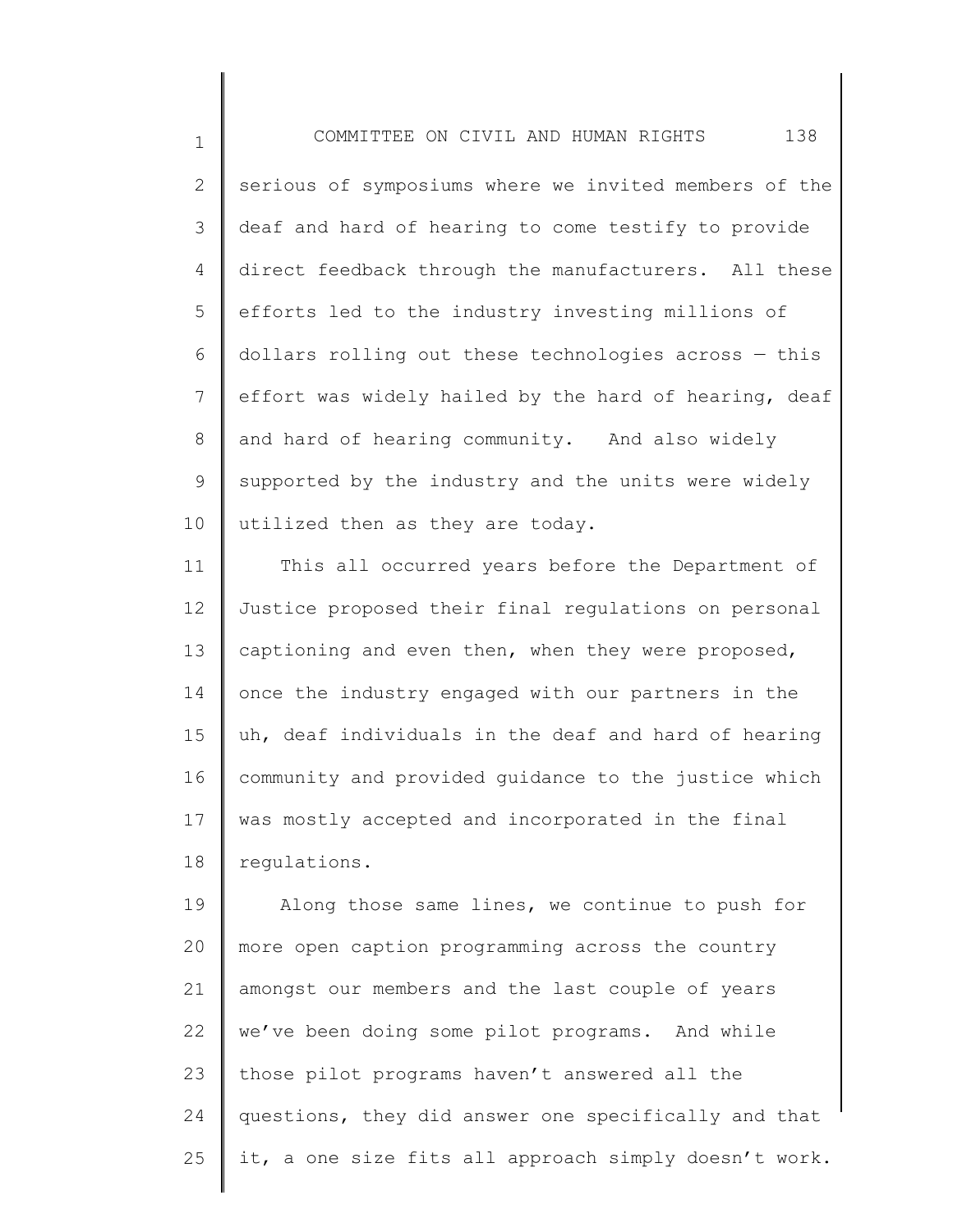1 2 3 4 5 6 7 8 9 10 11 12 13 14 15 16 17 COMMITTEE ON CIVIL AND HUMAN RIGHTS 139 It doesn't reflect realities or nuances of any people in the theatre or the needs of any particular market or community. So, we would suggest and implore that you reject this legislation and instead allow the people that have ongoing over the years elaborated, come up with beneficial solutions to continue those efforts, which are ongoing today. Thank you and I'm welcome to take any questions. CHAIRPERSON EUGENE: Thank you. COMMITTEE COUNSEL: Thank you. At this time, seeing that Joseph Masher is not in the Zoom, I will be calling on Svetlana Kouznetsova to testify. After Svetlana Kouznetsova I will be calling on April Morone and Gail Weiss to testify. Again, if anyone needs interpretation services, please use the raise

18 19 20 hand function and we will have that available for you. Svetlana, you can go ahead as soon as the Sergeants call time.

21 22 23 24 25 SERGEANT AT ARMS: Time starts now. INTERPRETER: Is the other interpreter here? INTERPRETER: Yes, I'm here. SVETLANA KOUZNETSOVA AND INTERPRETER: For some reason, the chat  $-$  okay, for whatever reason, the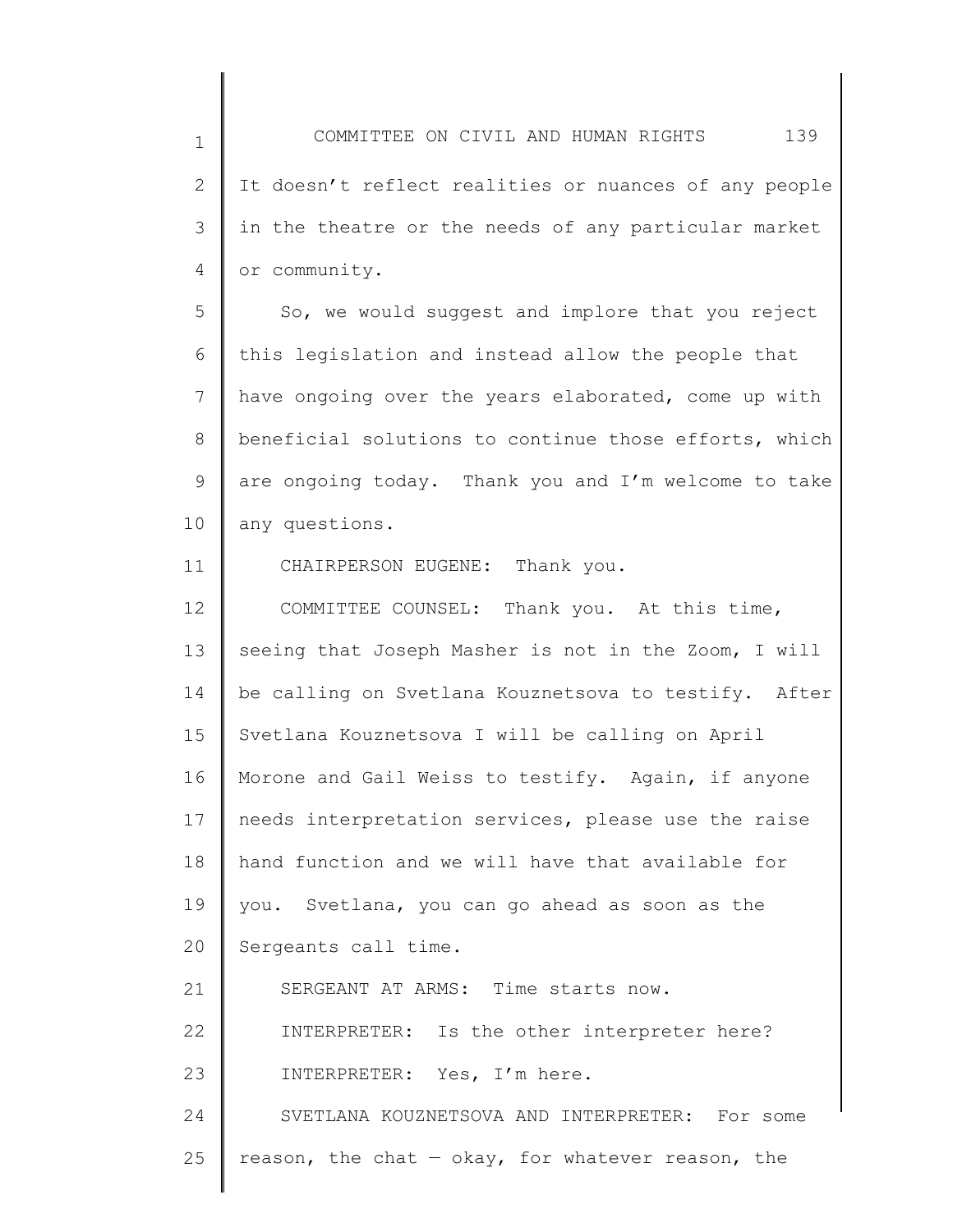1 2 3 4 5 6 7 8 COMMITTEE ON CIVIL AND HUMAN RIGHTS 140 chat. I have to sign. So, I myself am deaf. Okay, I am deaf. I've been deaf since age two. So, I'd first like to mention that anyone who is opposed to the open caption, you are really thinking with an ableist attitude. And that's like saying oh, we don't need a ramp for a wheelchair. It's the same thing.

9 10 11 12 13 14 15 16 17 18 19 20 21 22 23 24 Imagine being a deaf person growing up and you experience all these barriers, not only in school but education, work, enjoyment, all of the above. You don't have the same privileges as hearing people. Even with the captions, I speak Russian. So, when I was growing up in Russia, there were no captions on the TV. I couldn't even have access to news or anything. Everything I was completely uninvolved in. When I moved to America, we realized oh wow, they have captions. It was pretty neat on the television, on all the channels. It was a whole new world, it was amazing. When I was 15, that was the first time I had access to captions and it was thrilling. So, it wasn't only my deafness, English was my third language, my third. So, the captions also help me improve my English. My parents are both hearing and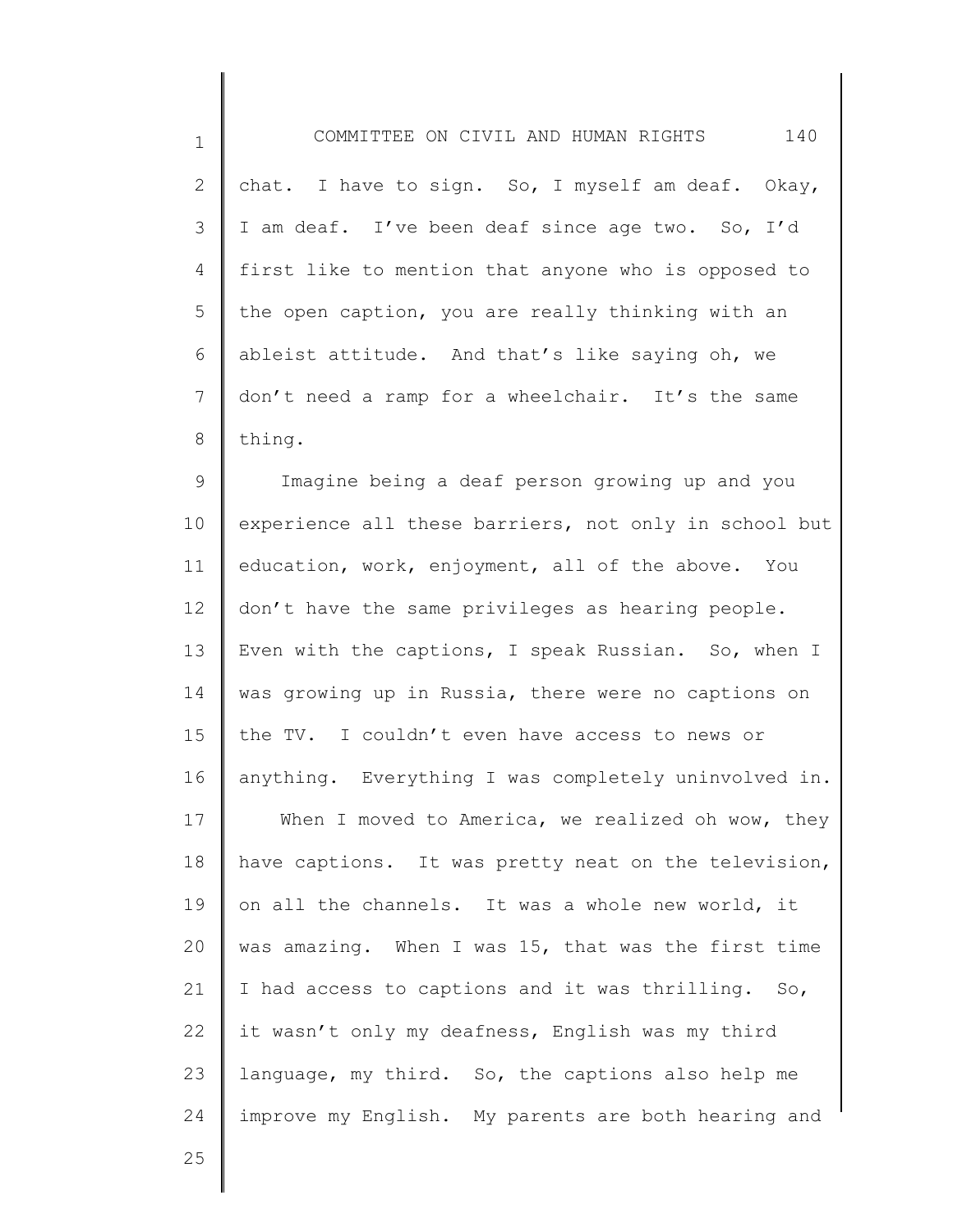1 2 3 COMMITTEE ON CIVIL AND HUMAN RIGHTS 141 the captions, English is not their first language either.

4 5 6 7 8 9 10 11 12 13 14 15 16 17 18 19 20 21 22 23 24 25 So, my whole family never had captions before. We would just leave them on because we all benefitted from them. So, people saying, oh you don't need captions on the screen because it bothers other people, you have to think about the different language barriers. No one's going to complain. If you don't understand a certain language, you have the ability to read it in a different language, correct? You would prefer the captions if you couldn't hear it, same as referring them if you can't understand the language. It's not fair for us to not have them. I'm sorry but for other languages it's acceptable but for the same language, you don't need them? And everyone in the theatre business, you know you're serving people about having the option captions on the screen. Are you serving both hearing and deaf? Because I'm really curious. That is the question. You know, you're talking about monetary issues but for the survey, who were the people included? Was it all inclusive because I didn't hear about these surveys. All I'm hearing is oh, we can't afford it. Oh, open captioning is free.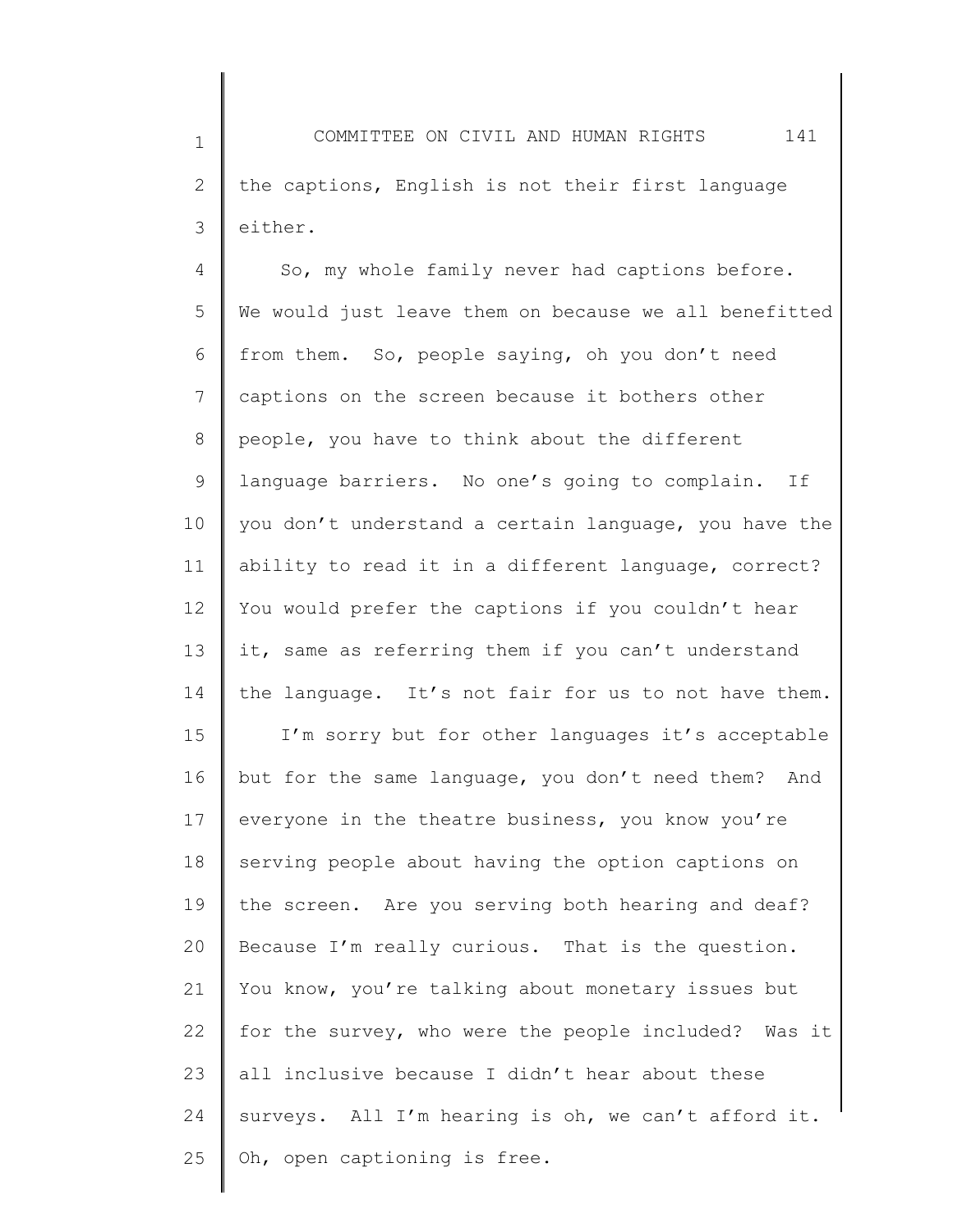2 3 4 5 6 We know that the movie theatres can have all the caption on file. It's a simple press of a button and they turn up on the screen. And the equipment cost more money and it doesn't even work. It doesn't function correctly.

1

7 8 9 10 So, you have to keep giving out free tickets or refunding money. You're wasting your money in that capacity rather than turning on the open captions on the screen. She's frozen.

11 12 13 14 15 16 It depends on you know the size of the screen but it's one room. It's simple, it's one room. Just pick a room and use open caption for the whole day every day in that one room. That one theatre and they can be either at the top or the bottom of the screen.

17 18 19 20 21 22 23 24 25 I'm just curious about this survey because I did a survey myself with over 5,000 people both hearing and deaf and the results I got  $-$  like I said, it was half hearing, half deaf in the survey, 75 percent of people supported open caption. 92 percent said it won't bother me. So, a small percentage, a minimal percentage said, oh yeah it will bug me and honestly, too bad. And most theatres to have more than one room. So, the idea for all the people who are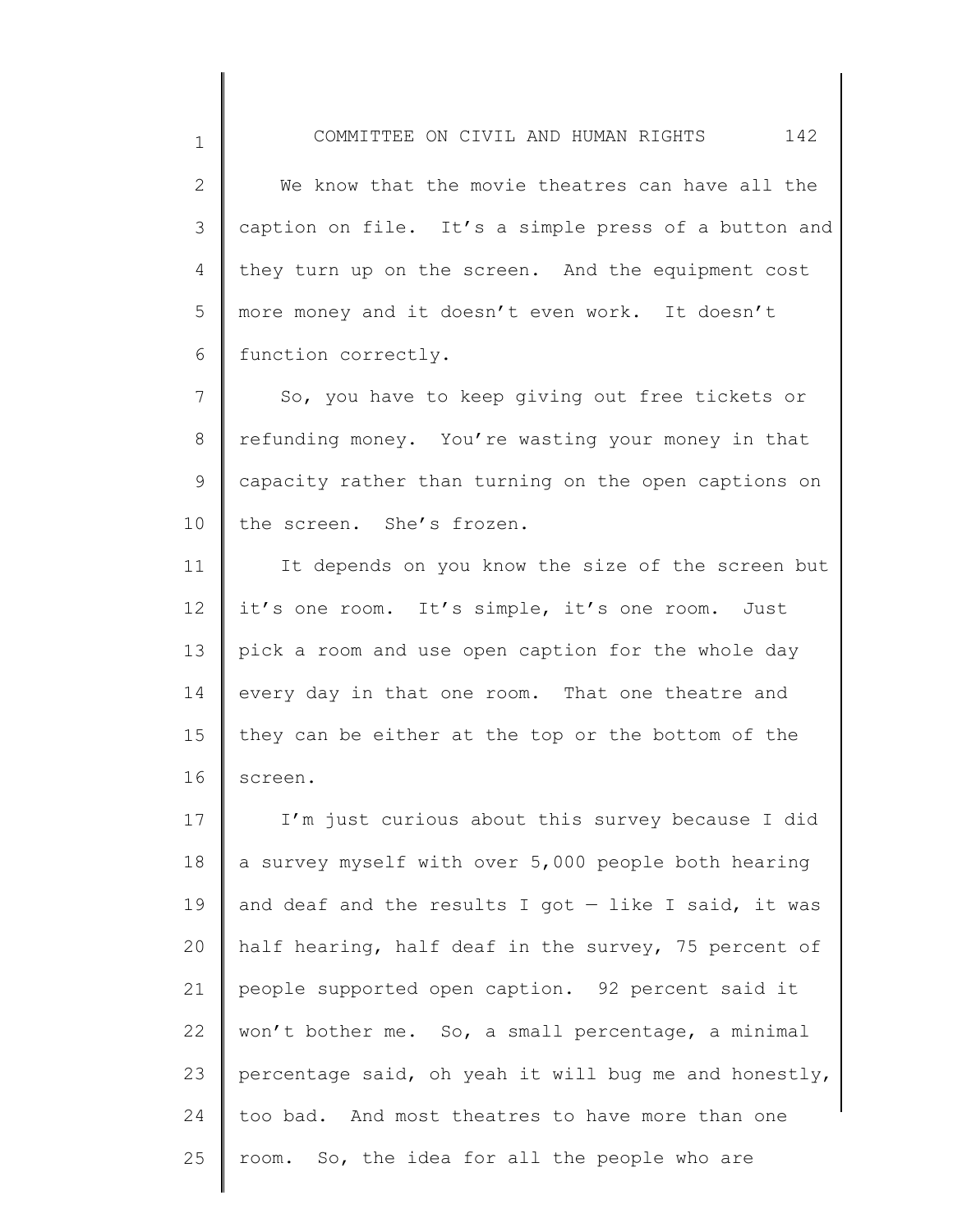1 2 3 4 5 6 7 8 9 10 11 12 13 14 15 16 17 18 19 20 21 22 23 COMMITTEE ON CIVIL AND HUMAN RIGHTS 143 opposing this, maybe turn your sound off. Go to a movie theatre and you can bring your huge headphones to the theatre and you can do it that way. It's uncomfortable right to think about that. Or maybe, we can just turn the captions on the screen. Or think about it, if you don't want to turn the captions on, look at a paper the whole movie, trying to read it. So, stop it please. I'm really tired of hearing about it. I'm just tired of hearing about it, enough is enough. And I would just like to add in relation to my survey, I wanted to link it in the chat but like I said, the chat is not enabled. So, I was planning on sending the survey but there is a TEDX talk as well that can be found on the internet if you search it with my name. You could search me in the TEDX talk. It's about — SERGEANT AT ARMS: Time. INTERPRETER FOR SVETLANA KOUZNETSOVA: It's about seven or eight minutes about open captions. So, you know I had more but I just would urge you to please think about the deaf and hard of hearing community.

24 25 And not only that community but other people, foreign language speakers, ESL, it's really just, it's not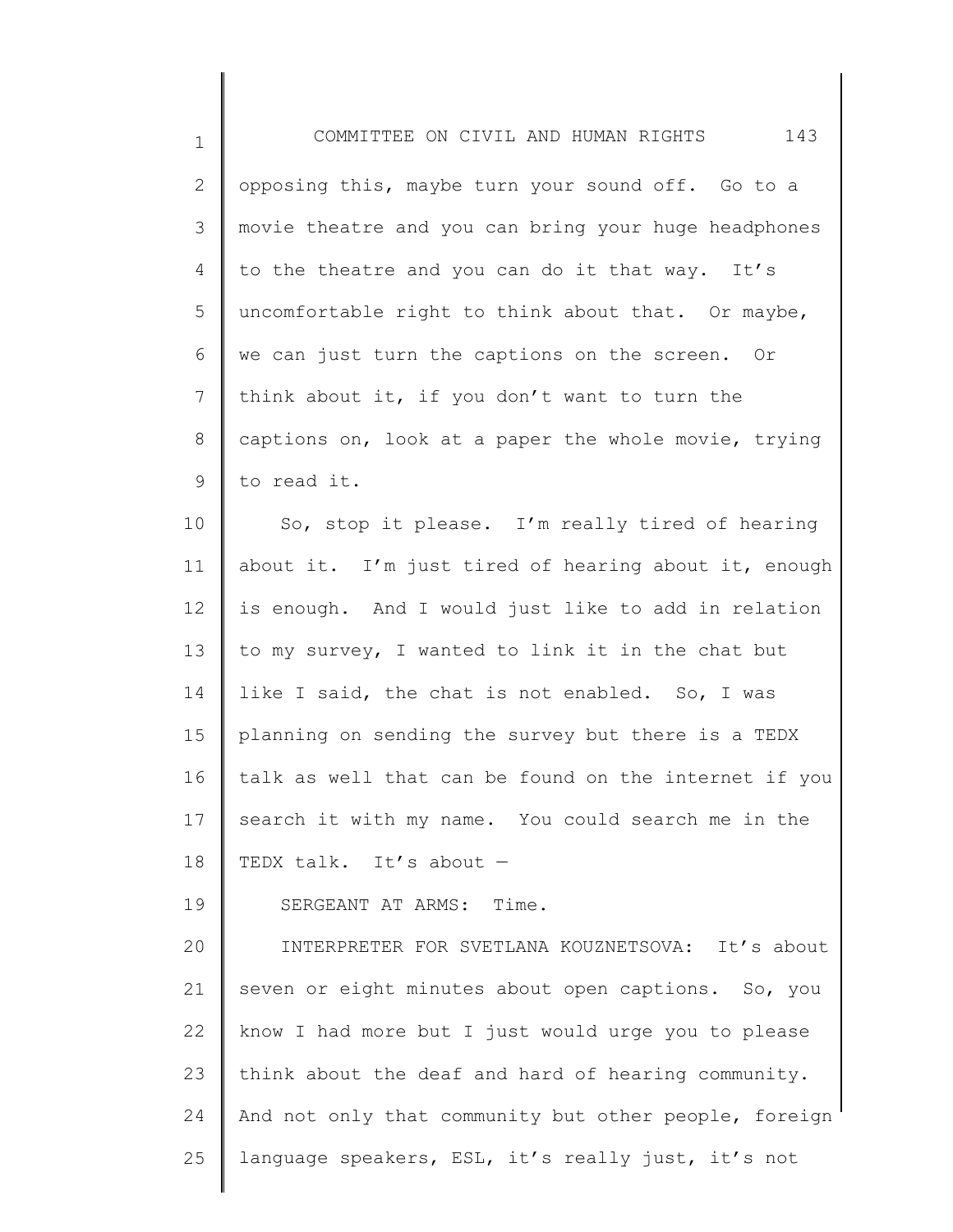1 2 3 4 5 6 7 COMMITTEE ON CIVIL AND HUMAN RIGHTS 144 fair. So, I urge you to think about the bill and set up show times that can be equal for all. Thank you. COMMITTEE COUNSEL: Thank you. At this time seeing that Council Member Rosenthal has her hand raised, I will call on her for questions. Council Member Rosenthal.

8 9 10 11 12 13 14 15 16 17 COUNCIL MEMBER ROSENTHAL: Thank you and I want to thank the City Council Sergeants who figured out how to put the spotlight on the person who was speaking, not the ASL Interpreter. And for the record, I think there have been a couple of speakers who we've missed seeing them because we did not have the spotlight on them. And they are the one's who are speaking. So, apologies to the Mayor's Office of People with disabilities. Tony, I'm sorry we couldn't see you signing.

18 19 20 21 22 23 24 25 May I ask the Sergeants and the Chair for your indulgence and I would like to give some — I would ask that we allow the person who just spoke, who we were only able to see for a minute, if we could either allow her to give her testimony again or allow her to finish what I think was a longer statement. I also want to put on the record for the person who just spoke, that you can submit your testimony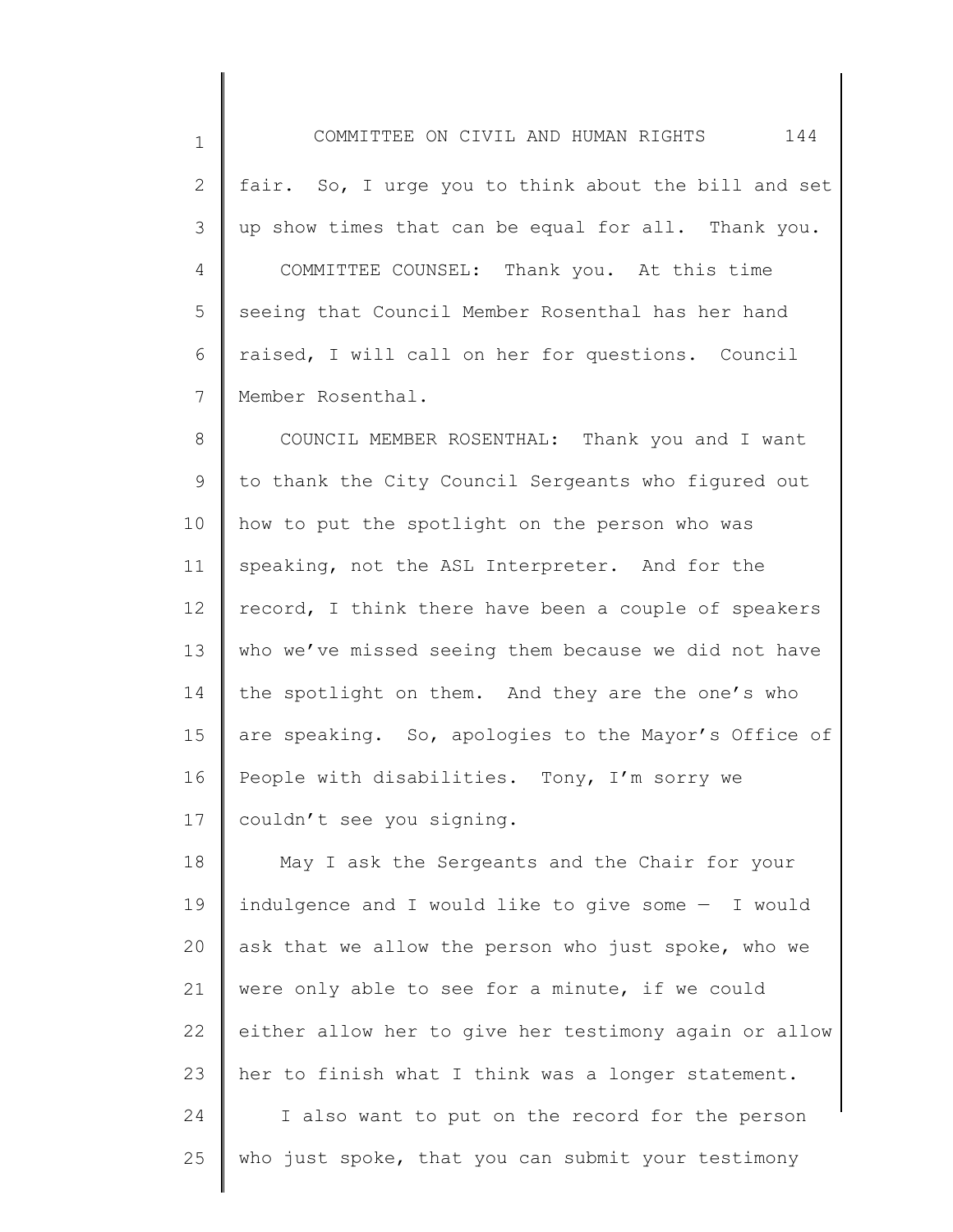1 2 3 4 5 6 7 8 9 10 11 12 13 14 15 16 17 18 19 20 21 22 23 24 25 COMMITTEE ON CIVIL AND HUMAN RIGHTS 145 including a link to your TED Talk, including your survey, the results of your survey. Uhm, you can submit all of that and uh, we will follow up with the ASL Interpreter today to make sure all of that gets on the record. But Chair, may I ask your indulgence to allow her to finish her testimony with the spotlights on her, so we can see the entirety of what she wanted us to hear? CHAIRPERSON EUGENE: Council Member Rosenthal, thank you for intentions. The request is granted, yes. COUNCIL MEMBER ROSENTHAL: So, if I could ask the — yeah, if I could ask — COMMITTEE COUNSEL: Svetlana, uhm, if you are able to see that, you can go ahead and finish your testimony. You just need to turn on your video. CHAIRPERSON EUGENE: Is she there? COMMITTEE COUNSEL: I don't see a response from Svetlana Chair Eugene. CHAIRPERSON EUGENE: Okay, so Council Member Rosenthal the request has been granted. So, since she didn't respond, she can jump in anytime.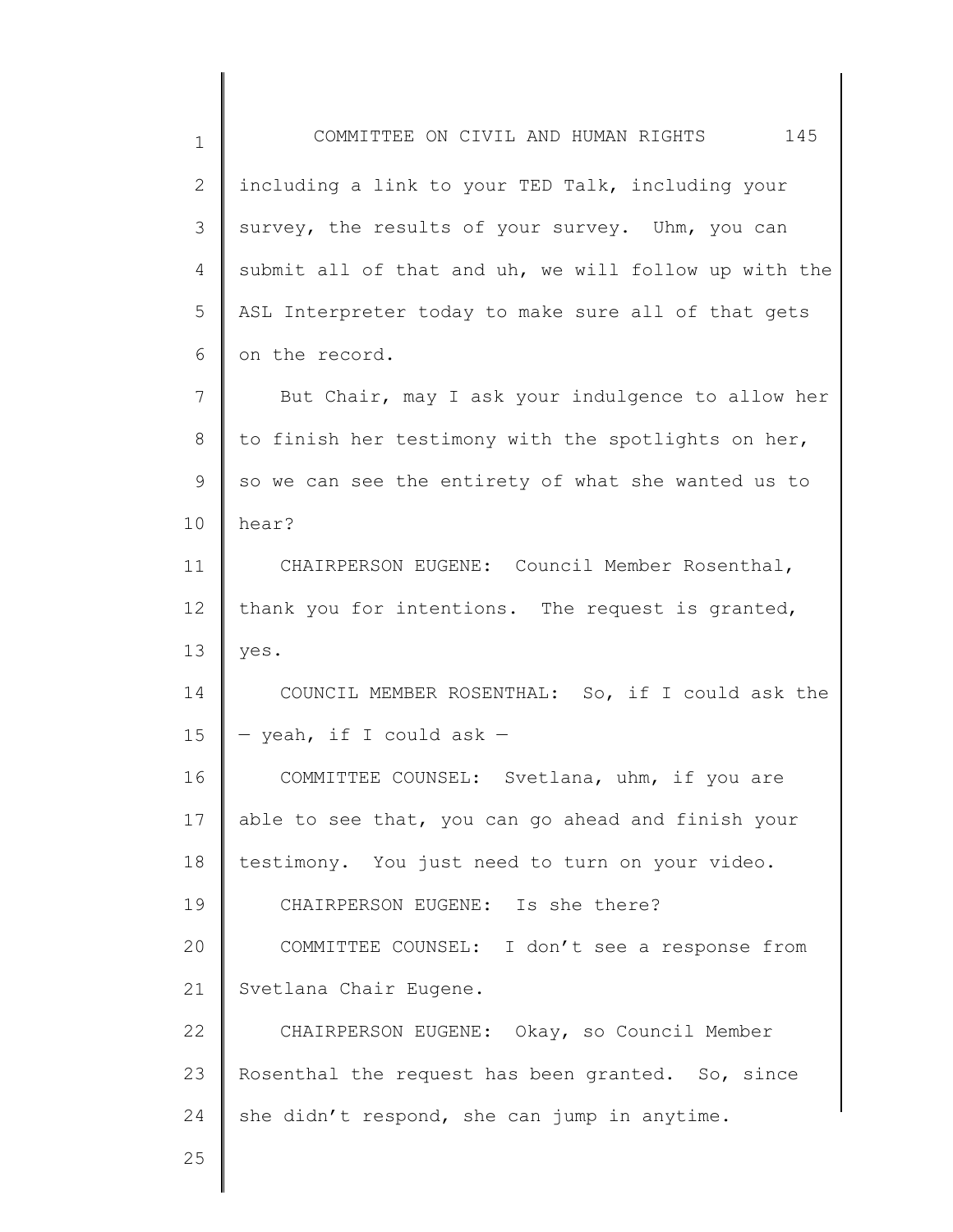1 2 3 4 5 6 7 8 9 10 11 12 13 14 15 16 17 18 19 20 21 22 23 24 COMMITTEE ON CIVIL AND HUMAN RIGHTS 146 COUNCIL MEMBER ROSENTHAL: Exactly, thank you so much Chair Eugene. CHAIRPERSON EUGENE: You're welcome. COUNCIL MEMBER ROSENTHAL: Perhaps someone can reach out to Svetlana and let her know that whenever she jumps back on, we can hear the remainder of her testimony and again, moving forward, if we could make sure the spotlight, what the public can see, is not the ASL Interpreter. All of whom I appreciate very much and are doing a beautiful job but instead, we can see the person who is signing. Thank you so much. CHAIRPERSON EUGENE: Thank you. COMMITTEE COUNSEL: It looks like Svetlana is back. COUNCIL MEMBER ROSENTHAL: Oh. COMMITTEE COUNSEL: Would you be able to let her know that she has additional time to testify? INTERPRETER FOR SVETLANA: Oh, okay, I was actually going to back to my testimonial and you know I think I was — I think I was freezing for some parts, so might have been missed but I think I really mentioned most of what I wanted to say. I don't need

to keep going on but all I wanted to do was to add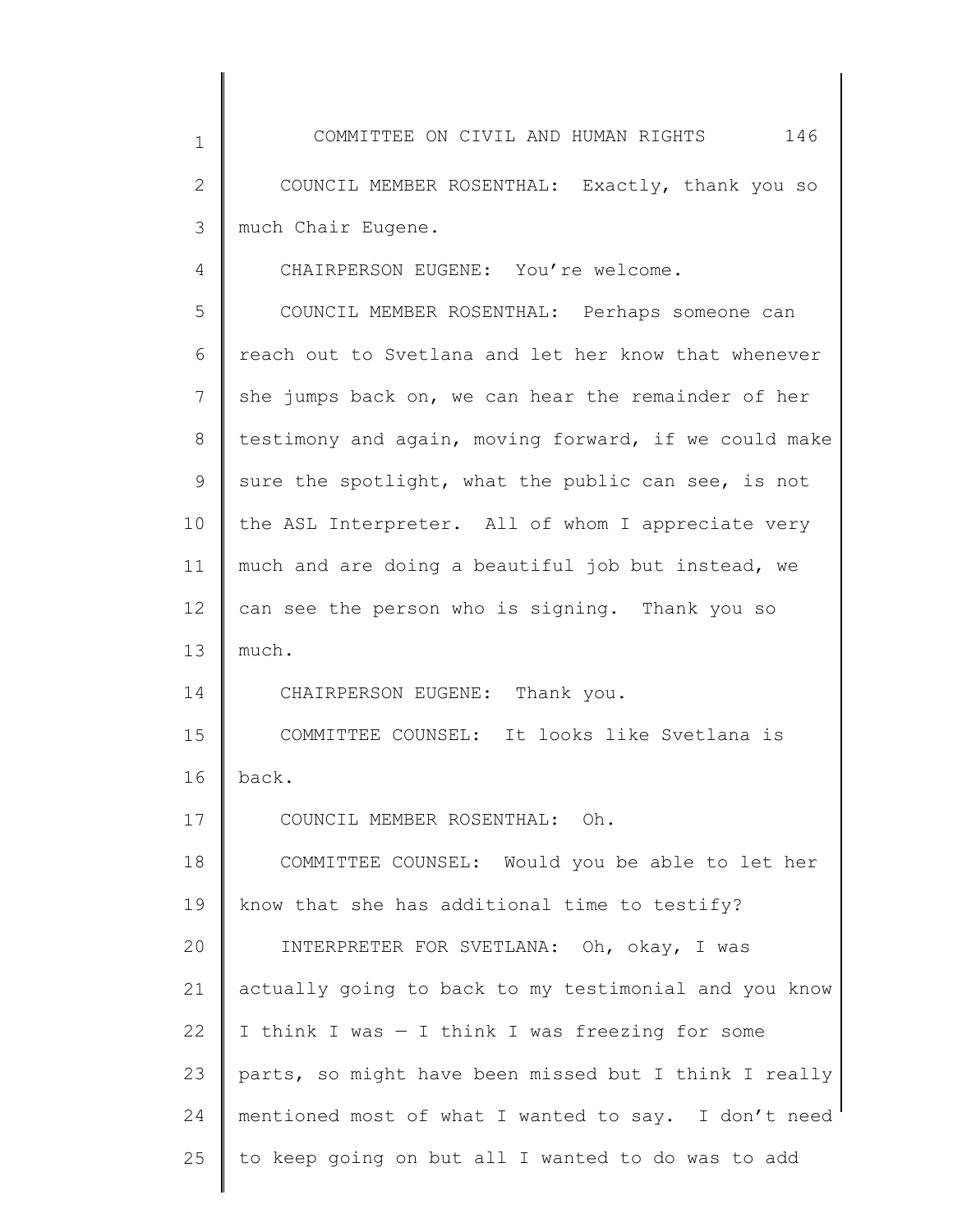1 2 3 4 5 6 7 8 9 10 11 12 13 14 15 16 17 18 19 20 21 22 23 24 25 COMMITTEE ON CIVIL AND HUMAN RIGHTS 147 the two links. Like I said, I can't do that in the chat, is there a way to? I just want to share the links. COMMITTEE COUNSEL: The chat function is disabled during City Council hearings but Council Member Rosenthal mentioned you are welcome to share the link in your testimony that you can submit to us and it will be shared as part of the — INTERPRETER FOR SVETLANA: Yes, I have done that. Okay, I've done that. Thank you. COMMITTEE COUNSEL: Thank you. Seeing no other questions, I would like to now welcome April Morone to testify. After April Morone, we will have Gail Weiss followed by Max Kwok. Again, if anyone needs interpretation services, please use the raise hand function, so we can have that set up for you. Gail, sorry, April you can go ahead as soon as the Sergeants call time. SERGEANT AT ARMS: Your time will begin. APRIL MARONE: Okay, hello, I don't want to be on video because I also have autism, so forgive me for that. Uhm, I am hard of hearing. I am advocating about the open captions. I think Svetlana said it better than I could have though of everything but I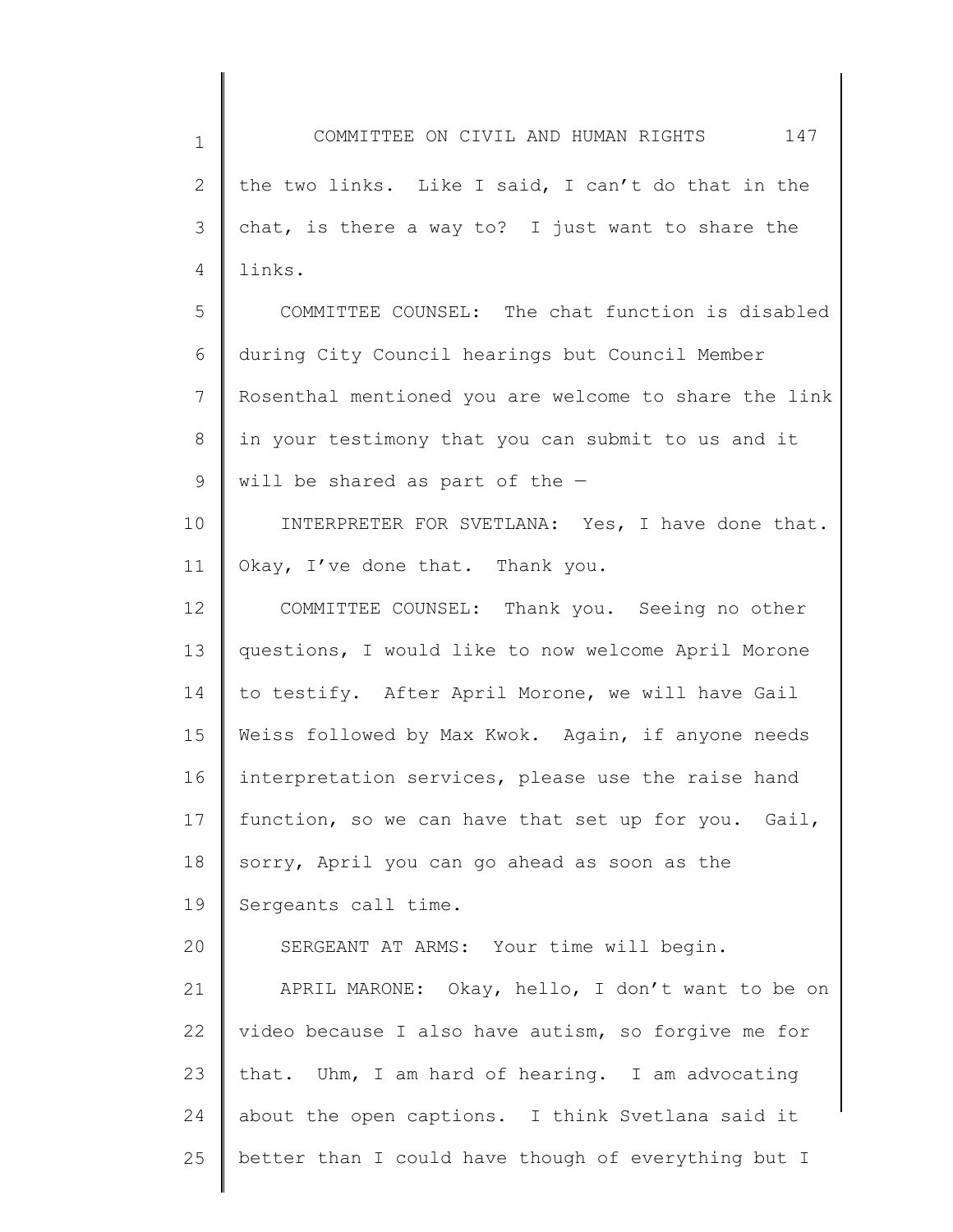4 5 6 7 8 9 10 11 12 13 14 15 16 17 I have an additional point though however, some of us hard of hearing people and even some deaf people, may also have height restrictions. I am under five feet in height and so, to use the closed caption devices, is also a disability. Because trying to sit in a chair when you are under five feet and you have to try to bend a closed caption devices that don't want to sit in a cup, though they are supposed to, they tend to fall over when you try to bend them far enough to where you can actually see them. Which means, I would then have to try to move it up a little bit more because if it bent down where I need to see it, it cuts off the signal to the captions themselves and won't work.

18 19 20 21 22 23 24 So, then I have to bend it back up again, which means I then have to cram my neck up and I have disc issues that hurts my neck. I have crushed disc's to my neck. So, it's like okay, this is hurting my neck but then I have to look at the screen again and then back to it and that's very painful for my neck and inconvenient. Please consider the heightened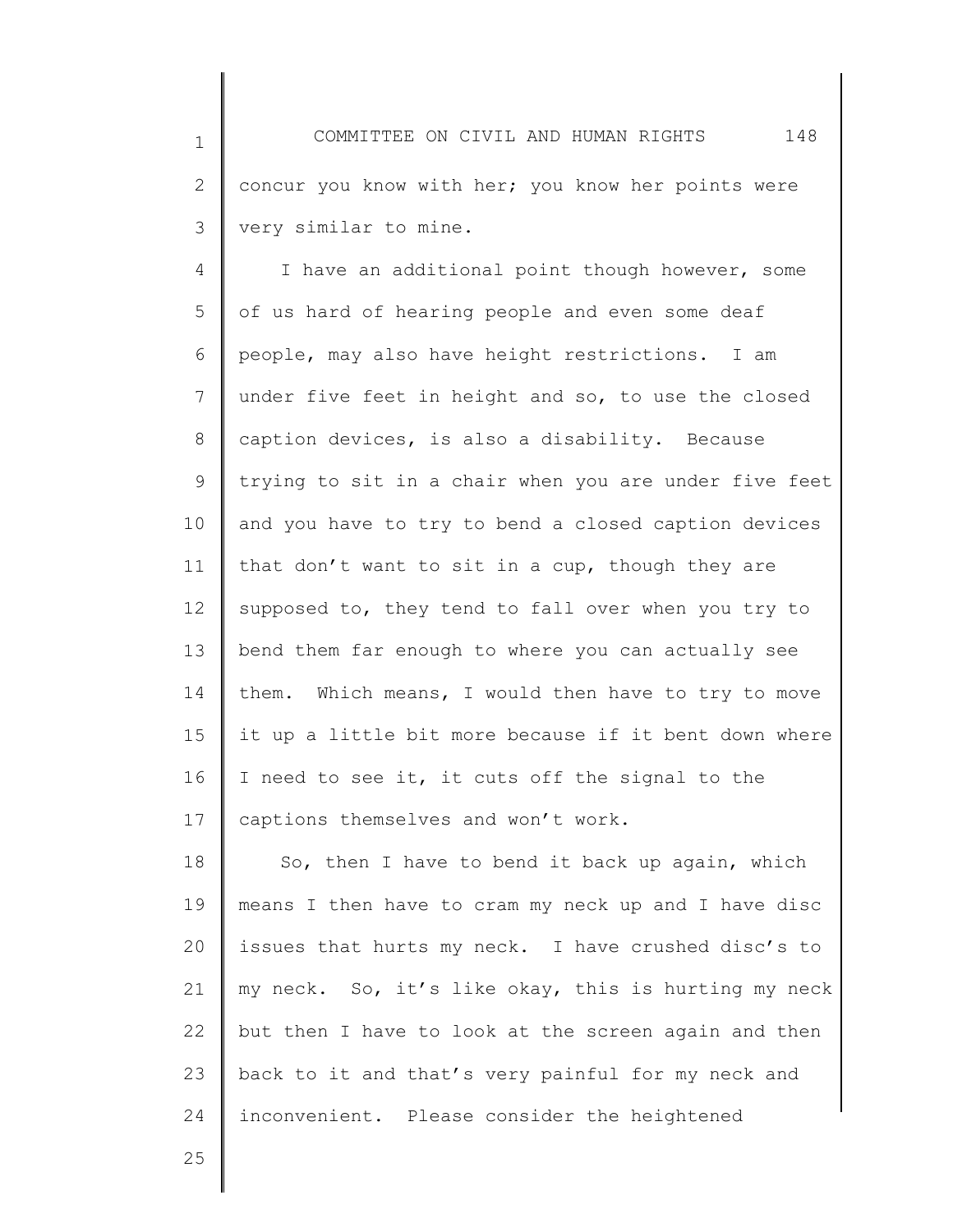1 2 3 4 5 6 7 8 9 10 11 12 13 14 15 16 17 18 19 20 21 22 23 24 COMMITTEE ON CIVIL AND HUMAN RIGHTS 149 disabled as well when considering hard of hearing. I am both. I'm finished. Thank you. CHAIRPERSON EUGENE: Thank you. APRIL MORONE: I think the open captions would be better because of that. Thank you. COMMITTEE COUNSEL: Thank you. At this time, I will call on Gail Weiss to testify followed by Max Kwok. After Max Kwok, we will have Robert Sunshine. Gail, you can go ahead as soon as the Sergeants call time and again if anyone needs interpretation services, please use the raise hand function. SERGEANT AT ARMS: Your time will begin. GAIL WEISS: Okay, thank you very much and my name is Gail Weiss. I am on the Board of the New York City Chapter of HOA and I think speaking for many members of HOA, I might say that we want to go back to the time of silent movies where words were up there on the screen along with some very nice music and uh, so yeah, many of us can indeed hear music but hearing dialogue is indeed difficult and you know watching it up on the screen is really what we like to do. You know the odds of many people have mentioned

25 you know the cup holders we got involved up and down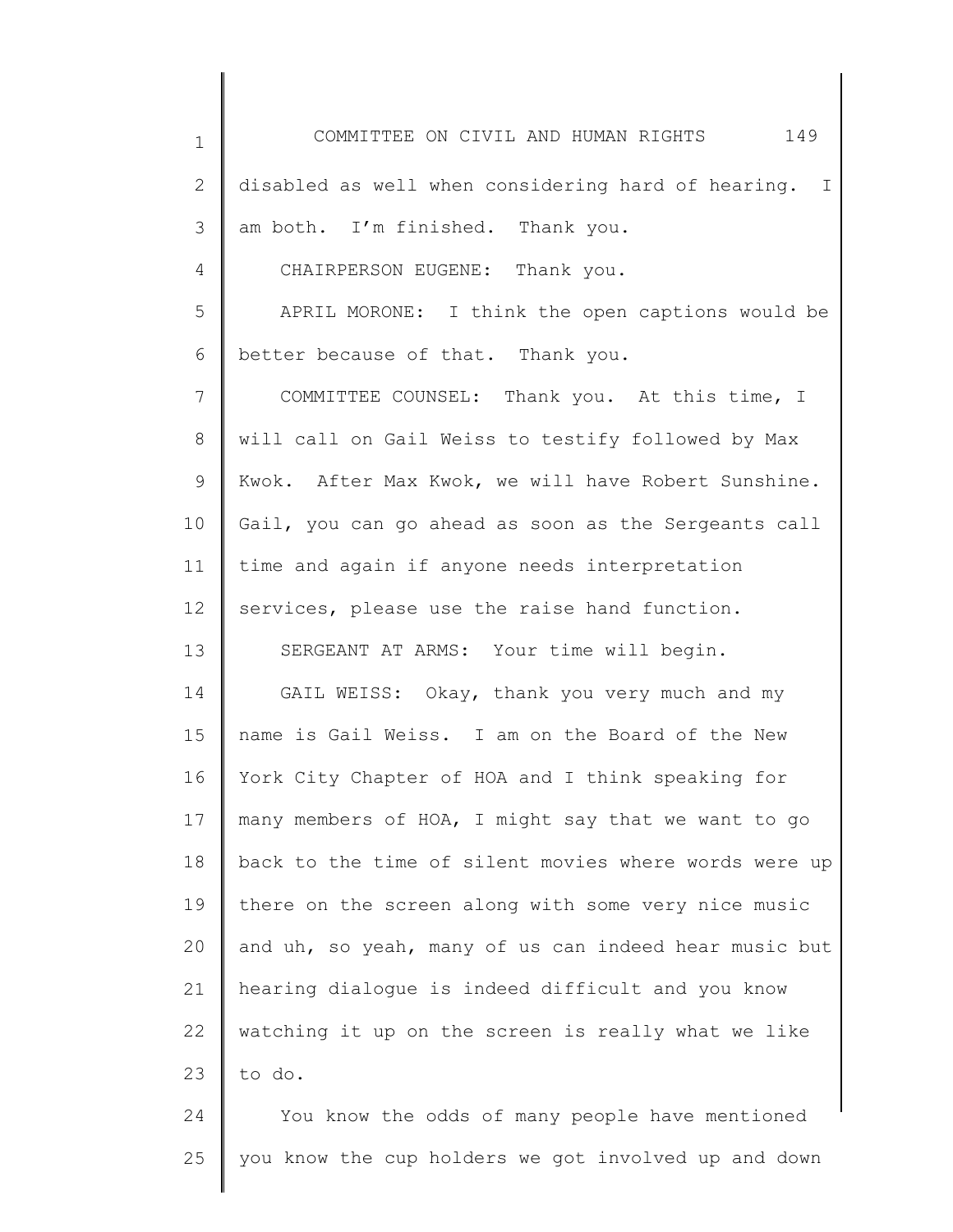1 2 3 4 5 6 7 8 9 10 COMMITTEE ON CIVIL AND HUMAN RIGHTS 150 and up and down. So, you're not really getting into the movie as much as you would want to. And you know I had more than one instance of the devices not working, as many others have also mentioned and you know it's going and getting a pass to go to another movie doesn't really solve the problem. Occasionally I'm with other people in the theatre and you know I can't say okay, we all have to leave because my captioning device doesn't work.

11 12 13 14 15 16 17 18 19 20 21 22 23 24 So, I'm sitting there through a movie that I've had difficulty really enjoying. You know and you know enjoying is indeed what we want to do, those of us who really do like movies. And you know, I really think that just that on screen captioning would be so much appreciated and uh, you know I see it as a winwin. You know even for the theatres and I'll start with what other people were saying, it's going to bring more people to the theatres. They will bring their relatives with them. They'll bring their friends with them and you know, I think it is indeed the way to go and it would be much appreciated you know if uh, INT. 2020 is indeed passed. Thank you. CHAIRPERSON EUGENE: Thank you.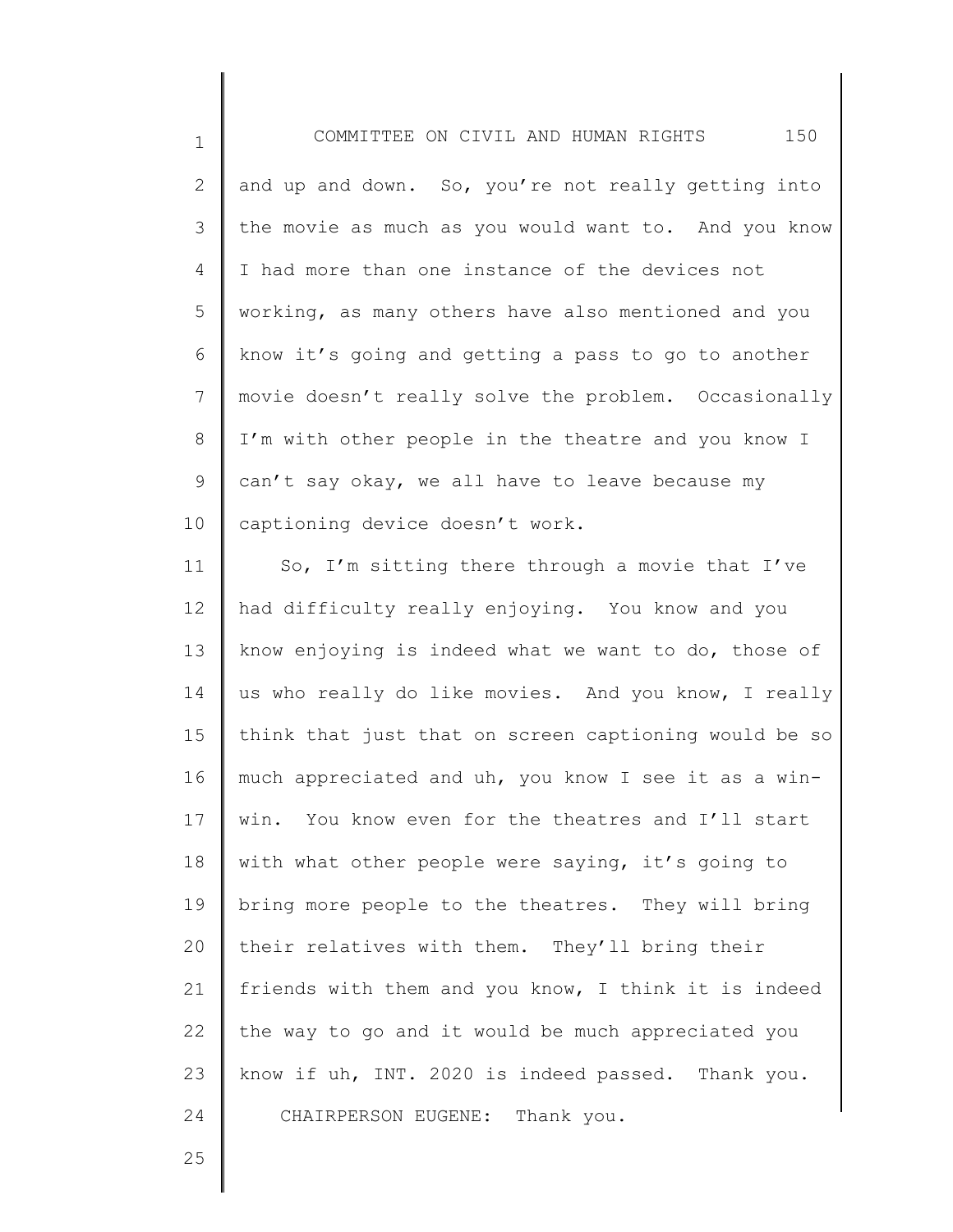1 2 3 4 5 6 7 8 9 10 11 12 13 14 15 16 17 18 19 20 21 22 23 24 COMMITTEE ON CIVIL AND HUMAN RIGHTS 151 COMMITTEE COUNSEL: Thank you. At this time, I would like to call on Max Kwok to testify. After Max, we will have Robert Sunshine followed by Amanda Perez. Max, you can go ahead as soon as the Sergeants call time. MAX KWOK: Hi, good morning all. I cannot find my written testimony. Can Robert go first? I just want to make some last minute dashes to find that written testimony first. COMMITTEE COUNSEL: Sure thing. Robert, you can go ahead as soon as the Sergeants call time. SERGEANT AT ARMS: Your time will begin. ROBERT SUNSHINE: Can I be heard at this point? Hello? SERGEANT AT ARMS: Yes, we hear you. ROBERT SUNSHINE: Thank you. I'd like to just quickly thank the Chairman and members of the Committee for providing the opportunity to testify. My name is Bob Sunshine, I am the Executive Director of the National Association of Theatre Owners of New York State and we represent most of the theatres in New York City. Uhm, I'm not going to read my testimony because

of so many things I've heard today but I do want to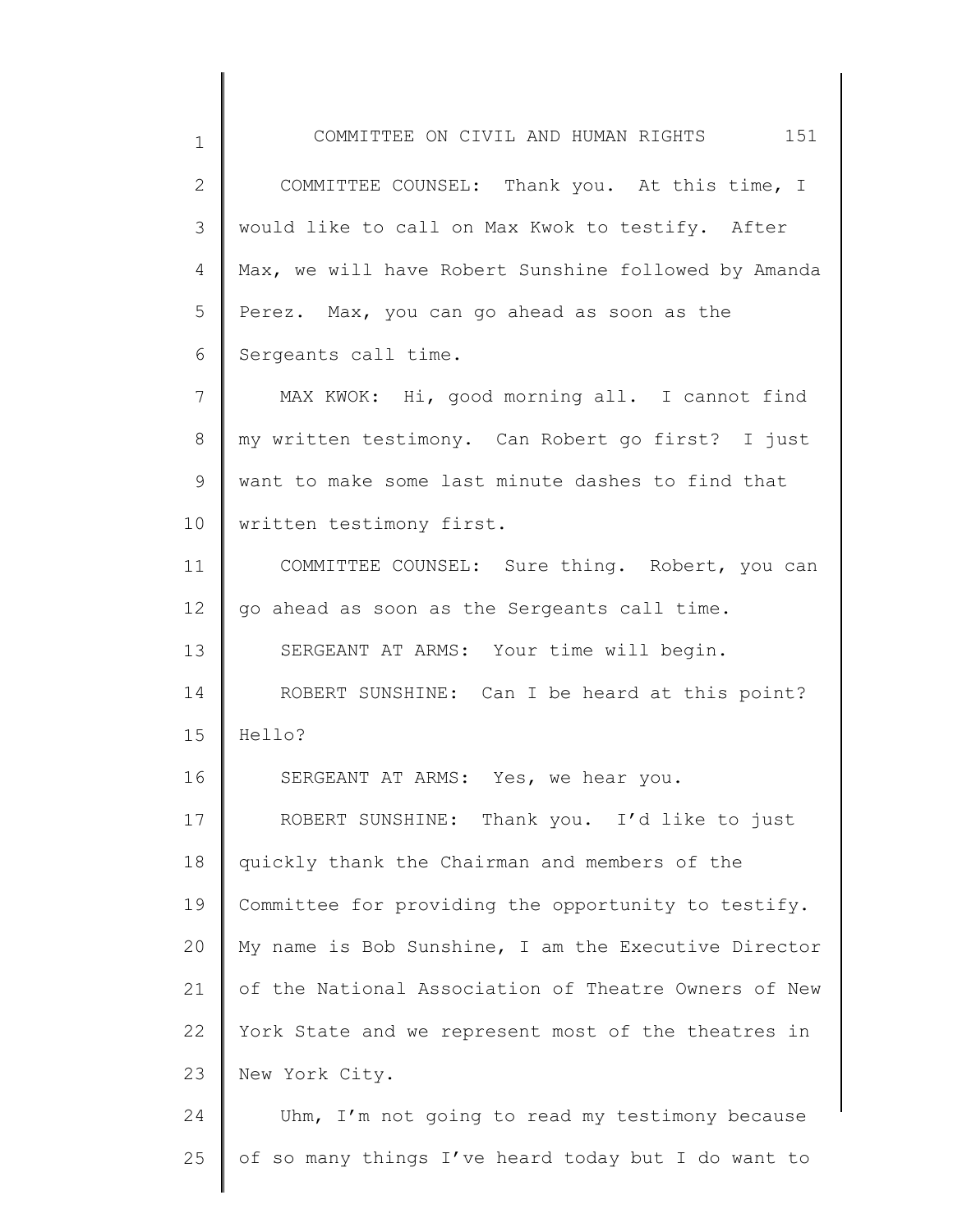1 2 3 4 5 6 7 8 9 10 11 12 13 14 15 16 17 18 19 20 21 22 23 24 25 COMMITTEE ON CIVIL AND HUMAN RIGHTS 152 emphasize we are not the enemy. Again, I say it, we are not the enemy. We're not opposed to open captioning. We actually want to provide more open captioning where it would work for both the community and where it would work for the theatre owners. Uhm, we are doing open captioning now voluntarily. People who attend the theatres can come to our management and say, would you please show a movie this week in open captioning? And every time where we could comply, we do. So, I ask, now that we have a very good and productive relationship and dialogue with the advocates, uhm, why do we need legislation at this point now? Theatre owners know what works and we want to work with the community to expand it. This bill does not work. This bill will hurt local theatres in communities and many of them might have to close. We need to talk it out and we need to find out what works best for both sides. What is proposed in this bill is much more than what the advocates have asked for. And as it was already testified by one our members, it's impossible, it's impossible to administer. So, let's look upon theatre owners as adversarial's. We want to work with community. We did it with federal law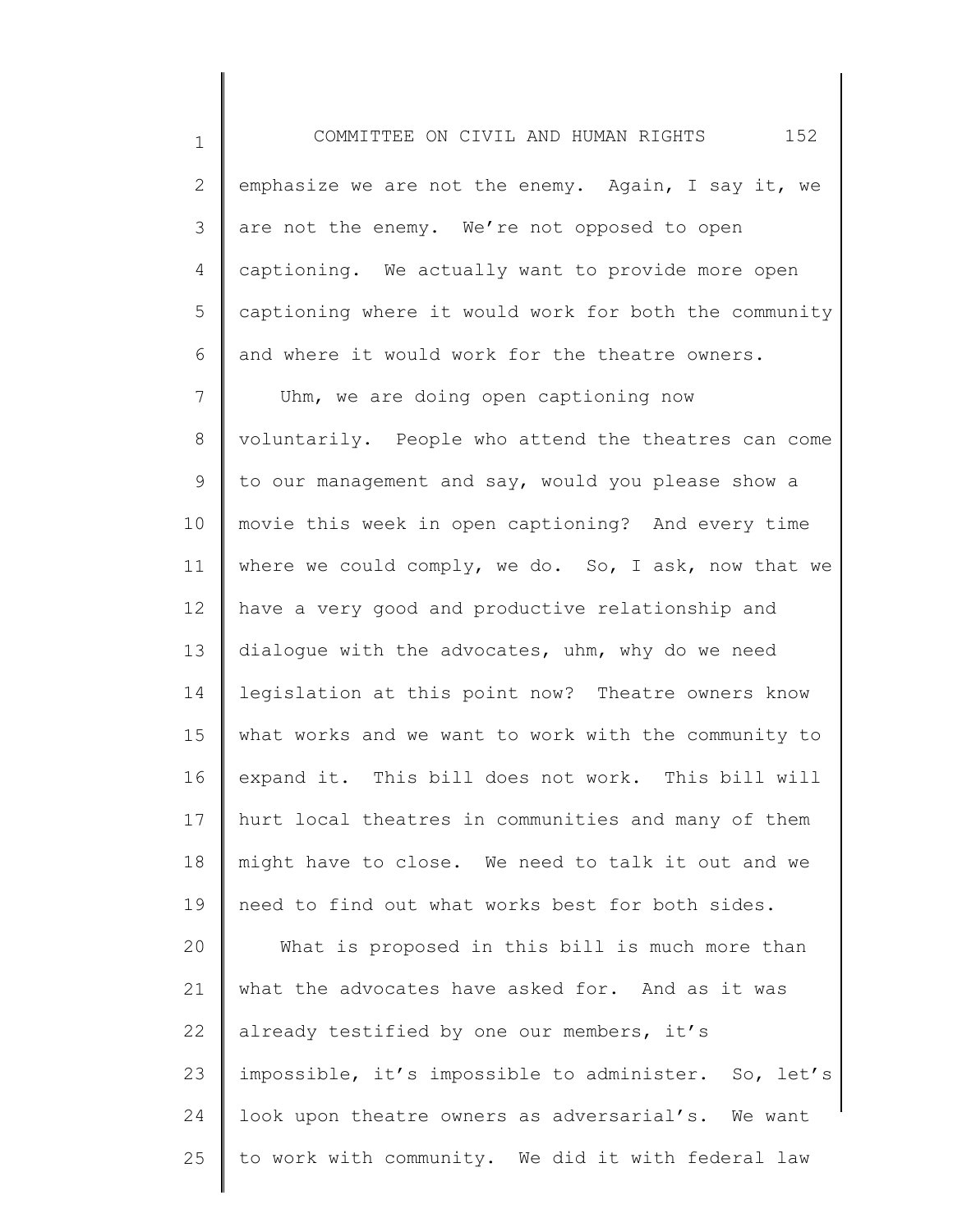COMMITTEE ON CIVIL AND HUMAN RIGHTS 153

2 3 4 before and now we think we can do it by agreeing and working with you and finding a good solution. There is no need to legislate. Thank you.

1

5

CHAIRPERSON EUGENE: Thank you very much.

6 7 8 9 10 COMMITTEE COUNSEL: Thank you. At this time, I'm calling on Max Kwok once again to testify. After Max Kwok, we will have Amanda Perez followed by Rob Westerling. Max, you can go ahead as soon as the Sergeants call time.

11 12 13 14 15 16 17 18 19 20 MAX KWOK: Hi, uh, so again, I cannot find my written testimony but just hearing a lot of perspective from a lot of people, especially from those who oppose the issue about requiring legislation is for example, at AMC theatres, MR25 in Time Square, you know as AMC members or A list members, we are supposed to be able to enjoy free Wi-Fi but that theatres Wi-Fi has been going down. It has been down for like the past 12 months or more and nobody is really fixing it.

21 22 23 24 25 And you know, I actually went to talk to the theatre manager or people like that you know to say, can you please fix that next time I come here? But still, it has not been fixed. So, some mandate is needed to just implement this open captioning thing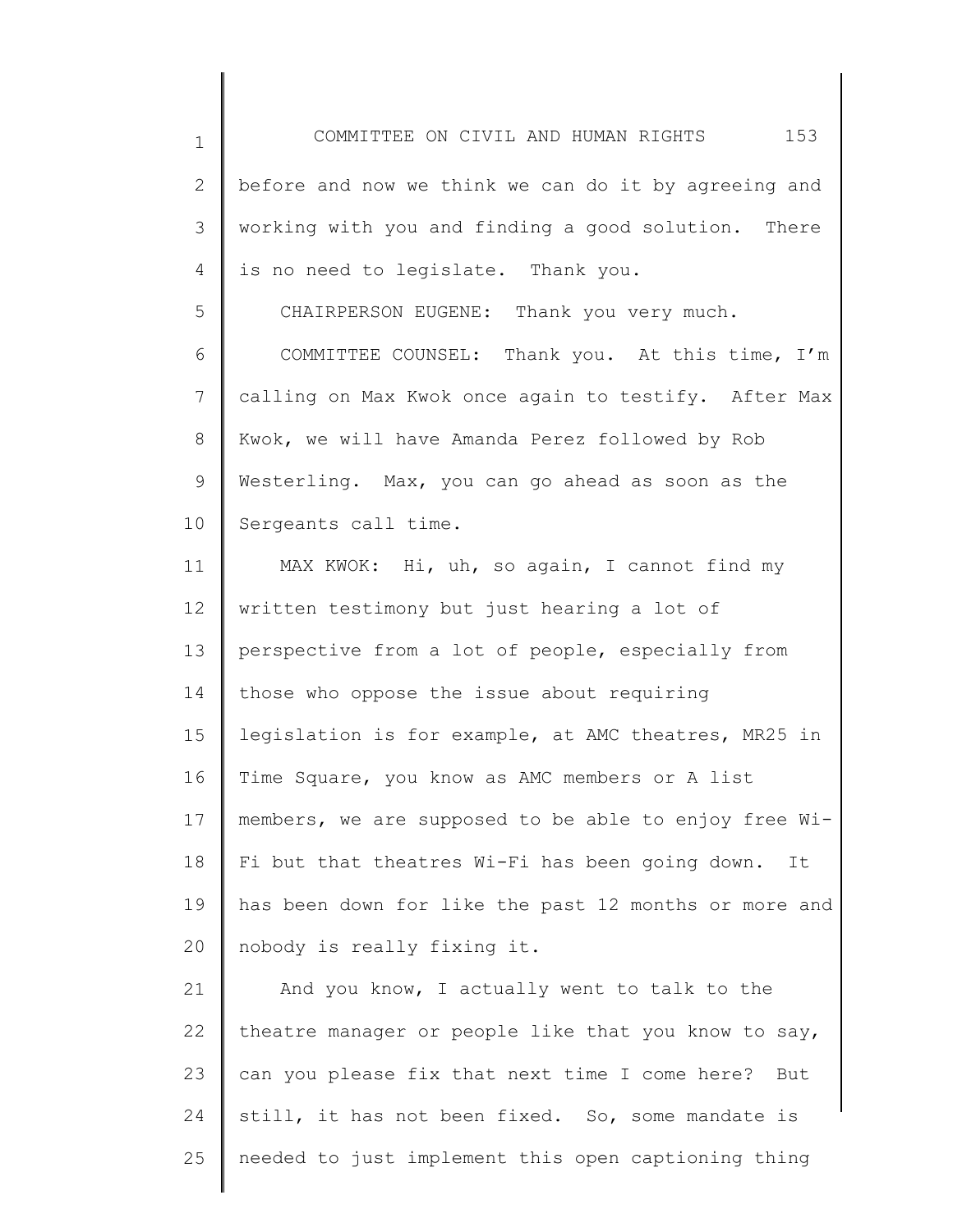| $\mathbf 1$  | 154<br>COMMITTEE ON CIVIL AND HUMAN RIGHTS                     |
|--------------|----------------------------------------------------------------|
| $\mathbf{2}$ | for people who are hearing impaired or what                    |
| 3            | immigrants who want to learn English as a second               |
| 4            | language. I mean, I'm an immigrant. I'm a                      |
| 5            | nonimmigrant to an immigrant but at this point, I              |
| 6            | still find a lot of movies that to me is like, hard            |
| 7            | to comprehend without the aid of open captioning.              |
| 8            | For example, the movie called Do It. You know it's a           |
| 9            | Sci Fi movie featuring a lot of proper nouns. You              |
| 10           | know geographical proper nouns or names of people who          |
| 11           | are just you know hard to pronounce. Or a lot of               |
| 12           | synonyms for words, for simple words that we know,             |
| 13           | that we don't know about it. They are synonyms, so             |
| 14           | having open captions, we could you know quickly                |
| 15           | resort to a Merriam Webster's Dictionary to look them          |
| 16           | up. To really increase our vocabulary to really help           |
| 17           | improve our understanding and you know our                     |
| 18           | conversation of understanding of this country, or              |
| 19           | various different types of culture over there.<br>$\mathbb{I}$ |
| 20           | actually work in our cinema. I'm not aware of that.            |
| 21           | I'm even a Cinema employee and that kind of survey or          |
| 22           | study is not really published to everybody at the              |
| 23           | firm. So, I'm going to have to do some Googling to             |
| 24           | find that survey to really understand the                      |
| 25           | perspective.                                                   |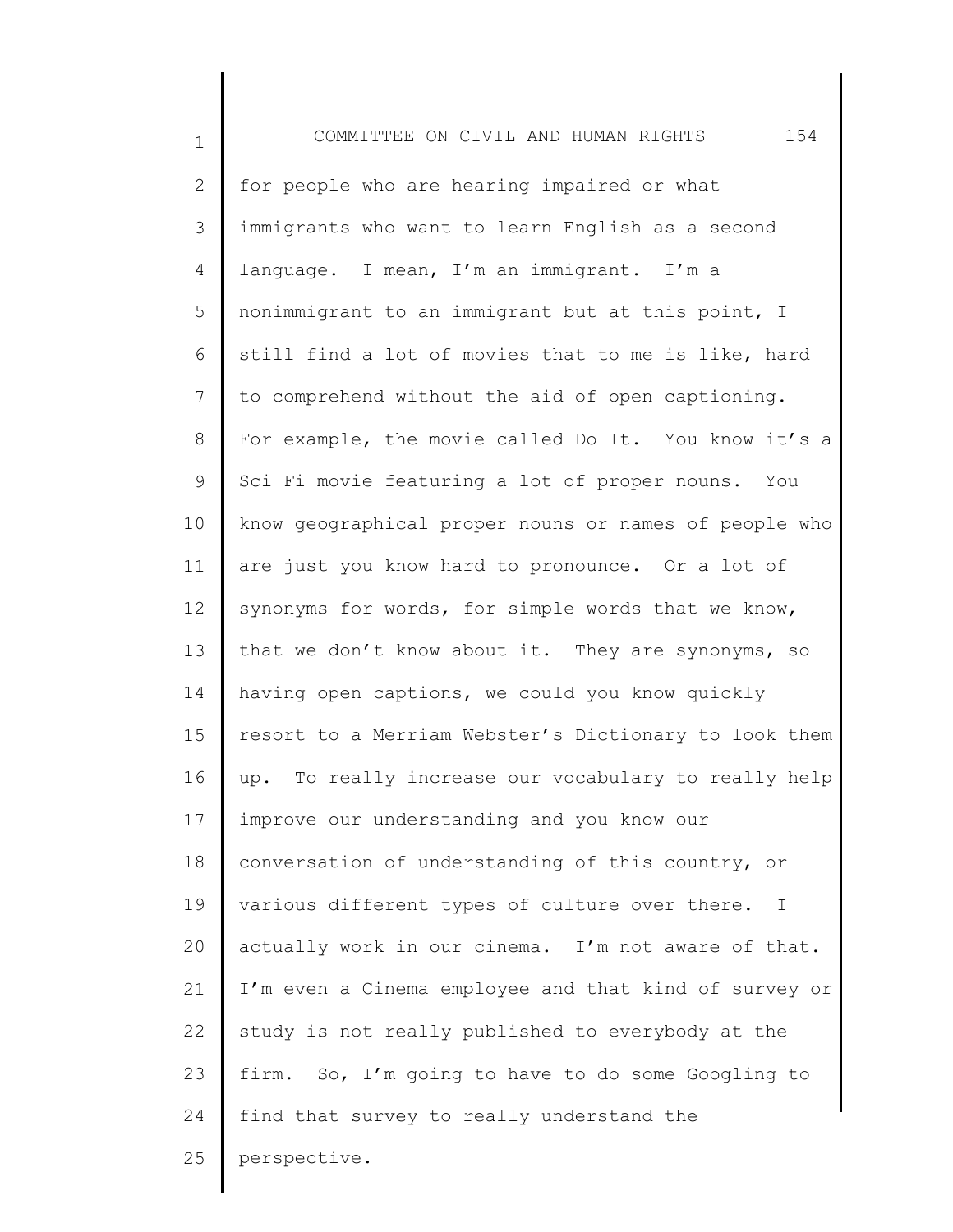COMMITTEE ON CIVIL AND HUMAN RIGHTS 155

2 3 4 5 6 7 8 9 10 11 12 13 14 15 16 17 18 19 20 21 22 23 24 And also, going to Mr. uh Doug Murdoch's difficulty of implementing that law right. When he spoke, it's really hard to hear every single word that's coming out of his mouth. Only because of the audio quality of this session. I don't know why. Was there something about his microphone or something like that. I mean, I don't want to be disrespectful but again, during that time, I mean people could you know watch the replay of this webcast. It's just very hard to hear every single word of his argument. If — according to Svetlana, the Russian woman who is deaf and all that. Uh, she was saying you know, the open caption should be easily turned on or off. So, if that's the case, like why is it so hard to implement this mechanism for open captioning. I simply don't understand it. So, to an extent, I mean, we don't need open captioning. That would be great I mean, I don't want to impose this thing onto everybody else but really, we found the open captioning timeslots very inconvenient right? Usually it's focused only in the afternoons, right? Sometimes I have work. I can only go to theatres during an evening and I just realized we don't have

25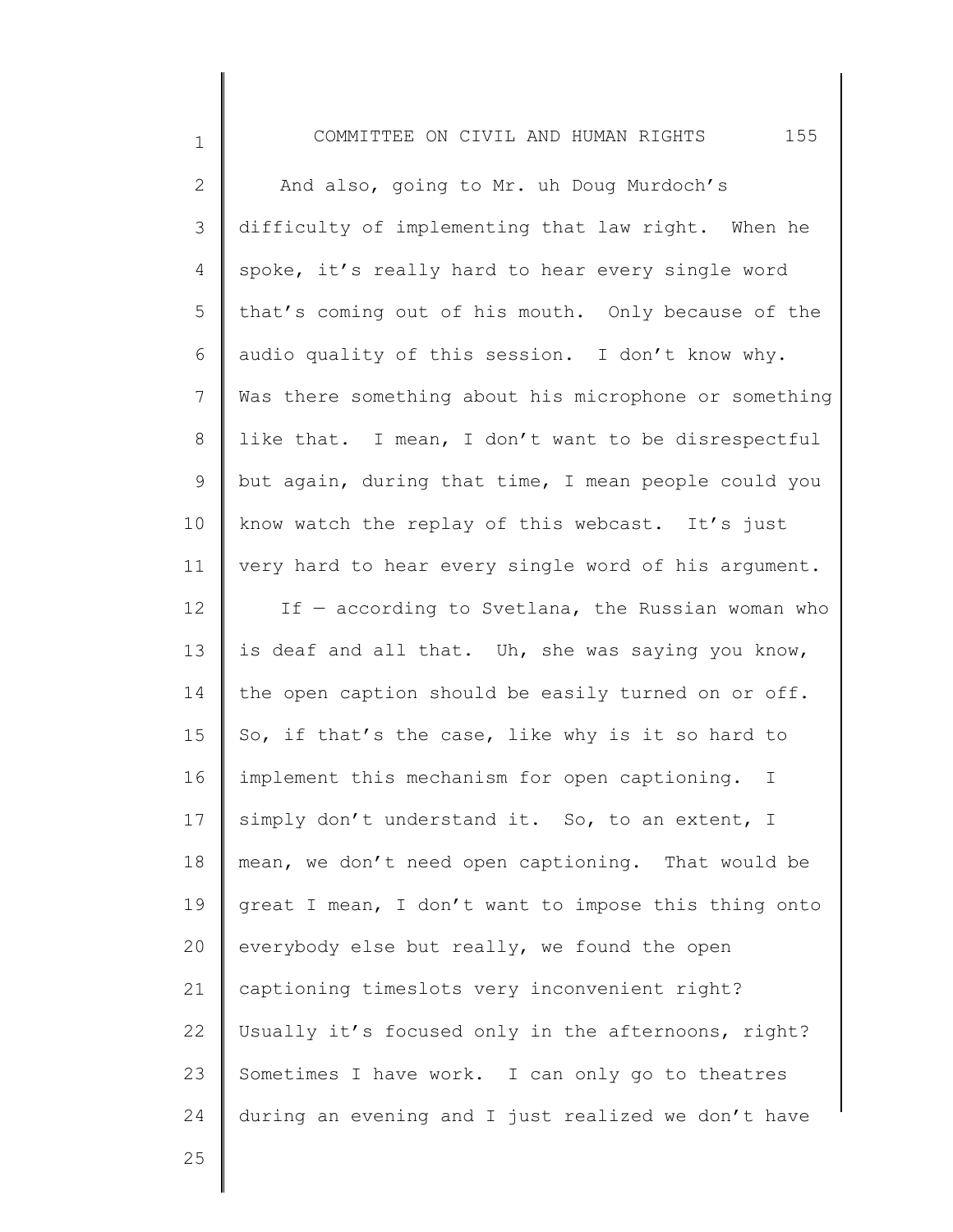| $\mathbf 1$    | 156<br>COMMITTEE ON CIVIL AND HUMAN RIGHTS            |
|----------------|-------------------------------------------------------|
| $\mathbf{2}$   | that availability in the evening. And open            |
| 3              | captioning is $-$                                     |
| $\overline{4}$ | SERGEANT AT ARMS: Time has expired.                   |
| 5              | MAX KWOK: Okay, thank you.                            |
| 6              | CHAIRPERSON EUGENE: Thank you very much.              |
| 7              | COMMITTEE COUNSEL: Thank you. I see that              |
| $8\,$          | Council Member Rosenthal has her had raised. Council  |
| 9              | Member, if you would like to go ahead with your       |
| 10             | questions.                                            |
| 11             | COUNCIL MEMBER ROSENTHAL: Thank you. Uhm, and         |
| 12             | again, I can't see all the people who are on uhm this |
| 13             | Zoom right now but if there is one person, one        |
| 14             | panelist from the movie theatre industry who could    |
| 15             | answer the question that was just raised. It's a      |
| 16             | critical question. What makes it hard in terms of     |
| 17             | simply, it's my understanding that it is a switch.    |
| 18             | You either turn on or turn off, much like the way for |
| 19             | this hearing today. You can press a button to get     |
| 20             | the captions or press another button and not see the  |
| 21             | captions but it's not difficult to press the button   |
| 22             | to see the captions. Is there something in the way    |
| 23             | movies are in the reel or the disk or how ever it     |
| 24             | works these days. Technologically, that it makes it   |
| 25             | difficult to turn on the captions.                    |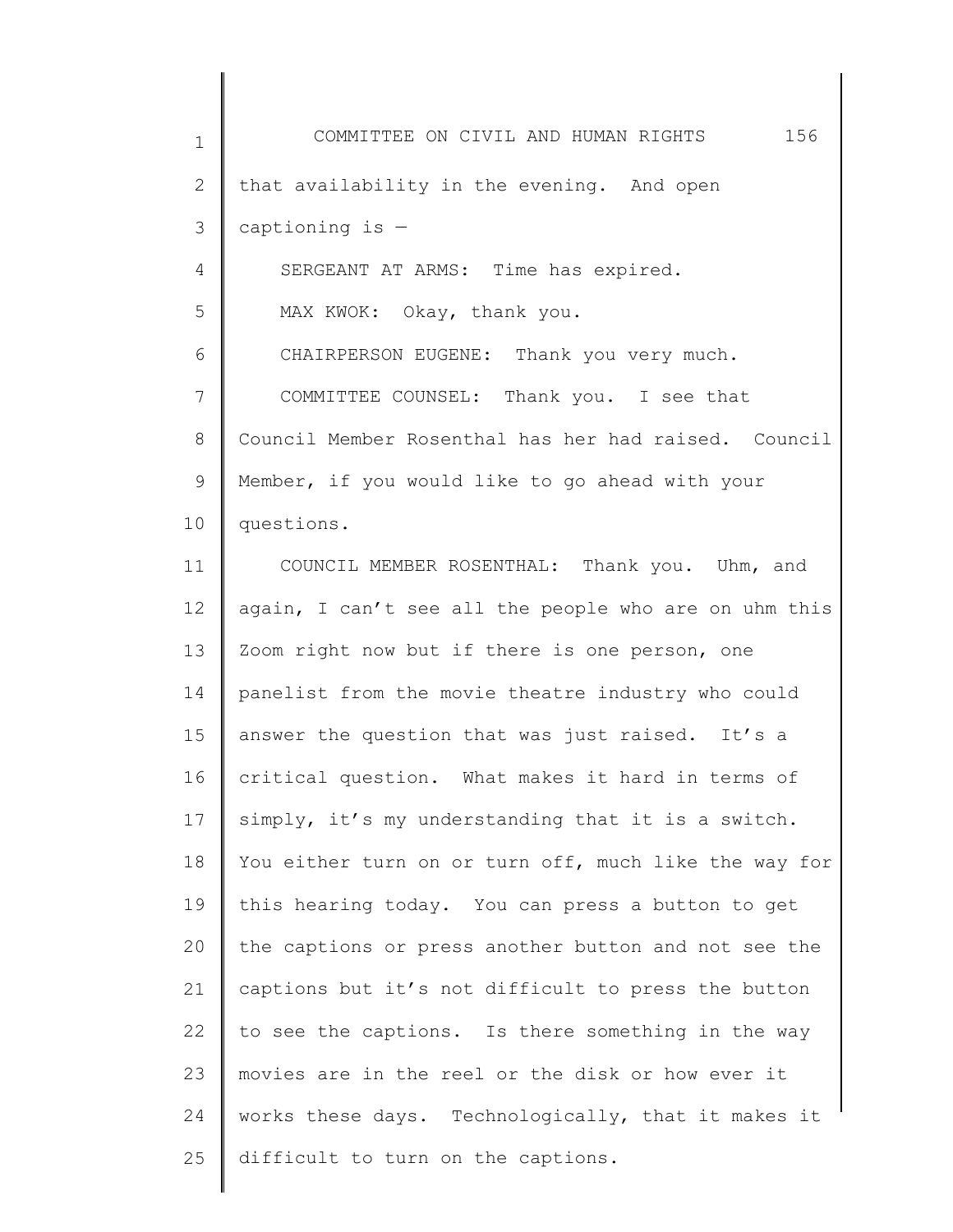2 3 And maybe look to see if anyone has raised their hands. If not, that's fine too.

1

4 5 6 7 8 9 10 11 12 13 14 15 16 17 18 RAYMOND SMITH: Sure, I'd be happy to answer the question. This is Raymond Smith again. So, projections today are basically computers. And like all computers, they have capacity limits. So, when you have files come in with movies on them, there's multiple files and these files take up a considerable amount of space. So, in some of those files, will include an open caption version of the movie. So, when you have an auditorium; let's say a facility is showing five or six different features and they've got the files downloaded in multiple auditoriums, there's limited capacity somehow where there's a risk of limited capacity. But the open caption showed the other side of the schedules, they are not always going to download that open caption file.

19 20 21 22 23 24 25 So, it's not a mater of you just simply say, I want it, turn it on. It has to then be ingested in the system and this can take some time. And the additional complication of that is, a lot of times there's free sales on these movies that come out. You know, when these movies are advertised, they are either advertised if you look on the web page or a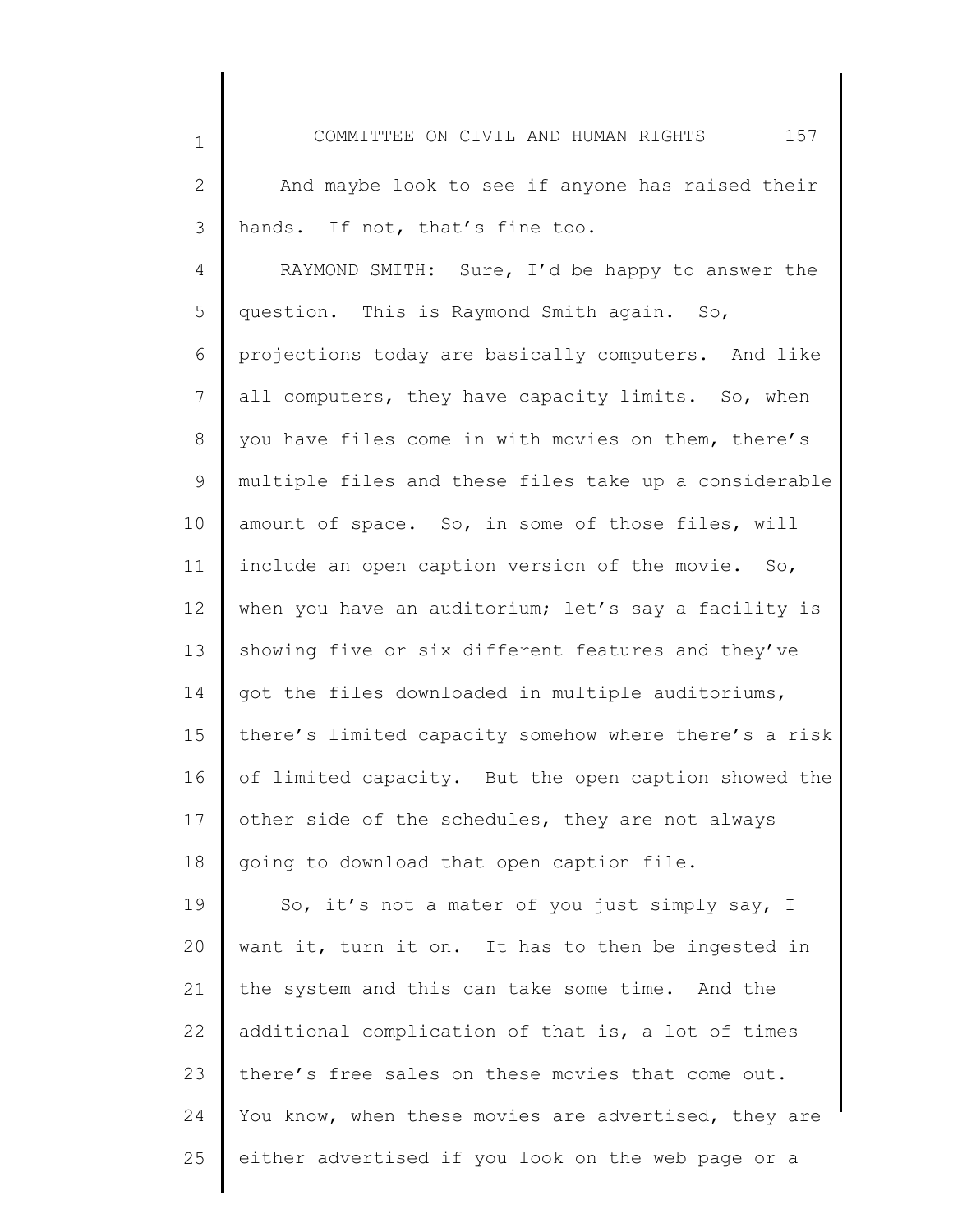1 2 3 4 5 6 7 COMMITTEE ON CIVIL AND HUMAN RIGHTS 158 third party stage like Fandango. You'll see that the films will feature the international symbols of CC for closed captioning or OC for open captioning. And so, when we advertise the films, you'll realize that that OC means open captioning or they don't even look.

8 9 10 11 12 13 14 15 16 17 And so, we run into customer issues that become unhappy with the open caption. So, what we try to do is make sure it's clearly publicized and advertised and we got to the point over the years that if you go to like Fandango and you hover your mouse over the symbol next to the — whether it's closed caption or open caption, a box will pop up. So, we've tried to be very informative to the public of those who need captions and those that desire or those that don't, that they understand what exactly that CC and OC is.

18 19 20 21 22 23 24 25 So, it isn't simply a matter of plug and play and there are capacity limitations and there are ingestion time periods that impact the ability to simply do that and hopefully, that answered your question. If not, I'm more than happy to clarify. COUNCIL MEMBER ROSENTHAL: Uhm, so I really just want to focus on and I'm hoping everyone can hear me. I really am in the middle of this event but uhm, so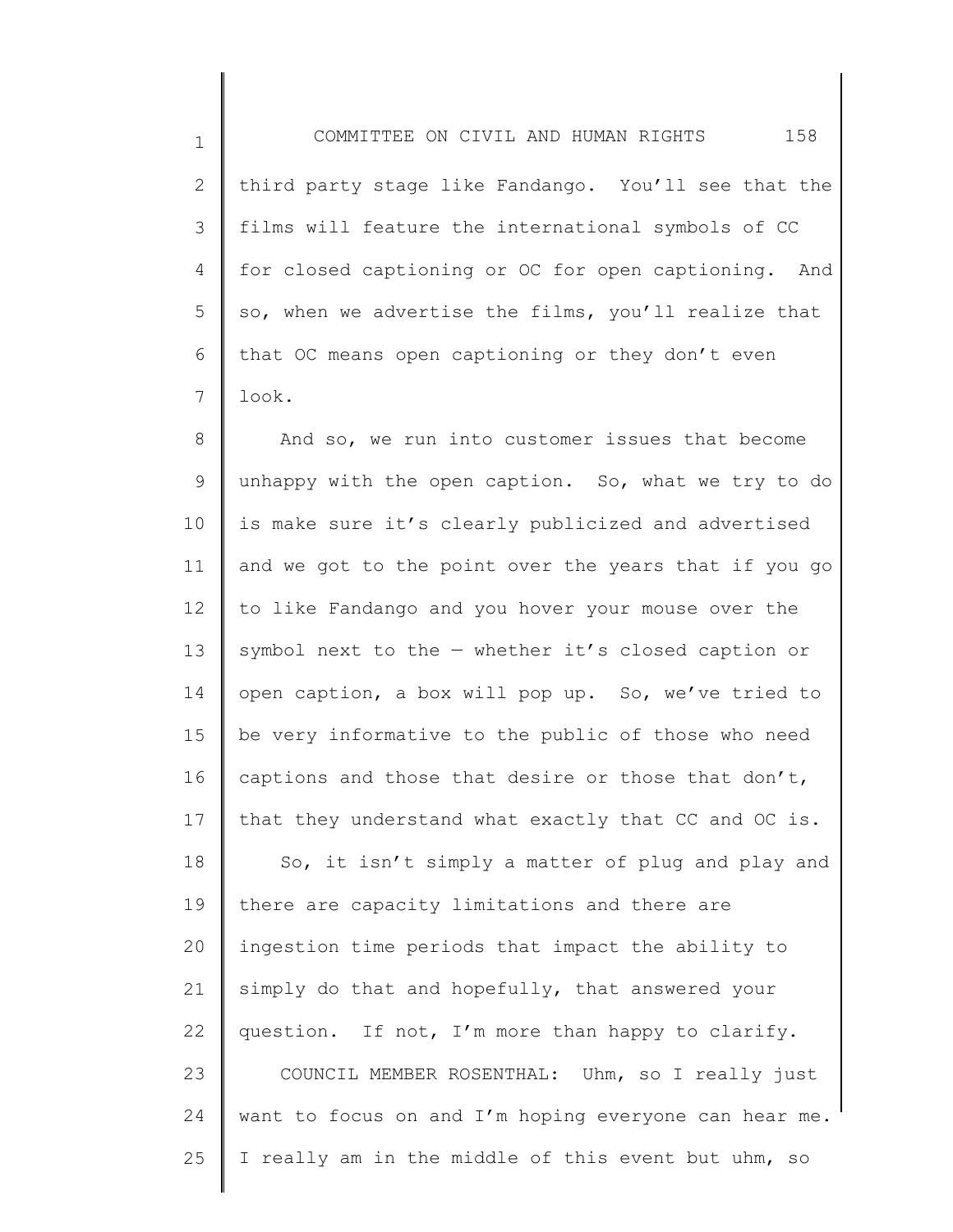1 2 3 4 5 6 7 8 9 10 11 12 13 14 15 16 17 18 19 20 21 22 23 24 25 COMMITTEE ON CIVIL AND HUMAN RIGHTS 159 really just focusing on the technology which I think was the first part of your response. What I heard you say was that it takes up more file space, more storage in the system compared something with open captions versus something with not. In other words, and I'm making this up. One thing is 10 gigabytes and another thing is 15 gigabytes because it has the open caption on it. Is that what I heard you say? RAYMOND SMITH: Okay, I'm sorry, there is somebody talking in the background. I can't  $-$  I didn't hear you. I didn't hear your question clearly, I'm sorry. COMMITTEE COUNSEL: I think if you give her a minute, she is going to get someplace a little quieter. RAYMOND SMITH: Gotcha. COUNCIL MEMBER ROSENTHAL: Uh, thank you for that. I am going to go someplace quieter. Uhm, thank you. Uh, not quieter, helicopters. Uhm, so my question was I want to focus on the first part of your response, which had to do with the storage required in the system for an open caption movie. Uh, compared to the other. So, in other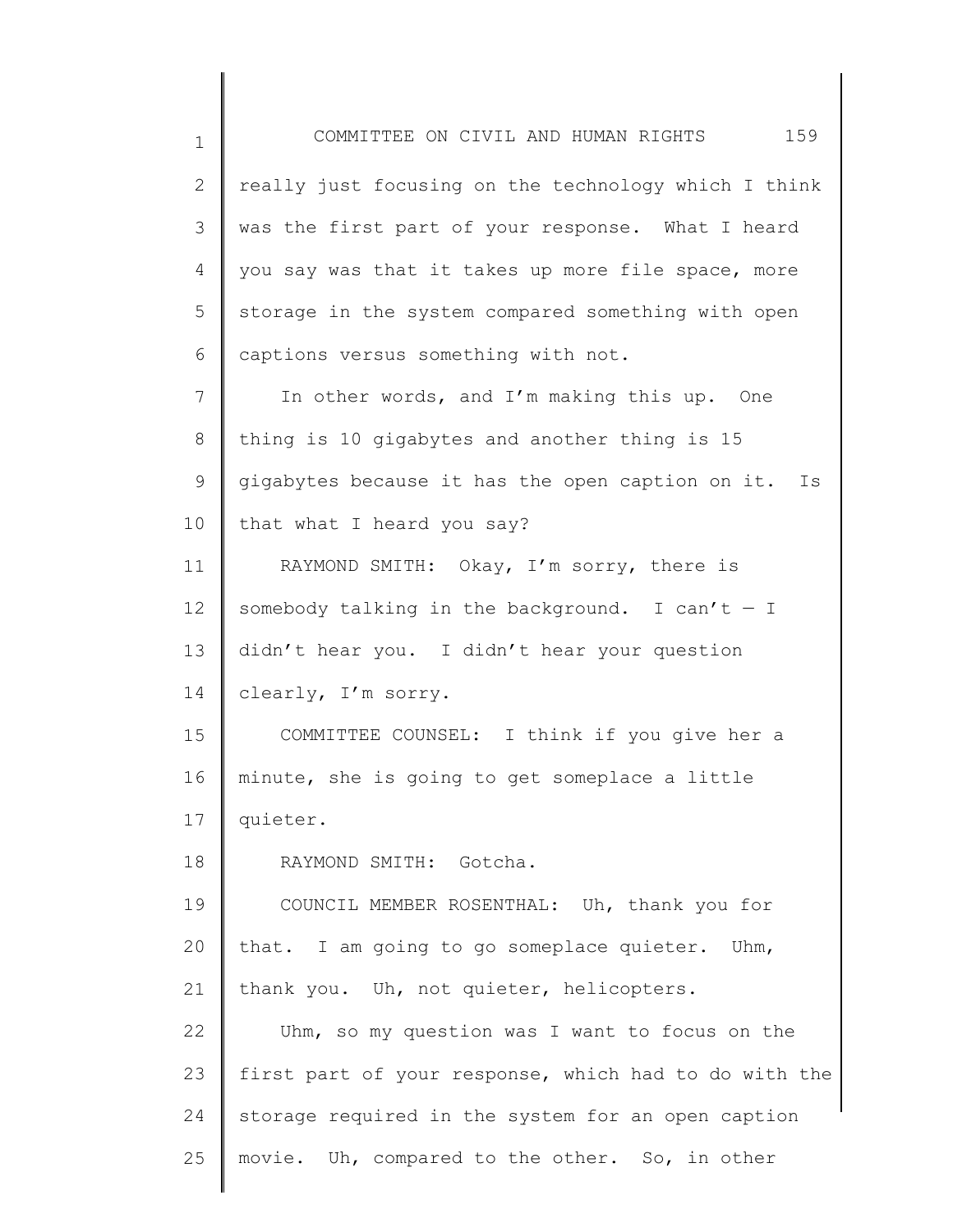1 2 3 4 5 6 7 8 9 10 11 12 13 14 15 16 17 18 19 20 21 22 23 24 25 COMMITTEE ON CIVIL AND HUMAN RIGHTS 160 words, one might be and I'm making up sizes here because I don't know this. One might be 10 gigabytes and the other is 15 gigabytes. Was that your argument? RAYMOND SMITH: No. COUNCIL MEMBER ROSENTHAL: Okay. RAYMOND SMITH: No, not really. I'm sorry, I don't mean to cut you off, go ahead. COUNCIL MEMBER ROSENTHAL: No, no, no, I wanted to understand what you said. So, if I'm not saying it — please. RAYMOND SMITH: It's not necessarily that  $-$  I'm not talking about just the open caption file. These systems have to take every film that's going to be shown in that auditorium and all the trailers get downloaded, ingested, and all the paid programming gets downloaded and ingested. I wish I had a — COUNCIL MEMBER ROSENTHAL: No, but I think what I'm saying  $-$  I think I do understand what you're saying. So, let me try saying it again and perhaps I can articulate it better. Always, when you are running a movie theatre, you have to download a lot of things. Trailers, advertisements, movies, a ton of things, right? And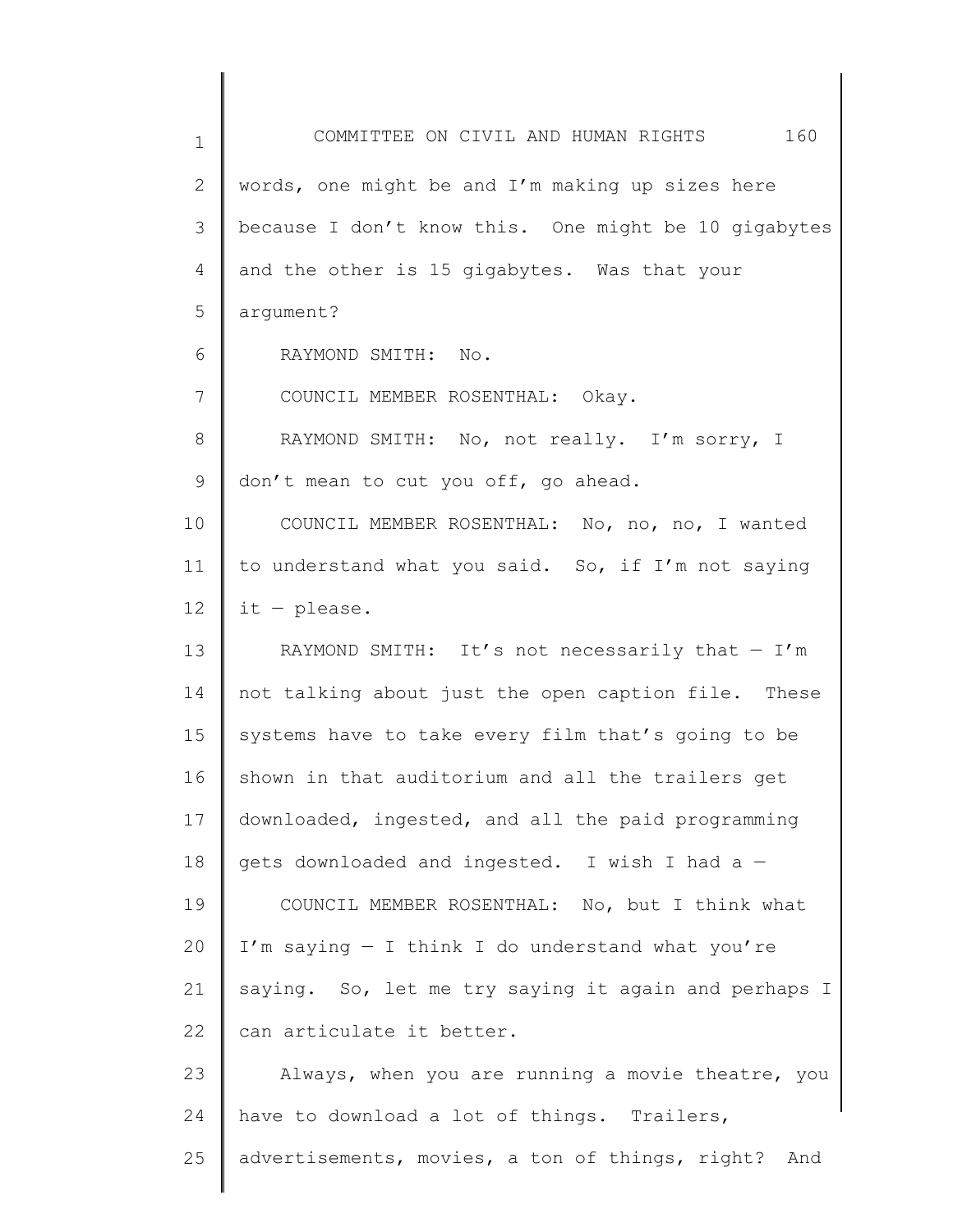| $\mathbf 1$    | COMMITTEE ON CIVIL AND HUMAN RIGHTS 161               |
|----------------|-------------------------------------------------------|
| $\mathbf{2}$   | that takes up x-amount of storage. Now, if you have   |
| 3              | to have, have to have open captions as well, now it's |
| $\overline{4}$ | x-plus one amount of storage. Is that accurate?       |
| 5              | RAYMOND SMITH: Yes, if you have to download the       |
| 6              | open caption file, that would be one more file.       |
| 7              | COUNCIL MEMBER ROSENTHAL: Thank you. I                |
| $\,8\,$        | appreciate that. Thank you.                           |
| $\mathsf 9$    | RAYMOND SMITH: And also, you have to get a set        |
| 10             | of keys from the distributor. You can't just turn on  |
| 11             | the open captioning $-$                               |
| 12             | COUNCIL MEMBER ROSENTHAL: What?                       |
| 13             | RAYMOND SMITH: Each film comes with security          |
| 14             | protocols that we call keys. And I'm not the biggest  |
| 15             | techno quy and maybe some of the other guys on here   |
| 16             | are but they come with what's called a key that       |
| 17             | allows the theatre to initiate the film.<br>Without   |
| 18             | that key, they could download the file but they can't |
| 19             | actually get the program.                             |
| 20             | COUNCIL MEMBER ROSENTHAL: Right, so currently         |
| 21             | some of the theatres on their own without any         |
| 22             | legislation, are showing both the open caption and    |
| 23             | the not open caption right?                           |
| 24             | RAYMOND SMITH: Correct.                               |
| 25             |                                                       |
|                |                                                       |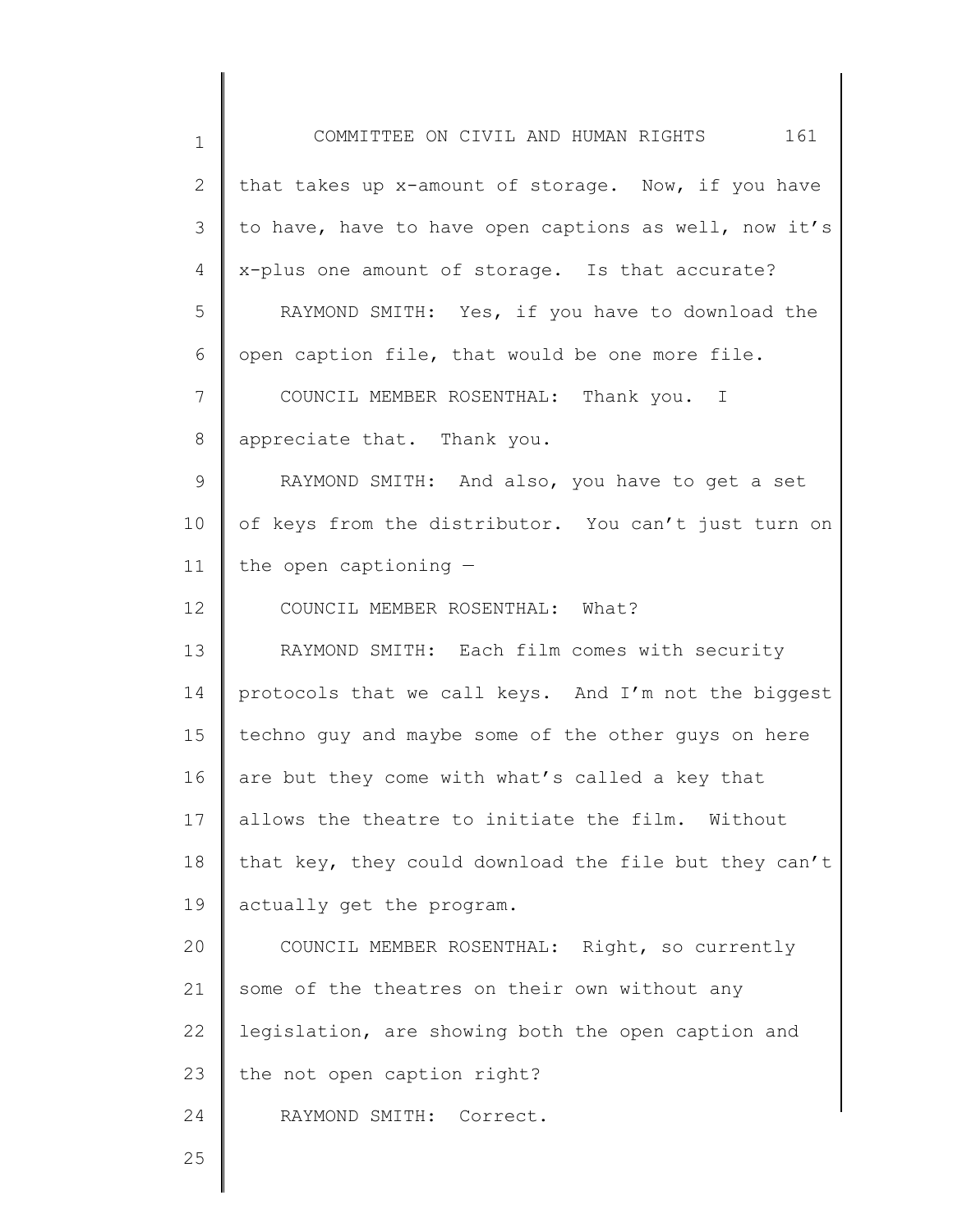| $\mathbf 1$  | 162<br>COMMITTEE ON CIVIL AND HUMAN RIGHTS            |
|--------------|-------------------------------------------------------|
| $\mathbf{2}$ | COUNCIL MEMBER ROSENTHAL: So, they already have       |
| 3            | in hand the key for the security to allow it to play. |
| 4            | Is that accurate? And if they needed to show, if      |
| 5            | they needed to show, if they wanted, if they were     |
| 6            | required to show that movie more than one time in say |
| 7            | the single day, would they have to get another key or |
| 8            | another required signoff?                             |
| 9            | RAYMOND SMITH: No, they just have to get it to        |
| 10           | be able to make it function and once they have it, I  |
| 11           | assume this is more a studio administrative aspect to |
| 12           | understand what's being shown and what isn't being    |
| 13           | shown as well as against piracy of the product        |
| 14           | itself.                                               |
| 15           | COUNCIL MEMBER ROSENTHAL: Of course, every            |
| 16           | industry is doing everything it can to $-$ of course, |
| 17           | obviously. Okay, I just wanted to make sure I         |
| 18           | understood. Is there any other component? So, it      |
| 19           | requires more file space and it requires having a     |
| 20           | special global support to use with the open caption.  |
| 21           | Those two technical things.                           |
| 22           | RAYMOND SMITH: Right, it definitely requires          |
| 23           | that and it definitely advertising. It definitely     |
| 24           | requires the theatre operators to test the multiple   |

formats when they download a file, when they ingest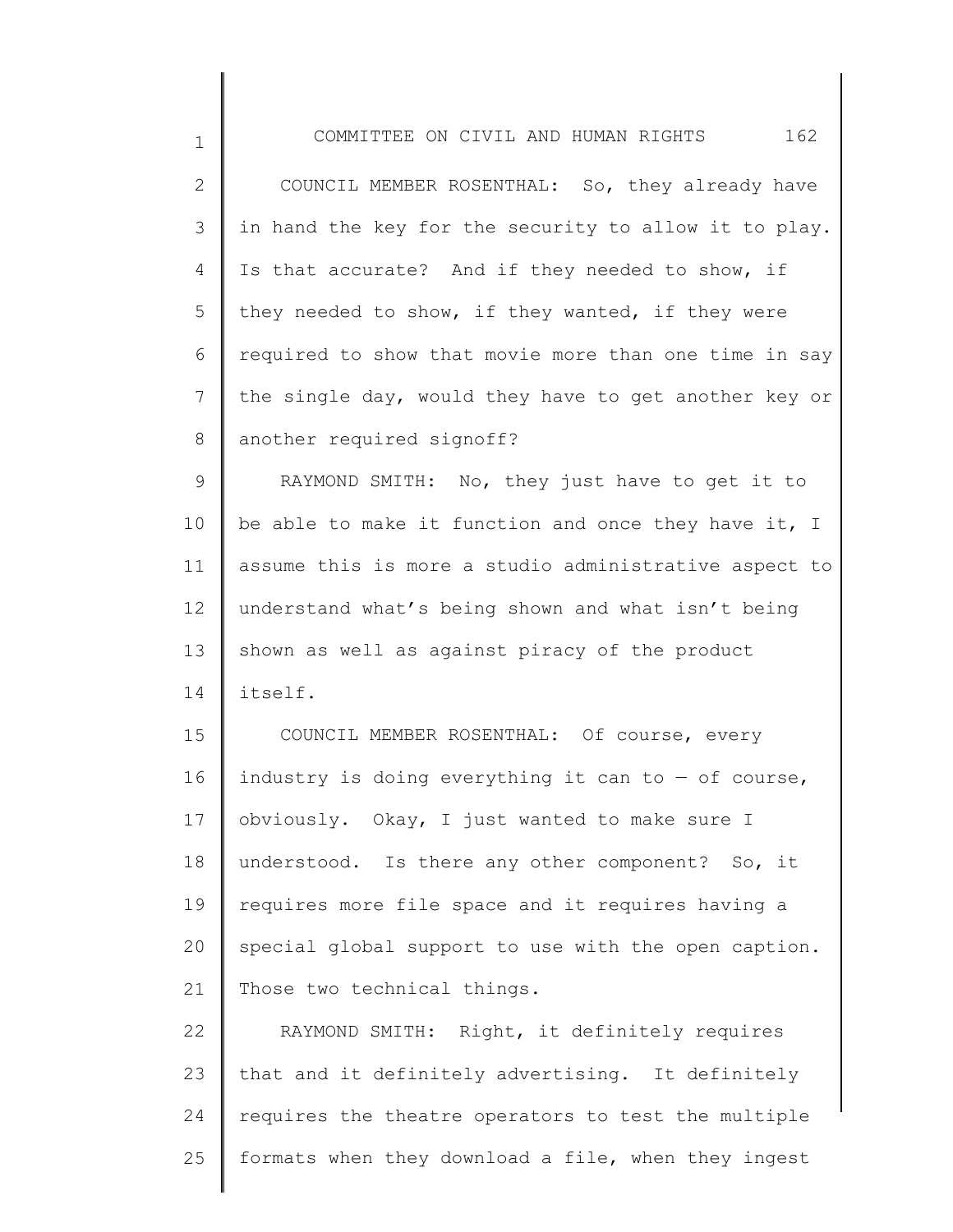1 2 3 4 5 it. They do have to run it to make sure — well, not the whole file but they run it to make sure it's running properly. So, this just adds one more component of that.

6 7 8 9 10 COUNCIL MEMBER ROSENTHAL: Yeah, I mean, just like it wasn't functioning well for me to be inside my van versus standing out here. That took extra time right? Was it worth it? I think so but okay, I got you. Thank you very much.

11 12 13 14 15 RAYMOND SMITH: Now, you're welcome and again, I believe, we believe it's worth it to. It's just a matter of what's the appropriate or the best way to accomplish this objective to enhance the access to our theatres.

16 17 18 19 20 21 22 23 COUNCIL MEMBER ROSENTHAL: Well, that doesn't come across in your testimony frankly. I hear your words. We're on the same side right. I hear your assertions. We don't need laws to do it. I also heard someone say, you know, we negotiated with the federal government on an ADA response. No? That was for the closed captions. You negotiated with the federal government to have that.

24 25 RAYMOND SMITH: No, no we didn't. No, what we did, is we met with our partners in the deaf and hard

COMMITTEE ON CIVIL AND HUMAN RIGHTS 163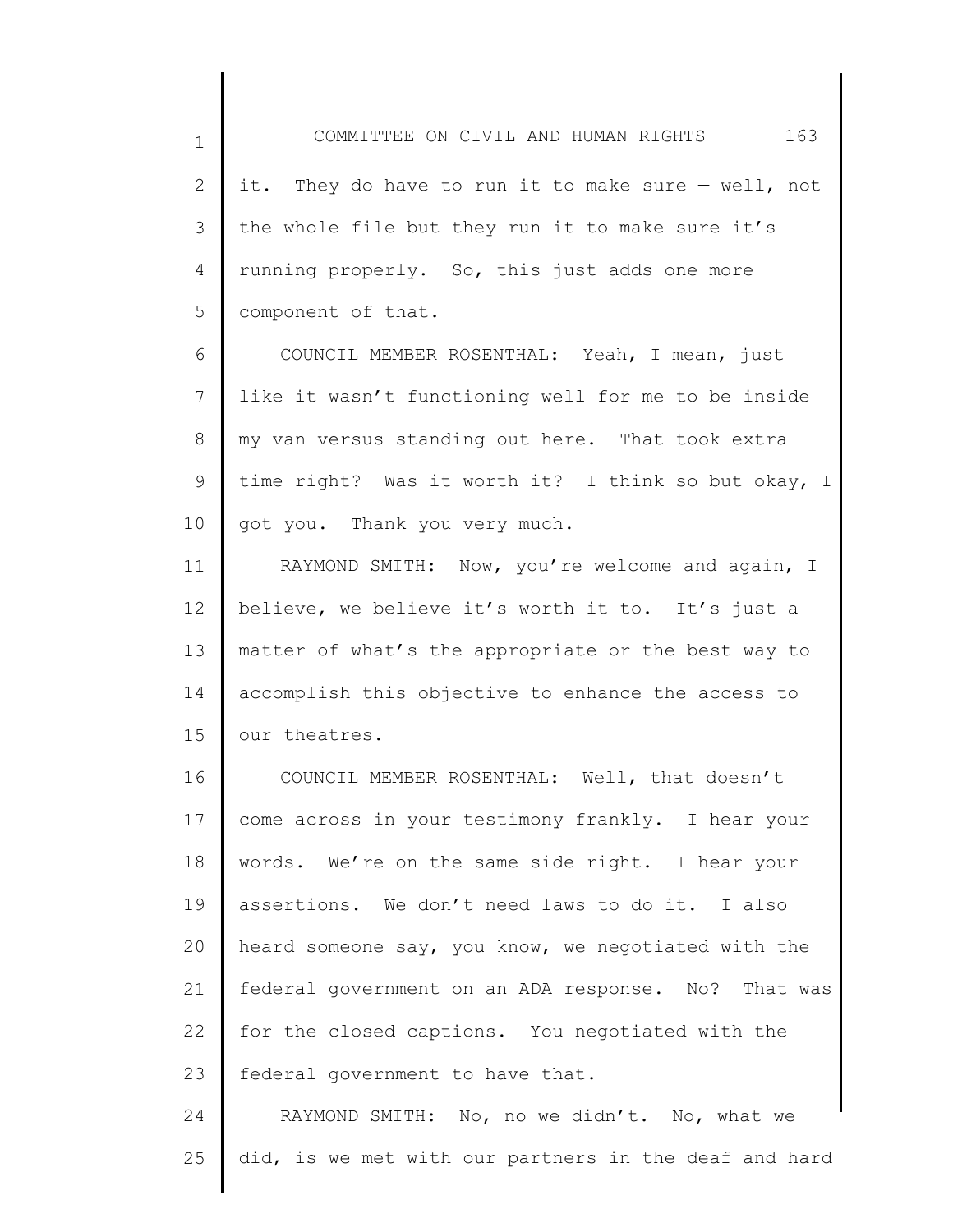| 1  | 164<br>COMMITTEE ON CIVIL AND HUMAN RIGHTS            |
|----|-------------------------------------------------------|
| 2  | of hearing community and we reviewed what was being   |
| 3  | proposed by the Department of Justice. And            |
| 4  | collectively we put together recommendations from the |
| 5  | deaf community. It was a joint accord and got a lot   |
| 6  | of press back in 2015, I believe and from those       |
| 7  | discussions, we made recommendations through the      |
| 8  | Department of Justice.                                |
| 9  | COUNCIL MEMBER ROSENTHAL: Uh, huh.                    |
| 10 | RAYMOND SMITH: At that time -                         |
| 11 | COUNCIL MEMBER ROSENTHAL: If you were making          |
| 12 | recommendations today and given that we're talking    |
| 13 | about a percentage of showings, what would your       |
| 14 | recommendation be?                                    |
| 15 | RAYMOND SMITH: Well, in my experience and again,      |
| 16 | I've been doing this for almost 30 years. Again, it   |
| 17 | isn't that simple. It's not that hard either. What    |
| 18 | it is, is it requires some understanding of the needs |
| 19 | of the market and coming up with a reasonable -       |
| 20 | COUNCIL MEMBER ROSENTHAL: But you don't know the      |
| 21 | needs because you don't know the untapped market      |
| 22 | right?                                                |
| 23 | RAYMOND SMITH: Okay, so for example, I'll give        |
| 24 | you. When I was inside of [INAUDIBLE 3:46:27], which  |
| 25 | I was for 20 years, we had open caption programs      |
|    |                                                       |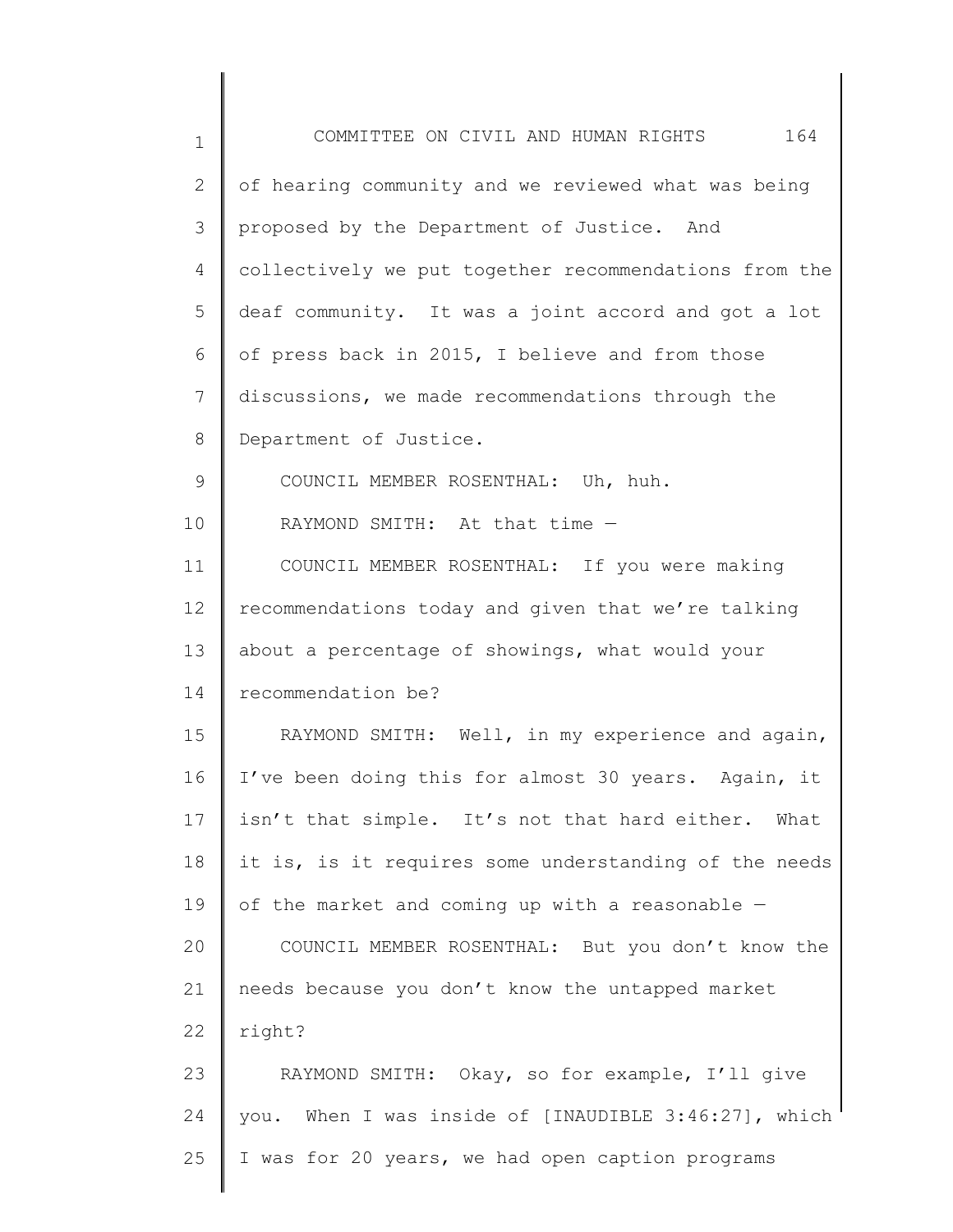| $\mathbf 1$    | COMMITTEE ON CIVIL AND HUMAN RIGHTS 165              |
|----------------|------------------------------------------------------|
| $\overline{2}$ | across the country without any requests simply       |
| 3              | because we understood the market. And I'll give you  |
| 4              | a good example.                                      |
| 5              | COUNCIL MEMBER ROSENTHAL: What business were you     |
| 6              | in? I'm sorry, I couldn't hear. The what?            |
| 7              | RAYMOND SMITH: I was with Regal Entertainment        |
| 8              | Group.                                               |
| 9              | COUNCIL MEMBER ROSENTHAL: Oh, Regal.                 |
| 10             | RAYMOND SMITH: I was in house with them for 20       |
| 11             | years.                                               |
| 12             | COUNCIL MEMBER ROSENTHAL: And you always had         |
| 13             | open captions?                                       |
| 14             | RAYMOND SMITH: Uh, when the studios started          |
| 15             | providing them. Now, back in the day, back in the    |
| 16             | '90's, the open captions were burnt on prints.<br>We |
| 17             | didn't have digital, so you had to get the print and |
| 18             | they didn't make enough prints for every theatre, so |
| 19             | the prints kind of circled around but yes, we've     |
| 20             | always had them and we showed them back then when    |
| 21             | there weren't as many. We did different things but   |
| 22             | we focused on areas with high anticipated or known   |
| 23             | high populations of individuals that were deaf and   |
| 24             | hard of hearing.                                     |
|                |                                                      |

25

║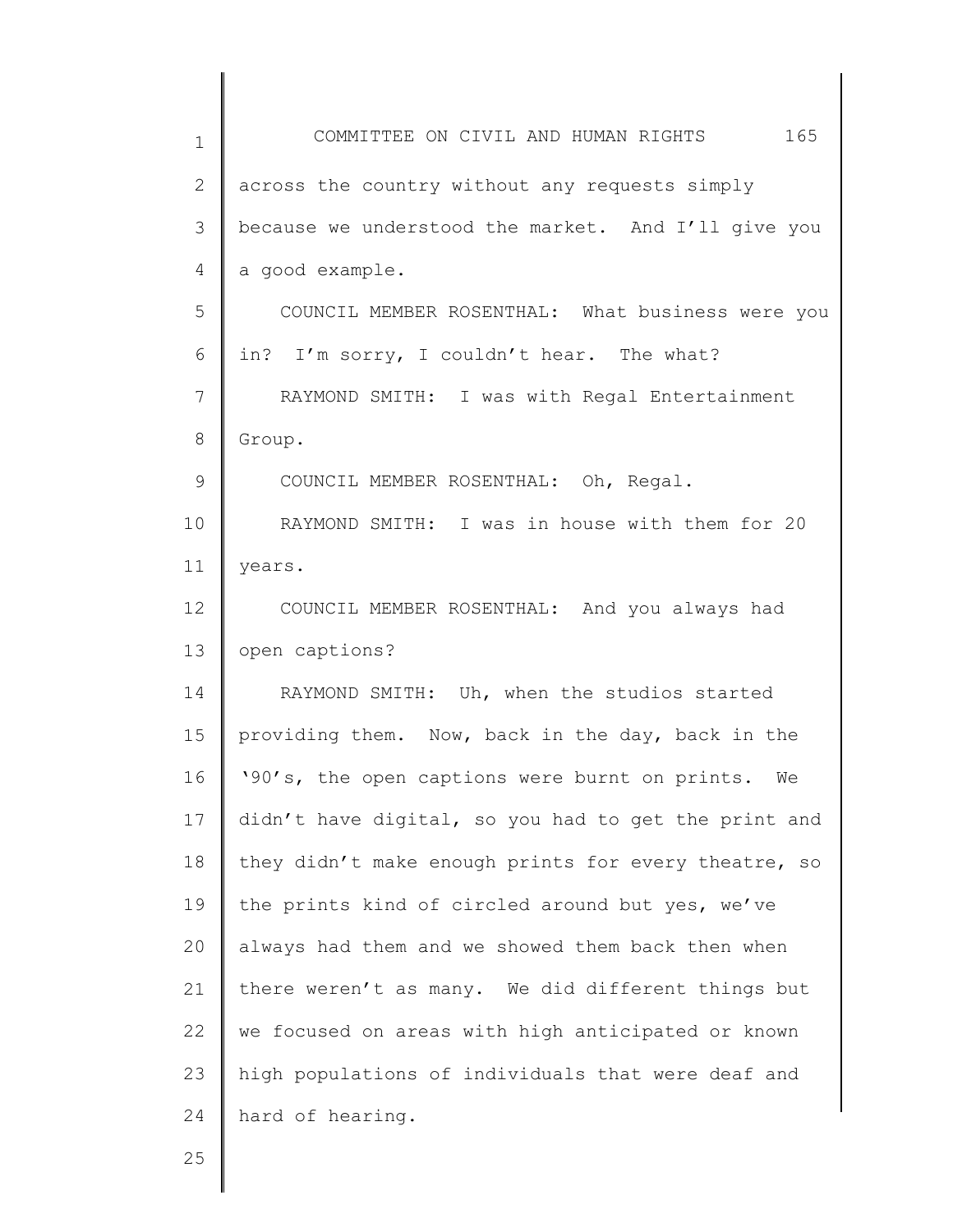COMMITTEE ON CIVIL AND HUMAN RIGHTS 166

| $\mathbf{2}$   | For example, in DC, Rochester New York, certain       |
|----------------|-------------------------------------------------------|
| $\mathcal{S}$  | areas in California. We always focus in areas where   |
| 4              | we also knew because we could look it up, where the   |
| 5              | deaf and blind schools were, to make sure that we had |
| 6              | facilities that were in those -                       |
| $7\phantom{.}$ | COUNCIL MEMBER ROSENTHAL: That was your proxy.        |
| $8\,$          | Got it.                                               |
| 9              | RAYMOND SMITH: That would provide this type of        |
| 10             | access. And it's been a developing thing. I mean I    |
| 11             | know people complain about this technology that's out |
| 12             | there today. It's not the technology, it's human      |
| 13             | failures. The technology may not be great but it is   |
| 14             | what we worked hard with the community to make sure   |
| 15             | they were part of the development process. I mean,    |
| 16             | multiple times in Washington DC, we did these         |
| 17             | demonstrations, so they could directly talk to the    |
| 18             | manufacturers. It was a great process.                |
| 19             | Now, over time, there has been some that just         |
| 20             | want open caption and we get it. So, we're trying to  |
| 21             | get that to work to.                                  |
| 22             | COUNCIL MEMBER ROSENTHAL: Right, because the          |
| 23             | technology has changed and it's a new world, new      |
| 24             | technology, new ease of downloading open caption      |

25 movies, whatever.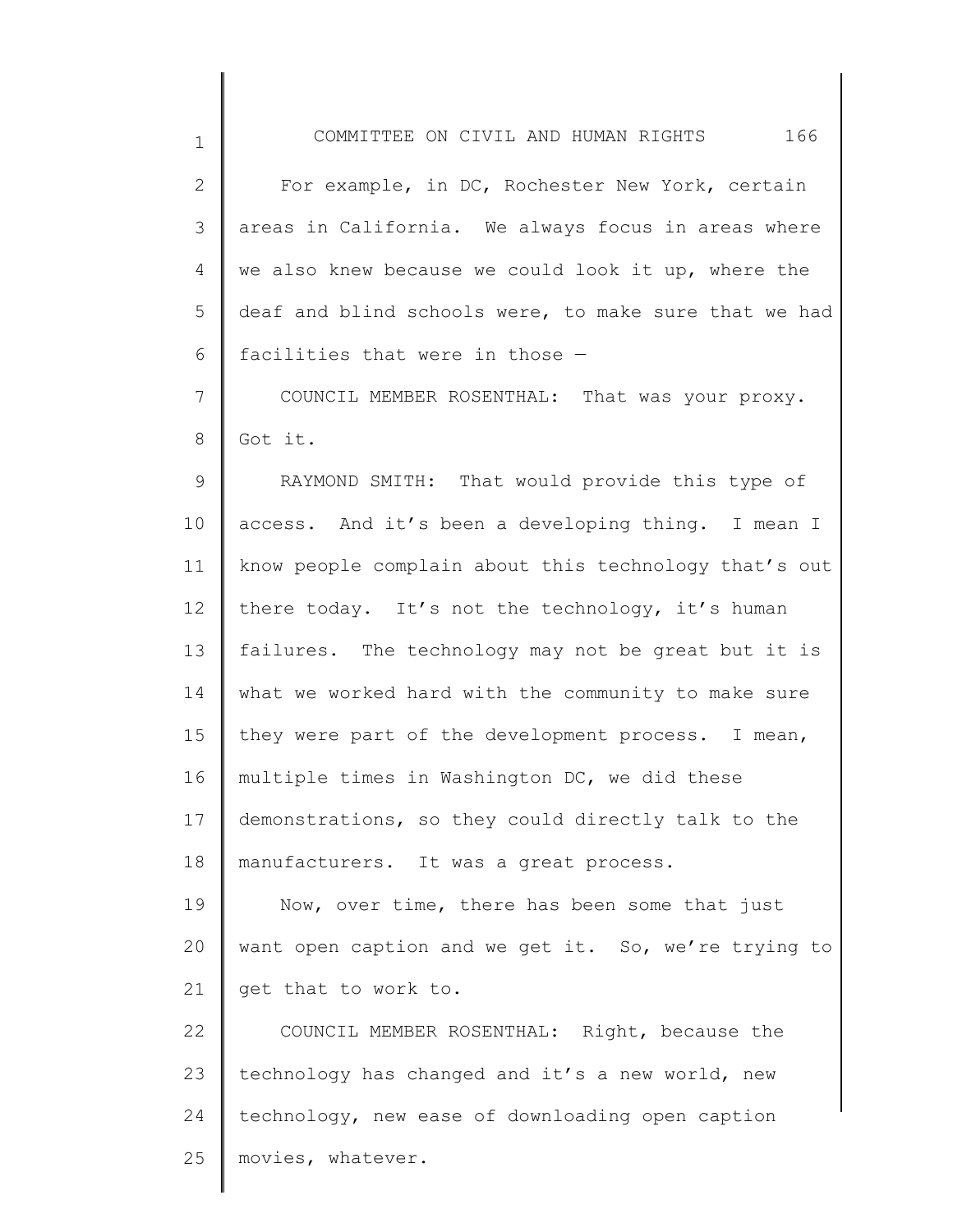| $\mathbf 1$    | 167<br>COMMITTEE ON CIVIL AND HUMAN RIGHTS             |
|----------------|--------------------------------------------------------|
| $\mathbf{2}$   | RAYMOND SMITH: There's a lot.                          |
| 3              | COUNCIL MEMBER ROSENTHAL: Okay. I'm really             |
| 4              | trying to uhm, understand the point of view but I      |
| 5              | feel I'm not quite sure and again, I apologize there   |
| 6              | is another helicopter uhm going over my head, so I     |
| $\overline{7}$ | apologize. That's right, you can't hear.               |
| 8              | RAYMOND SMITH: No, I can't, I can't hear the           |
| 9              | helicopter. You're okay.                               |
| 10             | COUNCIL MEMBER ROSENTHAL: Oh, you can't hear the       |
| 11             | helicopter. Okay, good. Uhm, great, so my question     |
| 12             | is, what's your answer to Svetlana when she was        |
| 13             | talking about all the things that she missed out on    |
| 14             | her life? What's your answer to the thousands, tens    |
| 15             | of thousands, hundreds of thousands just like her?     |
| 16             | The people who may not live near a deaf and blind      |
| 17             | school.                                                |
| 18             | RAYMOND SMITH: Well, again, my answer to her is        |
| 19             | these $-$ out there, if you have a request for an open |
| 20             | caption show, almost all of them I know of have that   |
| 21             | program. Or if you want to dedicated opportunity to    |
| 22             | have it at a particular facilities, it's just a        |
| 23             | matter of dialoque. I mean, look, I know -             |
| 24             |                                                        |
| 25             |                                                        |
|                |                                                        |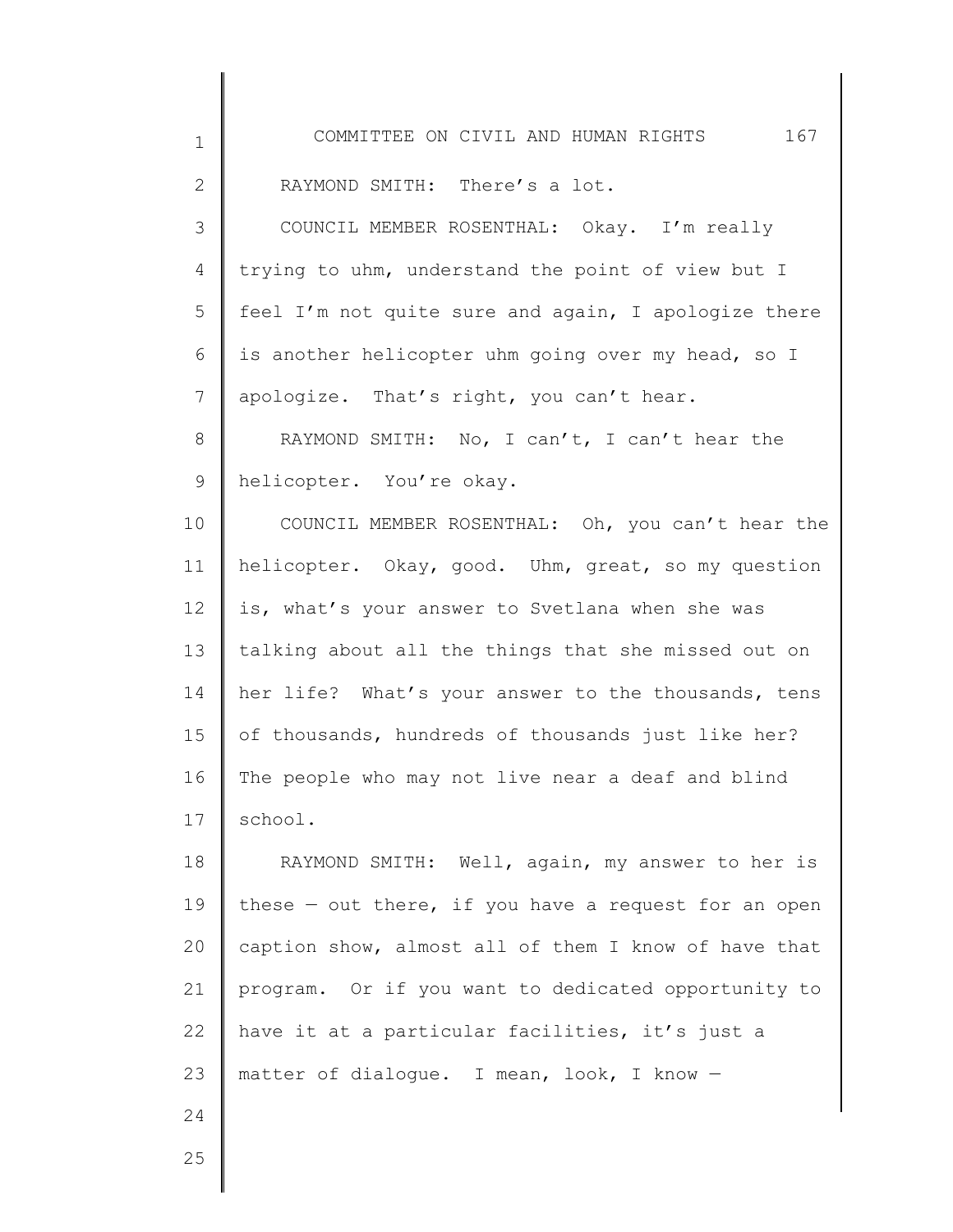| 2 COUNCIL MEMBER ROSENTHAL: So, somebody has to      |
|------------------------------------------------------|
| 3   know to be able to ask, right? They need to know |
| 4 that there is an option out there.                 |

1

10

5 6 7 8 9 RAYMOND SMITH: Okay, I've been doing this a long time and I still run into people today that don't know there is personal captioning technologies. This is not withstanding the fact that we work directly with the largest deaf and hard of hearing —

COUNCIL MEMBER ROSENTHAL: I know.

11 12 13 14 15 16 17 18 19 20 21 22 RAYMOND SMITH: In the country to get that word out but it still happens and I'm going to say this to you. Once you think they understood and everyone should, is that you can't look at the deaf and hard of hearing community as any different than any other segment of our society. Not everybody goes to the movies and I used to say this all the time, it's like the field of dreams art of it. If you build it they will come. Well, that's not true. I'm not going to come see a slasher movie that is open caption simply because it had open captions. I'm going to go see the movies I want to see.

23 24 25 And as a consequence of that, it isn't necessarily going to drive the attendance if they like to understand. I'm an advocate and you know, I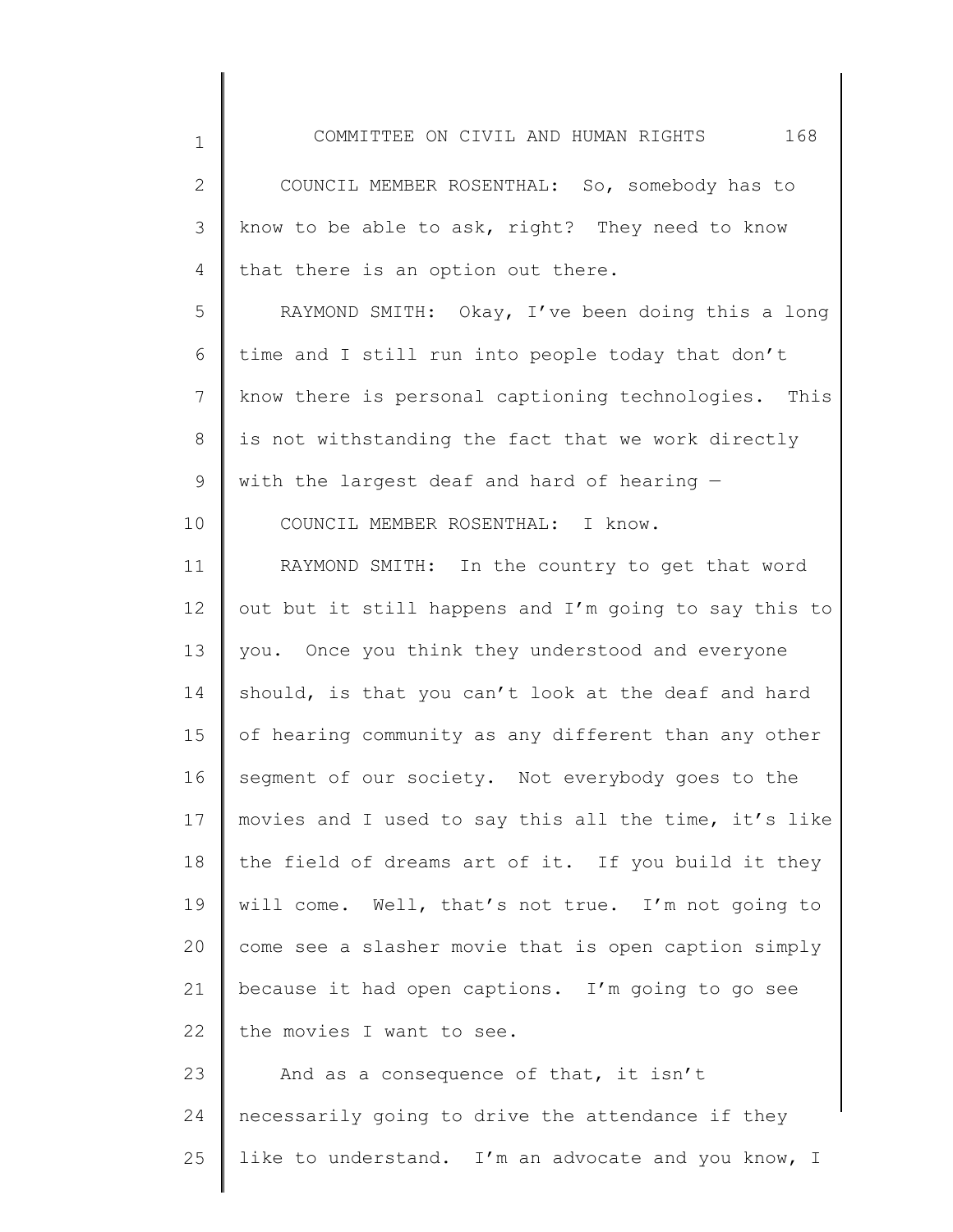1 2 3 4 5 6 7 you know — but I'm also the parent of a deaf child. Experiencing it personally for over 30 years. I know exactly what it is. I've utilized all of these technologies. And as they were developed, are they the best they could be today? Maybe not but they were the best that could be at the time.

COMMITTEE ON CIVIL AND HUMAN RIGHTS 169

8 9 10 11 Do all theatres and all theatre personnel manage that equipment effectively? They do not and they could do a much better job and that's what leads to these failures.

12 13 14 15 16 17 18 19 20 21 22 23 24 25 When I was at Regal, what we did is we put our trailer, policy trailer, it started before, before the previews was captioned. So, that anybody that had the technology whether it was glasses at the seat mounts or neck loops and Regal had all three; could be able to go in there and know that their devices were functioning properly, well before sometimes 15- 20 minutes before the featured movie ever started. Because notwithstanding their best efforts, sometimes the devices in the auditorium, particularly the Info Red ones, they just weaken and die over time. The Wi-Fi ones just stop and it's very difficult to catch those. And you have a combination of all those in theatres today.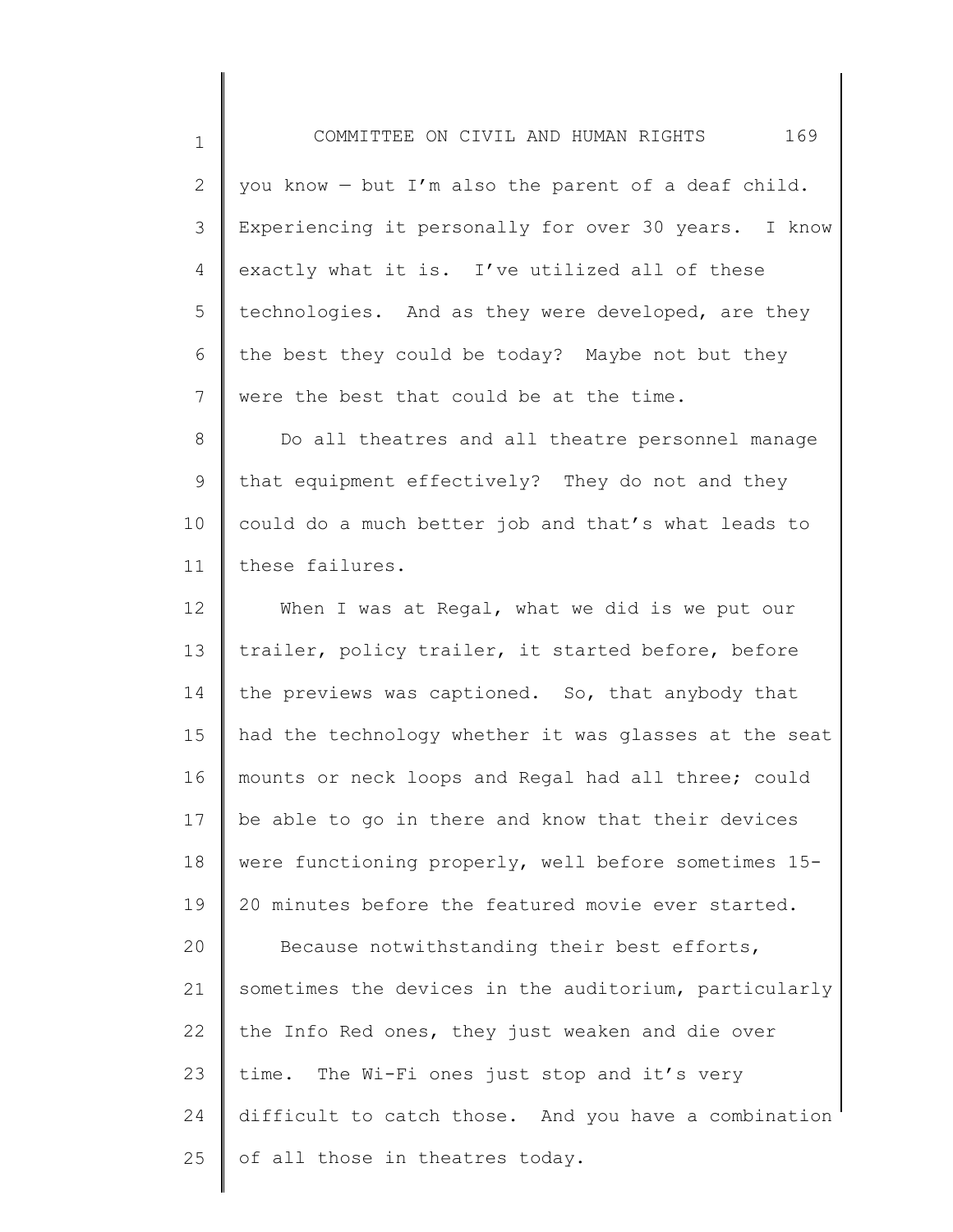| $\mathbf 1$  | 170<br>COMMITTEE ON CIVIL AND HUMAN RIGHTS            |
|--------------|-------------------------------------------------------|
| $\mathbf{2}$ | So, I respect everybody's opinion here. I             |
| 3            | respect the way they feel. I respect their desires    |
| 4            | and I think the industry, at least in my involvement  |
| 5            | and for 30 years, I have been a leader with them in   |
| 6            | trying to work and increase and enhance access. That  |
| 7            | is still the desire. Things have changed over time.   |
| $8\,$        | Maybe we need more open caption then what's being     |
| 9            | provided but it isn't a one size fits all solution.   |
| 10           | It just doesn't work. So, that's all I would          |
| 11           | suggest.                                              |
| 12           | COUNCIL MEMBER ROSENTHAL: Got it.                     |
| 13           | RAYMOND SMITH: And we were actively talking with      |
| 14           | advocates and we are actively doing pilots now at     |
| 15           | various areas in the country to try and find a way to |
| 16           | give some specific guidance to our members.           |
| 17           | COUNCIL MEMBER ROSENTHAL: Okay.                       |
| 18           | RAYMOND SMITH: You know, you got big numbers          |
| 19           | that have more tools than the little guys, sorry.     |
| 20           | COUNCIL MEMBER ROSENTHAL: Yup, nope, I                |
| 21           | appreciate that very much. I appreciate your answer.  |
| 22           | Your child is very lucky to have you as a parent. I   |
| 23           | still can't get a cochlear implant for several of the |
| 24           | people who live in my public housing in my            |
| 25           | development in my district. I can't get them          |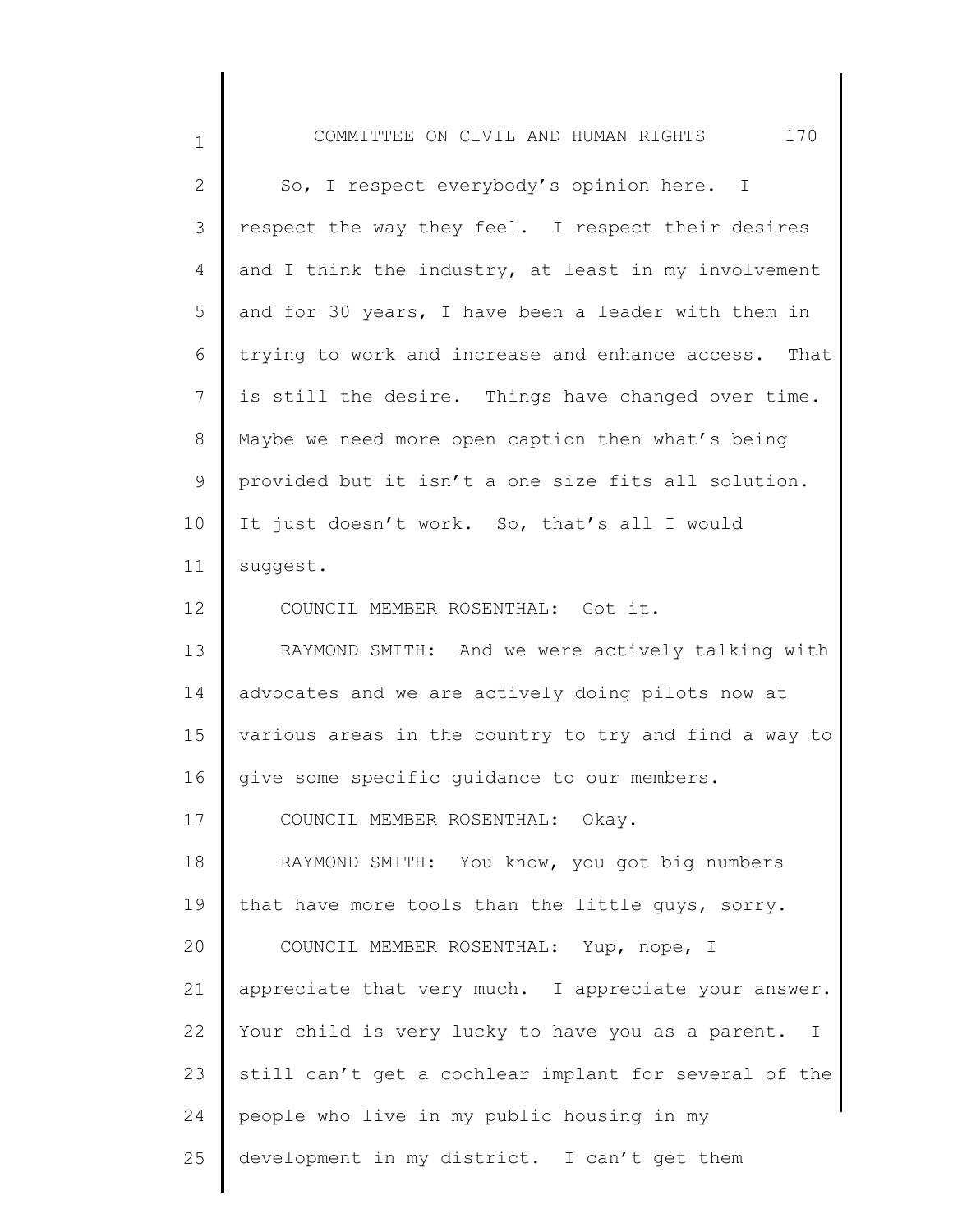| $\mathbf 1$ | COMMITTEE ON CIVIL AND HUMAN RIGHTS 171              |
|-------------|------------------------------------------------------|
| 2           | anything because it's not available, they can't      |
| 3           | afford it. They don't have access. No one is paying  |
| 4           | attention to them.                                   |
| 5           | So, look, people are in all different types of       |
| 6           | situations and the role of government is to try to   |
| 7           | help those. Often, to help everyone. To help         |
| 8           | everyone including dismissed industry.               |
| $\mathsf 9$ | RAYMOND SMITH: I agree.                              |
| 10          | COUNCIL MEMBER ROSENTHAL: And people most in         |
| 11          | need. So, I appreciate that. I actually am at an     |
| 12          | event, so I want to apologize in advance to the      |
| 13          | remaining people who are going to testify. A. Sorry, |
| 14          | I made you wait so long and B. I might get shutdown  |
| 15          | because my phone is losing battery. But I will read  |
| 16          | everyone's testimony. I appreciate everyone for      |
| 17          | being on here today and thank you. Thank you         |
| 18          | Sergeants and Chair Eugene for giving me an          |
| 19          | opportunity to ask questions. Thank you.             |
| 20          | CHAIRPERSON EUGENE: Thank you for your focus         |
| 21          | here.                                                |
| 22          | COMMITTEE COUNSEL: Thank you. We will now            |
| 23          | continue on. I would like to welcome Roberta         |
| 24          | Lawrence to testify. After Roberta Lawrence, I will  |
| 25          | be calling on Tony Iacaluchi (SP?) and Ben Ruth      |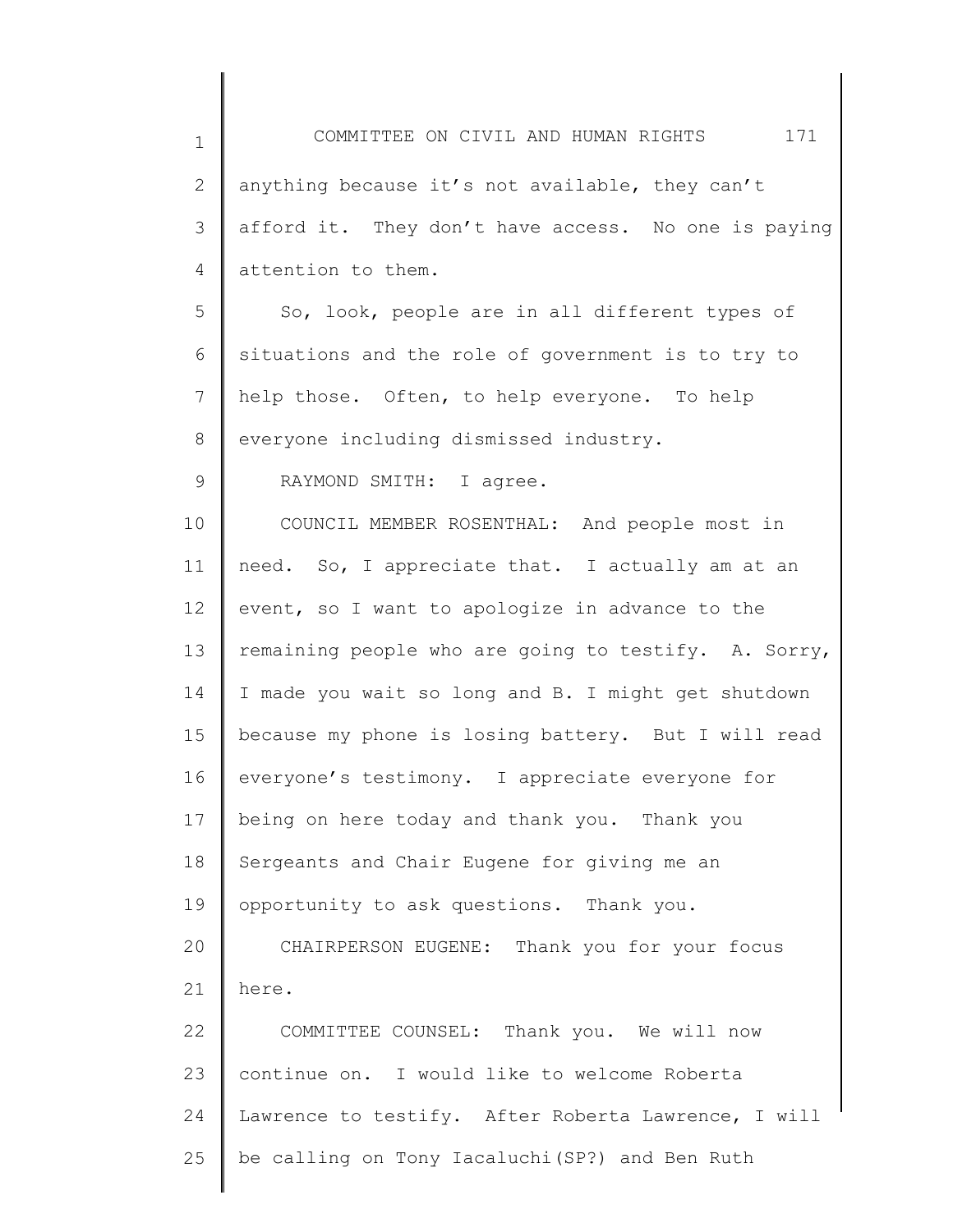| $\mathbf 1$   | COMMITTEE ON CIVIL AND HUMAN RIGHTS 172               |
|---------------|-------------------------------------------------------|
| $\mathbf{2}$  | Bernstein. Again, if anyone requires interpretation   |
| 3             | services, please use the raise hand function. Please  |
| 4             | use the raise hand function only if you need          |
| 5             | translation or interpretation services and Roberta,   |
| 6             | you are welcome to start as soon as the Sergeants     |
| 7             | call time.                                            |
| 8             | ROBERTA LAWRENCE: Okay, thank you.                    |
| $\mathcal{G}$ | SERGEANT AT ARMS: Your time will begin.               |
| 10            | ROBERTA LAWRENCE: Thank you. I want to thank          |
| 11            | Council Members and Chair Eugene $-$ I'm sorry, I'm   |
| 12            | very nervous Chair Eugene for allowing me to testify. |
| 13            | I want to testify as to the egregious mishandling     |
| 14            | of my late mothers and my disability discrimination   |
| 15            | case that we filed with the Human Rights Commission   |
| 16            | in 2016. This is my mother. Nice lady with the        |
| 17            | leopard sweater on.                                   |
| 18            | My mother lived in a rent stabilized apartment        |
| 19            | with a bad landlord for years. She was denied         |
| 20            | appliances that's supposed to come with the           |
| 21            | apartment. It was in such bad shape that when I       |
| 22            | moved in to take care of her in 19- sorry, in 2010, I |
| 23            | called the Department of Buildings. I got a lot of    |
| 24            | support from Councilman Halloran at the time and from |
| 25            |                                                       |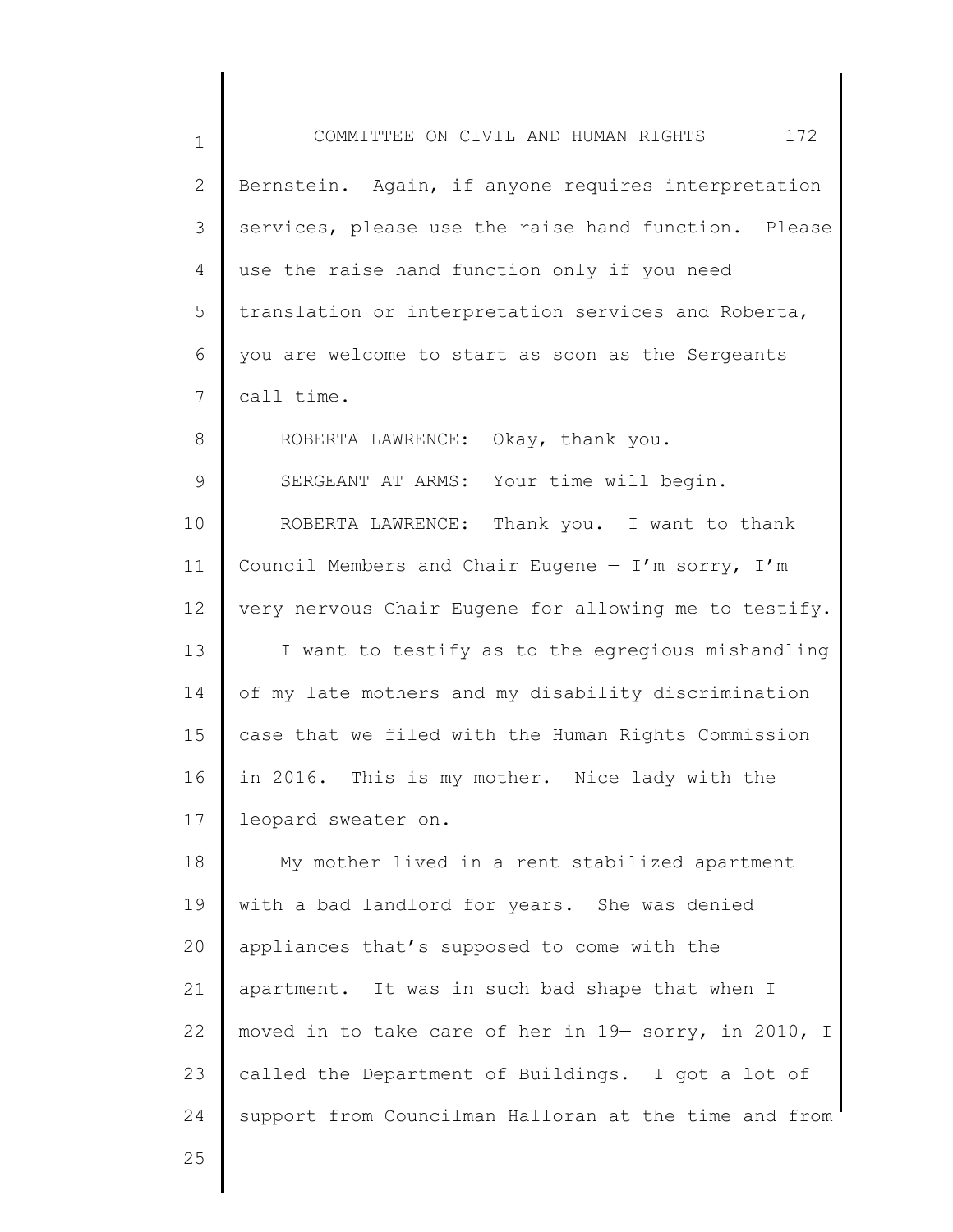1 2 3 COMMITTEE ON CIVIL AND HUMAN RIGHTS 173 Assemblyman Braunstein who was a wonderful advocate for seniors.

4 5 6 7 8 9 10 11 12 13 14 I moved in with my mom when she was 90. The landlord hadn't repaired anything in her apartment since she moved in in 1980. The building had gone co-op. She couldn't buy, so she was in no mans land. The co-op hated her because she wasn't an owner and the landlord wanted her out. I want to show the nexus between uhm rent regulated landlords. Using the opportunity when an elderly or disabled uhm tenant needs a disability accommodation, they are not going to give it to you. They want you out. Stop it. Sorry, it's my dog.

15 16 17 18 19 20 21 22 23 Uhm, so I filed, I was pointed to the Human Rights Commission in 2013 under the leadership of Commissioner Gatlin. Uh, my mother needed a lift in the lobby to get her from the lower lobby to the upper lobby so she could go out the main entrance and enjoy the gardens. She needed bathroom accommodations within her apartment. She was infirm and she was going blind. She could not climb into the bathtub.

24 25 Patricia Gatlin's agency handled the complaint with dispatch. They found probable cause for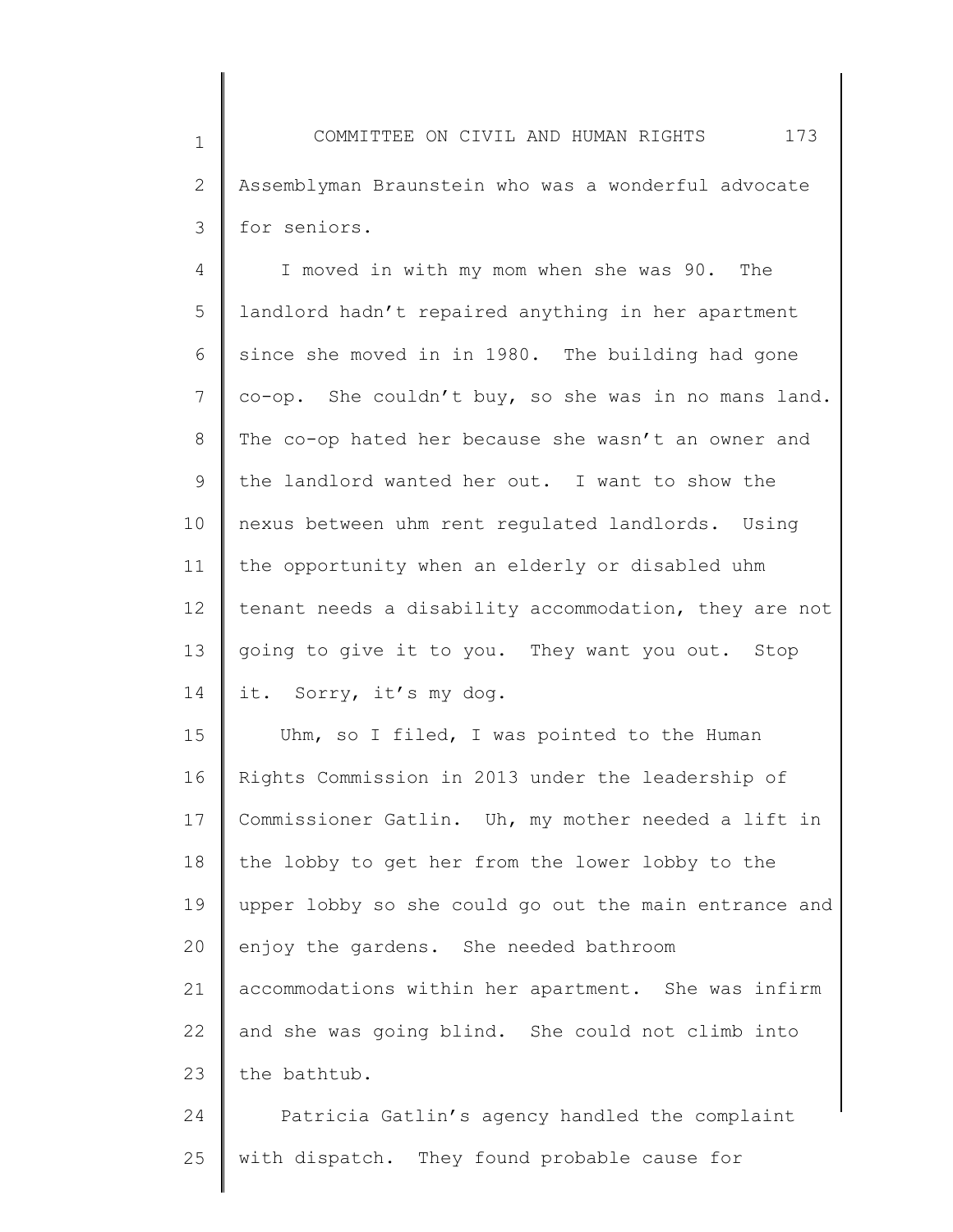1 2 3 4 5 6 COMMITTEE ON CIVIL AND HUMAN RIGHTS 174 discrimination and retaliation within a year and we were at oath for a hearing within 14 months. Commissioner Gatlin was replaced by Commissioner Malalis and there was a change in the tenor of Commission.

7 8 9 10 11 12 13 My mother was forced at the conciliation agreements to take a non-ADA compliant bathtub cut out, which didn't work for her. And the thing is for leverage, we were told by the Law Enforcement Bureau Executive Director, if you mother doesn't take this, we're dismissing the case. This is a mantra that is prevalent throughout the whole process.

SERGEANT AT ARMS: Time is expired.

14

15 16 17 COMMITTEE COUNSEL: Thank you. Uhm, we will now continue on to testimony from Tony Iacaluchi followed by Ruth Bernstein and then Miriam Fisher.

18 19 20 21 22 23 24 25 Again, if anyone requires interpretation services, please use the raise hand function. Oh, I apologize uhm, Amanda Perez, I do see that we jumped over you. So, I will go back. We will hear from Amanda Perez first followed by Tony Iacaluchi(SP?) and then Ruth Bernstein. Uh, Amanda, you can go ahead as soon as the Sergeants call time. SERGEANT AT ARMS: Your time will begin.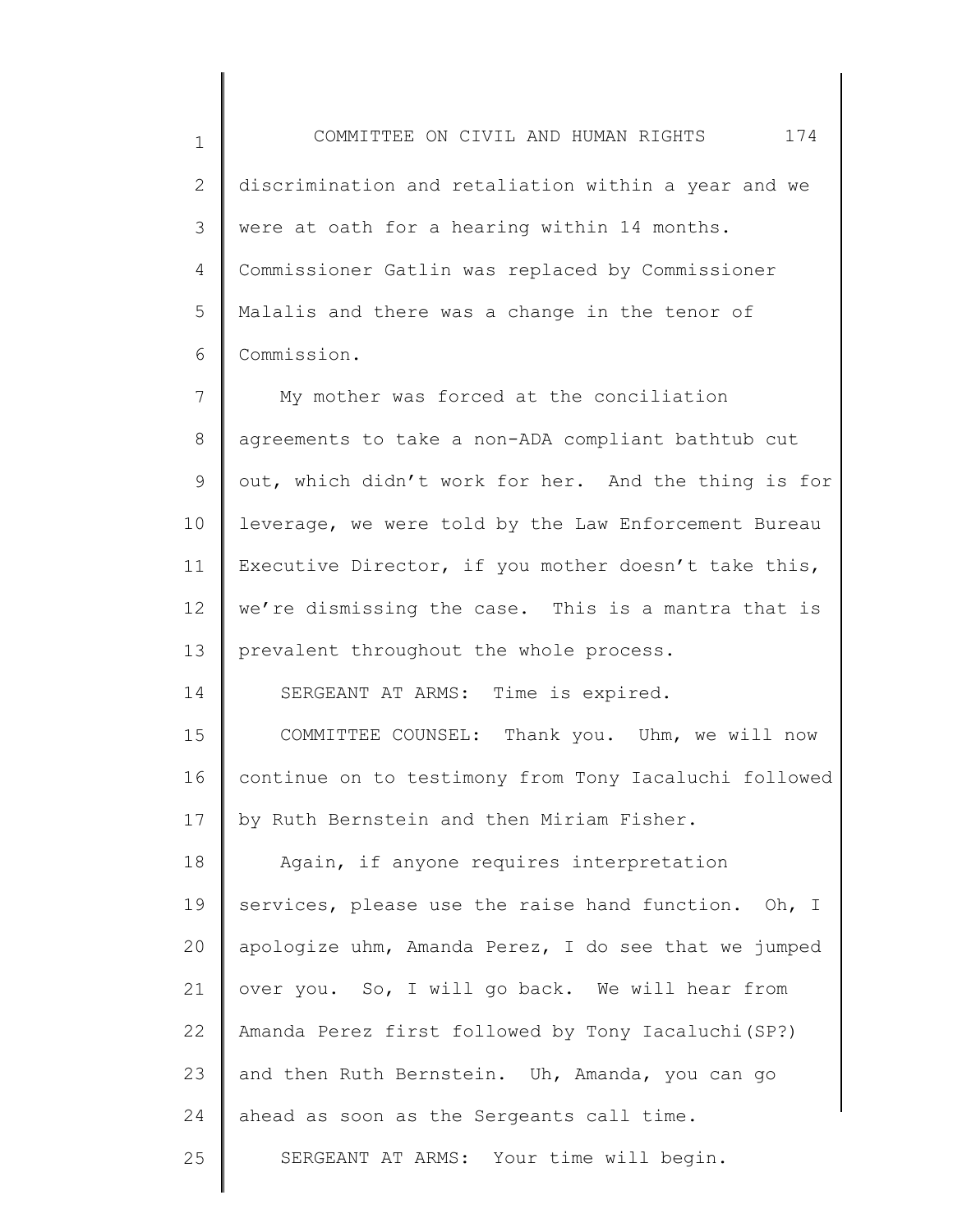| $\mathbf 1$    | 175<br>COMMITTEE ON CIVIL AND HUMAN RIGHTS            |
|----------------|-------------------------------------------------------|
| $\mathbf{2}$   | AMANDA PEREZ: Sure, can everybody hear me okay?       |
| 3              | SERGEANT AT ARMS: Yes, we can.                        |
| $\overline{4}$ | AMANDA PEREZ: Awesome. Well, hello Chair Eugene       |
| 5              | and members of the Committee. Thank you for the       |
| 6              | opportunity to testify today. My name is Amanda       |
| 7              | Perez, I am the General Manager at the AMC Kips Bay   |
| 8              | Theatre location.                                     |
| $\mathsf 9$    | As you may be aware, AMC and the movie theatre        |
| 10             | industry in New York City are still in the process of |
| 11             | recovering from the most challenging times in modern  |
| 12             | history. Movie theatres in New York City were closed  |
| 13             | for 50 weeks during the COVID-19 pandemic and once    |
| 14             | our theatres were allowed to reopen, we were limited  |
| 15             | by capacity restrictions that remained in place until |
| 16             | almost June of this year.                             |
| 17             | To state the obvious, AMC's in New York City          |
| 18             | theatres earned no income during this 12 month period |
| 19             | and we're still in the beginning steps of the process |
| 20             | of returning to pre-pandemic numbers. Despite the     |
| 21             | challenges we face as an industry, AMC has taken      |
| 22             | substantial steps to provide an open caption showing  |
| 23             | in our greater New York City market. Currently 16 of  |
| 24             | AMC theatres in the greater New York City market      |
| 25             | participate in our open caption national program.     |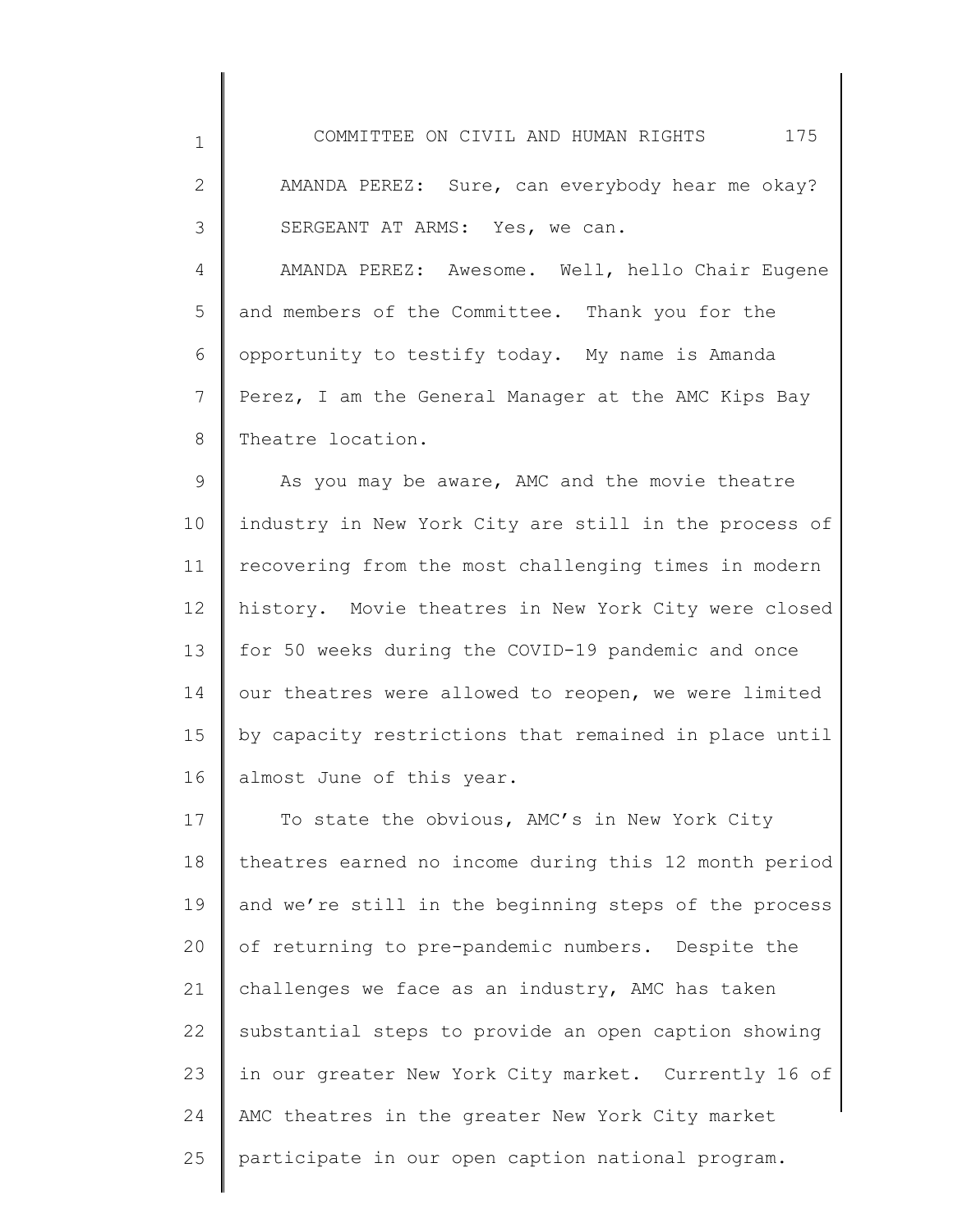1 2 3 4 5 6 7 8 9 10 COMMITTEE ON CIVIL AND HUMAN RIGHTS 176 From October  $1^{st}$  to November  $11^{th}$  of this year, our 16 locations had 914 open caption shows. Uhm, these 914 open caption shows average about 12 guests per show which is approximately 5.8 percent of occupancy. Leaving 94.8 percent of the seats for these showing unsold. Additionally, 122 of these 914 showtimes sold zero tickets. 266 of the 914 showtimes sold one to five tickets and none of these 914 showtimes sold out.

11 12 13 14 15 16 17 18 19 20 21 22 23 24 25 AMC's New York City theatres look forward to continue our work with the open and hard of hearing community to respond to the demand of open caption showing. However, we feel that the INT. 2020 by creating an arbitrary 50 percent requirement for open caption showings jeopardizes the recovery of the movie theatre industry in one of the most important markets in the country. Thank you again for your time and the opportunity to testify today. CHAIRPERSON EUGENE: Thank you. COMMITTEE COUNSEL: Thank you. Uh, seeing that Tony Iacaluchi and Ruth Bernstein are not in the Zoom and Robert Westerling is also not in the Zoom, we will be moving on to testimony from Miriam Fisher followed by Robert Wolfe and Dianna Prashad. Miriam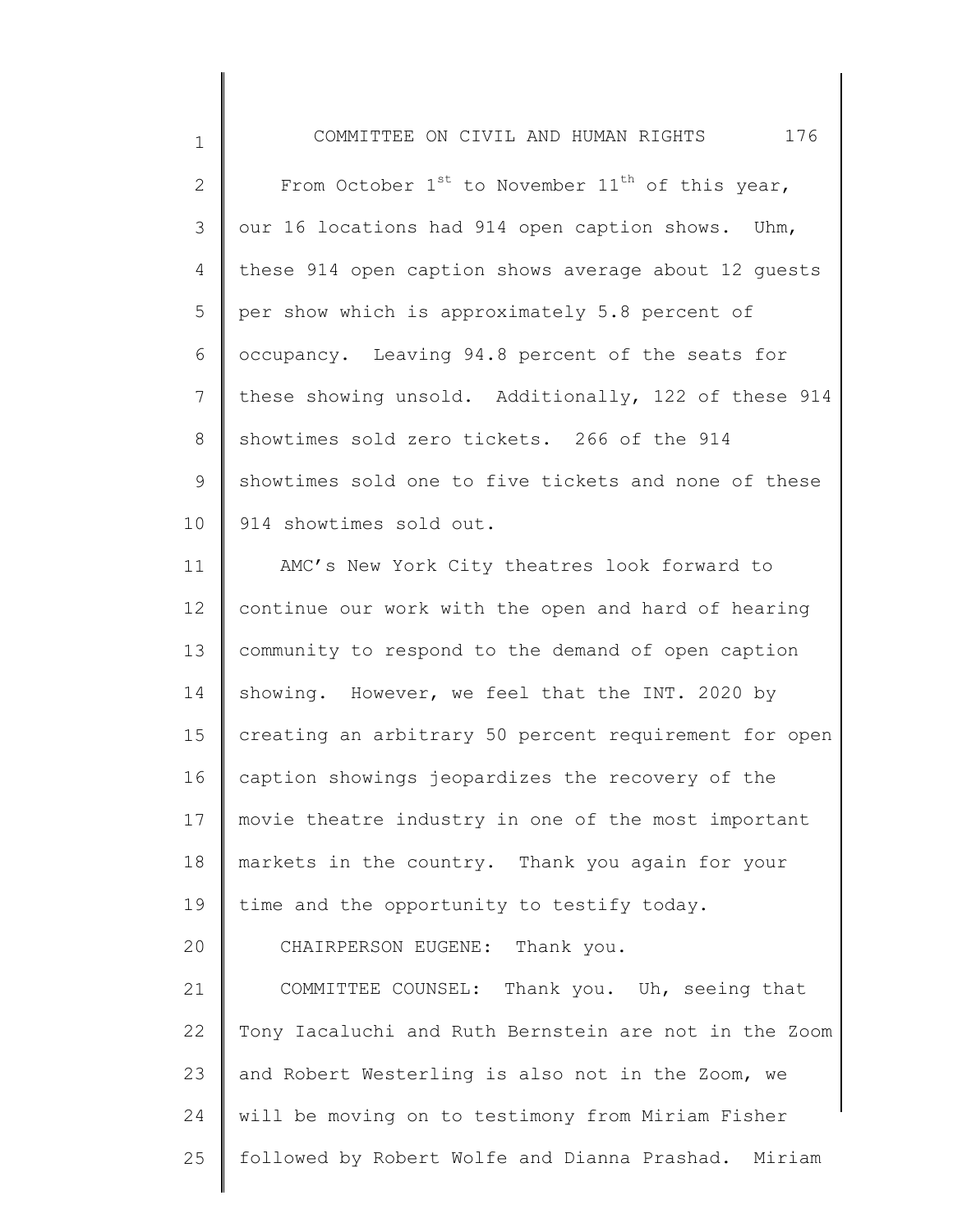| 1  | 177<br>COMMITTEE ON CIVIL AND HUMAN RIGHTS            |
|----|-------------------------------------------------------|
| 2  | you can go ahead as soon as the Sergeants call time.  |
| 3  | And again, if anyone needs interpreter services,      |
| 4  | please use the raise hand function. Uh, actually, I   |
| 5  | apologize Miriam, it looks like Council Member        |
| 6  | Rosenthal does have her hand raised, so we will go to |
| 7  | her.                                                  |
| 8  | MIRIAM FISHER: Okay, I'm sorry, I'm also in a         |
| 9  | meeting on accessibility in the subway. There's kind  |
| 10 | of a schedule conflict and I'm running back and       |
| 11 | forth. Do you mind if I just do my testimony because  |
| 12 | I have to leave. I'm sorry.                           |
| 13 | I'm Mariam Fisher, I'm a Disability Advocate.         |
| 14 | I'm advocating for open captions on movies in public  |
| 15 | theatres following models in other cities and         |
| 16 | countries to fully include people with hearing        |
| 17 | impairments and participation in cultural events.     |
| 18 | I wear two hearing aids and have used various         |
| 19 | types of technology including my cellphone, which I   |
| 20 | put aside with the app Live Transcribe and I've been  |
| 21 | told the glare of the phone to take it away. It's     |
| 22 | annoying people, the light and I've become very       |
| 23 | uncomfortable but that was at my option.              |
| 24 | Uhm, cells can obviously disturb the audience         |
| 25 | members with their illumination and require frequent  |
|    |                                                       |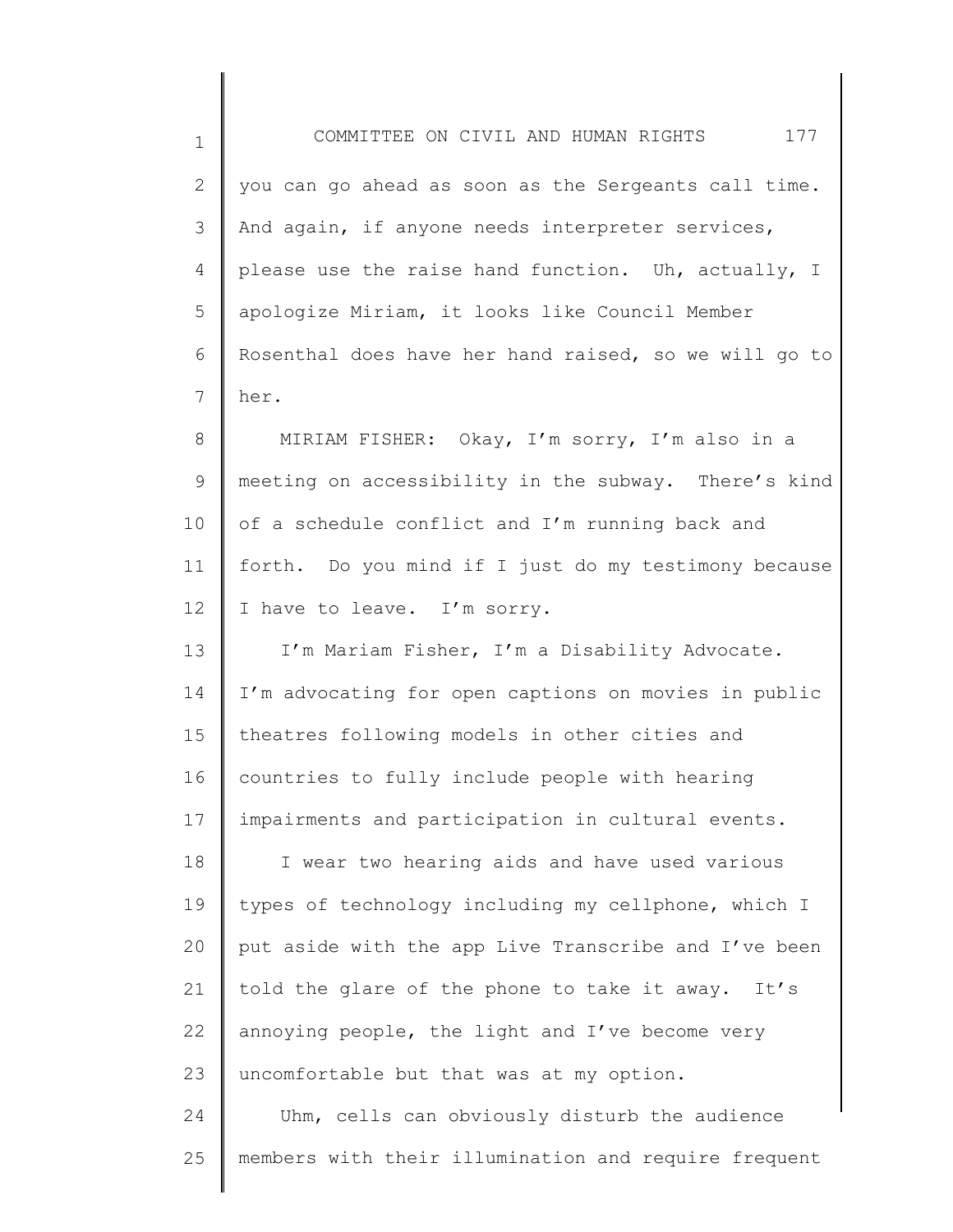1 2 3 4 5 6 7 8 9 10 11 12 13 14 15 16 17 18 19 20 21 COMMITTEE ON CIVIL AND HUMAN RIGHTS 178 checks to follow dialogue. I request and I'm giving you just a few tidbits of some of my experiences trying to enjoy a movie without captions. I have requested captions at public libraries and the senior centers who which receive public money and have heard objections from those who find it distracting. Though they will watch movies with subtitles, foreign movies without protest. Just an example, a movie facilitator, a discussion facilitator at a senior center where certainly other people with hearing difficulties said he saw I talked with other people, so I couldn't possibly have trouble hearing. Both insensitive and ignorant. He said, he won't aid discussions if they show English movies with captions. The Director of the same center in New York City ran out of the room when the option for captions came on the screen after I made the request. I had to involve help from the New York City Department of Aging as the Center I knew received public money. A

22 23 24 25 similar situation happened in a New York public library until I again reminded that they were receiving public money and denying reasonable accommodations for people with disabilities.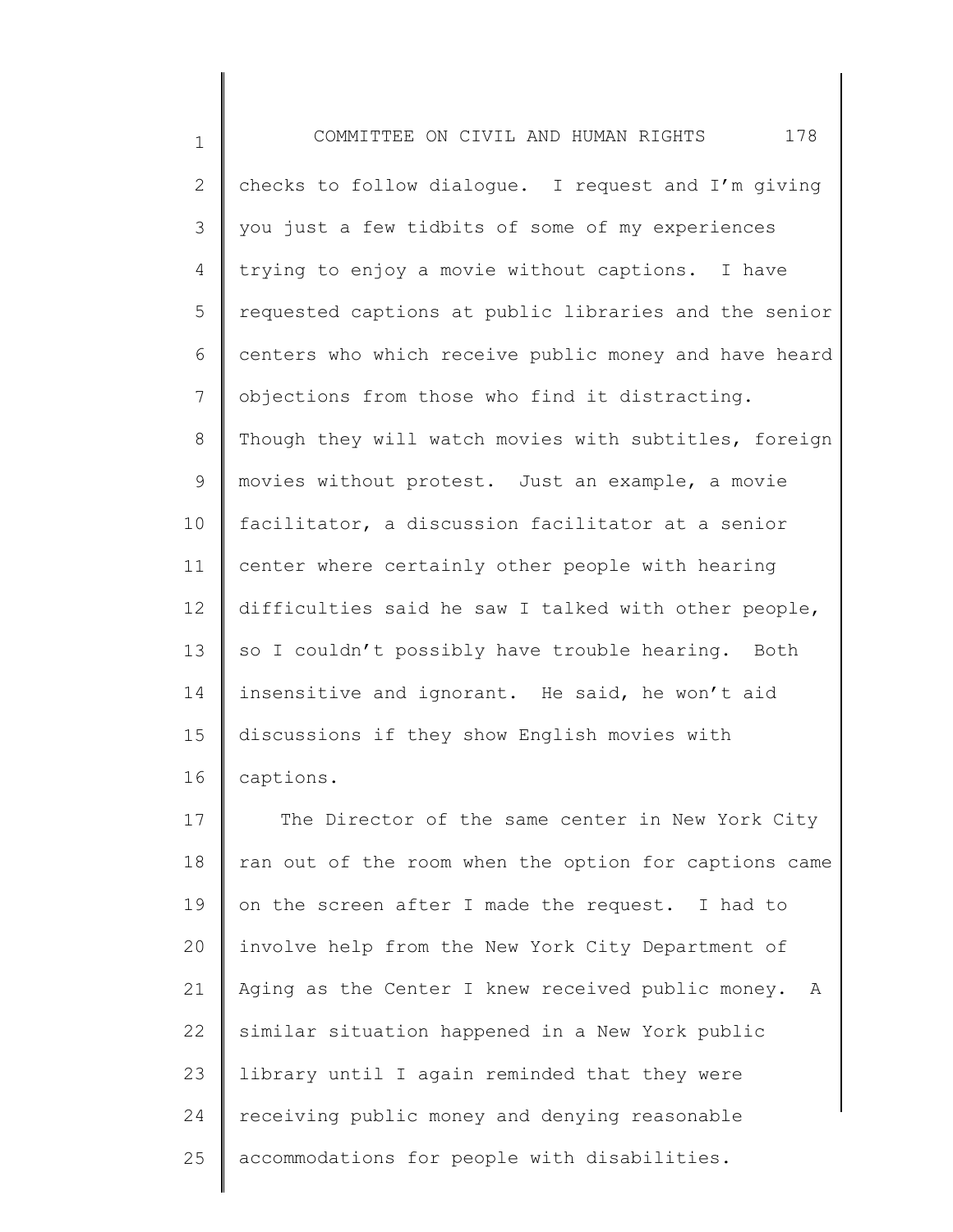1 2 3 4 5 6 7 8 9 10 11 12 13 14 15 16 17 18 19 20 21 COMMITTEE ON CIVIL AND HUMAN RIGHTS 179 I'm exhausted by these kinds of encounters and no longer look forward to participation anticipating more encounters. Often in captions and despite those occasional who find it distracting, many remark and have more easily they can follow the words or segments that they couldn't previously and note song lyrics, which was a big thing. Are especially hard to follow and become available with captions. They are also an aid for segments of the larger population, those who speak English as a foreign language, children learning to read and honing their skills and as a retired reading teacher, I'm very conscious at how that can help children. Need fully available movies, so people can go to movies as everyone else when it fits their plans and schedules not relegated to time limited intervals and times of day. Captions are the vector that can integrate people within the larger world of social events and the media that so many that our hearing struggles take for granted.

22 23 24 25 Thank you Helen Rosenthal for letting me squeeze in. I'm back to CIDNY talking about accessibility at the subways. Thank you. I have a meeting at the same time.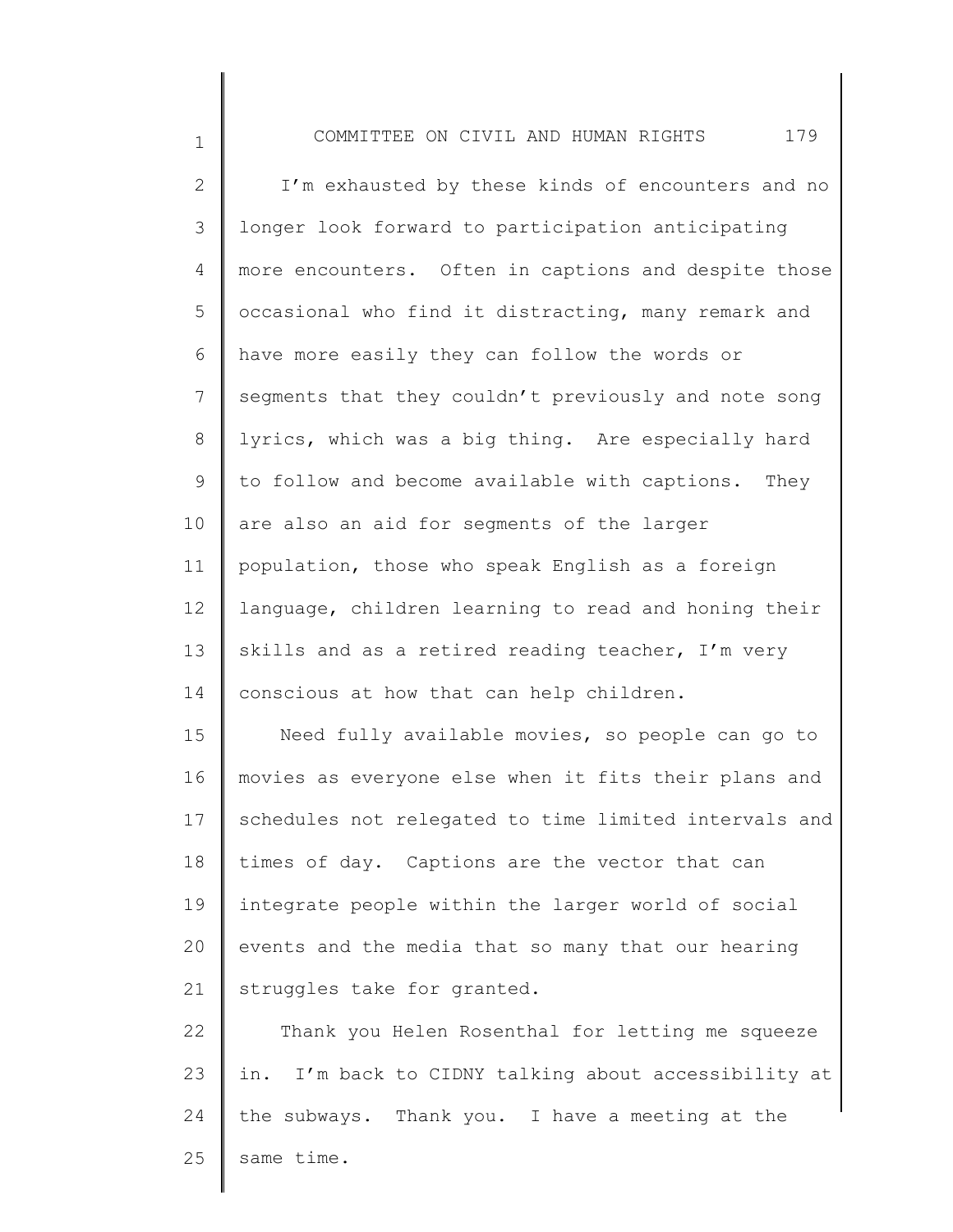COMMITTEE ON CIVIL AND HUMAN RIGHTS 180 COMMITTEE COUNSEL: Thank you. Council Member Rosenthal, I see you lowered your had. Do you have any questions?

1

2

3

4

5 6 7 8 9 10 11 12 13 COUNCIL MEMBER ROSENTHAL: Great, thank you. Yeah, just a quick question. Uhm, actually, I want to give Jerry Bergman an opportunity. If Jerry Bergman could be unmuted, if that would be okay. I think Jerry, if he is there, uhm, yeah, I think Jerry can I just ask you real quickly, did you have some thoughts about what Mr. Smith was saying? And I was wondering what your take on that would be? Thank you.

14 15 16 17 18 19 20 21 22 23 24 25 JERRY BERGMAN: Yes, thank you. Uhm, I've been patiently sitting and listening to the industry spokes people and I just wanted to set the record straight about a couple of things. Uhm, Raymond Smith said they've been collaborating with the deaf and hard of hearing for a long time. That's not so. They were not providing any access for deaf and hard of hearing people until Mr. Waldo brought a lawsuit on the West Coast. It cost them a great deal of money when they lost that suit. I brought an action in New York against AMC and that action got captions like on the West Coast in New York State at all the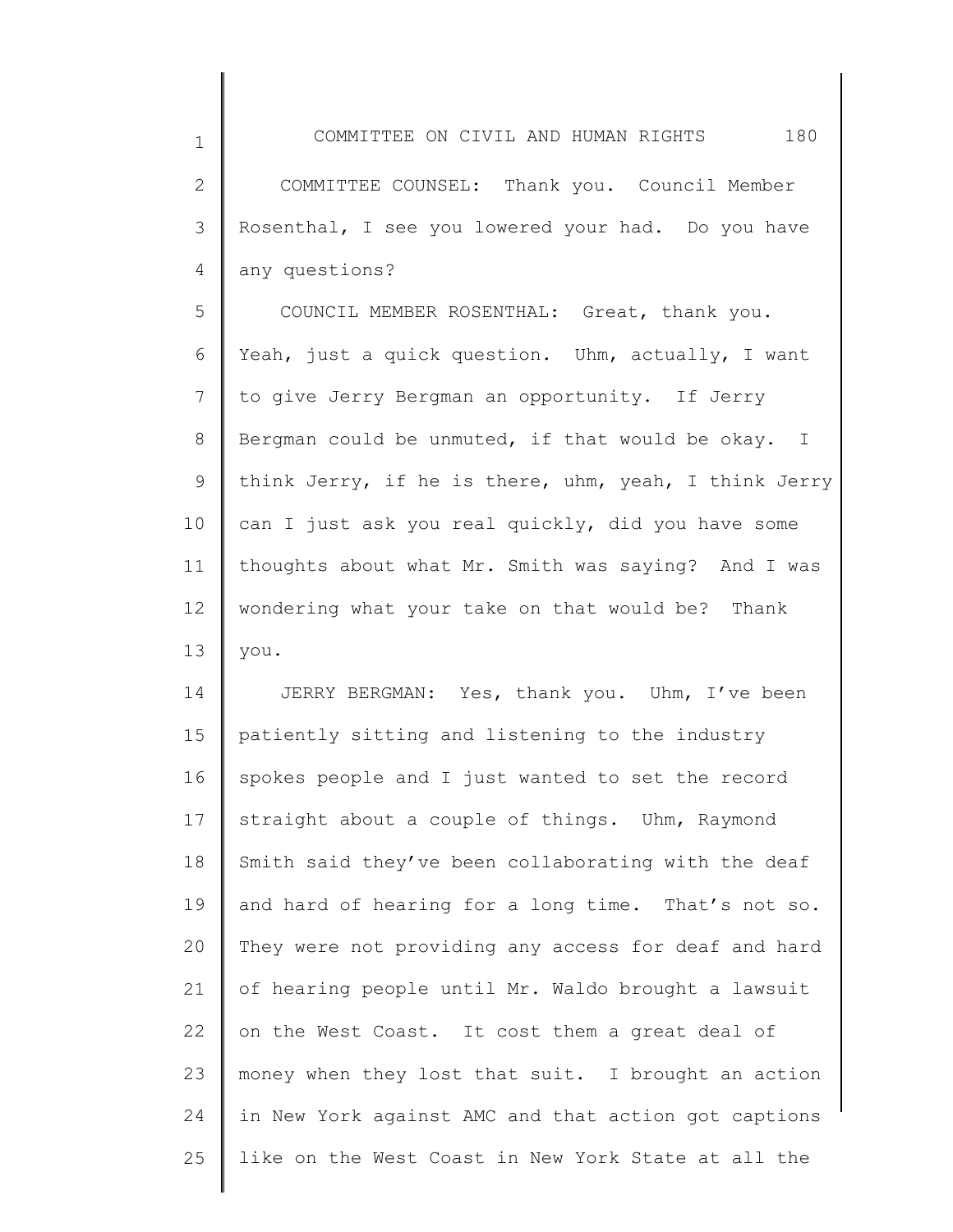1 2 3 4 5 6 7 8 9 10 11 12 13 14 15 16 17 18 19 20 21 22 23 24 25 COMMITTEE ON CIVIL AND HUMAN RIGHTS 181 AMC theatres. Both of those actions preceded the regulation that the Department of Justice put into place. So, it was legal action that spurred that. I also wanted to say that uhm, that we are now in a situation where the cinemas have suddenly started to schedule open caption showings and I think if there is anybody out there who thinks that this event in the recent months has happened out of a desire to serve our needs, they are mistaking. I think if this action wouldn't have been taken by the City Council and follow actions in other cities and states, that they would still be ignoring us. And the evidence I have of that is that the Deaf Entertainment Access Foundation DEAF had been asking the major cinema operators through their local managers to schedule open caption, occasional open caption showings and almost in most cases, they invariably been denied access. It's only been in the last two weeks as a result of this action that the industry has offered to meet and talk with us. So, we're now doing that but as far as I know, there was absolutely no involvement of the hearing loss association or the advocates I am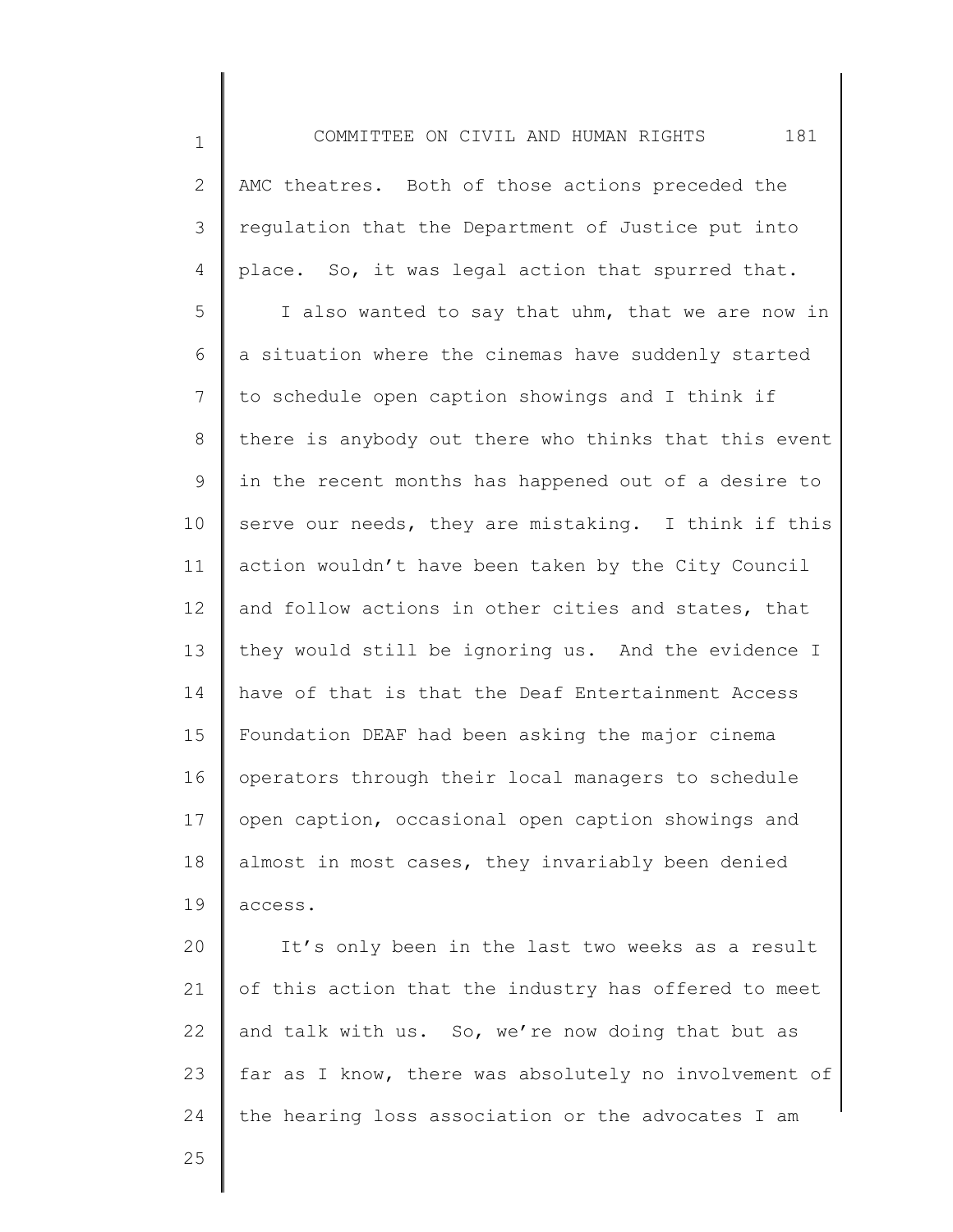1 2 3 COMMITTEE ON CIVIL AND HUMAN RIGHTS 182 familiar with in the event of the option scheduling. Thank you Helen.

4 5 COMMITTEE COUNSEL: Council Member Rosenthal, did you have any other follow up?

6 7 8 9 10 11 12 13 14 15 16 17 18 19 20 COUNCIL MEMBER ROSENTHAL: Thank you very much for that. I mean, I would love to give uhm, the movie industry an opportunity to respond. I know this hearing is going very long and I know there are still people who want to testify. But if Mr. Smith could be allowed to give a quick response and what I'm going to encourage everyone to do is, if you have additional thoughts, after this hearing, responses you would like to make to something that you heard today, you can submit additional testimony within you tell me Committee Counsel 72 hours? By emailing [testimony@council.nyc.gov](mailto:testimony@council.nyc.gov) and I will assure you that I will be reading it as well as the Committee Staff. We are very interested in hearing your response to anything that you heard today.

21 22 But can we allow Mr. Smith uhm, you know a minute or two to respond? Is that okay?

23 24 25 RAYMOND SMITH: Is that okay? Okay, I'll just be brief. Listen, I know what we've done. I know what I did and obviously this is the '90's. Now, I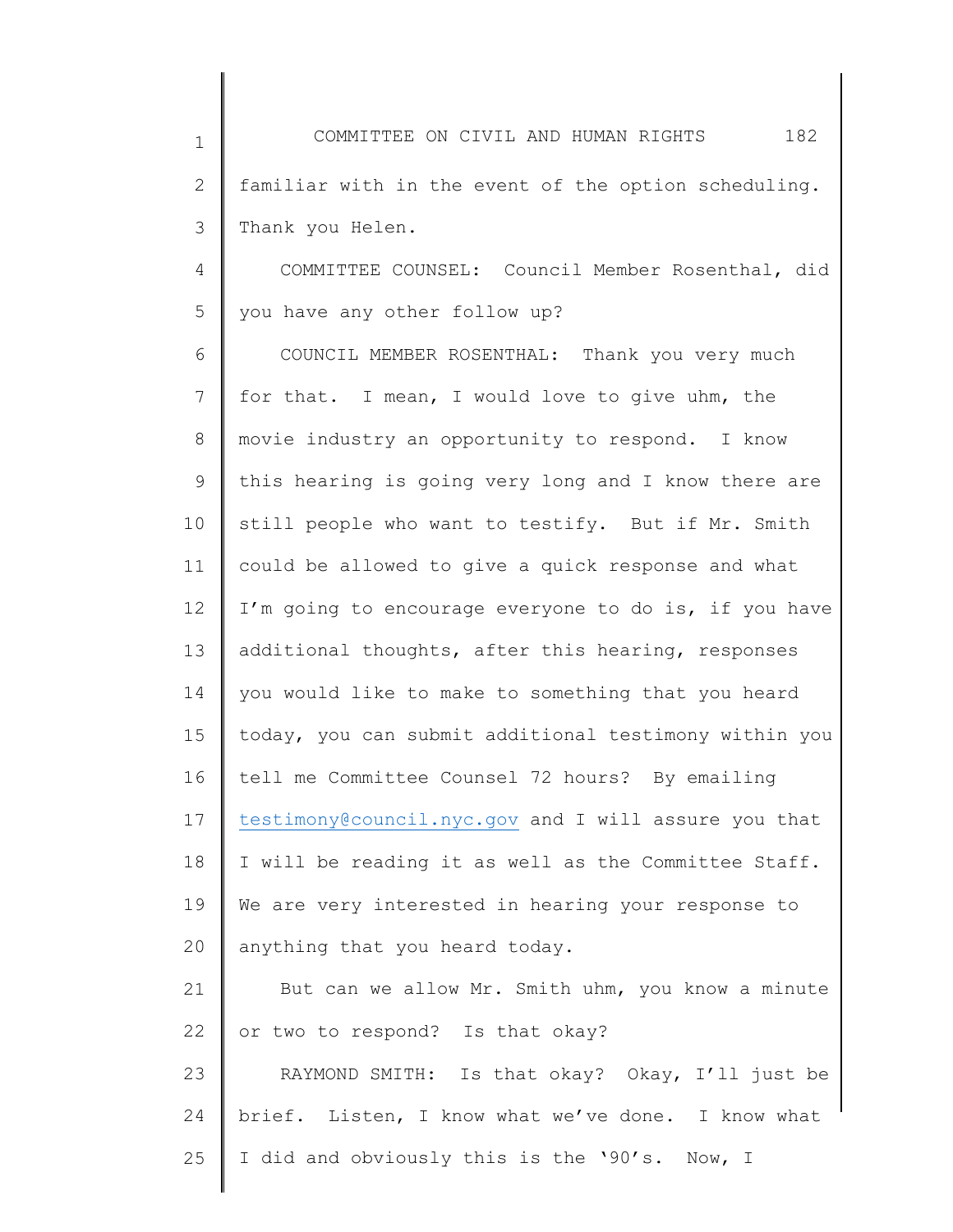1 2 3 4 5 6 7 8 9 COMMITTEE ON CIVIL AND HUMAN RIGHTS 183 certainly can't sit here and say I've dealt with every deaf organization or hard of hearing organization in the United States because I haven't. I don't know all of them, there were two referenced today I have never heard of but I have been associated with the — since 1990, 1990 I believe and I have been involved in creating and enhancing access since then.

10 11 12 13 14 15 16 17 18 19 20 21 22 23 24 If you spoke with individuals that were part of the Coalition for Movie Captioning back in the '90's, or you spoke with individuals that are associated with certain deaf schools in this country, including Tennessee School for the Deaf, they can certainly confirm it. The litigation with John Waldo did not do — [LOST AUDIO 4:12:18]. That litigation and the only reason Regal was in that litigation — and listen, I respect John, we go back a long way. We don't always agree but I respect him. And he wanted us to do something in that litigation which we were already doing. And we told him, we are already going to be rolling this out but he wanted a firm date rollout. This new technology, we couldn't give it to him because we were at the whim of the manufacturer.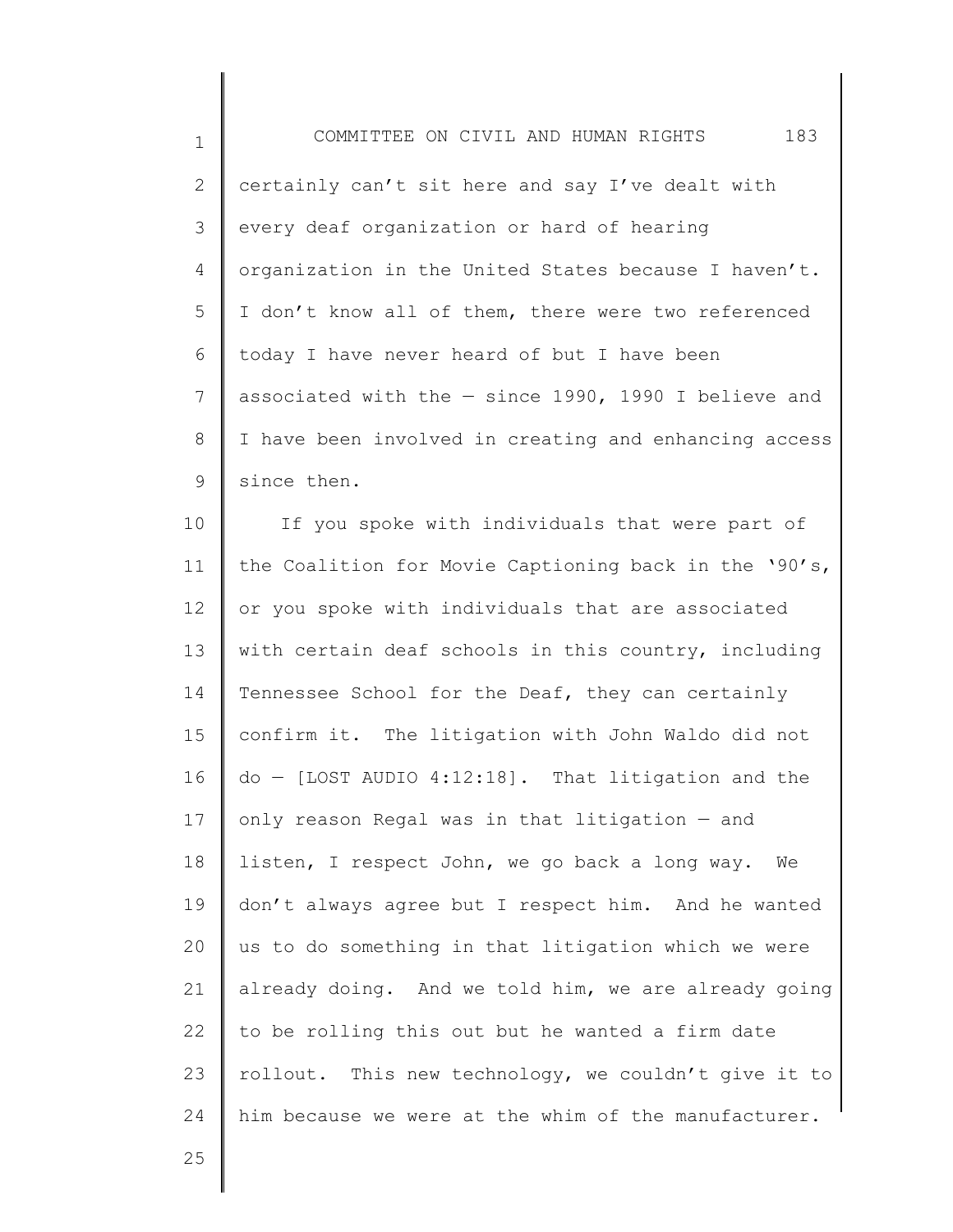1

2 3 4 5 6 7 8 9 So, he did sue Regal and then his claims ultimately got dismissed because he became mute. His claim that we were violating the AVA because we didn't have [BROKEN UP AUDIO 4:12:54] But his claims that we have to install the technology, which is what the complaints were about was already mute because we did install the technology before the case went to trial.

10 11 12 13 14 15 16 17 18 Now, as far as all the rest of it  $-$  [LOST AUDIO 4:13:11] for years. These companies could probably go back and establish when they started those programs. I'm not going to dispute that when this legislation started in New York, that the activists or whatever the industry didn't reach out to try to find the activists to be able to start having dialogue and that locality, it certainly  $-$  is not a new subject.

19 20 And I'll leave it there. Thank you though for the response.

21 22 23 24 25 COMMITTEE COUNSEL: Thank you. Uhm, now we will continue on to the next witness. I have Robert Wolfe testifying next followed by Dianna Prashad and Daniel Brooks. Robert, you can go ahead as soon as the Sergeants call time. And of course, if anyone needs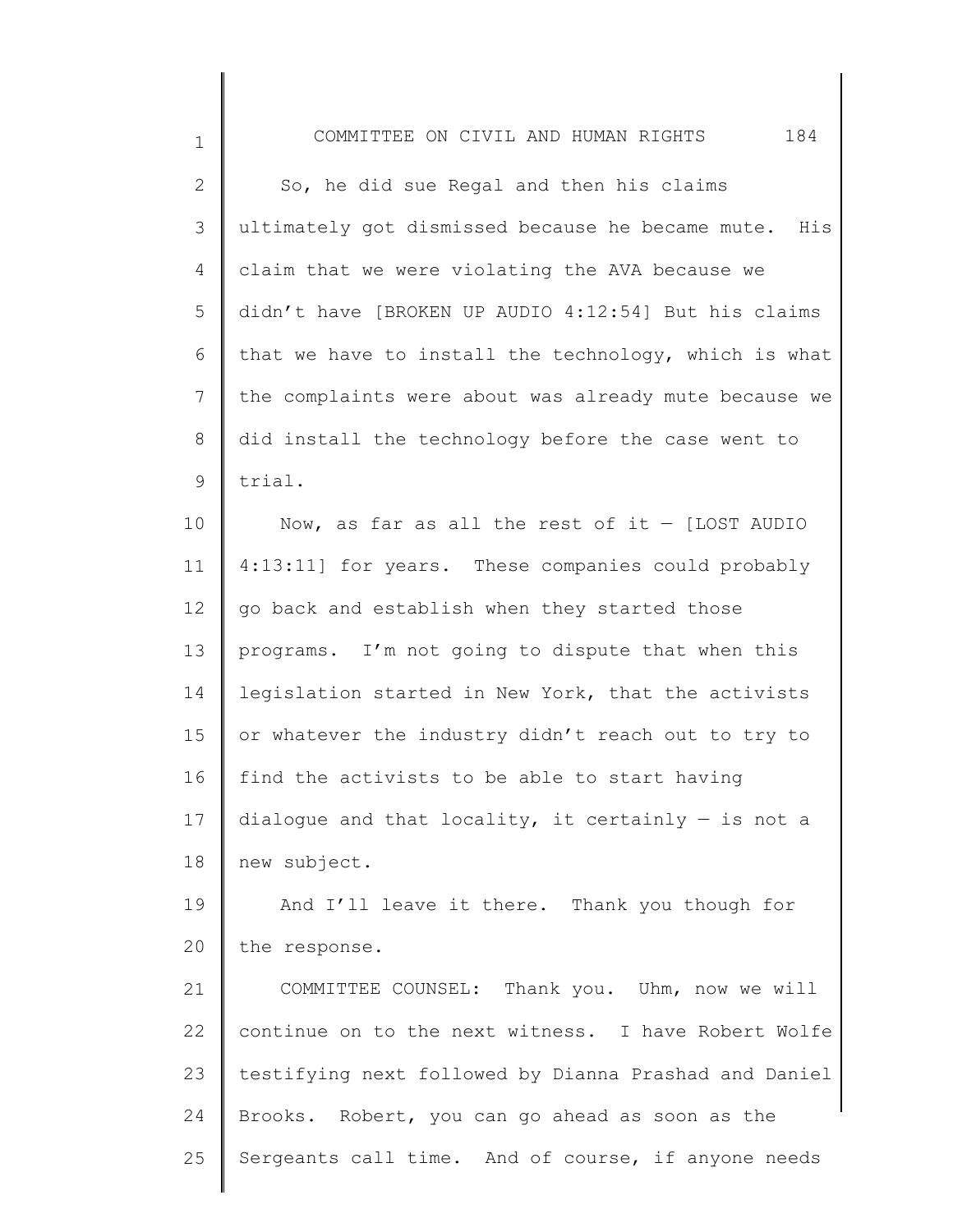1 2 3 4 5 6 7 8 9 10 11 12 13 14 15 16 17 18 19 20 21 22 23 24 25 COMMITTEE ON CIVIL AND HUMAN RIGHTS 185 interpretation services, please use the raise hand function. SERGEANT AT ARMS: Your time will begin. ROBERT WOLFE: Hi, I hit the wrong email, which is an echo caption. Thank you. Okay, sorry, thank you. Bye, Bye. COMMITTEE COUNSEL: Thank you. We will now move on to testimony from Dianna Prashad followed by Daniel Brooks. Uhm, again if anyone needs interpretation services, please use the raise hand function. Dianna, you can begin as soon as the Sergeants call time. SERGEANT AT ARMS: Your time will begin. DIANNA PRASHAD: Hello? COMMITTEE COUNSEL: Hi, yes Dianna, you can go ahead. DIANNA PRASHAD: Hi, can you hear me? COMMITTEE COUNSEL: Yes. DIANNA PRASHAD: Hi, good afternoon Committee Members. My name is Dianna Prashad, I support the bill set forth today. My testimony however is about my ongoing discrimination with New York City agencies as a Black female and an LGBTQ under de Blasio pertaining to the arena of human rights.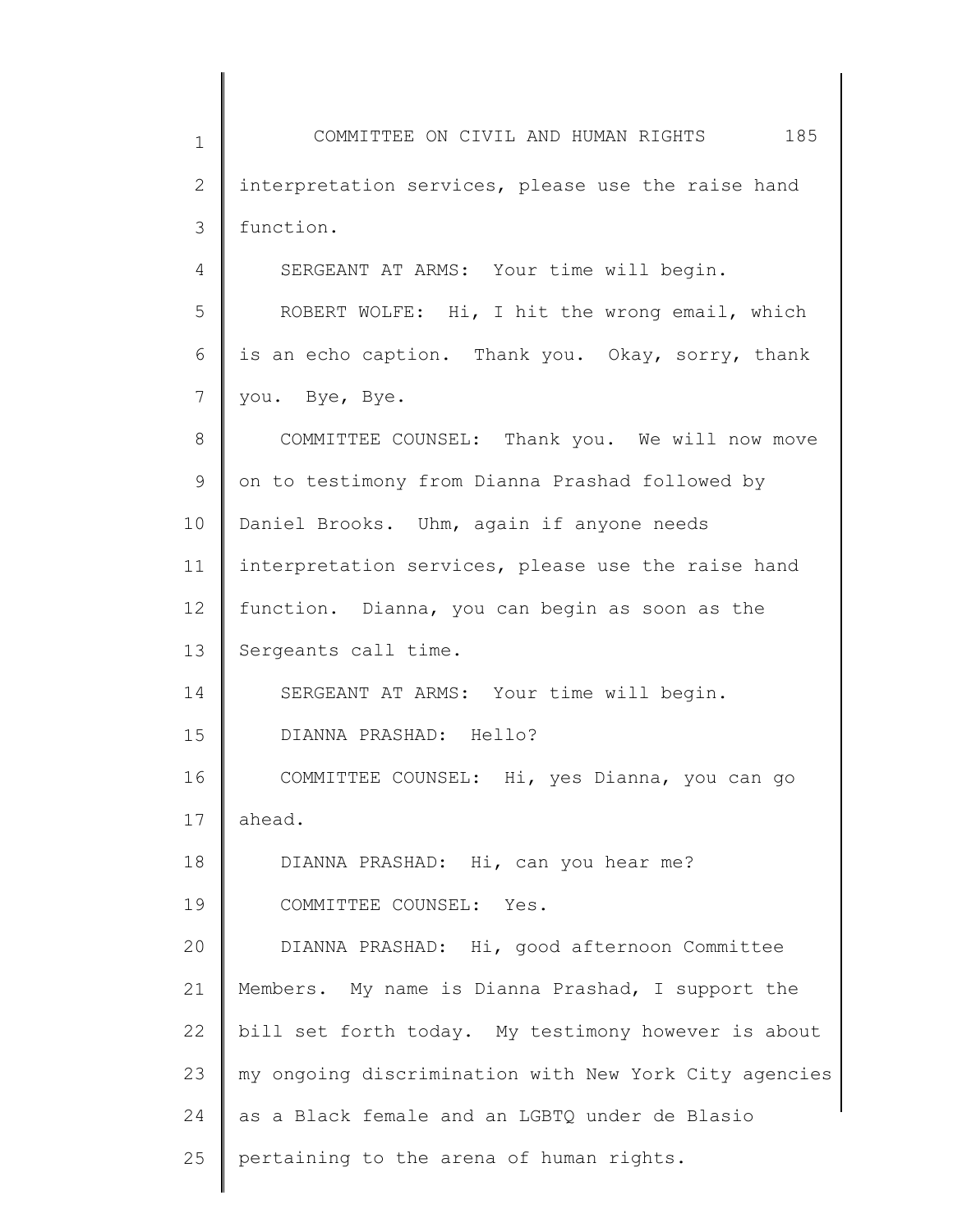| $\mathbf 1$  | 186<br>COMMITTEE ON CIVIL AND HUMAN RIGHTS            |
|--------------|-------------------------------------------------------|
| $\mathbf{2}$ | I would like to publicize how the intersex issues     |
| 3            | of race, socioeconomics, sexual orientation and other |
| 4            | status of LGBTQ. The status has impacted my response  |
| 5            | from agencies such as HPD, DSS, DOI and I believe     |
| 6            | this is to be the product of both socioeconomics,     |
| 7            | disenfranchisement and systemic discrimination. For   |
| 8            | the past 20 months as a home owner in a development   |
| 9            | of a 200 plus town homes, which are bound by a 25-    |
| 10           | year owner occupancy clause, I have been retaliated   |
| 11           | against by HPD, the agency who I am not only          |
| 12           | purchasing my home from in 2007 but to whom I am      |
| 13           | contractedly bound until 2032.                        |
| 14           | From 2012 to present, some homeowners in this         |
| 15           | development under the same 25-year owner occupancy    |
| 16           | clause, have been illegally converted these homes     |
| 17           | into rental properties and moving to other            |
| 18           | established locations, leaving their tenants and      |
| 19           | occupation of residents in violation of our           |
| 20           | contracts. Many of these long standing breaches are   |
| 21           | the handywork of individuals who have a relationship  |
| 22           | with New York City such as New York City employees or |
| 23           | individuals who work for the developers of our        |
| 24           | housing.                                              |

25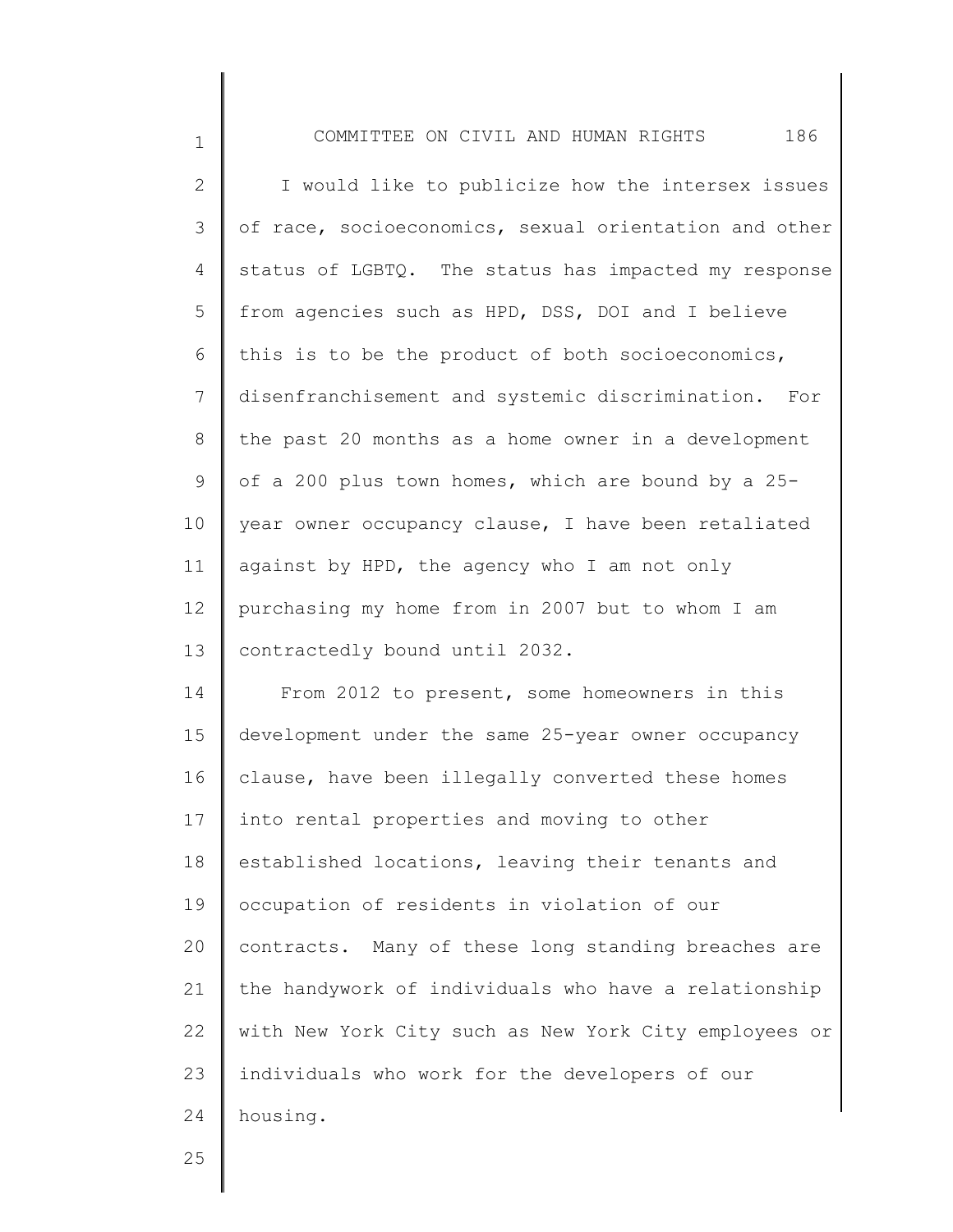2 3 4 5 6 Some of these home owners are illegally renting these homes back to DSS and receiving New York City Housing Voucher payments after they have received \$100,000 in grants to remain in these homes as their primary residency until 2032.

1

7 8 9 10 11 12 13 Needless to say, this has adversely impacted our community as a whole since it allows our property values to further plumet. Additionally, some of these longstanding breaches are being perpetuated by Caucasian homeowners who were given an incentive to obtain these homes and then now uses them as income sources.

14 15 16 17 18 19 20 21 22 Some homeowners have even taken out secondary mortgages to list these homes as rental properties and uhm and is part of New York City record. But yet under HPD, this administration has failed to take swift and decisive action. I believe this is due to the fact that the majority of the homeowners in our community are Black and Brown people. And they do not care about us or the viability of our community or our property values.

23 24 25 HPD for our contracts has the authority to both monitor and enforce our owner occupancy clause, so compliance would have only done so under the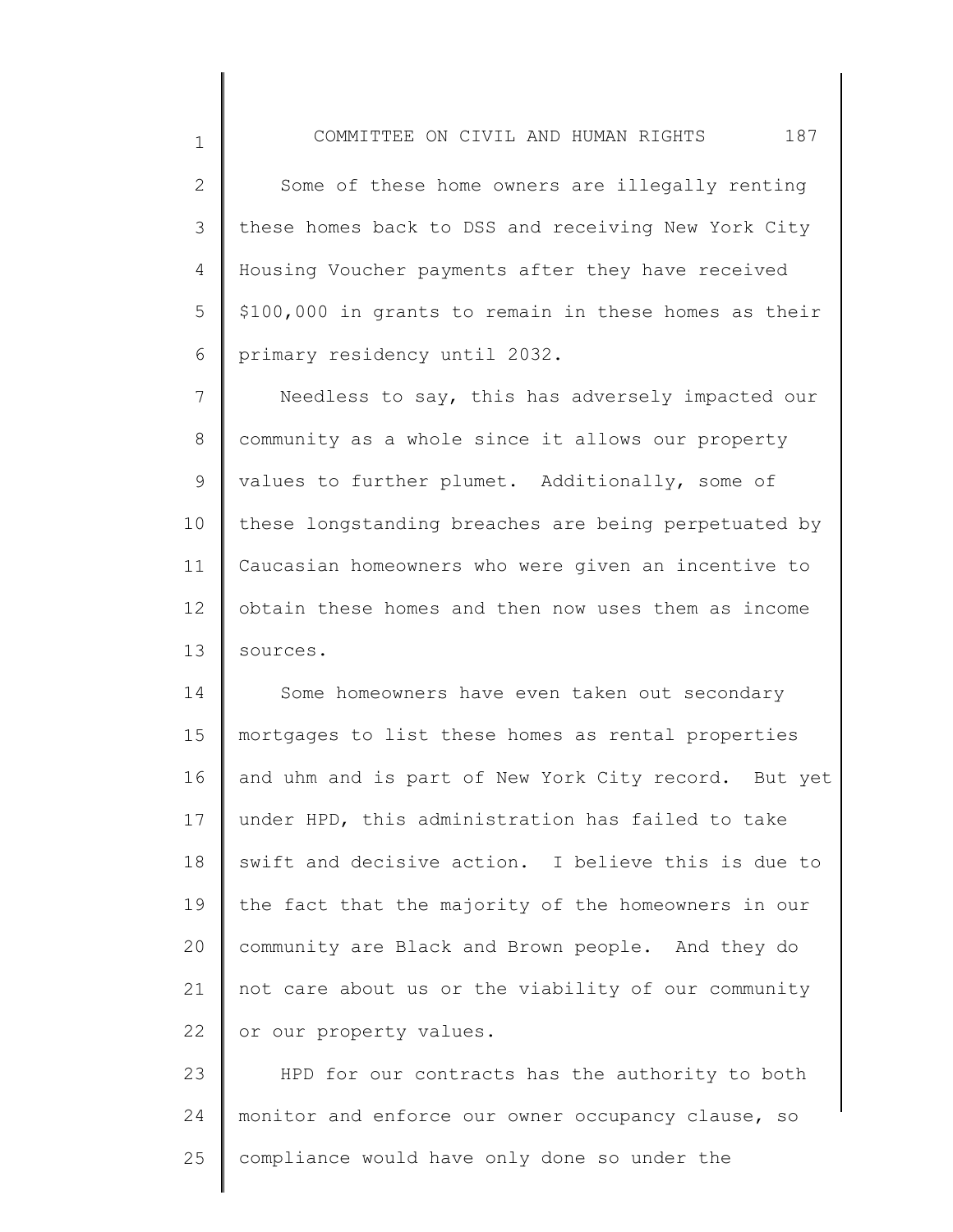| $\mathbf 1$  | 188<br>COMMITTEE ON CIVIL AND HUMAN RIGHTS            |
|--------------|-------------------------------------------------------|
| $\mathbf{2}$ | Bloomberg Administration. These illegal conversions   |
| 3            | have been an ongoing issue for 2012 and remains an    |
| 4            | issue today with HPD and other agencies such as DOI   |
| 5            | being cognizant of the acts addressing discriminatory |
| 6            | treatment of home owners in this development. The     |
| 7            | issue selective enforcement. The issues of            |
| 8            | favoritism, which is the in product of select home    |
| 9            | owners being allowed to use these homes as income     |
| 10           | while the others are not. The conflict of interest    |
| 11           | of DSS and DHA paying select homeowners to bring      |
| 12           | their homeless clients with dubious backgrounds into  |
| 13           | our communities. And homes who have been vented or I  |
| 14           | have been vented I should say, and the resulting      |
| 15           | issue such as a crime and safety issues that we are   |
| 16           | made to endure as Black people in compliance.         |
| 17           | As a homeowner, my wife and I are experiencing $-$    |
| 18           | SERGEANT AT ARMS: Time expired.                       |
| 19           | DIANNA PRASHAD: Now seeing the sales of illicit       |
| 20           | drugs from the house attached to mine. We are also    |
| 21           | being actively harassed various homophobic terms by   |
| 22           | these illegal DSS clients. And also experiencing      |
| 23           | safety issues since multiple attempts at physical     |
| 24           | attacking us.                                         |

25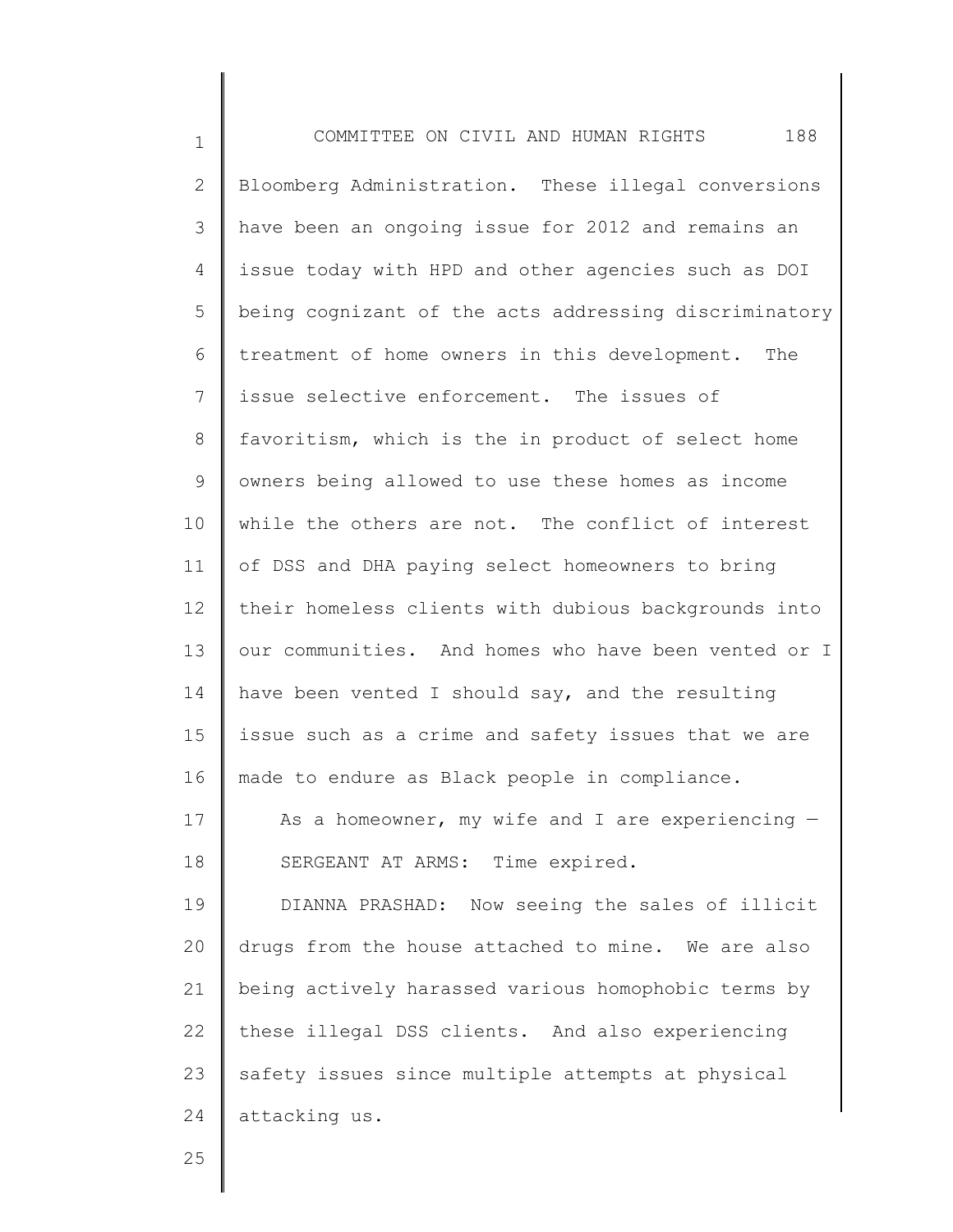| $\mathbf 1$     | 189<br>COMMITTEE ON CIVIL AND HUMAN RIGHTS            |
|-----------------|-------------------------------------------------------|
| $\mathbf{2}$    | We have $-$ I have brought this to your attention     |
| 3               | since this situation adversely affects roughly 200    |
| 4               | Black and Brown homeowners and tax payers in my       |
| 5               | community. We need oversight and accountability and   |
| 6               | we need your committee's to enact legislation to      |
| $7\phantom{.0}$ | protect us from these blatant acts of discrimination. |
| $8\,$           | Thank you.                                            |
| 9               | COMMITTEE COUNSEL: Thank you. Seeing that             |
| 10              | Daniel Brooks is not in the Zoom, please let me know  |
| 11              | if we had inadvertently missed anyone that registered |
| 12              | to testify today and has yet to be called on. Please  |
| 13              | use the Zoom raise hand function and you will be      |
| 14              | called on in the order that your hand has been        |
| 15              | raised.                                               |
| 16              | Seeing no additional raised hands, Chair Eugene,      |
| 17              | do you wish to go have a second round for witnesses?  |
| 18              | Chair Eugene, would you like to have a second round   |
| 19              | of witnesses?                                         |
| 20              | SERGEANT AT ARMS: The Chair is muted.                 |
| 21              | CHAIRPERSON EUGENE: Can you hear me now?              |
| 22              | COMMITTEE COUNSEL: Yes.                               |
| 23              | CHAIRPERSON EUEGENE: Alright thank you. I was         |
| 24              | talking but I wasn't heard. Do you have more          |
| 25              | speakers?                                             |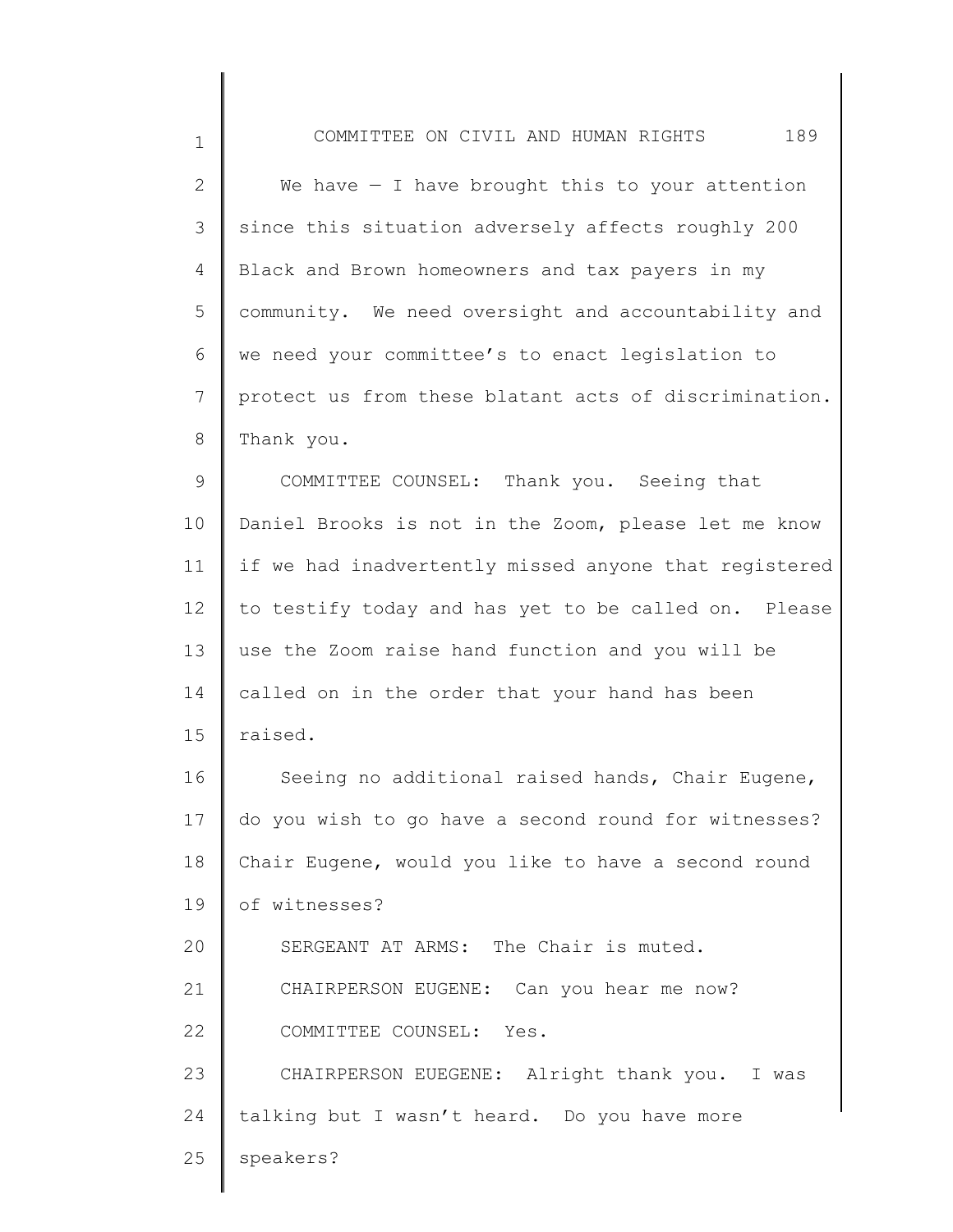1

25

2 3 4 5 6 7 8 9 10 11 12 13 14 15 16 17 18 19 20 21 22 23 24 COMMITTEE COUNSEL: We do not have any additional witnesses, however, if you would like to have a second round of questions or testimony from any witnesses, it's at your discretion. CHAIRPERSON EUGENE: Yes, thank you very much. I know that people have been here for a long time but I still have some few questions for the industry. Are they still there? The representatives? Okay, anyone can answer. But what I would like to know is they can tell us you know, are movies with open caption currently showing in New York City? Anyone can answer that. MATTHEW GRELLER: I'm sorry, can you repeat the question please Mr. Chairman? CHAIRPERSON EUGENE: Yes sir, yes sir. Are movies with open captions currently shown in New York City? MATTHEW GRELLER: Yes, absolutely. CHAIRPERSON EUGENE: Could you give us all some detail about you know —[AUDIO DROPPED 4:21:55]? MATTHEW GRELLER: Uhm, you know, I would like to give you specific details and I would like to see who else from the circuits is currently on right now

because they can tell you right now you know their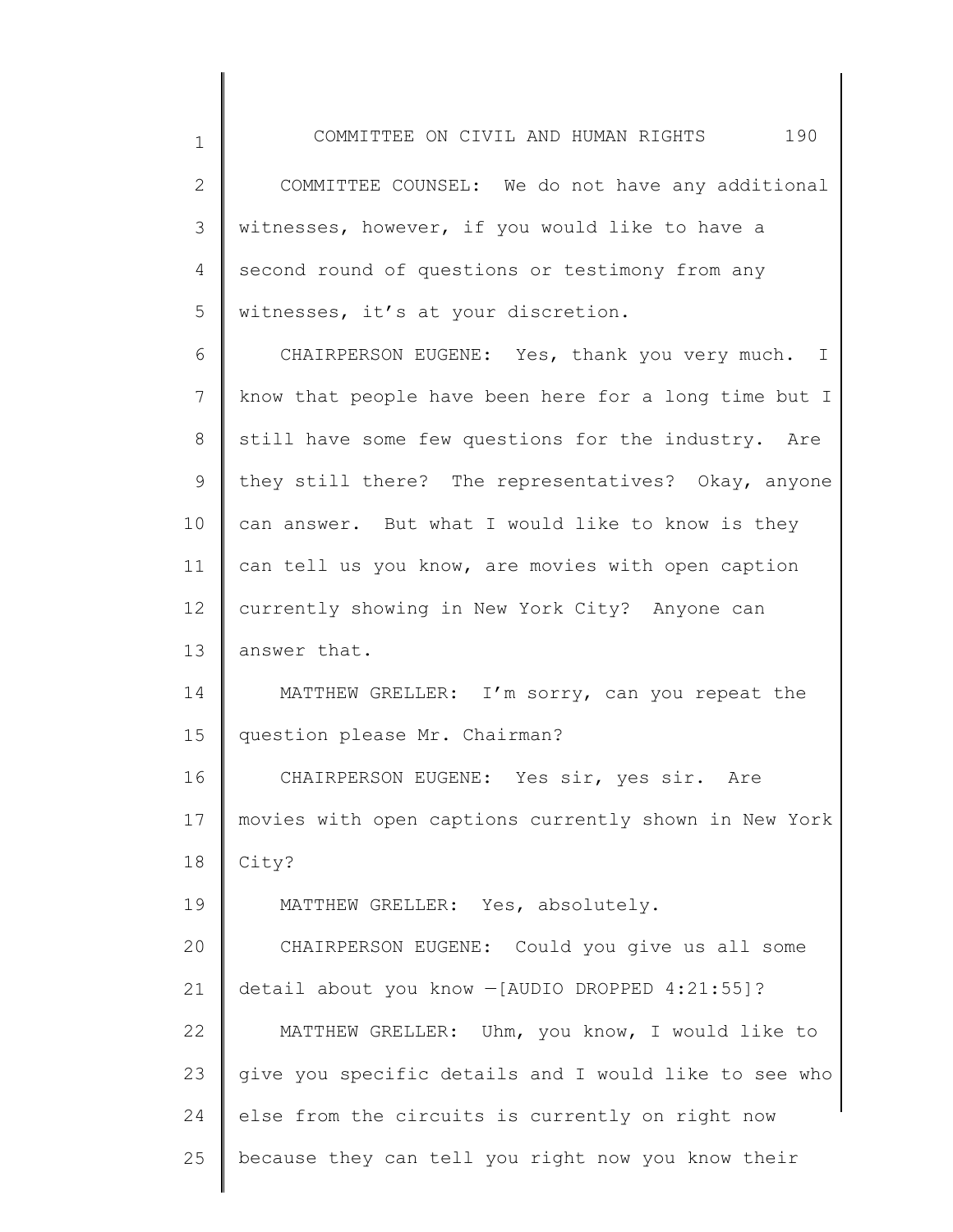1 2 3 4 5 6 7 8 9 10 11 12 13 14 15 16 17 18 19 20 21 22 23 COMMITTEE ON CIVIL AND HUMAN RIGHTS 191 specific showtimes and play list. Uhm, I am just clicking through the Zoom here to see who else might be on. But I know that they vary. I know that AMC has a pilot running in New York City at three of their theatres. Two on the upper west side, one in Time Square and they're offering a number and I will look up the data right now because I have the data here if no one else is available to provide it. But they are also offered available upon request. And the issue Mr. Chairman with this legislation again is the quantity of open captioning shows and the ability to play the number that's set in this bill is just impossible to comply with. Uhm, and would lead to further financial loss and again, you've heard a lot of testimony about the difficulty of theatres. I want to again reiterate some of the testimony. We want people in our theatres and we clearly want to welcome people with disabilities, including people who are deaf and hard of hearing. And you know, I personally had conversations with Mr. Bergman and Mr. Waldo and they've been very productive conversations, very respectful

conversations and we hope to continue those

conversations and we want to be able to find a

24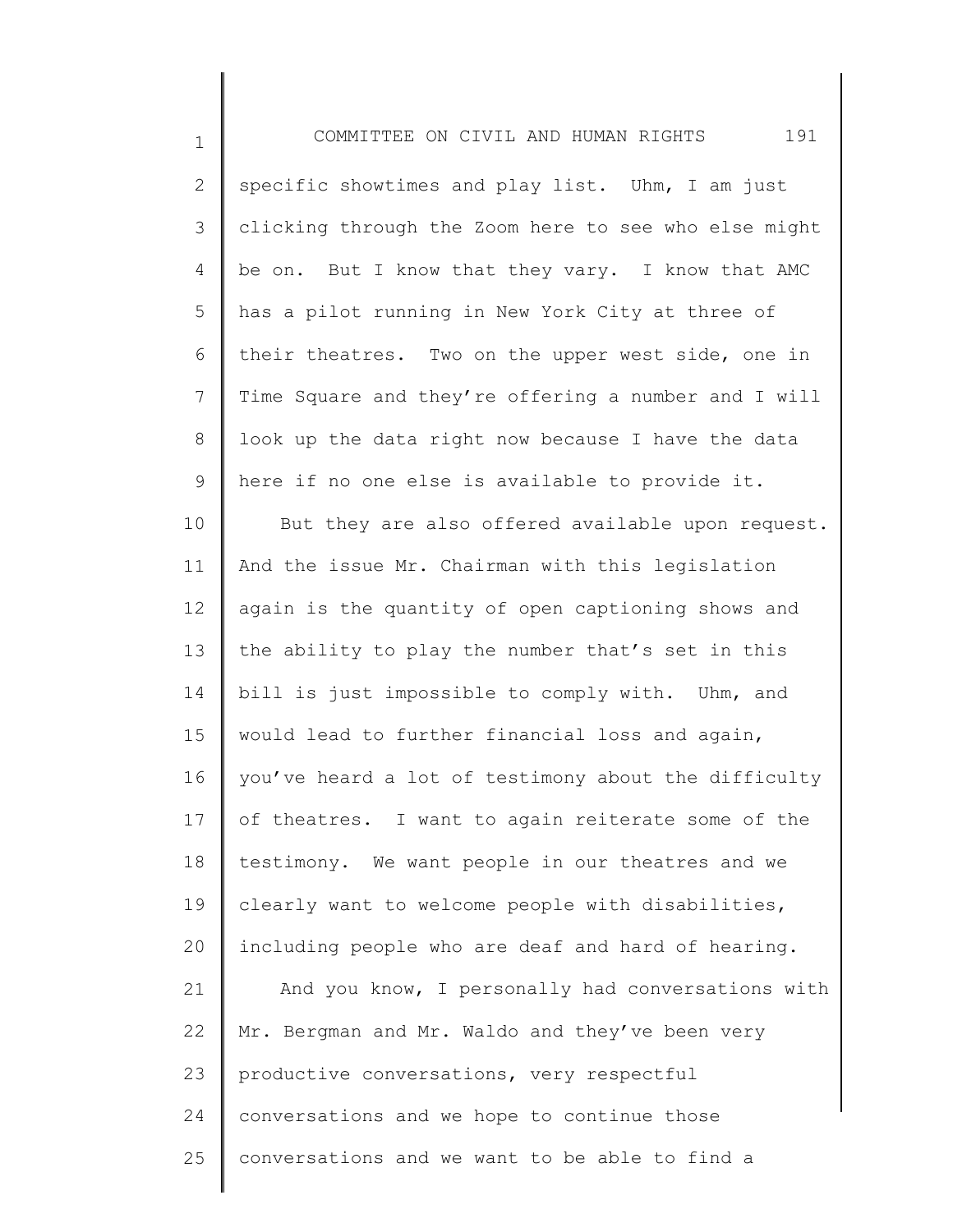1 2 3 4 5 6 7 COMMITTEE ON CIVIL AND HUMAN RIGHTS 192 solution that works for everybody. I just don't think that this legislation does and I think it will only lead to the detriment of all the stakeholders because these theatres won't be able to stay in business if this legislation is put in as is. And a mandate like this just won't work.

8 9 10 11 12 13 14 So, we're trying to find a way of expanding open captioning, a way of improving closed captioning. We need as many people to come to the theatres as possible and if there is an untapped audience that's out there, we welcome them with open arms, everybody and want everybody to feel respected, welcomed and valued and that's critically important.

15 16 17 18 19 20 21 And I'm just finding the data here, so I appreciate your time. The number of open caption movies sir, Mr. Chairman, I have 6,093 open caption showtimes from one of the cinema chains. And the other number here, just bear with me please. Uhm, in New York City, one of them is offering 914 open caption showtimes.

22 23 24 25 And again, the data we have is that the audience is not turning out for them. Could they do a better job of advertising them? We're trying to talk with Mr. Bergman and Mr. Waldo about doing just that.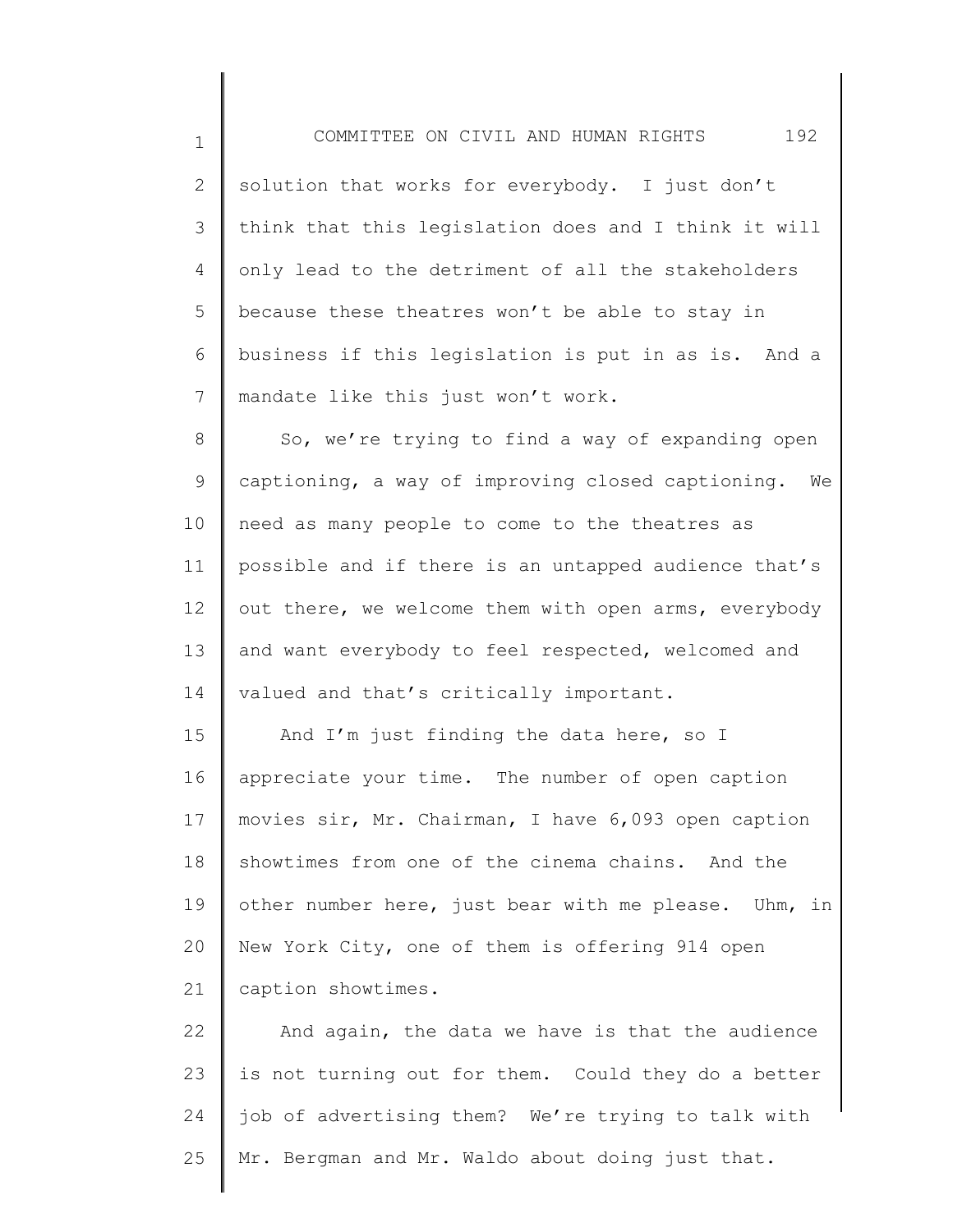1 2 3 4 5 6 7 8 9 10 11 12 13 14 15 16 17 18 19 20 COMMITTEE ON CIVIL AND HUMAN RIGHTS 193 Could we do a better job of figuring out you know the feedback from all audiences? From people who are deaf and hard of hearing, from people who are not. What they like, what they don't like of course. But all these things take a little bit of time. They take a little bit of time to set up the proper methodology. They take a little bit of time to determine the right data and the right facts and unfortunately, you know we look at this legislation. I — you know with all due respect, look at the 50 percent number, I think it's quite arbitrary and again unworkable and we have a subset of New York City data right now that's very actionable and all it shows is that the capacity is not  $-$  the auditoriums are not filled. They are almost completely empty, 95, 94 percent empty and if theirs is an untapped audience, if there's an aggregate increase in the audience, that would be something the theatres would welcome.

21 22 23 24 25 Again, the theatres want people to come to the movies and not give people a reason to stay home. So, we want to continue to work with the advocates. We want to work with all advocates and have dialogue to figure something out that works. Our fear is that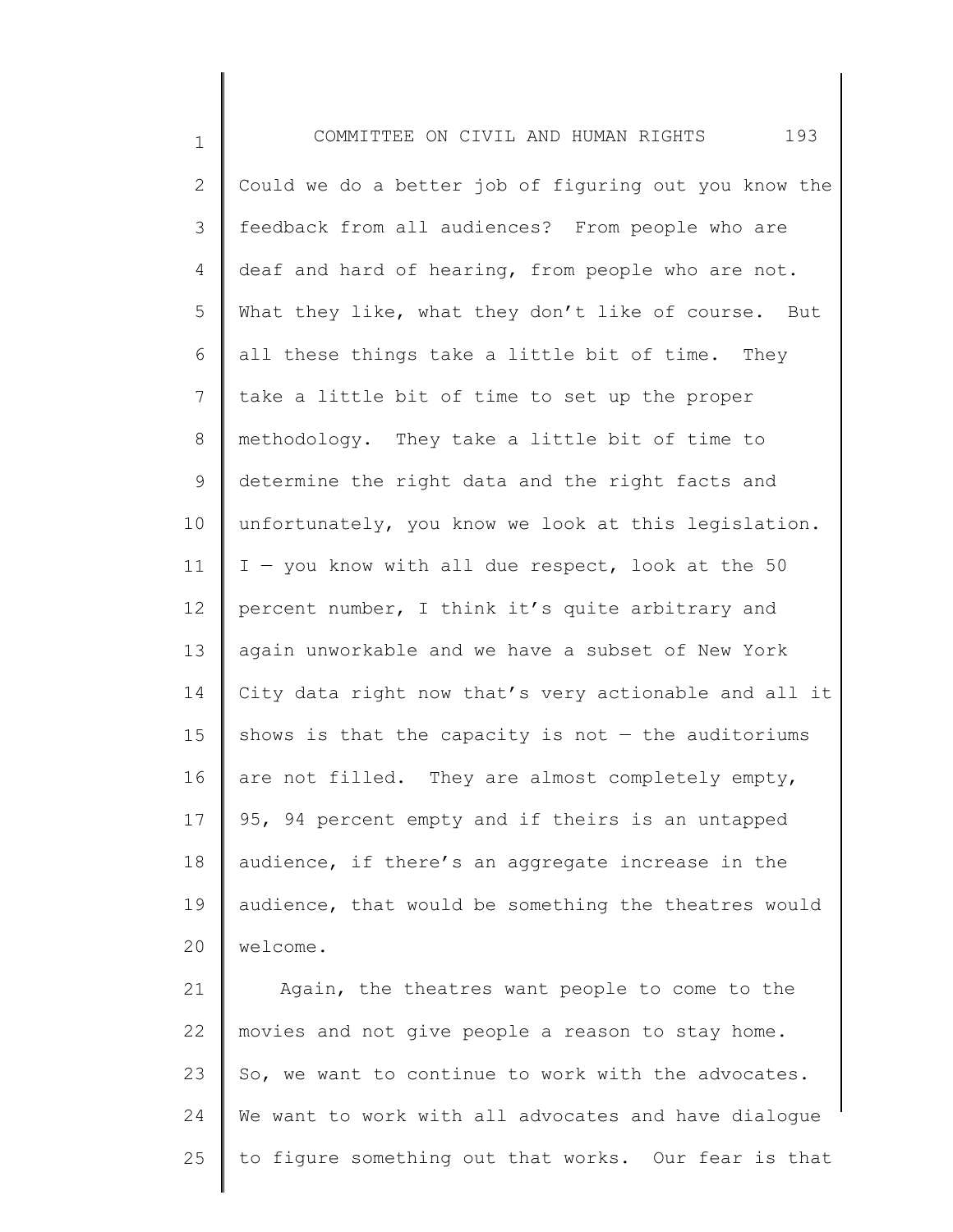| $\mathbf{1}$ | 194<br>COMMITTEE ON CIVIL AND HUMAN RIGHTS            |
|--------------|-------------------------------------------------------|
| 2            | this legislation does not work and will only compound |
| 3            | the financial problems facing the theatres.           |
| 4            | CHAIRPERSON EUGENE: Thank you and you know based      |
| 5            | on your statement, it seems that the number of        |
| 6            | captions represent a big challenge for the industry,  |
| 7            | is that right? Hello, is that correct?                |
| 8            | MATTHEW GRELLER: Yeah, I'm sorry, I just had          |
| 9            | some trouble unmuting. Yes sir. Yes, Mr. Chairman.    |
| 10           | The issue is if the number of captions is set in      |
| 11           | stone, if it is mandated and the demand is not there, |
| 12           | then you will have movies being forced to be played   |
| 13           | to empty auditoriums and the problem with that is you |
| 14           | will no longer have movie theatres if they are        |
| 15           | required to play films with no audiences.             |
| 16           | I defer to the theatre managers. I defer to the       |
| 17           | theatre owners who notice issue inside and out but    |
| 18           | the experience that I've looked at in terms of the    |
| 19           | data and then I've heard, is that when the audience   |
| 20           | isn't coming, the theatres aren't making revenue.     |
| 21           | They can no longer afford to do that. And there are   |
| 22           | the technical challenges and the logistical           |
| 23           | challenges of such a high percentage. And I think     |
| 24           | that if we look at other jurisdictions who have uhm,  |
| 25           | open caption showtimes that are really responses to   |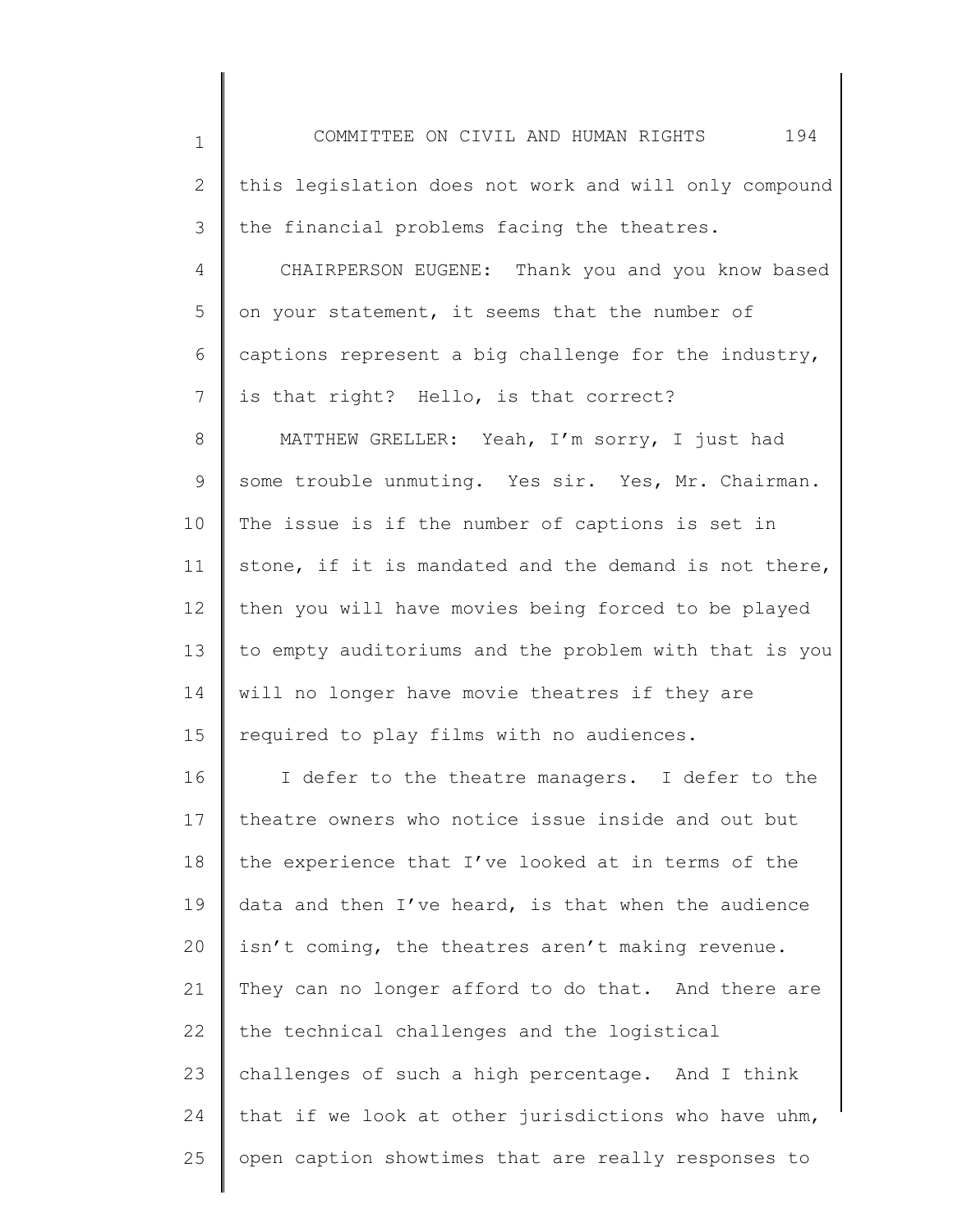1

2 3 4 5 6 7 8 9 10 11 the demand, that it works well and unfortunately a rigid mandate that is set in stone with a number that's arbitrary will not work well. And so, we're trying to find what that number will be and that's why there are pilot projects and that's why there is data. And this decision and this discussion should be data driven. Uhm, it should be assessing the New York market and trying to find a solution that works for New York City, which is unlike every other market in the country.

12 13 14 15 16 17 So, we're trying to find the right solution. As someone said earlier, we're not the bad guys. We want people to come to the movies and we particularly want the deaf and hard of hearing community to feel welcome and an integral part of the audience at the movies.

18 19 20 21 22 23 24 CHAIRPERSON EUGENE: Thank you very much for your answer. Thank you. You know, if the bill gets enacted, it would require movie theatres to advertise of their movies with open captioning. Is there any other challenge that you believe that will impose to the company? MATTHEW GRELLER: No, Mr. Chairman. The

25 advertising portion is one that we want to really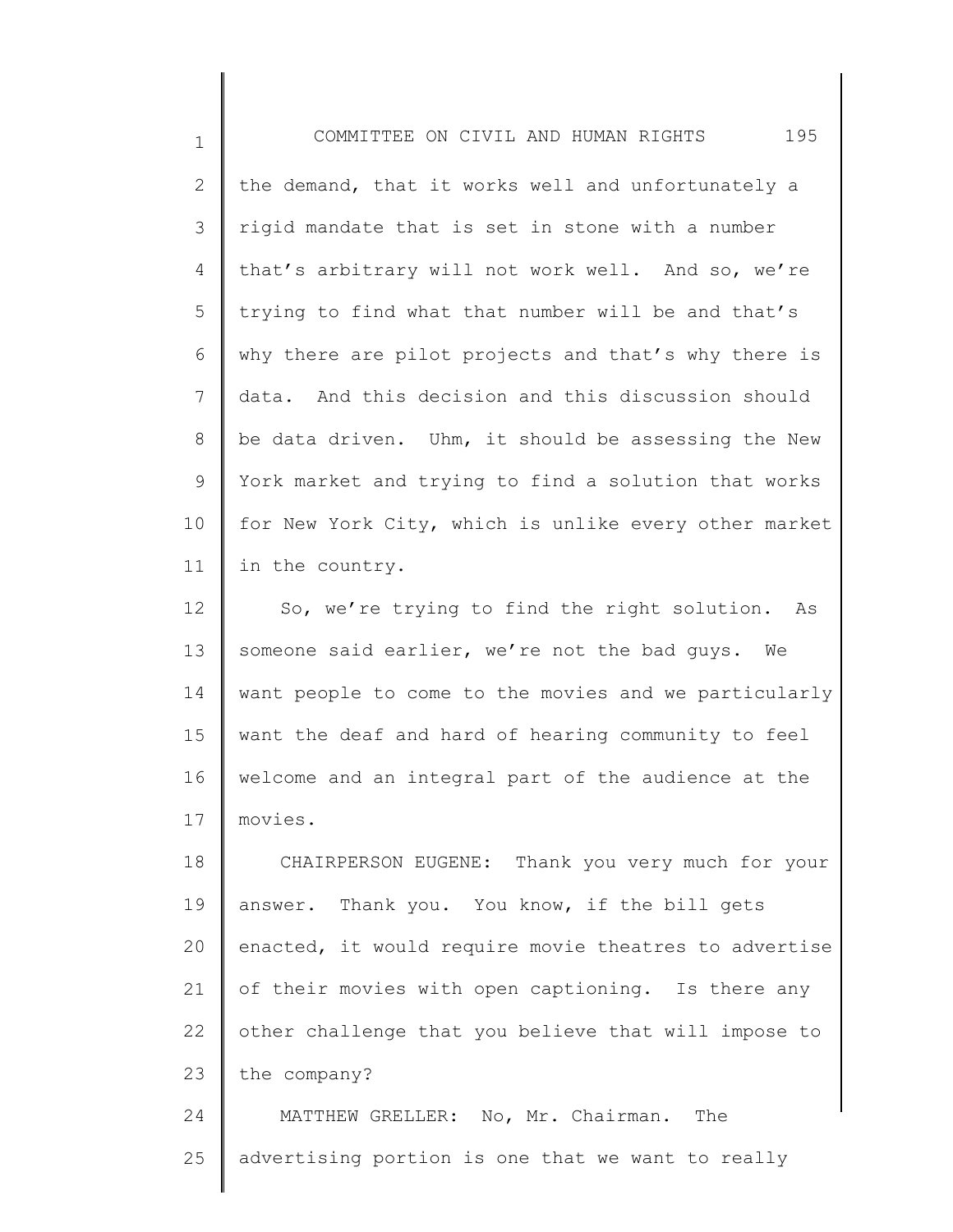2 3 4 5 6 work with the advocates to determine what is the best verbiage is you will to uhm, advertise in our  $-$  in some of our conversations, we've been told that it should be consistent to say, either OC or open captioning.

7 8 9 10 11 12 13 14 15 16 17 Uhm, there have been experiments to try to really clarify what that might mean for some audiences who are not familiar with OC or open captioning. And so, sometimes it will say, provided with or offered with English subtitles. The idea is that all audiences should be able to clearly understand how the movie s being offered. And this goes beyond just open caption or closed captioning. People want to go see a movie in IMAX, they need to know it's playing in IMAX. They need to know that that theatre and that screen has the IMAX availability or other

18 availabilities.

1

19 20 21 22 23 24 25 Other types of projection equipment or other types of technology. And so, we're trying to figure out what is the best fit and again, want to work with the advocates to determine both the advertising but most especially the quantity. And I'll be the first to say, you know people should feel free to come to the movie theatre and have the accessibility to see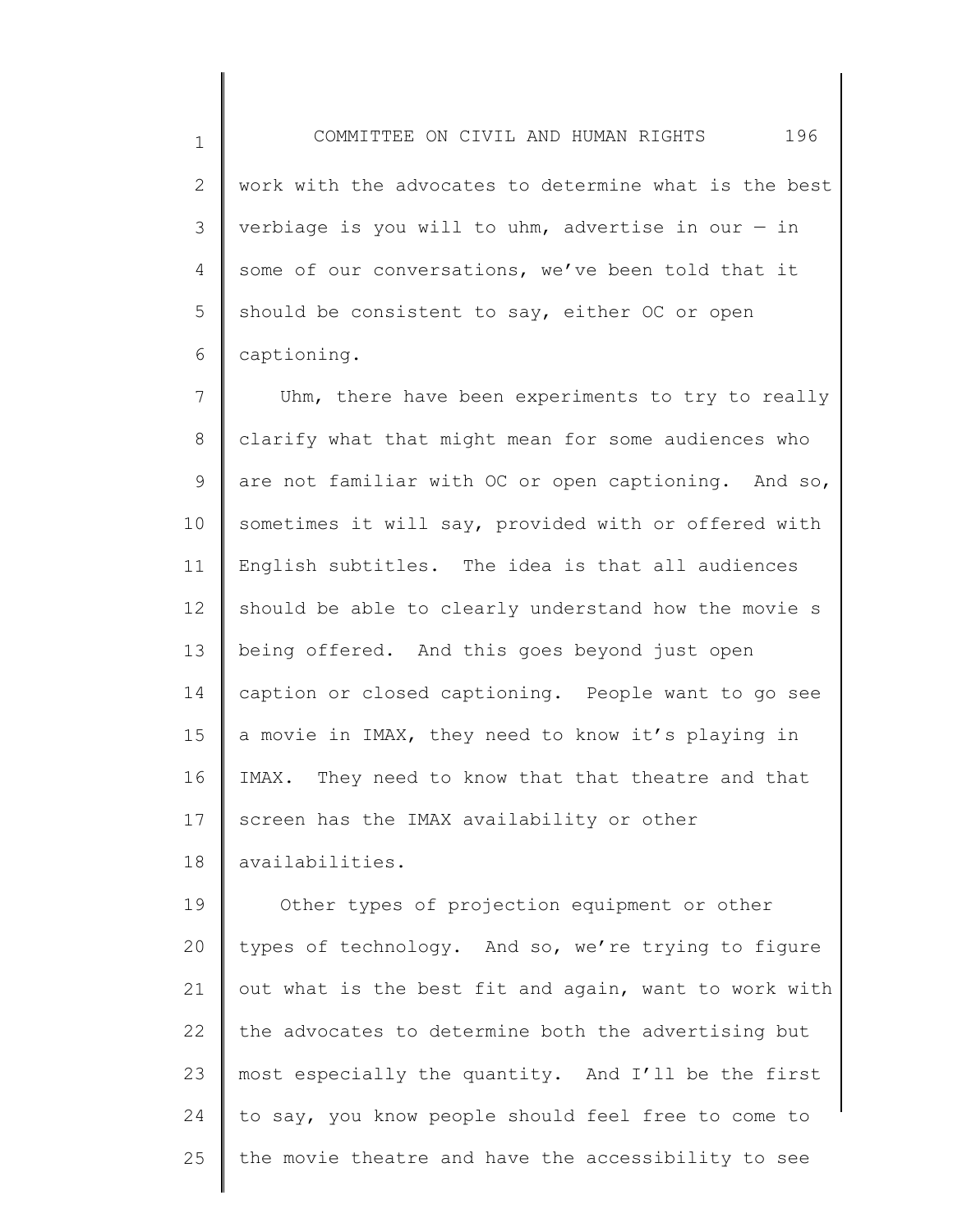1 2 3 4 5 6 7 the show that they want when they want to. We're not seeing that that is the case and these businesses are trying to accommodate everyone. And so, we're trying to find that right balance and unfortunately, this legislation does not find that right balance at all and we're reluctantly opposing it.

COMMITTEE ON CIVIL AND HUMAN RIGHTS 197

8 9 10 Again, we want people from the deaf and hard of hearing community to be regular patrons at the movies.

11 12 13 14 15 16 17 18 19 20 21 22 23 24 25 CHAIRPERSON EUGENE: Uhm, you mentioned that you from the industry, you are not the enemies and you do want the people to enjoy the movies and you are willing to dial into conversation with the advocates but you have also the other speakers that shared with us, the difficulties, the challenges that they face in terms of equipment, device that will help them to enjoy the movies and we know that everybody, everyone in New York City, all New Yorkers and all our constituents, they have the right to enjoy what is available in our great City of New York. It's a question of justice as you know and I think we as a society, we have to provide them the opportunity to enjoy every good thing that we, all the citizens enjoy in New York City.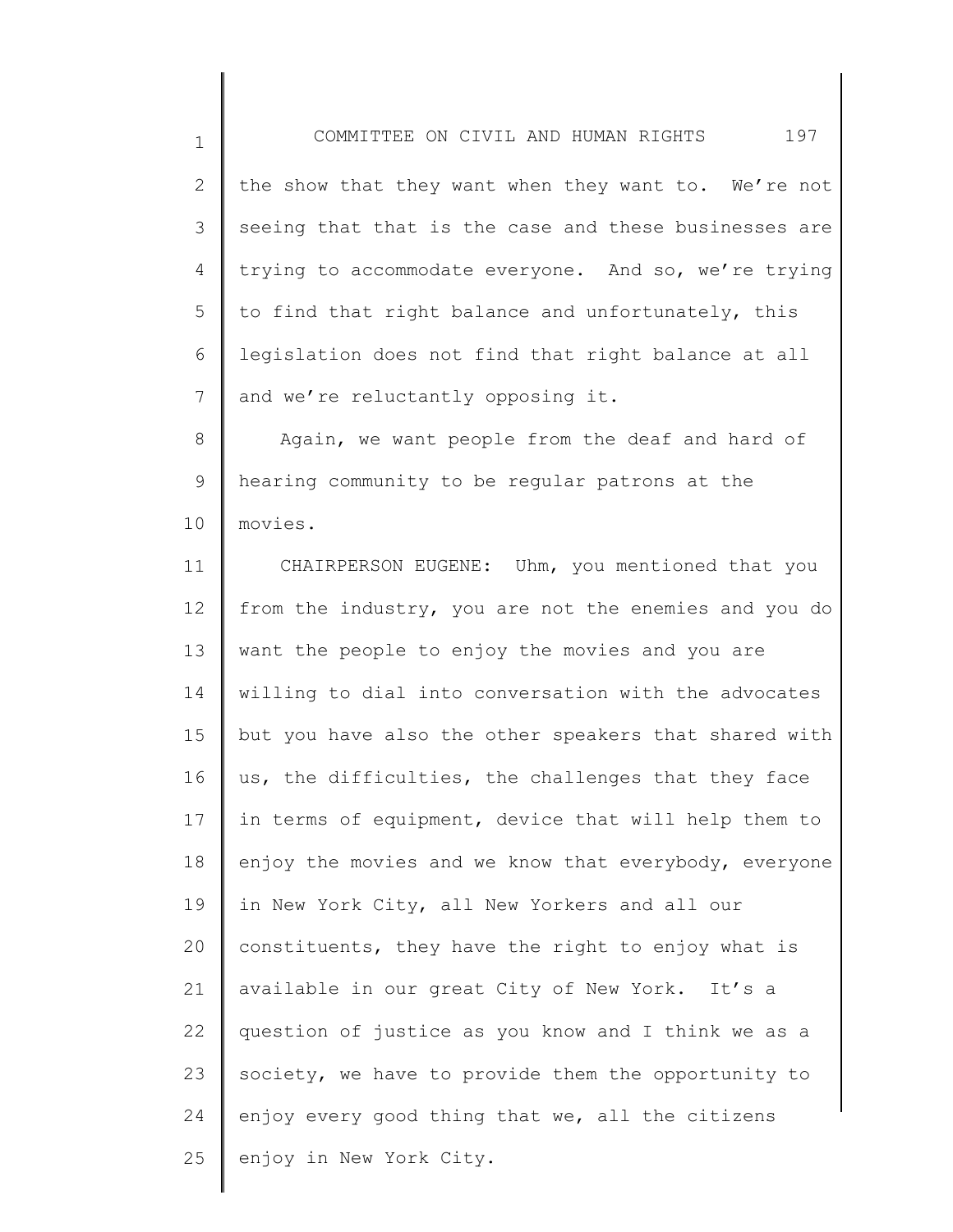2 3 4 5 6 7 8 9 10 11 But knowing these issues, challenges that some people with difficulties, you know have been facing. What would be your advice? What would be your thoughts to try to accommodate them now? To try to respond to their problem? The problem that they face you know when they go to the movies, in terms of you know being able to understand you know what is being said in the movie? What is the urgent solutions, the position you would have to resolve the problem right now?

12 13 14 15 16 17 18 19 20 MATTHEW GRELLER: Yes, absolutely and it's a great question Mr. Chairman and I think it goes at the heart of this very issue. We're trying to access what is the right solution and to do so, we need actionable data. And we are currently operating in multiple theatres a pilot project to see what works. We need to find out the right questions to ask and we need to find out the right methodology to determine what is that right data.

21 22 23 24 As Mr. Waldo has pointed out, in some jurisdictions, he has looked at the aggregate data. In other words, if you have low open caption turnout, are those other theatre goers, those patrons going to

25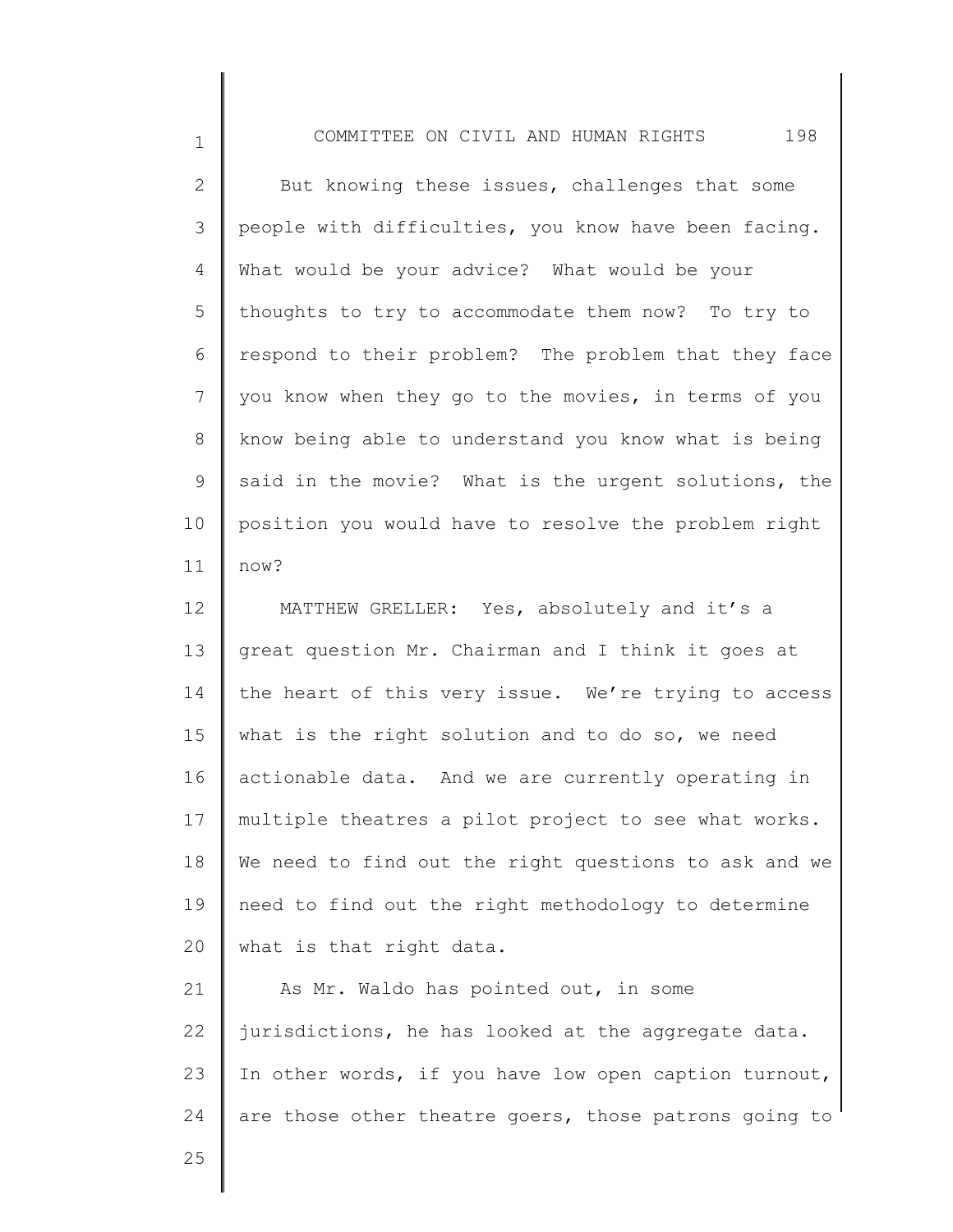4 5 6 7 8 9 Unfortunately, the experience and maybe more anecdotal than data but the experience has seen that if you have a patron going to a movie on a Friday night and they don't like that's it's open caption, they don't come back. Or maybe they don't come back the following Friday or following Saturday.

10 11 12 13 14 15 16 17 18 19 20 21 22 23 24 25 And so, we want to be able to determine that customer behavior. Customer behavior for people who do like open captioning and customer behavior for people who do not like open captioning. Unfortunately the data right now that is currently being assessed in New York City is showing that there is a large number of empty seats. Almost 95 percent of empty seats in the theatres for open caption showtimes. We don't want to see that. Let me just be very, very clear. We would love to have sellouts of open caption seats and if that's the case, we would have more open captioning. We want this to be market driven. We understand the role of government. We work very closely with government and most recently worked to promote vaccination across the city in our theatres and outside of our theatres as a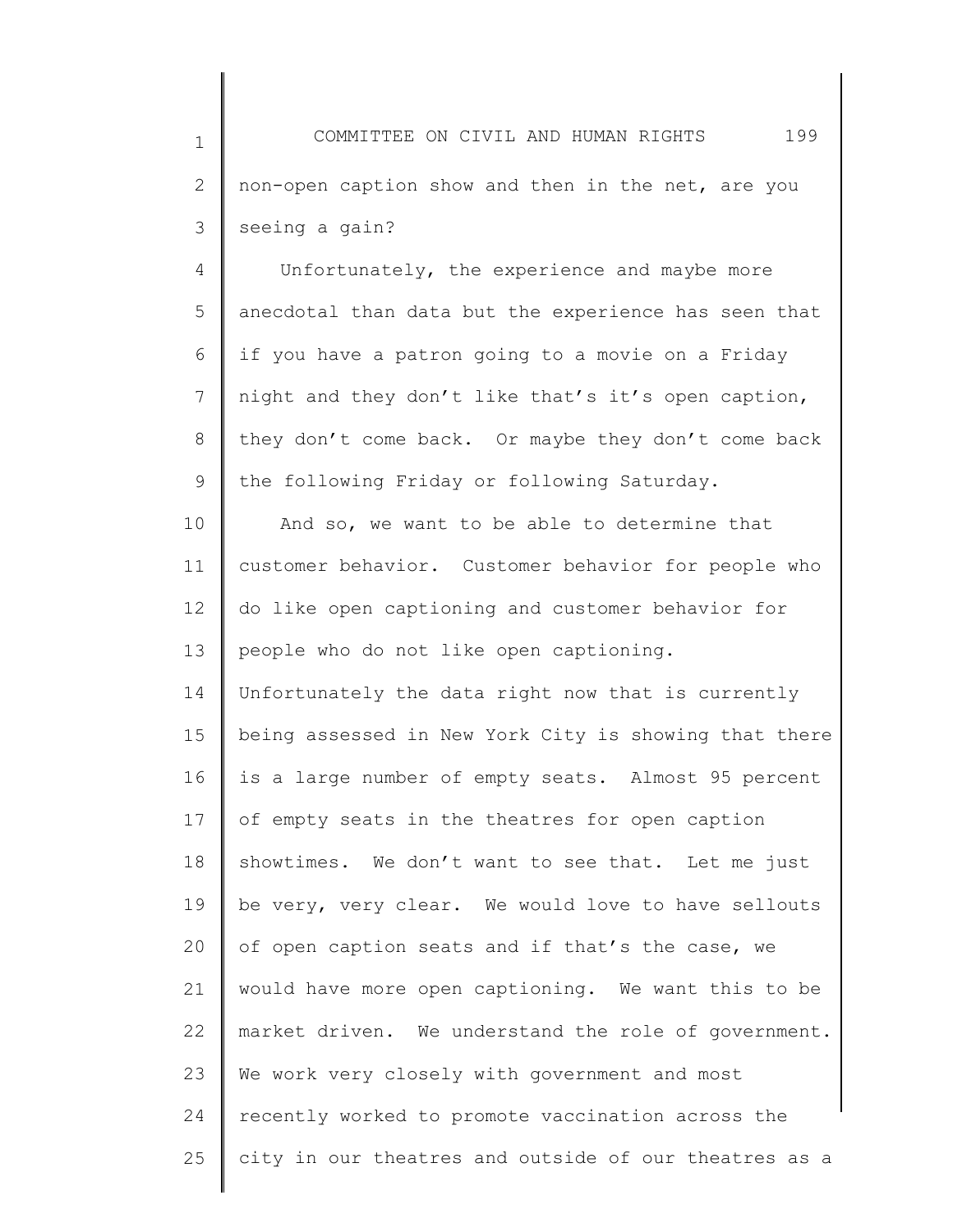1

2 3 4 5 6 7 8 9 10 11 12 13 14 15 16 17 18 way to make sure that we don't have to close down again. And being closed for a year, I can tell you was extremely difficult. And I know it's extremely frustrating for people from the deaf and hard of hearing community to not be able to go to any movie that they want to see or to have difficulties with the closed captioning equipment. We've talked with advocates about ways to both improve the closed captioning experience. Possibly using new technology and also, ensuring that the devices are fully charged and of course hygienic. But we want to make sure that the open captioning availability is a fair and balanced approach for everyone, for all patrons and there are unfortunately patrons who complain about open captioning. There are patrons who don't like it and the theatres need to be able to respond to their patrons.

19 20 21 22 23 24 25 Uhm, and that's why we want to be able to continue with the pilot. We want to be able to continue talking with the advocates, and we want to find that right balance. We're very willing to you know be dynamic and flexible. If we see that there are more people coming to the open caption shows, the theatres would offer more open caption shows. It's a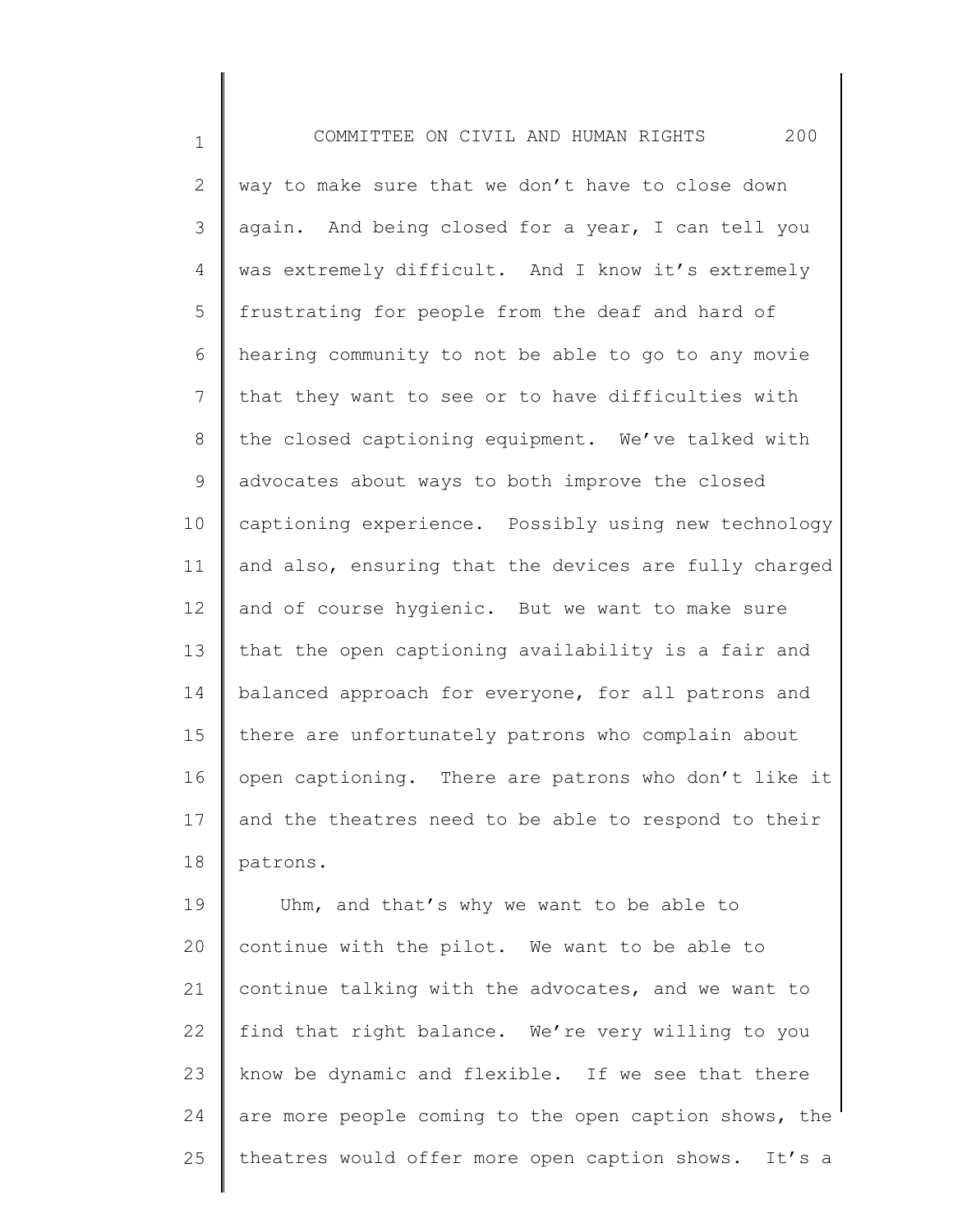| $\mathbf 1$ | 201<br>COMMITTEE ON CIVIL AND HUMAN RIGHTS            |
|-------------|-------------------------------------------------------|
| 2           | good problem to have when you have a large population |
| 3           | or a large segment of the audience that wants to come |
| 4           | and that's something that the theatres definitely     |
| 5           | want to see. Unfortunately, they just haven't you     |
| 6           | know since this pandemic started and since the        |
| 7           | theatres have been able to reopen, the audience       |
| $8\,$       | numbers are dismal. The box office receipts which     |
| 9           | are you know reported publicly but they are reported  |
| 10          | for the whole country and all movie theatres, not     |
| 11          | just New York City. The numbers may seem staggering   |
| 12          | and it may seem like oh, these movies are making so   |
| 13          | much money. They're not.                              |
| 14          | And if you do the math and we have the numbers in     |
| 15          | our testimony, it's quite dismal and unfortunately, a |
| 16          | lot of the audience is choosing to stay home and we   |
| 17          | would love for the audience to come to the movies and |
| 18          | I can't say it or emphasize it enough, we want people |
| 19          | who are deaf and hard of hearing to come to the       |
| 20          | movies, to feel comfortable, to feel welcome, to feel |
| 21          | important and come see the movies they want.          |
| 22          | And as Randy Smith mentioned, there's no -            |
| 23          | SERGEANT AT ARMS: Time.                               |
| 24          | MATTHEW GRELLER: Monolithic audience. All the         |
| 25          | different movies are available to everybody and       |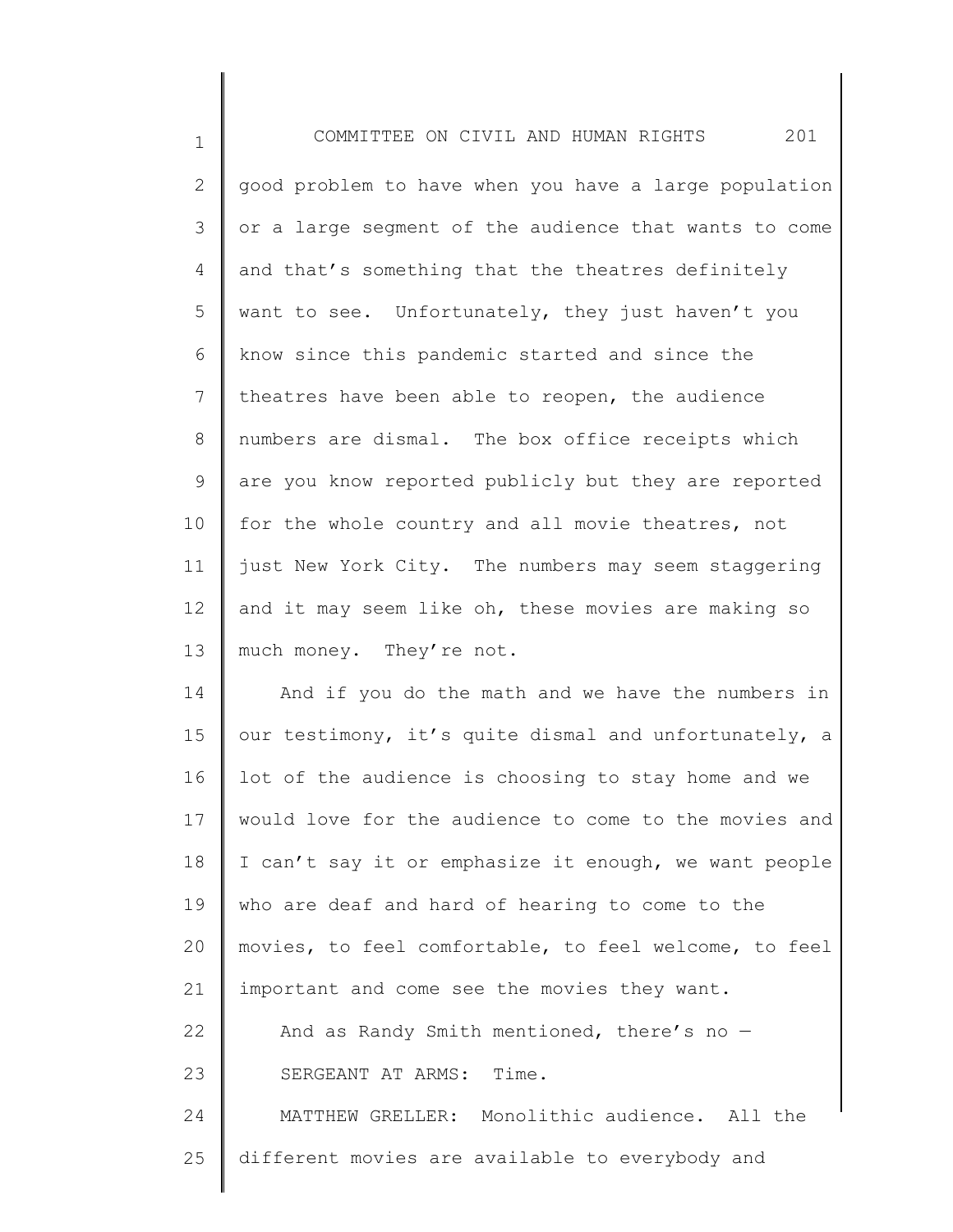1 2 3 COMMITTEE ON CIVIL AND HUMAN RIGHTS 202 there's no one type of movie that any particular type of audience wants to see.

4 5 6 7 8 9 10 So, again, we want to work with the sponsors. We want to work with the advocates. We want to find the right solution. This bill is not the right solution and we think that we can come up with something voluntary that would work much better and enable all people to be able to feel comfortable and come to the movies.

11 12 13 14 15 16 17 18 19 20 21 22 23 24 CHAIRPERSON EUGENE: Thank you very much for your answer. Thank you. And I want to ask also some questions, one question to the advocates if they are still here. There's a big issue affecting so many people of theft and also hard of hearing people in our city. This is a very important and serious issue, especially the people who are hard of hearing people but — and I want to commend the advocates also and Council Member Rosenthal for their advocacy to try to resolve, to try to address this issue. It's a very important issue because as I said previously, all New Yorkers, all members of the society have the right to enjoy what in the society our city can offer.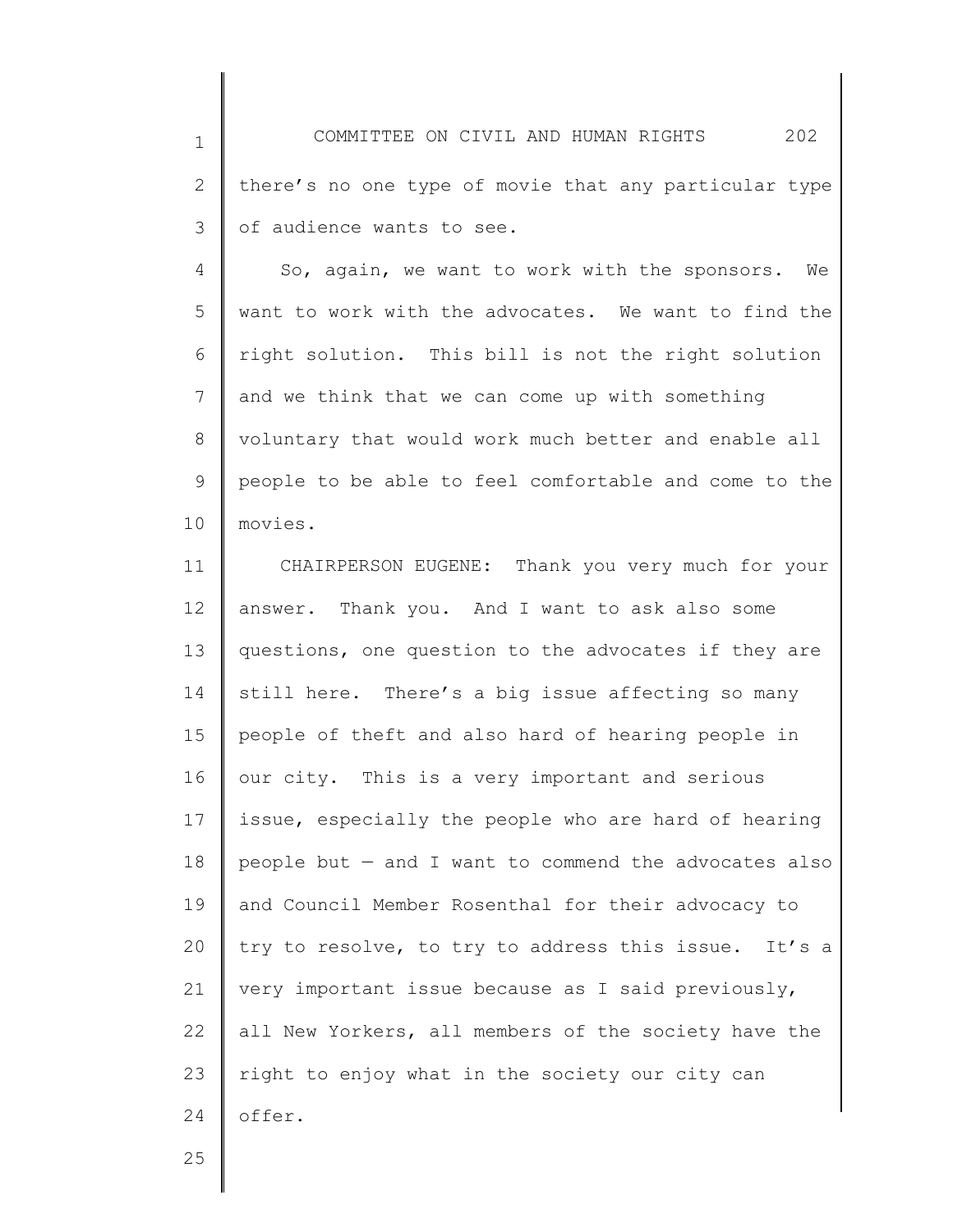1

2 3 4 5 6 But we [INAUDIBLE 4:38:18] from the movie industry, they said that they are not against that. They want to continue the conversation and they want to make sure that the people, the customers, they can enjoy the movies like everybody else.

7 8 9 10 11 12 13 14 15 16 17 My question to the advocates, is there any proposal, anything that you would like to suggest now, like an urgent action from the movie industry to be done in order for those who are deaf and also, who are hard of hearing people can enjoy the movies you know at this moment as we are trying to find a way to address this very important issue? Is there any proposal or action you believe that the movie industry should take right now? Anything you want to say in response you know to give? COMMITTEE COUNSEL: Uh, Chair Eugene, is there

18 19 20 21 any particular advocate you would like to hear from? CHAIRPERSON EUGENE: No, any advocate. Any member from the advocacy is they are present, if they are still on the Zoom.

22 23 COMMITTEE COUNSEL: I believe we have Jerry Bergman available.

24 25 JERRY BERGMAN: Thank you. Chairman Eugene, could you briefly repeat the question?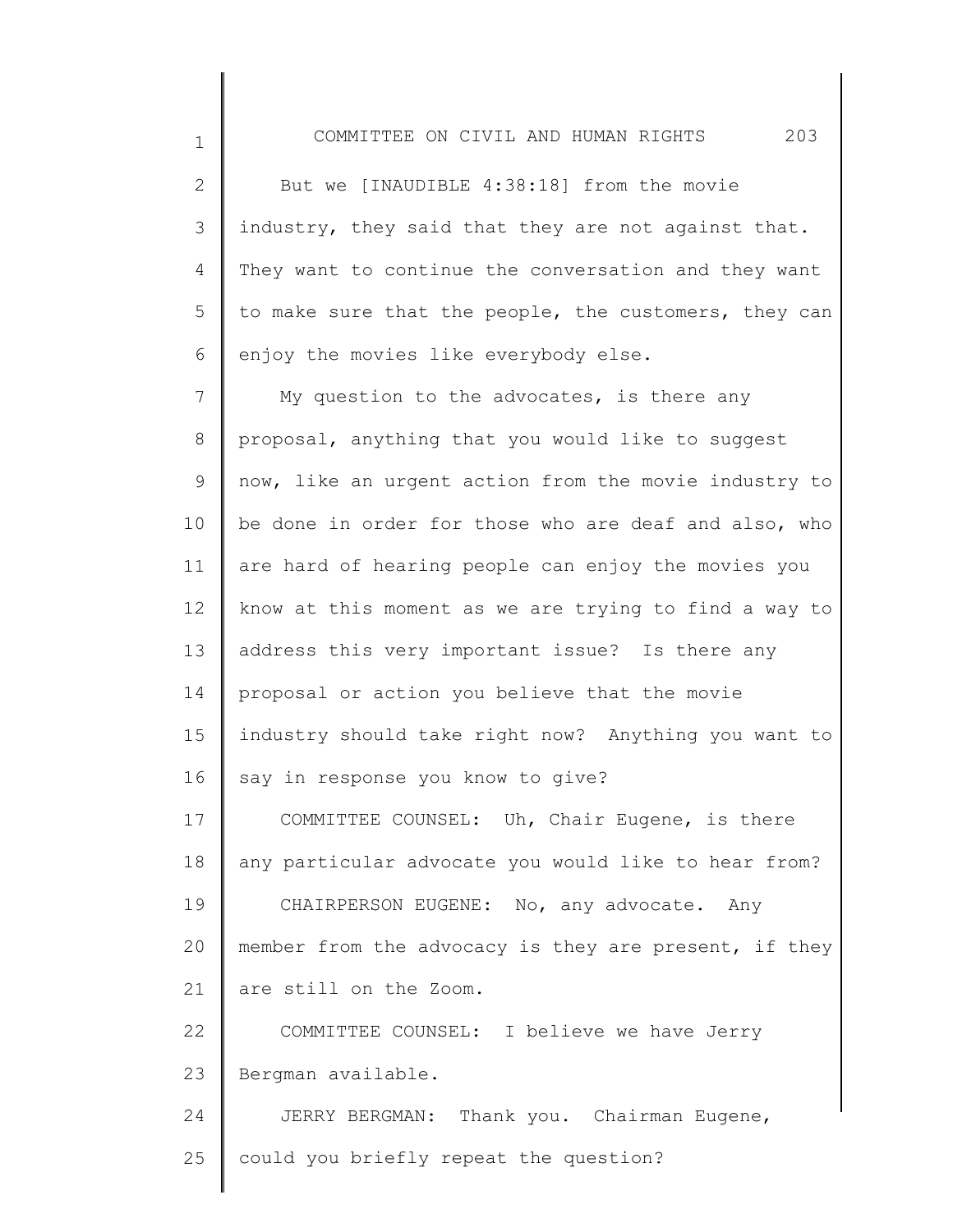1

2 3 4 5 6 7 8 9 10 11 12 13 14 15 16 17 18 19 20 21 22 23 24 25 CHAIRPERSON EUGENE: What I'm saying is that the people who are deaf and also hard of hearing people, they are facing a serious issue and we all know that in our society, we have to do everything possible for everyone to get the same access. And also they have the opportunity to enjoy everything our city can provide. But the reality is not the case. But the people from the industry, they said that they understand the situation. They are not against open caption and they are trying to do everything possible to make sure that the people, the customers can enjoy the movies. And my question to the advocates, hearing what the people from the industry say, is there any proposition, anything, any response we want to give in terms of the urgency of the issue? What should be done in order for the people who are deaf? Who are hard of hearing people can enjoy the movies at the present moment? JERRY BERGMAN: Here's a quick answer. We've had two very cordial meetings with Attorney Greller and uh, people he represents and at the second meeting, which just happened yesterday, uhm, we exchanged proposals, talked about those two proposals. The difference in our positions is that we think a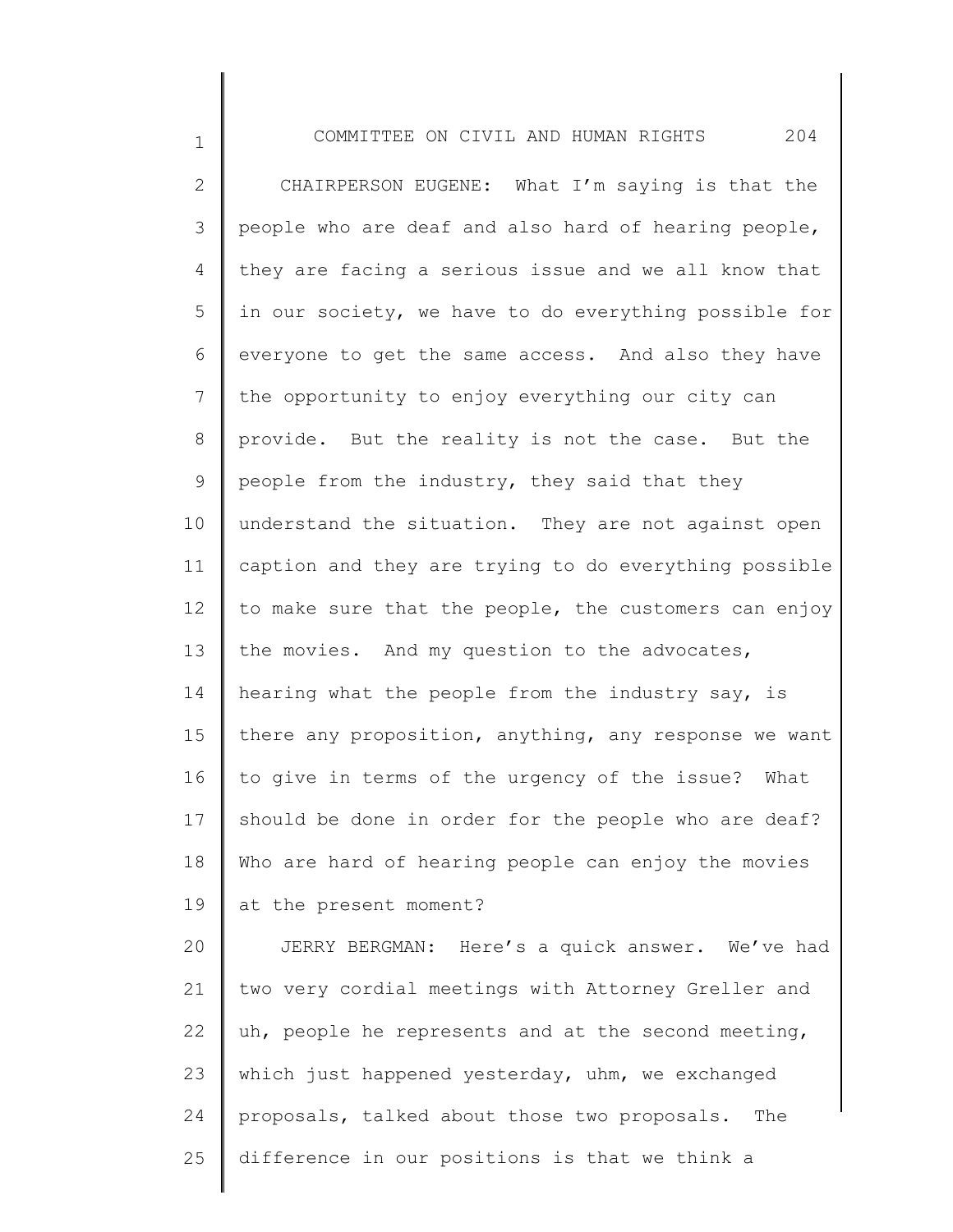1 2 3 4 5 6 7 8 9 10 11 12 13 14 15 16 17 18 19 20 21 22 23 COMMITTEE ON CIVIL AND HUMAN RIGHTS 205 reasonable proposal can be made mandatory, our proposal and reasonable means, all theatres occasional open caption showings during the week day and night at least one time and the weekend day and evening at least one time. Also, taking into account that most people with hearing loss and seniors with difficulty hearing have no interest in the big blockbuster movies. And those are the movies that will make most money for the exhibitors. We're interested in the smaller movies and those movies tend to have more empty seats anyway. So, I think there's less risk to schedule more open caption showings of those movies. But we also asked this question which they had no answer for. Why are you basing this solely on tickets and how many seats are sold to open caption performances? I'm not as smart as the executives in the movie industry, the cinema industry but I have to wonder why they have not done any audience opinion research. They used to give out audience response cards when people come out of a theatre. Did you like this movie? What didn't you like about this movie? They

haven't done anything like that so far as we know

with open captions because we think, they are afraid

24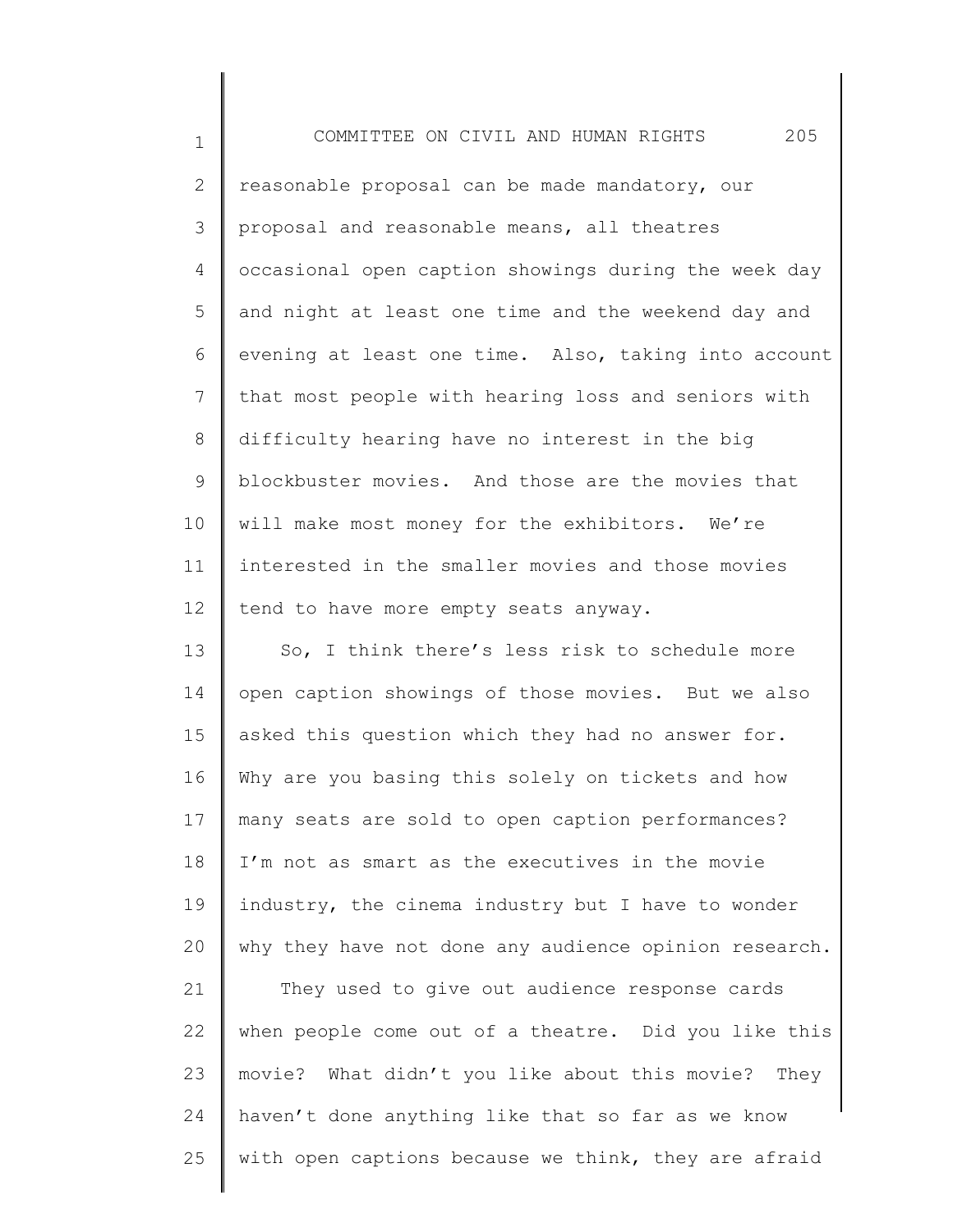1 2 3 4 5 6 COMMITTEE ON CIVIL AND HUMAN RIGHTS 206 it will put them out of business or their membership will bock at it and refuse. So, we don't even know, I wrote this down to ask Mr. Greller, we don't even know the basis of the pilot test they're running in New York City. Again,

7 8 9 10 11 Mr. Smith said they are cooperating fully but they sprung this test on us. They didn't ask us what are we interested in in a way of open captions. How many should they test? Where should they test and so forth.

12 13 14 15 16 17 18 19 20 21 22 So, you know we question the criteria which will determine the findings and we'd rather have them do some opinion research. Give tickets to senior citizens. Bring them in to see open caption movies and ask them if they really would avoid open caption movies. That's all we're asking for and I think the difference in our positions is we think that our proposal should be made law. We've submitted it to Council Member Rosenthal and they would prefer their proposal be voluntary. The percentages aren't that much different. Thank you.

23 24 25 CHAIRPERSON EUGENE: Thank you so very much. Thank you. So, now I would like to turn it over to the General Counsel, to the Committee Counsel.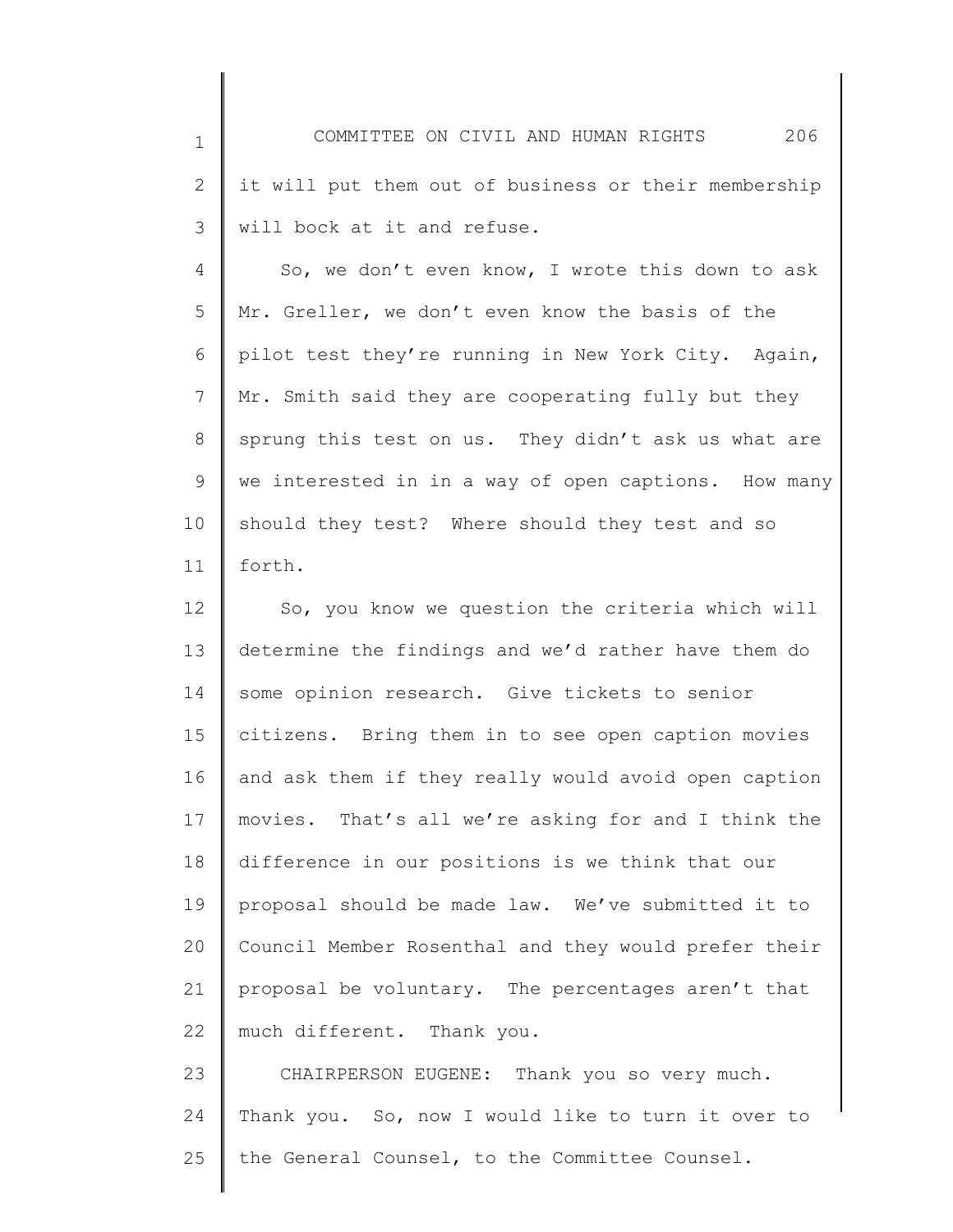2 3 4 COMMITTEE COUNSEL: Thank you Chair Eugene. I will actually turn it over to you for any closing remarks you would like to offer.

1

5 6 7 8 9 10 CHAIRPERSON EUGENE: Thank you so very much. Let me say — take the opportunity to thank you General Counsel and also the Sergeant at Arms and all the staff in the City of New York. And also, I want to thank Council Member Rosenthal and advocates and the representatives also of the movie theatre.

11 12 13 14 15 16 17 18 19 20 21 22 23 24 25 People in our community, in our city are facing a very important issue. A very important issue that effect the quality of life, the wellbeing. And also the people from the movie industry face. They understand the issues and they do want to resolve it and to address it. And the good thing is, uh, while we are trying to vote this legislation, both sides they engage, they are communicating and also, there are civil opportunities to dialogue and to have a conversation. And I hope that something will happen and can be you know compromised before, as soon as possible and it is a good sign that both sides in conversations and also the movie theatres and also, that this is something that they are concerned about and they are looking for it to resolve.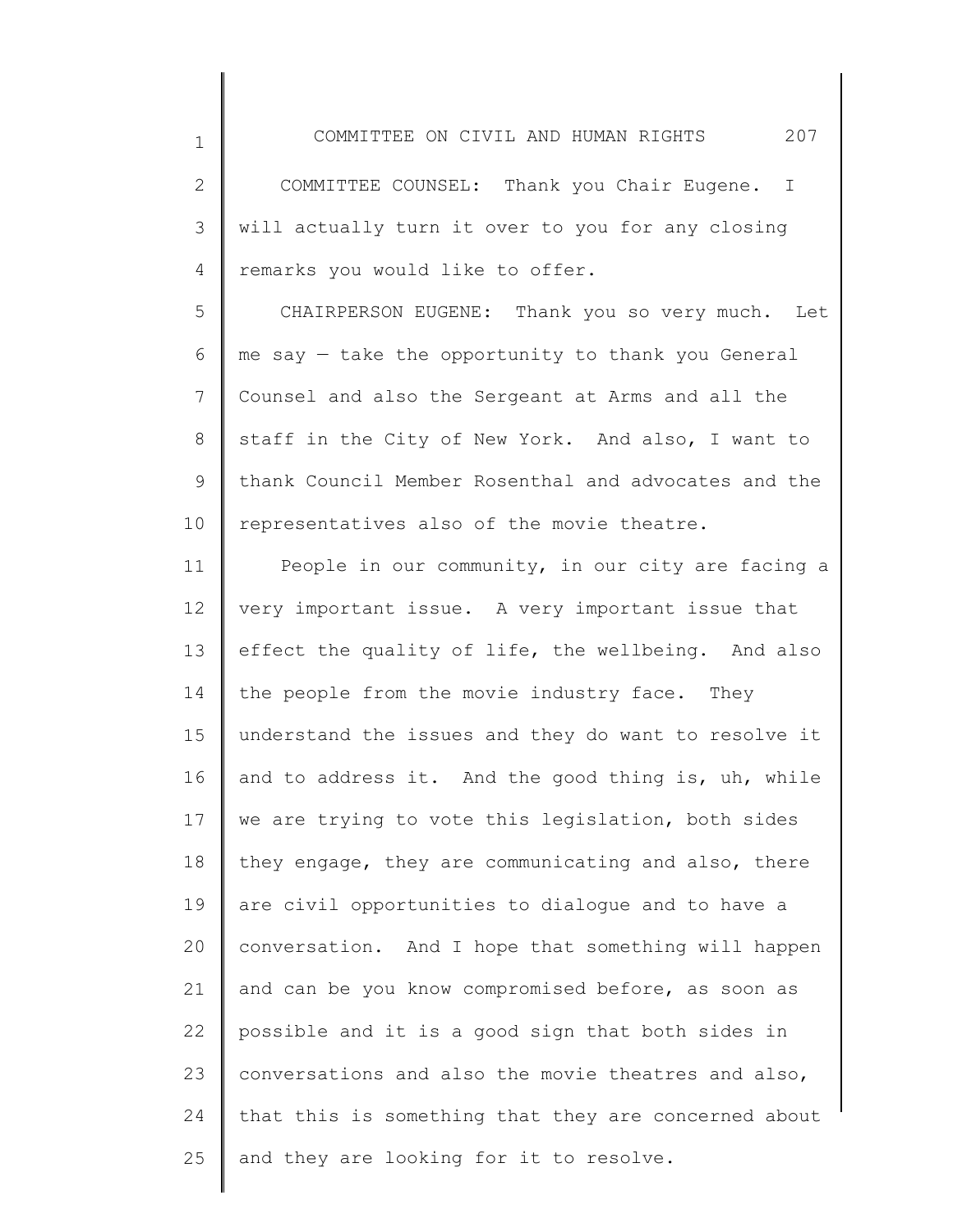| $\mathbf 1$     | COMMITTEE ON CIVIL AND HUMAN RIGHTS 208              |
|-----------------|------------------------------------------------------|
| $\sqrt{2}$      | So if there is no more uh, statements, I want to     |
| $\mathfrak{Z}$  | declare that this meeting is adjourned and thank you |
| $\overline{4}$  | to all of you for your statements and your           |
| 5               | testimonies. Thank you very much. [GAVEL]. The       |
| 6               | meeting is adjourned. Thank you.                     |
| $7\phantom{.0}$ |                                                      |
| $\,8\,$         |                                                      |
| $\mathsf 9$     |                                                      |
| 10              |                                                      |
| 11              |                                                      |
| 12              |                                                      |
| 13              |                                                      |
| 14              |                                                      |
| 15              |                                                      |
| 16              |                                                      |
| $17$            |                                                      |
| $18$            |                                                      |
| 19              |                                                      |
| 20              |                                                      |
| 21              |                                                      |
| 22              |                                                      |
| 23              |                                                      |
| 24              |                                                      |
| 25              |                                                      |
|                 |                                                      |